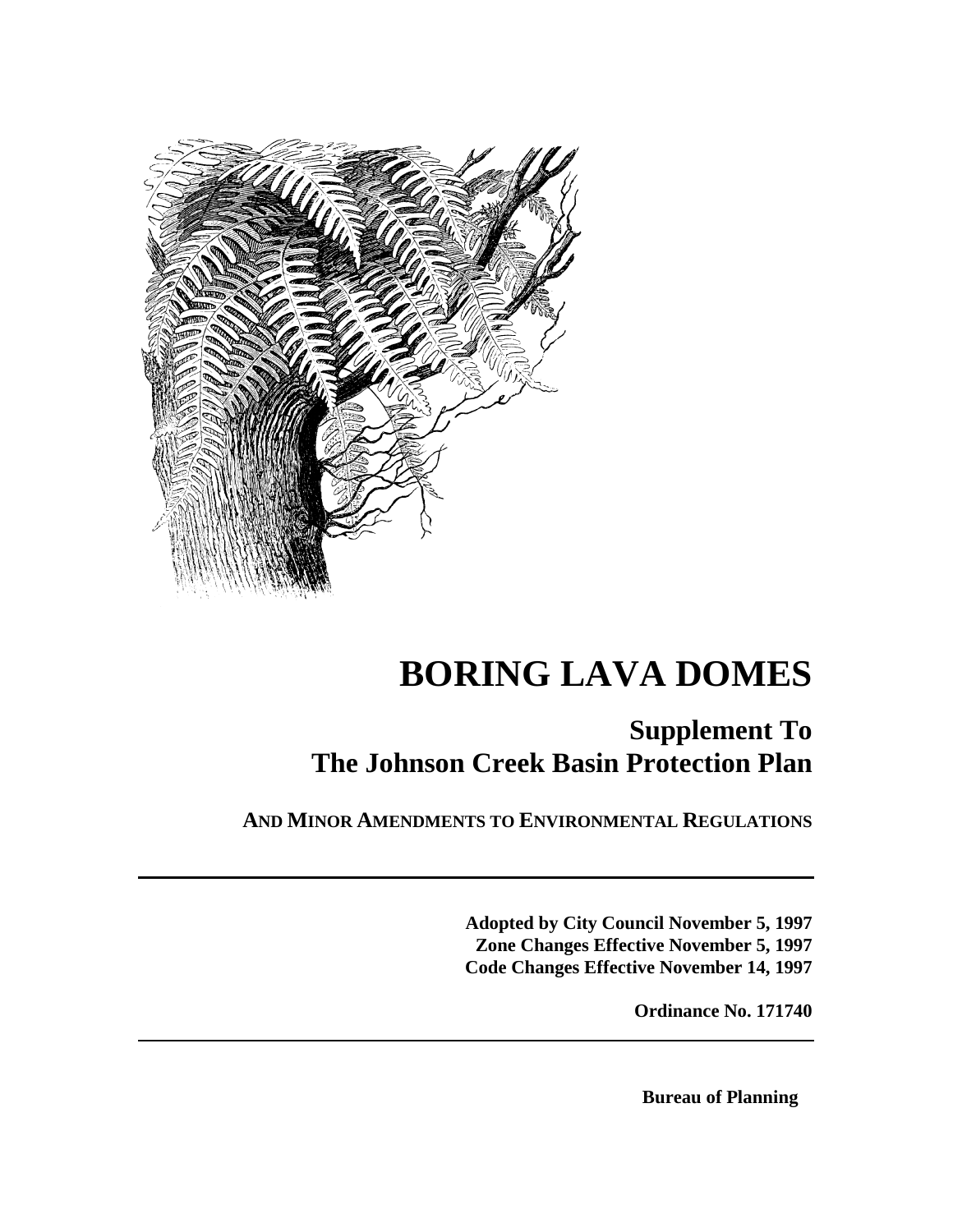### **Portland, Oregon November 1997**

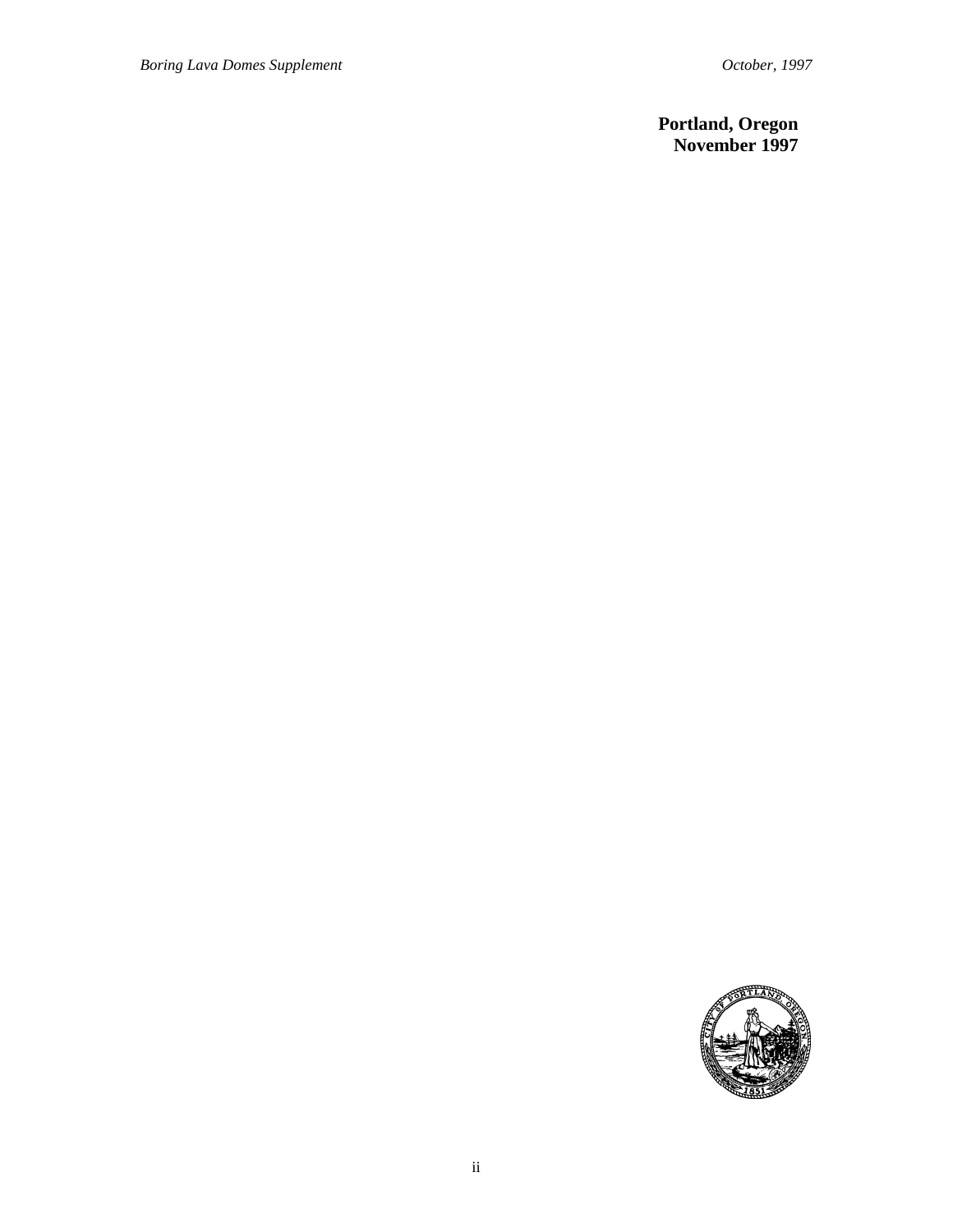### **Portland City Council**

Vera Katz, Mayor Jim Francesconi, Commissioner Charlie Hales, Commissioner Gretchen Kafoury, Commissioner Eric Sten, Commissioner

### **Portland Planning Commission**

Richard Michaelson, President Steve Abel, Vice President Sara ffitch Bruce Fong Amanda Fritz Rick Holt Marcey MacInelly Paul Schubach Ruth Scott

To help ensure equal access to information, the City of Portland Bureau of Planning offers accommodation to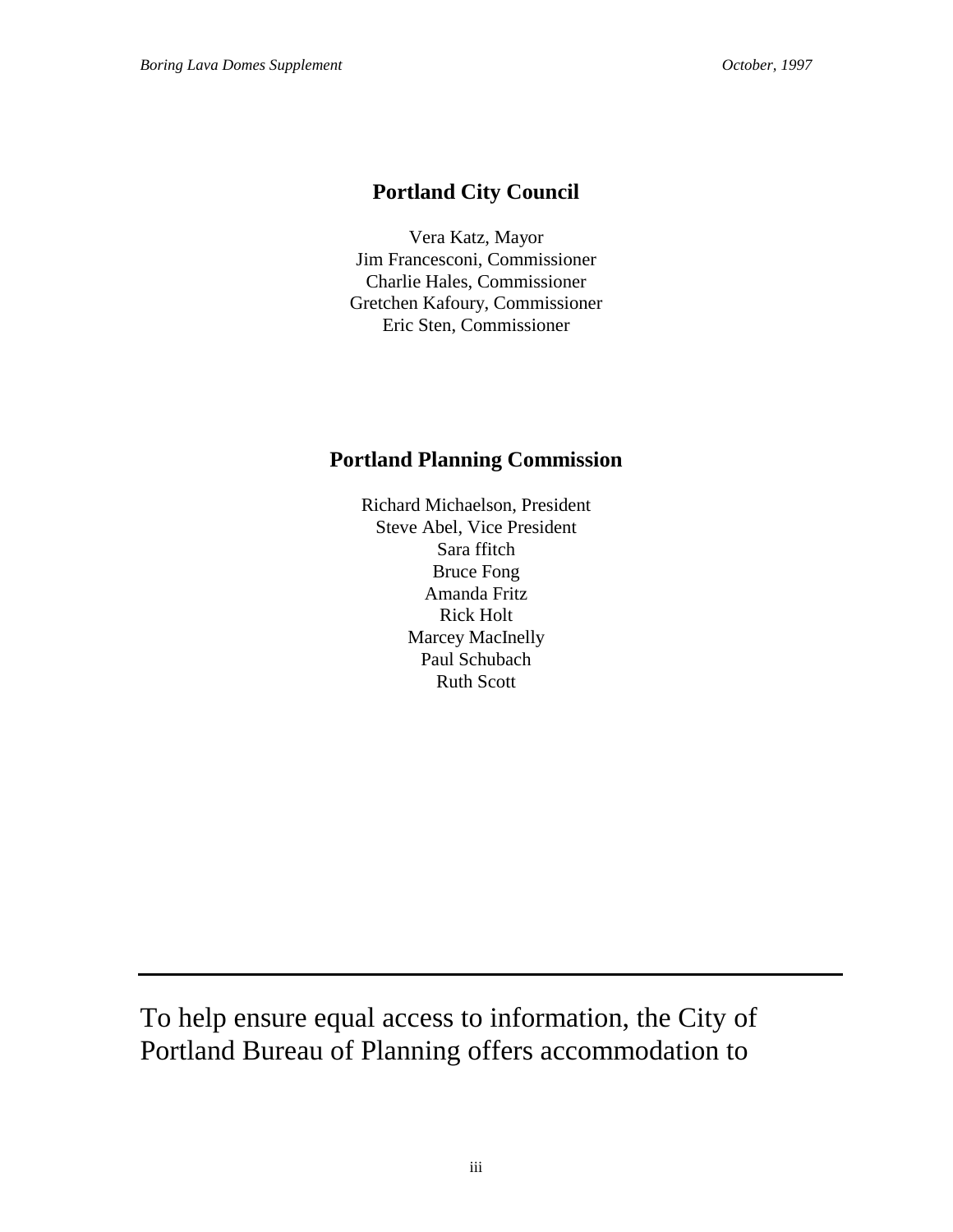persons with disabilities. Call 823-7700 in advance to arrange accommodation. TTY: 823-6868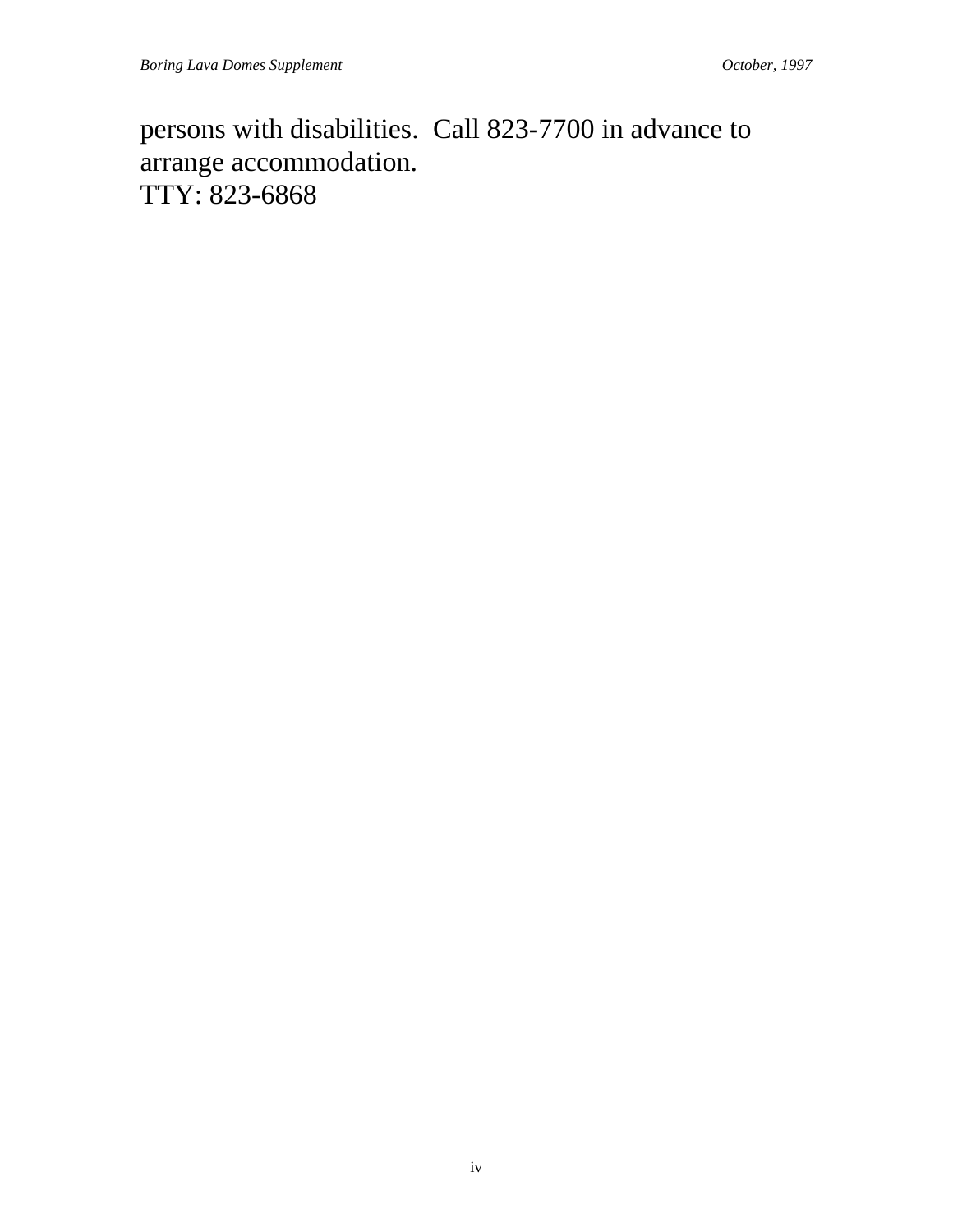### **BORING LAVA DOMES Supplement To The Johnson Creek Basin Protection Plan**

**Adopted by City Council November 5, 1997 Zone Changes Effective November 5, 1997 Code Changes Effective November 14, 1997**

**Ordinance No. 171740**

### **Portland Bureau of Planning**

Charlie Hales, Commissioner of Public Safety David Knowles, Planning Director Deborah Stein, Principal Planner, City/Neighborhood Planning Section Robert E. Clay, Chief Planner, City Planning Group Cary Pinard, Project Manager, Planning Support Group

**Project Staff**

Tom McGuire, Senior Planner, Project Manager Catherine Lawson, Associate Planner Gail Curtis, City Planner Jessica Caldwell, Community Service Aide II Tom Davis, Community Service Aide II Carolyn Olson, Clerical Specialist Geoff Sauncy, Graphic Illustrator Kim White, Planning Intern

**Environmental Consultant** Tim Brooks, Adolfson Associates Inc.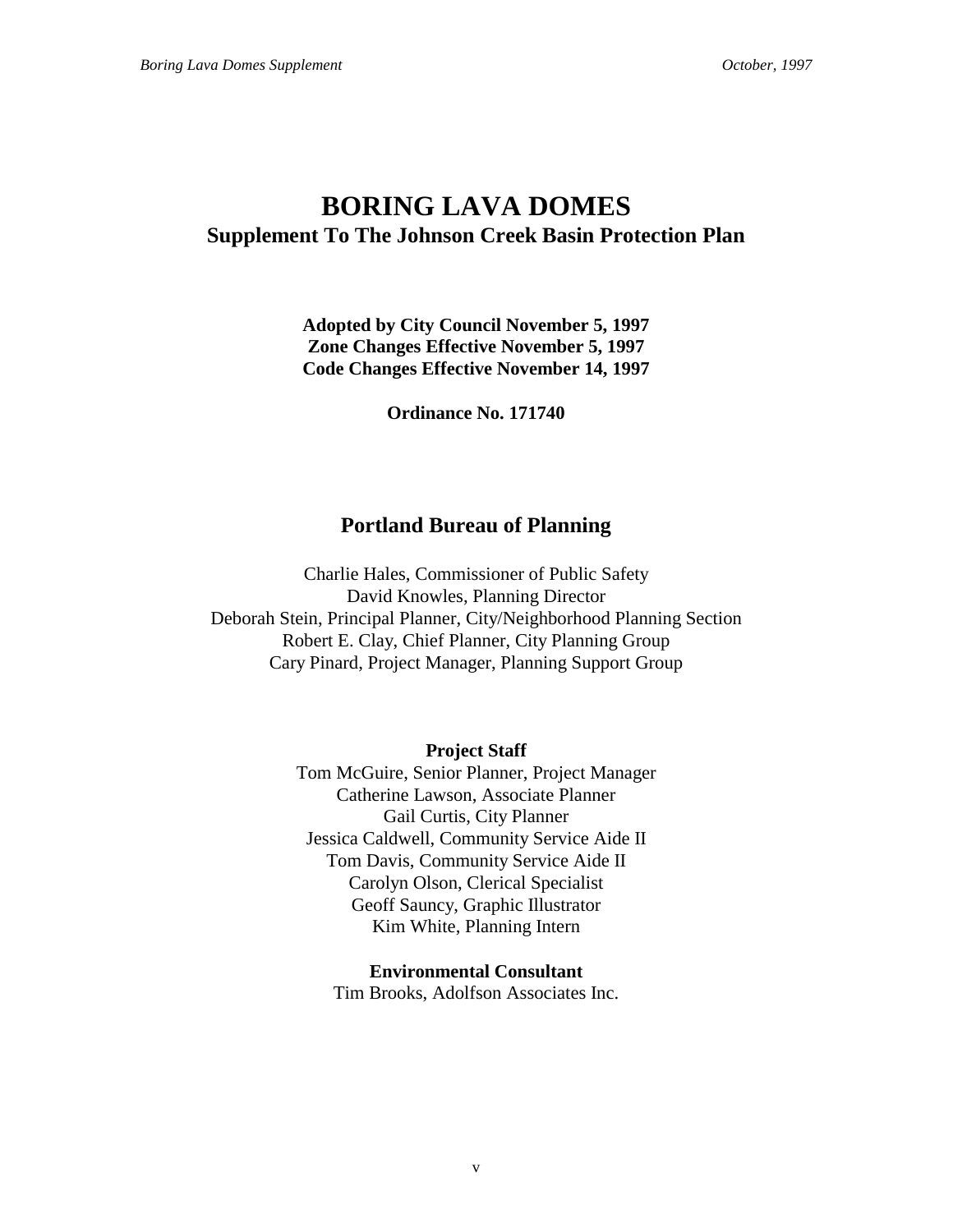### **Bureau of Planning Portland, Oregon**

November 1997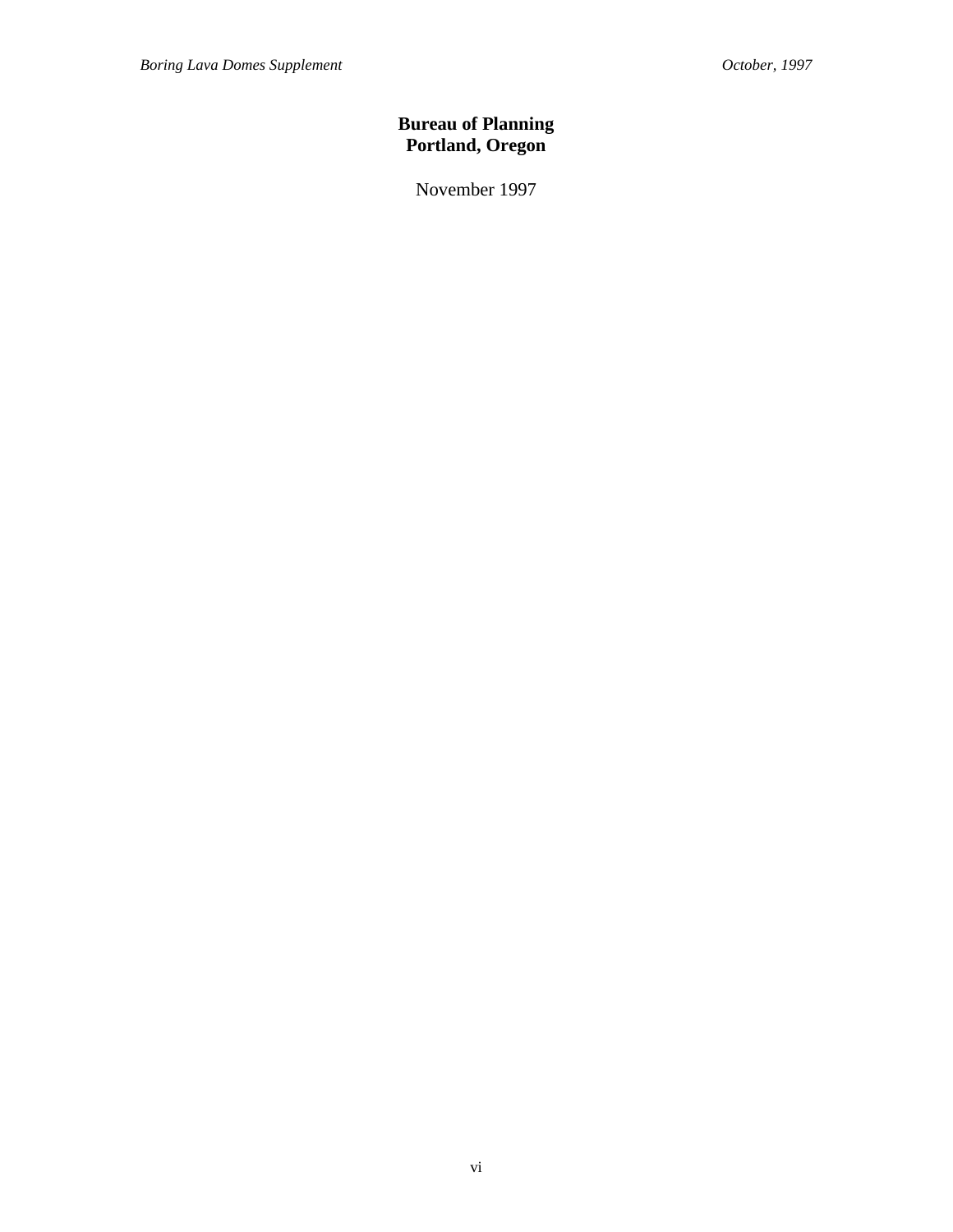

### **TABLE OF CONTENTS**

|                                                                               | 2  |
|-------------------------------------------------------------------------------|----|
|                                                                               |    |
| Site Location 2                                                               |    |
| Resource Quality and Quantity manuscription and 4                             |    |
| <b>Habitat Rating</b>                                                         |    |
|                                                                               |    |
|                                                                               |    |
|                                                                               |    |
|                                                                               |    |
| Economic Consequences <b>manually and the contract of the Consequences</b> 21 |    |
|                                                                               |    |
|                                                                               |    |
|                                                                               | 49 |
|                                                                               |    |
| Amendments to the Official Zoning Maps <b>manufacture</b> 32                  |    |
|                                                                               |    |

### **Part II, Amendments to Chapter 33.430, Environmental Zones and Related Chapters** 1

| Introduction                              |     |
|-------------------------------------------|-----|
| Discussion of Proposed Code Amendments 22 |     |
|                                           |     |
|                                           |     |
|                                           |     |
|                                           | -20 |
| Chapter 33.910, Definitions 22            |     |
|                                           | 24  |
|                                           |     |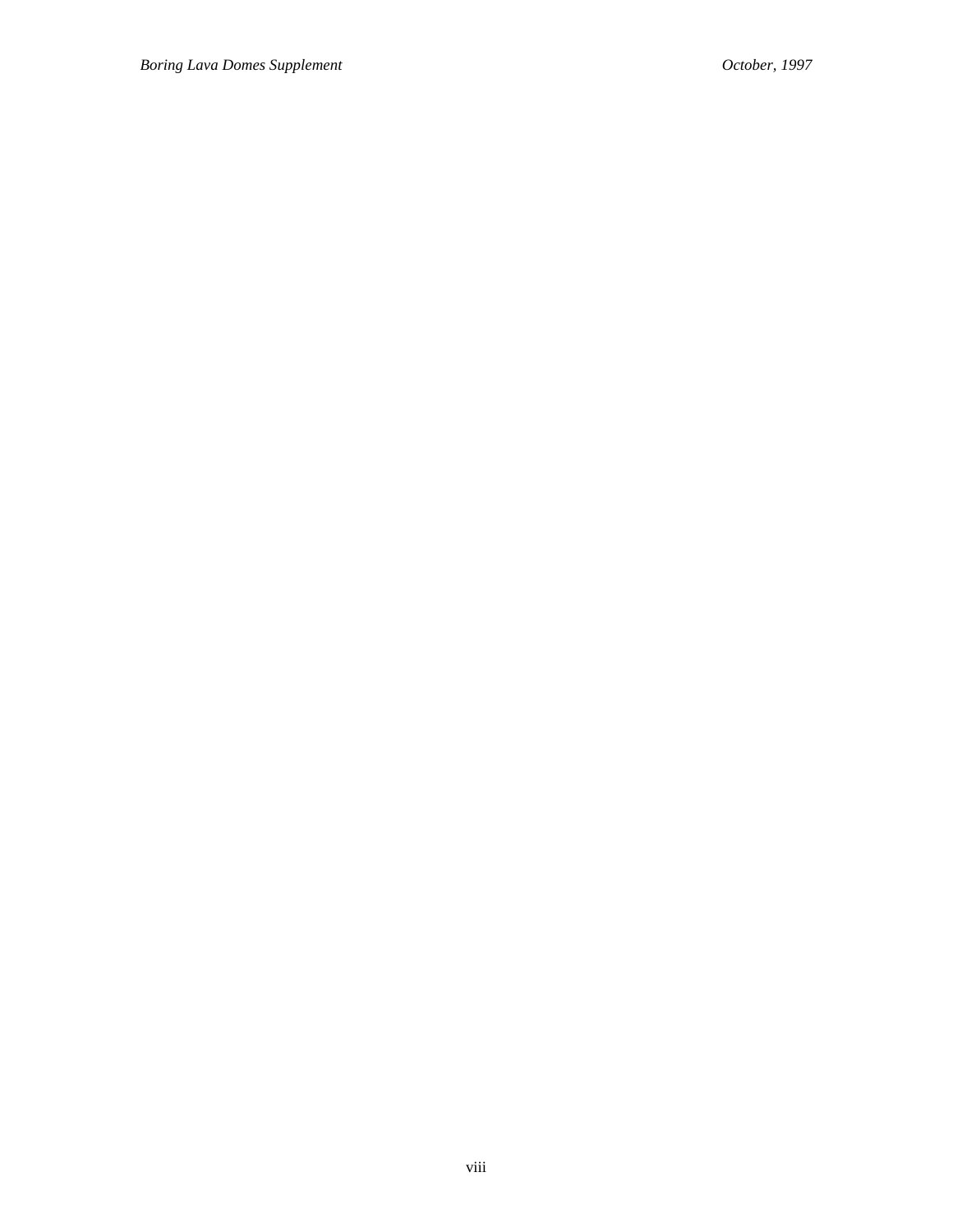## **Appendices**

|                              | APPENDIX A Amended Information for Adjacent Johnson Creek |
|------------------------------|-----------------------------------------------------------|
|                              | <b>Resource Sites</b>                                     |
|                              | APPENDIX B List of Plants Observed During 1996 Field      |
|                              | Reconnaissance                                            |
|                              | APPENDIX C Wildlife Habitat Assessment Form (sample)      |
|                              | <b>APPENDIX D</b> Evaluation of Habitat Features          |
|                              | APPENDIX E Significance Field Sheet (sample)              |
|                              | APPENDIX F USFWS Letter on Potential Sensitive Species    |
|                              | Occurrence                                                |
|                              | <b>APPENDIX G Sensitive Species</b>                       |
|                              | <b>APPENDIX H The Nature of Environmental Goods</b>       |
| <b>APPENDIX I</b> References |                                                           |

### **Figures**

| After p. 4                                                                                                                                                 |
|------------------------------------------------------------------------------------------------------------------------------------------------------------|
|                                                                                                                                                            |
| After p. 24                                                                                                                                                |
| Figure 1 Study Area Map<br>Figure 2 Boring Lava Domes Subdistricts<br><b>Figure 3 Pacific Northwest Vegetation Zones</b><br>Figure 4 Resource Significance |

### **Tables**

| Table 1 Summary of Subdistrict Characteristics                      |    |
|---------------------------------------------------------------------|----|
| Table 2 Status of Potential Sensitive Species within the Lava Domes | 9  |
| Table 3 Significance Factors                                        | 10 |
| Table 4 Uses Permitted by City of Portland Zoning within the Lava   |    |
| Domes                                                               | 13 |
|                                                                     | 13 |
|                                                                     | 22 |
|                                                                     | 24 |
|                                                                     | 50 |
|                                                                     |    |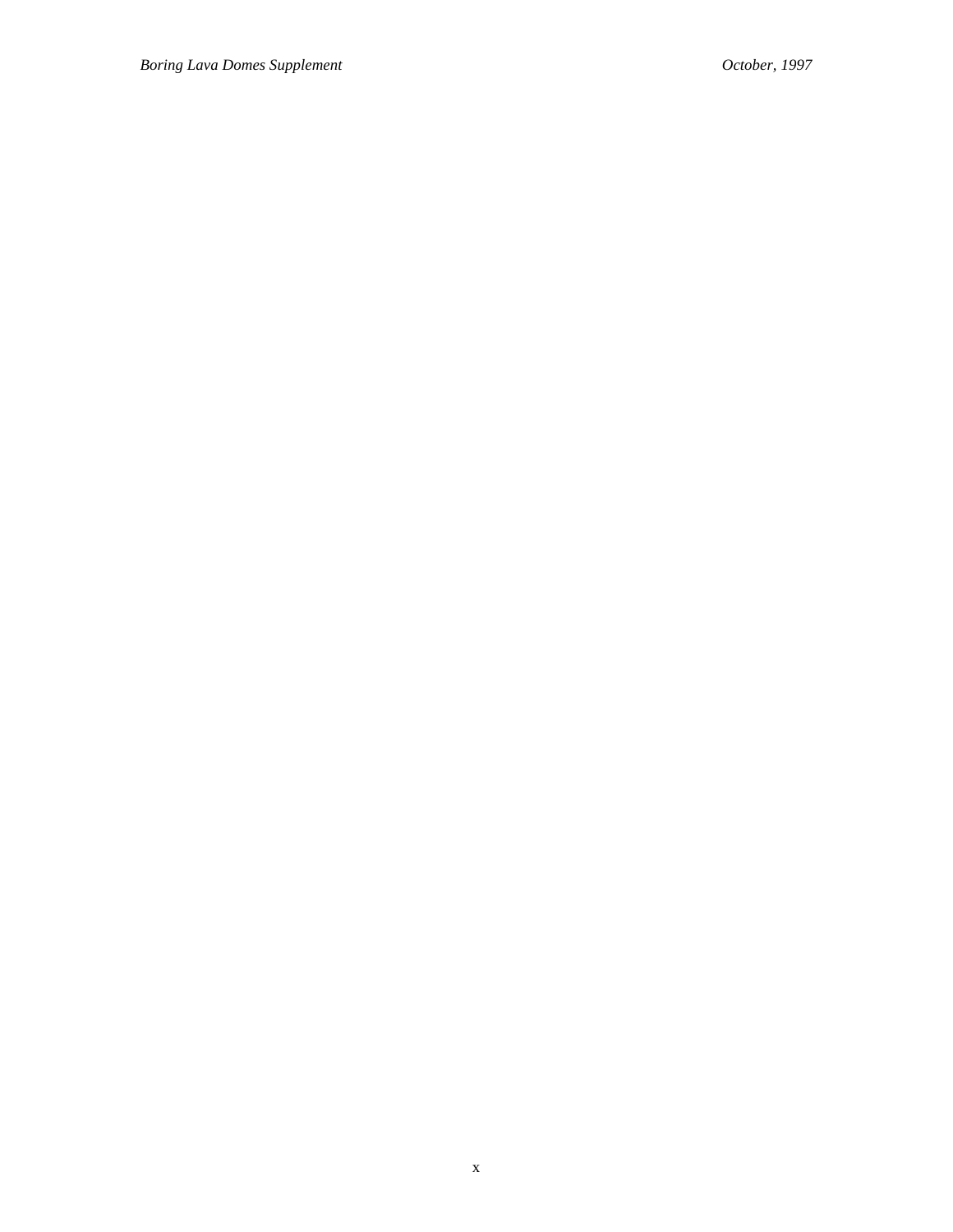

## **PART I**

## **BORING LAVA DOMES SUPPLEMENT**

**PLAN BACKGROUND**

**SUPPLEMENTAL INVENTORY**

**ECONOMIC, SOCIAL, ENVIRONMENTAL, AND ENERGY ANALYSIS**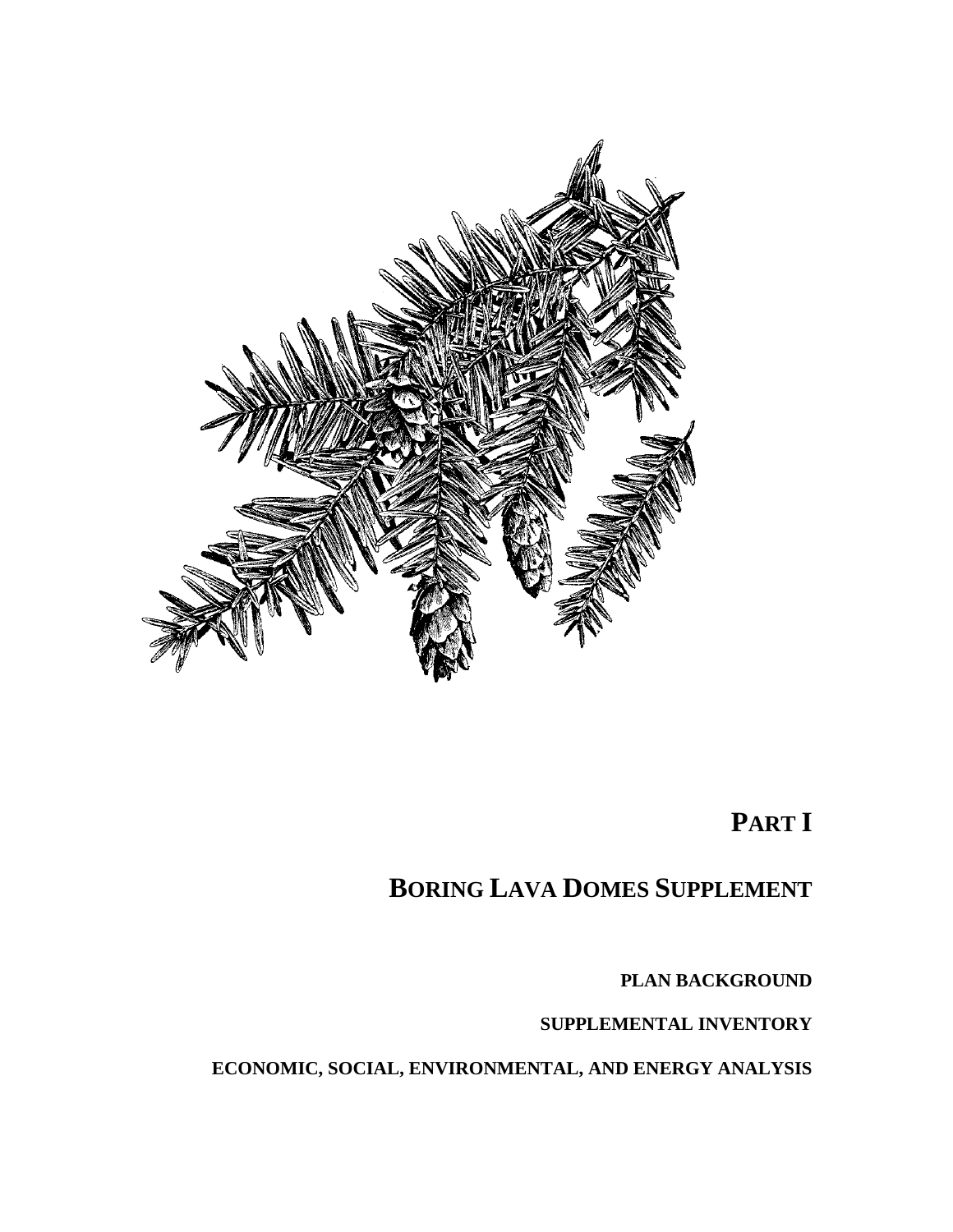### **AMENDMENTS TO THE OFFICIAL ZONING MAPS**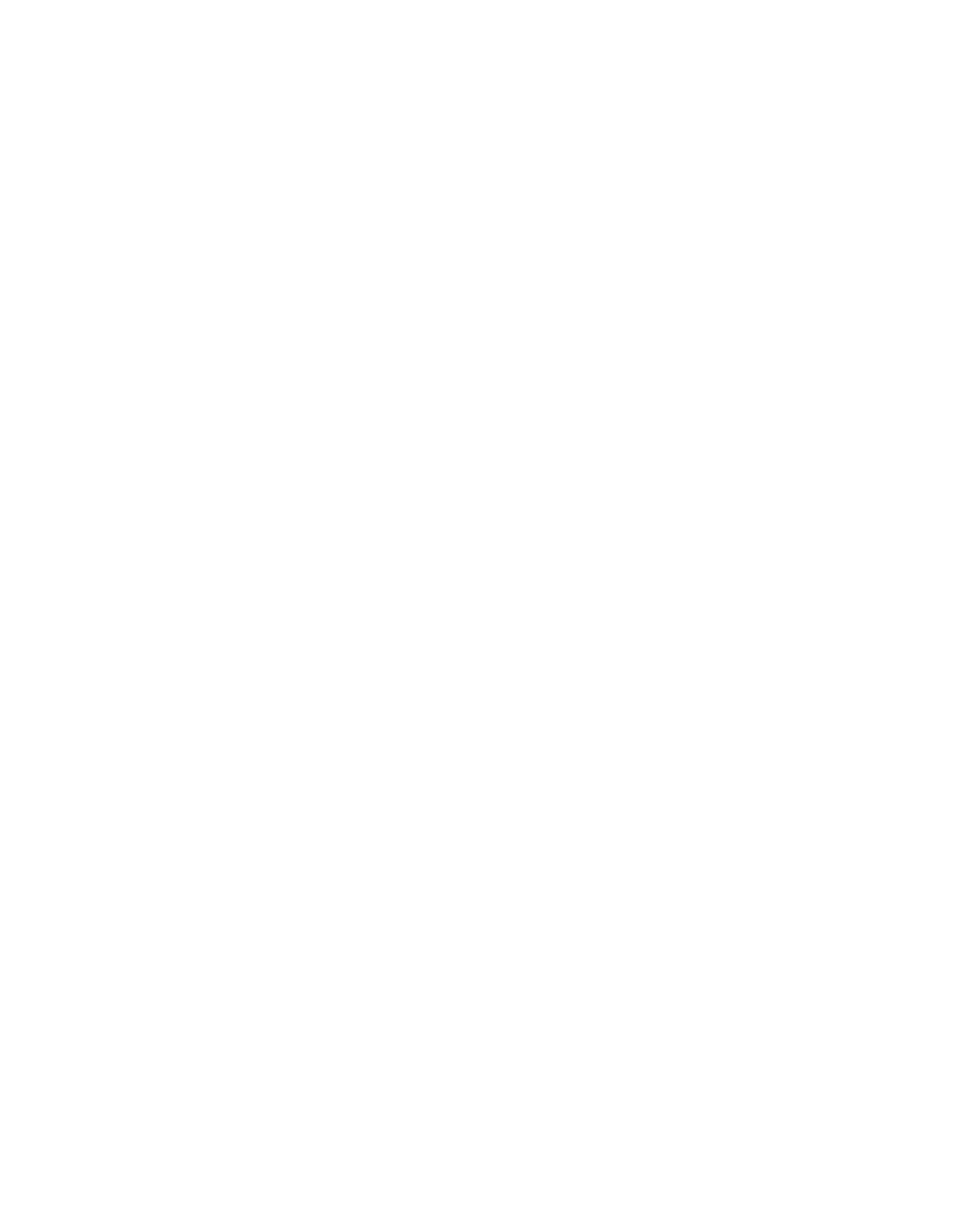### **Plan Background**

This report updates the resource inventory, analysis and protection program for City of Portland Resource Site 30, Boring Lava Domes, (Lava Domes). This site was initially reviewed in 1991 as part of the *Johnson Creek Basin Protection Plan* (JCBPP)*.* The JCBPP is one of eight plans developed by the City to comply with Statewide Planning Goal 5, which requires all cities and counties in Oregon to "conserve open space and protect natural and scenic resources." The JCBPP was acknowledged by the Oregon Land Conservation and Development Commission on July 25, 1995 (Periodic Review Order #95-PR/00447). The purpose of the present study is to provide supplemental resource inventories, analyze conflicting uses and refine the Goal 5 protection plan as appropriate within the site.

This study was initiated to implement Action Item EC7 of the Outer Southeast Community Plan, which reads: "Conduct a new study within the next three years to consider the refinement of environmental zoning in the Johnson Creek basin."1 The Portland City Planning Commission asked for this study in response to concerns raised by local citizens and City bureaus, which called attention to the significance of the Lava Domes and the need for particular study and refinement in that part of the basin.

### **Supplemental Inventory**

This section presents supplemental Goal 5 inventory information for the Boring Lava Domes. City staff and consultants conducted field visits throughout the site in October and November 1996 to document current natural resource conditions. This inventory supplements previous City surveys of the site in 1986-1987 and 1990-1991. Characteristic vegetation, wildlife habitat, riparian corridors, streams and other physical features were documented using the City's Wildlife Habitat Assessment (WHA) form. This information, combined with existing inventory data, recent topographic maps and aerial photographs, was used to evaluate resource significance based on the functions and values described in the JCBPP.

Resource values identified by the City (JCBPP, as amended April 19, 1995) include: fish and wildlife habitat, water purification, storm drainage, groundwater recharge and discharge, aesthetics, scenic, flood storage, pollution and nutrient retention/removal, sediment trapping and erosion control, education and recreation.

#### **Site Location**

 $\overline{a}$ 

This site is located in the southeast corner of the City of Portland. The eastern site boundary follows the city limits in the vicinity of SE 162nd Avenue. The southern site boundary follows the city limits in the vicinity of SE Clatsop Street but extends outside of

<sup>1</sup> Adopted by Ordinance #169763, Resolution #35491, on January 31, 1996.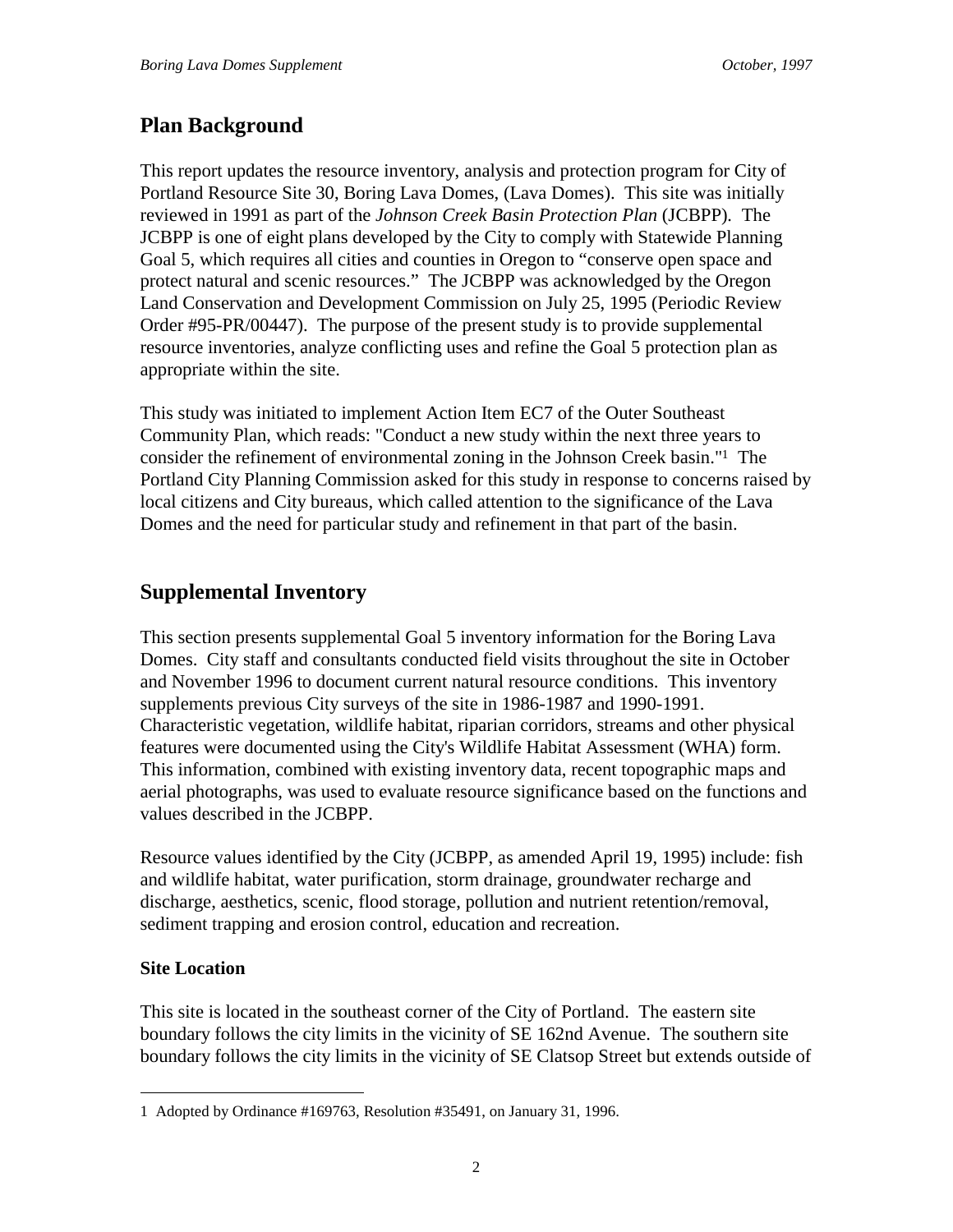the current city limits in three areas to include potential future urban lands located within the City's Urban Services Boundary. The western boundary generally follows Interstate 205 (I-205). The northern boundary borders other city resource sites along the Johnson Creek lowlands south of SE Foster Road. The general location of the study area is shown in Figure 1.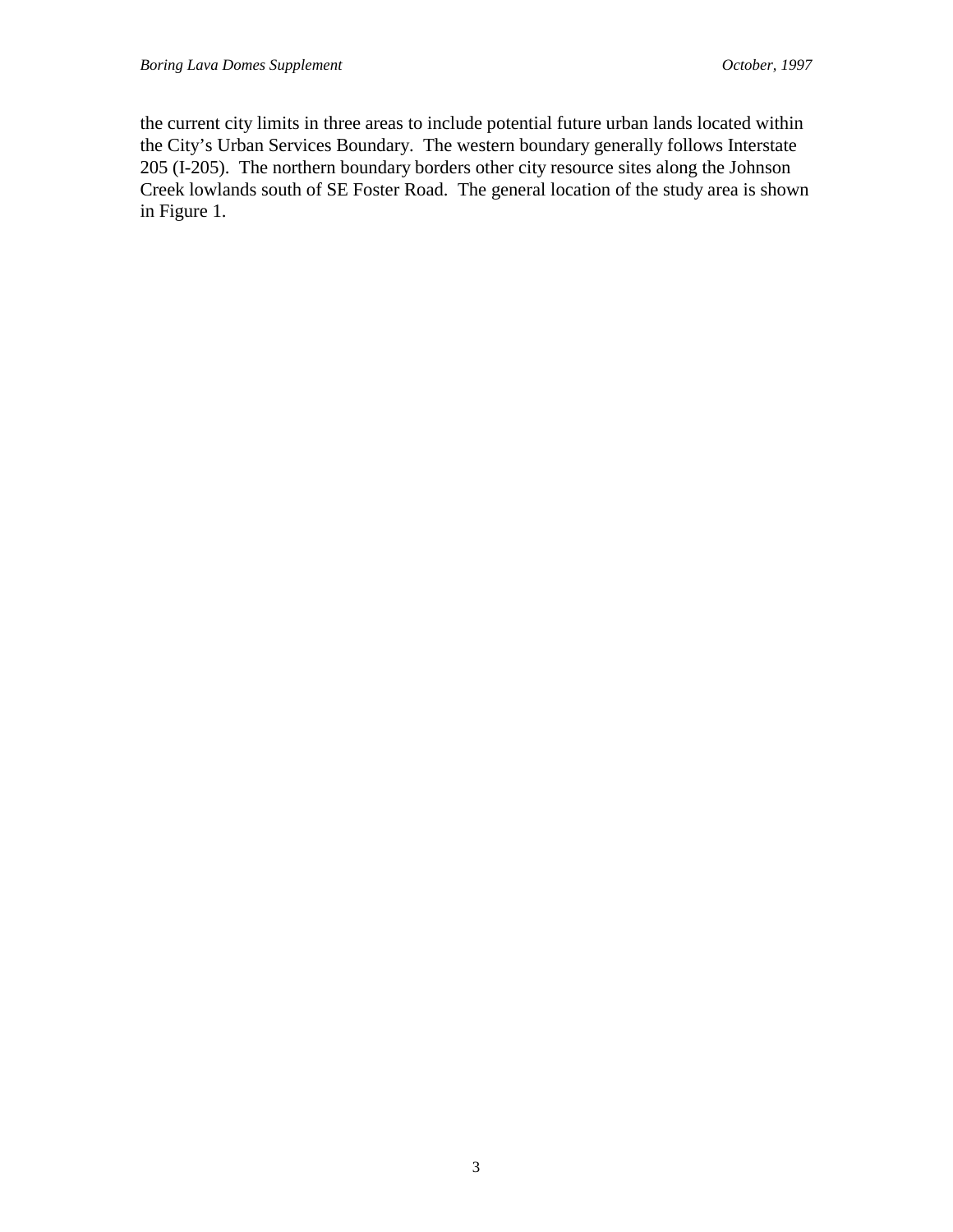Figure 1: Site Area Map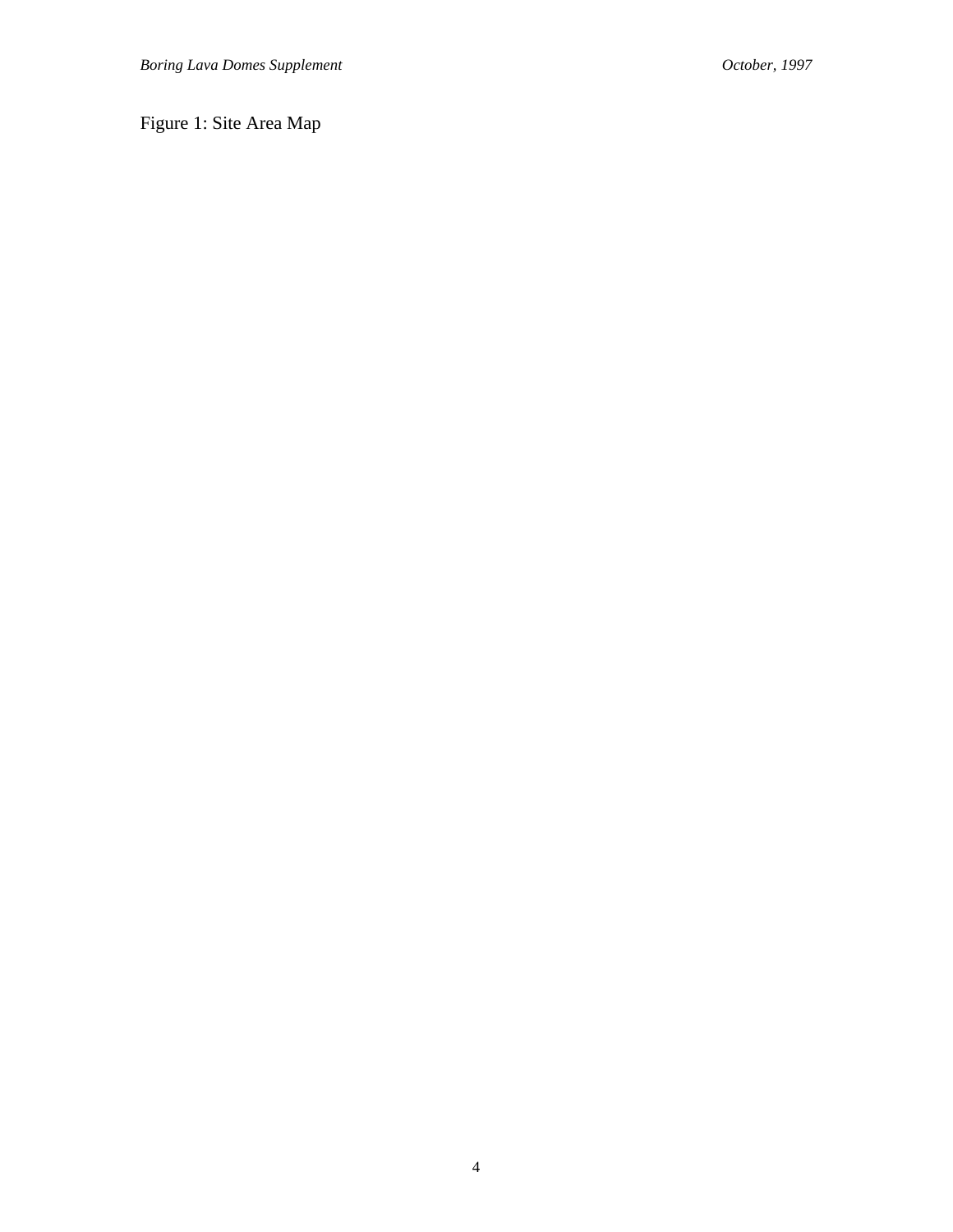Land uses within the Lava Domes site include single-dwelling residences, cemeteries, parks and agricultural areas. There are two primary City of Portland Comprehensive Plan designations for the site: residential and open space. Approximately 90 percent of the site is designated single-dwelling residential land and 10 percent is open space (predominantly cemetery use). The open space land is located at the western end of the site, in the vicinity of SE 112th Avenue and Mt. Scott Boulevard. The remaining land within the site is residential.

The Lava Domes contain similar environmental and land use characteristics, making it possible to treat the entire area as one site. Because of the large area, multiple field inventories were conducted within the site. Inventories generally cover distinct subbasins of the Johnson Creek watershed. This inventory method provides detailed information about the site and permits each of the creek tributaries to be distinguished and their relative resource value to be assessed. Inventories were conducted for 13 such subbasins, or subdistricts, each named for the primary creek tributary or natural feature within it. Where existing tributary names do not exist, a name was created based on a distinguishing characteristic (e.g., "Cottonwood Creek") or a significant named feature (e.g., "Deardorff Creek" along Deardorff Road). Figure 2 shows the location of Lava Domes subdistricts. Table 1 provides a summary of subdistrict size, habitat features and relative values.

### **Resource Quality and Quantity**

Encompassing about 1370 acres, the Lava Domes site is defined by a series of buttes, typically forested and steep, which are divided by perennial and seasonal streams flowing north into Johnson Creek. These buttes are volcanic in origin, formed several hundred thousand years ago when a group of shield and cinder cone volcanoes—the "Lava Domes"—erupted across the lower Willamette Valley. These now dormant volcanoes are comprised mainly of high-alumina basalts, but locally contain ash, cinders and other materials. The basalts are similar to those of Mount Hood and other Cascade mountains and the origin of the Lava Domes is therefore believed to be tied to the uplift of the Cascade Range.

The site's streams are first and second order, generally high gradient streams with low to moderate flows. The streams are generally cool and clear; most of the streams support a healthy macroinvertebrate population, and several support amphibians and fish. Average channel gradients are between 10 and 12 percent, with some high elevation reaches exceeding 25 percent. As they near Johnson Creek, stream gradients drop to 2 or 3 percent. The Lava Dome hillsides, which include the side slopes of the stream ravines, can reach gradients of as much as 65 percent and occasionally more where rock cliffs and outcroppings occur.

The forest that historically covered the gentle sloping Lava Domes ridges and lowlands was partially cleared in the early 1900s for agriculture, timber and cemetery uses. Forest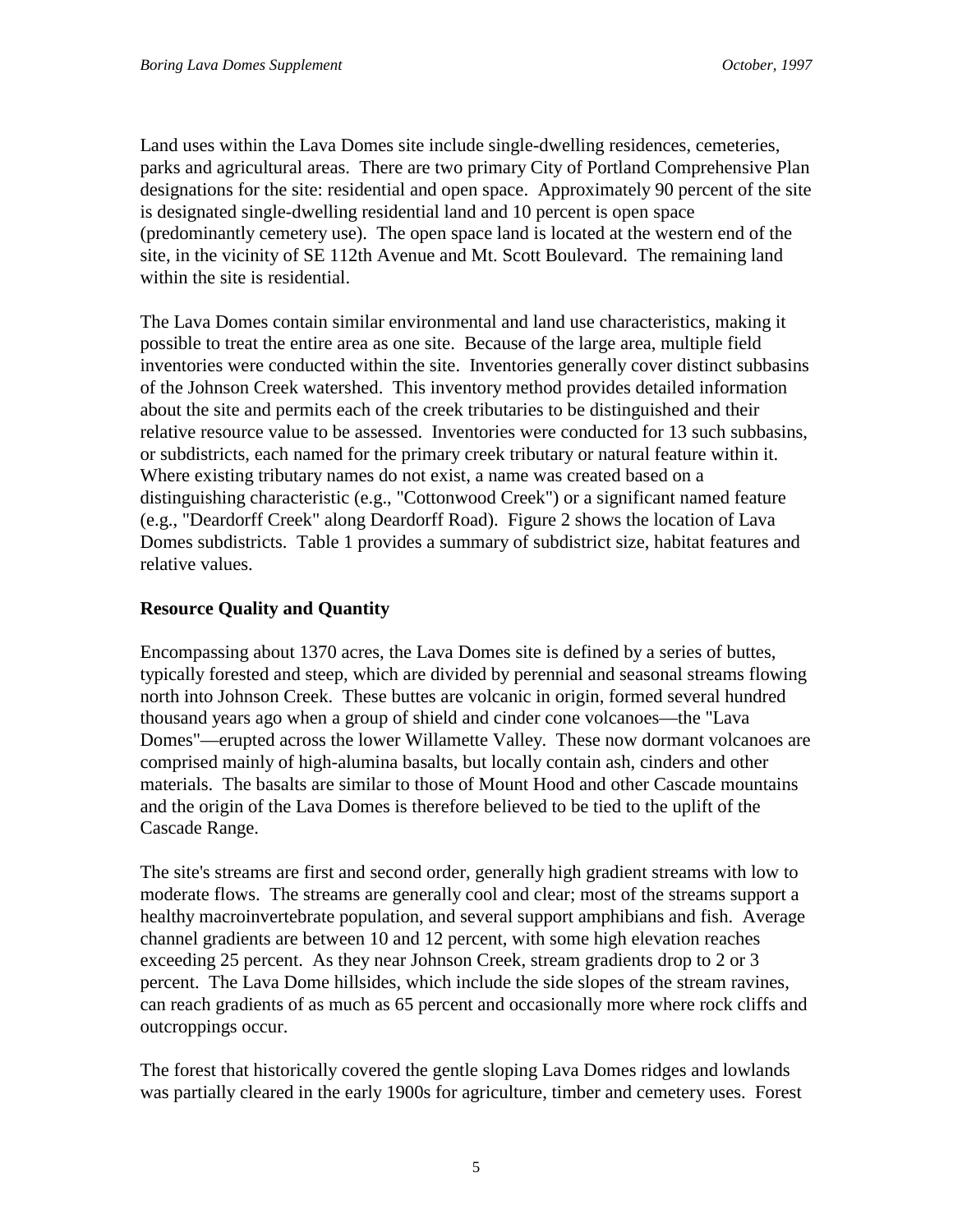clearing has increased dramatically in recent years as housing development expanded from the lowlands and ridges onto the hillside slopes. Presently, about one half (700 acres) of the site is forested. Because of the Lava Domes poorly drained clay soils, the recent clearing and development activities have had direct influence on water quality and quantity within the lower Johnson Creek basin, often exacerbating local flooding and increasing sedimentation and turbidity. The important relationship between the Lava Domes and the rest of the Johnson Creek basin was one factor that prompted the City Planning Commission to request a reevaluation of natural resources within the Lava Domes.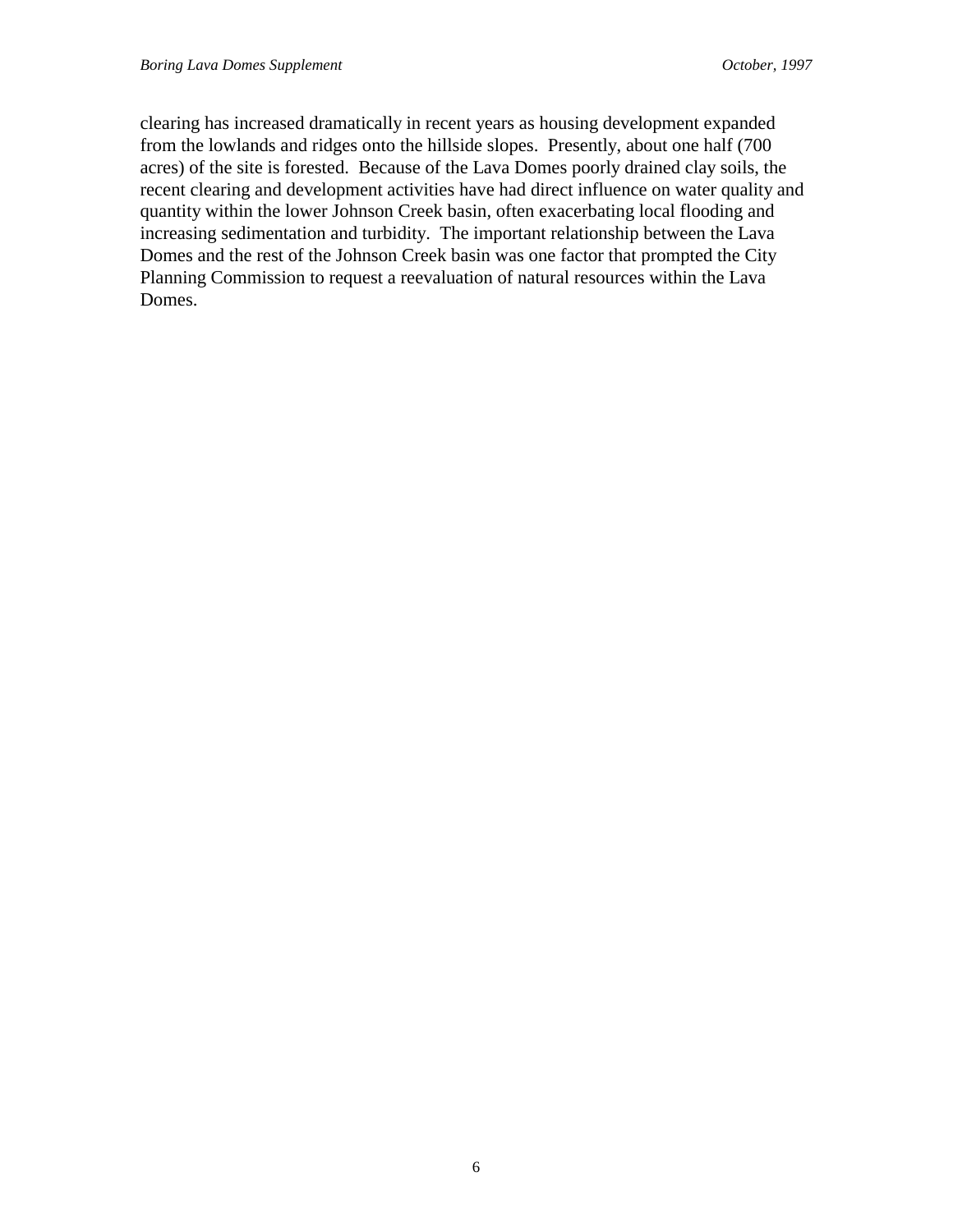### **Table 1. Summary of Subdistrict Characteristics**

| Sub-          |                     |                 | <b>WHA</b>   |                                 |                            | <b>Special Features</b> |
|---------------|---------------------|-----------------|--------------|---------------------------------|----------------------------|-------------------------|
| area          | <b>Name</b>         | <b>Acres</b>    | <b>Score</b> | <b>Aquatic Habitat</b>          | <b>Terrestrial Habitat</b> |                         |
| A             | Cottonwood          | 98/             | 65           | Intermittent stream;            | Deciduous forest:          | Large cottonwoods       |
|               | Creek               | 56 <sup>1</sup> |              | Carex obnupta wetland           | POBA/URDI <sup>2</sup>     |                         |
| B             | Veteran's           | 401/            | 79           | Perennial stream;               | Mixed forest:              | 100+ year-old cedar     |
|               | Creek               | 121             |              | Carex obnupta wetland           | ACMA-ALRU/SARA/URDI        | and fir                 |
| $\mathcal{C}$ | <b>Indian Rock</b>  | 182/            | 47           | Intermittent stream;            | Mixed forest:              | Large wetland, falls    |
|               | Creek               | 162             |              | Phalaris wetland                | ACMA/SYAL-ACCI/POMU        |                         |
| D             | Frog Creek          | 150/            | 84           | Perennial/intermittent stream;  | Mixed forest:              | Red-legged frog         |
|               |                     | 150             |              | permanent pond                  | ACMA/COCO/POMU             |                         |
| ${\bf E}$     | Cedar Creek         | 107/            | 80           | Intermittent stream; Glyceria   | Mixed forest: THPL-        | Salamanders             |
|               |                     | 107             |              | wetland                         | ACMA/COCO-SYAL/POMU        |                         |
| $\mathbf F$   | Wahoo               | 287/            | 87           | Perennial/intermittent streams; | Mixed forest: PSME-        | Red-legged frog,        |
|               | Creek               | 283             |              | Scirpus wetland                 | ACMA/ACCI-OECE/POMU        | pileated woodpkr.       |
| G             | Deardorff           | 378/            | 75           | Intermittent stream; Scirpus,   | Mixed forest: THPL-        | Pileated                |
|               | Creek               | 255             |              | Carex, Salix, Cornus wetlands   | ALRU/ACCI/POMU-URDI        | woodpecker              |
| H             | Clatsop             | 86/             | 72           | Intermittent stream             | Mixed forest: PSME/ACCI-   | Direct link to          |
|               | <b>Butte</b>        | 86              |              |                                 | <b>OECE/POMU</b>           | <b>Johnson Creek</b>    |
| I             | <b>Barbara</b>      | 221/            | $68^{3}$     | Intermittent stream             | Mixed forest:              | Amphibians              |
|               | Welch               | 215             |              |                                 | THPL-ACMA/ACCI/POMU        |                         |
|               | Creek               |                 |              |                                 |                            |                         |
| J             | Cooper              | 99/             | 48           | Ephemeral stream                | Mixed forest:              | Rock outcrops/          |
|               | <b>Bluff</b>        | 99              |              |                                 | PSME-ACMA/COCO/POMU        | cliffs                  |
| K             | Clatsop             | 233/            | 72           | Intermittent stream; Typha      | Mixed forest:              | Pileated                |
|               | Creek               | 129             |              | wetland                         | THPL-ACMA/ACCI/POMU        | woodpecker              |
| $\mathbf{L}$  | Mitchell            | 566/            | 91           | Perennial/intermit. stream;     | Mixed forest:              | Cutthroat trout, red-   |
|               | Creek               | 96              |              | pond                            | THPL-TSHE/ACCI/POMU        | legged frog             |
| M             | <b>Kelley Creek</b> | 2380/           | 80           | Perennial stream; ponds         | Mixed forest:              | Cutthroat and           |
|               | (lower              | 144             |              |                                 | THPL-ALRU/COCO/POMU        | steelhead trout         |
|               | reach)              |                 |              |                                 |                            |                         |
|               | Median              | 221/            | 75           |                                 |                            |                         |
|               | size/score          | 129             |              |                                 |                            |                         |

1 Two numbers are shown for acreage. The first is the total acreage of the subbasin, including land outside Portland; the second shows acreage within the current City limits of Portland.

2 Each four letter alpha code represents a dominant species within the plant community, as discussed further in the Supplemental Inventory section.

3 Score represents slopes and tributaries; the main stem of Barbara Welch Creek is degraded with score of 23.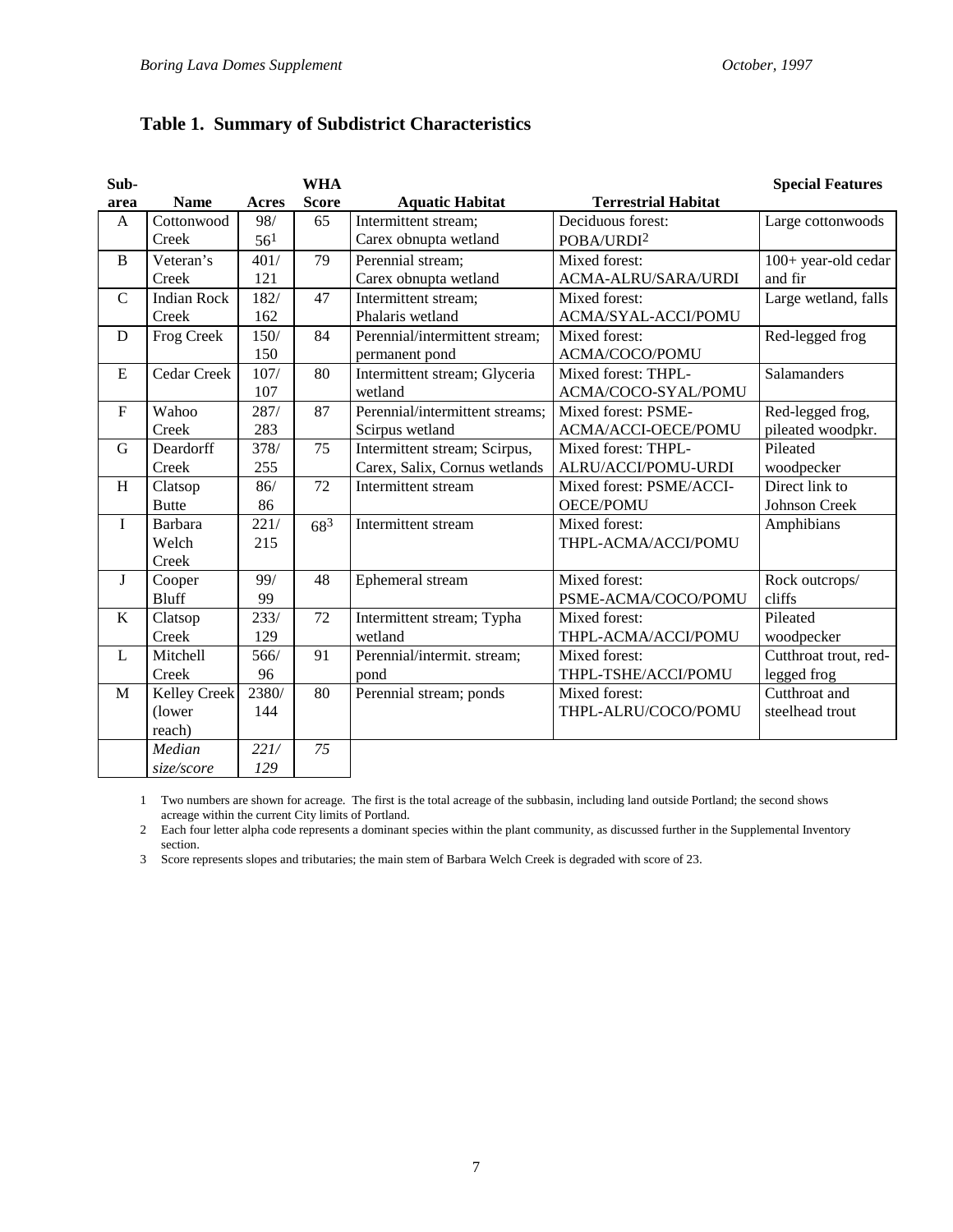The Lava Domes forest straddles the border between the Willamette Valley vegetation zone and the Western Hemlock zone (Franklin and Dyrness), see Figure 3. The Lava Domes forest community exhibits characteristics common to both of these zones. The prominent occurrence of western red cedar and the presence of hemlock suggests that the forest is best characterized by the *Thuja plicata/Acer circinatum/Polystichum munitum* (red cedar/vine maple/sword fern) community of the Western Hemlock zone.

The Willamette Valley *Pseudotsuga menziesii/Acer circinatum/Polystichum munitum* (Douglas fir/vine maple/sword fern) community is similar though cedars are less common associates. Both of these communities frequently occur on north slopes such as the those that make up the Lava Domes planning area.

The Lava Domes forest generally ranges from 60 to 100 year old second growth stands in a mid-successional stage referred to as *conifer topping hardwood.* Certain areas of the site, however, contain much older forest with tree diameters reaching five feet or more. As summarized in Table 1, the Lava Dome subdistricts are typically comprised of a mixed conifer/deciduous forest with western red cedar (THPL2), bigleaf maple (ACMA) and Douglas fir (PSME) frequently occurring as dominant tree species. Other occasional dominant trees include red alder (ALRU), western hemlock (TSHE) and black cottonwood (POBA). Dominant shrubs in the forest community include vine maple (ACCI), western hazel (COCO), Indian plum (OECE) and snowberry (SYAL). On the ground layer, common herbaceous plants include sword fern (POMU) and stinging nettle (URDI). For a complete list of species detected during the 1996 field reconnaissance, refer to Appendix B. For previous inventories, consult the *Johnson Creek Basin Protection Plan.*

#### *Riparian Corridors and Wildlife Habitat*

 $\overline{a}$ 

Riparian systems contain the three critical habitat components: water, cover and food. They also provide important migration corridors and territory (space) for wildlife. Riparian corridors are transitional areas between aquatic and terrestrial ecosystems and as such support a variety of plants and animals common to both environments. The structural diversity of riparian corridors tends to be high, in part due to the corridors position at the low point of the landscape where fallen trees, stumps and other organic debris collect. Due to the range of plant composition and structure, riparian corridors often support a diverse assemblage of wildlife species. Field surveys during the 1980s and 1990s have shown this to be true of riparian corridors throughout the Lava Domes. Uplands within the Lava Domes have a direct influence upon these riparian corridors and provide important habitat and migratory linkages for wildlife including birds, mammals, reptiles and certain amphibian species.

 $2$  This alpha code represents a dominant species within the plant community. The first two letters indicate the first two letters of the genus--in this case, TH for Thuja--and the last two letters indicate the species--PL for plicata. For the scientific names of other species, refer to Appendix H.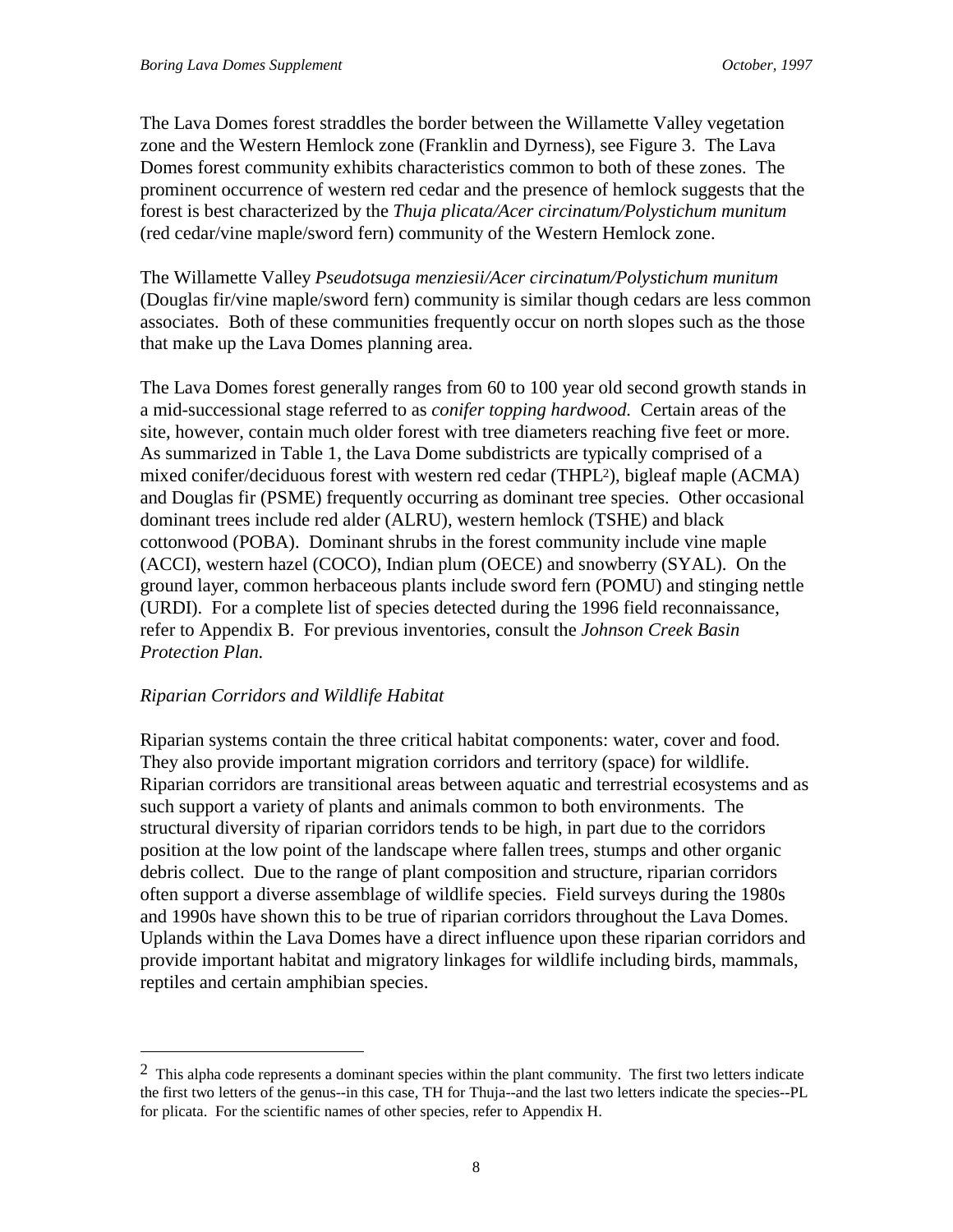The site's habitat classification is as follows<sup>3:</sup> Riparian Broad-leaved Deciduous Forest Palustrine, Forested, Coniferous/Broad-leaved Deciduous, Permanent/Semipermanent/Seasonal Palustrine, Emergent, Persistent Palustrine, Open Water, Permanent, Artificial, Impounded Riverine, Upper Perennial, Open Water, Permanent Upland Coniferous/Broad-leaved Deciduous Forest

 $\overline{a}$ 

<sup>3</sup> The classification system is based on Cowardin et al. (1979).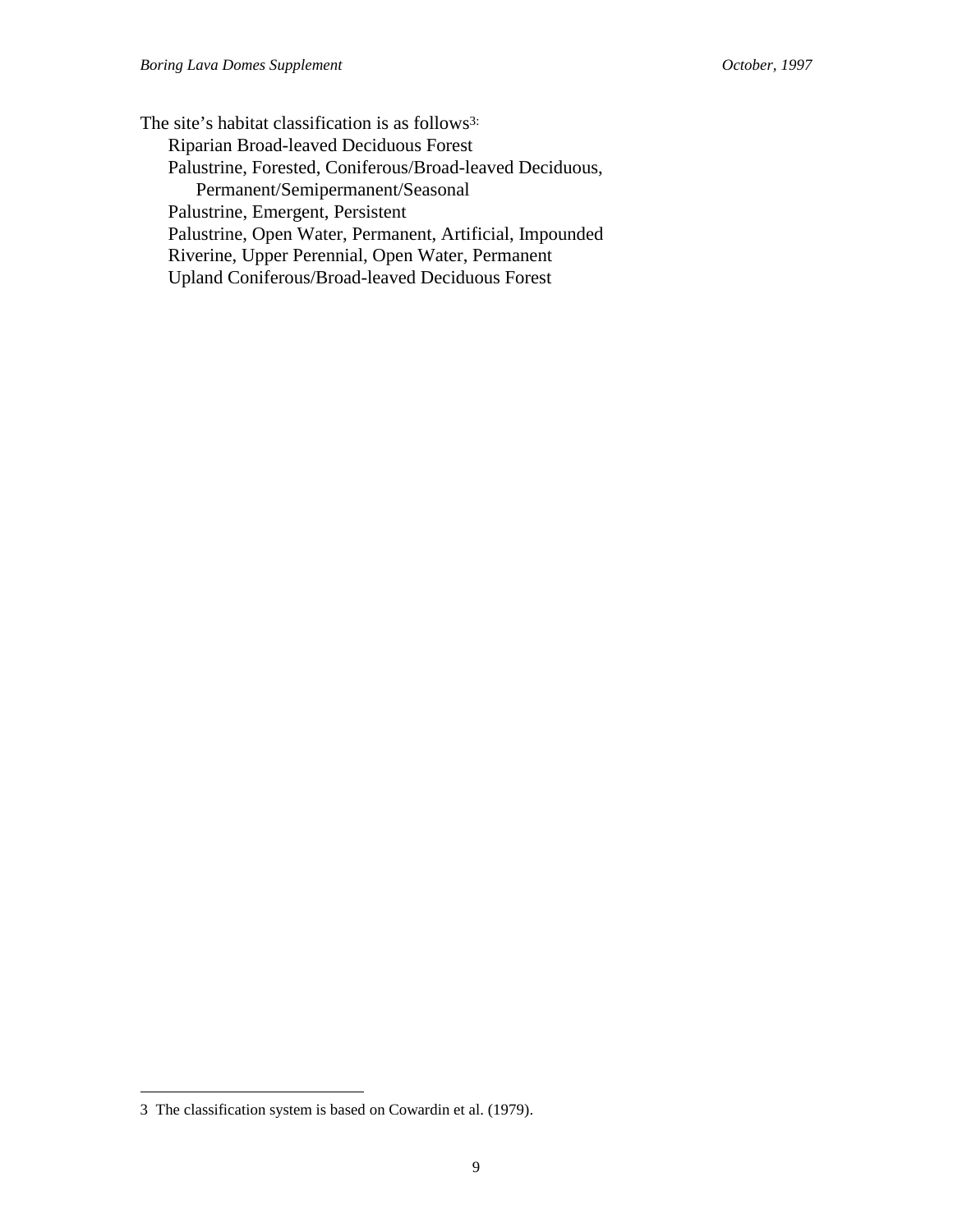### **Figure 3. Pacific Northwest Vegetation Zones**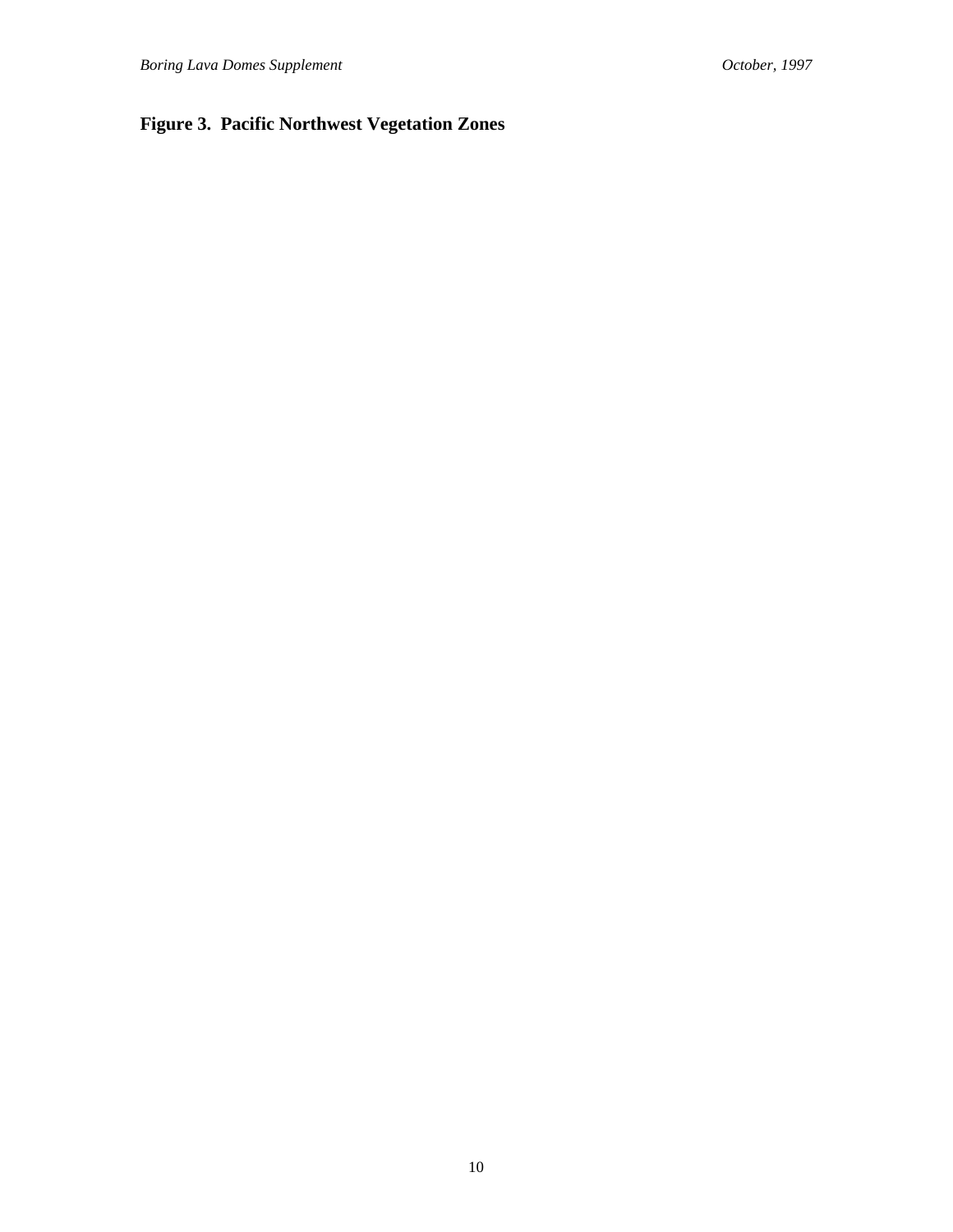As discussed previously, the City documented characteristic vegetation, wildlife habitat, riparian corridors, streams and other physical features using the Wildlife Habitat Assessment (WHA) survey forms. This inventory method has been acknowledged by the Oregon Land Conservation and Development Commission as complying with Goal 5 requirements. Field reconnaissance conducted in October and November 1996, supplements previous City surveys of the site in 1986-1987 and 1990-1991. For comparison purposes, the WHA form attributes a habitat "score" to each site so that relative functional values may be determined. From a habitat perspective, a resource with a WHA score of at least 45 is significant; the following section reviews significance criteria for other resource values.

As the following habitat rating summary indicates, the Lava Domes is a significant resource site. A sample of the Wildlife Habitat Assessment form is provided in Appendix C. An explanation of the low to high rankings shown below is provided in Appendix D.

#### **Habitat Rating:**

| <b>Wildlife Habitat Score:</b> | 78              | Range for City Resource Sites: 6 - 106 |           |
|--------------------------------|-----------------|----------------------------------------|-----------|
| Water:                         | Moderately High | <b>Range for Lava Domes districts:</b> | $23 - 91$ |
| Food:                          | High            |                                        |           |
| Cover:                         | Moderately High |                                        |           |
| Interspersion :                | Medium          |                                        |           |
| Uniqueness :                   | Medium          |                                        |           |
| Disturbance:                   | Medium          |                                        |           |

#### *Sensitive Species*

In response to the City's request, the U.S. Fish and Wildlife Service (USFWS) provided a list of potential threatened and endangered species, and species proposed for listing, within the study area; USFWS also provided a list of candidate species and species of concern. The City also requested and received information on sensitive species occurrence from the Oregon Department of Fish and Wildlife and the Oregon Natural Heritage Program (ONHP) database. In addition, published information on sensitive plants and animals was consulted. A copy of the letter from the USFWS listing potentially occurring species is provided in Appendix F. A detailed review of the requirements and known occurrence of each identified species is contained in Appendix G. Table 2 provides a summary of identified species, their federal and state status, and their known (or expected) occurrence within the study area.

#### *Resource Significance*

The object of the inventory is to establish the location, quantity and quality of resources within the Lava Domes site. To evaluate the relative significance of a resource, several factors were considered. "Decision factors" and "contributing factors" were established by the City to weigh the significance of individual resources (see Table 3 below). These factors are tied to identified resource values. Depending on the location, quantity and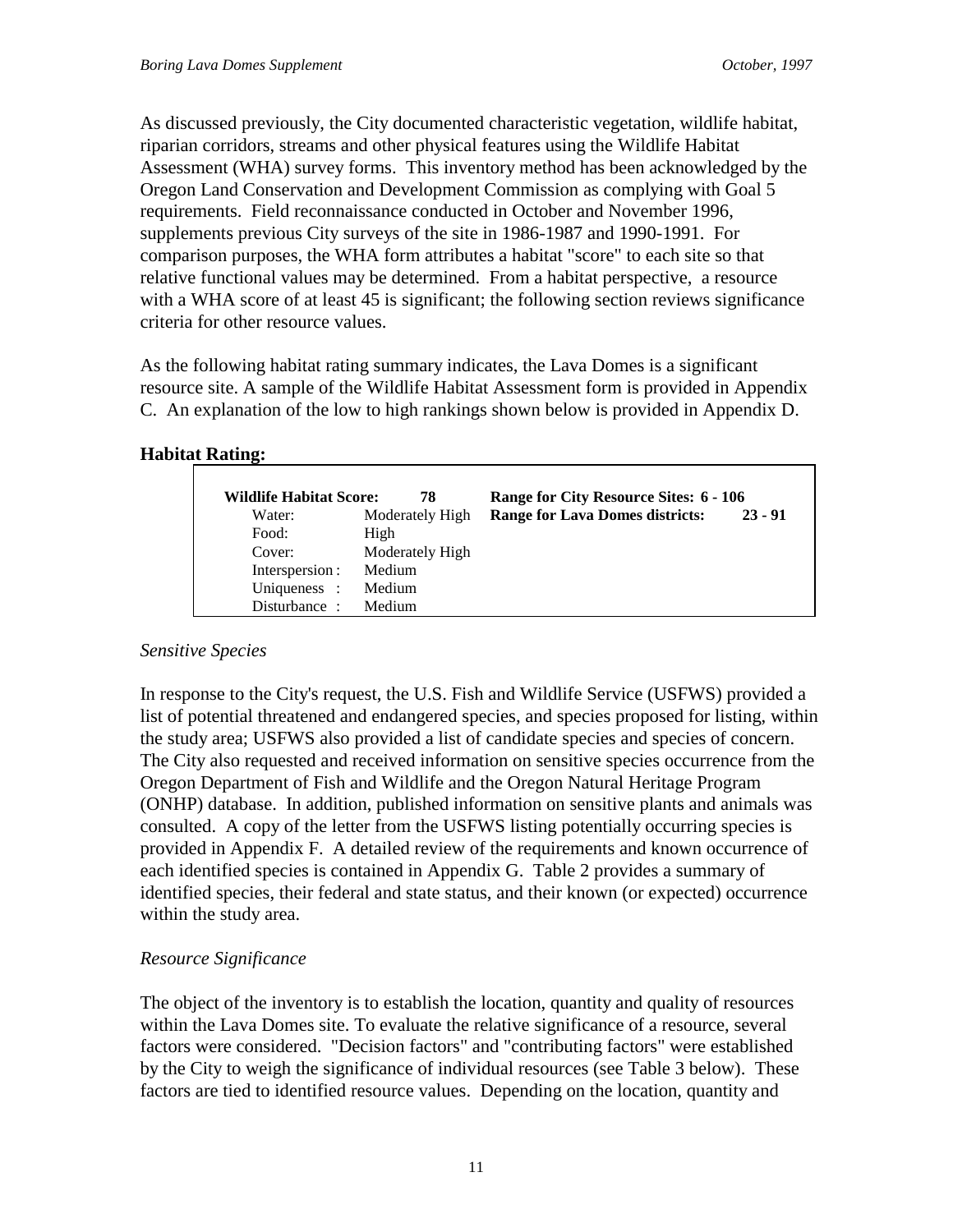quality of the particular resource, these values may be important or they may not be important. If the values are important when considering the factors identified in Table 3, the resource was deemed significant. Decision factors are those factors which, on their own, are important and establish the significance of a resource. Contributing factors may have limited or moderate importance on their own, but when two or more contributing factors for the same resource are combined, that resource is deemed significant. Table 3 shows the significance factors established for the Lava Domes inventory, based on similar factors adopted for other City resource sites.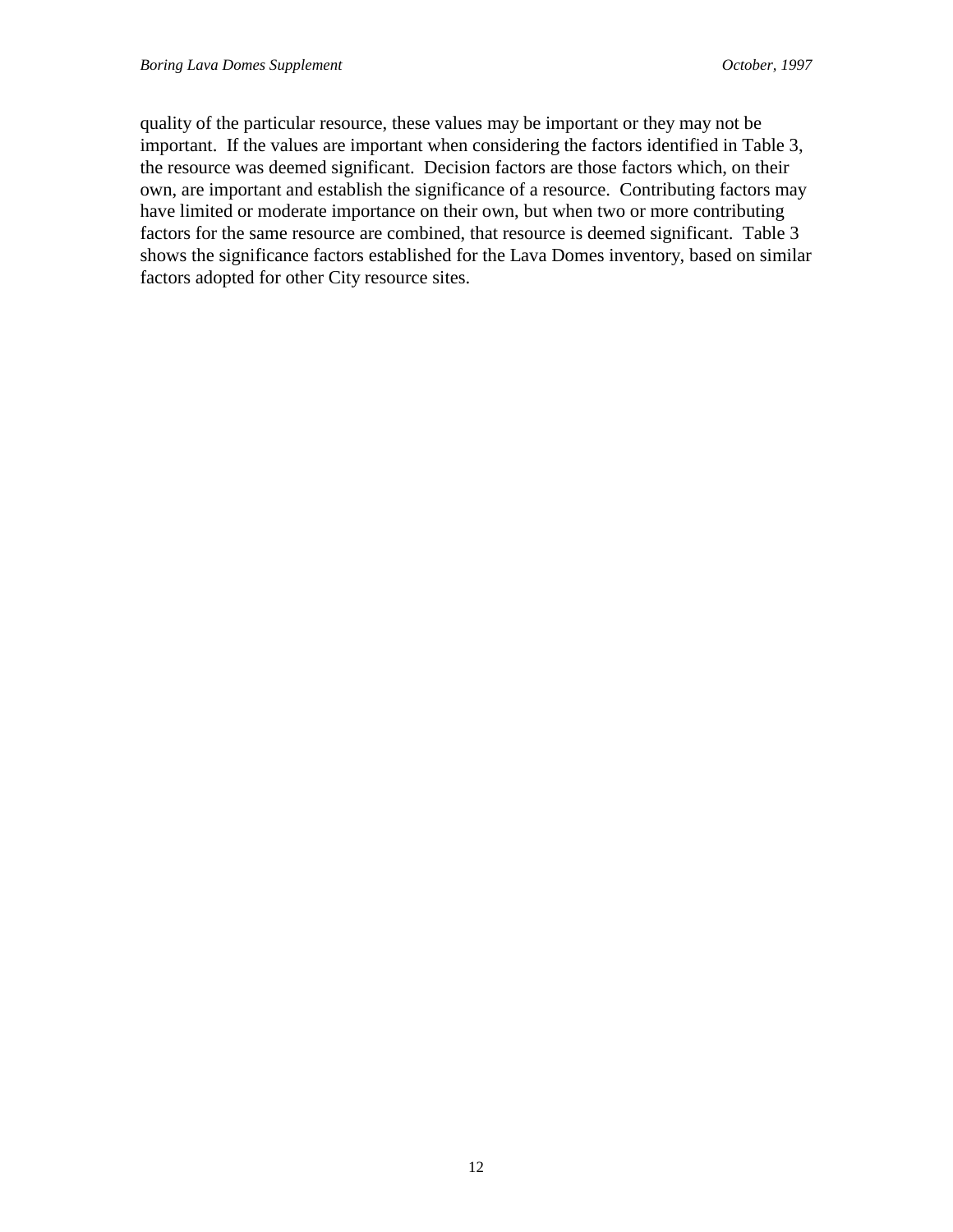Significance field sheets were completed for each subdistrict as part of the field reconnaissance. A sample field sheet is included in Appendix K. The site's resources provide multiple values that meet the significance factors of Table 3. For example, the resource provides habitat for threatened, endangered or state listed sensitive species and its Wildlife Habitat Assessment score exceeds 45 making it significant in terms of fish and wildlife habitat values. Other significant values include slope/soil stabilization, water purification and flood desynchronization.

The supplemental inventory conducted as part of the present study confirms the City's prior determination (as part of the *Johnson Creek Basin Protection Plan)* that the Lava Domes is a significant Goal 5 resource site.

| <b>Scientific Name</b>                                  | <b>Common Name</b>            | Federal<br><b>Status</b> | <b>State</b><br><b>Status</b> | <b>Presence</b> |  |  |  |
|---------------------------------------------------------|-------------------------------|--------------------------|-------------------------------|-----------------|--|--|--|
|                                                         |                               |                          |                               |                 |  |  |  |
| <b>Plants</b>                                           |                               |                          |                               |                 |  |  |  |
| Aster curtus                                            | white top aster               | <b>SOC</b>               | <b>LT</b>                     | $\mathbf{P}$    |  |  |  |
| Castilleja levisecta                                    | golden Indian paintbrush      | <b>LT</b>                | LE                            | N               |  |  |  |
| Cimicifuga elata                                        | tall bugbane                  | <b>SOC</b>               | $\mathcal{C}$                 | Yes             |  |  |  |
| Delphinium leucophaeum                                  | pale larkspur                 | <b>SOC</b>               | LE                            | $\, {\bf P}$    |  |  |  |
| Delphinium pavonaceum                                   | peacock larkspur              | <b>SOC</b>               | LE                            | $\overline{P}$  |  |  |  |
| Erigeron decumbens decumbens                            | Willamette daisy              | $\overline{C}$           | LE                            | $\overline{P}$  |  |  |  |
| Howellia aquatilis                                      | Howellia                      | LT                       |                               | $\mathbf N$     |  |  |  |
| Lomatium bradshawii                                     | Bradshaw's lomatium           | LE                       | LE                            | $\mathbf N$     |  |  |  |
| Lupinus sulphureus v. kincaidii                         | Kincaid's lupine              | <b>SOC</b>               | LT                            | $\mathbf N$     |  |  |  |
| Montia howellii                                         | Howell's montia               | <b>SOC</b>               | $\overline{C}$                | $\, {\bf P}$    |  |  |  |
| Sildacea nelsoniana                                     | Nelson's checker-mallow       | <b>LT</b>                | <b>LT</b>                     | $\mathbf{P}$    |  |  |  |
| Sullivantia oregana                                     | Oregon sullivantia            | <b>SOC</b>               | $\mathbf C$                   | $\, {\bf P}$    |  |  |  |
|                                                         |                               |                          |                               |                 |  |  |  |
| <b>Fish and Wildlife</b><br>Clemmys marmorata marmorata | northwestern pond turtle      | <b>SOC</b>               | <b>SC</b>                     | $\mathbf{P}$    |  |  |  |
| Dryocopus pileatus                                      | pileated woodpecker           |                          | <b>SV</b>                     | Yes             |  |  |  |
| Empidonax traillii brewsteri                            | little willow flycatcher      | <b>SOC</b>               |                               | $\mathbf{P}$    |  |  |  |
| Haliaeetus leucocephalus                                | bald eagle                    | <b>LT</b>                | <b>LT</b>                     | $N^*$           |  |  |  |
| Myotis evotis                                           | long-eared myotis             | <b>SOC</b>               | <b>SU</b>                     | $\overline{P}$  |  |  |  |
| Myotis thysanodes                                       | fringed myotis                | <b>SOC</b>               | SV                            | $\mathbf{P}$    |  |  |  |
| Myotis volans                                           | long-legged myotis            | <b>SOC</b>               | SU                            | $\, {\bf P}$    |  |  |  |
| Myotis yumanensis                                       | yuma myotis                   | <b>SOC</b>               | SU                            | $\mathbf{P}$    |  |  |  |
| Onchorhynchus clarki clarki                             | cutthroat trout               |                          | <b>SC</b>                     | Yes             |  |  |  |
|                                                         | coho salmon                   | $\overline{C}$           | <b>SC</b>                     | $\mathbf{P}$    |  |  |  |
| Onchorhynchus kisutch                                   |                               |                          |                               | $\mathbf{P}$    |  |  |  |
| Plecotus townsendii townsendii                          | Pacific western big-eared bat | <b>SOC</b>               | SC                            |                 |  |  |  |
| Rana aurora aurora<br>$I_{\alpha\alpha\alpha\gamma}$    | northern red-legged frog      | SOC                      | SU                            | Yes             |  |  |  |

#### **Table 2. Status of Potential Sensitive Species within the Lava Domes**

**Legend**

LE = Listed Endangered LT = Listed Threatened

 $SOC = Species of concern$   $SC = Sensitive-Critical$ 

SV = Sensitive-Vulnerable SU = Sensitive-Undetermined Yes = Species detected at site

PT = Proposed Threatened  $C =$ Candidate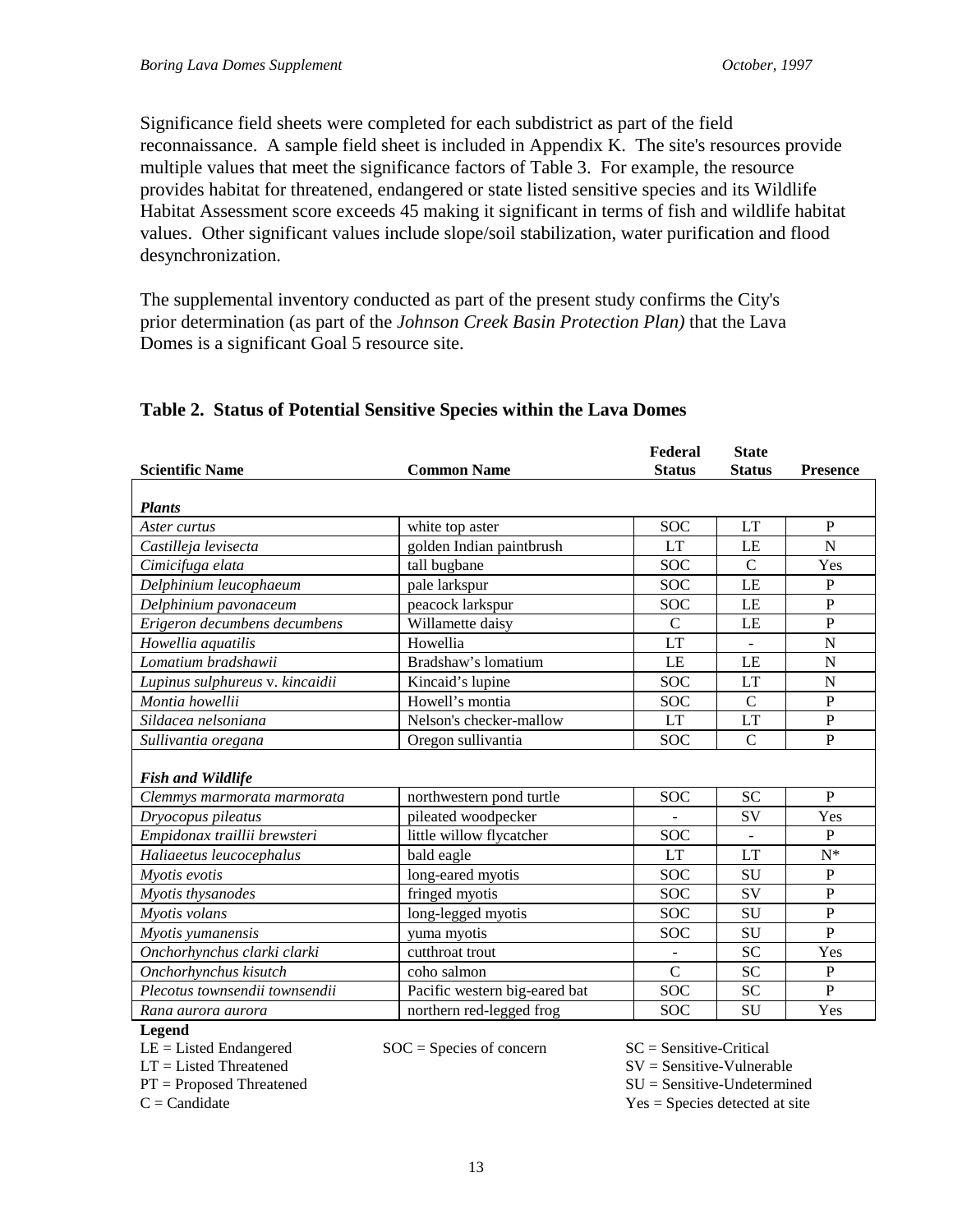| $P =$ Potential occurrence | $N = Not$ expected based on | $N^*$ = Not expected though |
|----------------------------|-----------------------------|-----------------------------|
| (suitable habitat, range)  | habitat, range              | reported nearby             |

### **Table 3. Significance Factors**

| <b>Resource Value</b>     | <b>Decision Factors</b>                                                         | <b>Resource</b>     |
|---------------------------|---------------------------------------------------------------------------------|---------------------|
| Fish/Wildlife Habitat     | habitat for threatened, endangered or state-listed sensitive<br>$\blacksquare$  | Forest/stream/      |
|                           | species; or                                                                     | wetland/other       |
|                           | Wildlife Habitat Assessment score is 45 points or more; or                      |                     |
|                           | resource connects or enhances significant habitats<br>$\overline{\phantom{a}}$  |                     |
| Slope/Soil                | - slopes > 50% have minimum 75% woody vegetative cover                          | Vegetation, soil    |
| Stabilization             | slopes 30-50% have 100% woody vegetative cover                                  |                     |
| <b>Water Purification</b> | - 75% of creek length has >25% riparian cover; or                               | Vegetation/wetland  |
|                           | streamside wetlands filter pollutants, nutrients, sediment<br>$\blacksquare$    |                     |
| Flood Storage &           | located within the 100-year floodplain; or<br>$\blacksquare$                    | Floodplain/wetland/ |
| Desynchronization         | creek channel, floodplain or adjacent wetlands provide<br>$\blacksquare$        | other               |
|                           | measurable reduction of intensity of floods                                     |                     |
| Groundwater Recharge &    | uplands allow recharge of groundwater which supplies                            | Soil/seep/spring    |
| Discharge                 | domestic use or its discharge into creek sustains summer flow                   |                     |
|                           | infiltration significantly reduces storm runoff and flood peaks                 |                     |
| Water Supply              | groundwater or surface water use (with water right)<br>$\overline{\phantom{a}}$ | Stream/groundwater  |
|                           |                                                                                 | (well)              |
| Heritage                  | unique cultural, scenic or natural value                                        | Archeological site/ |
|                           |                                                                                 | other               |

| <b>Resource Value</b>      | <b>Contributing Factors</b>                                                          | <b>Resource</b>     |
|----------------------------|--------------------------------------------------------------------------------------|---------------------|
| Fish/Wildlife Habitat      | positive off-site influence on threatened, endangered or state-                      | Forest/stream/      |
|                            | listed sensitive species habitat; or                                                 | wetland/other       |
|                            | Wildlife Habitat Assessment score between 35 and 44                                  |                     |
| Slope/Soil Stabilization   | slopes of 30-50% have minimum 75% woody vegetative cover<br>$\overline{\phantom{a}}$ | Vegetation/soil     |
|                            | - slopes >20% have 100% herbaceous or mixed herbaceous/                              |                     |
|                            | woody vegetative cover                                                               |                     |
| <b>Storm Drainage</b>      | watercourse conducts runoff, sediments, nutrients<br>$\overline{\phantom{a}}$        | Stream              |
| Education                  | current or potential public educational uses; or<br>÷.                               | Vegetation/wetland/ |
|                            | ecologically or scientifically significant area                                      | other               |
| Recreation                 | - open space area, public park or right-of-way; and                                  | Forest/stream/      |
|                            | potential for recreational use without significant impacts                           | wetland/other       |
| Aesthetics/                | City-identified scenic resource; or<br>$\blacksquare$                                | Forest/stream/      |
| Scenic Amenity             | provides amenity value for nearby park, development or road                          | wetland/other       |
| <b>Buffering Land Uses</b> | - visual or auditory buffer bet/neighborhoods, land uses                             | Forest/other        |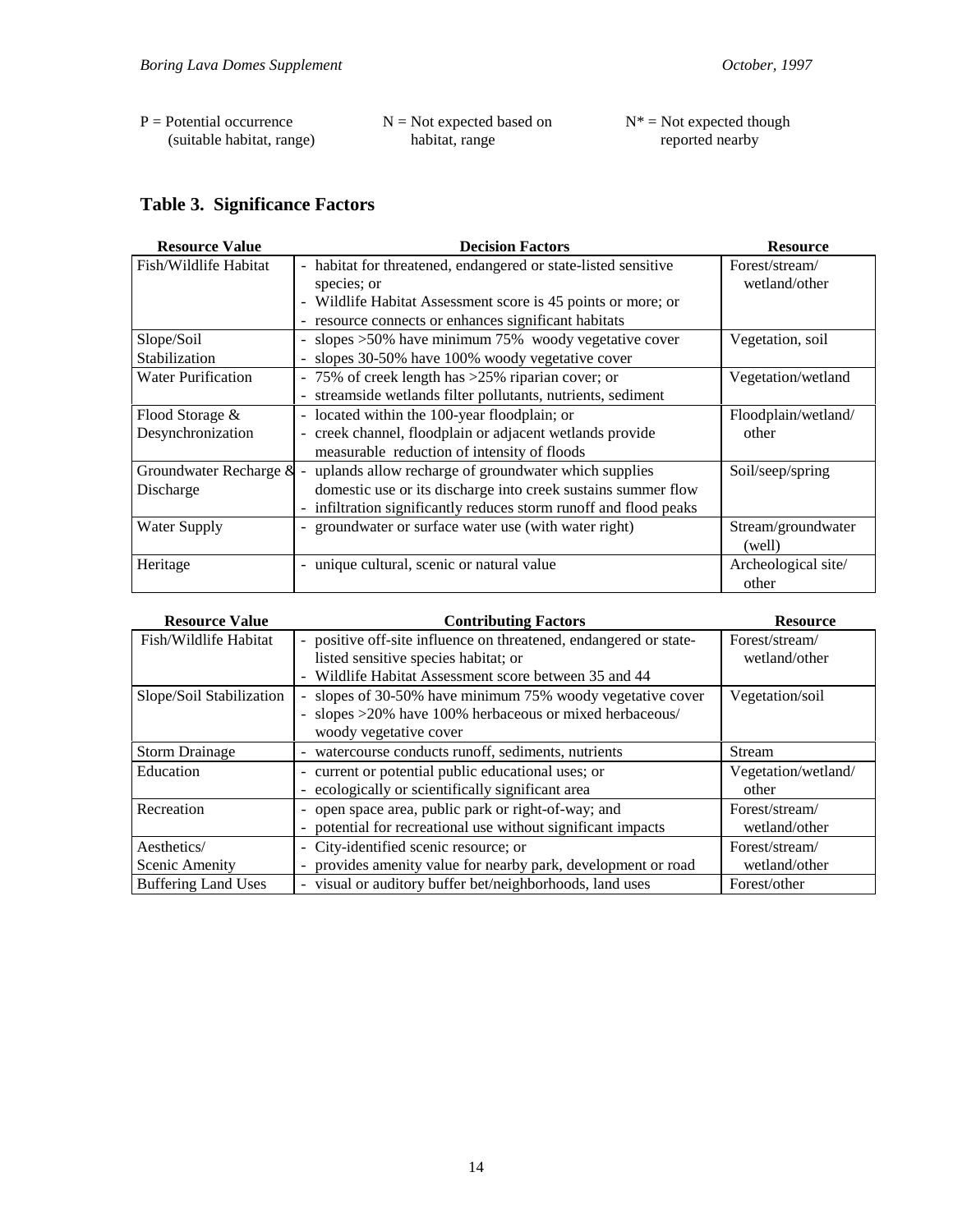### **Economic, Social, Environmental, and Energy Consequences**

This section analyzes the consequences of protecting significant natural resources in the Lava Domes, and the consequences of allowing these resources to be degraded or destroyed. The analysis addresses four types of consequences: economic, social, environmental and energy.

As part of this process, local governments must identify conflicting uses within inventoried Goal 5 resource areas. According to the Goal 5 administrative rule, a conflicting use is one that, if allowed, could negatively impact a significant resource site. Such uses are permitted in the Portland base zones as allowed uses, uses subject to limitations, or conditional uses. Conflicting uses not allowed in a base zone may be permitted by recognition of legal nonconforming status or as a temporary activity. Within the Lava Domes, housing and cemetery uses are the most common existing uses, but other uses exist and still other uses are allowed under the zoning code though they do not presently exist. This analysis addresses all conflicting uses whether existing or not. The analysis does not address "revocable uses" because the Lava Domes does not contain properties with existing revocable use permits and new revocable uses are prohibited.

The administrative rule directs local governments to examine the uses allowed within broad zoning categories (e.g., residential, commercial). For the purpose of this analysis, the following zones within the Lava Domes were identified: Open Space (OS), Residential 10,000 (R10), Residential 7,000 (R7), Residential 5,000 (R5), Residential 3,000 (R3), Residential 2,000 (R2), General Commercial (CG), General Employment 2 (EG2) and General Industrial 2 (IG2). Significant resources at the site, however, are located only within areas zoned OS, R<sub>10</sub>, R<sub>7</sub>, R<sub>5</sub> and R<sub>2</sub>. Therefore, this analysis addresses uses allowed within these four zones that may conflict with identified significant resources. Table 4 provides a list of allowed uses within each zone.

### **Conflicting Uses Permitted by Zoning**

The following discussion identifies existing and potential conflicting land uses in each zone, including a brief examination of how an existing overlay zone and a plan district affect conflicting uses within the site. The discussion also includes an examination of the uses not assigned to a single zoning category, such as temporary uses. The analysis of economic, social, environmental, and energy consequences of protecting significant resources addresses the existing and the potential conflicting uses allowed within the resource site.

### **Open Space (OS)**

Open Space zoning applies to five areas within the site, all located at the western end of the site. Two of these areas—Scottsridge Park and the Interstate 205 (I-205) right-ofway—contain no significant resources and are therefore not part of this analysis. The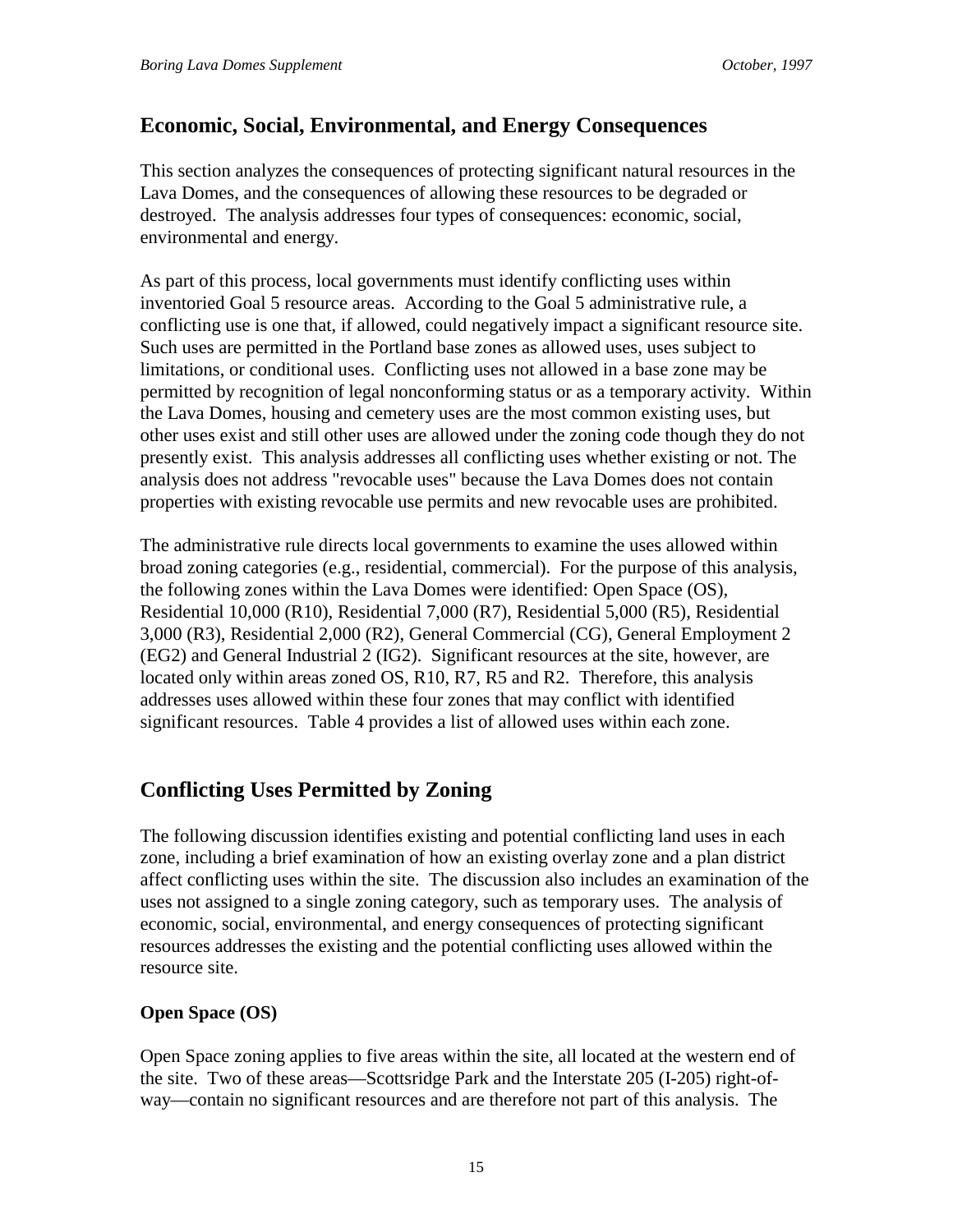three areas where conflicting open space uses may occur are at the Willamette National Cemetery, Tenino Park and Council of Portland property. The 205-acre cemetery is located east of SE 112th Avenue and north of Mt. Scott Boulevard. Tenino Park (2 acres) and the Council of Portland property (16 acres) are both undeveloped properties. The park is located east of SE 92nd Avenue on SE Tenino Court. The Council of Portland land is located east of SE 122nd Avenue and south of SE Flavel Street. Conflicting uses and affected site area within OS zones are summarized in Table 5.

The OS zone is intended to preserve public and private open and natural areas identified in the Comprehensive Plan. Agriculture, certain park and open area uses, and certain limited broadcast facilities are allowed by right in the OS zone. Park and open area facilities are generally allowed as conditional uses. Retail sales and service uses are allowed only if they are associated with a park and open area use and then only as conditional uses. Several "institutional" uses are allowed as conditional uses: basic utilities, community service, schools and daycare. Rail lines and utility corridors, mining and certain broadcast facilities are permitted as conditional uses as well.

Temporary activities are permitted in the OS zone subject to certain conditions. The following temporary activities are permitted: fairs, carnivals and other special events; temporary actions to respond to natural disasters and emergencies; and, staging areas for public utility installation. Existing conflicting uses within OS land are limited to the developed facilities and grounds of the Willamette National Cemetery. Other Open Space lands—Tenino Park, Council of Portland and the undeveloped portions of the cemetery—do not presently contain conflicting uses.

#### **Low Density Single-dwelling Residential (R10)**

The R10 zone applies to approximately 870 acres or roughly two-thirds of the Lava Domes. While some of this land is developed with housing or in agricultural use, much of it is undeveloped forest land containing significant resources. The entire site east of SE Deardorff Road is zoned R10. Between Deardorff and SE 112th Avenue, the only non-R10 land is the cemetery and Council of Portland open space properties described above. One 5-acre R10 property is located west of 112th at SE 105th and Henderson. Conflicting uses and affected site area within R10 zones are summarized in Table 5.

The R10 zone is intended for areas with public services but which are subject to significant development constraints. The maximum density is generally 4.4 units per acre, although this may be reduced by as much as 75 percent on steep slopes by plan district development standards as described below. Household living, certain park and open area uses and certain broadcast facilities are permitted by right in the R10 zone. Some parks, open areas and broadcast facilities are permitted subject to limitations or as conditional uses. Group living uses, institutional uses, agriculture and rail lines and utility corridors are permitted as conditional uses.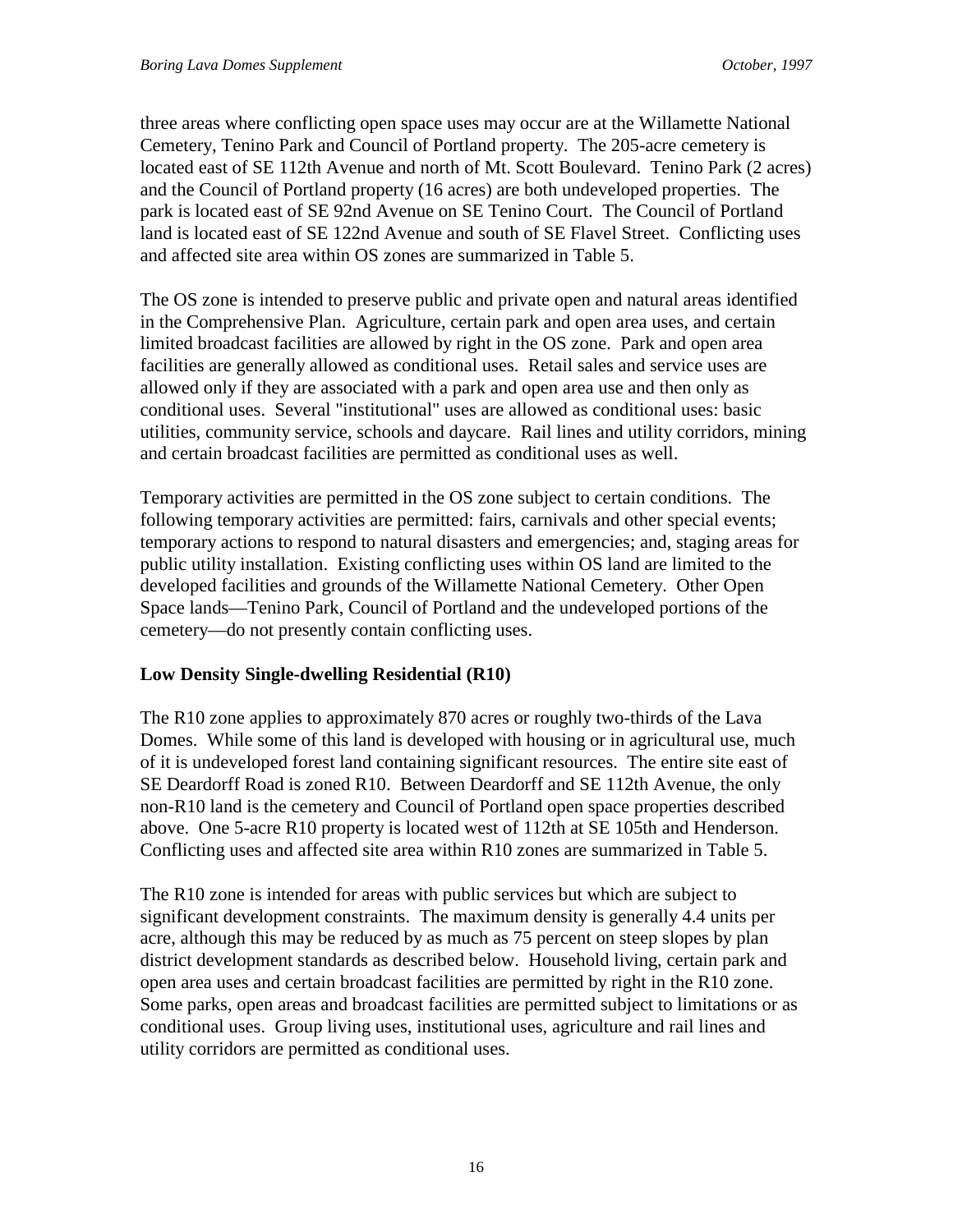Under certain conditions, the following temporary activities are allowed in the R10 zone: mobile home use during construction; residential sales offices; garage and seasonal outdoor sales; fairs, carnivals and other major public gatherings; show of model homes; temporary actions to respond to natural disasters and emergencies; and, staging areas for public utility installation.

Existing conflicting uses within R10 land include single-dwelling homes (with driveways, yards and accessory uses), agricultural uses, public streets and utilities.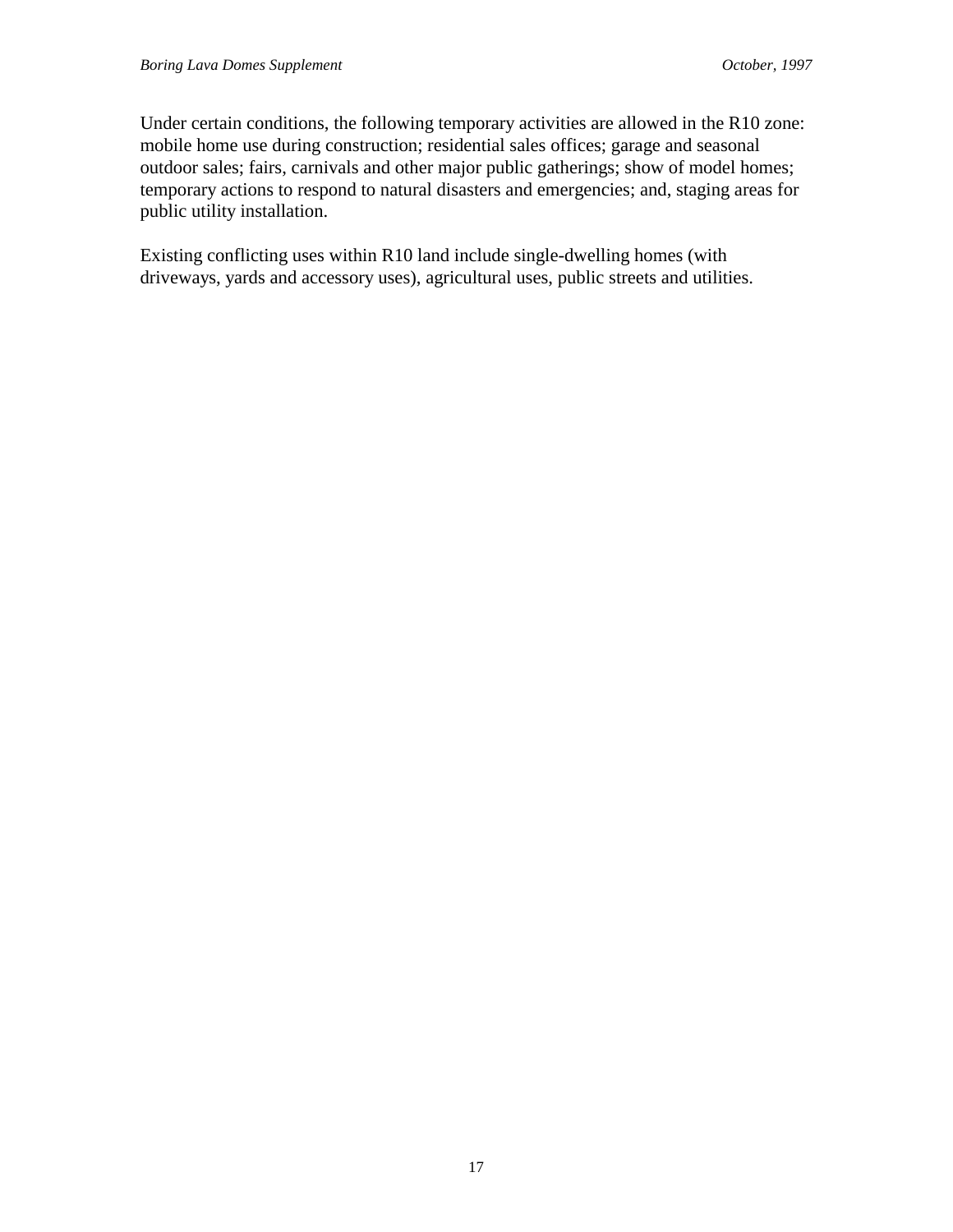|                                      |           |           | <b>Base Zones</b> |                |                |
|--------------------------------------|-----------|-----------|-------------------|----------------|----------------|
| <b>Use Categories</b>                | <b>OS</b> | R10       | R7                | R <sub>5</sub> | R <sub>2</sub> |
| <b>Residential Categories</b>        |           |           |                   |                |                |
| Household Living                     | N         | Y         | Y                 | Y              | Y              |
| Group Living                         | N         | CU        | <b>CU</b>         | <b>CU</b>      | L/CU           |
|                                      |           |           |                   |                |                |
| <b>Commercial Categories</b>         |           |           |                   |                |                |
| <b>Retail Sales and Service</b>      | <b>CU</b> | N         | N                 | N              | N              |
| <b>Commercial Outdoor Recreation</b> | <b>CU</b> | N         | N                 | N              | N              |
|                                      |           |           |                   |                |                |
| <b>Institutional Categories</b>      |           |           |                   |                |                |
| <b>Basic Utilities</b>               | <b>CU</b> | <b>CU</b> | <b>CU</b>         | <b>CU</b>      | <b>CU</b>      |
| <b>Community Service</b>             | CU        | <b>CU</b> | <b>CU</b>         | <b>CU</b>      | <b>CU</b>      |
| Parks and Open Areas                 | L/CU      | L/CU      | L/CU              | L/CU           | L/CU           |
| Schools                              | <b>CU</b> | <b>CU</b> | <b>CU</b>         | <b>CU</b>      | <b>CU</b>      |
| Colleges                             | N         | CU        | <b>CU</b>         | <b>CU</b>      | <b>CU</b>      |
| <b>Medical Centers</b>               | N         | <b>CU</b> | <b>CU</b>         | <b>CU</b>      | CU             |
| <b>Religious Institutions</b>        | N         | <b>CU</b> | <b>CU</b>         | <b>CU</b>      | <b>CU</b>      |
| Daycare                              | <b>CU</b> | L/CU      | L/CU              | L/CU           | L/CU           |
|                                      |           |           |                   |                |                |
| <b>Other Categories</b>              |           |           |                   |                |                |
| Agriculture                          | Y         | <b>CU</b> | CU                | N              | N              |
| Mining                               | <b>CU</b> | N         | N                 | $\mathbf N$    | N              |
| Radio and Television Broadcast       | L/CU      | L/CU      | L/CU              | L/CU           | L/CU           |
| Facilities                           |           |           |                   |                |                |
| Rail Lines and Utility Corridors     | <b>CU</b> | <b>CU</b> | <b>CU</b>         | <b>CU</b>      | CU             |

### **Table 4. Uses Permitted by City of Portland Zoning within the Lava Domes**

## **Legend**<br>Y: Po

Permitted subject to the development standards of zone and other regulations of Title 33

L/CU: Permitted with certain limitations or as Conditional Use

CU: Permitted as Conditional Use

N: Prohibited in this zone

Note: Uses prohibited in all of the above zones are not included in this table.

#### **Table 5. Conflicting Uses and Area by Zone**

| Zone           | Area    | <b>Existing Conflicting Uses</b>   | <b>Potential Conflicting Uses</b>                              |
|----------------|---------|------------------------------------|----------------------------------------------------------------|
| <sub>OS</sub>  | 253     | cemetery                           | commercial, institutional, agriculture, mining, broadcast      |
|                | acres   |                                    | facilities, rail/utility corridors, temporary uses             |
| R10            | 867     | residential (w/accessory uses),    | residential, institutional, agriculture, broadcast facilities, |
|                | acres   | agriculture, streets and utilities | rail/utility corridors, temporary uses                         |
| R7             | 225     | residential (w/accessory uses),    | residential, institutional, agriculture, broadcast facilities, |
|                | acres   | streets and utilities              | rail/utility corridors, temporary uses                         |
| <b>R5</b>      | 3 acres | residential (w/accessory uses),    | residential, institutional, broadcast facilities, rail/utility |
|                |         | streets and utilities              | corridors, temporary uses                                      |
| R <sub>2</sub> | 25      | residential (w/accessory uses),    | residential, institutional, broadcast facilities, rail/utility |
|                | acres   | streets and utilities              | corridors, temporary uses                                      |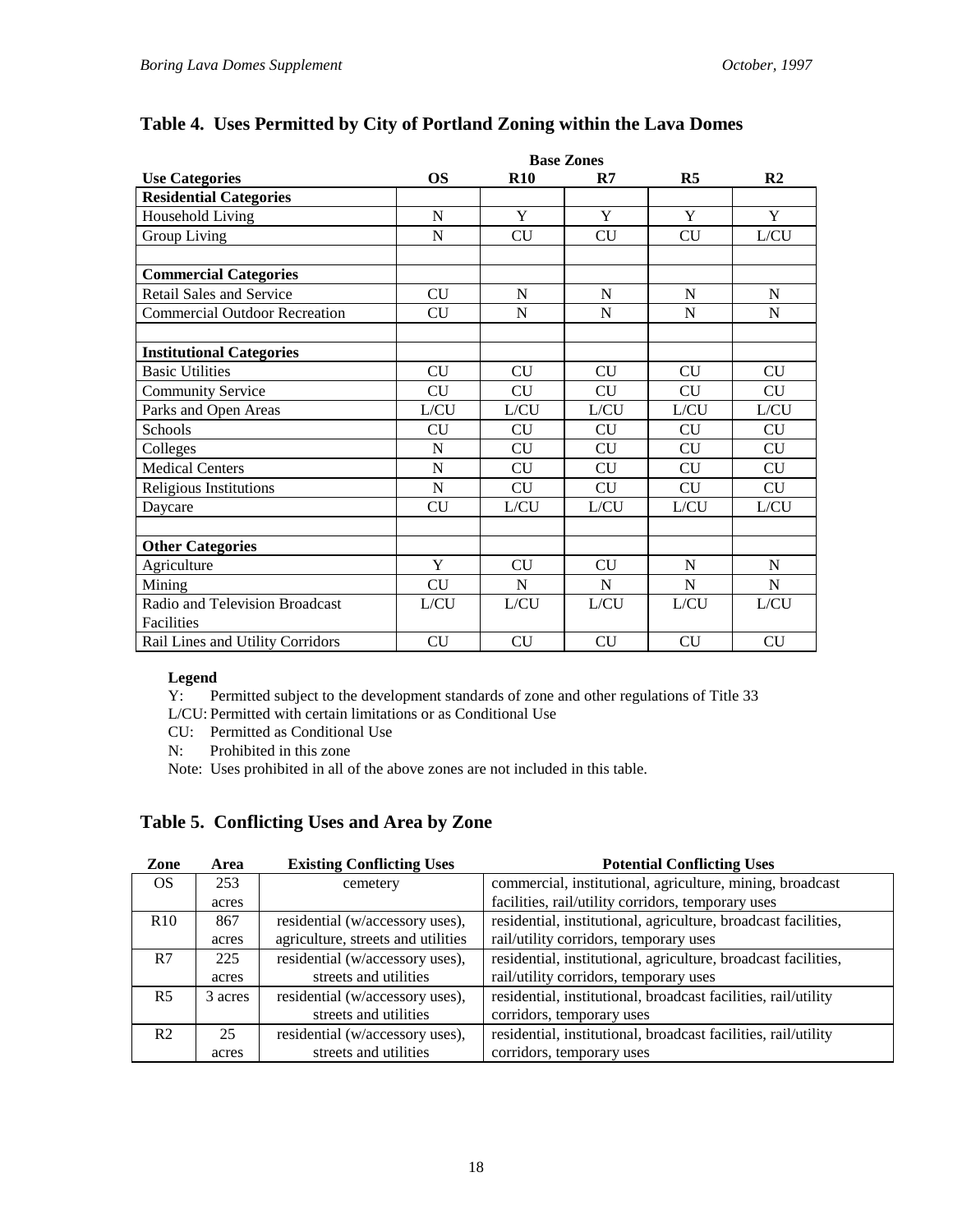#### **Medium Density Single-dwelling Residential (R7)**

The Lava Domes site contains approximately 225 acres of medium density singledwelling residential (R7) land. This land is located at the west end of the site, generally between SE 112th Avenue and I-205. A small area of R7 land is located west of I-205 at SE Harney Street and 86th Avenue, but this land does not contain significant resources and is not included in the present analysis. Conflicting uses and affected site area within R7 zones are summarized in Table 5.

The R7 zone is intended for areas with adequate public services but minor development constraints. The maximum density is generally 6.2 units per acre, although this may be reduced by as much as 75 percent on steep slopes by plan district development standards as described below. Household living, certain park and open area uses and certain broadcast facilities are permitted by right in the R7 zone. Some parks, open areas and broadcast facilities are permitted subject to limitations or as conditional uses. Group living uses, institutional uses, agriculture and rail lines and utility corridors are permitted as conditional uses.

Under certain conditions, the following temporary activities are allowed in the R7 zone: mobile home use during construction; residential sales offices; garage and seasonal outdoor sales; fairs, carnivals and other major public gatherings; show of model homes; temporary actions to respond to natural disasters and emergencies; and, staging areas for public utility installation.

Existing conflicting uses within R7 land include single-dwelling homes (with driveways, yards and accessory uses), public streets and utilities.

#### **High Density Single-dwelling Residential (R5)**

Only four R5 lots, totaling 3 acres of land, contain significant resources within the Lava Domes. This land is located at the west end of the site, immediately east of I-205 and north of SE Tenino Court. Conflicting uses and affected site area within R5 zones are summarized in Table 5.

The R5 zone is intended for areas with good public services and no development constraints. The maximum density is generally 8.7 units per acre, although this may be reduced by as much as 75 percent on steep slopes by plan district development standards as described below. Household living, certain park and open area uses and certain broadcast facilities are permitted by right in the R5 zone. Some parks, open areas and broadcast facilities are permitted subject to limitations or as conditional uses. Group living uses, institutional uses, and rail lines and utility corridors are permitted as conditional uses.

Under certain conditions, the following temporary activities are allowed in the R5 zone: mobile home use during construction; residential sales offices; garage and seasonal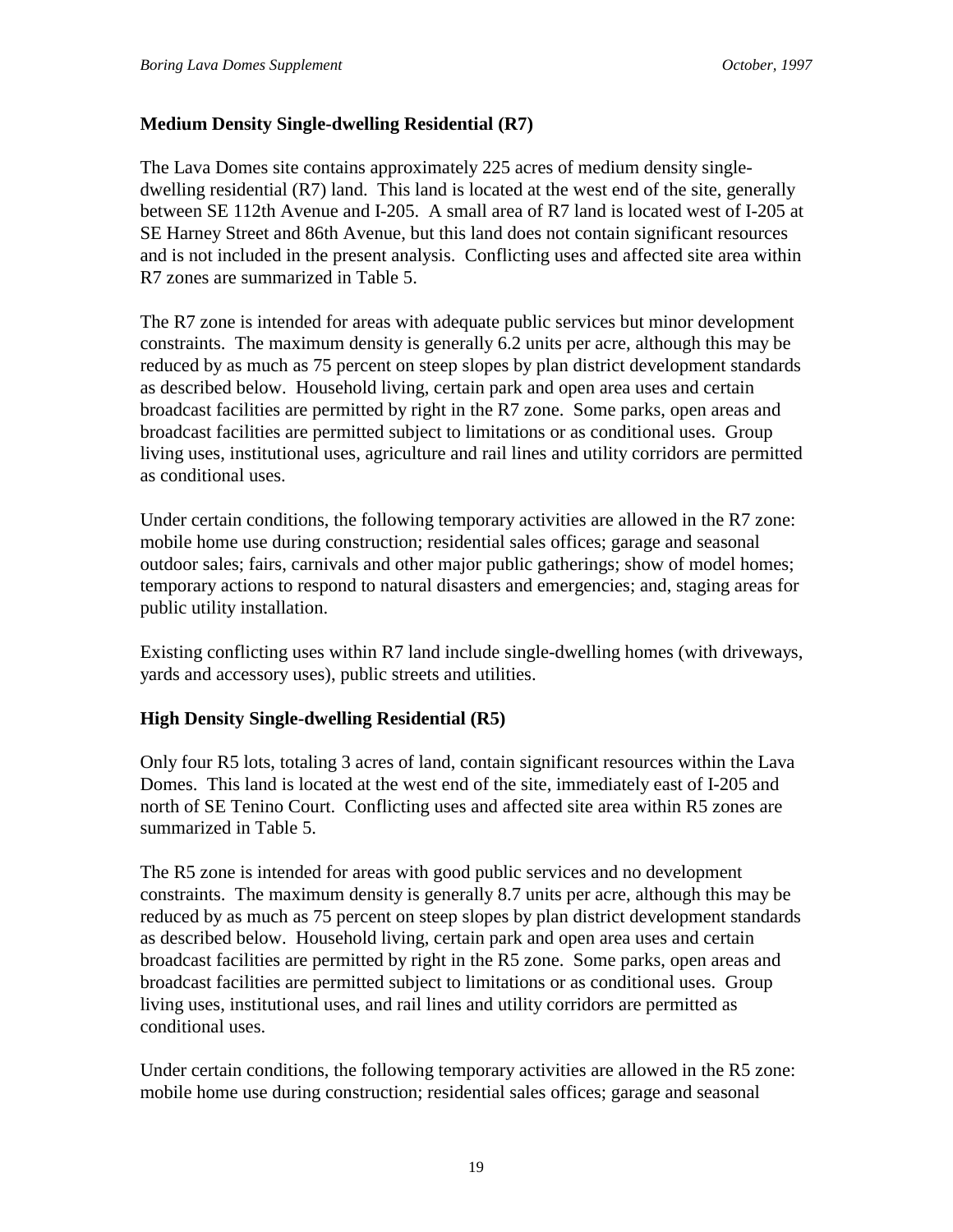outdoor sales; fairs, carnivals and other major public gatherings; show of model homes; temporary actions to respond to natural disasters and emergencies; and, staging areas for public utility installation.

Existing conflicting uses within R5 land are single-dwelling homes (with driveways, yards and accessory uses), public streets and utilities.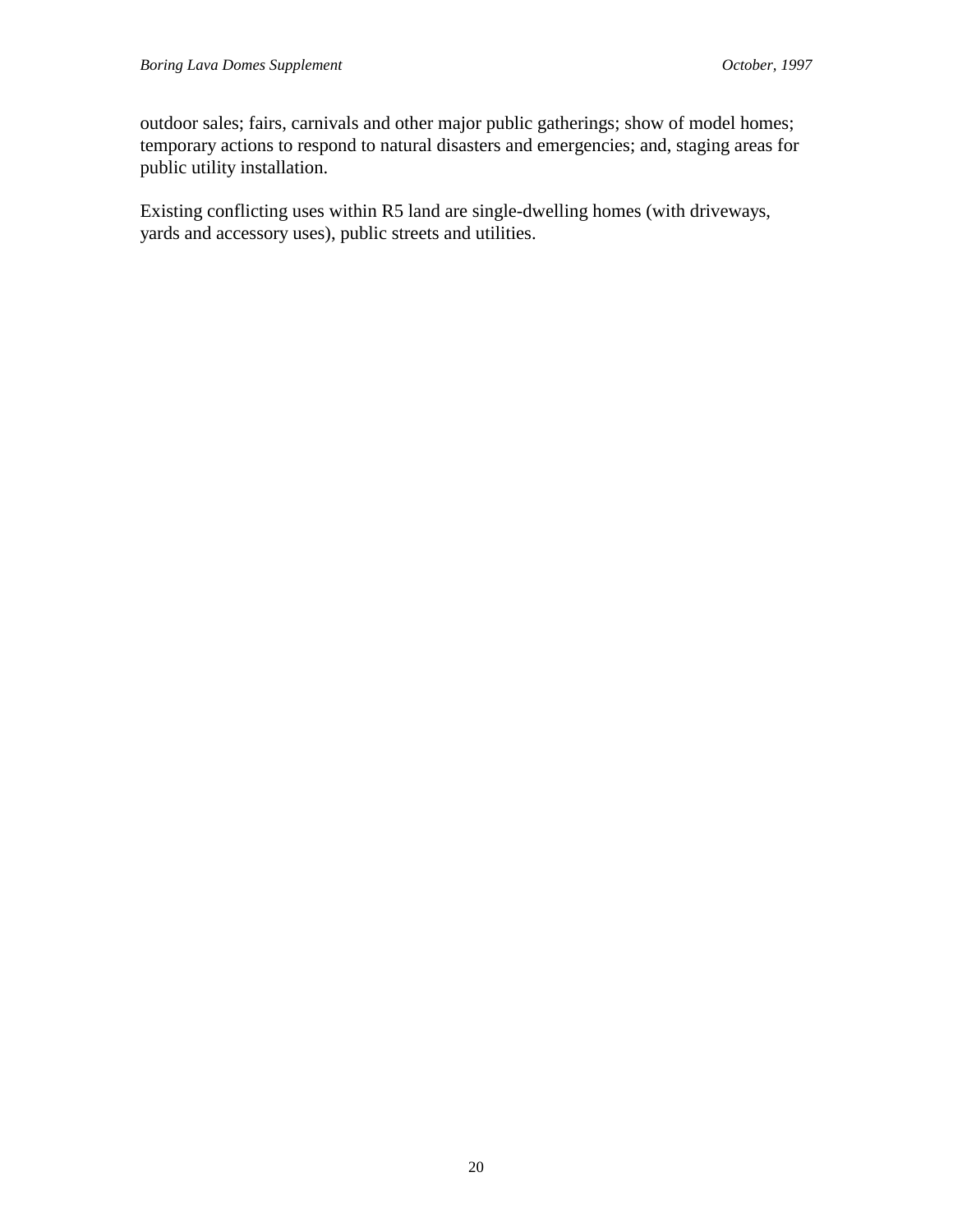#### **Low Density Multi-dwelling Residential (R2)**

The R2-zoned land is located in four areas at west end of site. Two of these areas, located west of I-205, do not contain significant resources and are therefore not part of this analysis. Of the areas with significant resources, one 7-acre area is located south of SE Knapp Street and east of I-205; this area is part of the Freeway Land site. The other area, of approximately 12 acres, is located south of Mt. Scott Boulevard and immediately east of I-205. Conflicting uses and affected site area within R2 zones are summarized in Table 5.

The R2 zone is a multi-dwelling residential zone that is intended for areas with good public services and no development constraints. The maximum density is generally 21.8 units per acre but may go up to 32 units per acre in some situations. Density may also be reduced by as much as 75 percent on steep slopes by plan district development standards as described below. Household living, certain park and open space uses and certain broadcast facilities are permitted by right in the R2 zone. Some parks, open areas and broadcast facilities are permitted subject to limitations or as conditional uses. Group living uses, institutional uses, and rail lines and utility corridors are permitted as conditional uses. Unlike other zones discussed above, agriculture uses are prohibited in the R2 zone.

Under certain conditions, the following temporary activities are allowed in the R2 zone: mobile home use during construction; residential sales offices; garage and seasonal outdoor sales; fairs, carnivals and other major public gatherings; show of model homes; temporary actions to respond to natural disasters and emergencies; and, staging areas for public utility installation.

Existing conflicting uses are associated with a recent apartment complex development in the R2 area located south of Mt. Scott Boulevard. Conflicting uses are residential (w/accessory uses), streets and utilities.

#### **Plan District and Overlay Zones**

In addition to the base zones described above, portions of the Lava Domes site are within overlay zones and the entire site is within the Johnson Creek Basin Plan District.

The plan district sets out standards that limit tree removal, stormwater discharge and impervious surfaces. It also contains provisions that limit housing densities and development impacts on steep slopes, and allows for the transfer of development rights from constrained sites.

Three overlay zones apply within the Lava Domes: Environmental Conservation (c), Environmental Protection (p) and Alternative Design Density (a). The Conservation overlay applies to most of the streams, forested slopes and natural resources within the site. This overlay allows development so long as impacts to natural resources can be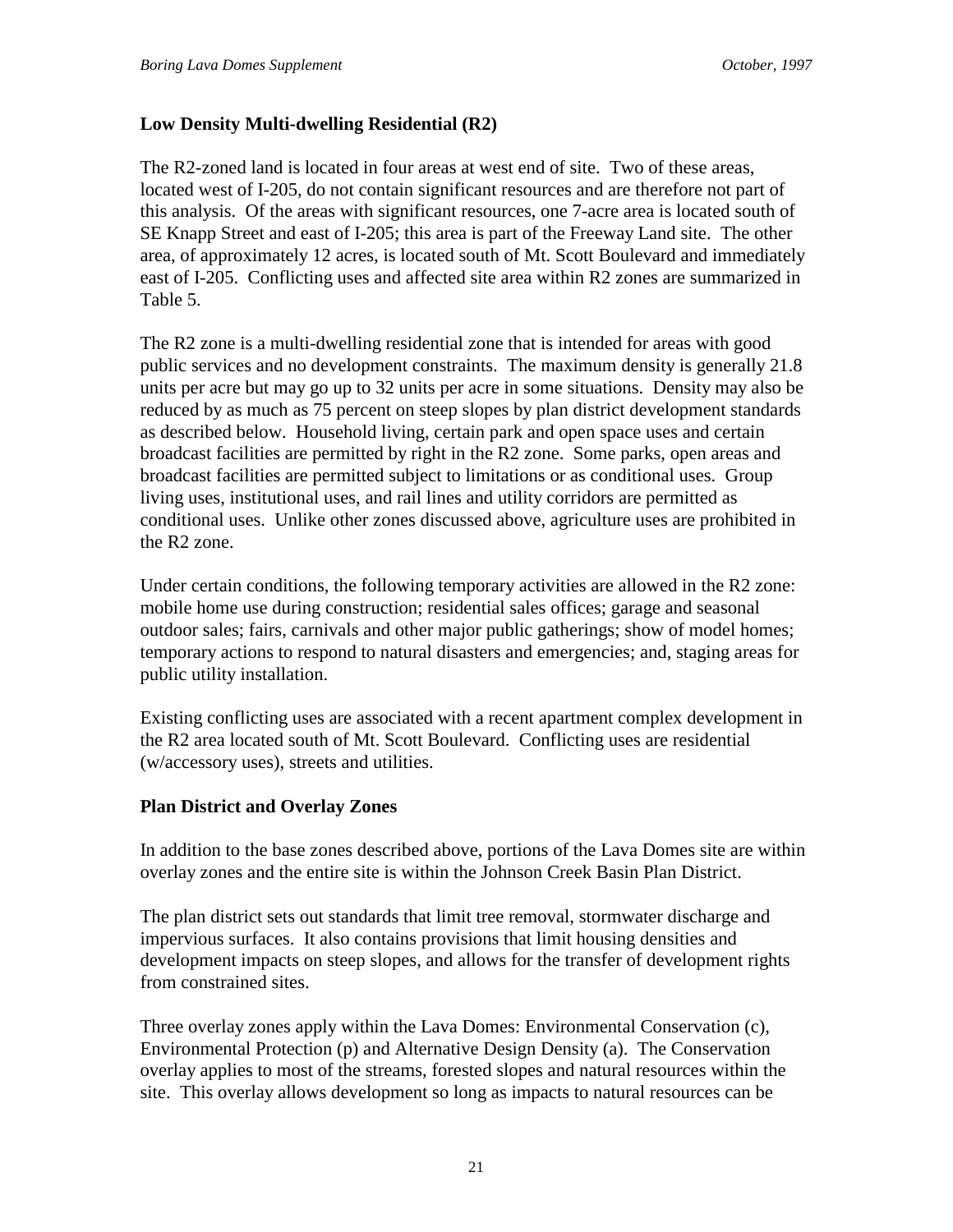controlled and mitigated. The Protection overlay only applies to a stream in the northeast corner of the site near Jenne and Foster Roads that was originally considered part of Site 27. This overlay sets out strict limitations on all development to ensure that affected natural resources are protected. The third overlay is Alternative Design Density zone which applies to residential land generally within one mile of I-205 at the western end of the site. This zone allows increased density in the form of accessory rental units and similar development that meets design compatibility requirements.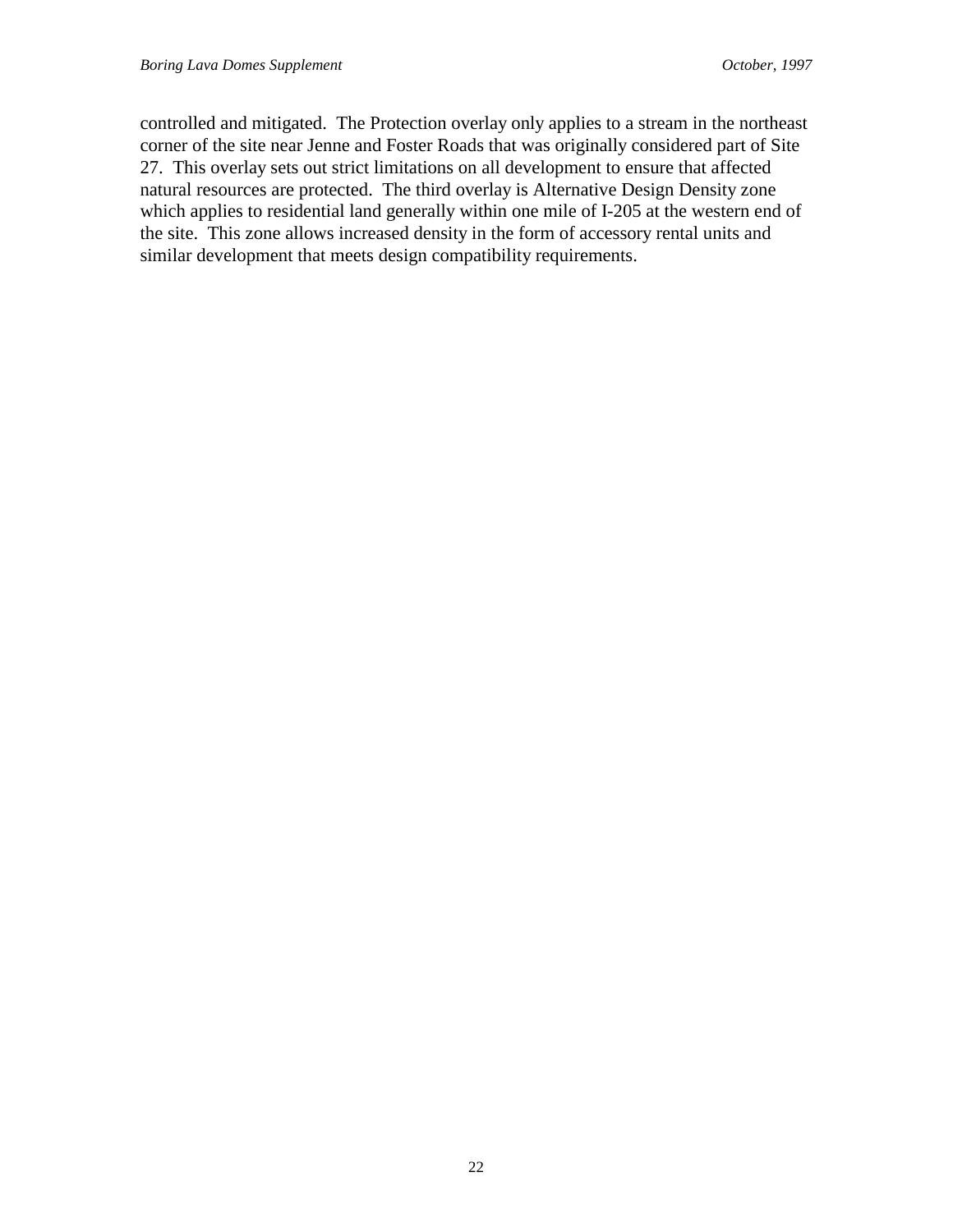### **Consequences of Allowing Conflicting Uses**

The preceding discussion identified existing and potential conflicting uses allowed within the Lava Domes site. If these uses actually occurred at the intensities allowed by zoning, they would diminish or destroy identified values of one or more resources in the site.

This section describes the impacts of permitted uses on resource areas within the plan area. Where the report identifies the same impacts for different conflicting uses, reference is made to the first analysis of these impacts; in other words, the analysis is not repeated. This section analyzes the consequences of limiting or prohibiting these uses within the Lava Domes.

#### **Residential Uses**

Residential uses identified in the zoning code include household living and group living. Household living is residential occupancy of a dwelling unit by a household. Group living is different from household living in that it involves occupancy of a structure by a group of people who do not meet the definition of a household. For the purpose of a conflicting uses analysis, both types of residential uses can degrade or destroy natural resources during construction and use of residential structures. This section examines the consequences of housing, for both households and group living situations, on Goal 5 resources.

Housing is permitted in the three residential zones within the site; it is prohibited in the open space zone. In addition to the construction of homes, housing may include the construction of garages and other accessory buildings, access drives, parking areas, landscaped areas, utility connections and related development.

Preparing land for housing commonly includes removal of vegetation. Removal of vegetative cover eliminates habitat for native wildlife. Lost habitat includes feeding, nesting, perching and roosting places for birds, and loss of feeding, breeding and refuge areas for mammals, herptiles and insects. Clearing also removes structural features of the forest such as multiple layered canopies, snags and downed logs, and large trees. These important habitat components are removed and replaced with ecologically barren buildings, fences, lawns, driveways, parking lots and other impervious surfaces.

Forest fragmentation caused by the clearing of vegetation for residential uses increases the isolation of one habitat area from another. This can form barriers to wildlife migration and can limit the flow of genetic material. Roads (and roadway traffic) and fences can also form barriers to wildlife migration. As the range of habitat for indigenous wildlife becomes restricted and isolated, opportunities for recruitment from other areas are limited and wildlife populations become vulnerable to disease, predation and local extinction.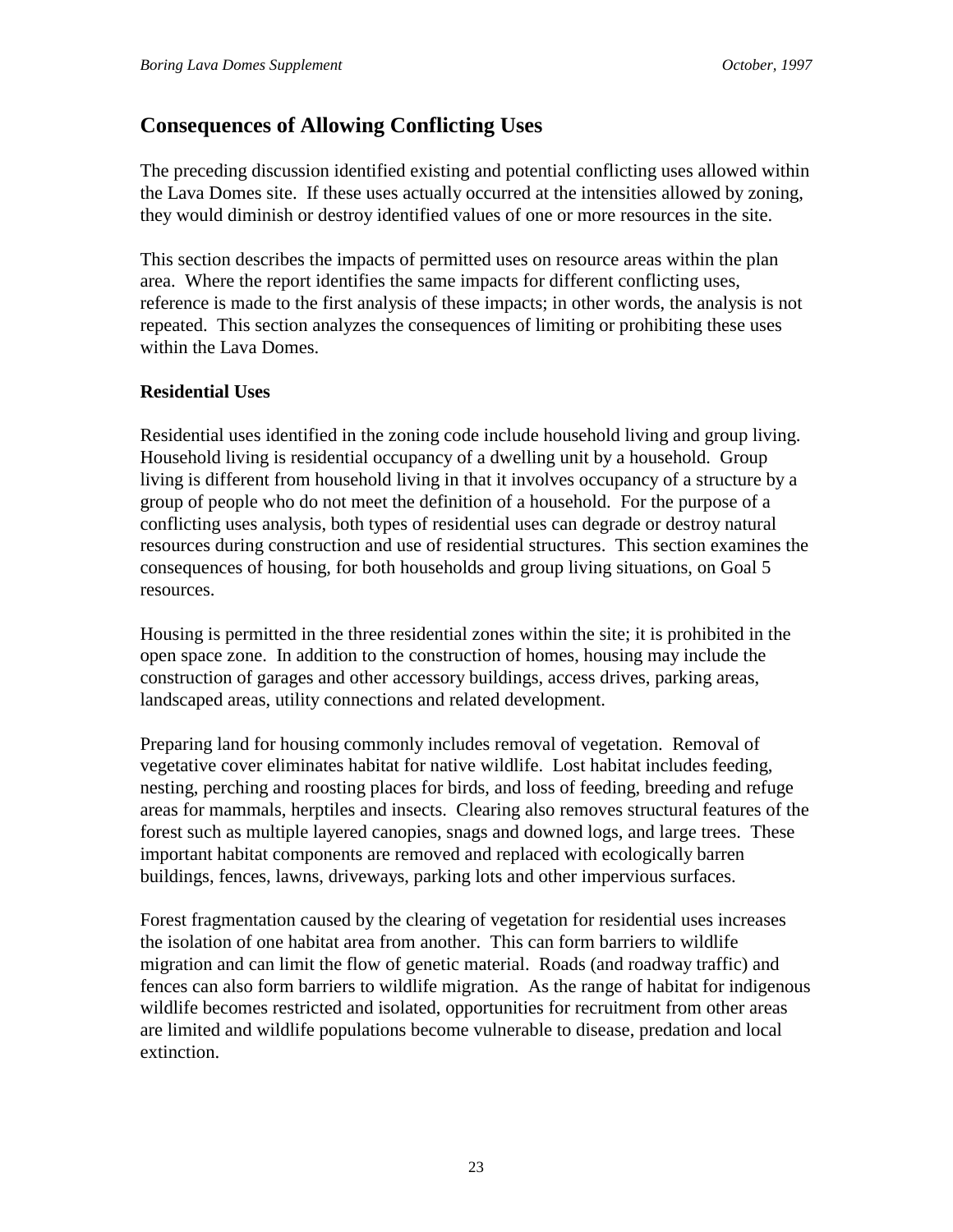Household lights, loud noises and other outdoor activities disturb the breeding and predator instincts of animals. Activity levels as defined by noise and movement increase from between 10 and 100 times that of normal (natural system) producing disruptions in competition, communication, mating and predation habits of animals, and making it difficult or impossible for native species to exist (Brown 1987). Additionally, household litter and garbage in resource areas degrades habitat values, and household pets can kill or injure native wildlife and compete for limited space.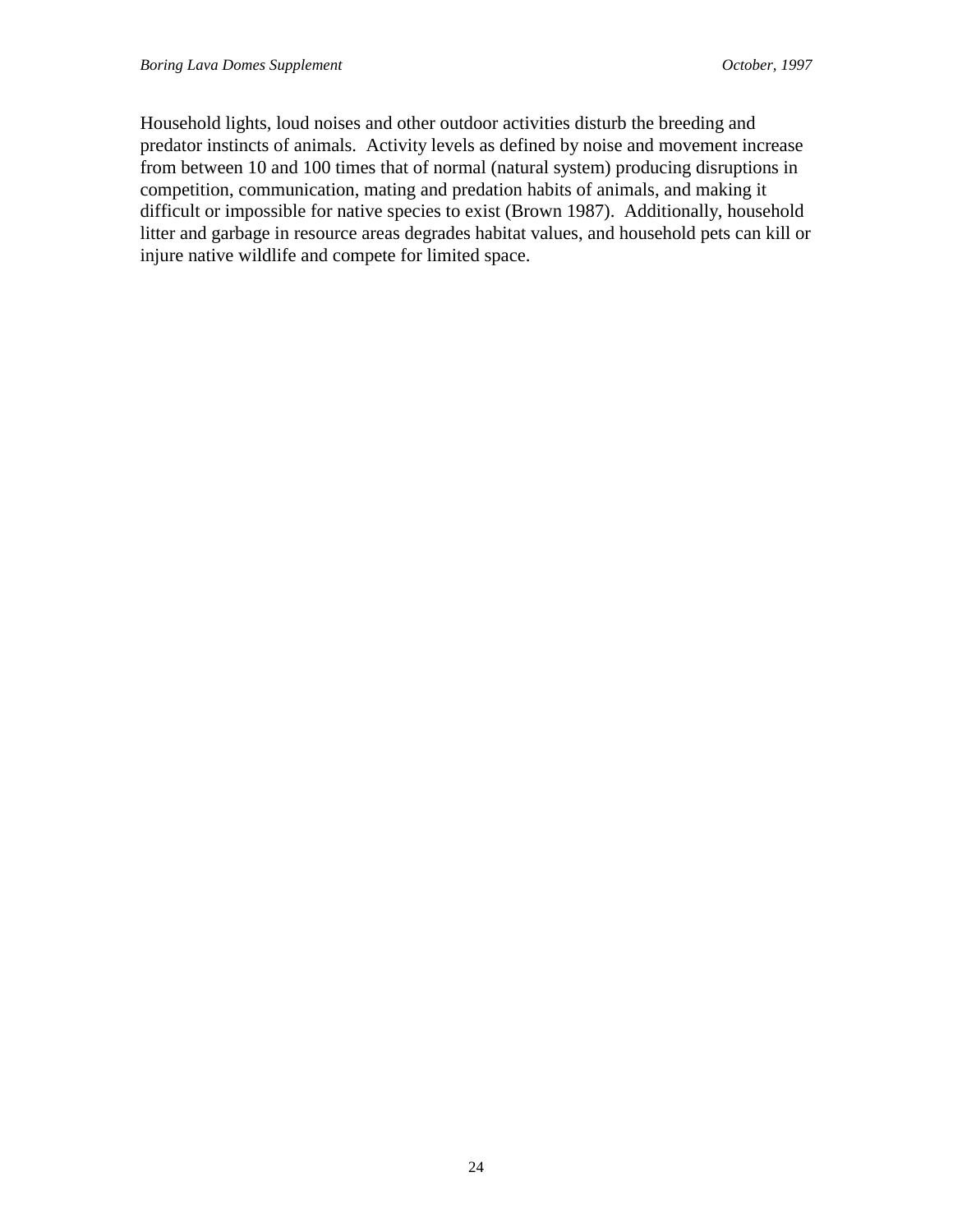The steep slopes of the site become susceptible to erosion, slumping and landslides when forest cover is removed and when cuts and fills are made for roads and buildings. Vegetation clearing and site grading activities accelerate soil loss and erosion, and can precipitate landslides and flooding, posing significant hazards to people and property and degrading habitat values. Soil loss and erosion can also result from common construction activities such as vegetation removal, grading and compaction on sites with gentle slopes. These activities can reduce the capacity of soil to support vegetation and effect groundwater recharge by reducing soil fertility, micro-organisms, seeds and root stocks, and damaging soil structure.

The construction of homes, roads and other impervious surfaces has adverse consequences beyond those described above. The adverse impacts of impervious surfaces include the following:

- Increases erosion, flooding and landslides
	- Increased impervious surfaces increase storm runoff and peak flows, resulting in soil loss and erosion, bank undercutting and failure, and potential landslides and floods;
	- These activities can damage soil structure and fertility, degrade or eliminate wildlife habitat, and can result in public safety hazards.
- Alters hydrology
	- Increased impervious surfaces reduce groundwater recharge, alter the volume of water in wetlands and surface drainages contributed by groundwater, form a barrier to plant growth and wildlife movement, and interfere with the transfer of air and gases;
	- This can alter an area's hydrology by lowering surface water levels or groundwater tables and removing a local source of water and moisture essential to the survival of fish, amphibians and aquatic organisms as well as terrestrial animals.
- Increases pollution
	- Leaks (e.g., oil, gas, tar, antifreeze) from vehicles, heating and cooling systems, and roofs degrade habitat and water quality;
	- Pesticides, herbicides and fertilizers applied to landscaped areas can pollute ground and surface waters, and degrade habitat;
	- Dirt and mud eroded from cultivated land or deposited from vehicles can cause sedimentation of wetlands and streams;
	- Septic drain fields can contaminate ground and surface waters;
	- Heated runoff from roads and parking lots can cause thermal pollution and have detrimental effects on local fish runs.

Other detrimental impacts of housing include reduction of open space, an degradation of scenic and recreational values. Common residential landscaping practices also can have detrimental impacts. The removal of native vegetation and the establishment of lawns and non-native landscape features reduce resource values.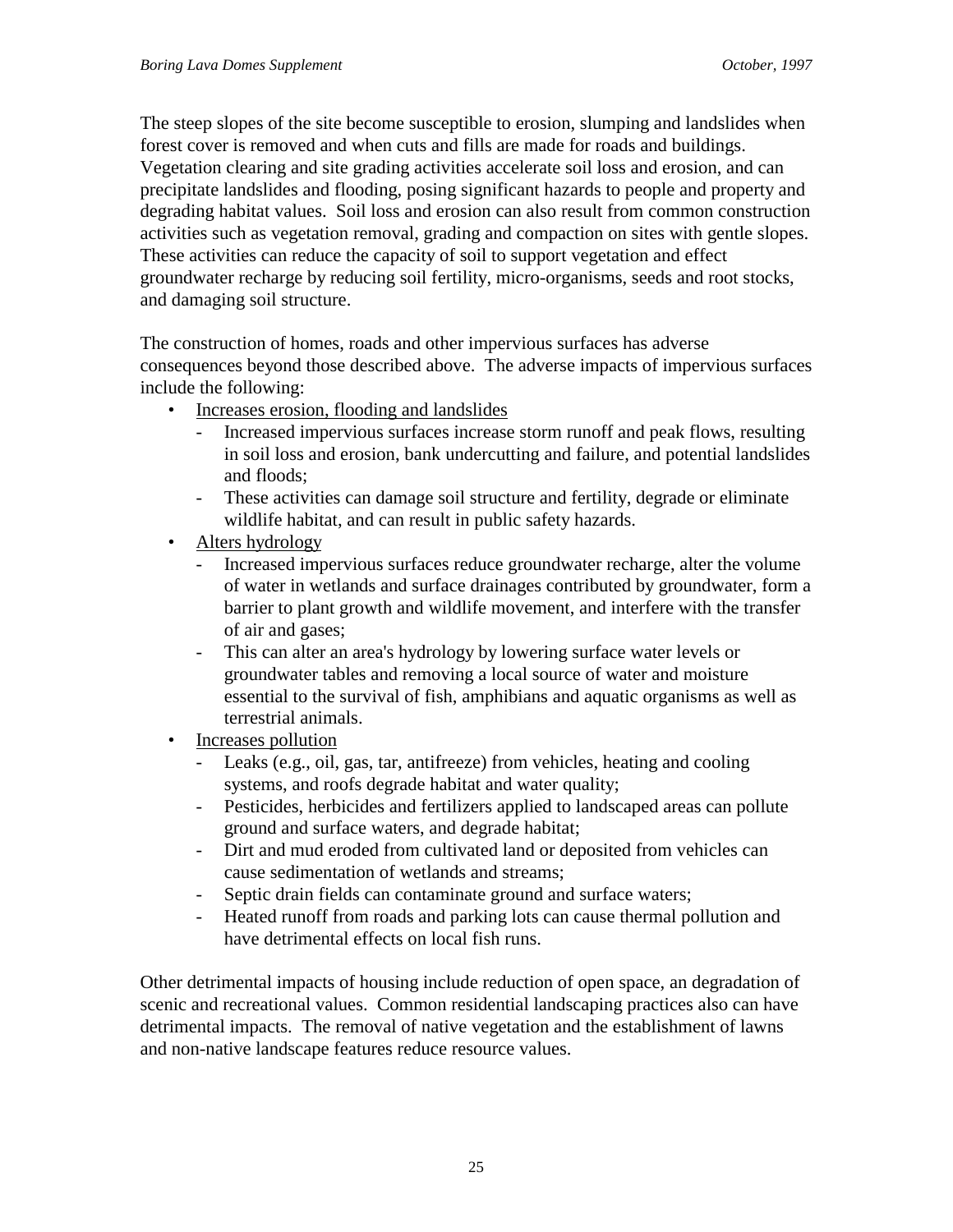Lawns in particular can be ecological deserts. Lawns are maintained as monocultures often with herbicides, fertilizers and pesticides which degrade nearby habitat areas and water quality. They require regular irrigation which reduces drinking water supplies and can exacerbate summer water shortages.

Landscape trees, shrubs and groundcover plants often include invasive, non-native species that escape into natural areas and compete aggressively with natives. Ivy, holly and laurel are commonly used in residential landscaped areas within the Lava Domes.

Higher density housing can have greater detrimental impacts per unit area than lower density housing, but the opposite can also be true depending on the form and layout of the development. For example, a clustered R5 development that sets aside large areas of open space on a site can have fewer impacts than an R10 development that has developed lots covering the entire site.

### **Commercial Uses**

Commercial uses are prohibited within the site except for two types of conditional uses in the open space (OS) zone: commercial outdoor recreation and retail sales and service associated with park and open areas use.

Commercial outdoor recreation includes such uses as amusement and theme parks and zoos. Retail sales and service related to parks and open areas can include gift shops, food sales and associated uses such as parking. These uses have all of the effects described for residential uses above. However, recreation facilities such as amusement parks or zoos are typically designed for large groups of visitors and therefore the detrimental effects of vegetation removal, building construction and human use in general can be dramatically greater than those described for housing above. In addition, parking lots which are not normally a major impact for housing are common with such commercial uses and substantially increase the detrimental impacts of impervious surfaces (e.g., reduced infiltration and higher runoff, lower groundwater levels, interference with the transfer of air and gases from the soil, etc.). Such commercial uses also can significantly diminish or destroy open space, scenic and recreational values.

### **Institutional Uses**

Institutional uses are limited or conditional uses in both residential and open space zones within the site. In residential zones, eight different categories of institutional uses are permitted, ranging from parks and open areas (with relatively few adverse impacts) to colleges and medical centers (with greater impacts). In open space zones, colleges, medical centers and religious institutions are prohibited and five institutional categories are permitted. Because of the wide range of impacts, the impacts of each category are briefly reviewed below.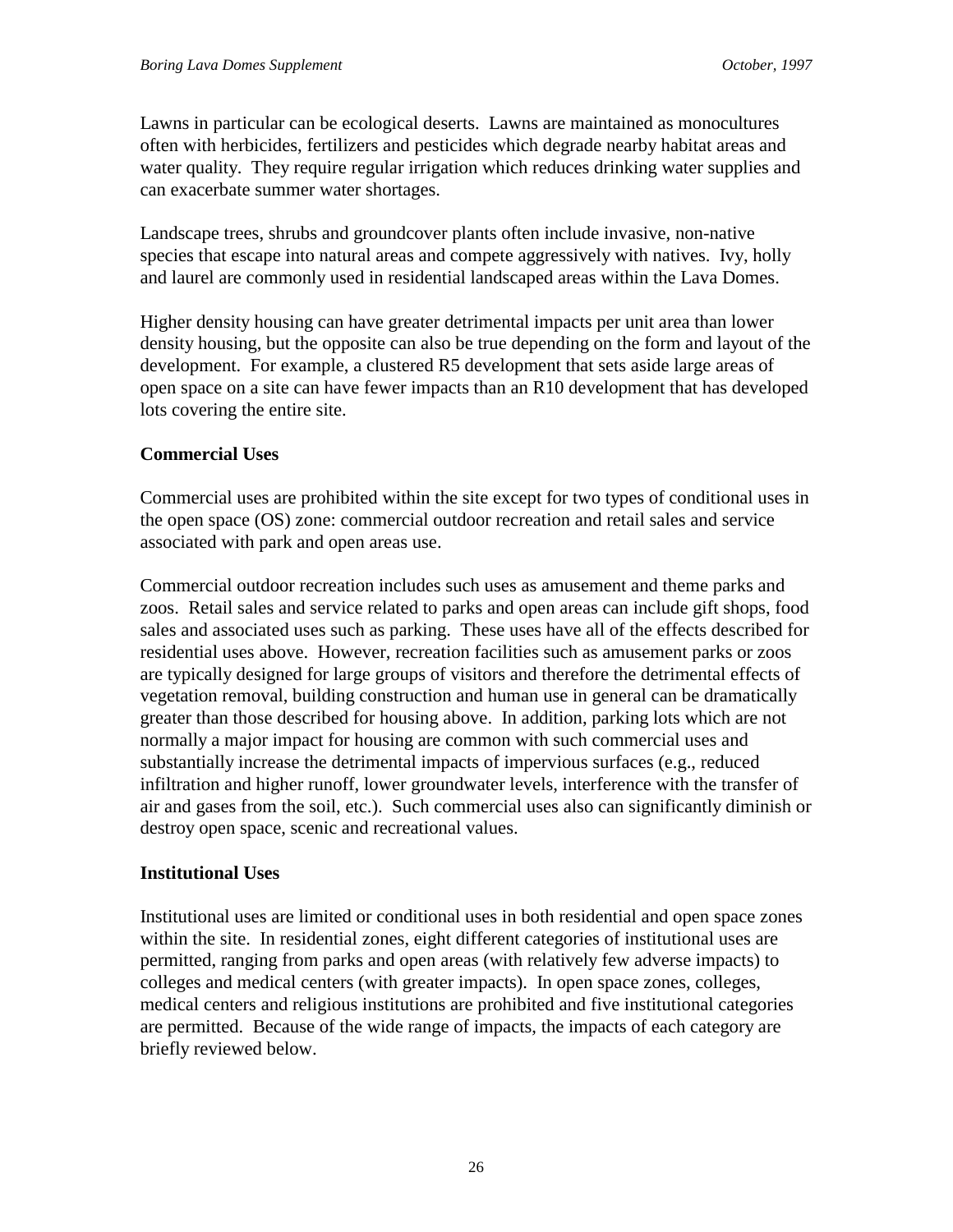Basic utilities are infrastructure services such as water and sewer pump stations, electrical substations, and water towers that need to be located in or near the area where the service is provided. Although operation of existing facilities may have few adverse environmental effects, construction and maintenance practices for new basic utilities have a variety of adverse effects. These activities often create cleared corridors which increase wind and light penetration into forest and other habitats providing opportunities for the establishment of invasive, non-native plant species. Construction often fragments wildlife habitat areas, degrades wetlands and streams, increases stormwater runoff and erosion, and reduces forest cover. Basic utility construction generally has the same effects as those described for housing. Certain types of basic utilities, such as stormwater retention areas, sediment traps and constructed wetland pollution treatment facilities can have beneficial environmental effects if located without disruption to existing resources. However, replacement of existing resource areas with these facilities normally has detrimental effects.

Community service uses provide a local service to people of the community (examples include libraries, museums and community centers). These uses have the same effects as those described for commercial uses.

Parks and open area uses focus on natural areas, community gardens or public squares. These lands tend to have few structures and include parks, golf courses, cemeteries, recreational trails and botanical gardens. Willamette National Cemetery is the only developed park and open area use within the site. Parks and open areas construction and maintenance practices can cause erosion and damage vegetation and habitat. Removal of vegetation, creation of impervious surfaces such as roads, parking lots and tennis courts, and construction of buildings are activities commonly associated with development of parks and open areas. The environmental consequences of these activities are similar to those described for housing except that normally a substantially smaller percentage of land area is covered by impervious surfaces. Intensive recreation such as cycling, motoring and equestrian sports also cause erosion, particularly when they occur off maintained trails. Unleashed domestic animals in parks and open areas can injure or kill wildlife.

Schools, colleges, medical centers and religious institutions are separate institutional categories but have similar effects. Schools include public and private schools through high school level. Colleges include universities, colleges and seminaries. Medical centers include hospitals and tend to be on multiple blocks or in campus settings. Religious institutions provide meeting areas for religious activities and include churches, temples, synagogues and mosques. Structures and facilities (including parking areas) associated with these uses have the same effects as commercial uses. Grounds maintenance has the same effects as those described for parks and open areas.

Daycare includes preschools, nursery schools and adult daycare programs. Daycare uses are normally small in size and often are contained within other institutional use buildings (e.g., medical centers, religious institutions and community service providers). When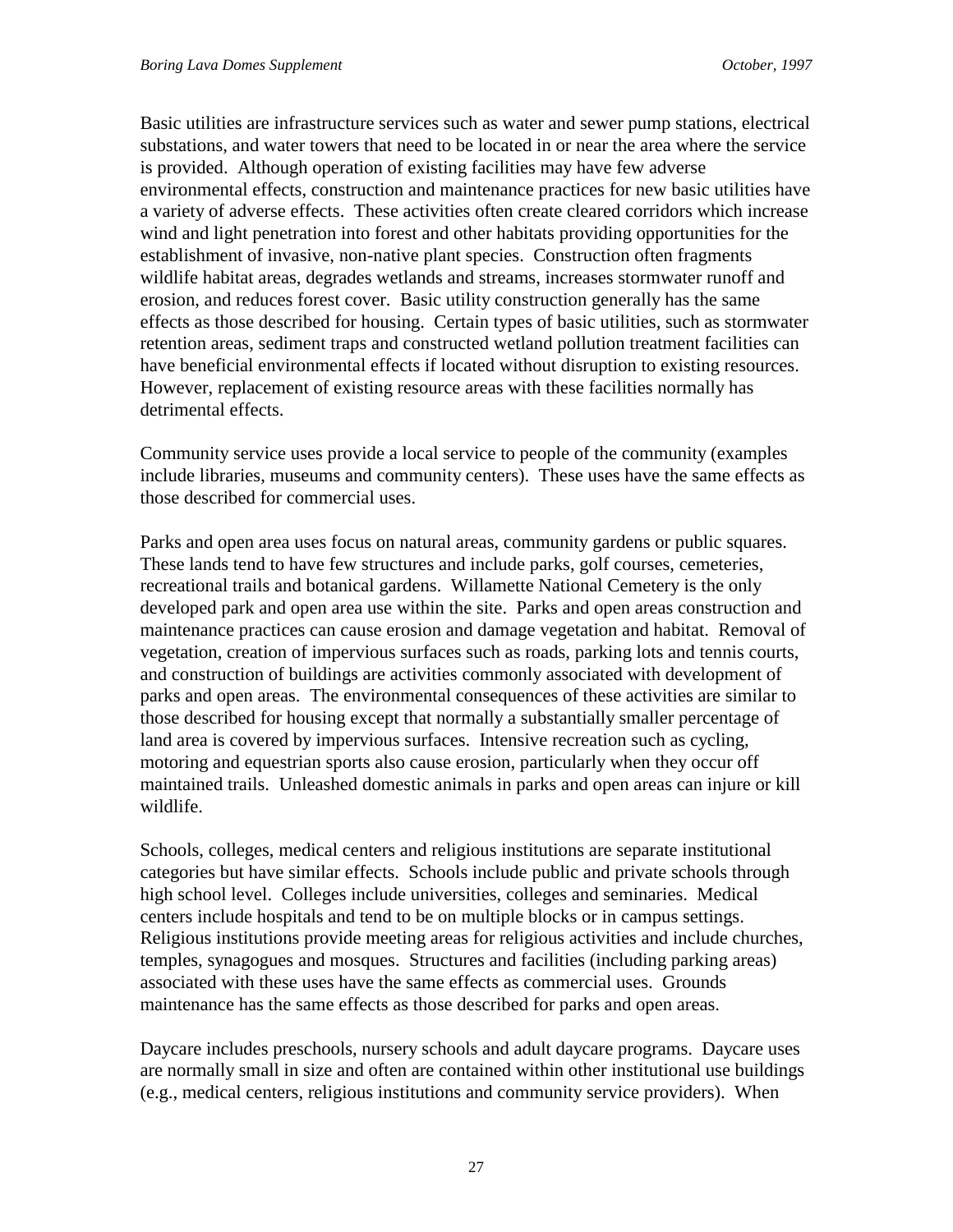within such existing buildings, daycare impacts are limited to the additional new parking or building facilities required for the use. These new facilities have the same impervious surface and vegetation clearing effects as housing. Daycare centers independent of other uses have the same effects as housing, except that larger buildings and parking areas increase the effects of impervious surfaces.

### **Agriculture**

Agriculture is allowed in the OS zone and is a conditional use in the R10 and R7 zones. Agriculture is prohibited in the R2 zone.

Clearing vegetation, plowing fields, exposing bare soils and other farm practices cause erosion which degrades water quality and can adversely impact aquatic habitat. The removal of forest cover for farming has the same effects as those for housing. The conversion of forest to farm land replaces diverse forest plant communities with few, cultivated species. Vegetation acts as a filter, cleansing runoff before it reaches streams or wetlands. Removal of vegetation for agricultural uses eliminates these benefits. Agriculture also commonly involves the use of pesticides, herbicides and fertilizers. These chemicals can contaminate surface and groundwater areas and harm wildlife. Animal fecal contamination can occur as a result of pasture use and can have similar environmental effects.

Agriculture often draws irrigation water from wells. Extensive use of groundwater can result in draw down of the water table, which in turn can reduce surface drainage flows and eliminate a water source for wildlife.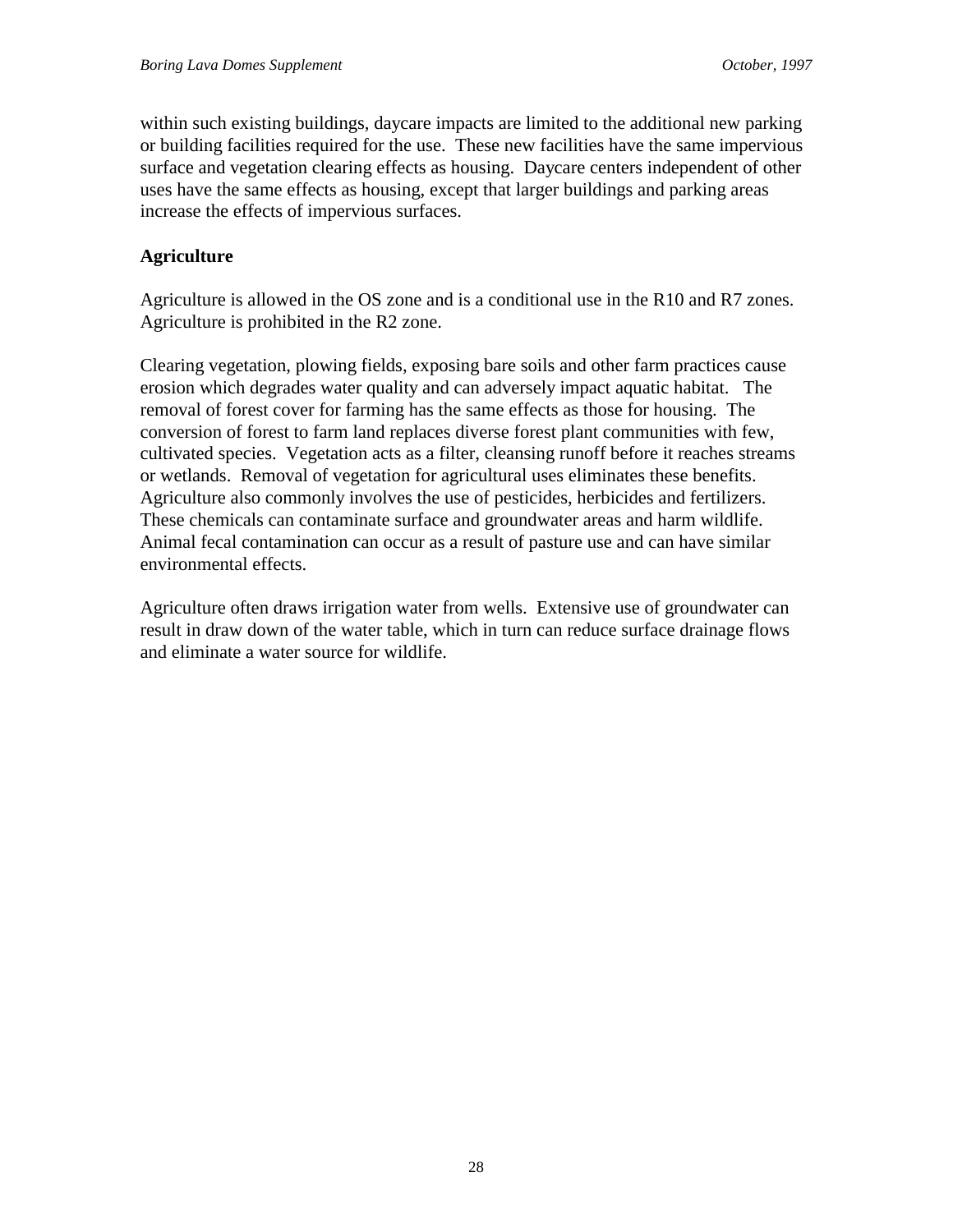### **Mining**

Mining is a conditional use in the open space zone and is prohibited in the site's residential zones. Mining generally has the most severe environmental impacts of all uses within the site. All resources, both above and below ground are eliminated. Once a mining operation is closed, some restoration of soil, vegetation and other resources may be possible but resources will remain permanently degraded.

As a practical matter, open space uses within the site are either committed (i.e., the Willamette National Cemetery) or too small to mine. Furthermore, mineral or aggregate resources are considered Goal 5 resources and no existing or potential mineral or aggregate resource mining operations are identified within this site (see BOP 1988).

### **Radio and TV Broadcast Facilities**

Most low powered transmitters such as cordless telephones and citizen band radios are allowed in all zones. More powerful and larger radio and television broadcast facilities are allowed subject to limitations or as conditional uses within the Lava Domes. Their effects are generally the same as those of basic utilities, but with greater adverse visual effects.

## **Rail Lines and Utility Corridors**

Rail lines and utility corridors are allowed as conditional uses in all Lava Dome zones. Their effects are the same as basic utilities, except that construction of rail lines often requires substantial excavation and fill to meet 0-3 percent slope standards. Generally, the additional grading results in a greater area of resource disturbance and greater degradation of soil, vegetation and both terrestrial and aquatic habitat resources.

# **Consequences of Limiting or Prohibiting Conflicting Uses**

The environmental consequences of limiting or prohibiting conflicting uses are summarized below. Other consequences are discussed in the following sections of the ESEE analysis.

Limiting or prohibiting uses which conflict with identified natural resources clearly has direct benefits for these same resources. The natural resources and values described previously are protected through the control or elimination of conflicting uses. Since these resources are part of an interconnected natural system, protection of one resource normally has beneficial consequences for other resources. Protection of forest vegetation, for example, will maintain food and cover habitat for wildlife, stabilize and protect soils and steep slopes, filter out potential air and water pollutants, and sustain surface and groundwater resources.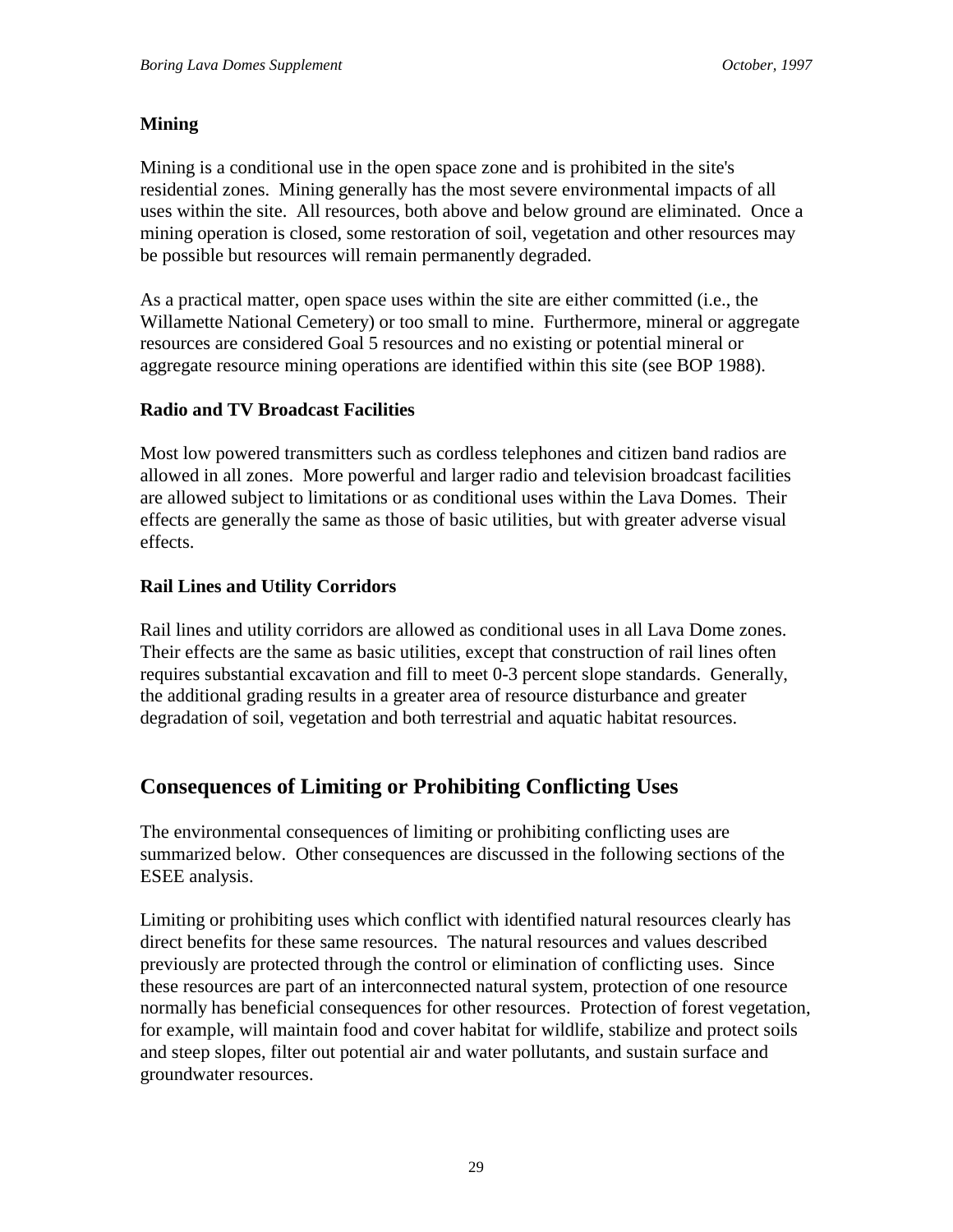Limiting or prohibiting conflicting uses protects forests, soils, geologic features, wildlife habitat, surface drainages, wetlands, groundwater reserves and domestic water supplies. Slope stabilization, erosion control, and flood storage functions would be protected, reducing the area's susceptibility to landslides, floods and similar hazards. Open space, recreation, scenic and heritage resources would also be protected. Limiting or prohibiting conflicting uses also would preserve the site's significant contribution to local neighborhood identity and livability.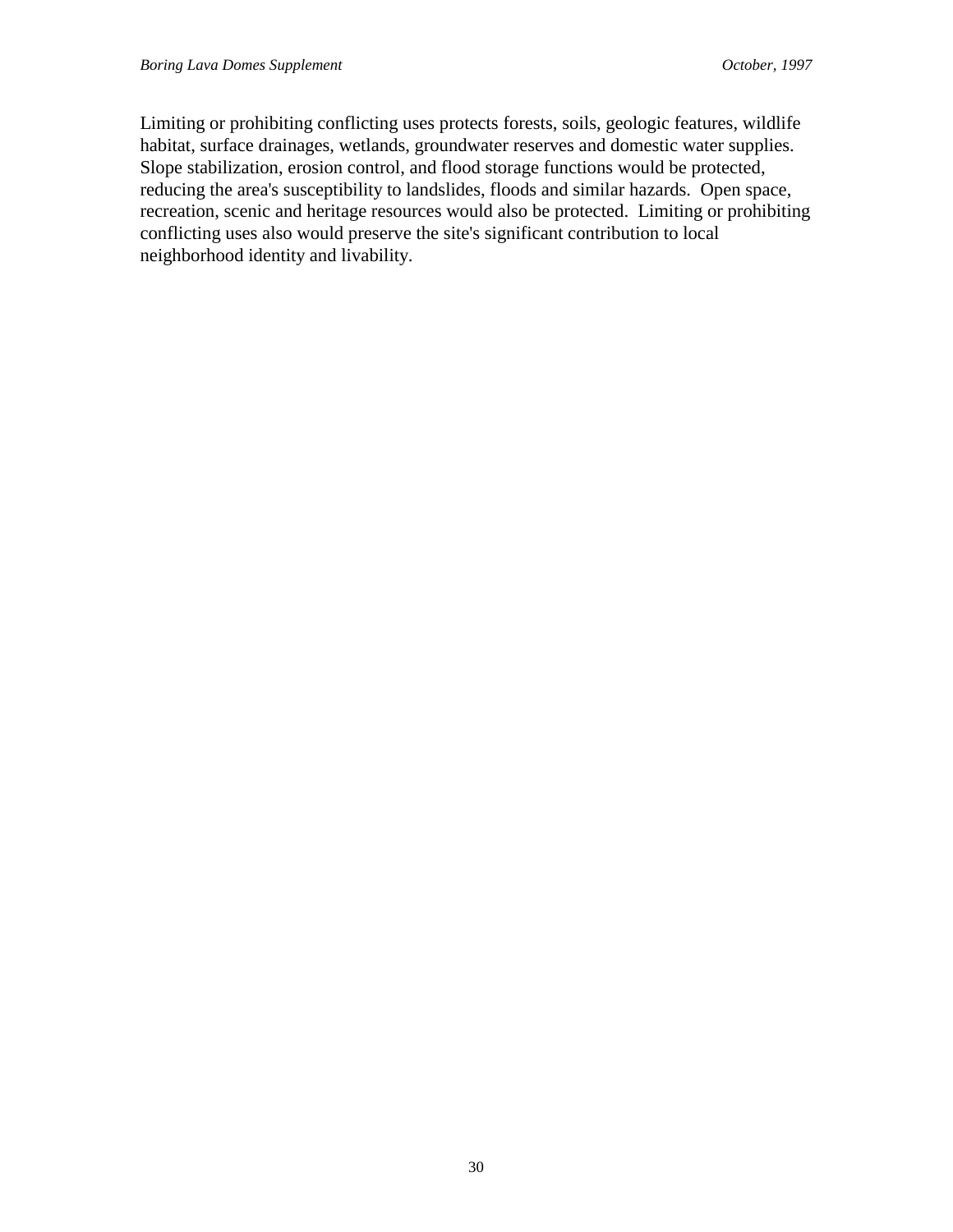# **Economic Consequences**

It is important to carefully separate the economic consequences on conflicting uses that exist due to physical constraints and those associated with protecting significant resources. There are increased costs incurred in the design and construction of any structures and roads where slopes, soils, streams or floodplains are an issue.

It should also be noted that the Johnson Creek Basin Plan District already places constraints on development in the study area. Housing density, lot size, impervious surfaces and stormwater runoff are all limited within the district. The district uses slope categories to guide development (Section 33.535.210). Class I lands are allowed a maximum density that is one-fourth that of the base zone. These lands occur in the FEMA floodways or on slopes with a grade of 30 percent or greater. Class II lands are allowed one-half the maximum density of the base zone. These lands are located on slopes with grades between 20 and 30 percent. Development patterns on both Class I and II lands are approved through Planned Unit Development and/or cluster development.

Both Class I and II lands also have minimum lot sizes for subdivisions and major partitions (Section 33.535.220). Section 33.535.230 calls for the conservation of Class I and II lands through the designation of open space in the locations where these lands occur.

### **Economic Consequences on Resources**

In determining the economic consequences of protecting significant resources, it is first necessary to define value with respect to a significant resource. Many of the benefits of environmental policies are not readily apparent in the form of immediate monetary gains. The benefits are found more in an increase in the quality of life than in any increment to a region's economic output. Environmental features have been shown to increase property values as they provide aesthetic and recreational pleasure and a more livable environment (see Appendix G). As a result, properties next to these features have higher property values and produce greater tax revenues.

Environmental resources have "irreversibility" properties. If the resource is not preserved, it is likely to be eliminated with little or no chance of regeneration. In addition, environmental resources have uncertainty. Since the future is unknown, there is a potential cost if the resource is eliminated and a future choice is foregone. Many environmental resources are considered "positive undepletable externalities" or public goods. If one person increases their consumption of the good, it does not preclude or reduce its availability to others.

Some benefits from significant resources can be found beyond the immediate resource area. For example, the capacity of a wetland to purify and recharge aquifers benefits an entire watershed. When benefits occur off-site, wetland owners cannot capture the value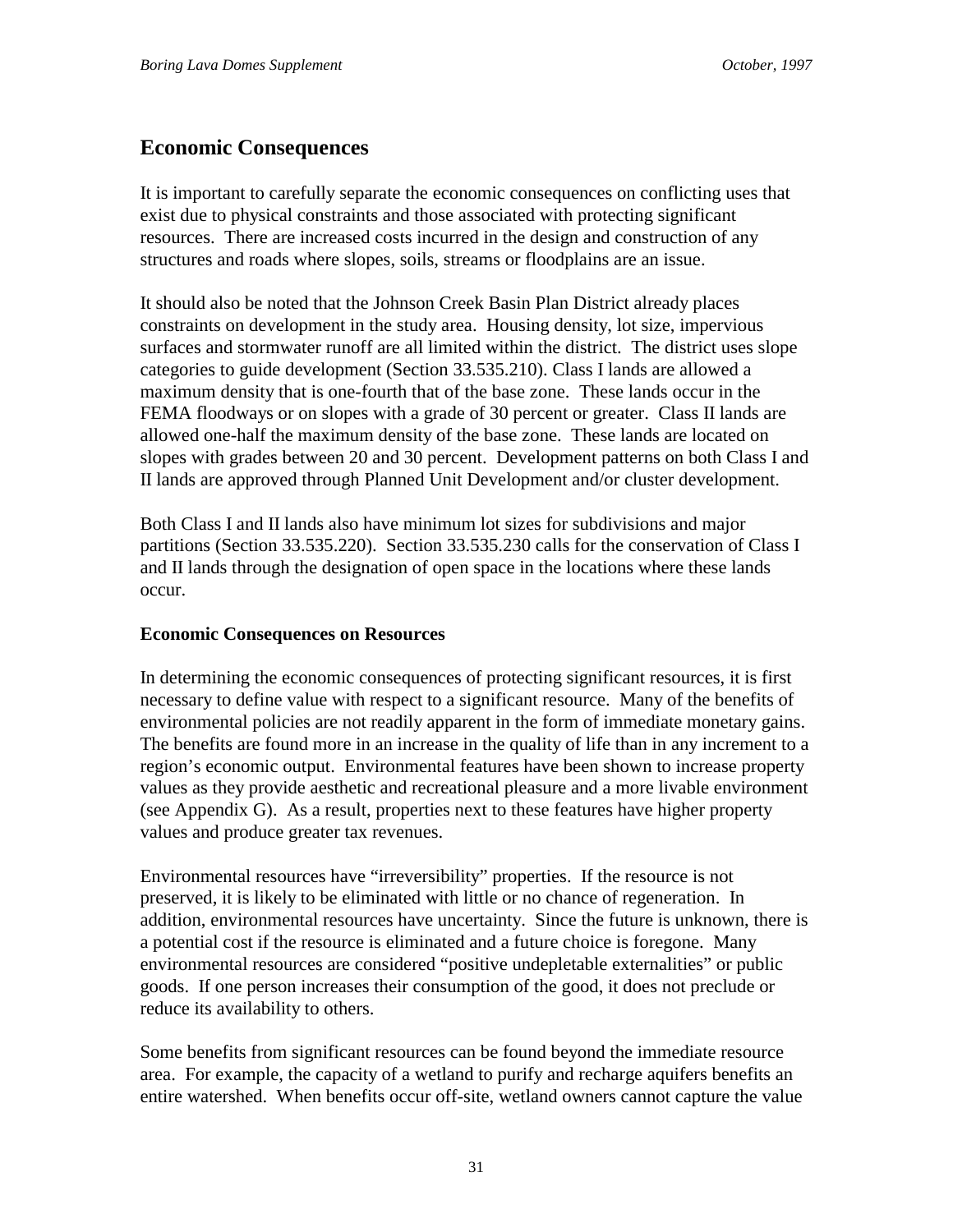of these benefits directly. As a result, the market price per acre of wetland area does not fully reflect a true exchange value relative to other goods. In fact, most environmental resources are not priced because they have no direct market where they are bought and sold like other products. This makes the establishment of value very difficult. Therefore, it is necessary to use other methods of identifying value in order to perform economic analysis. Numerous studies and techniques have been used to determine the value of environmental resources in terms of environmental goods (see Appendix H, The Nature of Environmental Goods).

#### *Intermediate Goods*

When environmental resources provide goods or services that are part of a production process and have commercial value, they are considered intermediate goods. These goods include factors that support commercial fisheries, water storage elements and the assimilation of wastes. Intermediate goods also include environmental resources that contribute to damage prevention such as pollution reduction, water purification, flood control, slope stabilization, and erosion control.

#### *Final Goods*

Environmental resources also provide final goods. These goods include recreational opportunities such as fishing, camping, boating and bird watching. In addition, the amenities produced by environmental resources (scenic views, proximity to wildlife habitat, educational opportunities, etc.) are reflected in increases in residential property values. Water supply and wildlife habitat are also considered final goods.

#### *Future Goods*

Environmental resources could potentially provide yet undiscovered benefits and/or provide benefits to future generations in the form of future goods and services. Although there is increased uncertainty for future goods and services, it is important to consider them in determining the value of environmental resources.

Table 6 below, classifies the resource values inventoried for this study into their respective environmental goods categories. The factors used to determine the significance of resources based on these values were identified in Table 3.

| <b>Resource Value</b>     | Nature of the                    | <b>Resource</b>             |
|---------------------------|----------------------------------|-----------------------------|
|                           | <b>Environmental Good</b>        |                             |
| Fish/Wildlife Habitat     | Intermediate Good                | Forest/stream/wetland/other |
|                           | <b>Final Goods and Services</b>  |                             |
|                           | <b>Future Goods and Services</b> |                             |
| Slope/Soil Stabilization  | Intermediate Good                | Vegetation, soil            |
| <b>Water Purification</b> | Intermediate Good                | Vegetation/wetland          |

#### **Table 6. Environmental Goods Classifications**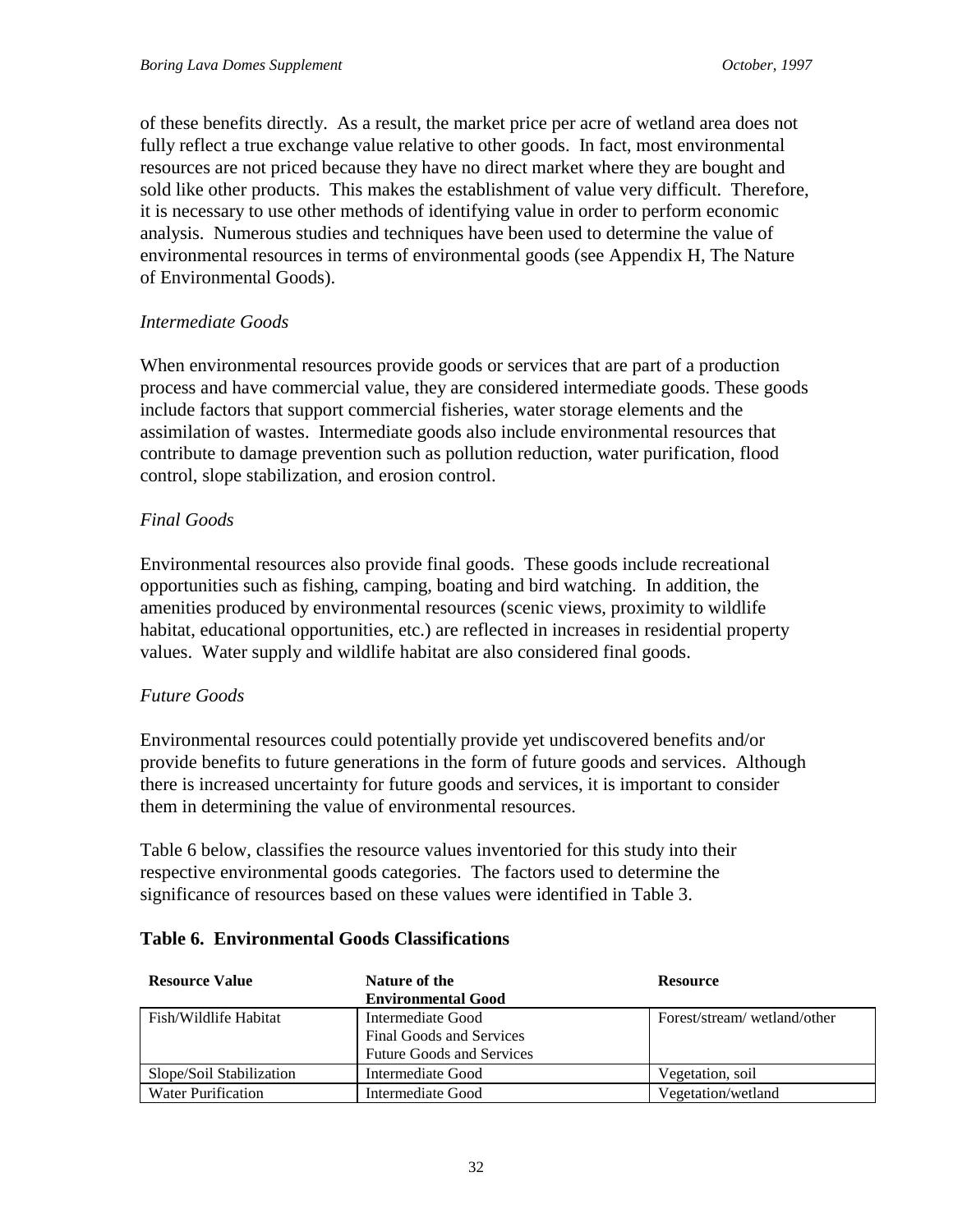| Flood Storage and          | Intermediate Good                | Floodplain/wetland/ other   |
|----------------------------|----------------------------------|-----------------------------|
| Desynchronization          |                                  |                             |
| Groundwater Recharge and   | Intermediate Good                | Soil/seep/spring            |
| Discharge                  |                                  |                             |
| Water Supply               | <b>Final Good</b>                | Stream/groundwater (well)   |
| Heritage                   | <b>Final Goods and Services</b>  | Archeological site/other    |
|                            | <b>Future Goods and Services</b> |                             |
| <b>Storm Drainage</b>      | Intermediate Good                | <b>Stream</b>               |
| Education                  | <b>Final Goods and Services</b>  | Vegetation/wetland/other    |
|                            | <b>Future Goods and Services</b> |                             |
| Recreation                 | Final Goods and Services         | Forest/stream/wetland/other |
|                            | <b>Future Goods and Services</b> |                             |
| Aesthetics/Scenic Amenity  | Final Goods and Services         | Forest/stream/wetland/other |
|                            | <b>Future Goods and Services</b> |                             |
| <b>Buffering Land Uses</b> | Intermediate Good                | Forest/other                |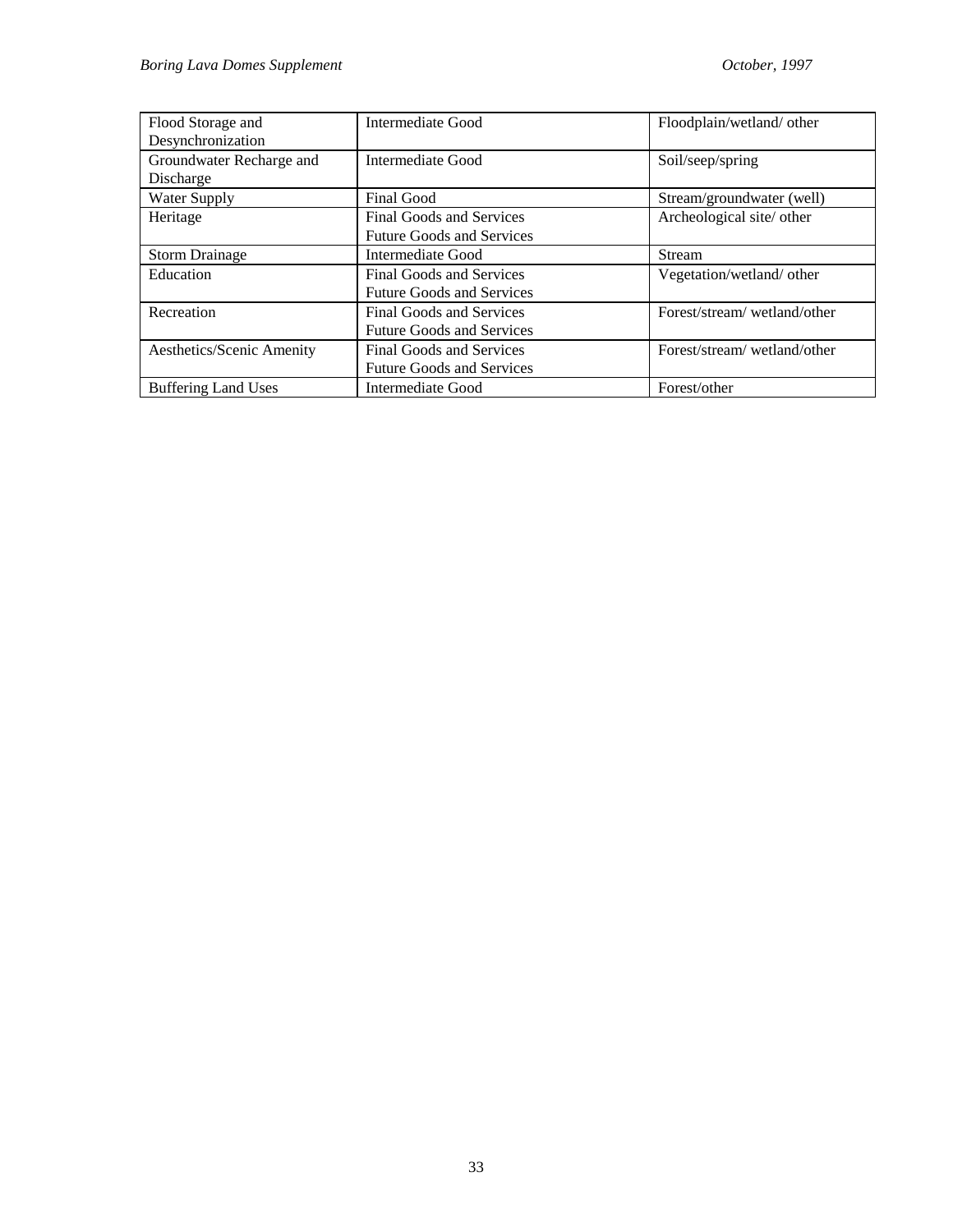#### **Other Factors Underlying Recommendations**

In order to help weigh the respective economic consequences on resources and on conflicting uses, the resource significance factors discussed earlier are used in the evaluation. The significant resources were divided into three groups, A, B and C, referring to highest significance, highly significant and significant, respectively. Aquality resources are the highest rated within the study area, either through the number of decision and contributing factors met, the exceptional value of particular factors, or both. A-quality resources generally meet at least six decision factors. B-quality resources rated lower than A-quality resources but consistently meet three or more decision factors. Cquality resources are significant but may only satisfy one decision factor or two contributing factors. Figure 4 illustrates the location of A, B and C quality resources found in the Boring Lava Domes site.

Another convention employed in the analysis is the notion of a building envelope. Consistent with similar city code definitions, "building envelope" was defined as a 40-foot by 40-foot area in which residential building may occur. This convention aided in the evaluation of relative impacts of limiting or prohibiting conflicting uses; for example, prohibiting such uses within a building envelope would eliminate a site's development potential.

For larger parcels that contain significant resources, there is an increase in design costs. To accommodate this increase, Planned Unit Developments (PUDs), allow greater site design flexibility than conventional zoning and subdivision regulations. The intent of a PUD is to:

- Provide flexibility in architectural design, placement, and clustering of buildings; use of open areas and outdoor living areas; provision of circulation facilities and parking; and related site and design considerations;
- Encourage the conservation of natural features:
- Provide for efficient use of public services and improvements;
- Encourage and preserve opportunities for energy efficient development;
- Promote an attractive and safe living environment in residential zones.

PUDs have been used successfully throughout the study area. Developers have taken advantage of the marketing opportunities made available by the preservation of natural areas, careful integration of residential uses, and an understanding that amenity values can be capitalized into private land values.

Another factor considered during the analysis of conflicting uses is transfer of development rights (TDR). The Johnson Creek Basin Plan District allows transfers of residential density from protected properties to areas outside of the Lava Domes site. Housing density at eligible receiving sites can be increased by 50 percent (to 0.75 units per acre) and under certain conditions to one unit per acre.

Environmental resources have the characteristics of public goods. However, when resources are located on private property, the full benefit is not retained by the owner. In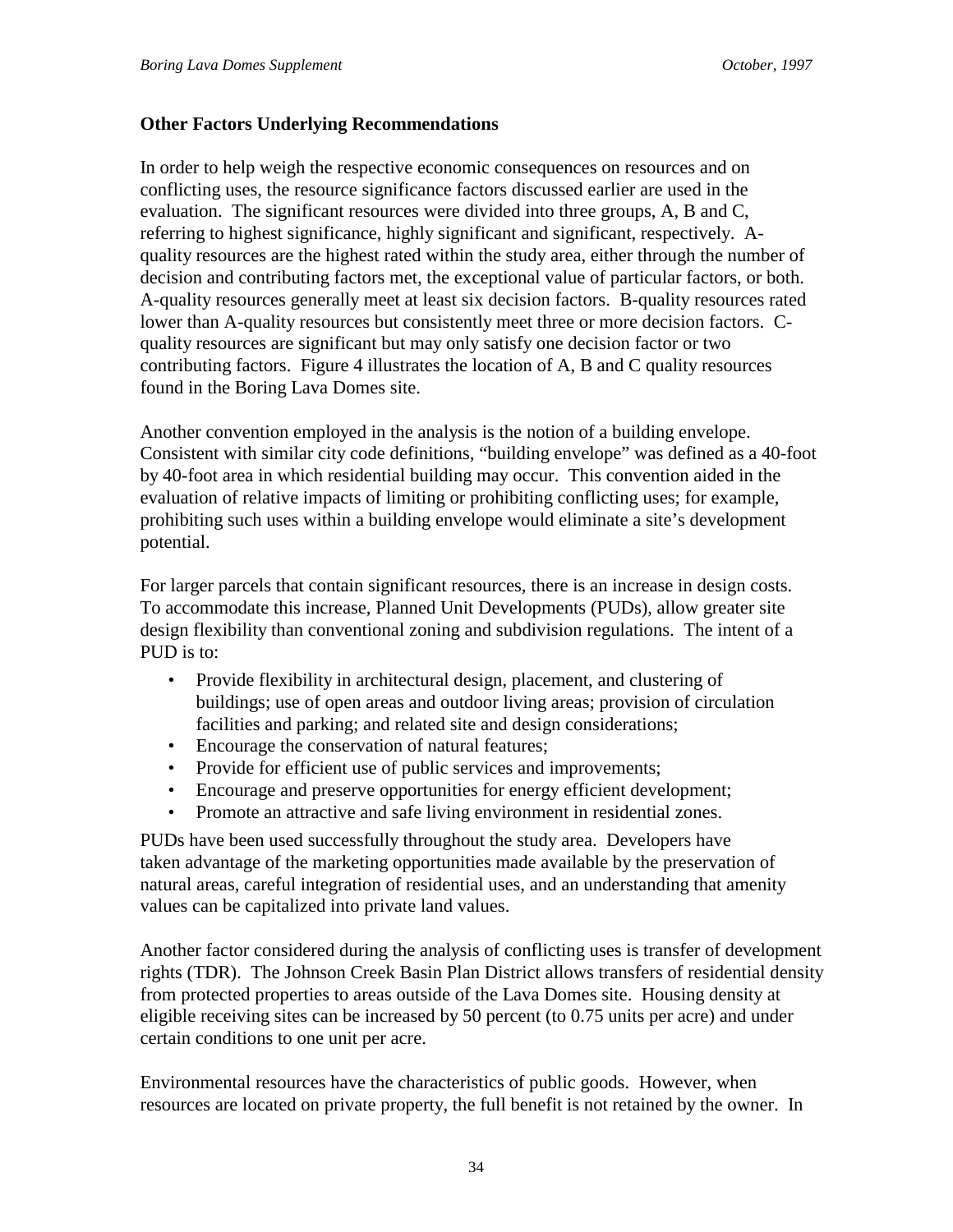this analysis, although public good benefits will be recognized, the evaluation will be done on a watershed basis. Individual property owners within the watershed do benefit directly from the accumulation of resource values, both up and downstream.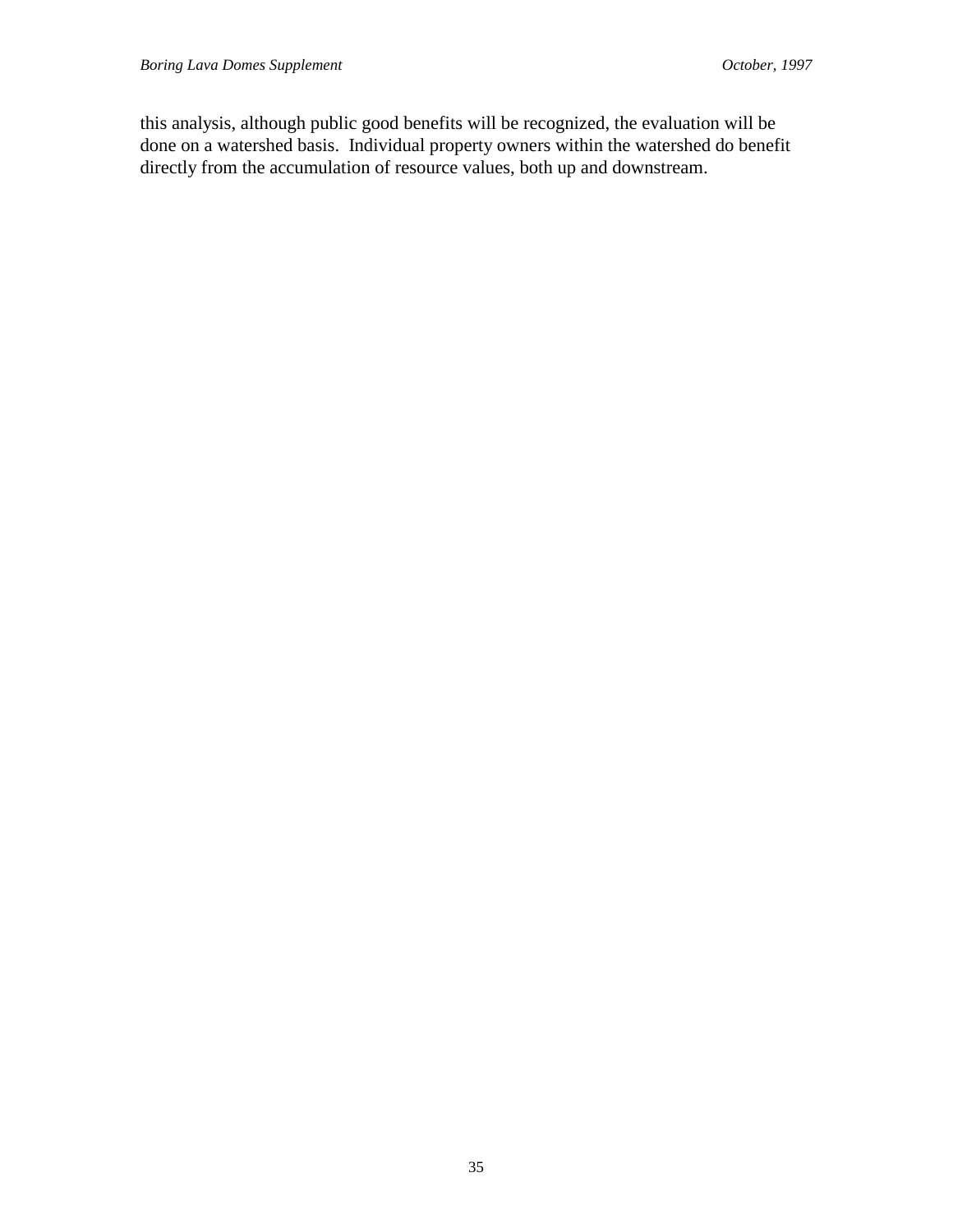### **Analysis by Watershed**

This analysis considers the economic consequences of prohibiting, limiting or allowing conflicting uses within the Lava Domes site. The site was analyzed watershed by watershed beginning with Cottonwood Creek, except where noted below. Maps of subdivisions and subdivision phases referenced in this analysis are available for review at the Bureau of Planning.

In this analysis, open space tracts dedicated within approved land divisions, whether "a" or "b" quality resources, are analyzed the same throughout the Lava Domes site, as displayed in Table 7:

| Location          | <b>Action</b> | <b>Effect on Conflicting Use</b>       | <b>Effect on Resource</b>              | <b>Overall</b> |
|-------------------|---------------|----------------------------------------|----------------------------------------|----------------|
| open space        | prohibit      | <b>Development Potential:</b>          | <b>Intermediate Goods:</b>             | Positive       |
| $\text{tracts}^*$ |               | tracts are not developable except for  | preserved water quality;               |                |
|                   |               | certain utilities.                     | preserved wildlife habitat;            |                |
|                   |               | <b>Cost Savings:</b>                   | slope stabilization; and erosion       |                |
|                   |               | reduced maintenance & repair costs.    | control.                               |                |
|                   |               | <b>Final Goods:</b>                    | <b>Future Goods:</b>                   |                |
|                   |               | amenity values capitalized into        | scenic area preserved for quality of   |                |
|                   |               | surrounding residential properties.    | life for the City as a whole.          |                |
|                   | limit         | <b>Development Potential:</b>          | <b>Intermediate Goods:</b>             | Negative       |
|                   |               | currently has limited protection;      | risk of degradation of resources       |                |
|                   |               | tracts are not developable except for  | through clearing and grading activity. |                |
|                   |               | certain utilities.                     |                                        |                |
|                   |               | <b>Final Goods:</b>                    |                                        |                |
|                   |               | reduction in amenity values.           |                                        |                |
|                   | allow         | <b>Development Potential:</b>          | <b>Intermediate Goods:</b>             | Negative       |
|                   |               | utilities may be allowed in designated | potential loss of resources through    |                |
|                   |               | tracts.                                | clearing and grading activity.         |                |
|                   |               | <b>Final Goods:</b>                    |                                        |                |
|                   |               | loss of amenity values.                |                                        |                |

### **Table 7. Open Space Tract Analysis**

\* Includes land outside city limits but in urban services area. There are no water resources in the urban outside of city limits services area.

### Cottonwood Creek Watershed

This watershed is located in the southwestern corner of the Lava Domes site in the vicinity of SE Tenino Ct. The watershed resources include Cottonwood Creek its tributaries, habitat areas, and forested riparian and upland areas. Cottonwood Creek, its tributary and a forested upland slope in the south of the watershed are of "b" quality located on a proposed development site, the back portion of developed lots, and on an undeveloped park with open space zoning. The "b" resources are also located on an open space tract and proposed multi-dwelling site in a recent subdivision in the urban services area. The remaining forested uplands are of "c" quality located on the back portion of developed lots and on a proposed development site. There are approximately 26.07 acres of "b" resources and 5.75 acres of "c" resources within the watershed.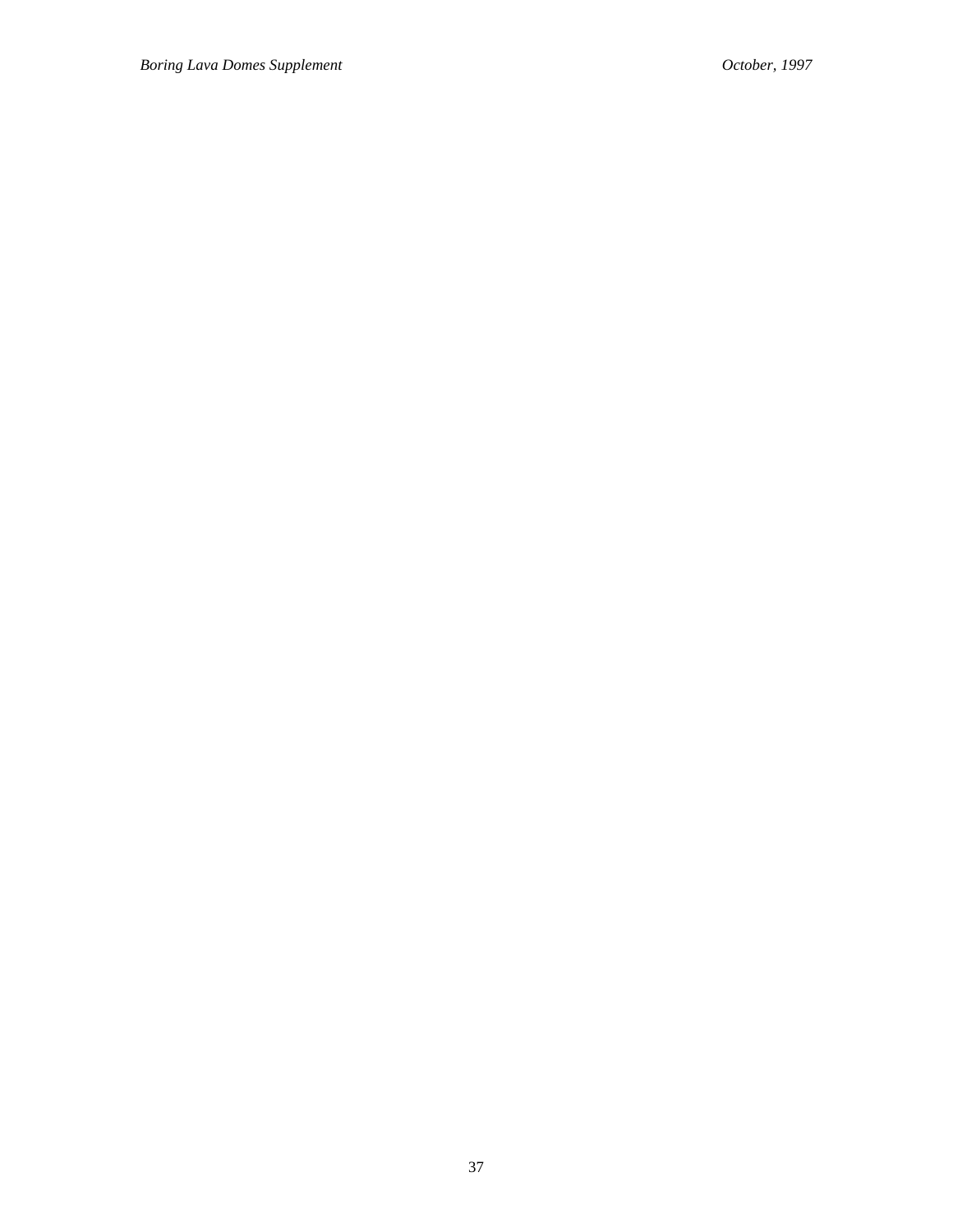| Rank        | Location        | <b>Action</b> | <b>Effect on Conflicting Use</b>       | <b>Effect on Resource</b>               | <b>Net Effect</b> |
|-------------|-----------------|---------------|----------------------------------------|-----------------------------------------|-------------------|
| $\mathbf b$ | open            | prohibit      | <b>Development Potential:</b>          | <b>Intermediate Goods:</b>              | Positive          |
|             | space park      |               | precludes intensive park uses.         | preserved water quality, wildlife       |                   |
|             |                 |               | <b>Cost Savings:</b>                   | habitat, slope stabilization; and       |                   |
|             |                 |               | reduced maintenance & repair costs.    | erosion control.                        |                   |
|             |                 |               | <b>Final Goods:</b>                    | <b>Future Goods:</b>                    |                   |
|             |                 |               | amenity values capitalized into        | scenic area preserved for quality of    |                   |
|             |                 |               | surrounding residential properties.    | life for the City as a whole.           |                   |
|             |                 | limit         | <b>Development Potential:</b>          | <b>Intermediate Goods:</b>              | Negative          |
|             |                 |               | currently has limited protection;      | risk of degradation of resources        |                   |
|             |                 |               | limits intensive park uses.            | through clearing and grading for park   |                   |
|             |                 |               | <b>Final Goods:</b>                    | improvements.                           |                   |
|             |                 |               | moderate contribution to reduction in  |                                         |                   |
|             |                 |               | amenity values.                        |                                         |                   |
|             |                 | allow         | <b>Development Potential:</b>          | <b>Intermediate Goods:</b>              | Negative          |
|             |                 |               | limited park options available.        | potential loss of resources through     |                   |
|             |                 |               | <b>Final Goods:</b>                    | clearing and grading for park           |                   |
|             |                 |               | loss of amenity values.                | improvements.                           |                   |
| $\mathbf b$ | developed       | prohibit      | <b>Development Potential:</b>          | <b>Intermediate Goods:</b>              | Positive          |
|             | $\text{lots}^*$ |               | currently has limited protection;      | preserved water quality, wildlife       | (except           |
|             |                 |               | potential loss of units if building    | habitat, slope stabilization, and       | where             |
|             |                 |               | envelope affected.                     | erosion control.                        | buildout not      |
|             |                 |               | <b>Final Goods:</b>                    | <b>Future Goods:</b>                    | feasible)         |
|             |                 |               | amenity values capitalized into        | scenic area preserved for quality of    |                   |
|             |                 |               | existing and nearby residential lots.  | life for the City as a whole.           |                   |
|             |                 | limit         | <b>Development Potential:</b>          | <b>Intermediate Goods:</b>              | Negative          |
|             |                 |               | currently has limited protection.      | potential risk of degradation of water  | (along stream     |
|             |                 |               | <b>Final Goods:</b>                    | quality, wildlife habitat, and slope    | corridors)        |
|             |                 |               | risk of reduction in amenity values.   | stability; increased risk of soil       |                   |
|             |                 |               |                                        | erosion.                                |                   |
|             |                 | allow         | <b>Development Potential:</b>          | <b>Intermediate Goods:</b>              | Negative          |
|             |                 |               | density and open space limitations     | potential loss of water quality and     |                   |
|             |                 |               | continue to apply.                     | wildlife habitat;                       |                   |
|             |                 |               | <b>Final Goods:</b>                    | increased risk of slope instability and |                   |
|             |                 |               | potential loss of amenity values.      | soil erosion.                           |                   |
| b           | vacant lots     | prohibit      | <b>Development Potential:</b>          | <b>Intermediate Goods:</b>              | Positive          |
|             | and             |               | potential loss of units if building    | preserved water quality,                | along stream      |
|             | parcels*        |               | envelopes affected.                    | wildlife habitat,                       | corridors         |
|             |                 |               | <b>Final Goods:</b>                    | slope stabilization and erosion         | outside           |
|             |                 |               | amenity values capitalized into        | control.                                | building          |
|             |                 |               | surrounding residential properties.    | <b>Future Goods:</b>                    | envelopes         |
|             |                 |               |                                        | scenic area preserved for quality of    |                   |
|             |                 |               |                                        | life for the City as a whole.           |                   |
|             |                 | limit         | <b>Development Potential:</b>          | <b>Intermediate Goods:</b>              | Positive          |
|             |                 |               | currently has limited protection.      | potential risk of degradation of water  |                   |
|             |                 |               | <b>Final Goods:</b>                    | quality, wildlife habitat, slope        |                   |
|             |                 |               | potential reduction in amenity values. | stability and soil erosion.             |                   |
|             |                 | allow         | <b>Development Potential:</b>          | <b>Intermediate Goods:</b>              | Negative          |
|             |                 |               | density and open space limitations     | potential degradation of water          |                   |
|             |                 |               | continue to apply.                     | quality;                                |                   |
|             |                 |               | <b>Final Goods:</b>                    | loss of wildlife habitat;               |                   |
|             |                 |               | potential loss of amenity values.      | increased risk of slope instability and |                   |
|             |                 |               |                                        | soil erosion.                           |                   |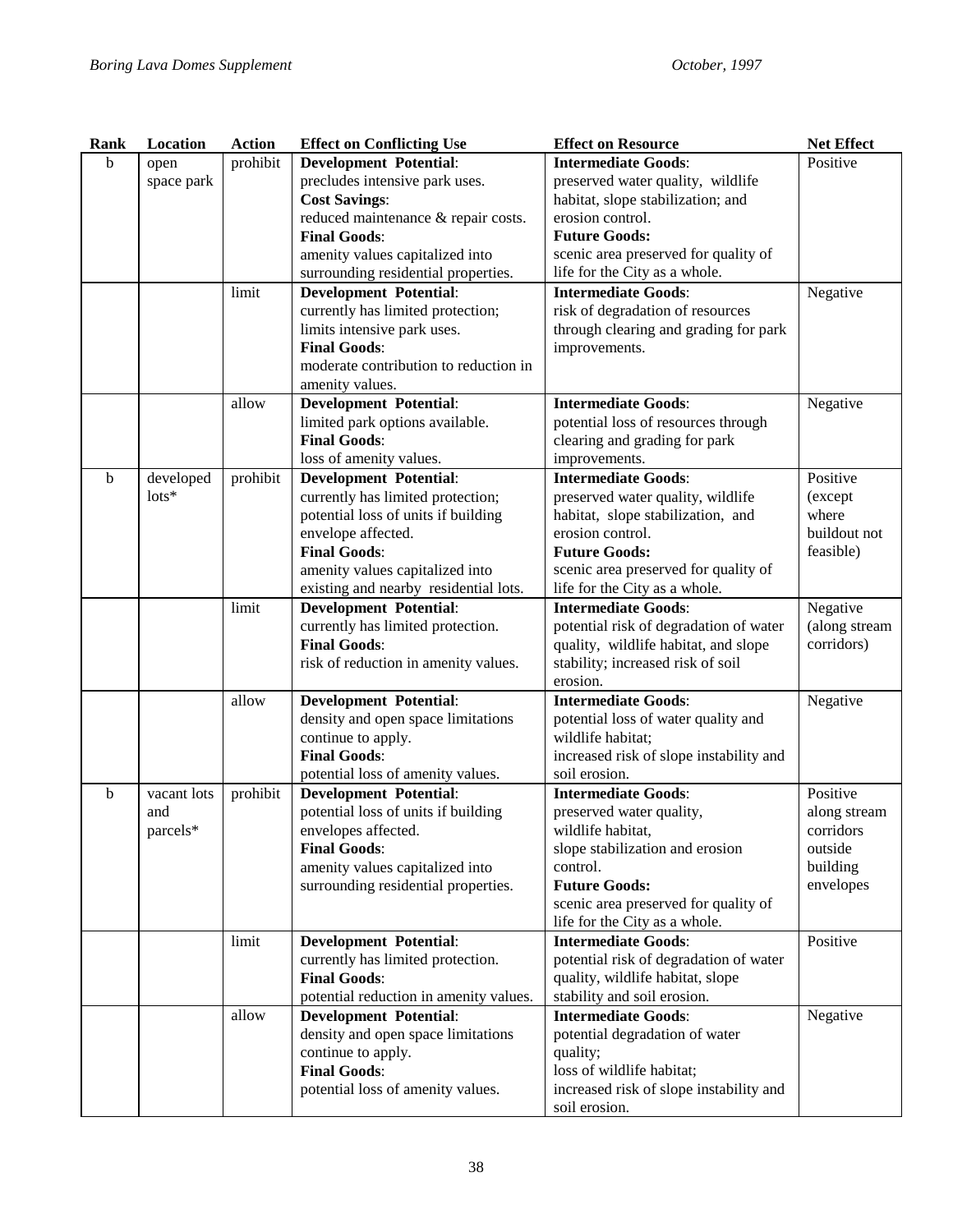|              | Rank Location | <b>Action</b> | <b>Effect on Conflicting Use</b>          | <b>Effect on Resource</b>               | <b>Net Effect</b> |
|--------------|---------------|---------------|-------------------------------------------|-----------------------------------------|-------------------|
| $\mathbf{C}$ | develop       | prohibit      | <b>Development Potential:</b>             | <b>Intermediate Goods:</b>              | Negative (if      |
|              | ed lots       |               | potential loss of units if no possibility | preserved wildlife habitat/erosion.     | loss of units)    |
|              |               |               | for buildable partition.                  |                                         |                   |
|              |               |               | <b>Final Goods:</b>                       |                                         |                   |
|              |               |               | limited amenity values capitalized into   |                                         |                   |
|              |               |               | residential property.                     |                                         |                   |
|              |               | limit         | <b>Development Potential:</b>             | <b>Intermediate Goods:</b>              | Neutral (no       |
|              |               |               | currently most of the area has limited    | risk of degradation of wildlife habitat | unit loss)        |
|              |               |               | protection.                               | /erosion.                               |                   |
|              |               | allow         | <b>Development Potential:</b>             | <b>Intermediate Goods:</b>              | Negative          |
|              |               |               | density and open space limitations        | loss of wildlife habitat/erosion.       |                   |
|              |               |               | continue to apply.                        |                                         |                   |
| $\mathbf{c}$ | vacant        | prohibit      | <b>Development Potential:</b>             | <b>Intermediate Goods:</b>              | Negative if       |
|              | parcels       |               | potential loss of units if no building    | preserved wildlife habitat/erosion.     | there is a loss   |
|              |               |               | envelope is available.                    |                                         | of units          |
|              |               |               | <b>Final Goods:</b>                       |                                         |                   |
|              |               |               | amenity values capitalized into           |                                         |                   |
|              |               |               | residential property.                     |                                         |                   |
|              |               | limit         | <b>Development Potential:</b>             | <b>Intermediate Goods:</b>              | Neutral           |
|              |               |               | currently most of the area has limited    | risk of degradation of wildlife habitat | (no unit loss)    |
|              |               |               | protection.                               | /erosion.                               |                   |
|              |               | allow         | <b>Development Potential:</b>             | <b>Intermediate Goods:</b>              | Negative          |
|              |               |               | density and open space limitations        | loss of wildlife habitat/erosion.       |                   |
|              |               |               | continue to apply.                        |                                         |                   |

\* Includes land within the urban services boundary that is presently outside the City limit. There are no water resources in the urban services area outside the City.

### Veteran's Creek Watershed

This watershed is located on the north slope of Mt. Scott along Mt. Scott Blvd. Resources in the watershed include Veteran's Creek and its tributaries, habitat areas, and forested riparian and upland areas. Veteran's Creek and the steep forested slopes adjacent to it are of "a" quality located on portions of large parcels currently being considered for development, several large sparsely developed parcels, and on cemetery property. A tributary and an isolated reach of lower Veteran's Creek are of "b" quality located on an undeveloped parcel that is currently being considered for development and on an open space tract. The forested uplands and developed areas are of "c" quality adjacent to Mt. Scott Blvd. and on vacant land under consideration for development. There are approximately 34.04 acres of "a" resources, 5.11 acres of "b" resources and 18.79 acres of "c" resources within the watershed.

| Rank | Location      | Action   | <b>Effect on Conflicting Use</b>     | <b>Effect on Resource</b>            | <b>Net Effect</b> |
|------|---------------|----------|--------------------------------------|--------------------------------------|-------------------|
| a    | vacant and    | prohibit | <b>Development Potential:</b>        | <b>Intermediate Goods:</b>           | Positive          |
|      | developed     |          | currently has limited protection;    | preserved water quality, wildlife    | outside           |
|      | $\frac{1}{1}$ |          | potential loss of units if building  | habitat, slope stabilization, and    | building          |
|      |               |          | envelopes affected.                  | erosion control.                     | envelope          |
|      |               |          | <b>Final Goods:</b>                  | <b>Final Goods:</b>                  |                   |
|      |               |          | amenity values capitalized into      | water supply.                        |                   |
|      |               |          | existing and surrounding residential | <b>Future Goods:</b>                 |                   |
|      |               |          | properties.                          | scenic area preserved for quality of |                   |
|      |               |          |                                      | life for the City as a whole.        |                   |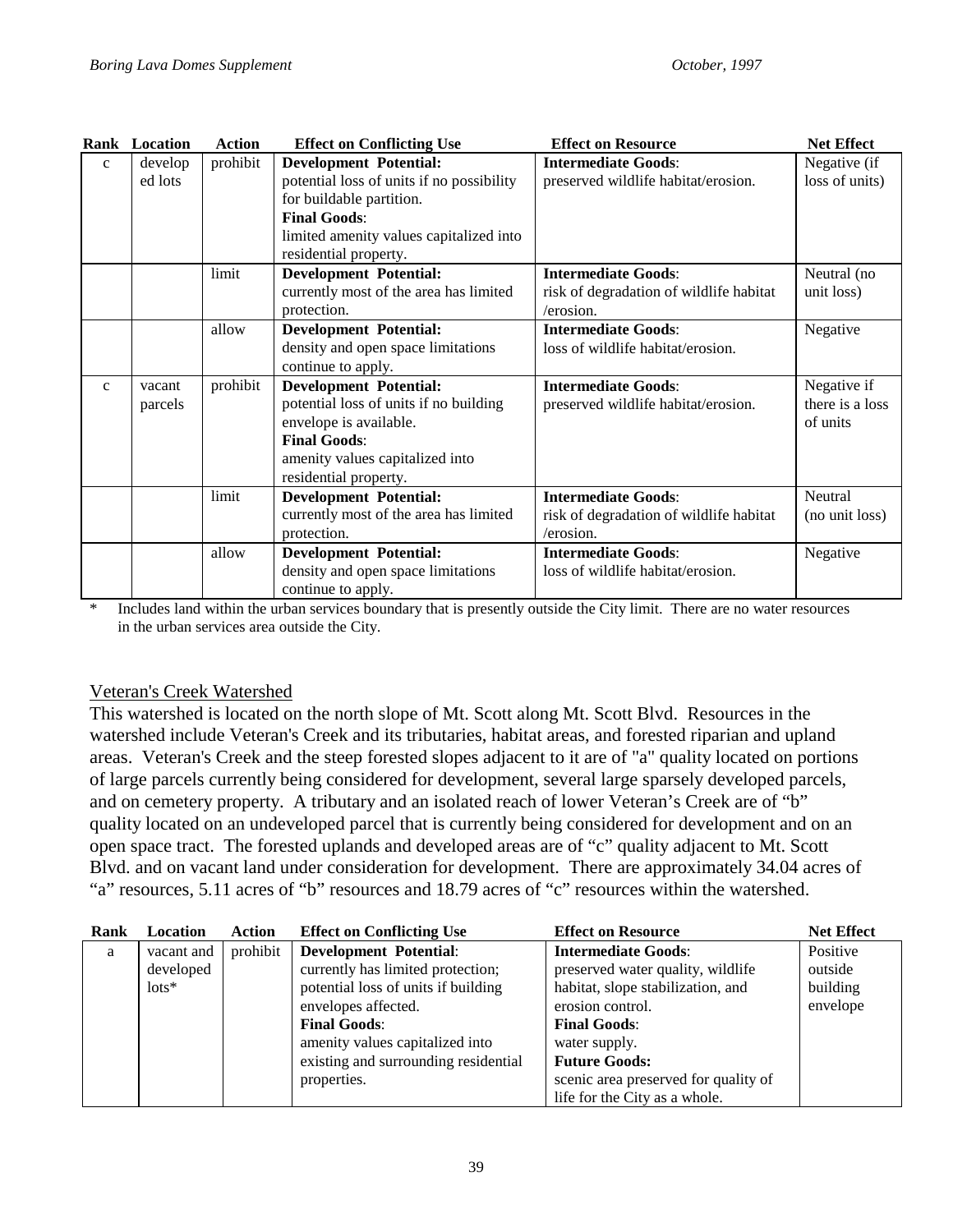| Rank        | Location  | <b>Action</b> | <b>Effect on Conflicting Use</b>                                        | <b>Effect on Resource</b>                  | <b>Net Effect</b>              |
|-------------|-----------|---------------|-------------------------------------------------------------------------|--------------------------------------------|--------------------------------|
|             |           | limit         | <b>Development Potential:</b>                                           | <b>Intermediate Goods:</b>                 | Positive                       |
|             |           |               | currently has limited protection.                                       | potential risk of degradation of water     | inside                         |
|             |           |               | <b>Final Goods:</b>                                                     | quality, wildlife habitat, slope           | building                       |
|             |           |               | potential reduction in amenity values.                                  | stability; increased risk of soil erosion. | envelope                       |
|             |           |               |                                                                         |                                            |                                |
|             |           | allow         | <b>Development Potential:</b>                                           | <b>Intermediate Goods:</b>                 | Negative                       |
|             |           |               | density and open space limits continue                                  | potential loss of water quality and        |                                |
|             |           |               | to apply.                                                               | wildlife habitat; increased risk of slope  |                                |
|             |           |               | <b>Final Goods:</b>                                                     | instability and soil erosion.              |                                |
|             |           |               | potential loss of amenity values.                                       |                                            |                                |
| $\mathbf b$ | vacant    | prohibit      | <b>Development Potential:</b>                                           | <b>Intermediate Goods:</b>                 | Positive                       |
|             | parcels   |               | potential loss of units if building                                     | preserved water quality, wildlife          | outside                        |
|             |           |               | envelope affected.                                                      | habitat, slope stabilization, and          | building                       |
|             |           |               | <b>Final Goods:</b>                                                     | erosion control.                           | envelope                       |
|             |           |               | amenity values capitalized into                                         | <b>Future Goods:</b>                       |                                |
|             |           |               | surrounding residential properties.                                     | scenic area preserved for quality of       |                                |
|             |           |               |                                                                         | life for the City as a whole.              |                                |
|             |           | limit         | <b>Development Potential:</b>                                           | <b>Intermediate Goods:</b>                 | Positive                       |
|             |           |               | currently has limited protection.                                       | potential risk of degradation of water     | inside                         |
|             |           |               | <b>Final Goods:</b>                                                     | quality, wildlife habitat, slope stability | building                       |
|             |           |               | potential reduction in amenity values.                                  | and increased risk of soil erosion.        | envelope                       |
|             |           | allow         | <b>Development Potential:</b>                                           | <b>Intermediate Goods:</b>                 | Negative                       |
|             |           |               | density and open space limits continue                                  | potential loss of water quality and        |                                |
|             |           |               | to apply.                                                               | wildlife habitat; increased risk of slope  |                                |
|             |           |               | <b>Final Goods:</b>                                                     | instability and soil erosion.              |                                |
|             |           |               | potential loss of amenity values.                                       |                                            |                                |
| $\mathbf c$ | vacant    | prohibit      | <b>Development Potential:</b>                                           | <b>Intermediate Goods:</b>                 | Negative if                    |
|             | parcels   |               | potential loss of units if no building                                  | preserved wildlife habitat.                | there is a loss                |
|             |           |               | envelope is available.                                                  |                                            | of units                       |
|             |           |               | <b>Final Goods:</b>                                                     |                                            |                                |
|             |           |               | amenity values capitalized into                                         |                                            |                                |
|             |           |               | residential property.                                                   |                                            |                                |
|             |           | limit         | <b>Development Potential:</b>                                           | <b>Intermediate Goods:</b>                 | Neutral (no                    |
|             |           |               | currently has limited protection.                                       | risk of degradation of wildlife habitat    | unit loss)                     |
|             |           |               |                                                                         | in building envelope area.                 |                                |
|             |           | allow         | <b>Development Potential:</b>                                           | <b>Intermediate Goods:</b>                 | Negative                       |
|             |           |               | density and open space limits continue                                  | loss of wildlife habitat over the entire   |                                |
|             |           |               |                                                                         | site.                                      |                                |
|             |           | prohibit      | to apply.                                                               | <b>Intermediate Goods:</b>                 |                                |
| $\mathbf c$ | develope  |               | <b>Development Potential:</b><br>potential loss of units if no building | preserved wildlife habitat.                | Negative if<br>there is a loss |
|             | d parcels |               | envelope is available.                                                  |                                            | of units                       |
|             |           |               | <b>Final Goods:</b>                                                     |                                            |                                |
|             |           |               |                                                                         |                                            |                                |
|             |           |               | amenity values capitalized into                                         |                                            |                                |
|             |           |               | residential property.                                                   |                                            |                                |
|             |           | limit         | <b>Development Potential:</b>                                           | <b>Intermediate Goods:</b>                 | Neutral (no                    |
|             |           |               | currently most of the area has limited                                  | risk of degradation of wildlife habitat    | unit loss)                     |
|             |           |               | protection.                                                             | in building envelope area                  |                                |
|             |           | allow         | <b>Development Potential:</b>                                           | <b>Intermediate Goods:</b>                 | Negative                       |
|             |           |               | density and open space limits continue                                  | loss of wildlife habitat over the entire   |                                |
|             |           |               | to apply.                                                               | site.                                      |                                |

\* Includes land within the urban services boundary that is presently outside the City limit.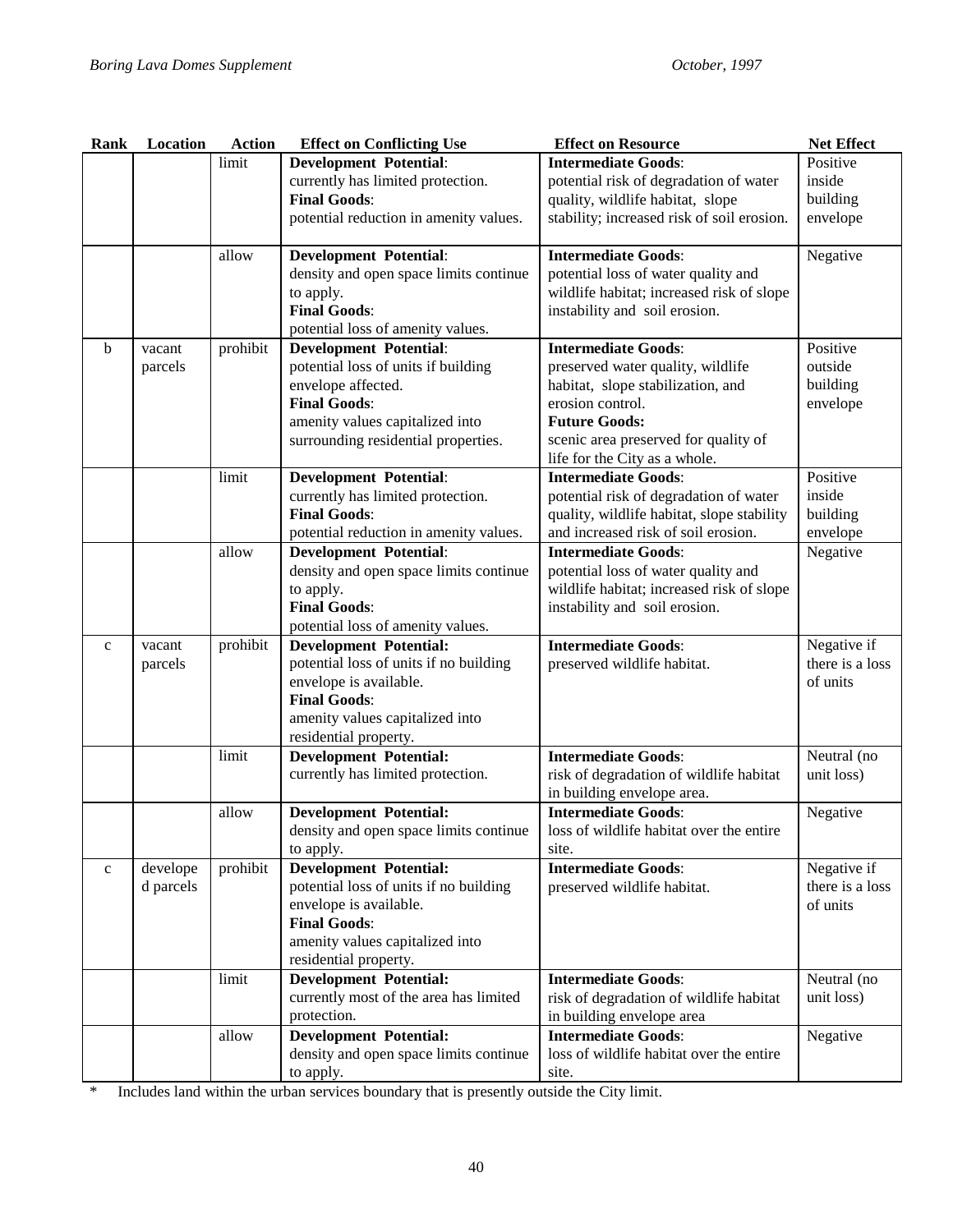#### Indian Rock Creek Watershed

This watershed is located to the west of SE 112th Ave. The resources in the watershed include Indian Rock Creek, habitat areas, heritage areas, and forested riparian and upland areas. The lower end of the creek contains steep forested slopes of "a" quality located on a vacant parcel. The remainder of the lower end of the watershed and the upper end are of "b" quality also located on a vacant parcel as well as the back portions of developed lots, and an open space tract. The center section of the creek is of "c" quality with resources located on developed lots. There are approximately 3.28 acres of "a" resources, 31.23 acres of "b" resources and 1.03 acres of "c" resources within the watershed.

| Rank        | Location | <b>Action</b> | <b>Effect on Conflicting Use</b>        | <b>Effect on Resource</b>               | <b>Net Effect</b> |
|-------------|----------|---------------|-----------------------------------------|-----------------------------------------|-------------------|
| a           | vacant   | prohibit      | <b>Development Potential:</b>           | <b>Intermediate Goods:</b>              | Positive          |
|             | parcels  |               | currently has limited protection;       | preserved water quality, wildlife       | outside           |
|             |          |               | potential loss of units if building     | habitat, slope stabilization; and       | building          |
|             |          |               | envelope affected.                      | erosion control.                        | envelope          |
|             |          |               | <b>Final Goods:</b>                     | <b>Future Goods:</b>                    |                   |
|             |          |               | amenity values capitalized into         | scenic area preserved for quality of    |                   |
|             |          |               | surrounding residential properties;     | life for the City as a whole.           |                   |
|             |          |               | heritage values for cultural resources. |                                         |                   |
|             |          | limit         | <b>Development Potential:</b>           | <b>Intermediate Goods:</b>              | Positive          |
|             |          |               | currently has limited protection.       | potential risk of degradation of water  | inside            |
|             |          |               | <b>Final Goods:</b>                     | quality, wildlife habitat; slope        | building          |
|             |          |               | potential reduction in amenity and      | stability and increased risk of soil    | envelope          |
|             |          |               | heritage values.                        | erosion.                                |                   |
|             |          | allow         | <b>Development Potential:</b>           | <b>Intermediate Goods:</b>              | Negative          |
|             |          |               | density and open space limits           | potential loss of water quality and     |                   |
|             |          |               | continue to apply.                      | wildlife habitat:                       |                   |
|             |          |               | <b>Final Goods:</b>                     | Increased risk of slope instability and |                   |
|             |          |               | potential loss of amenity values.       | soil erosion.                           |                   |
| $\mathbf b$ | vacant   | prohibit      | <b>Development Potential:</b>           | <b>Intermediate Goods:</b>              | Positive          |
|             | parcels  |               | potential loss of units if building     | preserved water quality and wildlife    | outside           |
|             |          |               | envelope affected.                      | habitat; slope stabilization; and       | building          |
|             |          |               | <b>Final Goods:</b>                     | erosion control.                        | envelope          |
|             |          |               | amenity values capitalized into         | <b>Future Goods:</b>                    |                   |
|             |          |               | surrounding residential properties.     | scenic area preserved for quality of    |                   |
|             |          |               |                                         | life for the City as a whole.           |                   |
|             |          | limit         | <b>Development Potential:</b>           | <b>Intermediate Goods:</b>              | Positive          |
|             |          |               | currently has limited protection.       | potential risk of degradation of water  | inside            |
|             |          |               | <b>Final Goods:</b>                     | quality, wildlife habitat, slope        | building          |
|             |          |               | potential reduction in amenity values.  | stability and increased risk of soil    | envelope          |
|             |          |               |                                         | erosion.                                |                   |
|             |          | allow         | <b>Development Potential:</b>           | <b>Intermediate Goods:</b>              | Negative          |
|             |          |               | density and open space limits           | potential loss of water quality and     |                   |
|             |          |               | continue to apply.                      | wildlife habitat;                       |                   |
|             |          |               | <b>Final Goods:</b>                     | Increased risk of slope instability and |                   |
|             |          |               | potential loss of amenity values.       | soil erosion.                           |                   |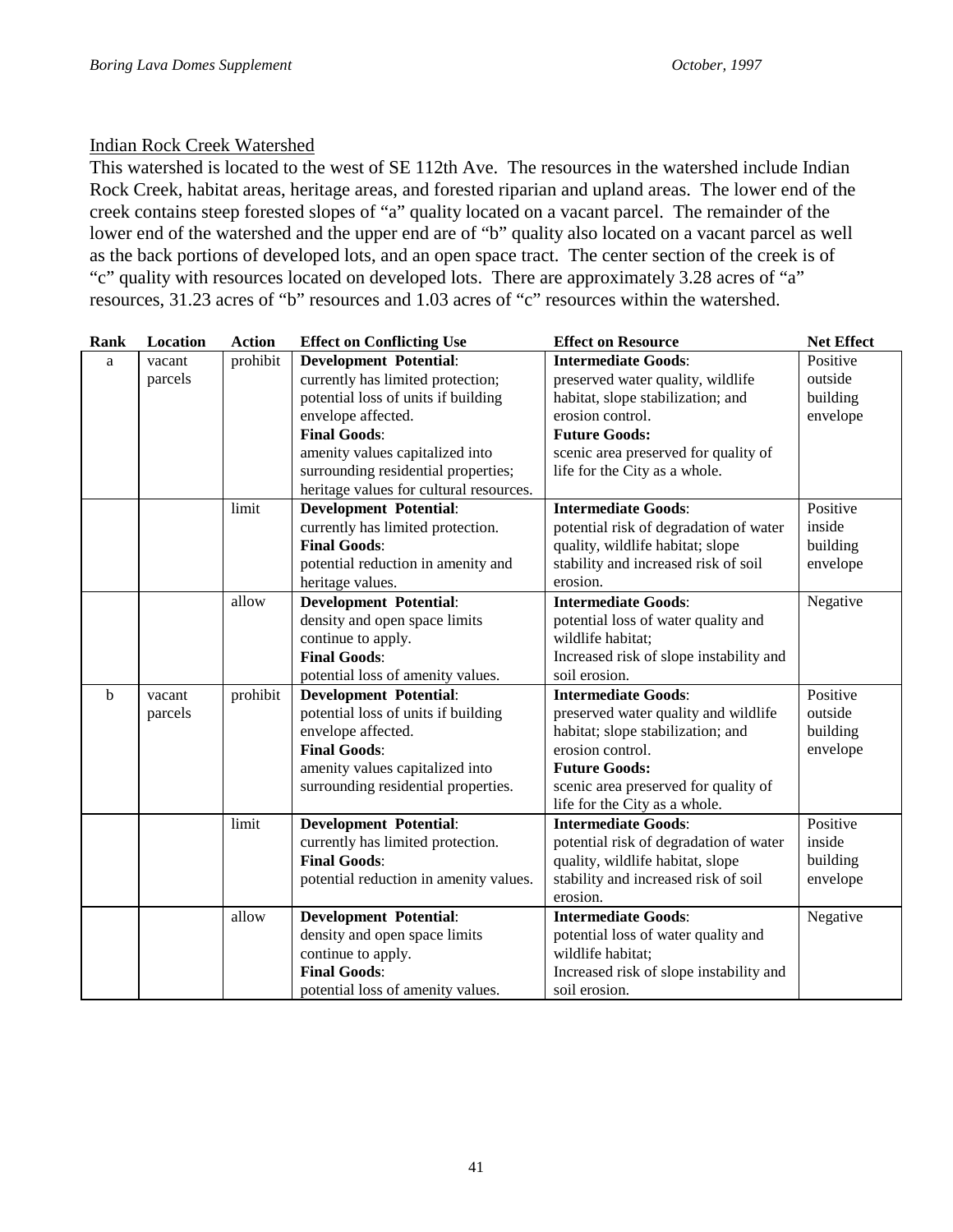| Rank         | Location | <b>Action</b> | <b>Effect on Conflicting Use</b>       | <b>Effect on Resource</b>                  | <b>Net Effect</b> |
|--------------|----------|---------------|----------------------------------------|--------------------------------------------|-------------------|
| b            | develope | prohibit      | <b>Development Potential:</b>          | <b>Intermediate Goods:</b>                 | Positive          |
|              | d lots   |               | potential loss of units if no building | preserved water quality and wildlife       | (except where     |
|              |          |               | envelope is available.                 | habitat;                                   | buildout is       |
|              |          |               | <b>Final Goods:</b>                    | slope stabilization; and erosion           | not feasible)     |
|              |          |               | amenity values capitalized into        | control                                    |                   |
|              |          |               | existing and surrounding residential   | <b>Future Goods:</b>                       |                   |
|              |          |               | properties.                            | scenic area preserved for quality of       |                   |
|              |          |               |                                        | life for the City as a whole.              |                   |
|              |          | limit         | <b>Development Potential:</b>          | <b>Intermediate Goods:</b>                 | Negative          |
|              |          |               | currently has limited protection;      | potential risk of degradation of water     |                   |
|              |          |               | <b>Final Goods:</b>                    | quality, wildlife habitat, slope stability |                   |
|              |          |               | risk of reduction in amenity values.   | and increased risk of soil erosion.        |                   |
|              |          | allow         | <b>Development Potential:</b>          | <b>Intermediate Goods:</b>                 | Negative          |
|              |          |               | density and open space limits continue | potential loss of water quality and        |                   |
|              |          |               | to apply.                              | wildlife habitat;                          |                   |
|              |          |               | <b>Final Goods:</b>                    | increased risk of slope instability, and   |                   |
|              |          |               | potential loss of amenity values.      | soil erosion.                              |                   |
| $\mathbf{C}$ | develope |               | <b>Development Potential:</b>          | <b>Intermediate Goods:</b>                 | Negative (if      |
|              | d lots   |               | currently has limited protection;      | preserved water quality and wildlife       | there is a loss   |
|              |          |               | potential loss of units if there is no | habitat.                                   | of units          |
|              |          |               | building envelope available.           |                                            | otherwise         |
|              |          |               | <b>Final Goods:</b>                    |                                            | positive)         |
|              |          |               | amenity values capitalized into        |                                            |                   |
|              |          |               | residential property.                  |                                            |                   |
|              |          |               | <b>Development Potential:</b>          | <b>Intermediate Goods:</b>                 | Neutral (no       |
|              |          |               | currently most of the area has limited | risk of degradation of water quality       | unit loss)        |
|              |          |               | protection.                            | and wildlife habitat in building           |                   |
|              |          |               |                                        | envelope.                                  |                   |
|              |          |               | <b>Development Potential:</b>          | <b>Intermediate Goods:</b>                 | Negative          |
|              |          |               | density and open space limits continue | loss of water quality and wildlife         |                   |
|              |          |               | to apply.                              | habitat over the entire site.              |                   |

## Frog Creek Watershed

This watershed is located just east of SE 112th Ave. The resources in the watershed include Frog Creek, its tributaries, habitat areas, and forested upland areas. The upper and lower ends of the creek and its steep forested slopes are of "a" quality with resources located on open space tracts, cemetery property, and the back portions of developed lots. Adjacent steep upland slopes are of "b" quality with resources located on vacant lots, open space tracts, and the back portions of developed lots. Developed portions at the upper end of the creek are of "c" quality. There are approximately 29.35 acres of "a" resources, 6.40 acres of "b" resources and 2.05 acres of "c" resources within the watershed.

| <b>Rank</b> | Location | Action   | <b>Effect on Conflicting Use</b>  | <b>Effect on Resource</b>                 | <b>Net Effect</b> |
|-------------|----------|----------|-----------------------------------|-------------------------------------------|-------------------|
| a           | open     | prohibit | <b>Development Potential:</b>     | <b>Intermediate Goods:</b>                | Positive          |
|             | space    |          | currently has limited protection; | preserved water quality, wildlife         |                   |
|             | zoned    |          | cemetery expansion potential      | habitat, slope stabilization, and erosion |                   |
|             | land     |          | reduced.                          | control.                                  |                   |
|             |          |          | <b>Final Goods:</b>               | <b>Final Goods:</b>                       |                   |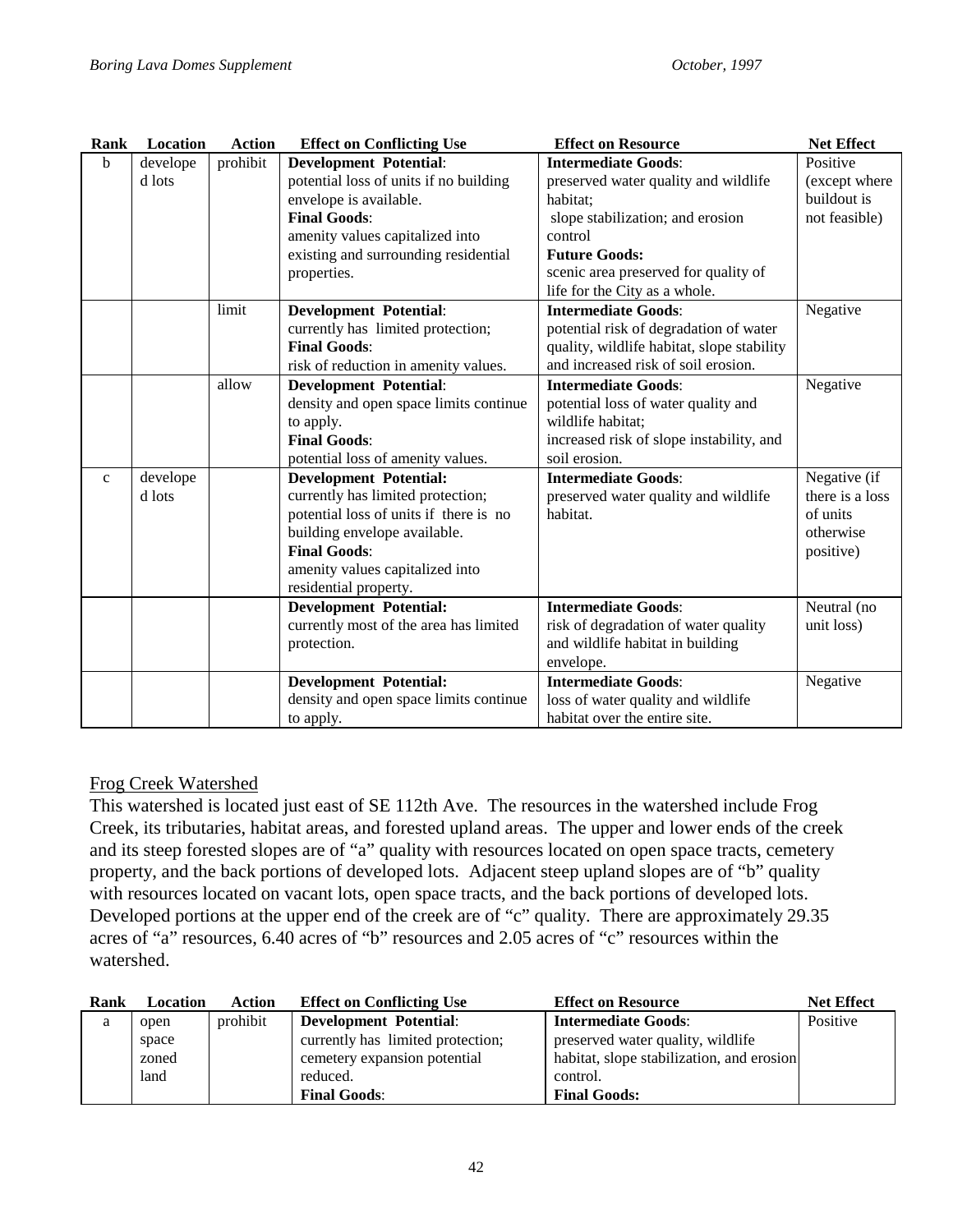|  | amenity values capitalized into<br>cemetery property and surrounding<br>residential properties. | recreational uses in open space areas.<br><b>Future Goods:</b><br>scenic area preserved for quality of |  |
|--|-------------------------------------------------------------------------------------------------|--------------------------------------------------------------------------------------------------------|--|
|  |                                                                                                 | life for the City as a whole.                                                                          |  |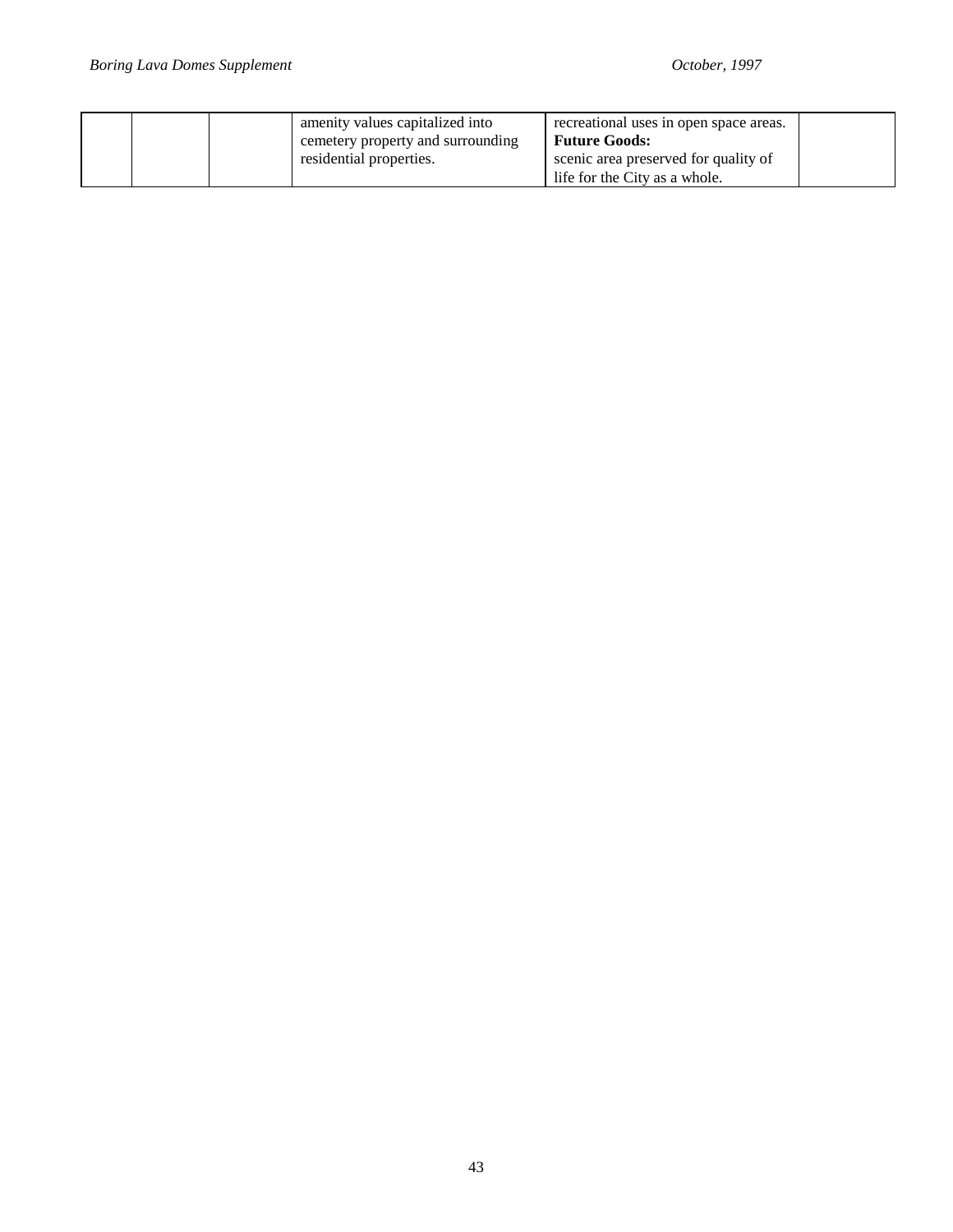| Rank | Location | <b>Action</b> | <b>Effect on Conflicting Use</b>          | <b>Effect on Resource</b>                | <b>Net Effect</b> |
|------|----------|---------------|-------------------------------------------|------------------------------------------|-------------------|
|      |          | limit         | <b>Development Potential:</b>             | <b>Intermediate Goods:</b>               | Negative          |
|      |          |               | currently subject to development          | risk of degradation of water quality,    |                   |
|      |          |               | limitations.                              | wildlife habitat; increased risk of      |                   |
|      |          |               | <b>Final Goods:</b>                       | slope destabilization and soil erosion.  |                   |
|      |          |               | amenity values capitalized into           | <b>Final Goods:</b>                      |                   |
|      |          |               | existing and surrounding residential      | some loss of recreational area.          |                   |
|      |          |               | properties.                               | <b>Future Goods:</b>                     |                   |
|      |          |               |                                           | reduction in scenic area.                |                   |
|      |          | allow         | <b>Development Potential:</b>             | <b>Intermediate Goods:</b>               | Negative          |
|      |          |               | no expansion limitations.                 | loss of water quality and wildlife       |                   |
|      |          |               | <b>Final Goods:</b>                       | habitat; risk of slope destabilization   |                   |
|      |          |               | loss of amenity values and subsequent     | & soil erosion.                          |                   |
|      |          |               | reductions in surrounding residential     | <b>Final Goods:</b>                      |                   |
|      |          |               | properties.                               | potential loss of recreational area.     |                   |
|      |          |               |                                           | <b>Future Goods:</b>                     |                   |
|      |          |               |                                           | potential loss of scenic area.           |                   |
| a    | develope | prohibit      | <b>Development Potential:</b>             | <b>Intermediate Goods:</b>               | Positive          |
|      | d lots   |               | currently has limited protection;         | preserved water quality, wildlife        | (except           |
|      |          |               | potential loss of units if no possibility | habitat, slope stabilization; and        | where             |
|      |          |               | for partition.                            | erosion control, ground water            | buildout is       |
|      |          |               | <b>Final Goods:</b>                       | recharge and discharge areas.            | not feasible)     |
|      |          |               | amenity values capitalized into           | <b>Final Goods:</b>                      |                   |
|      |          |               | existing and surrounding residential      | water supply.                            |                   |
|      |          |               | properties.                               | <b>Future Goods:</b>                     |                   |
|      |          |               |                                           | scenic area preserved for quality of     |                   |
|      |          |               |                                           | life.                                    |                   |
|      |          | limit         | <b>Development Potential:</b>             | <b>Intermediate Goods:</b>               | Negative          |
|      |          |               | currently has limited protection.         | potential risk of degradation of water   |                   |
|      |          |               | <b>Final Goods:</b>                       | quality, wildlife habitat, slope         |                   |
|      |          |               | risk of reduction in amenity values.      | stability and increased risk of erosion. |                   |
|      |          | allow         | <b>Development Potential:</b>             | <b>Intermediate Goods:</b>               | Negative          |
|      |          |               | density and open space limits             | potential loss of water quality and      |                   |
|      |          |               | continue to apply.                        | wildlife habitat; increased risk of      |                   |
|      |          |               | <b>Final Goods:</b>                       | slope instability, and soil erosion.     |                   |
|      |          |               | potential loss of amenity values.         |                                          |                   |
| b    | vacant   | prohibit      | <b>Development Potential:</b>             | <b>Intermediate Goods:</b>               | Positive          |
|      | lots     |               | potential loss of units if building       | preservation of wildlife habitat;        | outside           |
|      |          |               | envelope affected.                        | slope stabilization; erosion control.    | building          |
|      |          |               | <b>Final Goods:</b>                       | <b>Future Goods:</b>                     | envelope          |
|      |          |               | amenity values capitalized into           | scenic area preserved for quality of     |                   |
|      |          |               | surrounding residential properties.       | life for the City as a whole.            |                   |
|      |          | limit         | <b>Development Potential:</b>             | <b>Intermediate Goods:</b>               | Positive          |
|      |          |               | currently has limited protection.         | some risk of degradation of wildlife     | inside            |
|      |          |               | <b>Final Goods:</b>                       | habitat; slope instability and           | building          |
|      |          |               |                                           | increased risk of soil erosion.          | envelope          |
|      |          |               | potential reduction in amenity values.    | <b>Intermediate Goods:</b>               |                   |
|      |          | allow         | <b>Development Potential:</b>             |                                          | Negative          |
|      |          |               | currently subject to existing density     | loss of wildlife habitat;                |                   |
|      |          |               | reductions on sloped lands and            | increased risk of slope instability, and |                   |
|      |          |               | potential open space set-aside areas.     | soil erosion.                            |                   |
|      |          |               | <b>Final Goods:</b>                       |                                          |                   |
|      |          |               | potential loss of amenity values.         |                                          |                   |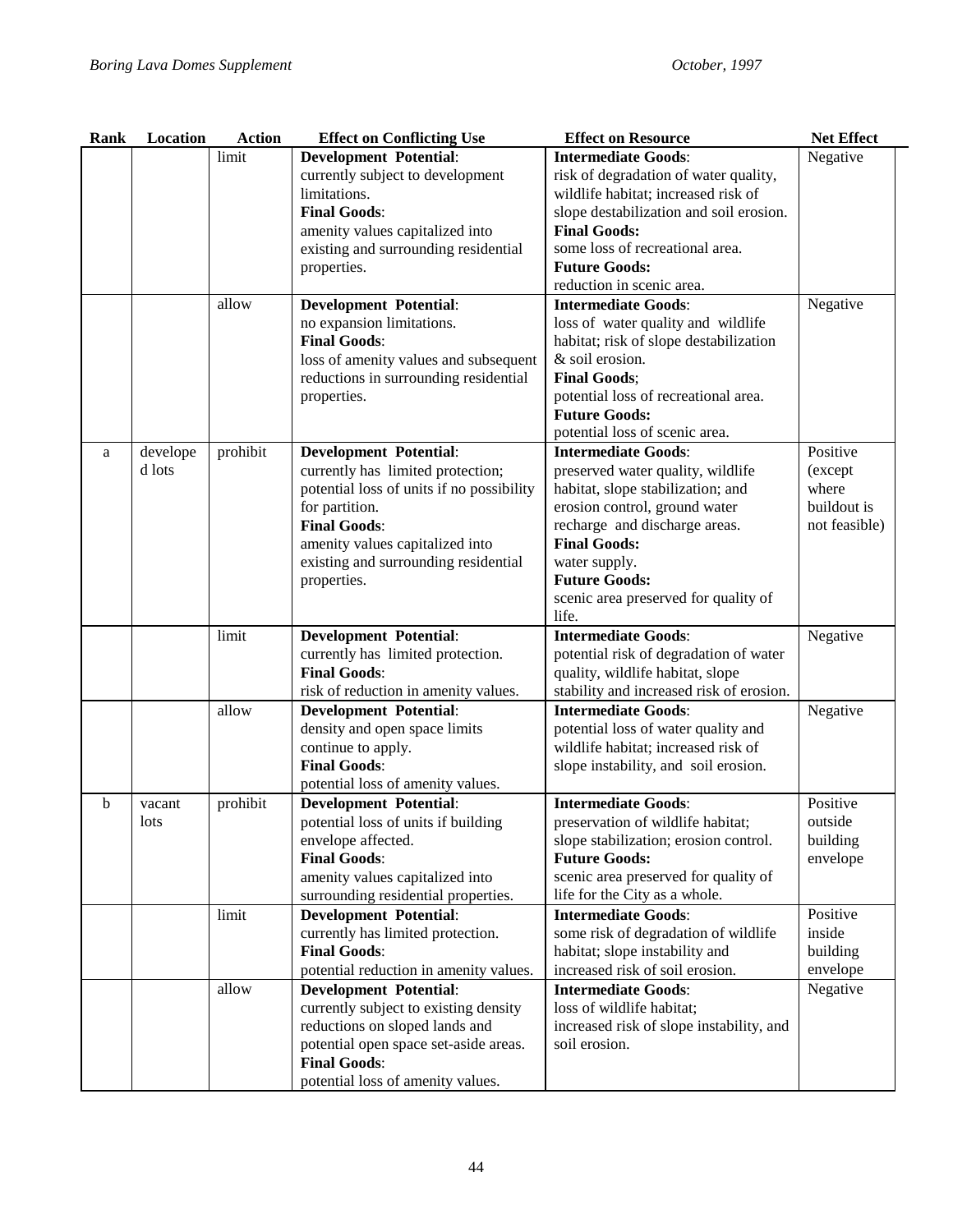| Rank         | <b>Location</b> | Action   | <b>Effect on Conflicting Use</b>       | <b>Effect on Resource</b>             | <b>Net Effect</b> |
|--------------|-----------------|----------|----------------------------------------|---------------------------------------|-------------------|
| $\mathbf{C}$ | develope        | prohibit | <b>Development Potential:</b>          | <b>Intermediate Goods:</b>            | Negative (if      |
|              | d lots          |          | currently has limited protection;      | preserved water features and wildlife | there is a        |
|              |                 |          | potential loss of units if no building | habitat.                              | loss of units)    |
|              |                 |          | envelope is available.                 |                                       |                   |
|              |                 |          | <b>Final Goods:</b>                    |                                       |                   |
|              |                 |          | amenity values capitalized into        |                                       |                   |
|              |                 |          | residential property.                  |                                       |                   |
|              |                 | limit    | <b>Development Potential:</b>          | <b>Intermediate Goods:</b>            | Neutral           |
|              |                 |          | currently most of the area has limited | risk of degradation of water features | (no potential     |
|              |                 |          | protection.                            | and wildlife habitat in building      | unit loss)        |
|              |                 |          |                                        | envelope area.                        |                   |
|              |                 | allow    | <b>Development Potential:</b>          | <b>Intermediate Goods:</b>            | Negative          |
|              |                 |          | density and open space limits continue | loss of water features and wildlife   |                   |
|              |                 |          | to apply.                              | habitat over the entire site.         |                   |
| $\mathbf{C}$ | vacant          | prohibit | <b>Development Potential:</b>          | <b>Intermediate Goods:</b>            | Negative if       |
|              | lots            |          | currently has limited protection;      | preserved water features and wildlife | there is a        |
|              |                 |          | potential loss of units if no building | habitat.                              | loss of units     |
|              |                 |          | envelope is available.                 |                                       |                   |
|              |                 |          | <b>Final Goods:</b>                    |                                       |                   |
|              |                 |          | amenity values capitalized into        |                                       |                   |
|              |                 |          | residential property.                  |                                       |                   |
|              |                 | limit    | <b>Development Potential:</b>          | <b>Intermediate Goods:</b>            | Neutral           |
|              |                 |          | currently most of the area has limited | risk of degradation of water features | (no potential     |
|              |                 |          | protection.                            | and wildlife habitat in building      | unit loss)        |
|              |                 |          |                                        | envelope area.                        |                   |
|              |                 | allow    | <b>Development Potential:</b>          | <b>Intermediate Goods:</b>            | Negative          |
|              |                 |          | density and open space limits continue | loss of water features and wildlife   |                   |
|              |                 |          | to apply.                              | habitat over the entire site.         |                   |

## Cedar Creek Watershed

This watershed is located generally between SE 118th Drive and 122nd Ave. The resources in the watershed include Cedar Creek and its tributaries, habitat areas, and forested upland areas. Cedar Creek and the associated steep forested slopes are of "a" quality and are located on the back portions of developed and vacant lots and on cemetery property. The adjacent forested upland slopes are of "b" quality located on vacant lots and parcels, and the back portions of developed and vacant lots, and cemetery property. There are approximately 9.95 acres of "a" resources and 17.60 acres of "b" resources within the watershed.

| Rank | <b>Location</b> | Action   | <b>Effect on Conflicting Use</b>          | <b>Effect on Resource</b>                  | <b>Net Effect</b> |
|------|-----------------|----------|-------------------------------------------|--------------------------------------------|-------------------|
| a    | vacant          | prohibit | <b>Development Potential:</b>             | <b>Intermediate Goods:</b>                 | Positive          |
|      | and             |          | potential loss of units if no possibility | preserved water quality; wildlife          | outside           |
|      | developed       |          | for partition.                            | habitat; slope stabilization; and          | building          |
|      | <i>lots</i>     |          | <b>Final Goods:</b>                       | erosion control.                           | envelope          |
|      |                 |          | amenity values capitalized into           | <b>Future Goods:</b>                       |                   |
|      |                 |          | existing and surrounding residential      | scenic area preserved for quality of       |                   |
|      |                 |          | properties.                               | life for the City as a whole.              |                   |
|      |                 | limit    | <b>Development Potential:</b>             | <b>Intermediate Goods:</b>                 | Positive          |
|      |                 |          | currently has limited protection.         | potential risk of degradation of water     | inside            |
|      |                 |          | <b>Final Goods:</b>                       | quality, wildlife habitat; slope stability | building          |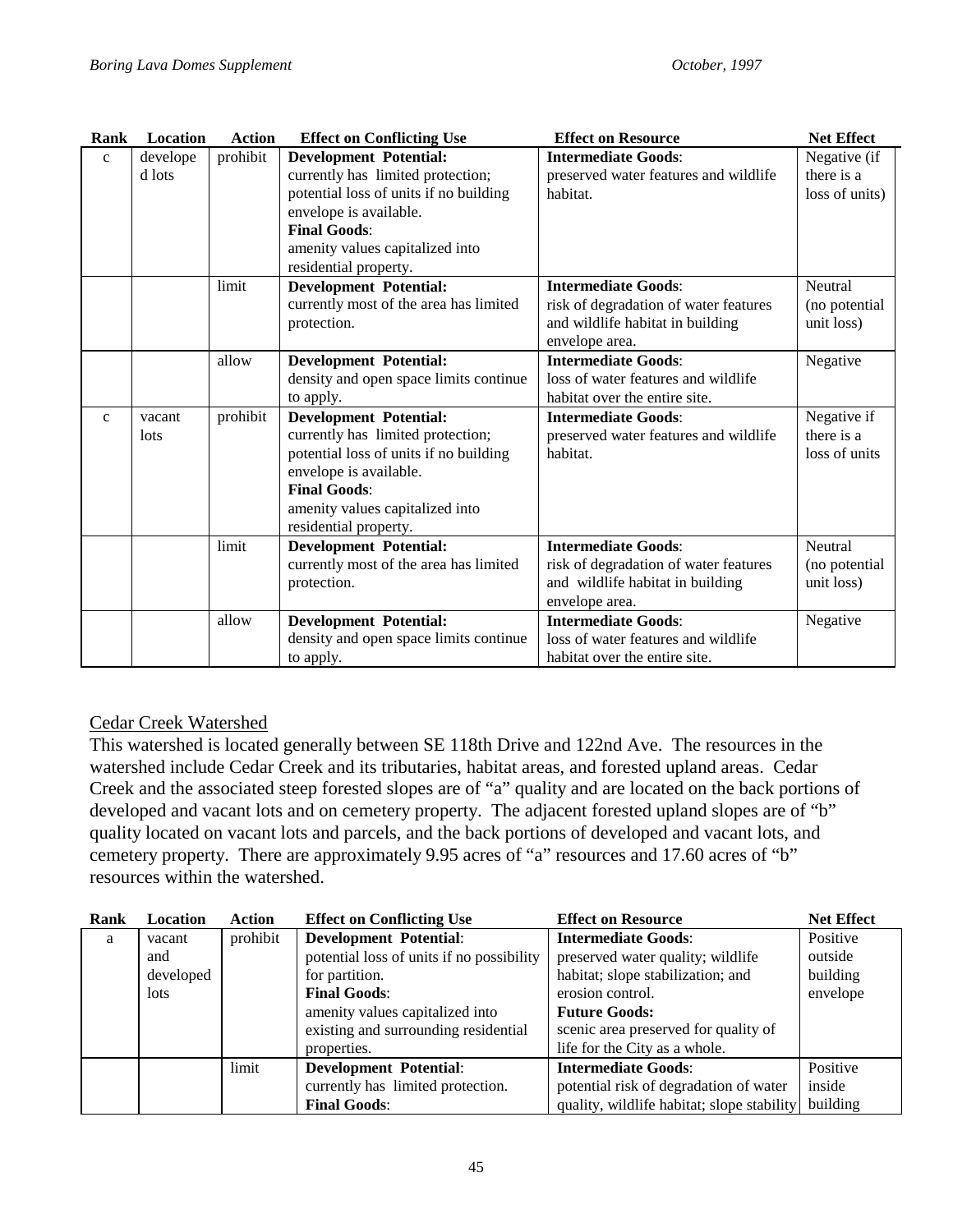| alues<br>1°1 C<br>пот<br>I It<br>. | ano<br>$\sim$<br>$\Omega$ $\Omega$<br>~<br>anc<br>٠n،<br>rısk<br>ונ<br>. . aseo | י ר |
|------------------------------------|---------------------------------------------------------------------------------|-----|
|------------------------------------|---------------------------------------------------------------------------------|-----|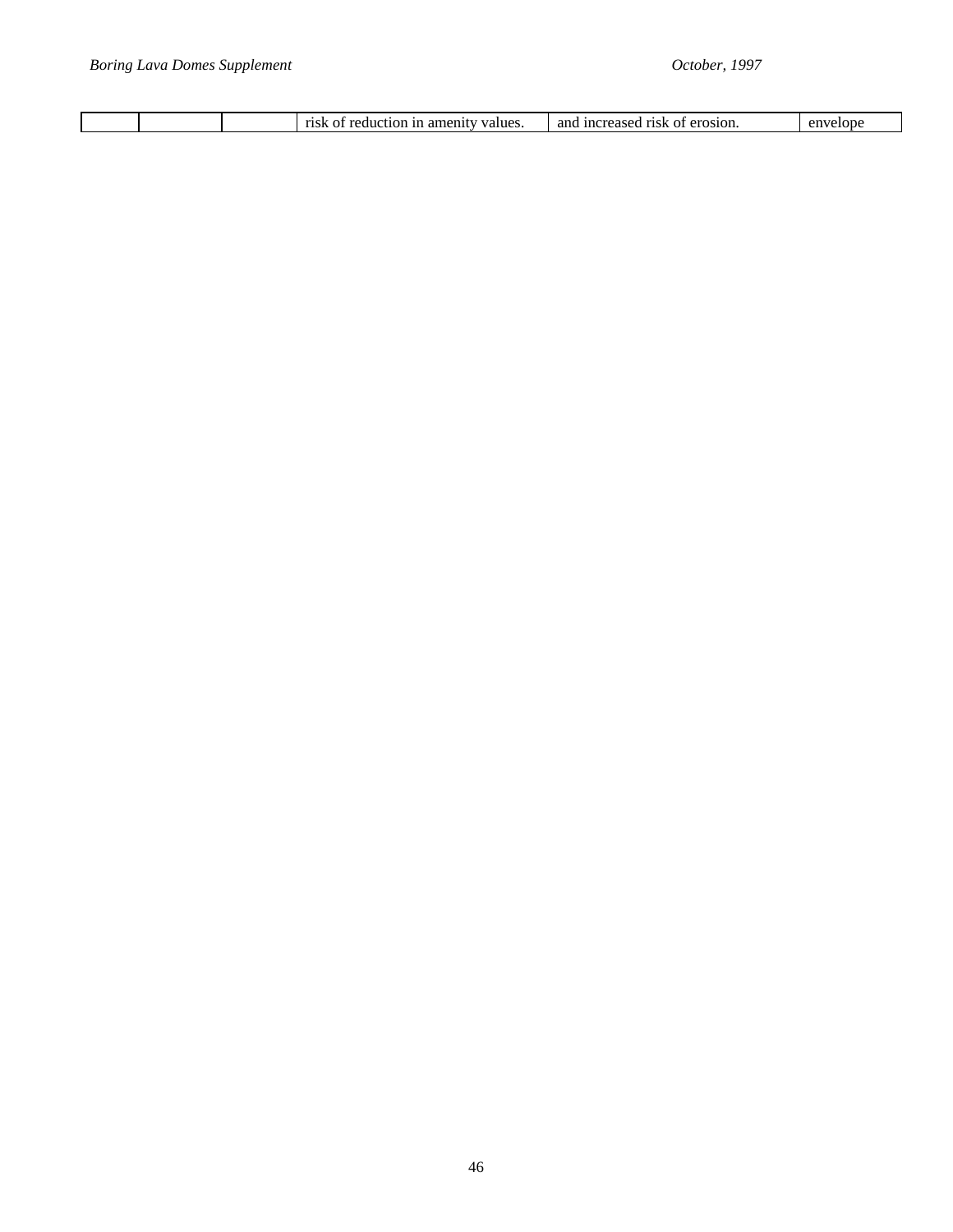| <b>Rank</b> | Location | <b>Action</b> | <b>Effect on Conflicting Use</b>          | <b>Effect on Resource</b>                                   | <b>Net Effect</b> |
|-------------|----------|---------------|-------------------------------------------|-------------------------------------------------------------|-------------------|
|             |          | allow         | <b>Development Potential:</b>             | <b>Intermediate Goods:</b>                                  | Negative          |
|             |          |               | density and open space limits             | potential loss of water quality and                         |                   |
|             |          |               | continue to apply.                        | wildlife habitat;                                           |                   |
|             |          |               | <b>Final Goods:</b>                       | increased risk of slope instability soil                    |                   |
|             |          |               | potential loss of amenity values.         | erosion.                                                    |                   |
| a           | open     | prohibit      | <b>Development Potential:</b>             | <b>Intermediate Goods:</b>                                  | Positive          |
|             | space    |               | currently has subject to limited          | preserved water quality; wildlife                           |                   |
|             | zoned    |               | protection; cemetery expansion            | habitat; slope stabilization; and                           |                   |
|             | land     |               | potential reduced.                        | erosion control;                                            |                   |
|             |          |               | <b>Final Goods:</b>                       | <b>Final Goods:</b>                                         |                   |
|             |          |               | amenity values capitalized into           | recreational uses on cemetery open                          |                   |
|             |          |               | cemetery property and surrounding         | space areas;                                                |                   |
|             |          |               | residential properties.                   | <b>Future Goods:</b>                                        |                   |
|             |          |               |                                           | scenic area preserved for quality of                        |                   |
|             |          |               |                                           | life for the City as a whole.                               |                   |
|             |          | limit         | <b>Development Potential:</b>             | <b>Intermediate Goods:</b>                                  | Negative          |
|             |          |               | currently subject to development          | risk of degradation of water quality;                       |                   |
|             |          |               | limitations.                              | loss of wildlife habitat; increased                         |                   |
|             |          |               | <b>Final Goods:</b>                       | risk of slope failure and erosion.                          |                   |
|             |          |               | amenity values capitalized into           | <b>Final Goods:</b>                                         |                   |
|             |          |               | existing and surrounding residential      | some loss of recreational area;                             |                   |
|             |          |               | properties.                               | <b>Future Goods:</b>                                        |                   |
|             |          |               |                                           | reduction in scenic area.                                   |                   |
|             |          | allow         | <b>Development Potential:</b>             | <b>Intermediate Goods:</b>                                  | Negative          |
|             |          |               | no expansion limitations.                 | loss of water quality and wildlife                          |                   |
|             |          |               | <b>Final Goods:</b>                       | habitat; risk of slope destabilization                      |                   |
|             |          |               | loss of amenity values and                | & soil erosion.                                             |                   |
|             |          |               | subsequent reductions in surrounding      | <b>Final Goods:</b><br>potential loss of recreational area; |                   |
|             |          |               | residential properties.                   |                                                             |                   |
|             |          |               |                                           |                                                             |                   |
|             |          |               |                                           | <b>Future Goods:</b>                                        |                   |
|             |          |               |                                           | potential loss of scenic area.                              |                   |
| b           | vacant   | prohibit      | <b>Development Potential:</b>             | <b>Intermediate Goods:</b>                                  | Positive          |
|             | lots     |               | currently has limited protection;         | preserved wildlife habitat;                                 | outside           |
|             |          |               | potential loss of units if building       | slope stabilization; and erosion                            | building          |
|             |          |               | envelope affected.                        | control.                                                    | envelope          |
|             |          |               | <b>Final Goods:</b>                       | <b>Future Goods:</b>                                        |                   |
|             |          |               | amenity values capitalized into           | scenic area preserved for quality of                        |                   |
|             |          |               | surrounding residential properties.       | life for the City as a whole.                               |                   |
|             |          | limit         | <b>Development Potential:</b>             | <b>Intermediate Goods:</b>                                  | Positive          |
|             |          |               | currently has limited protection.         | potential risk of degradation of                            | inside            |
|             |          |               | <b>Final Goods:</b>                       | wildlife habitat; slope stability and                       | building          |
|             |          |               | potential reduction in amenity values.    | increased risk of soil erosion.                             | envelope          |
|             |          | allow         | <b>Development Potential:</b>             | <b>Intermediate Goods:</b>                                  | Negative          |
|             |          |               | density and open space limits             | potential loss of wildlife habitat;                         |                   |
|             |          |               | continue to apply.<br><b>Final Goods:</b> | increased risk of slope instability,<br>and soil erosion.   |                   |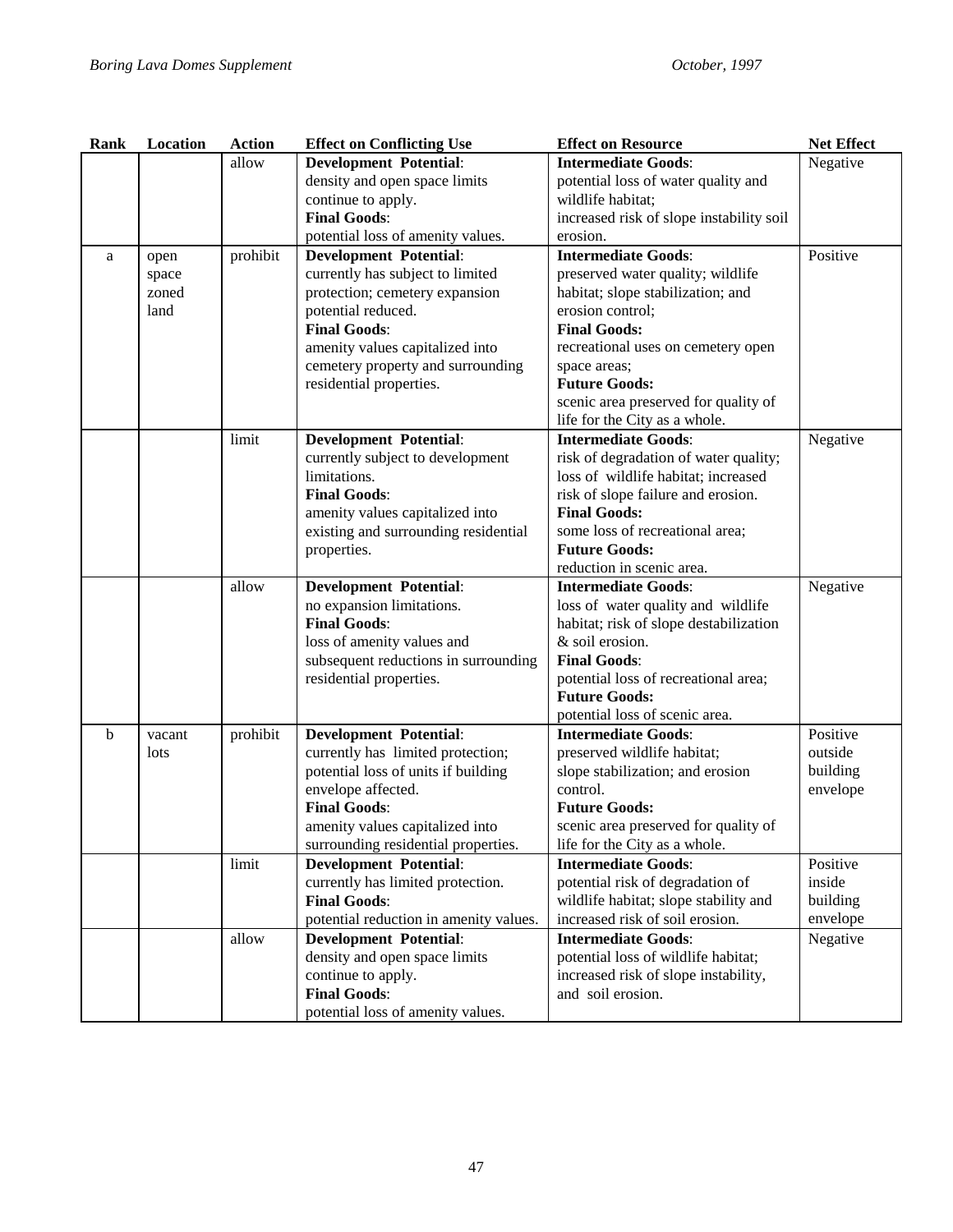| Rank | Location | <b>Action</b> | <b>Effect on Conflicting Use</b>          | <b>Effect on Resource</b>                 | Net Effect    |
|------|----------|---------------|-------------------------------------------|-------------------------------------------|---------------|
| b    | develope | prohibit      | <b>Development Potential:</b>             | <b>Intermediate Goods:</b>                | Positive      |
|      | d lots   |               | potential loss of units if no possibility | preserved wildlife habitat;               | (except where |
|      |          |               | for partition.                            | slope stabilization; and erosion          | buildout is   |
|      |          |               | <b>Final Goods:</b>                       | control.                                  | not feasible) |
|      |          |               | amenity values capitalized into           | <b>Future Goods:</b>                      |               |
|      |          |               | existing and surrounding residential      | scenic area preserved for quality of      |               |
|      |          |               | properties.                               | life for the City as a whole.             |               |
|      |          | limit         | <b>Development Potential:</b>             | <b>Intermediate Goods:</b>                | Positive      |
|      |          |               | allows partition with no unit loss.       | potential risk of degradation of          |               |
|      |          |               | <b>Final Goods:</b>                       | wildlife habitat; slope stability and     |               |
|      |          |               | risk of reduction in amenity values.      | increased risk of soil erosion.           |               |
|      |          | allow         | <b>Development Potential:</b>             | <b>Intermediate Goods:</b>                | Negative      |
|      |          |               | density and open space limits continue    | potential loss of wildlife habitat;       |               |
|      |          |               | to apply.                                 | increased risk of slope instability, and  |               |
|      |          |               | <b>Final Goods:</b>                       | soil erosion.                             |               |
|      |          |               | potential loss of amenity values.         |                                           |               |
| b.   | open     | prohibit      | <b>Development Potential:</b>             | <b>Intermediate Goods:</b>                | Positive      |
|      | space    |               | currently has limited protection;         | preserved wildlife habitat;               |               |
|      | zoned    |               | cemetery expansion potential reduced.     | slope stabilization, and erosion control. |               |
|      | land     |               |                                           | <b>Final Goods:</b>                       |               |
|      |          |               | <b>Final Goods:</b>                       | Recreational opportunities in open        |               |
|      |          |               | amenity values capitalized into           | space areas.                              |               |
|      |          |               | cemetery property and surrounding         | <b>Future Goods:</b>                      |               |
|      |          |               | residential properties.                   | scenic area preserved for quality of      |               |
|      |          |               |                                           | life for the City as a whole.             |               |
|      |          | limit         | <b>Development Potential:</b>             | <b>Intermediate Goods:</b>                | Negative      |
|      |          |               | currently subject to development          | loss of wildlife habitat; increased risk  |               |
|      |          |               | limitations.                              | of slope destabilization and erosion.     |               |
|      |          |               | <b>Final Goods:</b>                       | <b>Final Goods:</b>                       |               |
|      |          |               | amenity values capitalized into           | Potential reduction in recreation areas.  |               |
|      |          |               | existing and surrounding residential      | <b>Future Goods:</b>                      |               |
|      |          |               | properties.                               | reduction in scenic area.                 |               |
|      |          | allow         | <b>Development Potential:</b>             | <b>Intermediate Goods:</b>                | Negative      |
|      |          |               | no expansion limitations.                 | loss of wildlife habitat; risk of slope   |               |
|      |          |               | <b>Final Goods:</b>                       | destabilization & soil erosion.           |               |
|      |          |               | loss of amenity values and subsequent     | <b>Final Goods:</b>                       |               |
|      |          |               | reductions in surrounding residential     | Potential loss of recreational areas.     |               |
|      |          |               | properties.                               | <b>Future Goods:</b>                      |               |
|      |          |               |                                           | potential loss of scenic area.            |               |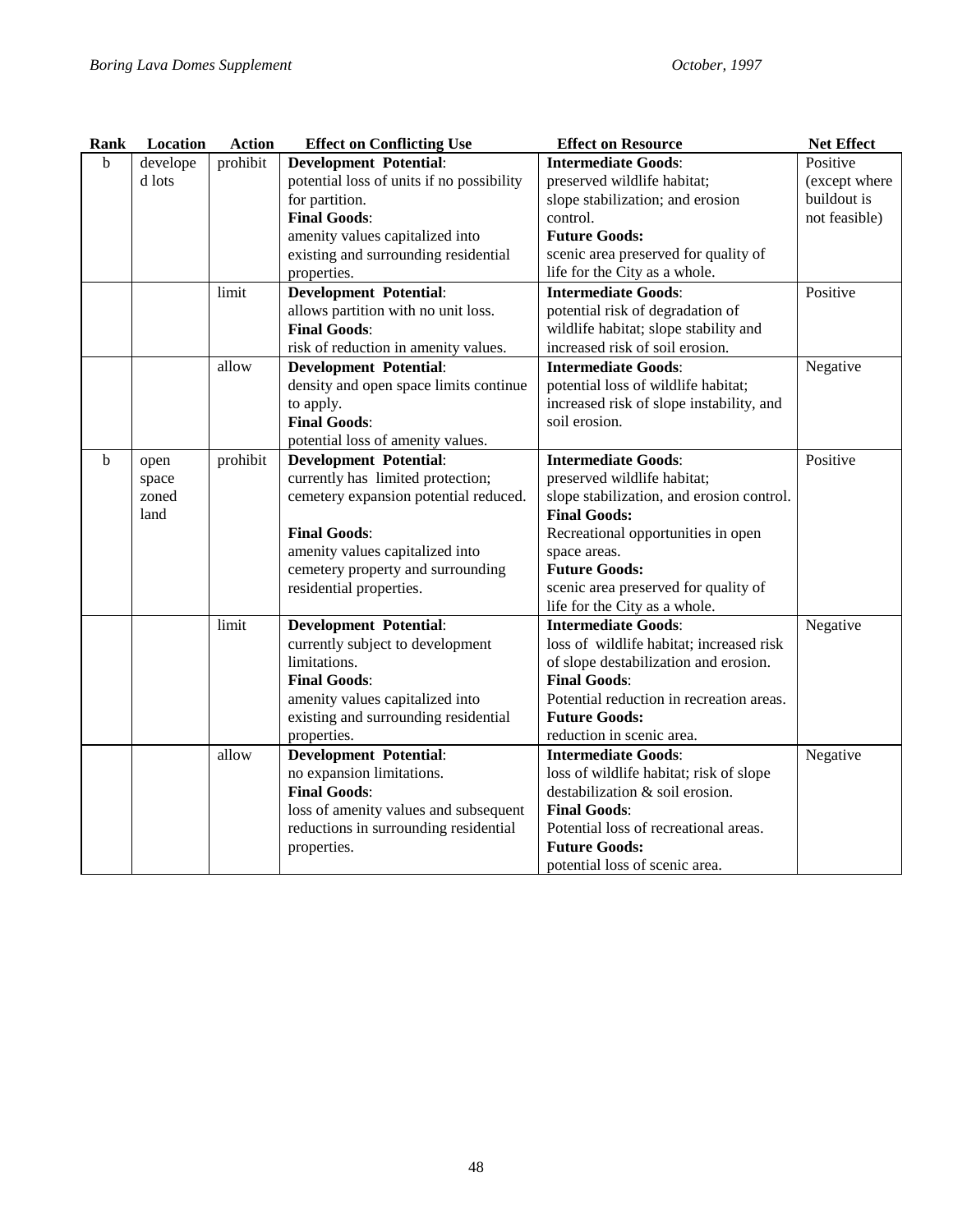## Wahoo Creek Watershed

This watershed is located on the northeast slope of Mt. Scott at the east end of SE Lexington St. and crossing SE Flavel. The watershed resources include Wahoo Creek and its tributaries, habitat areas, and forested upland areas. Wahoo Creek and its tributaries and the forested drainages are of "a" quality and are located on open space tracts, vacant parcels, developed lots and cemetery property. The adjacent forested uplands are of "b" quality and are located on vacant and developed parcels and on cemetery property. There are approximately 115.15 acres of "a" resources and 56.17 acres of "b" resources within the watershed.

| Rank | Location  | <b>Action</b> | <b>Effect on Conflicting Use</b>          | <b>Effect on Resource</b>              | <b>Net Effect</b> |
|------|-----------|---------------|-------------------------------------------|----------------------------------------|-------------------|
| a    | vacant    | prohibit      | <b>Development Potential:</b>             | <b>Intermediate Goods:</b>             | Positive          |
|      | parcels   |               | currently has limited protection;         | preserved water quality; wildlife      | outside           |
|      |           |               | potential loss of units if building       | habitat; slope stabilization; and      | building          |
|      |           |               | envelope affected.                        | erosion control.                       | envelope          |
|      |           |               | <b>Final Goods:</b>                       | <b>Final Goods:</b>                    |                   |
|      |           |               | amenity values capitalized into           | water supply.                          |                   |
|      |           |               | surrounding residential properties.       | <b>Future Goods:</b>                   |                   |
|      |           |               |                                           | scenic area preserved for quality of   |                   |
|      |           |               |                                           | life.                                  |                   |
|      |           | limit         | <b>Development Potential:</b>             | <b>Intermediate Goods:</b>             | Positive          |
|      |           |               | currently has limited protection.         | potential risk of degradation of water | inside            |
|      |           |               | <b>Final Goods:</b>                       | quality, wildlife habitat; slope       | building          |
|      |           |               | potential reduction in amenity values.    | stability and increased risk of soil   | envelope          |
|      |           |               |                                           | erosion.                               |                   |
|      |           | allow         | <b>Development Potential:</b>             | <b>Intermediate Goods:</b>             | Negative          |
|      |           |               | density and open space limits             | potential loss of water features and   |                   |
|      |           |               | continue to apply.                        | quality and wildlife habitat;          |                   |
|      |           |               | <b>Final Goods:</b>                       | Increased risk of slope instability,   |                   |
|      |           |               | potential loss of amenity values.         | and soil erosion.                      |                   |
| a    | developed | prohibit      | <b>Development Potential:</b>             | <b>Intermediate Goods:</b>             | Positive          |
|      | lots      |               | currently has limited protection;         | preserved water quality;               | (except           |
|      |           |               | potential loss of units if no possibility | preserved wildlife habitat;            | where             |
|      |           |               | for partition.                            | slope stabilization; and erosion       | buildout is       |
|      |           |               | <b>Final Goods:</b>                       | control.                               | not feasible)     |
|      |           |               | amenity values capitalized into           | <b>Future Goods:</b>                   |                   |
|      |           |               | existing and surrounding residential      | scenic area preserved for quality of   |                   |
|      |           |               | properties.                               | life for the City as a whole.          |                   |
|      |           | limit         | <b>Development Potential:</b>             | <b>Intermediate Goods:</b>             | Negative          |
|      |           |               | currently has limited protection;         | potential risk of degradation of water |                   |
|      |           |               | <b>Final Goods:</b>                       | quality, wildlife habitat; slope       |                   |
|      |           |               | risk of reduction in amenity values.      | stability and increased risk of soil   |                   |
|      |           |               |                                           | erosion.                               |                   |
|      |           | allow         | <b>Development Potential:</b>             | <b>Intermediate Goods:</b>             | Negative          |
|      |           |               | density and open space limits             | potential loss of water quality and    |                   |
|      |           |               | continue to apply.                        | wildlife habitat;                      |                   |
|      |           |               | <b>Final Goods:</b>                       | increased risk of slope instability,   |                   |
|      |           |               | potential loss of amenity values.         | and soil erosion.                      |                   |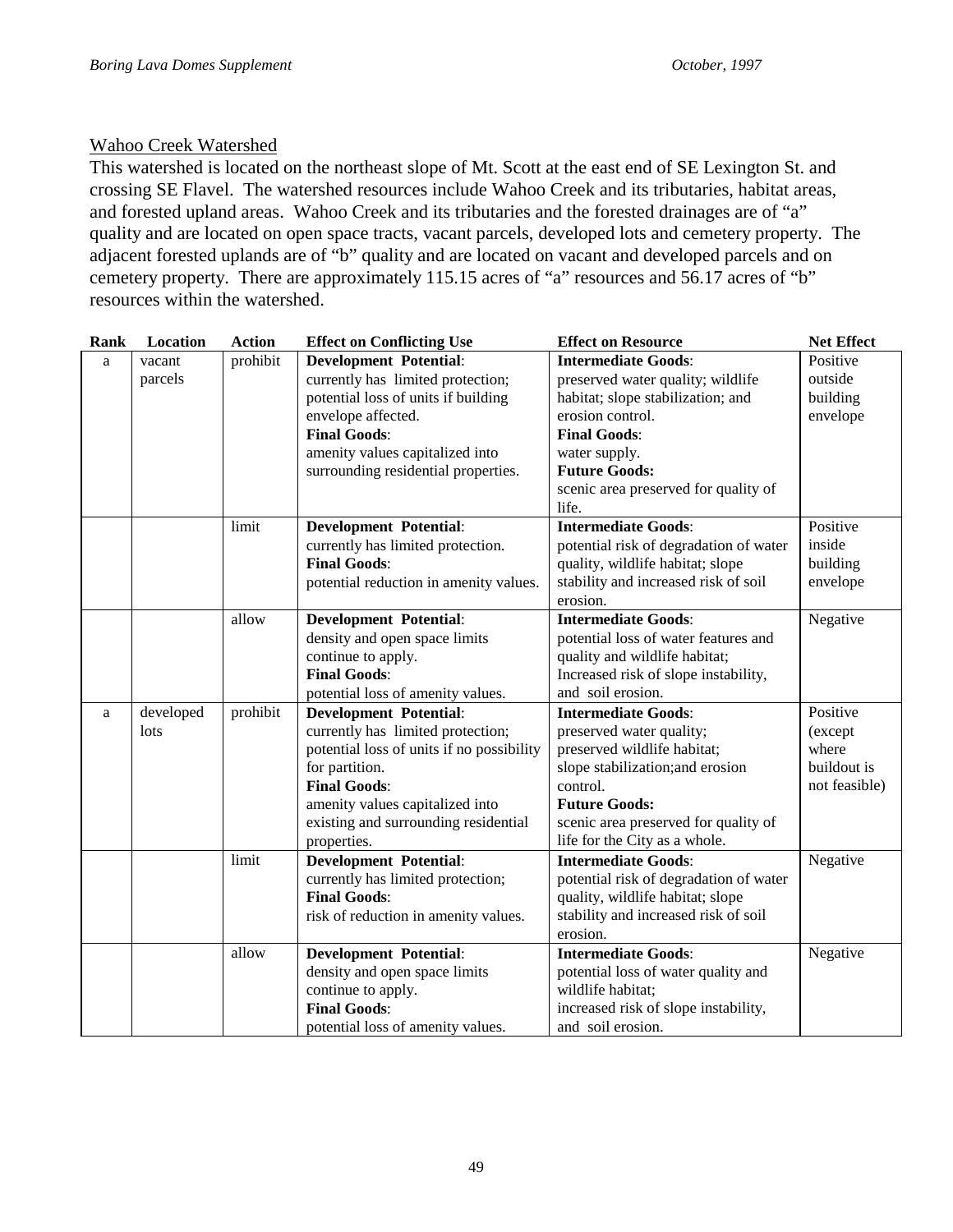| <b>Rank</b> | Location   | <b>Action</b> | <b>Effect on Conflicting Use</b>                                                                                                                                                                                                                                                                                                                  | <b>Effect on Resource</b>                                                                                                                                                                                                                                                  | <b>Net Effect</b> |
|-------------|------------|---------------|---------------------------------------------------------------------------------------------------------------------------------------------------------------------------------------------------------------------------------------------------------------------------------------------------------------------------------------------------|----------------------------------------------------------------------------------------------------------------------------------------------------------------------------------------------------------------------------------------------------------------------------|-------------------|
| a           | open space | prohibit      | <b>Development Potential:</b>                                                                                                                                                                                                                                                                                                                     | <b>Intermediate Goods:</b>                                                                                                                                                                                                                                                 | Positive          |
|             | zoned land |               | currently has limited protection;                                                                                                                                                                                                                                                                                                                 | preserved water quality; wildlife                                                                                                                                                                                                                                          |                   |
|             |            |               | cemetery expansion potential                                                                                                                                                                                                                                                                                                                      | habitat; slope stabilization; and                                                                                                                                                                                                                                          |                   |
|             |            |               | reduced.                                                                                                                                                                                                                                                                                                                                          | erosion control.                                                                                                                                                                                                                                                           |                   |
|             |            |               | <b>Final Goods:</b>                                                                                                                                                                                                                                                                                                                               | <b>Final Goods:</b>                                                                                                                                                                                                                                                        |                   |
|             |            |               | amenity values capitalized into                                                                                                                                                                                                                                                                                                                   | recreational opportunities in open                                                                                                                                                                                                                                         |                   |
|             |            |               | cemetery property and surrounding                                                                                                                                                                                                                                                                                                                 | space areas;                                                                                                                                                                                                                                                               |                   |
|             |            |               | residential properties;                                                                                                                                                                                                                                                                                                                           | <b>Future Goods:</b>                                                                                                                                                                                                                                                       |                   |
|             |            |               | heritage values for unique species.                                                                                                                                                                                                                                                                                                               | scenic area preserved for quality of                                                                                                                                                                                                                                       |                   |
|             |            |               |                                                                                                                                                                                                                                                                                                                                                   | life.                                                                                                                                                                                                                                                                      |                   |
|             |            | limit         | <b>Development Potential:</b>                                                                                                                                                                                                                                                                                                                     | <b>Intermediate Goods:</b>                                                                                                                                                                                                                                                 | Negative          |
|             |            |               | currently subject to development                                                                                                                                                                                                                                                                                                                  | risk of degradation of water quality;                                                                                                                                                                                                                                      |                   |
|             |            |               | limitations.                                                                                                                                                                                                                                                                                                                                      | loss of wildlife habitat; increased                                                                                                                                                                                                                                        |                   |
|             |            |               | <b>Final Goods:</b>                                                                                                                                                                                                                                                                                                                               | risk of slope destabilization and                                                                                                                                                                                                                                          |                   |
|             |            |               | amenity values capitalized into                                                                                                                                                                                                                                                                                                                   | erosion.                                                                                                                                                                                                                                                                   |                   |
|             |            |               | existing and surrounding residential                                                                                                                                                                                                                                                                                                              | <b>Final Goods:</b>                                                                                                                                                                                                                                                        |                   |
|             |            |               | properties.                                                                                                                                                                                                                                                                                                                                       | potential loss of recreational areas;                                                                                                                                                                                                                                      |                   |
|             |            |               |                                                                                                                                                                                                                                                                                                                                                   | <b>Future Goods:</b>                                                                                                                                                                                                                                                       |                   |
|             |            |               |                                                                                                                                                                                                                                                                                                                                                   | reduction in scenic area.                                                                                                                                                                                                                                                  |                   |
|             |            | allow         | <b>Development Potential:</b>                                                                                                                                                                                                                                                                                                                     | <b>Intermediate Goods:</b>                                                                                                                                                                                                                                                 | Negative          |
|             |            |               | no expansion limitations.                                                                                                                                                                                                                                                                                                                         | loss of water quality & wildlife                                                                                                                                                                                                                                           |                   |
|             |            |               | <b>Final Goods:</b>                                                                                                                                                                                                                                                                                                                               | habitat; risk of slope destabilization                                                                                                                                                                                                                                     |                   |
|             |            |               | loss of amenity values and                                                                                                                                                                                                                                                                                                                        | & soil erosion.                                                                                                                                                                                                                                                            |                   |
|             |            |               | subsequent reductions in surrounding                                                                                                                                                                                                                                                                                                              | <b>Final Goods:</b>                                                                                                                                                                                                                                                        |                   |
|             |            |               | residential properties.                                                                                                                                                                                                                                                                                                                           | potential loss of recreational areas;                                                                                                                                                                                                                                      |                   |
|             |            |               |                                                                                                                                                                                                                                                                                                                                                   | <b>Future Goods:</b>                                                                                                                                                                                                                                                       |                   |
|             |            |               |                                                                                                                                                                                                                                                                                                                                                   | potential loss of scenic area.                                                                                                                                                                                                                                             |                   |
| $\mathbf b$ | developed  | prohibit      | <b>Development Potential:</b>                                                                                                                                                                                                                                                                                                                     | <b>Intermediate Goods:</b>                                                                                                                                                                                                                                                 | Positive          |
|             | lots       |               | currently has limited protection;                                                                                                                                                                                                                                                                                                                 | preserved wildlife habitat;                                                                                                                                                                                                                                                | (except)          |
|             |            |               | potential loss of units if no possibility                                                                                                                                                                                                                                                                                                         | slope stabilization; and erosion                                                                                                                                                                                                                                           | where             |
|             |            |               |                                                                                                                                                                                                                                                                                                                                                   | control.                                                                                                                                                                                                                                                                   | buildout is       |
|             |            |               | <b>Final Goods:</b>                                                                                                                                                                                                                                                                                                                               | <b>Future Goods:</b>                                                                                                                                                                                                                                                       | not feasible).    |
|             |            |               | amenity values capitalized into                                                                                                                                                                                                                                                                                                                   | scenic area preserved for quality of                                                                                                                                                                                                                                       |                   |
|             |            |               |                                                                                                                                                                                                                                                                                                                                                   |                                                                                                                                                                                                                                                                            |                   |
|             |            |               |                                                                                                                                                                                                                                                                                                                                                   |                                                                                                                                                                                                                                                                            |                   |
|             |            | limit         |                                                                                                                                                                                                                                                                                                                                                   |                                                                                                                                                                                                                                                                            | Positive          |
|             |            |               |                                                                                                                                                                                                                                                                                                                                                   |                                                                                                                                                                                                                                                                            |                   |
|             |            |               |                                                                                                                                                                                                                                                                                                                                                   |                                                                                                                                                                                                                                                                            |                   |
|             |            |               |                                                                                                                                                                                                                                                                                                                                                   | increased risk of soil erosion.                                                                                                                                                                                                                                            |                   |
|             |            |               |                                                                                                                                                                                                                                                                                                                                                   |                                                                                                                                                                                                                                                                            |                   |
|             |            |               |                                                                                                                                                                                                                                                                                                                                                   |                                                                                                                                                                                                                                                                            |                   |
|             |            |               |                                                                                                                                                                                                                                                                                                                                                   |                                                                                                                                                                                                                                                                            |                   |
|             |            |               |                                                                                                                                                                                                                                                                                                                                                   |                                                                                                                                                                                                                                                                            |                   |
|             |            | allow         | for partition.<br>existing and surrounding residential<br>properties.<br><b>Development Potential:</b><br>allows partition with no unit loss.<br><b>Final Goods:</b><br>risk of reduction in amenity values.<br><b>Development Potential:</b><br>density and open space limits apply.<br><b>Final Goods:</b><br>potential loss of amenity values. | life for the City as a whole.<br><b>Intermediate Goods:</b><br>potential risk of degradation of<br>wildlife habitat; slope stability and<br><b>Intermediate Goods:</b><br>potential loss of wildlife habitat;<br>increased risk of slope instability,<br>and soil erosion. | Negative          |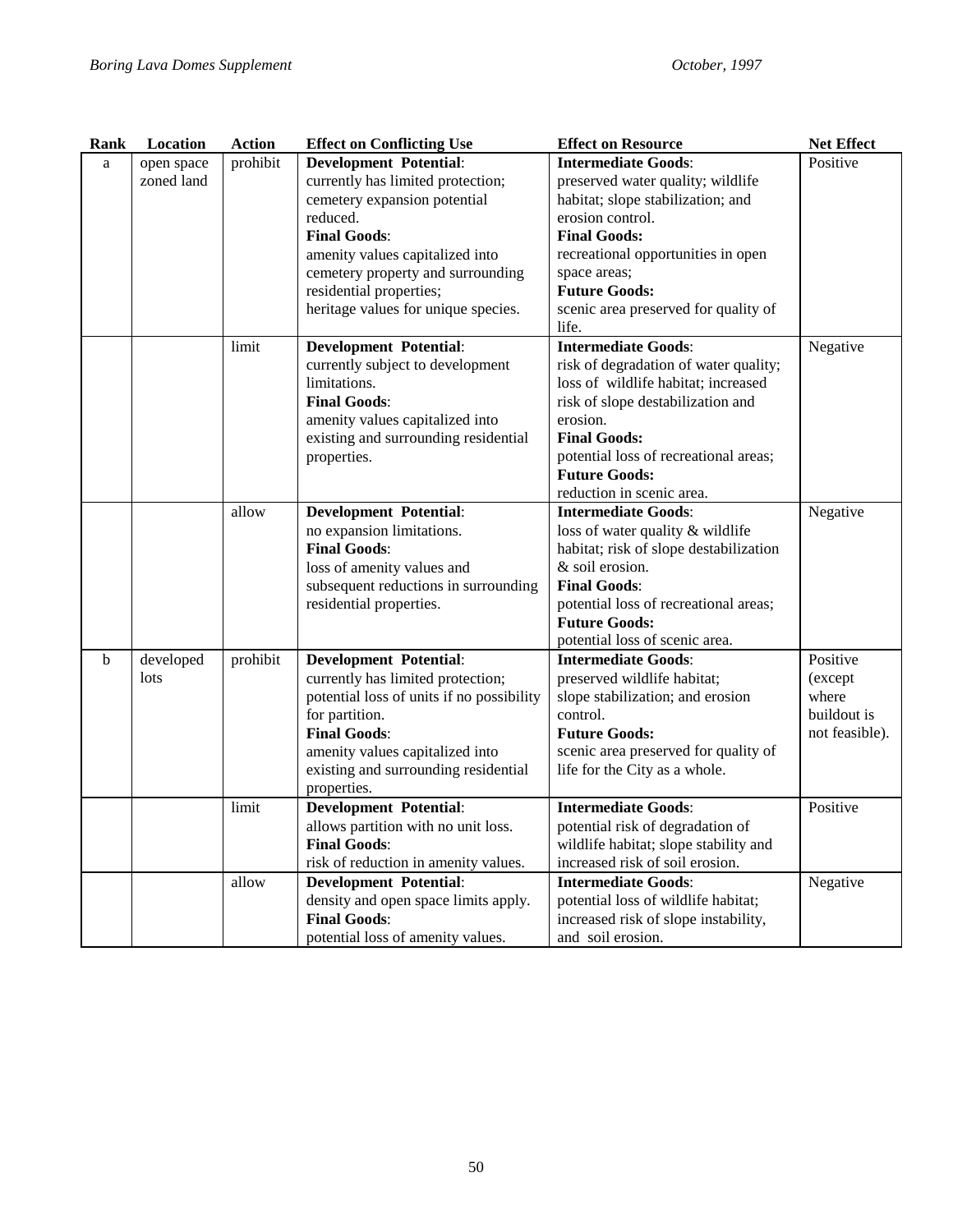| Rank         | Location   | <b>Action</b> | <b>Effect on Conflicting Use</b>       | <b>Effect on Resource</b>               | <b>Net Effect</b> |
|--------------|------------|---------------|----------------------------------------|-----------------------------------------|-------------------|
| <sub>b</sub> | vacant     | prohibit      | <b>Development Potential:</b>          | <b>Intermediate Goods:</b>              | Negative          |
|              | parcels    |               | potential loss of units if building    | preservation of wildlife habitat;       |                   |
|              |            |               | envelope affected                      | slope stabilization; and erosion        |                   |
|              |            |               | <b>Final Goods:</b>                    | control.                                |                   |
|              |            |               | amenity values capitalized into        | <b>Future Goods:</b>                    |                   |
|              |            |               | surrounding residential properties.    | scenic area preserved for quality of    |                   |
|              |            |               |                                        | life for the City as a whole.           |                   |
|              |            | limit         | <b>Development Potential:</b>          | <b>Intermediate Goods:</b>              | Positive          |
|              |            |               | currently has limited protection.      | some risk of degradation of wildlife    |                   |
|              |            |               | <b>Final Goods:</b>                    | habitat; slope instability and          |                   |
|              |            |               | potential reduction in amenity values. | increased risk of soil erosion.         |                   |
|              |            | allow         | <b>Development Potential:</b>          | <b>Intermediate Goods:</b>              | Negative          |
|              |            |               | density and open space limits          | loss of wildlife habitat;               |                   |
|              |            |               | continue to apply.                     | increased risk of slope instability,    |                   |
|              |            |               | <b>Final Goods:</b>                    | and soil erosion.                       |                   |
|              |            |               | potential loss of amenity values.      |                                         |                   |
| b            | open space | prohibit      | <b>Development Potential:</b>          | <b>Intermediate Goods:</b>              | Positive          |
|              | zoned land |               | currently has limited protection;      | preserved wildlife habitat; slope       |                   |
|              |            |               | cemetery expansion potential           | stabilization; and erosion control.     |                   |
|              |            |               | reduced.                               | <b>Final Goods:</b>                     |                   |
|              |            |               | <b>Final Goods:</b>                    | recreation opportunities in open        |                   |
|              |            |               | amenity values capitalized into        | space.                                  |                   |
|              |            |               | cemetery property and surrounding      | <b>Future Goods:</b>                    |                   |
|              |            |               | residential properties.                | scenic area preserved for quality of    |                   |
|              |            |               |                                        | life.                                   |                   |
|              |            | limit         | <b>Development Potential:</b>          | <b>Intermediate Goods:</b>              | Negative          |
|              |            |               | currently subject to development       | loss of wildlife habitat; increased     |                   |
|              |            |               | limitations.                           | risk of slope destabilization and       |                   |
|              |            |               | <b>Final Goods:</b>                    | erosion.                                |                   |
|              |            |               | amenity values capitalized into        | <b>Final Goods:</b>                     |                   |
|              |            |               | existing and surrounding residential   | potential loss of recreational areas.   |                   |
|              |            |               | properties.                            | <b>Future Goods:</b>                    |                   |
|              |            |               |                                        | reduction in scenic area.               |                   |
|              |            | allow         | <b>Development Potential:</b>          | <b>Intermediate Goods:</b>              | Negative          |
|              |            |               | no expansion limitations.              | loss of wildlife habitat; risk of slope |                   |
|              |            |               | <b>Final Goods:</b>                    | destabilization & soil erosion.         |                   |
|              |            |               | loss of amenity values and             | <b>Final Goods:</b>                     |                   |
|              |            |               | subsequent reductions in surrounding   | potential loss of recreational areas;   |                   |
|              |            |               | residential properties.                | <b>Future Goods:</b>                    |                   |
|              |            |               |                                        | potential loss of scenic area.          |                   |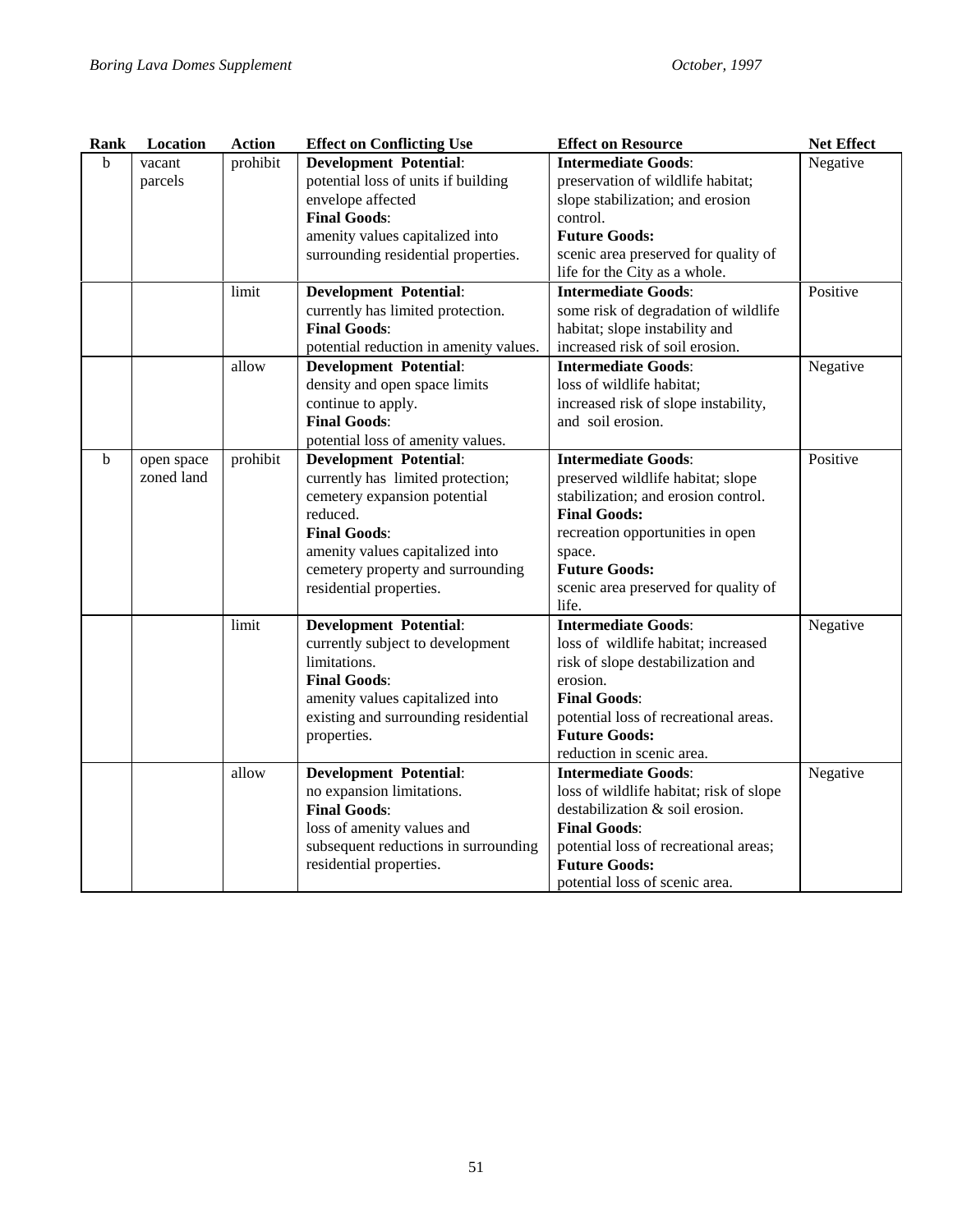#### Deardorff Creek Watershed

This watershed is located east of the Wahoo Creek on either side of Deardorff Road. Resources in the watershed include Deardorff Creek its tributaries, habitat areas, and forested slopes. Deardorff Creek and its tributaries and the forested drainages are of "a" quality and are located on open space tracts, vacant parcels, back portions of developed lots, proposed development areas, and cemetery property. The adjacent forested uplands are of "b" quality and are located on open space tracts, the back portions of developed lots, and on proposed development areas. There are approximately 118.68 acres of "a" resources and 70.95 acres of "b" resources within the watershed.

| Rank | Location | <b>Action</b> | <b>Effect on Conflicting Use</b>                         | <b>Effect on Resource</b>                        | <b>Net Effect</b> |
|------|----------|---------------|----------------------------------------------------------|--------------------------------------------------|-------------------|
| a    | vacant   | prohibit      | <b>Development Potential:</b>                            | <b>Intermediate Goods:</b>                       | Positive          |
|      | parcels  |               | currently has limited protection;                        | preserved water quality; preserved               | outside           |
|      |          |               | potential loss of units if building                      | wildlife habitat; slope stabilization;           | building          |
|      |          |               | envelope affected.                                       | and erosion control; flood storage;              | envelope          |
|      |          |               | <b>Final Goods:</b>                                      | groundwater recharge and discharge.              |                   |
|      |          |               | amenity values capitalized into                          | <b>Future Goods:</b>                             |                   |
|      |          |               | surrounding residential properties.                      | scenic area preserved for quality of             |                   |
|      |          |               |                                                          | life for the City as a whole.                    |                   |
|      |          | limit         | <b>Development Potential:</b>                            | <b>Intermediate Goods:</b>                       | Positive          |
|      |          |               | currently has limited protection.                        | potential risk of degradation of water           | inside            |
|      |          |               | <b>Final Goods:</b>                                      | quality, wildlife habitat; slope                 | building          |
|      |          |               | potential reduction in amenity values.                   | stability and increased risk of soil             | envelope          |
|      |          |               |                                                          | erosion.                                         |                   |
|      |          | allow         | <b>Development Potential:</b>                            | <b>Intermediate Goods:</b>                       | Negative          |
|      |          |               | density and open space limits apply.                     | potential loss of water quality and              |                   |
|      |          |               | <b>Final Goods:</b>                                      | wildlife habitat; increased risk of              |                   |
|      |          |               | potential loss of amenity values.                        | slope instability, and soil erosion.             |                   |
| a    | develope | prohibit      | <b>Development Potential:</b>                            | <b>Intermediate Goods:</b>                       | Positive          |
|      | d lots   |               | currently has limited protection;                        | preserved water quality; wildlife                | (except           |
|      |          |               | potential loss of units if no possibility                | habitat; slope stabilization; and                | where             |
|      |          |               | for partition.                                           | erosion control.                                 | buildout is       |
|      |          |               | <b>Final Goods:</b>                                      | <b>Future Goods:</b>                             | not feasible).    |
|      |          |               | amenity values capitalized into                          | scenic area preserved for quality of             |                   |
|      |          |               | existing and surrounding residential                     | life for the City as a whole.                    |                   |
|      |          |               | properties.                                              |                                                  |                   |
|      |          | limit         | <b>Development Potential:</b>                            | <b>Intermediate Goods:</b>                       | Negative          |
|      |          |               | currently has limited protection.<br><b>Final Goods:</b> | potential risk of degradation of water           |                   |
|      |          |               |                                                          | quality, wildlife habitat; slope                 |                   |
|      |          |               | risk of reduction in amenity values.                     | stability and increased risk of soil<br>erosion. |                   |
|      |          | allow         | <b>Development Potential:</b>                            | <b>Intermediate Goods:</b>                       | Negative          |
|      |          |               | density and open space limits apply.                     | potential loss of water quality,                 |                   |
|      |          |               | <b>Final Goods:</b>                                      | wildlife habitat, increased risk of              |                   |
|      |          |               | potential loss of amenity values.                        | slope instability, and soil erosion.             |                   |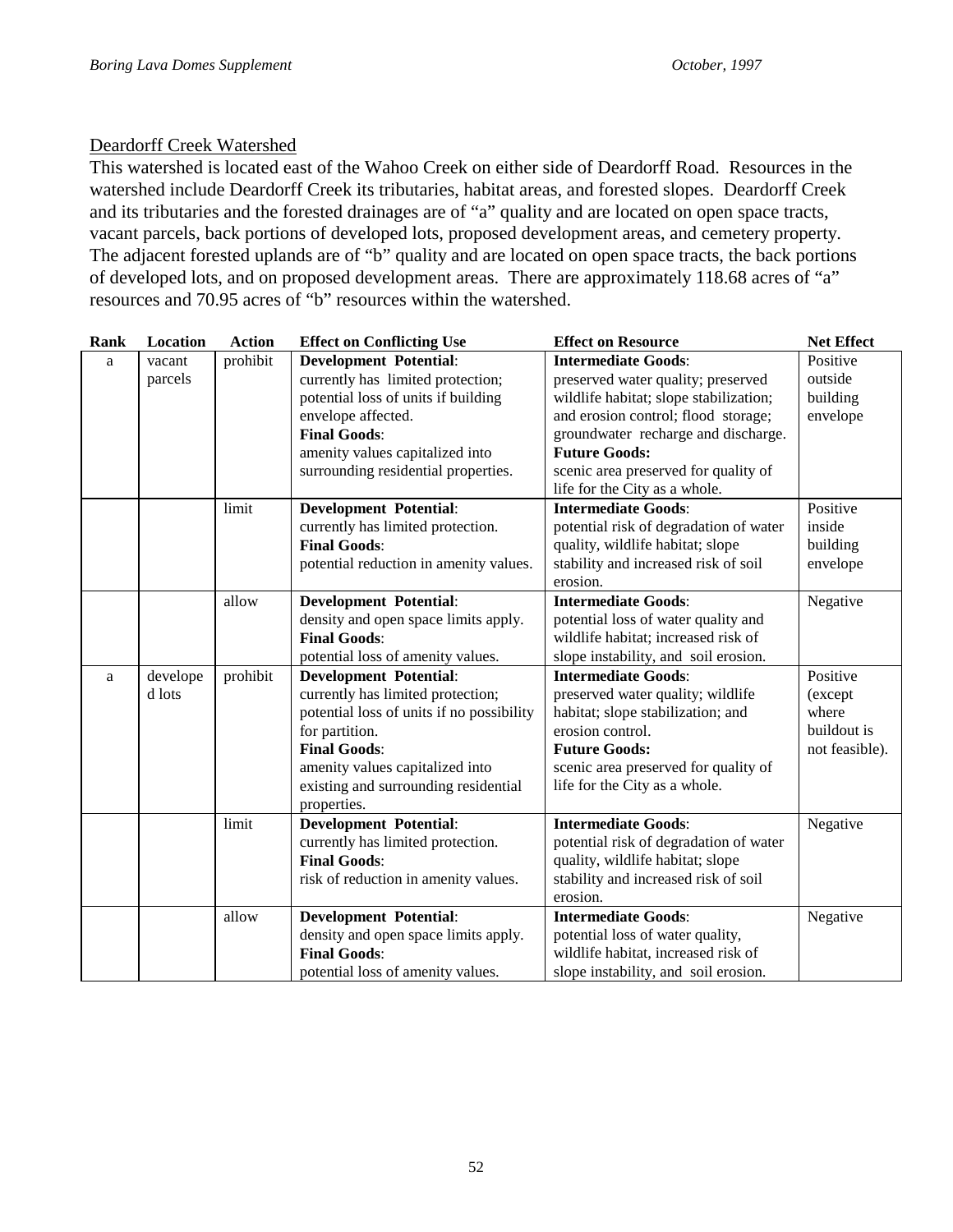| Rank | Location | <b>Action</b> | <b>Effect on Conflicting Use</b>       | <b>Effect on Resource</b>                | <b>Net Effect</b> |
|------|----------|---------------|----------------------------------------|------------------------------------------|-------------------|
| a    | open     | prohibit      | <b>Development Potential:</b>          | <b>Intermediate Goods:</b>               | Positive          |
|      | space    |               | currently has limited protection;      | preserved water quality; wildlife        |                   |
|      | zoned    |               | cemetery expansion potential reduced.  | habitat; slope stabilization; and        |                   |
|      | land     |               | <b>Final Goods:</b>                    | erosion control.                         |                   |
|      |          |               | amenity values capitalized into        | <b>Final Goods:</b>                      |                   |
|      |          |               | cemetery property and surrounding      | Recreation opportunities in open         |                   |
|      |          |               | residential properties.                | space.                                   |                   |
|      |          |               |                                        | <b>Future Goods:</b>                     |                   |
|      |          |               |                                        | scenic area preserved for quality of     |                   |
|      |          |               |                                        | life.                                    |                   |
|      |          | limit         | <b>Development Potential:</b>          | <b>Intermediate Goods:</b>               | Negative          |
|      |          |               | currently subject to development       | risk of degradation of water quality;    |                   |
|      |          |               | limitations.                           | loss of wildlife habitat; increased risk |                   |
|      |          |               | <b>Final Goods:</b>                    | of slope destabilization and erosion.    |                   |
|      |          |               | amenity values capitalized into        | <b>Final Goods:</b>                      |                   |
|      |          |               | existing and surrounding residential   | potential loss of recreational area.     |                   |
|      |          |               | properties.                            | <b>Future Goods:</b>                     |                   |
|      |          |               |                                        | reduction in scenic area.                |                   |
|      |          | allow         | <b>Development Potential:</b>          | <b>Intermediate Goods:</b>               | Negative          |
|      |          |               | no expansion limitations.              | loss of water quality and wildlife       |                   |
|      |          |               | <b>Final Goods:</b>                    | habitat; risk of slope failure, erosion. |                   |
|      |          |               | loss of amenity values and subsequent  | <b>Final Goods:</b>                      |                   |
|      |          |               | reductions in surrounding residential  | potential loss of recreational area.     |                   |
|      |          |               | properties.                            | <b>Future Goods:</b>                     |                   |
|      |          |               |                                        | potential loss of scenic area.           |                   |
| b    | vacant   | prohibit      | <b>Development Potential:</b>          | <b>Intermediate Goods:</b>               | Positive          |
|      | parcels  |               | potential loss of units if building    | preservation of wildlife habitat;        | outside           |
|      |          |               | envelope affected.                     | slope stabilization; and erosion         | building          |
|      |          |               | <b>Final Goods:</b>                    | control.                                 | envelope          |
|      |          |               | amenity values capitalized into        | <b>Future Goods:</b>                     |                   |
|      |          |               | surrounding residential properties.    | scenic area preserved for quality of     |                   |
|      |          |               |                                        | life.                                    |                   |
|      |          | limit         | <b>Development Potential:</b>          | <b>Intermediate Goods:</b>               | Positive          |
|      |          |               | currently has limited protection.      | some risk of degradation of wildlife     | inside            |
|      |          |               | <b>Final Goods:</b>                    | habitat; slope instability and increased | building          |
|      |          |               | potential reduction in amenity values. | risk of soil erosion.                    | envelope          |
|      |          | allow         | <b>Development Potential:</b>          | <b>Intermediate Goods:</b>               | Negative          |
|      |          |               | density and open space limits apply.   | loss of wildlife habitat;                |                   |
|      |          |               | <b>Final Goods:</b>                    | increased risk of slope instability, and |                   |
|      |          |               | potential loss of amenity values.      | soil erosion.                            |                   |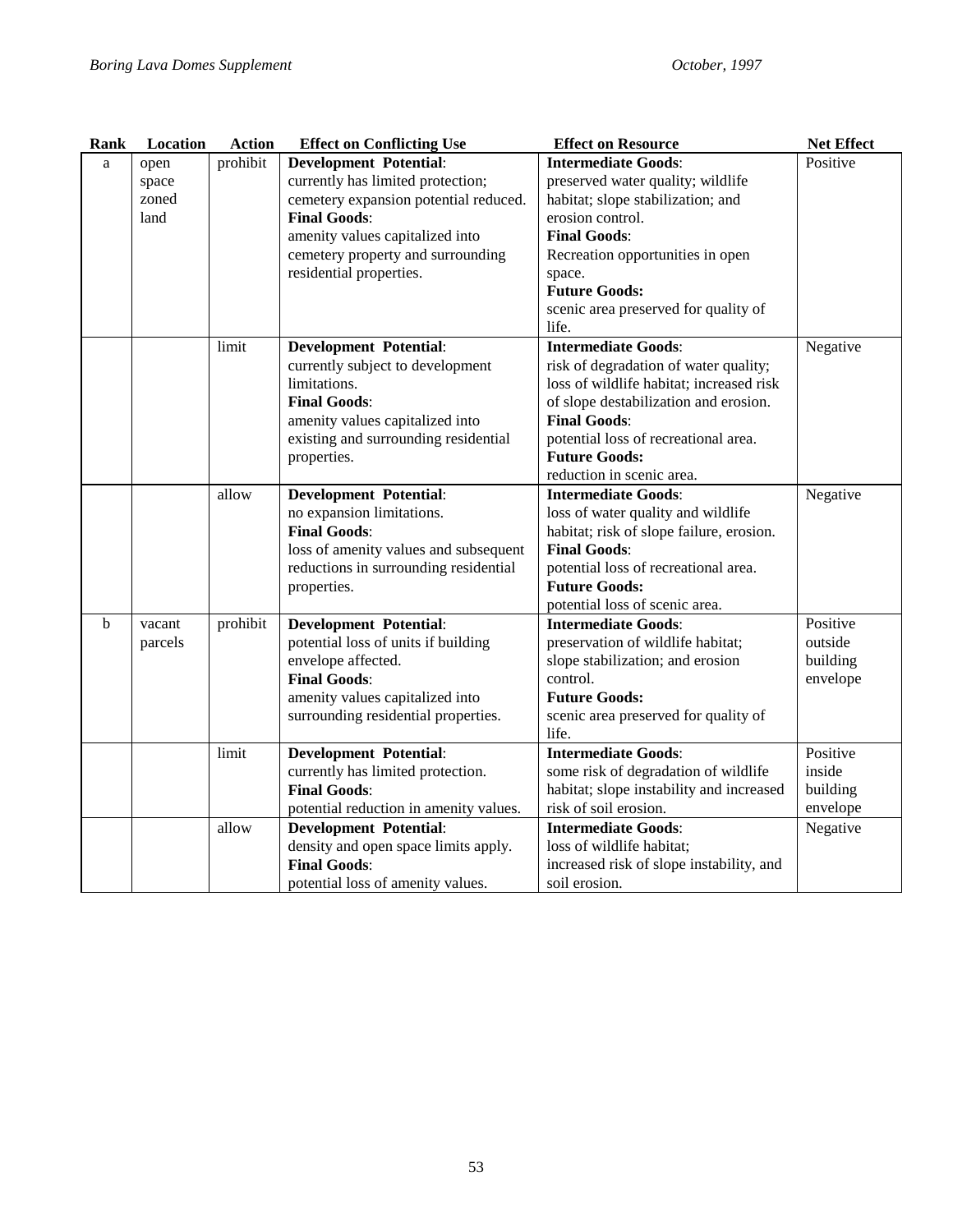| Rank | <b>Location</b> | <b>Action</b> | <b>Effect on Conflicting Use</b>          | <b>Effect on Resource</b>                | <b>Net Effect</b> |
|------|-----------------|---------------|-------------------------------------------|------------------------------------------|-------------------|
| b    | develope        | prohibit      | <b>Development Potential:</b>             | <b>Intermediate Goods:</b>               | Positive          |
|      | d lots          |               | currently has limited protection;         | preserved wildlife habitat;              | (except where)    |
|      |                 |               | potential loss of units if no possibility | slope stabilization; and erosion         | buildout is       |
|      |                 |               | for partition.                            | control.                                 | not feasible).    |
|      |                 |               | <b>Final Goods:</b>                       | <b>Future Goods:</b>                     |                   |
|      |                 |               | amenity values capitalized into           | scenic area preserved for quality of     |                   |
|      |                 |               | existing and surrounding residential      | life for the City as a whole.            |                   |
|      |                 |               | properties.                               |                                          |                   |
|      |                 | limit         | <b>Development Potential:</b>             | <b>Intermediate Goods:</b>               | Positive          |
|      |                 |               | allows partition with no unit loss.       | potential risk of degradation of         |                   |
|      |                 |               | <b>Final Goods:</b>                       | wildlife habitat; slope stability and    |                   |
|      |                 |               | risk of reduction in amenity values.      | increased risk of soil erosion.          |                   |
|      |                 | allow         | <b>Development Potential:</b>             | <b>Intermediate Goods:</b>               | Negative          |
|      |                 |               | density and open space limits apply.      | potential loss of wildlife habitat;      |                   |
|      |                 |               | <b>Final Goods:</b>                       | increased risk of slope instability, and |                   |
|      |                 |               | potential loss of amenity values.         | soil erosion.                            |                   |

#### Clatsop Butte

This area is located along the south side of Johnson Creek between the Deardorff and Barbara Welch Creek watersheds. Resources include creeks, habitat areas, and forested upland areas. The forested drainages are of "a" quality and are located on open space tracts, and vacant parcels. The forested uplands are of "b" quality located on open space tracts, vacant parcels, and on the backs of vacant lots. There are approximately 7.91 acres of "a" resources and 51.24 acres of "b" resources within the watershed.

| Rank        | Location | <b>Action</b> | <b>Effect on Conflicting Use</b>     | <b>Effect on Resource</b>              | <b>Net Effect</b> |
|-------------|----------|---------------|--------------------------------------|----------------------------------------|-------------------|
| a           | vacant   | prohibit      | <b>Development Potential:</b>        | <b>Intermediate Goods:</b>             | Positive          |
|             | parcels  |               | currently has limited protection;    | preserved water quality; preserved     | outside           |
|             |          |               | potential loss of units if building  | wildlife habitat; slope stabilization; | building          |
|             |          |               | envelope affected.                   | and erosion control.                   | envelope          |
|             |          |               | <b>Final Goods:</b>                  | <b>Future Goods:</b>                   |                   |
|             |          |               | amenity values capitalized into      | scenic area preserved for quality of   |                   |
|             |          |               | surrounding residential properties.  | life for the City as a whole.          |                   |
|             |          | limit         | <b>Development Potential:</b>        | <b>Intermediate Goods:</b>             | Positive          |
|             |          |               | currently has limited protection.    | potential risk of degradation of       | inside            |
|             |          |               | <b>Final Goods:</b>                  | water quality, wildlife habitat; slope | building          |
|             |          |               | potential reduction in amenity       | stability and increased risk of soil   | envelope          |
|             |          |               | values.                              | erosion.                               |                   |
|             |          | allow         | <b>Development Potential:</b>        | <b>Intermediate Goods:</b>             | Negative          |
|             |          |               | density and open space limits apply. | potential loss of water quality and    |                   |
|             |          |               | <b>Final Goods:</b>                  | wildlife habitat; increased risk of    |                   |
|             |          |               | potential loss of amenity values.    | slope instability, and soil erosion.   |                   |
| $\mathbf b$ | vacant   | prohibit      | <b>Development Potential:</b>        | <b>Intermediate Goods:</b>             | Positive          |
|             | lots and |               | potential loss of units if building  | preservation of wildlife habitat;      | along stream      |
|             | parcels  |               | envelope affected.                   | slope stabilization; and erosion       | corridors         |
|             |          |               | <b>Final Goods:</b>                  | control.                               | (outside)         |
|             |          |               | amenity values capitalized into      | <b>Future Goods:</b>                   | building          |
|             |          |               | surrounding residential properties.  | scenic area preserved for quality of   | envelope)         |
|             |          |               |                                      | life for the City as a whole.          |                   |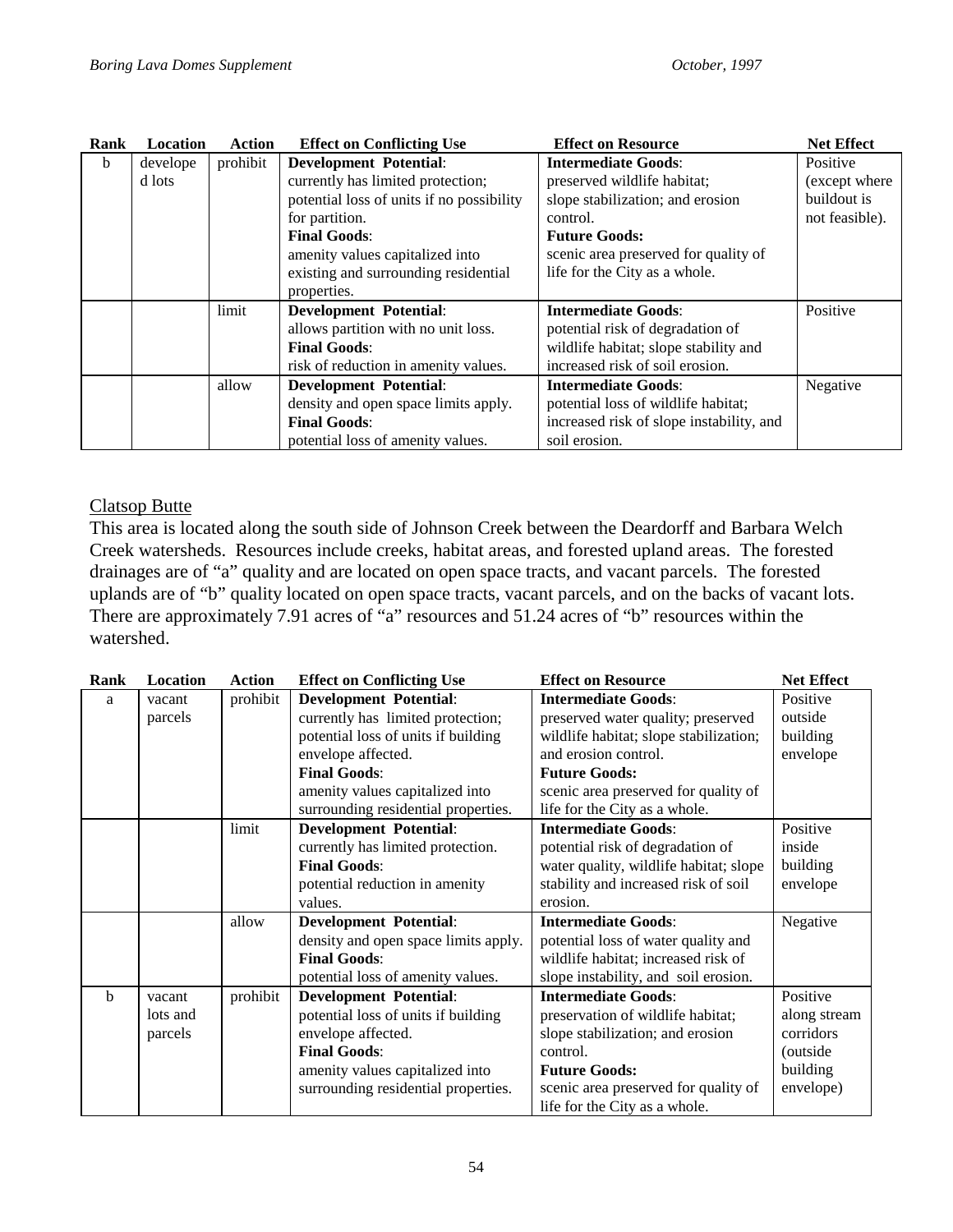| Rank | Location | Action | <b>Effect on Conflicting Use</b>       | <b>Effect on Resource</b>                | <b>Net Effect</b> |
|------|----------|--------|----------------------------------------|------------------------------------------|-------------------|
|      |          | limit  | <b>Development Potential:</b>          | <b>Intermediate Goods:</b>               | Negative          |
|      |          |        | currently has limited protection.      | some risk of degradation of wildlife     | along             |
|      |          |        | <b>Final Goods:</b>                    | habitat; slope instability and increased | stream            |
|      |          |        | potential reduction in amenity values. | risk of soil erosion.                    | corridors         |
|      |          | allow  | <b>Development Potential:</b>          | <b>Intermediate Goods:</b>               | Negative          |
|      |          |        | density and open space limits apply.   | loss of wildlife habitat;                |                   |
|      |          |        | <b>Final Goods:</b>                    | increased risk of slope instability, and |                   |
|      |          |        | potential loss of amenity values.      | soil erosion.                            |                   |

## Barbara Welch Creek Watershed

This watershed is centered on Barbara Welch Road between Clatsop Butte on the west and Cooper Bluff, Kelley Creek and Clatsop Creek watersheds on the east. The resources in the watershed include Barbara Welch Creek, its tributaries, habitat areas, and forested upland areas. The upper section of Barbara Welch Creek and one upper tributary are of "a" quality and are located on vacant and developed parcels and open space tracts. The remaining tributaries and the steep forested upland slopes are of "b" quality and are located on vacant and developed parcels and open space tracts. The middle and lower sections of Barbara Welch Creek are "c" quality resources and are located on portions of developed parcels. There are approximately 23.96 acres of "a" resources, 130.96 acres of "b" resources and 10.56 acres of "c" resources within the watershed.

| Rank        | Location | <b>Action</b> | <b>Effect on Conflicting Use</b>          | <b>Effect on Resource</b>                | <b>Net Effect</b> |
|-------------|----------|---------------|-------------------------------------------|------------------------------------------|-------------------|
| a           | vacant   | prohibit      | <b>Development Potential:</b>             | <b>Intermediate Goods:</b>               | Positive          |
|             | and      |               | currently has limited protection;         | preserved water quality; wildlife        | outside           |
|             | develope |               | potential loss of units if no possibility | habitat; slope stabilization; and        | building          |
|             | d lots   |               | for partition.                            | erosion control.                         | envelope          |
|             |          |               | <b>Final Goods:</b>                       | <b>Final Goods:</b>                      |                   |
|             |          |               | amenity values capitalized into           | water supply.                            |                   |
|             |          |               | surrounding residential properties.       | <b>Future Goods:</b>                     |                   |
|             |          |               |                                           | scenic area preserved for quality of     |                   |
|             |          |               |                                           | life.                                    |                   |
|             |          | limit         | <b>Development Potential:</b>             | <b>Intermediate Goods:</b>               | Positive          |
|             |          |               | currently has limited protection.         | potential risk of degradation of water   | inside            |
|             |          |               | <b>Final Goods:</b>                       | features and quality, wildlife habitat;  | building          |
|             |          |               | potential reduction in amenity values.    | slope stability and increased risk of    | envelope          |
|             |          |               |                                           | soil erosion.                            |                   |
|             |          | allow         | <b>Development Potential:</b>             | <b>Intermediate Goods:</b>               | Negative          |
|             |          |               | density and open space limits             | potential loss of water features and     |                   |
|             |          |               | continue to apply.                        | quality and wildlife habitat;            |                   |
|             |          |               | <b>Final Goods:</b>                       | increased risk of slope instability soil |                   |
|             |          |               | potential loss of amenity values.         | erosion.                                 |                   |
| $\mathbf b$ | vacant   | prohibit      | <b>Development Potential:</b>             | <b>Intermediate Goods:</b>               | Positive          |
|             | parcels  |               | potential loss of units if building       | preservation of water quality and        | along stream      |
|             |          |               | envelope affected.                        | wildlife habitat; slope stabilization;   | corridors         |
|             |          |               | <b>Final Goods:</b>                       | and erosion control.                     | (outside)         |
|             |          |               | amenity values capitalized into           | <b>Future Goods:</b>                     | building          |
|             |          |               | surrounding residential properties.       | scenic area preserved for quality of     | envelope)         |
|             |          |               |                                           | life for the City as a whole.            |                   |
|             |          | limit         | <b>Development Potential:</b>             | <b>Intermediate Goods</b>                | Negative          |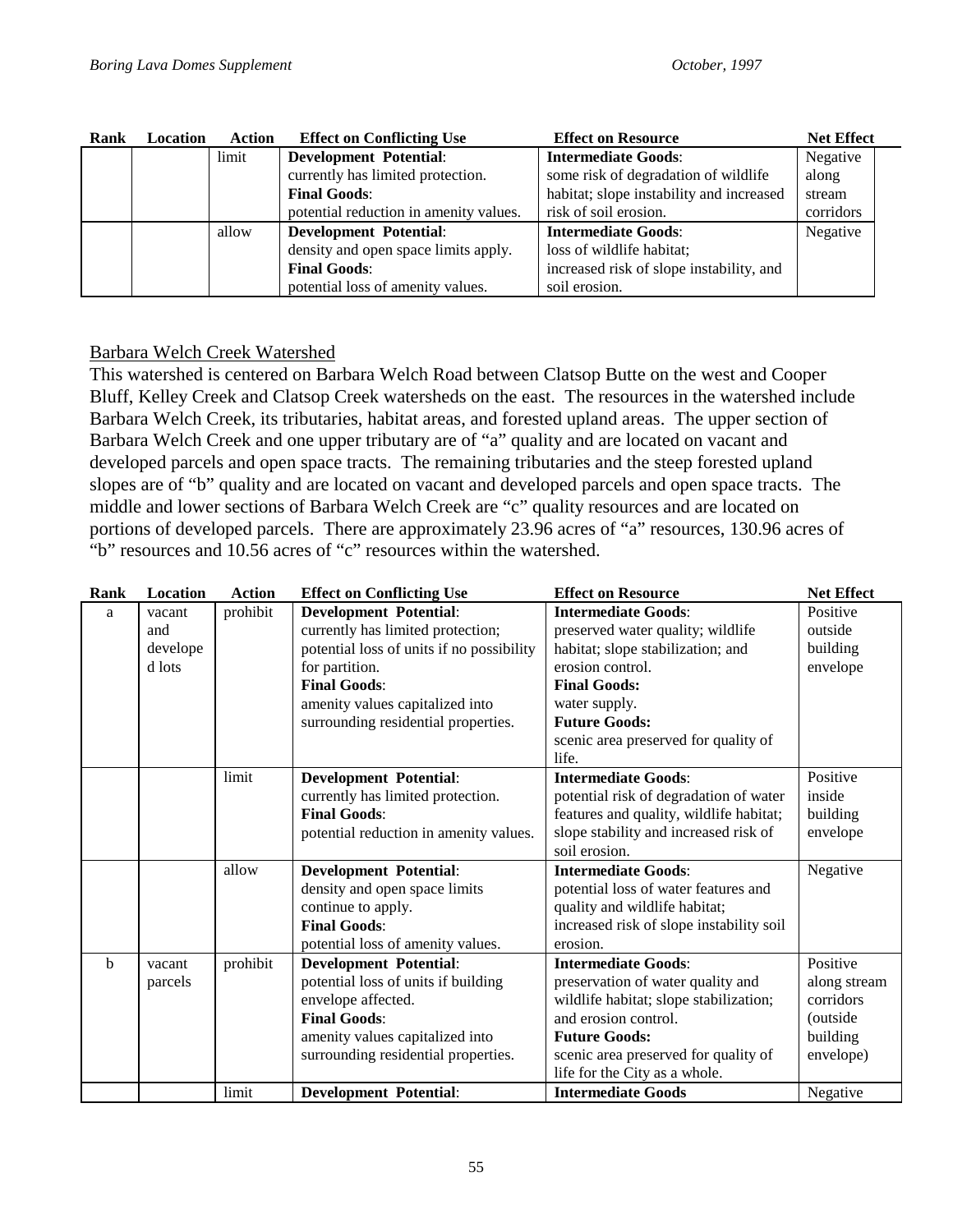|  | currently has limited protection.<br><b>Final Goods:</b> | some risk of degradation of water<br>quality, wildlife habitat, slope | along stream<br>corridors |
|--|----------------------------------------------------------|-----------------------------------------------------------------------|---------------------------|
|  | potential reduction in amenity values.                   | stability and increased risk of erosion.                              |                           |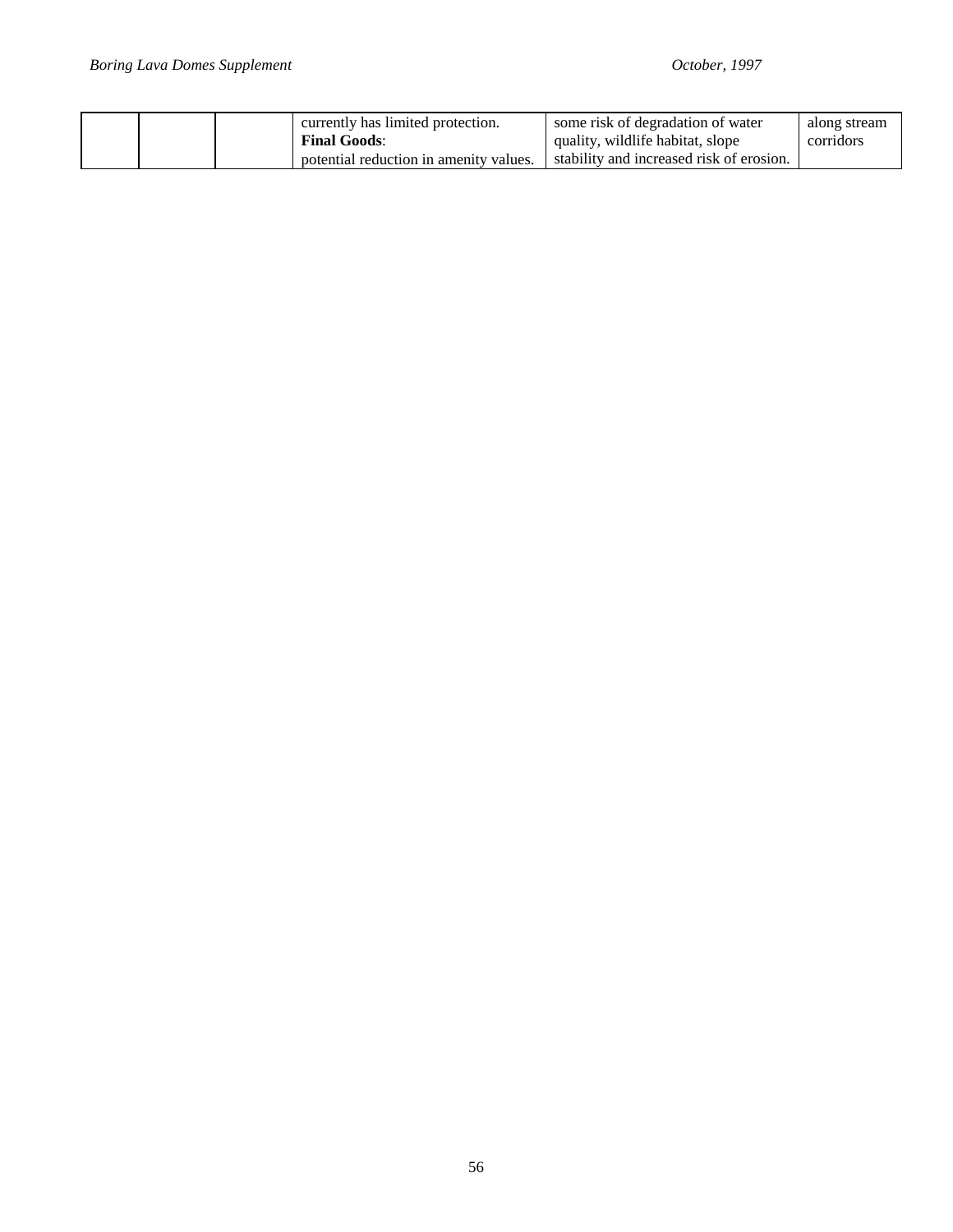| Rank        | <b>Location</b> | <b>Action</b> | <b>Effect on Conflicting Use</b>          | <b>Effect on Resource</b>               | <b>Net Effect</b> |
|-------------|-----------------|---------------|-------------------------------------------|-----------------------------------------|-------------------|
|             |                 | allow         | <b>Development Potential:</b>             | <b>Intermediate Goods:</b>              | Negative          |
|             |                 |               | density and open space limits apply.      | loss of water quality and wildlife      |                   |
|             |                 |               | <b>Final Goods:</b>                       | habitat; increased risk of slope        |                   |
|             |                 |               | potential loss of amenity values.         | instability, and soil erosion.          |                   |
| b           | develope        | prohibit      | <b>Development Potential:</b>             | <b>Intermediate Goods:</b>              | Positive          |
|             | d               |               | currently has limited protection;         | preserved water quality and wildlife    | (except where     |
|             | parcels         |               | potential loss of units if no possibility | habitat; slope stabilization; and       | buildout is       |
|             |                 |               | for partition.                            | erosion control.                        | not feasible).    |
|             |                 |               | <b>Final Goods:</b>                       | <b>Future Goods:</b>                    |                   |
|             |                 |               | amenity values capitalized into           | scenic area preserved for quality of    |                   |
|             |                 |               | existing and surrounding residential      | life for the City as a whole.           |                   |
|             |                 |               | properties.                               |                                         |                   |
|             |                 | limit         | <b>Development Potential:</b>             | <b>Intermediate Goods:</b>              | Negative          |
|             |                 |               | currently has limited protection.         | potential risk of degradation of water  |                   |
|             |                 |               | <b>Final Goods:</b>                       | quality and wildlife habitat; increased |                   |
|             |                 |               | risk of reduction in amenity values.      | risk of slope instability & erosion.    |                   |
|             |                 | allow         | <b>Development Potential:</b>             | <b>Intermediate Goods:</b>              | Negative          |
|             |                 |               | currently subject to density reductions   | potential loss of water quality and     |                   |
|             |                 |               | on sloped lands and open space set-       | wildlife habitat;                       |                   |
|             |                 |               | aside requirements.                       | increased risk of slope instability &   |                   |
|             |                 |               | <b>Final Goods:</b>                       | soil erosion.                           |                   |
|             |                 |               | potential loss of amenity values.         |                                         |                   |
| $\mathbf c$ | develope        | prohibit      | <b>Development Potential:</b>             | <b>Intermediate Goods:</b>              | Negative (if      |
|             | d parcels       |               | currently has limited protection;         | preserved water quality and wildlife    | there is a loss   |
|             |                 |               | potential loss of units if area is large  | habitat.                                | of units          |
|             |                 |               | enough to be subdivided and there is      |                                         | otherwise         |
|             |                 |               | no building envelope available.           |                                         | positive)         |
|             |                 |               | <b>Final Goods:</b>                       |                                         |                   |
|             |                 |               | amenity values capitalized into           |                                         |                   |
|             |                 |               | residential property.                     |                                         |                   |
|             |                 | limit         | <b>Development Potential:</b>             | <b>Intermediate Goods:</b>              | Neutral (no       |
|             |                 |               | currently most of the area has limited    | risk of degradation of water quality    | potential unit    |
|             |                 |               | protection.                               | and wildlife habitat in building        | loss)             |
|             |                 |               |                                           | envelope.                               |                   |
|             |                 | allow         | <b>Development Potential:</b>             | <b>Intermediate Goods:</b>              | Negative          |
|             |                 |               | currently subject to                      | loss of water quality and wildlife      |                   |
|             |                 |               | density reductions on sloped lands        | habitat over the entire site.           |                   |
|             |                 |               | and l open space set-aside                |                                         |                   |
|             |                 |               | requirements.                             |                                         |                   |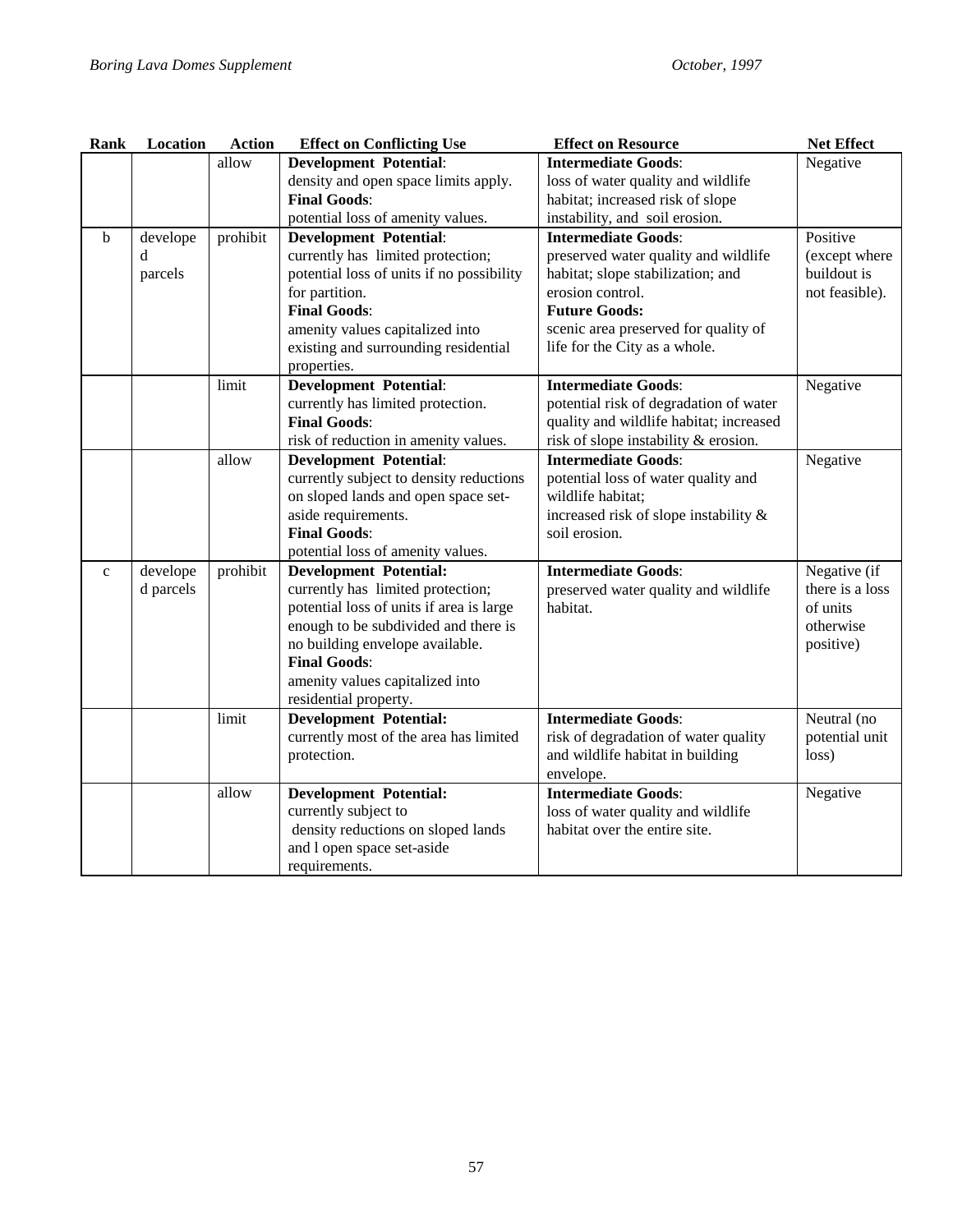## Cooper Bluff

This area is located along Foster Road between the Barbara Welch and Kelley Creek watersheds. The resources include forest habitat, steep slopes and rock cliffs, and Johnson Creek tributaries. One tributary is of "a" quality and is located on two vacant parcels. The remaining tributaries and the steep forested slopes and rock outcrops are of "b" quality on vacant parcels and vacant lots. There are approximately 2.34 acres of "a" resources and 46.32 acres of "b" resources within the watershed.

| Rank | Location | <b>Action</b> | <b>Effect on Conflicting Use</b>                                        | <b>Effect on Resource</b>                                          | <b>Net Effect</b>     |
|------|----------|---------------|-------------------------------------------------------------------------|--------------------------------------------------------------------|-----------------------|
| a    | vacant   | prohibit      | <b>Development Potential:</b>                                           | <b>Intermediate Goods:</b>                                         | Positive              |
|      | parcels  |               | building sites can be readily located                                   | preserved water quality, wildlife                                  |                       |
|      |          |               | outside "a" resource area.                                              | habitat, slope stabilization, and                                  |                       |
|      |          |               | <b>Final Goods:</b>                                                     | erosion control.                                                   |                       |
|      |          |               | amenity values capitalized into                                         | <b>Future Goods:</b>                                               |                       |
|      |          |               | surrounding residential properties.                                     | scenic area preserved for quality of                               |                       |
|      |          |               |                                                                         | life.                                                              |                       |
|      |          | limit         | <b>Development Potential:</b>                                           | <b>Intermediate Goods:</b>                                         | Negative              |
|      |          |               | currently has limited protection.                                       | potential risk of degradation of water                             |                       |
|      |          |               | <b>Final Goods:</b>                                                     | quality, wildlife habitat, slope                                   |                       |
|      |          |               | potential reduction in amenity values.                                  | stability and increased risk of soil                               |                       |
|      |          |               |                                                                         | erosion.                                                           |                       |
|      |          | allow         | <b>Development Potential:</b>                                           | <b>Intermediate Goods:</b>                                         | Negative              |
|      |          |               | currently subject to density and slope                                  | potential loss of water quality and                                |                       |
|      |          |               | restrictions.                                                           | wildlife habitat; increased risk of                                |                       |
|      |          |               | <b>Final Goods:</b>                                                     | slope instability, and soil erosion.                               |                       |
|      |          |               | potential loss of amenity values.                                       |                                                                    |                       |
| b    | vacant   | prohibit      | <b>Development Potential:</b>                                           | <b>Intermediate Goods:</b>                                         | Positive              |
|      | parcels  |               | potential loss of units if building                                     | preservation of wildlife habitat;                                  | (except in            |
|      | and lots |               | envelope affected.                                                      | slope stabilization; erosion control.                              | building              |
|      |          |               | <b>Final Goods:</b>                                                     | <b>Future Goods:</b>                                               | envelope)             |
|      |          |               | amenity values capitalized into                                         | scenic area preserved for quality of                               |                       |
|      |          |               | surrounding residential properties.                                     | life values.                                                       | Positive              |
|      |          | limit         | <b>Development Potential:</b>                                           | <b>Intermediate Goods:</b>                                         |                       |
|      |          |               | currently has limited protection.<br><b>Final Goods:</b>                | some risk of degradation of wildlife                               | (within               |
|      |          |               |                                                                         | habitat; slope instability, and<br>increased risk of soil erosion. | building<br>envelope) |
|      |          | allow         | potential reduction in amenity values.<br><b>Development Potential:</b> | <b>Intermediate Goods:</b>                                         | Negative              |
|      |          |               | currently subject to density reductions                                 | loss of wildlife habitat;                                          |                       |
|      |          |               | on sloped lands and open space set-                                     | increased risk of slope instability, and                           |                       |
|      |          |               | aside requirements.                                                     | soil erosion.                                                      |                       |
|      |          |               | <b>Final Goods:</b>                                                     |                                                                    |                       |
|      |          |               | potential loss of amenity values.                                       |                                                                    |                       |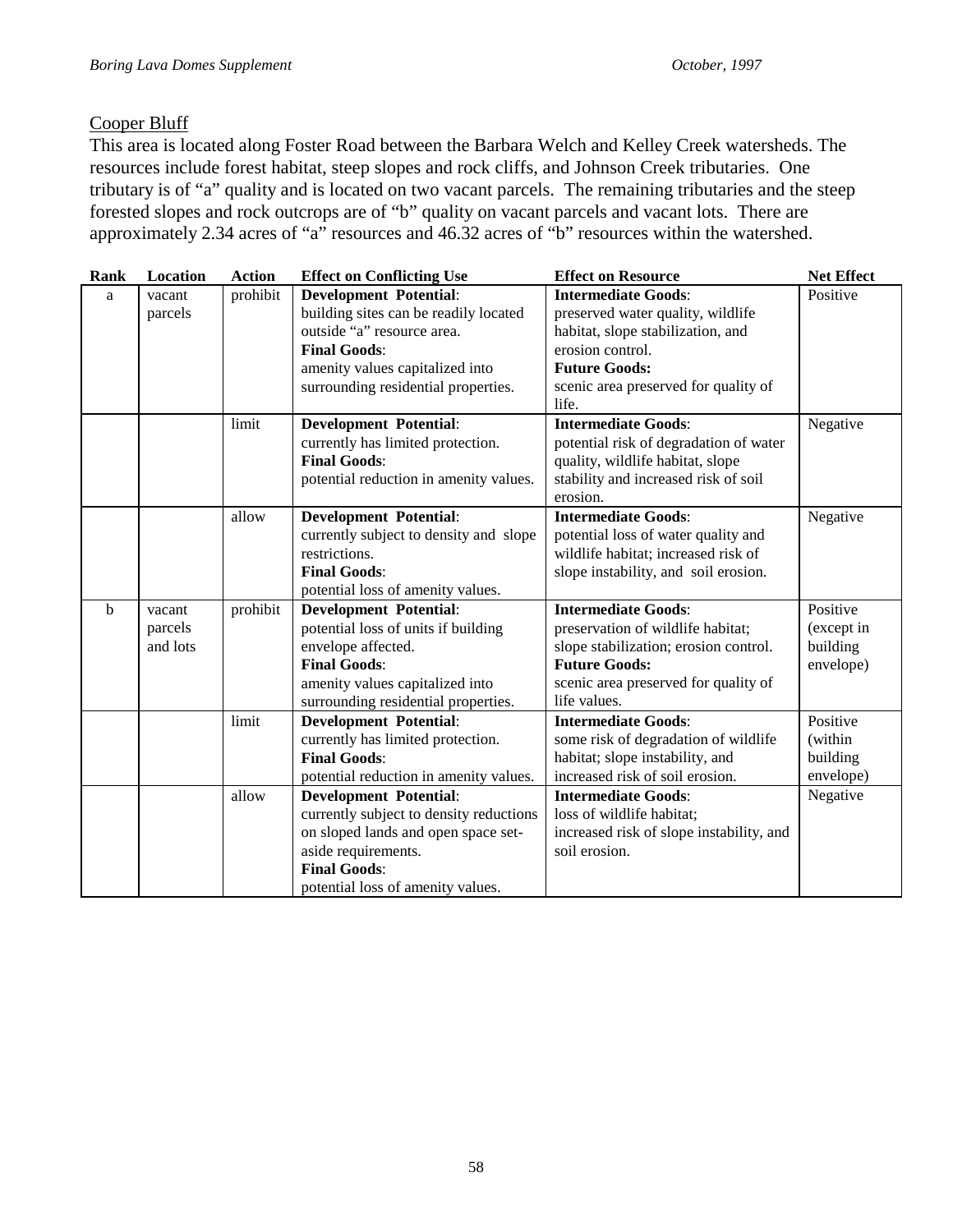#### Clatsop Creek Watershed

Clatsop Creek is located just north of SE Clatsop St. and crosses Barbara Welch Road from west to east. It is a tributary to Kelley Creek. Much of the watershed is in unincorporated Multnomah County. The watershed contains Clatsop Creek, creek tributaries, steep ravines and forest habitat. Clatsop Creek watershed resources are of "a" and "b" quality. The "a" quality resources include Clatsop Creek, its tributaries and ravines, and are located on the back portions of vacant and developed parcels. The "b" quality resources include forested uplands and slopes and are located on vacant parcels, portions of developed parcels, backs of vacant lots and cemetery property. There are approximately 53.60 acres of "a" resources and 39.75 acres of "b" resources within the watershed.

| Rank        | Location        | <b>Action</b> | <b>Effect on Conflicting Use</b>          | <b>Effect on Resource</b>                | <b>Net Effect</b> |
|-------------|-----------------|---------------|-------------------------------------------|------------------------------------------|-------------------|
| a           | vacant          | prohibit      | <b>Development Potential:</b>             | <b>Intermediate Goods:</b>               | Positive          |
|             | parcels*        |               | potential loss of units if building       | preserved water quality, wildlife        | outside           |
|             |                 |               | envelope affected.                        | habitat, slope stabilization, and        | building          |
|             |                 |               | <b>Final Goods:</b>                       | erosion control values; groundwater      | envelope          |
|             |                 |               | amenity values capitalized into           | discharge and recharge areas.            |                   |
|             |                 |               | surrounding residential properties.       | <b>Future Goods:</b>                     |                   |
|             |                 |               |                                           | scenic area preserved for quality of     |                   |
|             |                 |               |                                           | life.                                    |                   |
|             |                 | limit         | <b>Development Potential:</b>             | <b>Intermediate Goods:</b>               | Positive          |
|             |                 |               | no effect.                                | potential risk of degradation of water   | inside            |
|             |                 |               | <b>Final Goods:</b>                       | quality, wildlife habitat, and slope     | building          |
|             |                 |               | potential reduction in amenity values.    | stability; increased risk of soil        | envelope          |
|             |                 |               |                                           | erosion.                                 |                   |
|             |                 | allow         | <b>Development Potential:</b>             | <b>Intermediate Goods:</b>               | Negative          |
|             |                 |               | currently subject to density reductions   | potential loss of water features and     |                   |
|             |                 |               | on sloped lands and open space set-       | quality and wildlife habitat;            |                   |
|             |                 |               | aside requirements.                       | increased risk of slope instability, and |                   |
|             |                 |               | <b>Final Goods:</b>                       | soil erosion.                            |                   |
|             |                 |               | potential loss of amenity values.         |                                          |                   |
| a           | developed       | prohibit      | <b>Development Potential:</b>             | <b>Intermediate Goods:</b>               | Positive          |
|             | $\text{lots}^*$ |               | potential loss of units if no possibility | preserved water quality, wildlife        | (except           |
|             |                 |               | for partition.                            | habitat, and slope stabilization and     | where             |
|             |                 |               | <b>Final Goods:</b>                       | erosion control values.                  | buildout is       |
|             |                 |               | amenity values capitalized into           | <b>Future Goods:</b>                     | not feasible).    |
|             |                 |               | existing and surrounding residential      | scenic area preserved for quality of     |                   |
|             |                 |               | properties.                               | life values.                             |                   |
|             |                 | limit         | <b>Development Potential:</b>             | <b>Intermediate Goods:</b>               | Negative          |
|             |                 |               | currently has limited protection.         | potential risk of degradation of water   |                   |
|             |                 |               | <b>Final Goods:</b>                       | quality, wildlife habitat, slope         |                   |
|             |                 |               | risk of reduction in amenity values.      | stability; increased risk of erosion.    |                   |
|             |                 | allow         | <b>Development Potential:</b>             | <b>Intermediate Goods:</b>               | Negative          |
|             |                 |               | currently subject to density reductions   | potential loss of water quality and      |                   |
|             |                 |               | on sloped lands and open space set-       | wildlife habitat;                        |                   |
|             |                 |               | aside requirements.                       | increased risk of slope instability, and |                   |
|             |                 |               | <b>Final Goods:</b>                       | soil erosion.                            |                   |
|             |                 |               | potential loss of amenity values.         |                                          |                   |
| $\mathbf b$ | vacant          | prohibit      | <b>Development Potential:</b>             | <b>Intermediate Goods:</b>               | Positive          |
|             | parcels*        |               | potential loss of units if building       | preservation of wildlife habitat, slope  | (outside          |
|             |                 |               | envelope affected.                        | stabilization, and erosion control.      | building          |
|             |                 |               | <b>Final Goods:</b>                       | <b>Future Goods:</b>                     | envelope)         |
|             |                 |               | amenity values capitalized into           | scenic area preserved for quality of     |                   |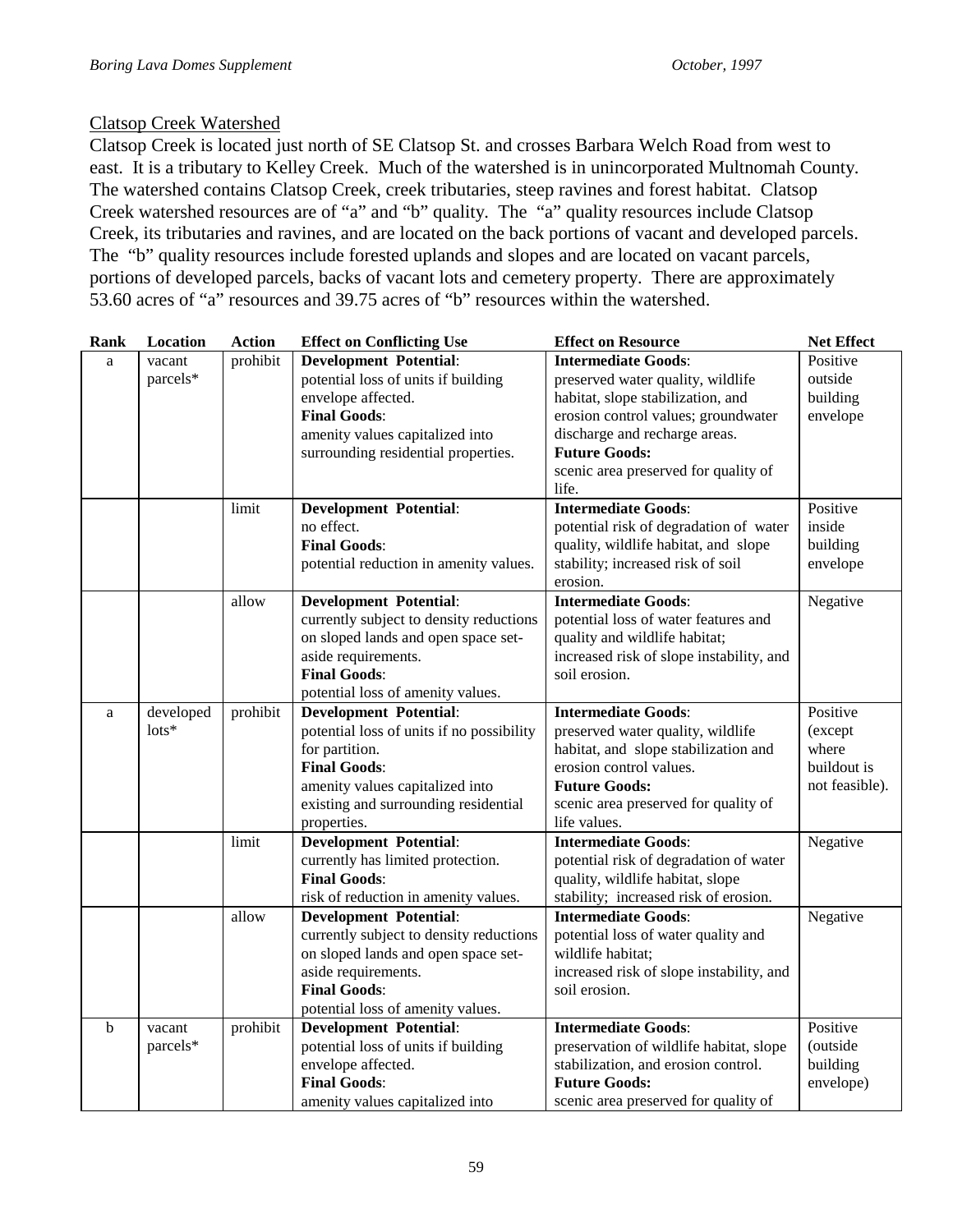|             |          |          | surrounding residential properties.       | life for the City as a whole.             |                   |
|-------------|----------|----------|-------------------------------------------|-------------------------------------------|-------------------|
| Rank        | Location | Action   | <b>Effect on Conflicting Use</b>          | <b>Effect on Resource</b>                 | <b>Net Effect</b> |
|             |          | limit    | <b>Development Potential:</b>             | <b>Intermediate Goods:</b>                | Positive (in      |
|             |          |          | currently has limited protection.         | some risk of degradation of wildlife      | envelope)         |
|             |          |          | <b>Final Goods:</b>                       | habitat, slope stability, and erosion     |                   |
|             |          |          | potential reduction in amenity values     | control values.                           |                   |
|             |          | allow    | <b>Development Potential:</b>             | <b>Intermediate Goods:</b>                | Negative          |
|             |          |          | currently subject to density reductions   | loss of wildlife habitat;                 |                   |
|             |          |          | on sloped lands and open space set-       | increased risk of slope instability and   |                   |
|             |          |          | aside requirements.                       | soil erosion.                             |                   |
|             |          |          | <b>Final Goods:</b>                       |                                           |                   |
|             |          |          | potential loss of amenity values.         |                                           |                   |
| $\mathbf b$ | develope | prohibit | <b>Development Potential:</b>             | <b>Intermediate Goods:</b>                | Positive          |
|             | d        |          | potential loss of units if no possibility | preserved wildlife habitat,               | (except where     |
|             | parcels* |          | for partition.                            | slope stabilization, and erosion          | buildout is       |
|             |          |          | <b>Final Goods:</b>                       | control values.                           | not feasible).    |
|             |          |          | amenity values capitalized into           | <b>Future Goods:</b>                      |                   |
|             |          |          | existing and surrounding residential      | scenic area preserved for quality of      |                   |
|             |          |          | properties.                               | life for the City as a whole.             |                   |
|             |          | limit    | <b>Development Potential:</b>             | <b>Intermediate Goods:</b>                | Negative          |
|             |          |          | currently has limited protection.         | potential risk of degradation of          |                   |
|             |          |          | <b>Final Goods:</b>                       | wildlife habitat; slope stability erosion |                   |
|             |          |          | risk of reduction in amenity values.      | control values.                           |                   |
|             |          | allow    | <b>Development Potential:</b>             | <b>Intermediate Goods:</b>                | Negative          |
|             |          |          | currently subject to density reductions   | potential loss of wildlife habitat;       |                   |
|             |          |          | on sloped lands and open space set-       | increased risk of slope instability soil  |                   |
|             |          |          | aside requirements.                       | erosion.                                  |                   |
|             |          |          | <b>Final Goods:</b>                       |                                           |                   |

potential loss of amenity values. \* Includes land within the urban services boundary that is presently outside the City limit.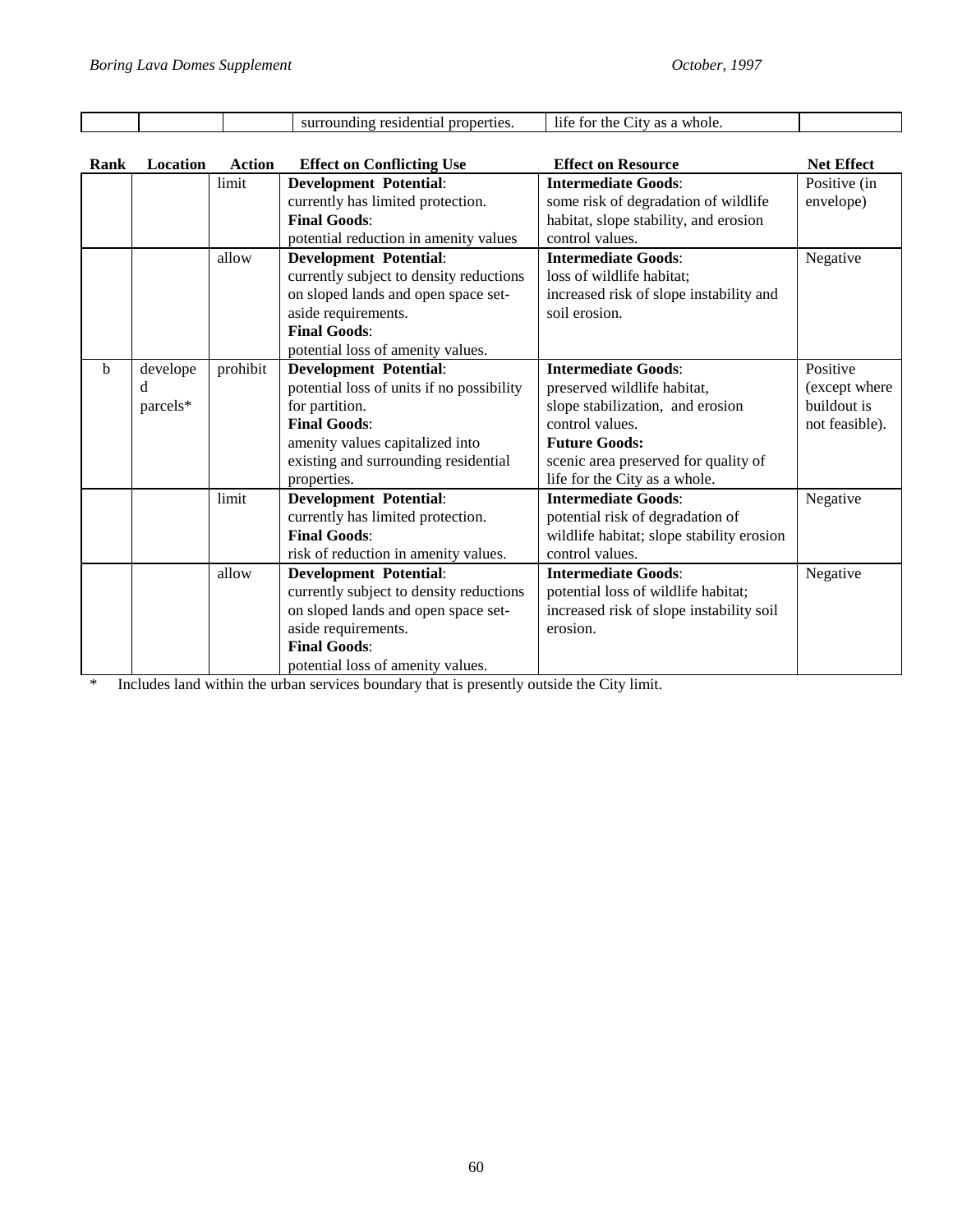# Mitchell Creek Watershed

Mitchell Creek is a tributary to Kelley Creek. Approximately 96 acres of the 566-acre watershed are located within the Portland City Limits. The City portion of the watershed contains mixed-age, mixed conifer/deciduous forest with several significant north and east-trending ravines containing Mitchell Creek and its tributaries (including "MacKenzie Creek"). These creeks and ravines support a range of federal "species of concern" and state sensitive species including cutthroat trout, northern red-legged frog and pileated woodpecker. Along the main stem of Mitchell Creek, a significant corridor ranging in width from 200 feet (near  $162<sup>nd</sup>$  Avenue) to 400 feet (near  $157<sup>th</sup>$  Avenue) contains "a" quality resources. Each of the tributary streams to Mitchell Creek also contain "a" resources. The MacKenzie Creek "a" resource corridor extends 100 feet east of the creek and west to the city limits. Three other tributaries, two south of the main stem and one to the north, contain "a"-resource corridors that are 100 feet wide. One lesser tributary south of Mitchell Creek contains an "a"-resource corridor that is 75 feet wide. "A" quality resources consistently meet six or more of the City decision factors set out in Table 3. Forested uplands and habitat areas adjoining these corridors contain "b" quality resources. Lands north of Clatsop Street and near the intersection of Clatsop and  $162<sup>nd</sup>$  Avenue do not contain significant resources.

There are approximately 29.75 acres of "a" resources and 43.25 acres of "b" resources within this watershed. These resources are located on a developed parcel and on an undeveloped parcel.

| Rank | Location | <b>Action</b> | <b>Effect on Conflicting Use</b>    | <b>Effect on Resource</b>                  | <b>Net Effect</b> |
|------|----------|---------------|-------------------------------------|--------------------------------------------|-------------------|
| a    | vacant   | prohibit      | <b>Development Potential:</b>       | <b>Intermediate Goods:</b>                 | Positive          |
|      | parcels  |               | some areas are fully protected;     | preserved water quality, wildlife          | outside           |
|      |          |               | potential loss of units if building | habitat, and slope stabilization;          | building          |
|      |          |               | envelope affected.                  | groundwater discharge and recharge         | envelope          |
|      |          |               | <b>Final Goods:</b>                 | and                                        |                   |
|      |          |               | amenity values capitalized into     | flood storage values.                      |                   |
|      |          |               | surrounding residential properties; | <b>Final Goods:</b>                        |                   |
|      |          |               | heritage values associated with     | water supply; potential fishing            |                   |
|      |          |               | wild fish runs.                     | opportunities.                             |                   |
|      |          |               |                                     | <b>Future Goods:</b>                       |                   |
|      |          |               |                                     | scenic area preserved for quality of life. |                   |
|      |          | limit         | <b>Development Potential:</b>       | <b>Intermediate Goods:</b>                 | Positive          |
|      |          |               | currently has limited and full      | potential risk of degradation of water     | inside            |
|      |          |               | protection.                         | quality, wildlife habitat, and slope       | building          |
|      |          |               | <b>Final Goods:</b>                 | stability;                                 | envelope          |
|      |          |               | potential reduction in amenity      | increased risk of soil erosion.            |                   |
|      |          |               | values.                             | <b>Final Goods:</b>                        |                   |
|      |          |               |                                     | reduction in water supply; loss of         |                   |
|      |          |               |                                     | potential fishing opportunities.           |                   |
|      |          |               |                                     | <b>Future Goods:</b>                       |                   |
|      |          |               |                                     | reduction in scenic area preserved for     |                   |
|      |          |               |                                     | quality of life.                           |                   |
|      |          | allow         | <b>Development Potential:</b>       | <b>Intermediate Goods:</b>                 | Negative          |
|      |          |               | currently subject to e density      | potential loss of water features and       |                   |
|      |          |               | reductions on sloped lands and      | quality and wildlife habitat;              |                   |
|      |          |               | open space set-aside requirements.  | increased risk of slope instability, and   |                   |
|      |          |               | <b>Final Goods:</b>                 | soil erosion.                              |                   |
|      |          |               | potential loss of amenity values.   | <b>Final Goods:</b>                        |                   |
|      |          |               |                                     | reduction in water supply; loss of         |                   |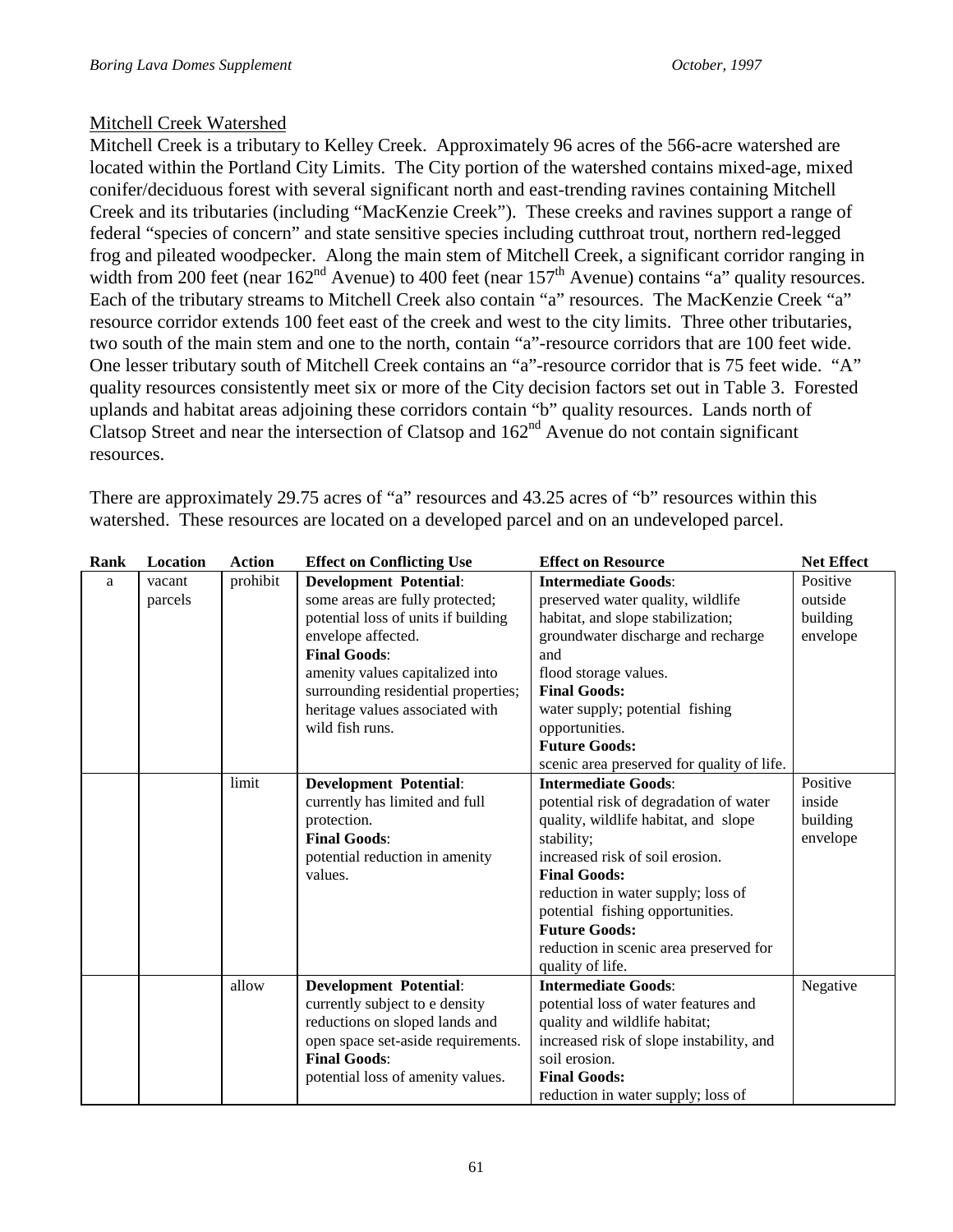|  | potential fishing opportunities.<br><b>Future Goods:</b><br>reduction in scenic area preserved for |  |
|--|----------------------------------------------------------------------------------------------------|--|
|  | quality of life.                                                                                   |  |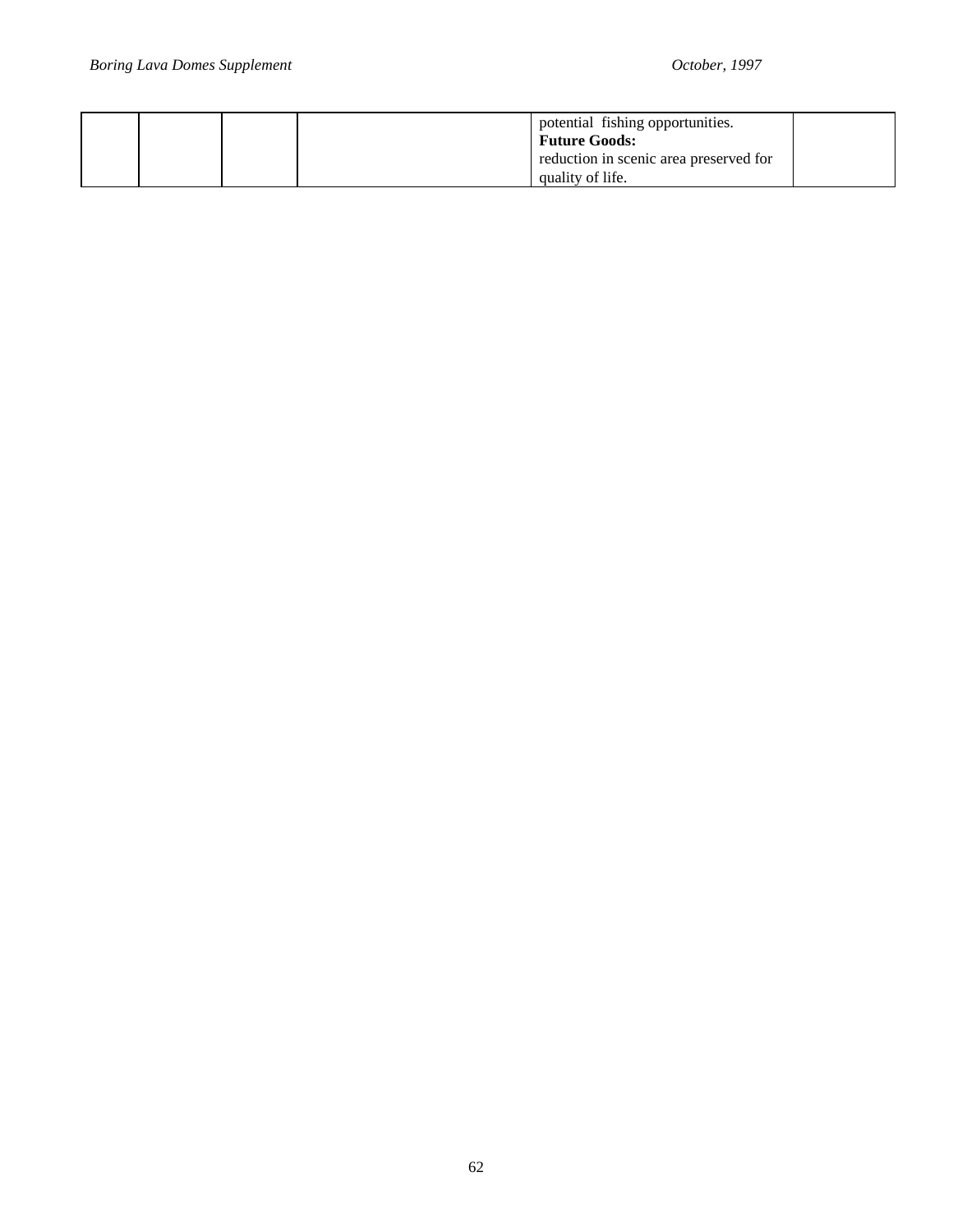| Rank | Location                          | <b>Action</b> | <b>Effect on Conflicting Use</b>      | <b>Net Effect</b><br><b>Effect on Resource</b> |              |
|------|-----------------------------------|---------------|---------------------------------------|------------------------------------------------|--------------|
| a    | developed                         | prohibit      | <b>Development Potential:</b>         | <b>Intermediate Goods:</b>                     | Positive     |
|      | parcels                           |               | building sites can be located outside | preserved water quality, groundwater           | along stream |
|      |                                   |               | "a" resources area.                   | and flood storage, wildlife habitat,           | corridors    |
|      |                                   |               | <b>Final Goods:</b>                   | slope stabilization, and erosion               |              |
|      |                                   |               | amenity values capitalized into       | control.                                       |              |
|      |                                   |               | existing and surrounding residential  | <b>Final Goods:</b>                            |              |
|      |                                   |               | properties;                           | water supply and fishing opportunity.          |              |
|      |                                   |               | heritage values include wild fish     | <b>Future Goods:</b>                           |              |
|      |                                   |               | runs.                                 | scenic area preserved for quality of           |              |
|      |                                   |               |                                       | life for the City as a whole.                  |              |
|      |                                   | limit         | <b>Development Potential:</b>         | <b>Intermediate Goods:</b>                     | Negative     |
|      |                                   |               | currently has limited protection.     | potential risk of degradation of water         | along stream |
|      |                                   |               | <b>Final Goods:</b>                   | quality, wildlife habitat, slope               | corridors    |
|      |                                   |               | risk of reduction in amenity values.  | stability and erosion control values.          |              |
|      |                                   |               |                                       | <b>Final Goods:</b>                            |              |
|      |                                   |               |                                       | reduction in water supply; loss of             |              |
|      |                                   |               |                                       | potential fishing opportunities.               |              |
|      |                                   |               |                                       | <b>Future Goods:</b>                           |              |
|      |                                   |               |                                       | reduction in scenic area preserved for         |              |
|      |                                   |               |                                       | quality of life.                               |              |
|      |                                   | allow         | <b>Development Potential:</b>         | <b>Intermediate Goods:</b>                     | Negative     |
|      |                                   |               | currently subject to existing density | potential loss of water quality and            |              |
|      |                                   |               | reductions on sloped lands and        | wildlife habitat,                              |              |
|      |                                   |               | potential open space set-aside areas. | increased risk of slope instability, and       |              |
|      |                                   |               | <b>Final Goods:</b>                   | soil erosion.                                  |              |
|      |                                   |               | potential loss of amenity values.     | <b>Final Goods:</b>                            |              |
|      |                                   |               |                                       | reduction in water supply; loss of             |              |
|      |                                   |               |                                       | potential fishing opportunities.               |              |
|      |                                   |               |                                       | <b>Future Goods:</b>                           |              |
|      |                                   |               |                                       | reduction in scenic area preserved for         |              |
|      |                                   |               |                                       | quality of life.                               |              |
|      | prohibit<br>$\mathbf b$<br>vacant |               | <b>Development Potential:</b>         | <b>Intermediate Goods:</b>                     | Positive     |
|      | parcels                           |               | some areas currently fully protected; | preserved wildlife habitat, slope              | outside      |
|      |                                   |               | potential building loss if no         | stabilization, and erosion control             | building     |
|      |                                   |               | possibility for partition.            | values.                                        | envelope     |
|      |                                   |               | <b>Final Goods:</b>                   | <b>Future Goods:</b>                           |              |
|      |                                   |               | amenity values capitalized into       | scenic area preserved for quality of           |              |
|      |                                   |               | surrounding residential properties.   | life for the City as a whole.                  |              |
|      |                                   | limit         | <b>Development Potential:</b>         | <b>Intermediate Goods:</b>                     | Positive     |
|      |                                   |               | currently has limited and full        | potential risk of degradation of               | inside       |
|      |                                   |               | protection.                           | wildlife habitat; and slope stability          | building     |
|      |                                   |               | <b>Final Goods:</b>                   | increased risk of soil erosion.                | envelope     |
|      |                                   |               | potential reduction in amenity        |                                                |              |
|      |                                   |               | values.                               |                                                |              |
|      |                                   | allow         | <b>Development Potential:</b>         | <b>Intermediate Goods:</b>                     | Negative     |
|      |                                   |               | currently subject to density          | potential loss of wildlife habitat;            |              |
|      |                                   |               | reductions on sloped lands and open   | Increased risk of slope instability,           |              |
|      |                                   |               | space set-aside requirements.         | and soil erosion.                              |              |
|      |                                   |               | <b>Final Goods:</b>                   |                                                |              |
|      |                                   |               | potential loss of amenity values.     |                                                |              |
|      |                                   |               |                                       |                                                |              |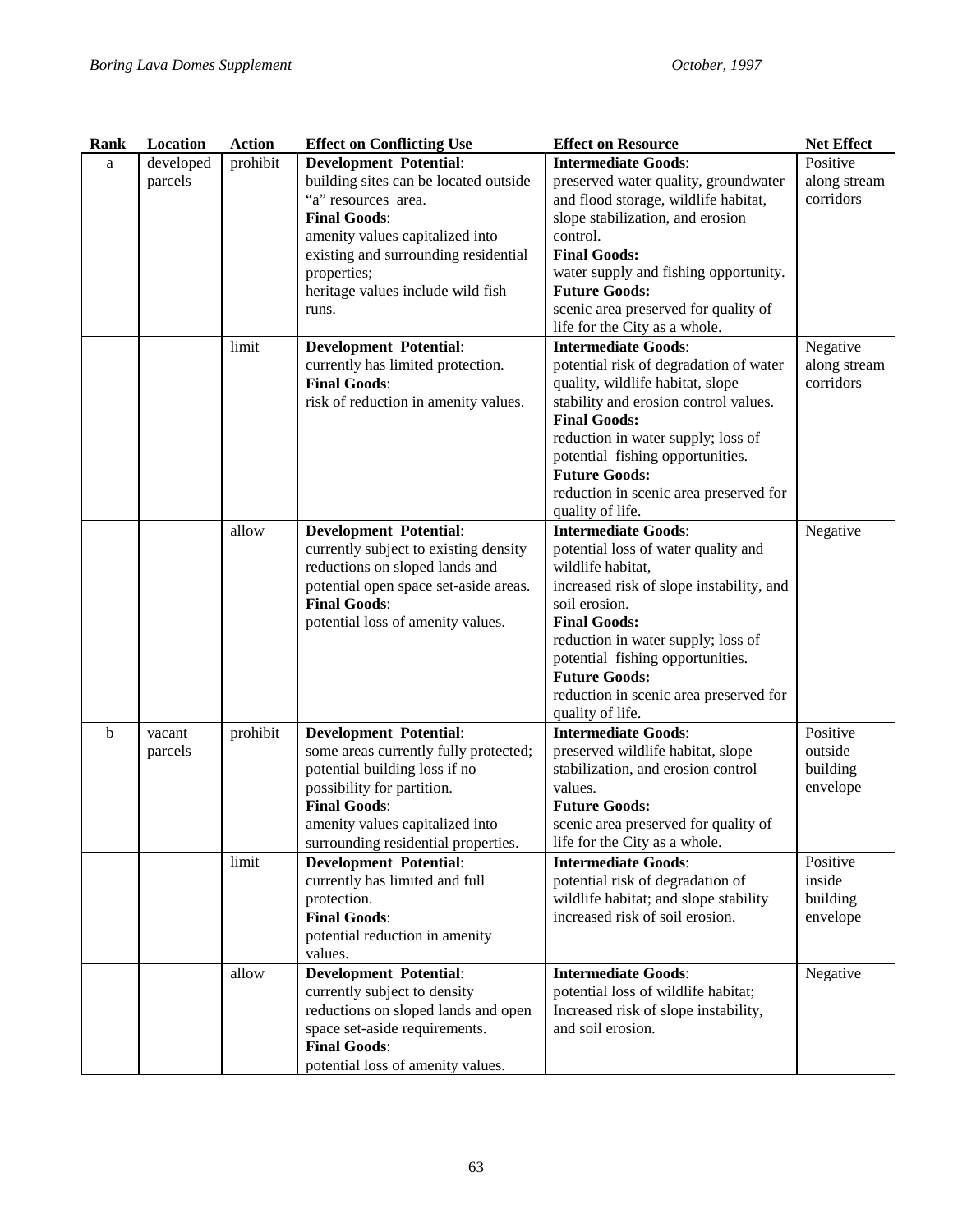| Rank | Location  | Action   | <b>Effect on Conflicting Use</b>     | <b>Effect on Resource</b>                | <b>Net Effect</b> |
|------|-----------|----------|--------------------------------------|------------------------------------------|-------------------|
| b    | developed | prohibit | <b>Development Potential:</b>        | <b>Intermediate Goods:</b>               | Positive          |
|      | parcels   |          | potential loss of units if no        | preserved wildlife habitat, slope        | (except)          |
|      |           |          | possibility for partition.           | stabilization, erosion control values.   | where             |
|      |           |          | <b>Final Goods:</b>                  | <b>Future Goods:</b>                     | buildout is       |
|      |           |          | amenity values capitalized into      | scenic area preserved for quality of     | not feasible).    |
|      |           |          | existing and surrounding properties. | life for the City as a whole.            |                   |
|      |           | limit    | <b>Development Potential:</b>        | <b>Intermediate Goods::</b>              | Neutral (no       |
|      |           |          | currently has limited protection.    | potential risk of degradation of         | potential         |
|      |           |          | <b>Final Goods:</b>                  | wildlife habitat, slope stability,       | unit loss)        |
|      |           |          | risk of reduction in amenity values. | erosion control values.                  |                   |
|      |           | allow    | <b>Development Potential:</b>        | <b>Intermediate Goods:</b>               | Negative          |
|      |           |          | currently subject to g density       | potential loss of wildlife habitat;      |                   |
|      |           |          | reductions on sloped lands and       | increased risk of slope instability, and |                   |
|      |           |          | open space set-aside requirements.   | soil erosion.                            |                   |
|      |           |          | <b>Final Goods:</b>                  |                                          |                   |
|      |           |          | potential loss of amenity values.    |                                          |                   |

# Kelley Creek Watershed

This watershed is located in the northeast corner of the Lava Domes site in the vicinity of Foster Road and 162nd Avenue. The watershed contains Kelley Creek, a creek tributary and forested habitat areas. The "a" resources within the Kelley Creek watershed include the creek, associated tributaries and ravines. The "b" resources include forested uplands. Both "a" and "b" resources are located on vacant parcels and developed lots. There are approximately 19.45 acres of "a" resources and 24.32 acres of "b" resources within the watershed.

| Rank | Location | <b>Action</b> | <b>Effect on Conflicting Use</b>     | <b>Effect on Resource</b>            | <b>Net Effect</b> |
|------|----------|---------------|--------------------------------------|--------------------------------------|-------------------|
| a    | vacant   | prohibit      | <b>Development Potential:</b>        | <b>Intermediate Goods:</b>           | Positive          |
|      | parcels  |               | some areas are fully protected;      | preserved water quality, wildlife    | outside           |
|      |          |               | potential loss of units if building  | habitat, and slope stabilization;    | building          |
|      |          |               | envelope affected.                   | groundwater discharge and recharge   | envelope          |
|      |          |               | <b>Final Goods:</b>                  | and                                  |                   |
|      |          |               | amenity values capitalized into      | flood storage values.                |                   |
|      |          |               | surrounding residential properties;  | <b>Final Goods:</b>                  |                   |
|      |          |               | heritage values associated with wild | water supply; potential fishing      |                   |
|      |          |               | fish runs.                           | opportunities.                       |                   |
|      |          |               |                                      | <b>Future Goods:</b>                 |                   |
|      |          |               |                                      | scenic area preserved for quality of |                   |
|      |          |               |                                      | life.                                |                   |
|      |          | limit         | <b>Development Potential:</b>        | <b>Intermediate Goods:</b>           | Positive          |
|      |          |               | currently has limited and full       | potential risk of degradation of     | inside            |
|      |          |               | protection.                          | water quality, wildlife habitat, and | building          |
|      |          |               | <b>Final Goods:</b>                  | slope stability;                     | envelope          |
|      |          |               | potential reduction in amenity       | increased risk of soil erosion.      |                   |
|      |          |               | values.                              |                                      |                   |
|      |          | allow         | <b>Development Potential:</b>        | <b>Intermediate Goods:</b>           | Negative          |
|      |          |               | currently subject to e density       | potential loss of water features and |                   |
|      |          |               | reductions on sloped lands and open  | quality and wildlife habitat;        |                   |
|      |          |               | space set-aside requirements.        | increased risk of slope instability, |                   |
|      |          |               | <b>Final Goods:</b>                  | and soil erosion.                    |                   |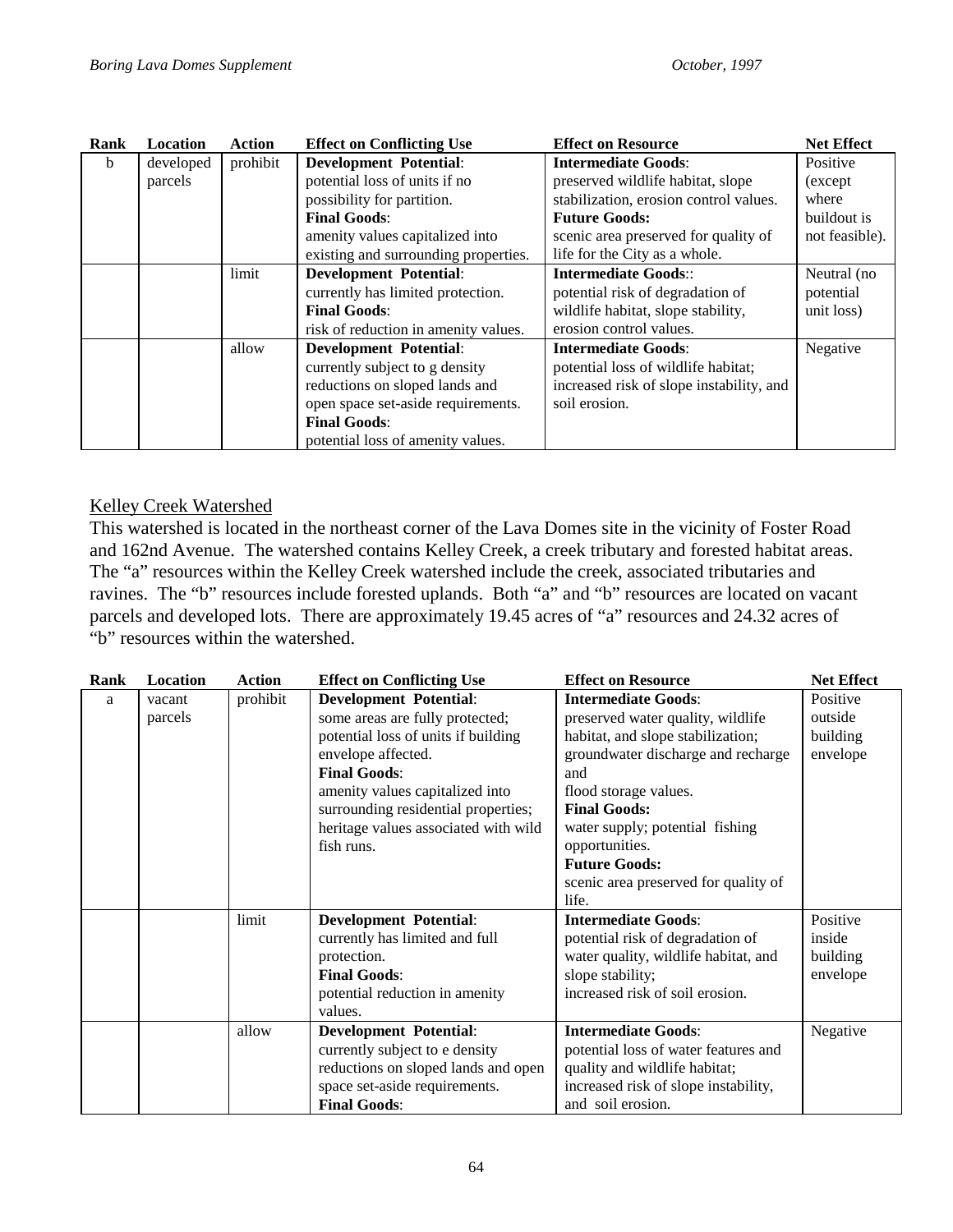|  |  | - 11 |  |  |
|--|--|------|--|--|
|--|--|------|--|--|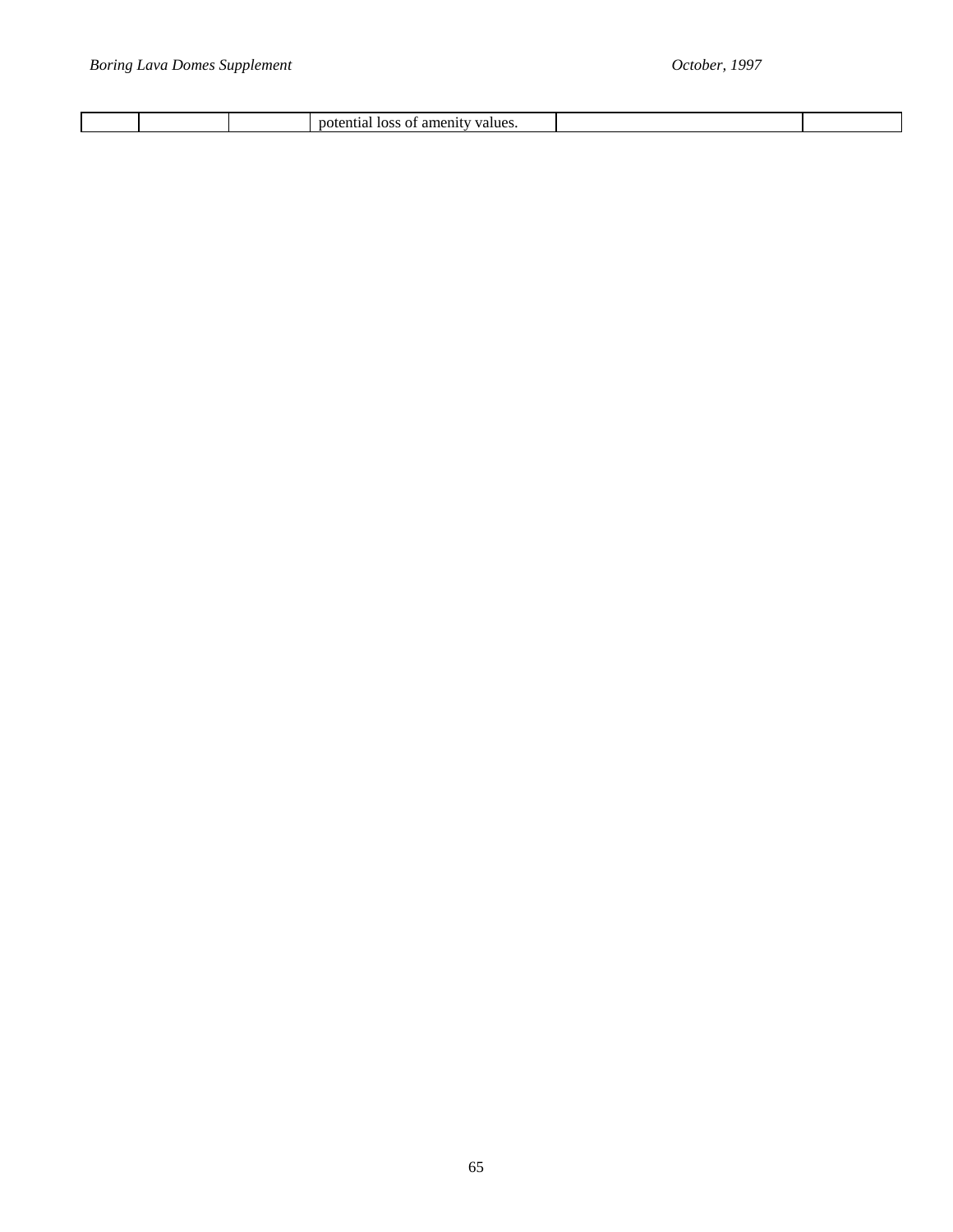|   | <b>Location</b> | <b>Action</b> | <b>Effect on Conflicting Use</b>                                      | <b>Effect on Resource</b>                | <b>Net Effect</b> |
|---|-----------------|---------------|-----------------------------------------------------------------------|------------------------------------------|-------------------|
| a | developed       | prohibit      | <b>Development Potential:</b>                                         | <b>Intermediate Goods:</b>               | Positive          |
|   | lots            |               | currently has limited protection;                                     | preserved water quality; wildlife        | (except)          |
|   |                 |               | potential loss of units if no                                         | habitat; slope stabilization; and        | where             |
|   |                 |               | possibility for partition.                                            | erosion control.                         | buildout is       |
|   |                 |               | <b>Final Goods:</b>                                                   | <b>Future Goods:</b>                     | not feasible)     |
|   |                 |               | amenity values capitalized into                                       | scenic area preserved for quality of     |                   |
|   |                 |               | existing and surrounding properties.                                  | life for the City as a whole.            |                   |
|   |                 | limit         | <b>Development Potential:</b>                                         | <b>Intermediate Goods:</b>               | Negative          |
|   |                 |               | currently has limited protection.                                     | potential risk of degradation of         |                   |
|   |                 |               | <b>Final Goods:</b>                                                   | water quality, wildlife habitat; slope   |                   |
|   |                 |               | risk of reduction in amenity values.                                  | stability and increased risk of soil     |                   |
|   |                 |               |                                                                       | erosion.                                 |                   |
|   |                 | allow         | <b>Development Potential:</b>                                         | <b>Intermediate Goods:</b>               | Negative          |
|   |                 |               | density and open space limits                                         | potential loss of water quality,         |                   |
|   |                 |               | continue to apply.                                                    | wildlife habitat,                        |                   |
|   |                 |               | <b>Final Goods:</b>                                                   | increased risk of slope instability,     |                   |
|   |                 |               | potential loss of amenity values.                                     | and soil erosion.                        |                   |
| b | developed       | prohibit      | <b>Development Potential:</b>                                         | <b>Intermediate Goods:</b>               | Positive          |
|   | parcels         |               | currently has limited protection;                                     | preserved water quality and wildlife     | (except)          |
|   |                 |               | potential loss of units if no                                         | habitat; slope stabilization; and        | where             |
|   |                 |               | possibility for partition.                                            | erosion control.                         | buildout is       |
|   |                 |               | <b>Final Goods:</b>                                                   | <b>Future Goods:</b>                     | not feasible).    |
|   |                 |               | amenity values capitalized into                                       | scenic area preserved for quality of     |                   |
|   |                 |               | life for the City as a whole.<br>existing and surrounding properties. |                                          |                   |
|   |                 | limit         | <b>Development Potential:</b>                                         | <b>Intermediate Goods:</b>               | Negative          |
|   |                 |               | currently has limited protection.                                     | potential risk of degradation of         |                   |
|   |                 |               | <b>Final Goods:</b>                                                   | water quality and wildlife habitat;      |                   |
|   |                 |               | risk of reduction in amenity values.                                  | slope instability & increased risk of    |                   |
|   |                 |               |                                                                       | erosion.                                 |                   |
|   |                 | allow         | <b>Development Potential:</b>                                         | <b>Intermediate Goods:</b>               | Negative          |
|   |                 |               | currently subject to density                                          | potential loss of water quality and      |                   |
|   |                 |               | reductions on sloped lands and open                                   | wildlife habitat;                        |                   |
|   |                 |               | space set-aside requirements.                                         | increased risk of slope instability $\&$ |                   |
|   |                 |               | <b>Final Goods:</b>                                                   | soil erosion.                            |                   |
|   |                 |               | potential loss of amenity values.                                     |                                          |                   |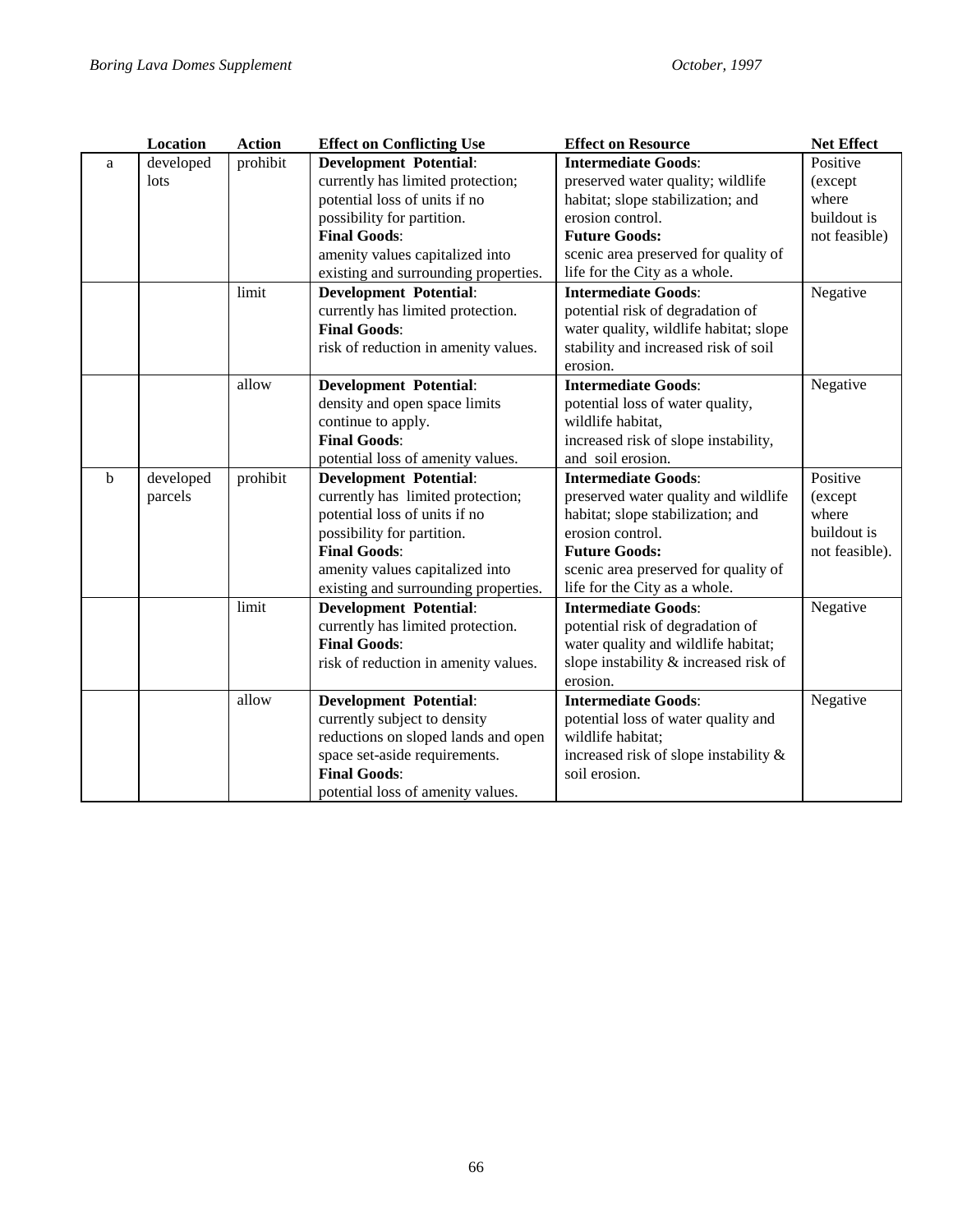|   | Location | <b>Action</b> | <b>Effect on Conflicting Use</b>                                                                      | <b>Effect on Resource</b>                                                                                                                  | <b>Net Effect</b>                          |
|---|----------|---------------|-------------------------------------------------------------------------------------------------------|--------------------------------------------------------------------------------------------------------------------------------------------|--------------------------------------------|
| b | vacant   | prohibit      | <b>Development Potential:</b>                                                                         | <b>Intermediate Goods:</b>                                                                                                                 | Positive                                   |
|   | parcels  |               | some areas currently fully protected;                                                                 | preserved wildlife habitat, slope                                                                                                          | outside                                    |
|   |          |               | potential building loss if no                                                                         | stabilization, and erosion control                                                                                                         | building                                   |
|   |          |               | possibility for partition.                                                                            | values.                                                                                                                                    | envelope                                   |
|   |          |               | <b>Final Goods:</b>                                                                                   | <b>Future Goods:</b>                                                                                                                       |                                            |
|   |          |               | amenity values capitalized into                                                                       | scenic area preserved for quality of                                                                                                       |                                            |
|   |          |               | surrounding residential properties.                                                                   | life for the City as a whole.                                                                                                              |                                            |
|   |          | limit         | <b>Development Potential:</b><br>currently has limited and full<br>protection.<br><b>Final Goods:</b> | <b>Intermediate Goods:</b><br>potential risk of degradation of<br>wildlife habitat; and slope stability<br>increased risk of soil erosion. | Positive<br>inside<br>building<br>envelope |
|   |          |               | potential reduction in amenity<br>values.                                                             |                                                                                                                                            |                                            |
|   |          | allow         | <b>Development Potential:</b>                                                                         | <b>Intermediate Goods:</b>                                                                                                                 | Negative                                   |
|   |          |               | currently subject to density                                                                          | potential loss of wildlife habitat;                                                                                                        |                                            |
|   |          |               | reductions on sloped lands and open                                                                   | Increased risk of slope instability,                                                                                                       |                                            |
|   |          |               | space set-aside requirements.                                                                         | and soil erosion.                                                                                                                          |                                            |
|   |          |               | <b>Final Goods:</b>                                                                                   |                                                                                                                                            |                                            |
|   |          |               | potential loss of amenity values.                                                                     |                                                                                                                                            |                                            |

#### *Recommendations:*

Prohibit conflicting uses along stream corridors and ravines, and on steep forested hillsides outside of building envelopes. Limit conflicting uses on gentle sloping uplands and where prohibiting conflicting uses would result in the loss of units.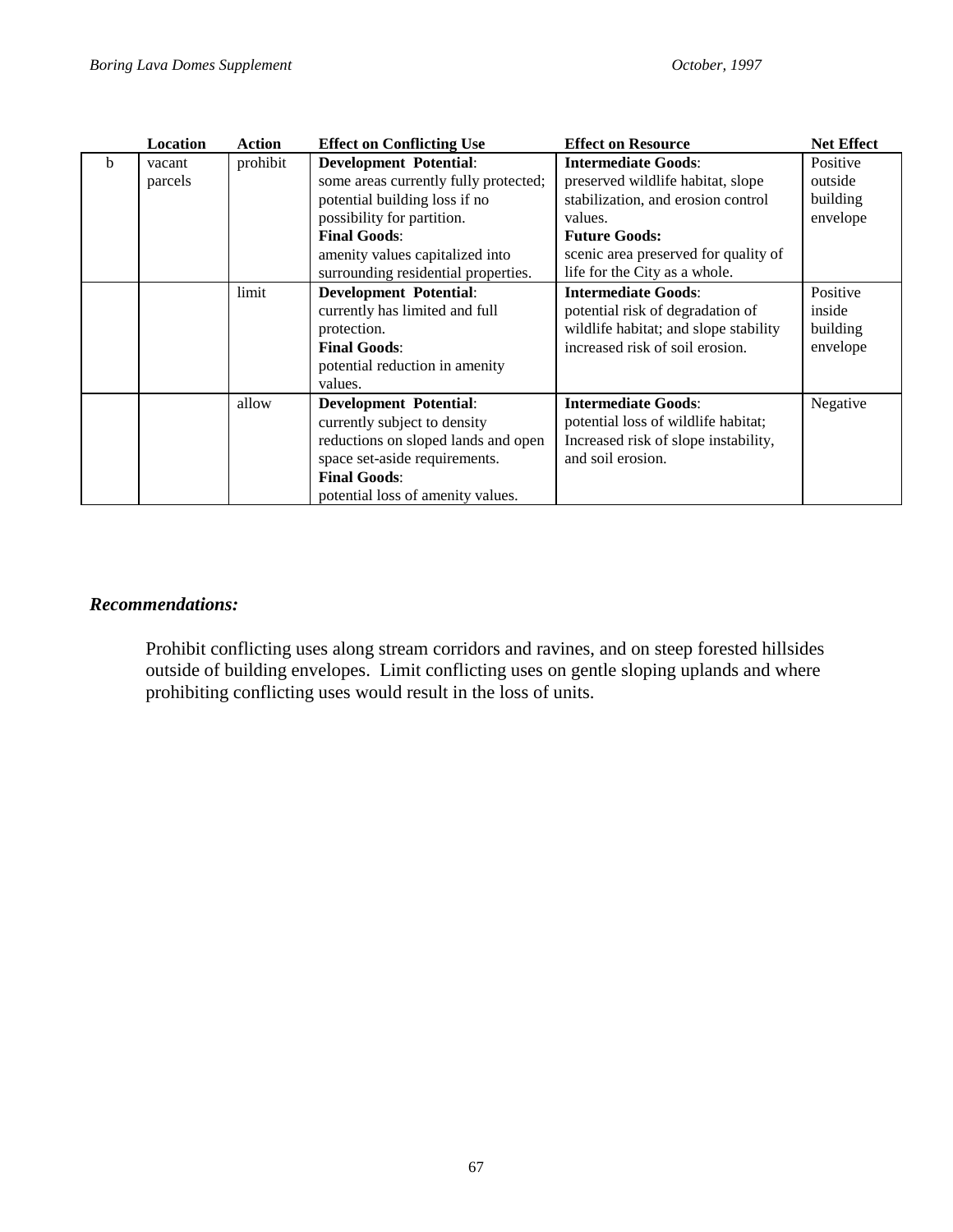# **Social Consequences**

This analysis considers the social consequences of prohibiting, limiting, or allowing conflicting uses within the Boring Lava Domes site. Social consequences considered in this analysis include effects on the socially valued aspects of the Lents and Pleasant Valley neighborhoods as identified in the *Lents Neighborhood Plan* (LNP) and the *Pleasant Valley Neighborhood Plan* (PVNP). In these plans, residents defined the values most important to them. These values include fish and wildlife habitat; recreational and educational opportunities; affordable housing and livability; cultural and scenic values; and water quality, slope stabilization and flood control. These values are significant because they represent benefits to residents of the Johnson Creek basin, the Lents and Pleasant Valley Neighborhoods and to the greater community of Portland.

# **Prohibiting Conflicting Uses**

Prohibiting conflicting uses supports adopted local policies by "protecting environmentally sensitive areas, such as steep slopes, landslide areas, floodways, floodplains and wetlands" (PVNP). Protecting the site's natural resources will maintain the wooded, rural character of the site, reduce landslide, erosion and flood hazards, and increase air and water quality. Additionally, protection of forest and stream resources supports adopted neighborhood objectives to "protect wildlife, and its habitat, while allowing citizens to visually enjoy these natural resources" (LNP). Protected vegetation will also provide a filter for noise, odors, air and water pollutants within neighborhoods.

Local neighborhoods also desire to preserve the availability of quality, affordable housing while recognizing that the Lava Domes area is significantly constrained by topography and other natural features. The PVNP notes that "high density development may be unsuited to much of the area's topography." Prohibiting conflicting uses in certain circumstances may cause a loss of housing opportunities. As is true of the economic analysis, if redistribution of housing to non-resource areas is precluded, consequences are negative. So long as a significant loss of housing is avoided, prohibiting conflicting uses within the Lava Domes resource areas has positive social consequences.

# **Limiting Conflicting Uses**

Limited protection supports adopted local conservation policies and objectives. Nevertheless, there remains a risk that resources and their corresponding social values may be lost. For much of the site, resources currently have limited protection in the form of environmental conservation zones within the Johnson Creek Basin Plan District. In some areas, limited protection is adequate, but in others such as steep ravines, riparian areas, and streams, limited protection will result in resource loss in direct conflict with neighborhood objectives. Neighborhood housing objectives can be achieved if conflicting uses are limited. Limiting protection has positive social consequences although sensitive resource areas with high value social amenities will be at risk.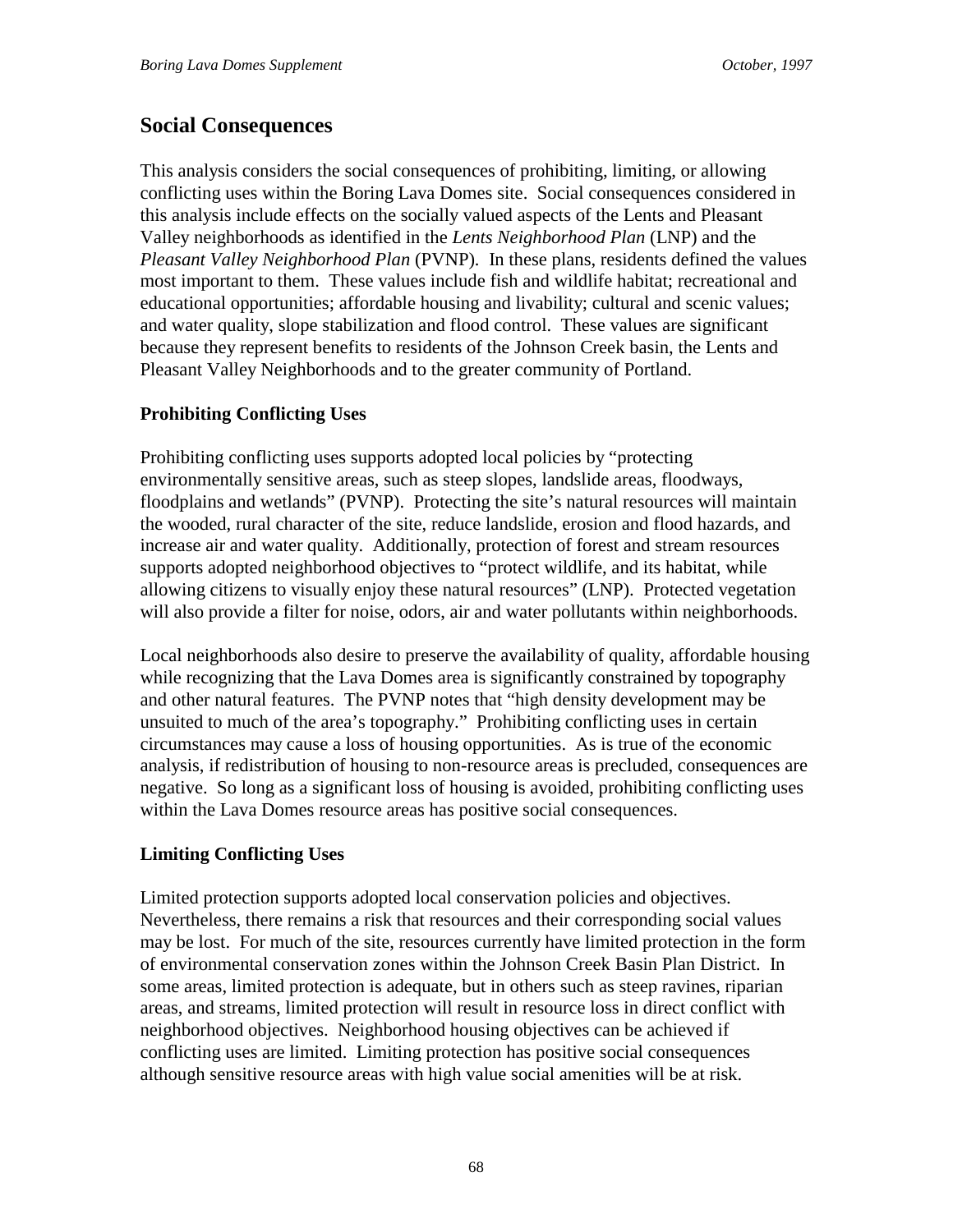# **Allowing Conflicting Uses**

1. Fully allowing conflicting uses is inconsistent with adopted local conservation policies and adopted Lents and Pleasant Valley Neighborhood Plans. Flood control. slope stabilization, and natural buffering values of vegetation and other significant natural resources will be lost. Especially susceptible to degradation or loss will be stream corridors and the extremely steep hillsides and ravines that traverse the site. The pastoral nature of much of the site that residents value so highly will be lost. Allowing conflicting uses fully will mean resource degradation and elimination of resource values, possibly resulting in increased desire to move to more rural areas outside the urban growth boundary and adding pressures for rural resource degradation. Housing will remain constrained by physical site conditions and existing density provisions on steep slopes. Fully allowing conflicting uses is inconsistent with adopted neighborhood policies and has negative social consequences.

# *Recommendations:*

Prohibit conflicting uses where significant water features exist, along associated riparian corridors and ravines, and on steep forested hillsides provided significant housing loss is avoided. Limit conflicting uses on gentle sloping uplands and where prohibiting conflicting uses would preclude housing services.

# **Environmental Consequences**

This analysis considers the environmental consequences of prohibiting, limiting or allowing conflicting uses within the Lava Domes, Lava Domes. Relative environmental values are recorded on the significance field sheets for each watershed as rank "a," "b," or "c." While each ranked resource is considered significant, rank "a" resources satisfy more significance criteria than "b" resources, and "b" resources satisfy more criteria than "c" resources. As shown in the sample significance field sheet in Appendix E, significance criteria are associated with particular resources and the provision of resource values.

#### **Prohibiting Conflicting Uses**

This action protects significant environmental resources and resource values identified in the site inventory. The environmental consequences are positive.

# **Limiting Conflicting Uses**

This action conserves some significant environmental resources and resource values identified in the site inventory. The environmental consequences are generally positive, but there is a risk that some resources and values will be lost, particularly higher ranked "a" and "b" resources.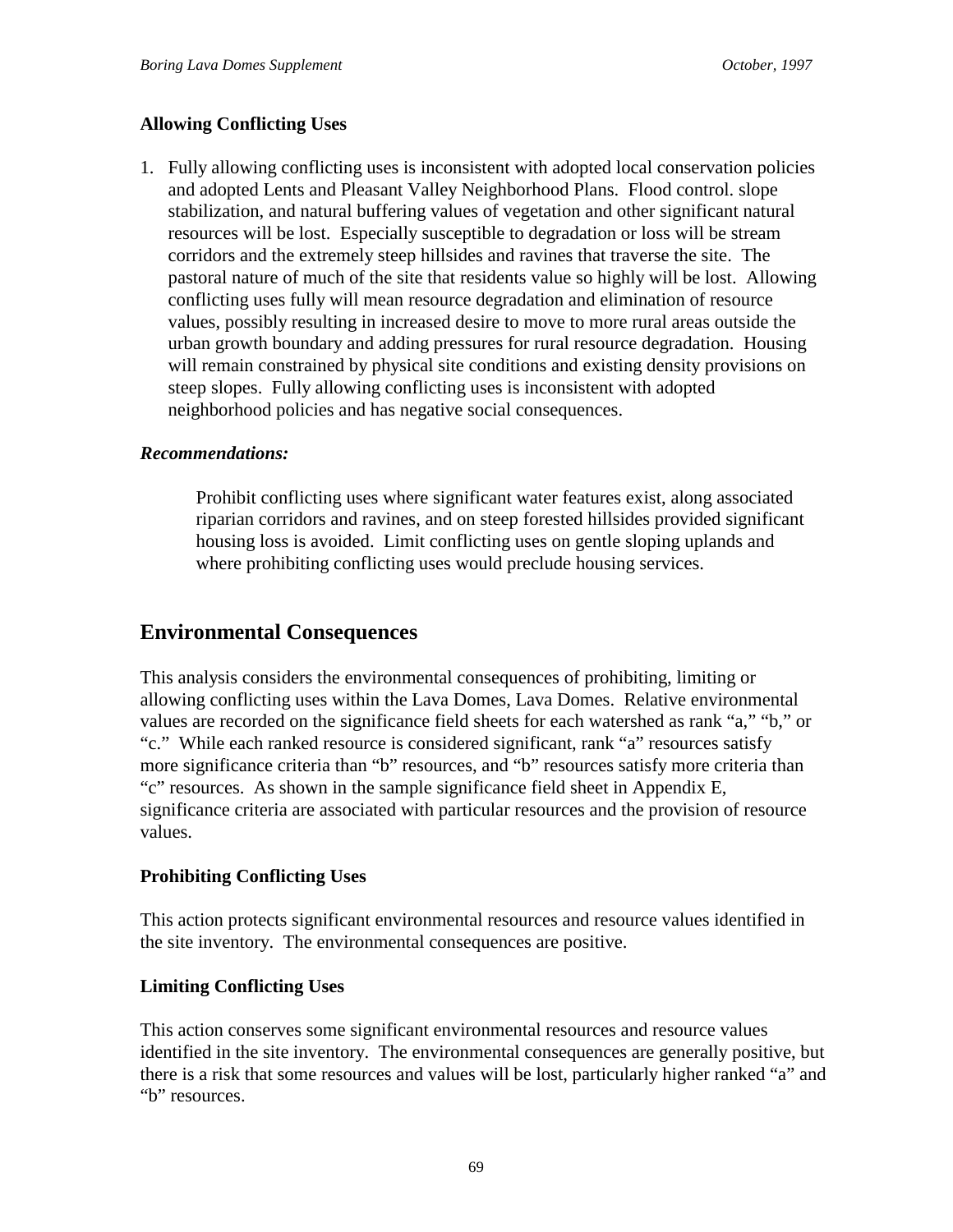# **Allowing Conflicting Uses**

Fully allowing conflicting uses results in the loss of significant environmental resources and resource values as described in the Consequences of Allowing Conflicting Uses section of this report. The environmental consequences are negative.

#### *Recommendations:*

Fully protect significant resources.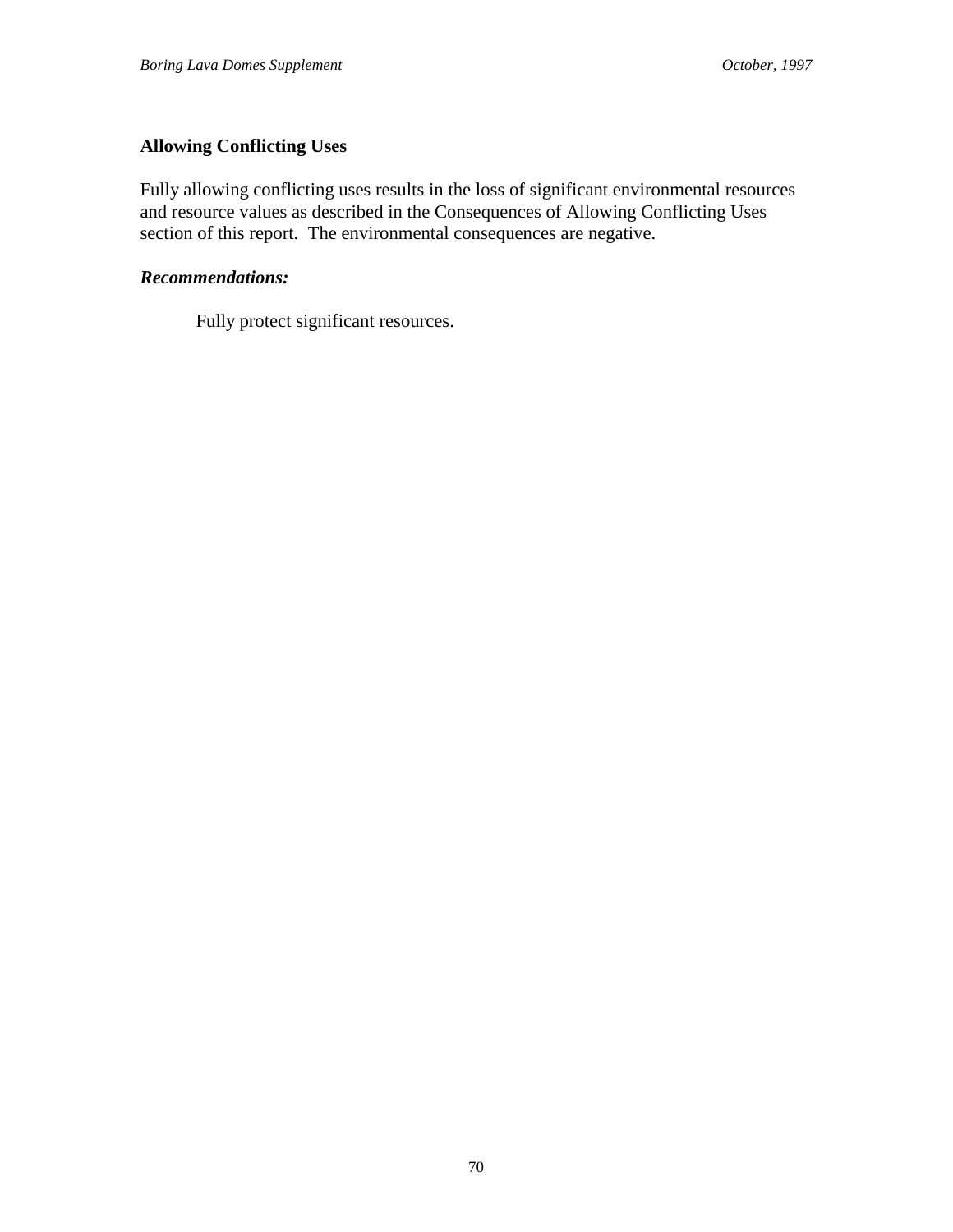# **Energy Consequences**

This analysis considers the energy consequences of prohibiting, limiting or allowing conflicting uses within the Lava Domes. Factors considered include energy consequences on transportation and urbanization, infrastructure and services, and heating and cooling of structures.

# **Prohibiting Conflicting Uses**

Prohibiting conflicting uses within the dense forests in the Lava Domes promotes energy conservation by sheltering and shading existing structures. Where significant trees within the Lava Domes site are located adjacent to buildings, protection of those trees reduces energy needs for heating and cooling by tempering the effects of the local climate. Trees provide shelter from winter winds and storms, and shade buildings and absorb heat during the summer. For example, one tree can provide air conditioning benefits totaling \$73 per year (Oregon CommuniTree News 1993). Evergreen trees located close to buildings, however, may also reduce solar access and passive heat gain during the cooler months. Prohibiting conflicting uses on steep slopes and in floodplains can reduce energy consumption by eliminating long, steep or hazardous access for residential services and infrastructure and by reducing energy use related to flooding or slide cleanup. Protecting significant resources promotes compact development forms, common wall construction, and similar energy saving practices. Prohibiting conflicting uses on entire properties risks higher energy costs associated with transportation and infrastructure if housing is pushed outside established urban areas. The energy consequences of full protection are positive provided that housing and infrastructure are not forced into rural areas.

# **Limiting Conflicting Uses**

Limiting conflicting uses will conserve trees that reduce energy needs for heating and cooling by ameliorating the local microclimate. While there is a risk that beneficial vegetation will be lost, some energy savings can still be expected through limited protection of these resources. Energy consumption related to the provision of infrastructure and public services is reduced when development is guided away from steep slopes and floodplains. Limiting conflicting uses also promotes compact development forms with associated energy savings. Where resources exist on entire properties, limiting conflicting uses may decrease the pressure for housing to occur outside established urban boundaries, potentially reducing energy costs associated with transportation and infrastructure. The energy consequences of limited protection are positive.

# **Allowing Conflicting Uses**

Fully allowing conflicting uses in the Lava Domes may result in higher energy consumption associated with residential service and infrastructure inefficiencies through a lack of incentive to build compact developments. Without controls on vegetation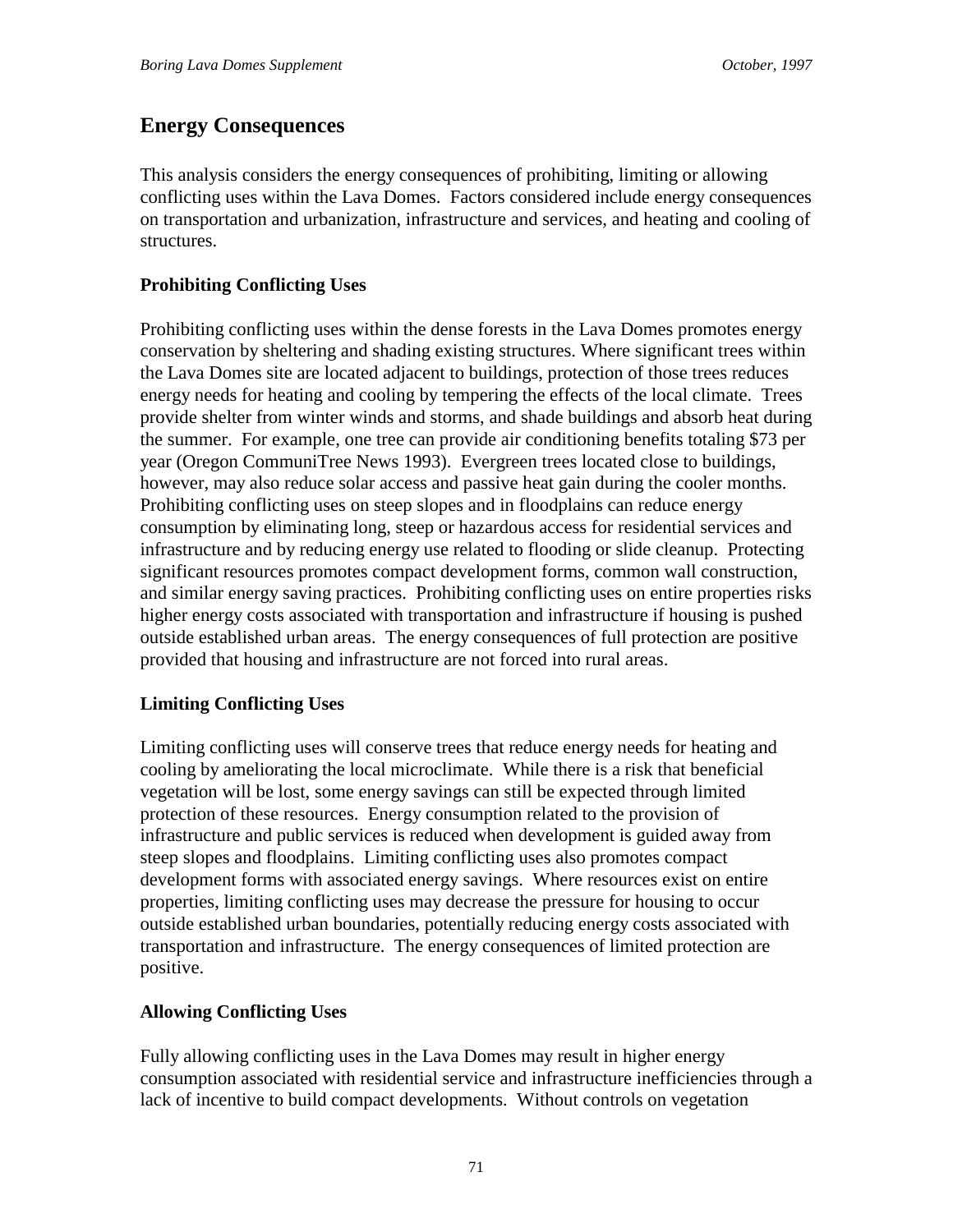removal, potential energy savings including the cooling of structures in the summer and the shelter from cold winds in the winter may be lost. Allowing conflicting uses fully risks the development of the landslide-prone steep slopes and ravines within the Lava Domes and higher energy use associated with services and infrastructure, and response to flooding and landslides. The energy consequences of no protection are negative.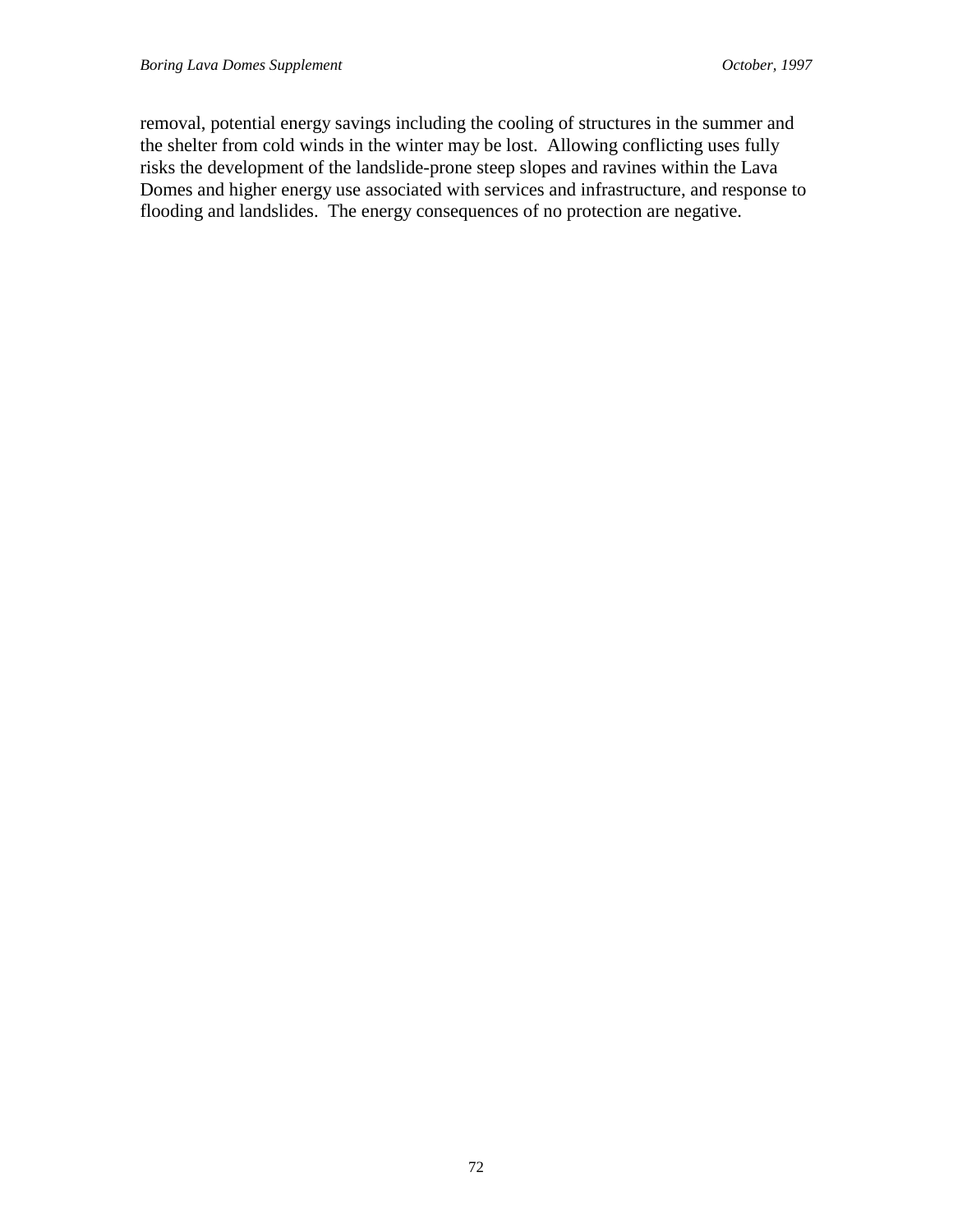#### *Recommendations:*

Prohibit conflicting uses in areas of highly significant resources such as steep ravines and hillside slopes, stream corridors and floodplains. Limit conflicting uses on other upland areas particularly areas close to existing roads, homes and infrastructure. Also limit conflicting uses in highly significant resource areas where entire vacant properties are affected to avoid adding pressure for sprawl outside urban areas.

# **Conflict Resolution**

The following table is a summary of the identified conflicts between significant resources and conflicting uses. The recommendations for each of the four ESEE factors considered are listed. "Full" designates full protection, "limit" designates limited protection and "none" indicates no protection. The final column lists the recommended decision on the level of resource protection.

| Watershed          | <b>Identified Conflicts</b> | Econ        | <b>Social</b> | <b>Environ</b> | <b>Energy</b> | <b>Decision</b>  |
|--------------------|-----------------------------|-------------|---------------|----------------|---------------|------------------|
| Cottonwood         | "B" in open space park;     | Full        | Full          | Full           | Full          | Full             |
| Creek              | "B" on developed lots;      | Full        | Full          | Full           | Limit         | Full             |
|                    | "B" on vacant lots;         | Full        | Full          | Full           | Limit         | Full             |
|                    | "C" on developed lots;      | Limit       | Limit         | Limit          | Limit         | Limit            |
|                    | "C" on vacant lots          | Limit       | Limit         | Limit          | Limit         | Limit            |
| Veteran's          | "A" in open space tracts;   | Full        | Full          | Full           | Full          | Full*            |
| Creek              | "A" on vacant lots;         | Full        | Full          | Full           | Full          | Full*            |
|                    | "A" on developed lots;      | Full        | Full          | Full           | Full          | Full             |
|                    | "B" on vacant lots;         | Limit       | Full          | Full           | Limit         | Limit            |
|                    | "C" on vacant lots;         | Limit       | Limit         | Limit          | Limit         | Limit            |
|                    | "C" on developed lots.      | Limit       | Limit         | Limit          | Limit         | Limit            |
| <b>Indian Rock</b> | "A" on vacant lots;         | Full        | Full          | Full           | Full          | Full             |
| Creek              | "B" on vacant lots;         | Full        | Full          | Full           | Limit         | Full             |
|                    | "B" on developed lots;      | Full        | Full          | Full           | Limit         | <b>Full-100'</b> |
|                    | "C" on developed lots.      | Limit       | Limit         | Limit          | Limit         | Limit            |
| Frog Creek         | "A" on open space land;     | Full        | Full          | Full           | Full          | Full             |
|                    | "A" on developed lots;      | Full        | Full          | Full           | Full          | Full             |
|                    | "B" in open space tracts;   | Full        | Full          | Full           | Full          | Full             |
|                    | "B" on vacant lots.         | Limit       | Full          | Full           | Limit         | Limit            |
|                    | "C" on developed lots.      | Limit       | Limit         | Limit          | Limit         | Limit            |
|                    | "C" on vacant lots;         | Limit       | Limit         | Limit          | Limit         | Limit            |
| Cedar Creek        | "A" on open space land;     | <b>Full</b> | Full          | Full           | Full          | Full             |
|                    | "A" on vacant lots;         | <b>Full</b> | Full          | Full           | Full          | Full*            |
|                    | "A" on developed lots;      | Full        | Full          | Full           | Full          | Full             |
|                    | "B" on vacant lots;         | Limit       | Full          | Full           | Limit         | Limit            |
|                    | "B" on developed lots;      | Limit       | Full          | Full           | Limit         | Limit            |
|                    | "B" on open space land.     | Limit       | Full          | Full           | Full          | Limit            |

#### **Table 8. Conflict Resolution Summary**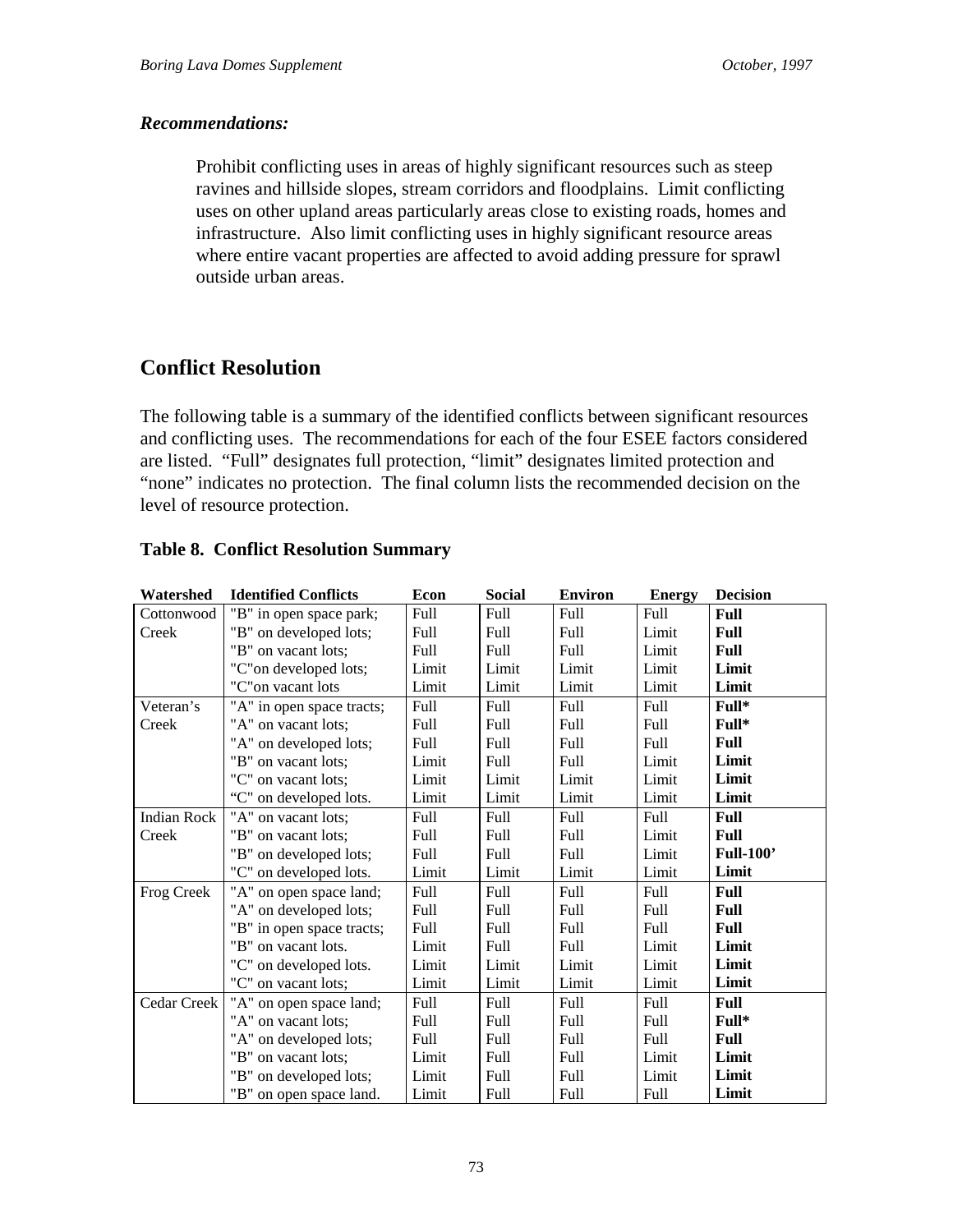| Watershed      | <b>Identified Conflicts</b> | Econ  | <b>Social</b> | <b>Environ</b> | <b>Energy</b> | <b>Decision</b>  |
|----------------|-----------------------------|-------|---------------|----------------|---------------|------------------|
| Wahoo          | "A" on open space land;     | Full  | Full          | Full           | Full          | Full             |
| Creek          | "A" on vacant lots;         | Full  | Full          | Full           | Full          | Full*            |
|                | "A" on developed lots;      | Full  | Full          | <b>Full</b>    | Full          | Full             |
|                | "B" on open space land;     | Limit | Full          | Full           | Full          | Limit            |
|                | "B" on vacant lots;         | Limit | Full          | Full           | Limit         | Limit            |
|                | "B" on developed lots.      | Limit | Full          | Full           | Limit         | Limit            |
| Deardorff      | "A" in open space tracts;   | Full  | Full          | Full           | Full          | Full             |
| Creek          | "A" on vacant lots;         | Full  | Full          | Full           | Full          | Full             |
|                | "A" on developed lots;      | Full  | Full          | Full           | Full          | Full             |
|                | "B" in open space tracts;   | Full  | Full          | Full           | Full          | Full             |
|                | "B" on vacant lots;         | Limit | Full          | Full           | Limit         | Limit            |
|                | "B" on developed lots.      | Limit | Full          | Full           | Limit         | Limit            |
| Clatsop        | "A" in open space tracts;   | Full  | Full          | Full           | Full          | Full             |
| <b>Butte</b>   | "A" on vacant lots;         | Full  | Full          | Full           | Full          | Full             |
|                | "B" in open space tracts;   | Full  | Full          | Full           | Full          | Full             |
|                | "B" on vacant lots.         | Full  | Full          | Full           | Limit         | Full*            |
| <b>Barbara</b> | "A"on vacant lots;          | Full  | Full          | Full           | Full          | <b>Full</b>      |
| Welch          | "A" on developed lots;      | Full  | Full          | Full           | Full          | Full             |
| Creek          | "B" on developed lots;      | Full  | Full          | Full           | Full          | Full             |
|                | "B" on vacant lots;         | Limit | Full          | Full           | Limit         | Limit            |
|                | "B" in open space tracts;   | Full  | Full          | Full           | Full          | Full             |
|                | "C" on developed lots.      | Limit | Limit         | Limit          | Limit         | Limit            |
| Cooper         | "A"on vacant lots;          | Full  | Full          | Full           | Full          | Full             |
| <b>Bluff</b>   | "B" on vacant lots;         | Full  | Full          | <b>Full</b>    | Limit         | <b>Full-100'</b> |
| Clatsop        | "A" on vacant lots;         | Full  | Full          | Full           | Full          | Full             |
| Creek          | "A" on developed lots;      | Full  | Full          | <b>Full</b>    | Full          | Full             |
|                | "B" in open space tracts;   | Full  | Full          | Full           | Full          | Full             |
|                | "B" on vacant lots.         | Full  | Full          | <b>Full</b>    | Limit         | Full*            |
|                | "B" on developed lots.      | Full  | Full          | Full           | Limit         | Full*            |
| Mitchell       | "A" on vacant lot;          | Full  | Full          | <b>Full</b>    | Full          | Full             |
| Creek          | "A" on developed parcel;    | Full  | Full          | Full           | Full          | Full             |
|                | "B" on vacant lot;          | Limit | Full          | Full           | Limit         | Limit            |
|                | "B" on developed parcel.    | Limit | Full          | Full           | Limit         | Limit            |
| Kelley         | "A"on vacant lots;          | Full  | Full          | <b>Full</b>    | Full          | Full             |
| Creek          | "A" on developed lots;      | Full  | Full          | Full           | Full          | Full             |
|                | "B" on vacant lots;         | Full  | Full          | Full           | Limit         | Full*            |
|                | "B" on developed lots.      | Full  | Full          | Full           | Limit         | Full*            |

\* Full protection applies to portions of certain lots in which there is a risk of housing unit loss limited protection applies to building envelope areas on these lots.

100' Denotes 100 foot-width centered on stream.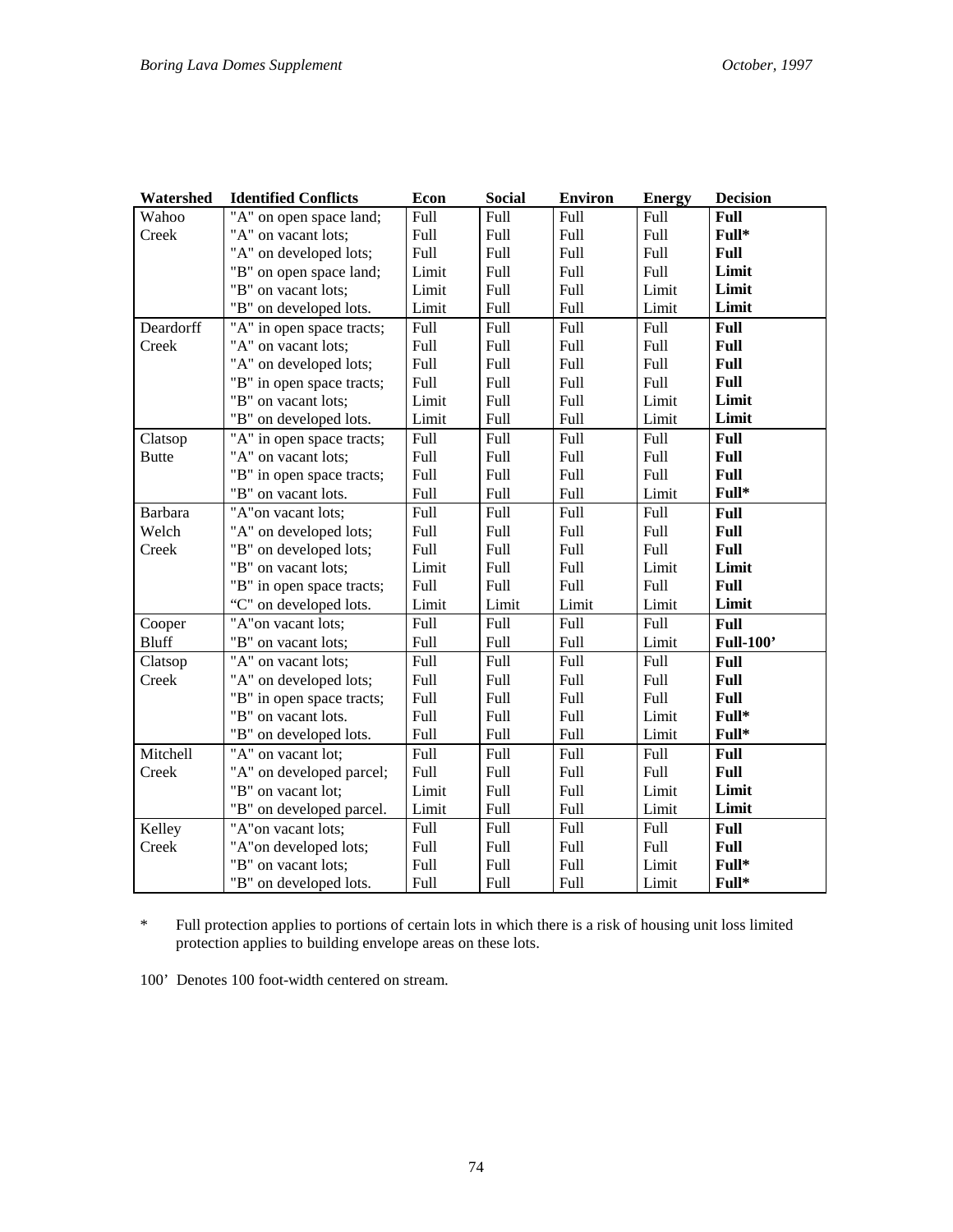# **Amendments to the Official Zoning Maps**

The Boring Lava Domes supplement amends the environmental zones within the Lava Domes site and adjacent resource sites as shown on maps 1 through 21.

The Environmental Protection overlay zone is applied to resource areas with high functional values that are in need of full protection according to the inventory and analysis findings. Generally, the Protection zone is applied to high quality creeks and ravines, as well as ecologically or scientifically significant natural areas, high quality habitat areas for sensitive wildlife, and other resources which provide significant values based on the decision factors described above. The Protection zone will insure the protection of resource values, the continuation of critical plant and wildlife habitat elements, and the preservation of the integrity and viability of the Lava Domes resources as a whole. The application of this zone will also protect area neighborhoods from hazards such as landslides and flooding, and will retain the natural character and identity of the Boring Lava Domes.

The Environmental Conservation zone is applied to areas that, while not as highly rated as Protection zone areas, provide significant values that warrant protection. These areas are generally able to support certain levels of development provided impacts are controlled. The Conservation zone balances resource-use conflicts in these areas. The following maps illustrate the proposed environmental zone amendments.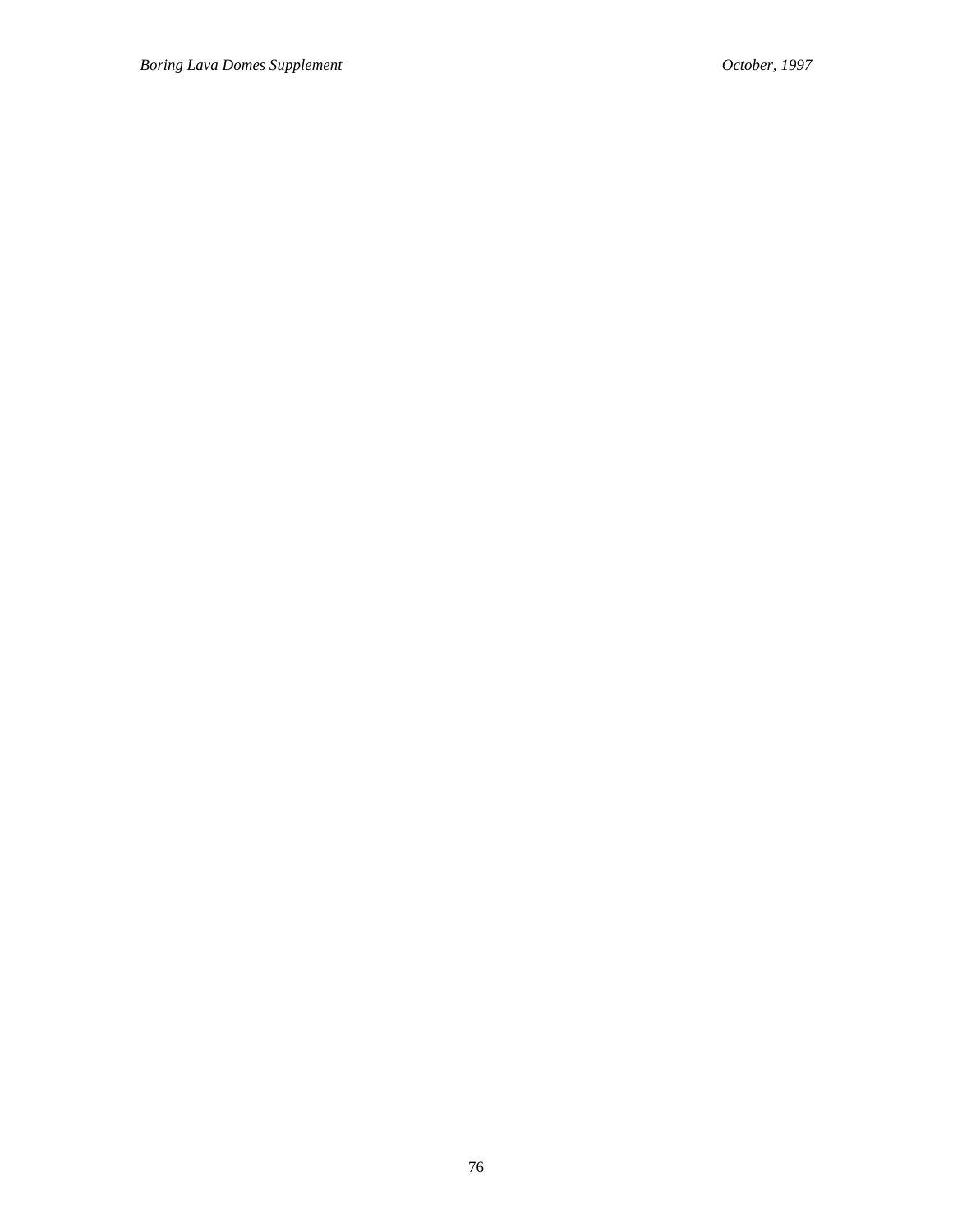

**PART II**

# **AMENDMENTS TO CHAPTER 33.430, ENVIRONMENTAL ZONES AND RELATED CHAPTERS**

**INTRODUCTION**

**DISCUSSION OF PROPOSED CODE AMENDMENTS**

**PROPOSED CODE AMENDMENTS TO CHAPTERS 33.430, ENVIRONMENTAL ZONES, 33.515, COLUMBIA SOUTH SHORE PLAN DISTRICT, 33.805, ADJUSTMENTS,**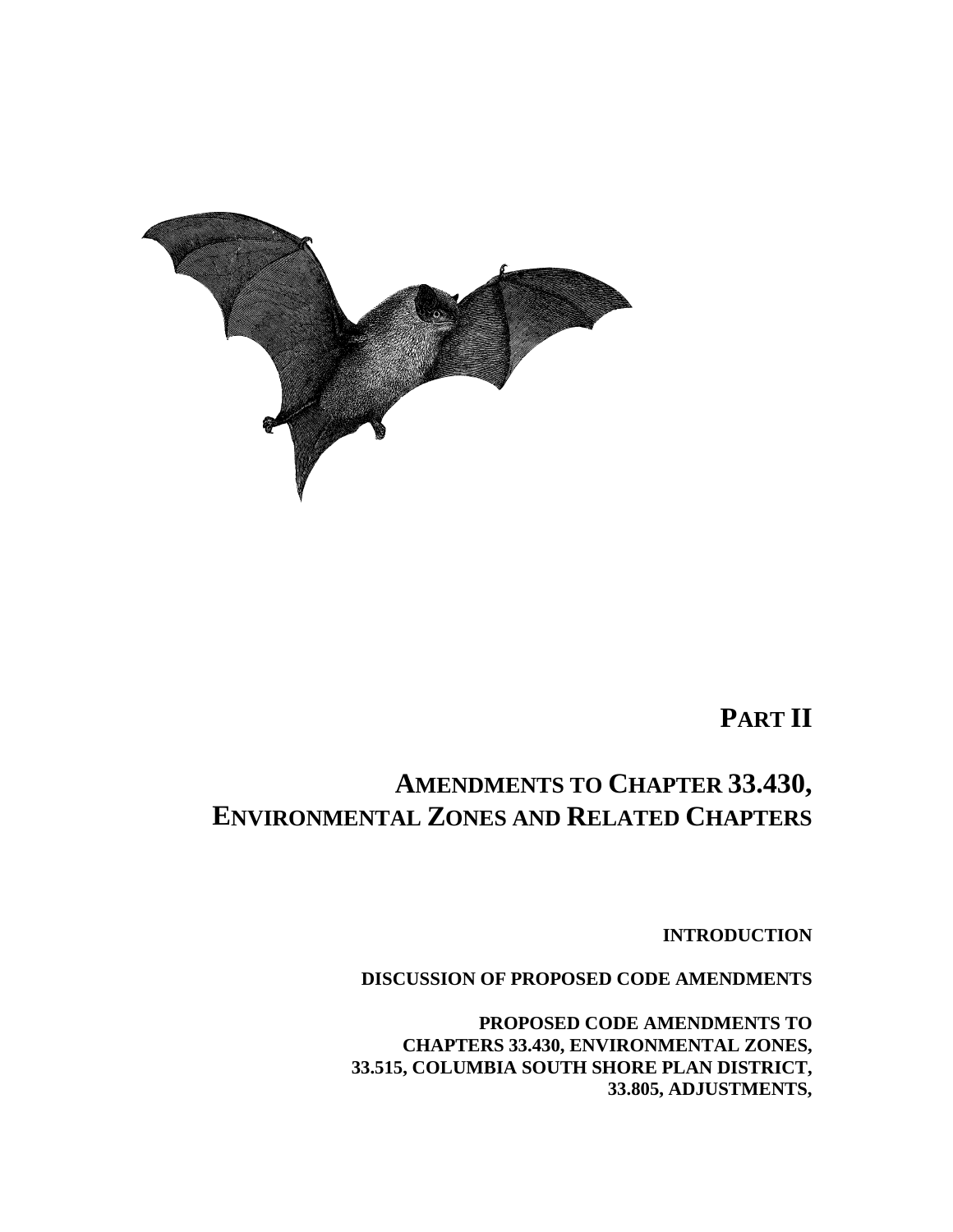# **33.910, DEFINITIONS AND TITLE 34, SUBDIVISION AND PRTITIONING**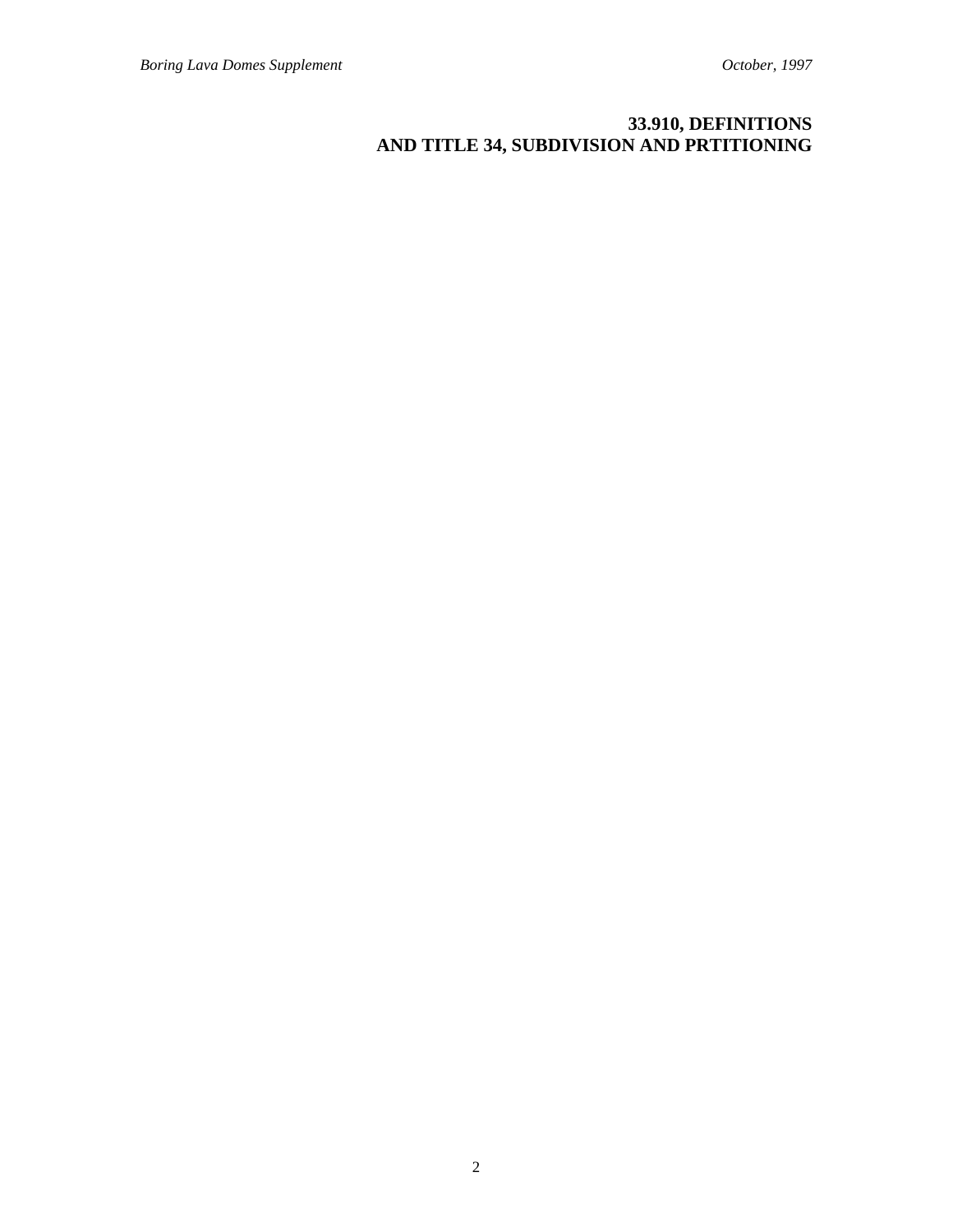# **Introduction**

The proposed amendments to Chapter 33.430, Environmental Zones, Chapter 33.515, Columbia South Shore Plan District, Chapter 33.805, Adjustments, 33.910 Definitions, and 34.12, Administration are a fine tuning of the Environmental Overlay Chapter and related Chapters. These changes result from the first two years experience using the Environmental Overlay Chapter that was adopted on April 17, 1995.

One of the proposed amendments was initiated in response to the requirements of the State Land Conservation and Development Commission (LCDC) for the completion of the City's Goal 5 work program, specifically Work Task 1.3. Other code amendments related to Work Task 1.3 will incorporate the findings and recommendations of the City's Stormwater Policy Advisory Committee (SPAC) when the SPAC completes its work.

# **Discussion of Proposed Code Amendments**

# **Code Changes related to LCDC Work Task 1.3**

One of the proposed Code changes is in response to the requirements of work Task 1.3 of the City's Goal 5 compliance work program. The LCDC ruled that the city needed to do additional work specifically on its utility standards to be fully in compliance with the Goal 5 Administrative Rule.

A Code amendment specifically identified in the LCDC report—which modifies the tree planting standard—is discussed below.

# Modification of Tree Replacement Standard

The LCDC report stated that:

"The City's standards are not adequate with respect to utility lines placed along streams because there is no requirement to replace trees on the stream side of the facility. The city needs to add a standard which requires at least half of the replacement trees on the stream side of the utility easement when the easement runs approximately parallel with a stream."

In response, the following new language has been proposed for the existing utility standards:

*Where a utility line is approximately parallel with the stream channel at least half of the replacement trees must be planted between the utility line and the stream channel.*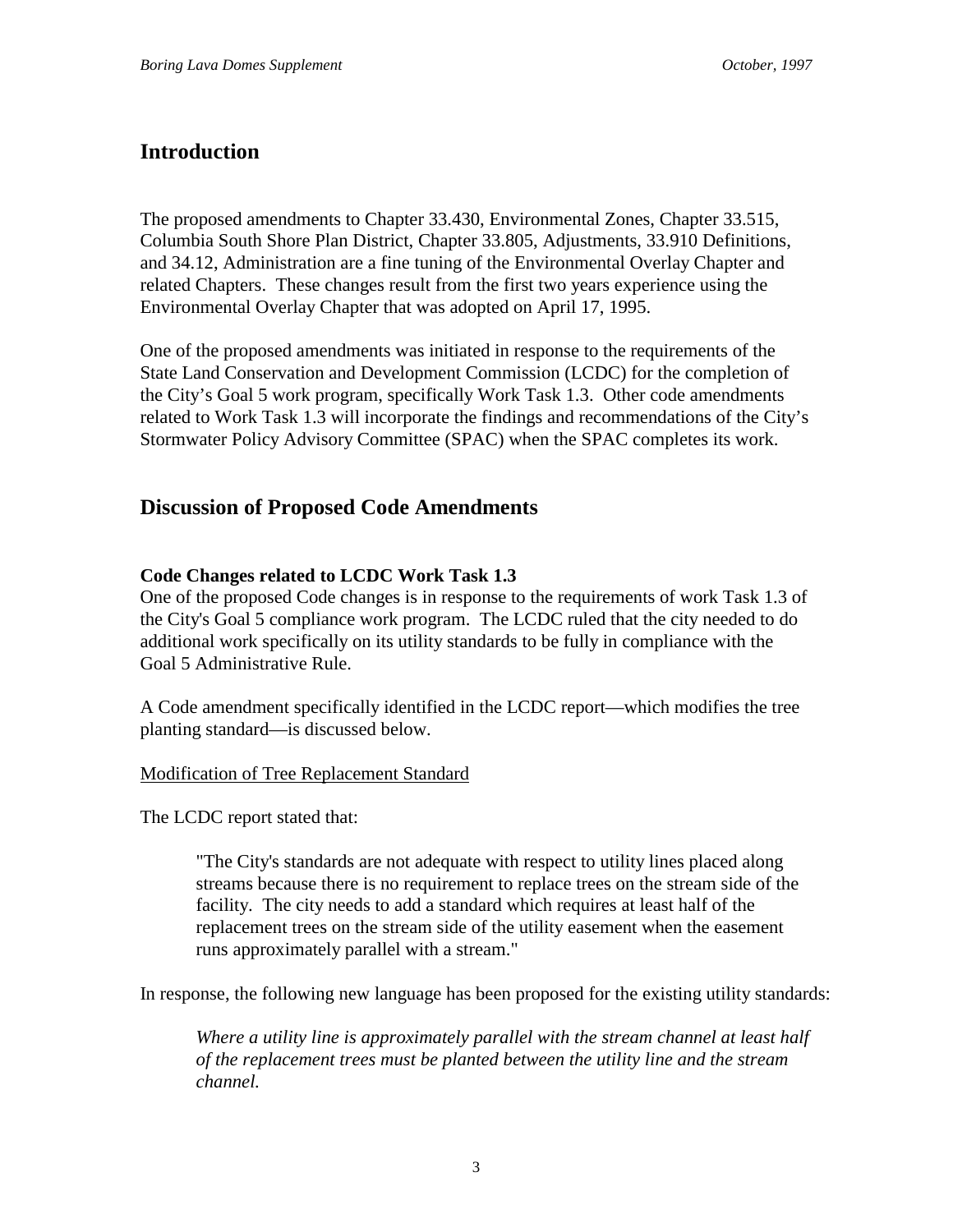Other Code amendments relating to utility standards, outfalls, and water quality standards will be proposed when the City's Stormwater Policy Advisory Committee (SPAC) findings and recommendations are complete. The findings and recommendations of the SPAC will be incorporated into new standards for outfalls, and water quality. These revised standards will then be brought forward to the Planning Commission for consideration sometime in late 1997.

#### **Other Amendments**

The remaining environmental zone code amendments are in response to observations of the workings of the new code language over the first two years. The specific changes are discussed below:

#### 1. Exemption C.3 is Changed to be Based on Building Footprint

The exemption 33.430.080.C.3, is currently tied to no increase in building coverage. The intent however, is to exempt only building alterations that do not change the building footprint. As currently written, a substantial portion of a building could be demolished and a new section built in a different location but with the same building coverage as the original. The proposed language would limit the exemption to no change in building footprint. Also, the reference to base zone standards should be changed to site-related development standards. The term "base zone standards" is not all inclusive since there are other site-related standards in the "200s" section of the code.

#### 2. Exemption C.5 is Changed to Remove the Reference to Diseased Trees

The exemption for tree removal is based solely on the potential hazard a tree or portion of a tree may pose. The term diseased was meant to be used as a modifier and is not needed in the exemption. It causes confusion because disease alone is not cause for removing a tree. In fact some amount of disease is perfectly normal in natural tree growth. Also, remove the qualifying sentence referring to when trees pose a danger because it is not necessary and is actually confusing. The previous sentence states that immediate danger is determined by the City Forester or a certified arborist. There is no need for further qualification.

#### 3. The Permit Application Requirements are Modified to Ensure Vegetation Planting

The permit application requirements for the environmental plan check process require a landscape plan but there is no language to ensure that the vegetation is planted. The proposed language requires that the landscape plan show that 90 percent vegetative cover will be achieved within one year.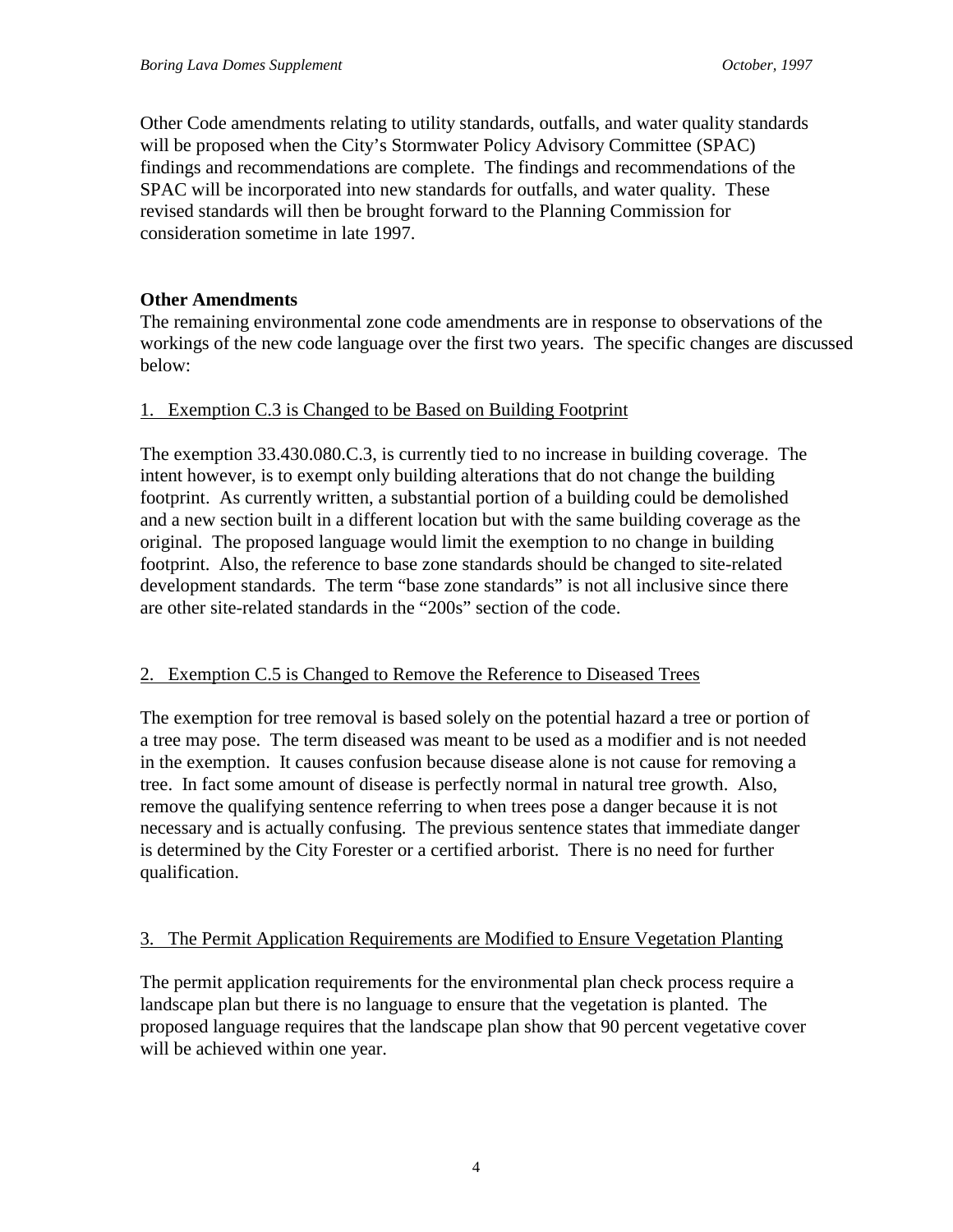# 4. Remove Standard L from the Requirements for Transition Areas

The development standard 33.430.140.L, currently applies to development that is within the Transition Area only. This standard creates a maximum building setback. A maximum setback is not necessary if all of the proposed development is already outside of the resource area. This standard should not apply to cases where the development is solely within the Transition Area.

# 5. Add Standard E to the Requirements for Transition Areas

The development standard 33.430.140.E, should be added to the list of those that apply to development that is only within the Transition Area. Standard E requires a 5-foot setback from resource areas in a protection zone. Generally protection zones are within conservation zones and do not have a Transition Area. However, there are instances where the protection zone does have a Transition Area and a five foot setback requirement for development within the Transition Area is consistent with the established policy of providing an extra level of restriction near resources in protection zones.

# 6. In Standards C and F the Term Streams is Changed to Water Body.

The current language in standards 33.430.140.C and .F require setbacks from streams. It was not the intent of the setback regulations in standards C and F to be limited just to stream setbacks. The setbacks should also apply to lakes, sloughs, and ponds as well as streams.

# 7. Include Cluster Housing Subdivisions in the Standards for Planned Unit Developments (PUDs)

The development standards of 33.430.160 are different for straight land divisions and PUDs. Cluster housing subdivisions are like PUDs and should be encouraged. The proposed language specifies cluster housing subdivisions as well as PUDs in the relevant standards section (33.430.160).

# 8. Review Criteria for Development in a Transition Area

Staff has found that there is no approval criteria set out specifically for the review of development that is only within the Transition Area and that does not meet the development standards. It is highly unlikely that such criteria would ever be needed since the development standards for Transition Areas are very easy to meet. However, it is a loose end that must be addressed.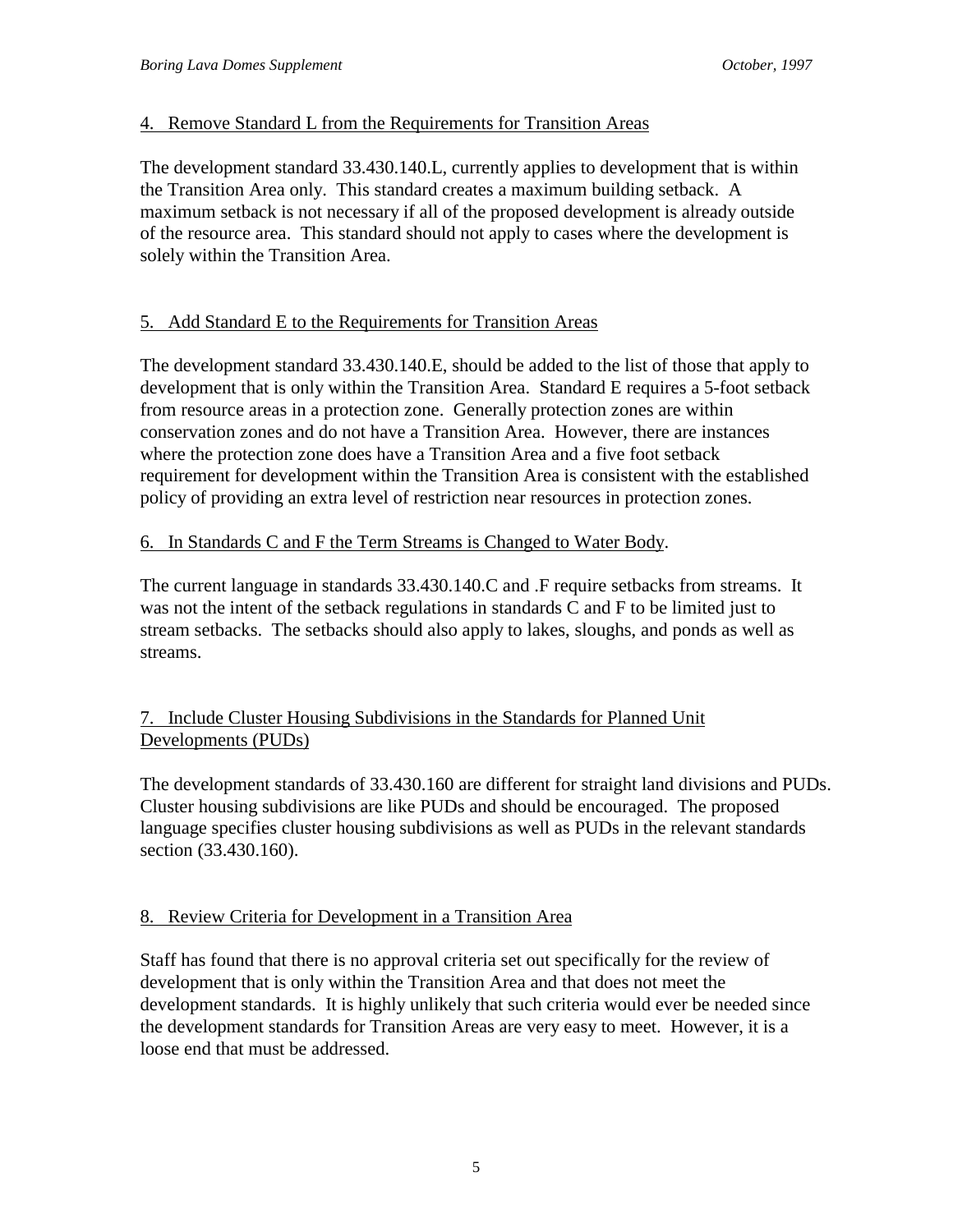Language has been added that would make any Transition Area-only environmental review a Type II procedure that would use the approval criteria of 33.430.250.E, Other Development in the Environmental Conservation Zone. This is a very minor amendment.

#### 9. Clarify Review Procedure and Approval Criteria for Corrections to Violations

There has been much confusion over what procedures apply to the review of corrections to Environmental Zone Code violations and which approval criteria are to be used. The Code is modified so that all violation reviews are a Type III procedure. Clarifying language is also added to make it clear which approval criteria are used to process reviews for corrections to violations. An applicant seeking to correct an environmental zone code violation would have to meet the applicable approval criteria of 33.430.250.A through F, or if those criteria could not be met then they would have to meet criteria 33.430.250.G.

# 10. Clarify 430.280, Modifications of Site-related Development Standards

Adjustments are allowed through environmental review for site-related development standards. The current language specifically states "base zone" development standards. This reference causes confusion because the 200's section of the zoning code also contains siterelated development standards that are equivalent to and often supersede the base zone standards. The term "base zone" is removed from Section 33.430.280 to eliminate this confusion as there was no intent to limit the modification option to just the base zone standards.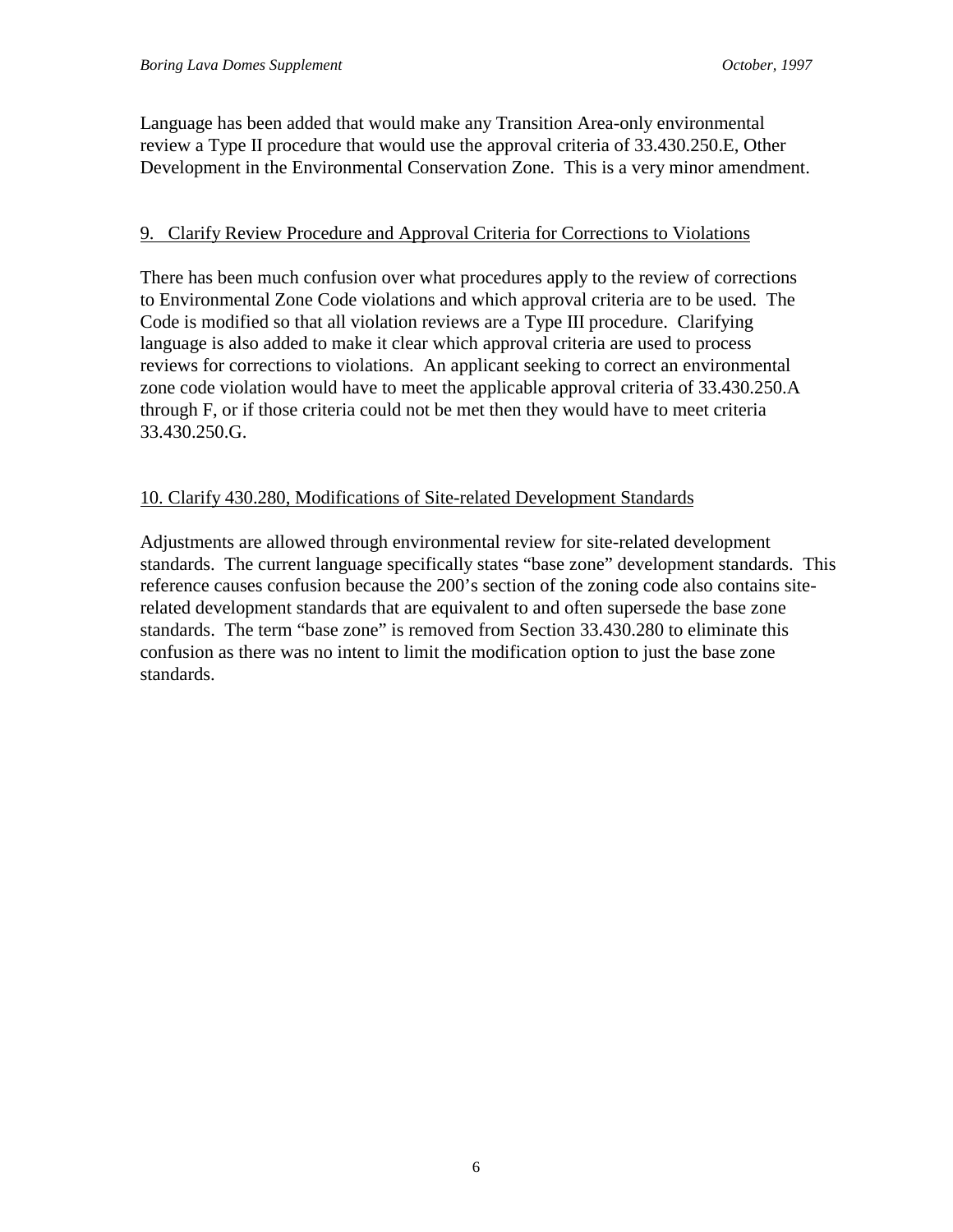# 11. Columbia South Shore Plan District Exemption

There is currently no exemption in the Columbia South Shore Plan District for planting native vegetation using hand held equipment. This is an exemption that applies to the general environmental zone regulations throughout the rest of the City. There should be no restrictions on planting native vegetation in any environmental zone in the City so the exemption for planting native vegetation is added to the Columbia South Shore Plan District.

# 12. Modify Adjustment Criteria

Adjustment review criterion 33.805.040.F requires the consideration of resource impacts and is currently limited to areas within the Columbia South Shore Plan District. Some types of adjustments may have resource impacts that should be considered. This criterion should apply to adjustments within any environmental zone not just the South Shore Plan District.

# 13. Disturbance Area Definition

The definition for Disturbance Area needs to be further refined to make sure that a proposed new disturbance area is contiguous and is not made up of isolated areas. The calculation of existing disturbance area would still count any disturbance existing on a site contiguous or not.

# 14. Cluster Housing Added as an Option for Land Division Requirement

The land division code, Title 34, requires that when at least 50 percent of a property is within an Environmental Overlay Zone, a land division application must be processed as a PUD. A Cluster Housing subdivision should also be an option because like a PUD it offers flexibility in layout design. Cluster Housing is an alternative that can avoid resource impacts in a manner similar to a PUD.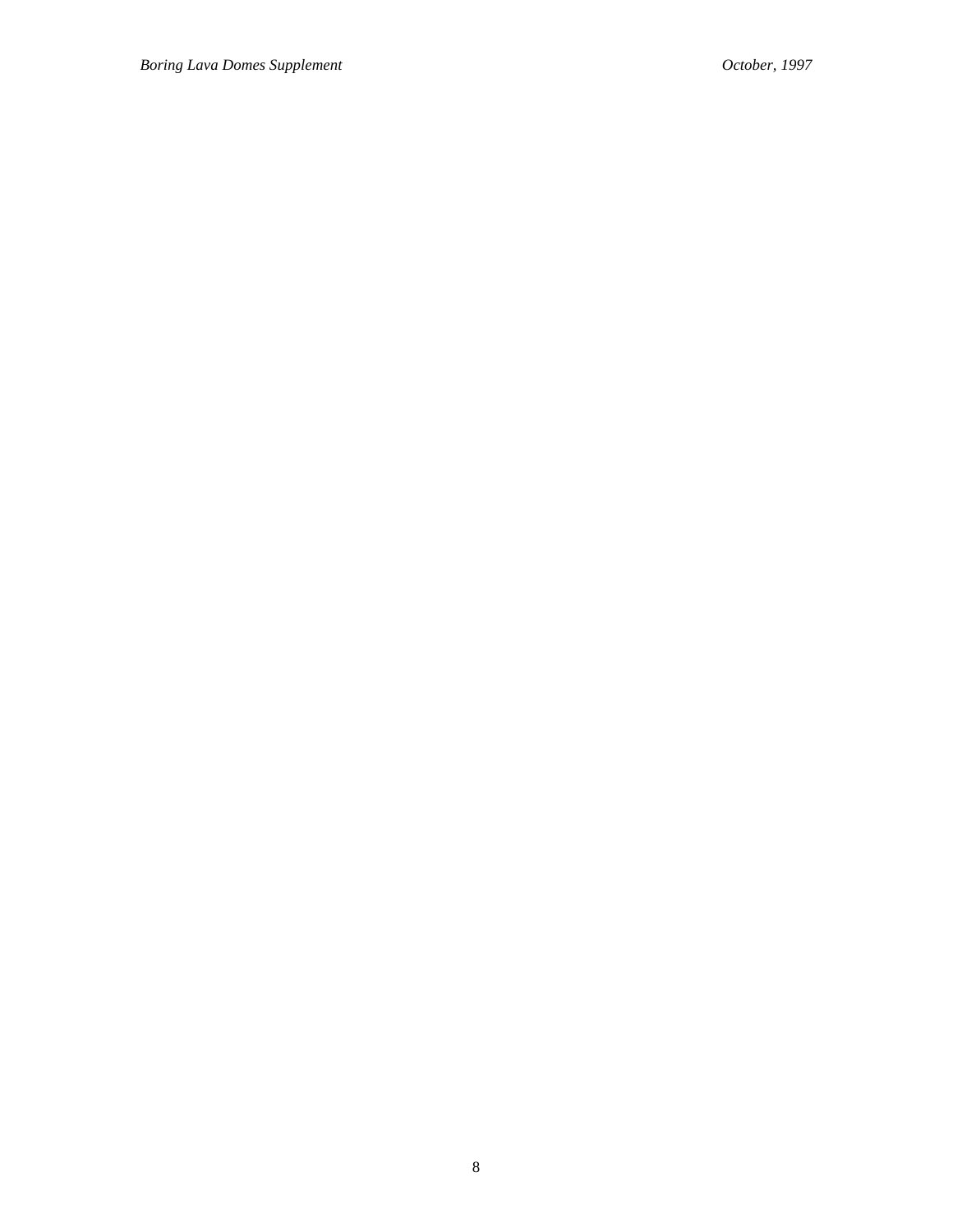# **Proposed Code Amendments to Title 33, Planning and Zoning and Title 34, Subdivision and Partitioning**

New code language is indicated with underline. Code language to be removed is indicated with strikethrough.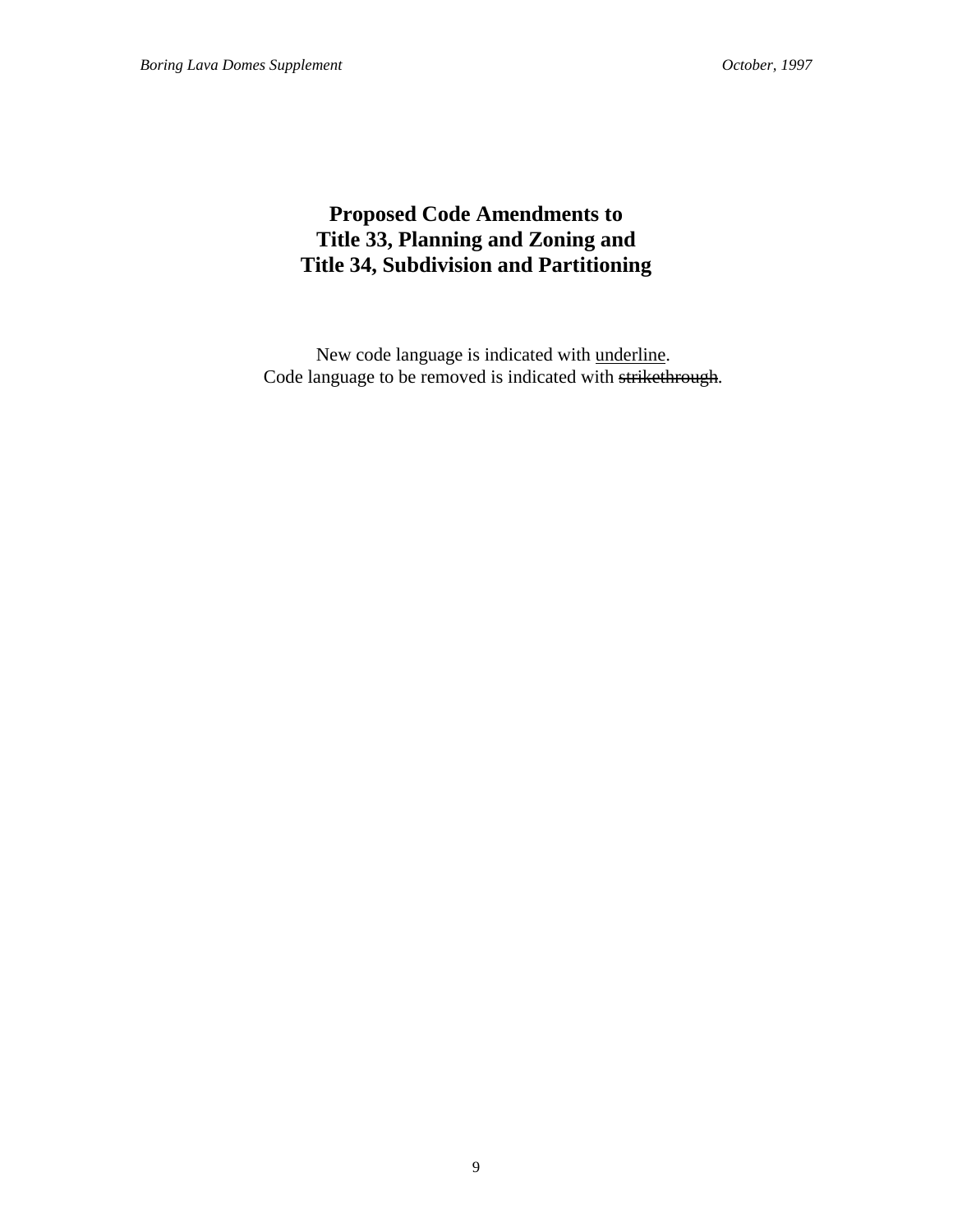Sections: Changes entries as appropriate to reflect the changes in the chapter.

#### 33.430.080 Items Exempt From These Regulations

Modifies exception 33.430.080.C.3, so that the exemption is based on no change in building footprint rather than total building coverage. This exemption would still allow for painting and other small modifications as well as second story additions and dormers. Also, the reference to base zone standards is changed to siterelated development standards. The term "base zone standards" is not all inclusive since there are other site-related standards in the "200s" section of the code.

Modifies exception 33.430.080.C.5, to clarify that only hazard trees that pose a danger are allowed to be removed without review. It was not the intent of the regulations to allow a tree to be removed simply because it was diseased. The clarifying reference to when a tree poses an immediate danger is also removed.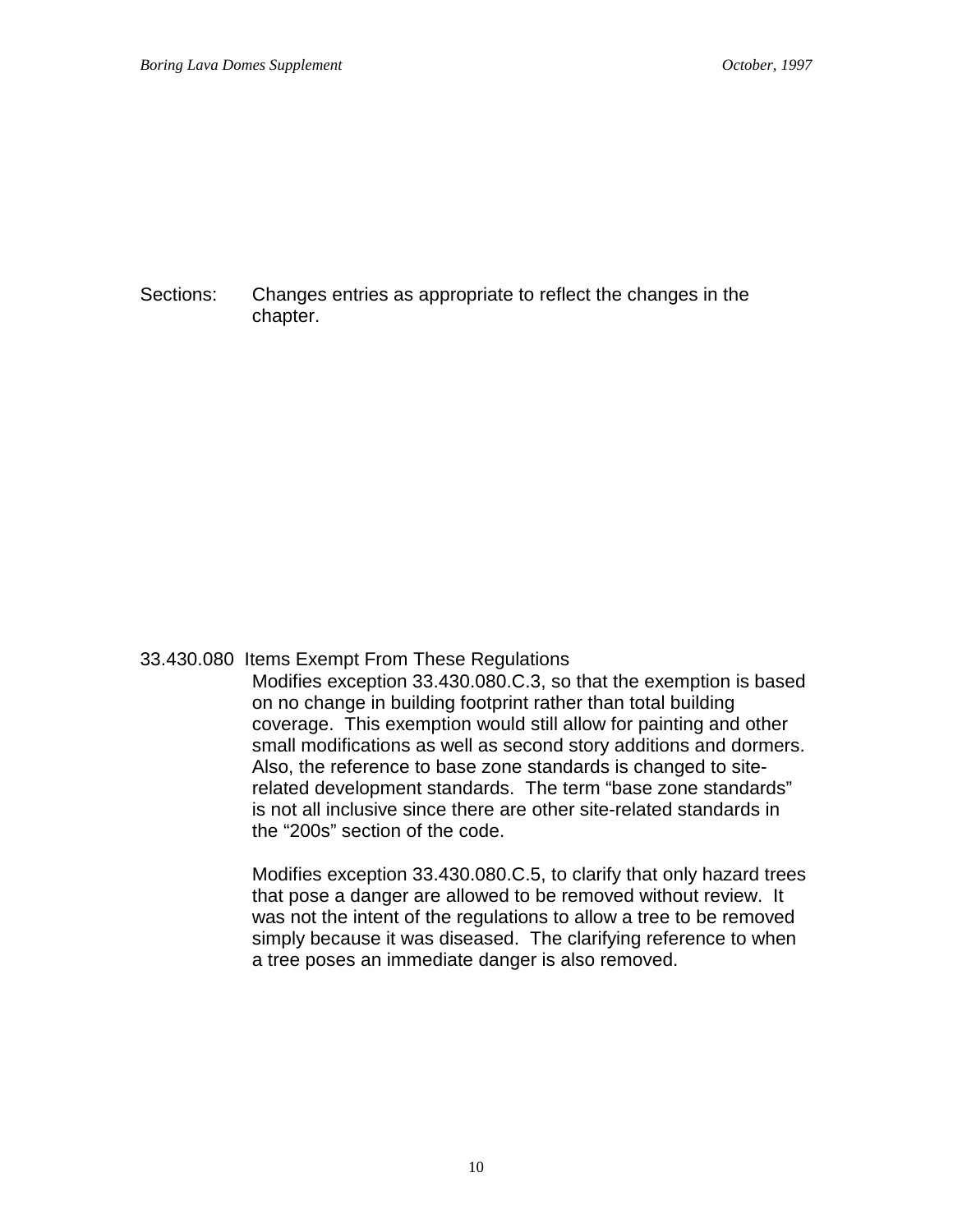#### **CHAPTER 33.430 ENVIRONMENTAL ZONES**

(Amended by Ord. No. 167293, effective 1/19/94. Amended by Ord. No. 168698, effective 4/17/95. Amended by Ord. No. 169375, effective 10/4/95.

Sections: General [No change] Development Standards 33.430.110 Purpose 33.430.120 Procedure 33.430.130 Additional Permit Application Requirements 33.430.140 General Development Standards 33.430.150 Standards For Utility Connections 33.430.160 Standards For Land Divisions-and, PUDs, and Cluster Subdivisions 33.430.170 Standards For Resource Enhancement Projects Environmental Review [No change] Natural Resource Management Plans [No change] Notice and Review Procedure [No change] Maps 430-1 through 430-12 [No change]

#### **33.430.080 Items Exempt From These Regulations**

The following items, unless prohibited by Section 33.430.090, below, are exempt from the regulations of this chapter:

**A.** and **B.** [No change]

**C.** Existing development, operations, and improvements, including the following activities:

1. and 2. [No change]

- 3. Alterations of to buildings which do not increase building coverage change the building footprint and do not require adjustments of the base zone to site-related development standards.
- 4. [No change]
- 5. Removing a tree listed on the Nuisance or Prohibited Plant Lists. Removing other trees or portions of trees when they are diseased or pose an immediate danger, as determined by the City Forester or a certified arborist. Trees pose an immediate danger if they are overhanging or within striking distance of a structure or a developed right-of-way. Removing these portions is exempt only if all sections of wood greater than 12 inches in diameter remain, or are placed, in the resource area of the same ownership on which they are cut;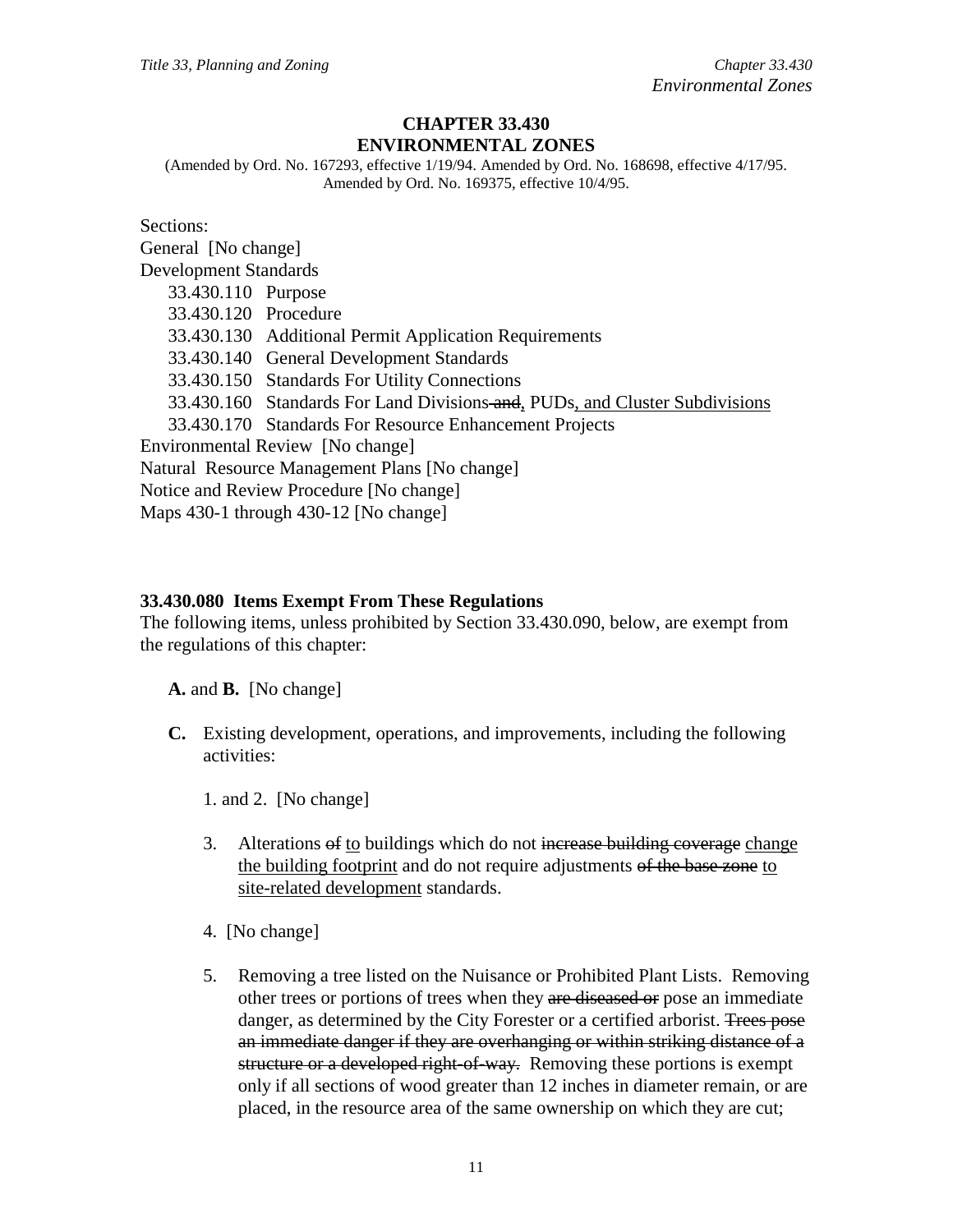6. through 8. [No change]

**D.** [No change]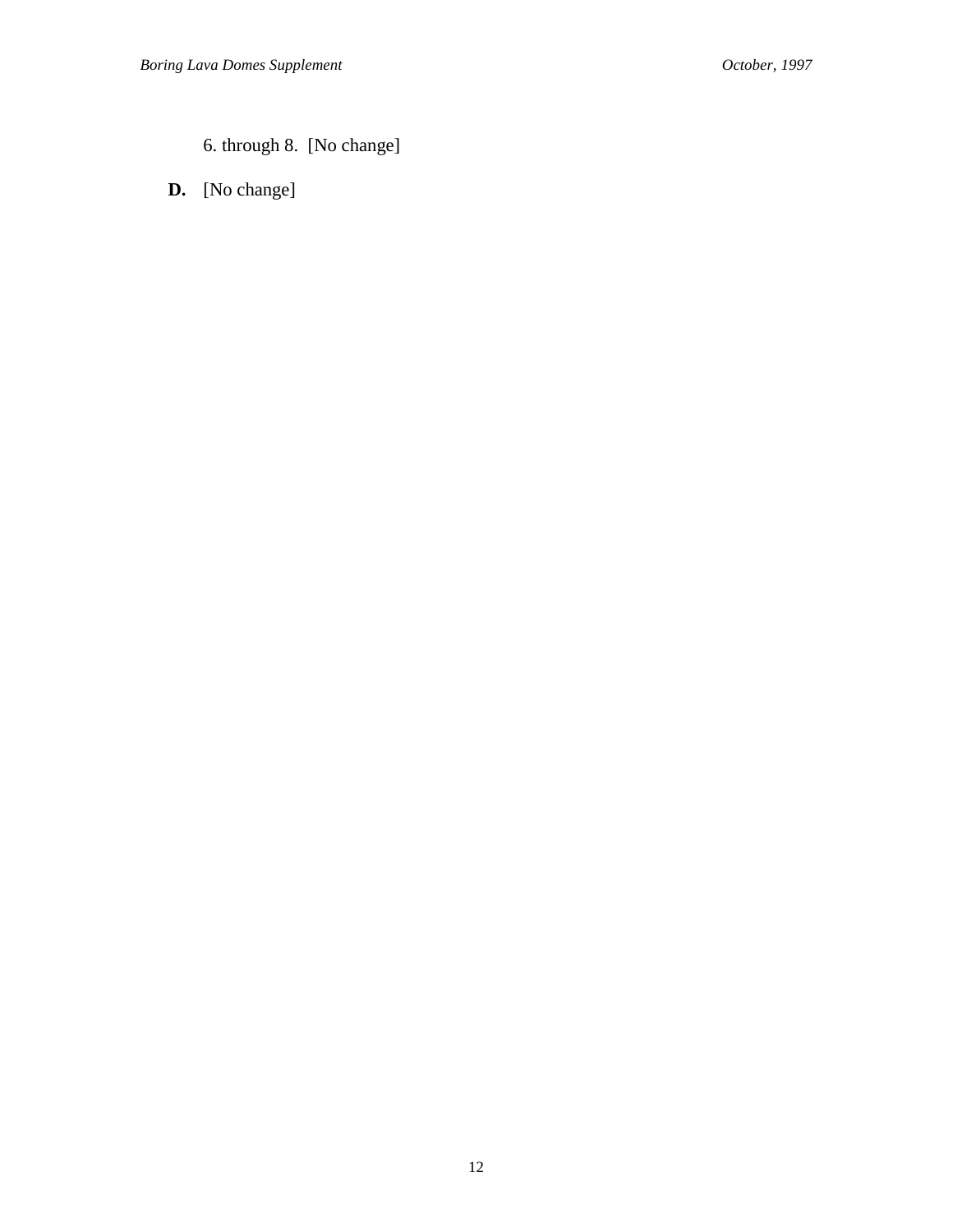#### 33.430.130 Permit Application Requirements

Adds language to ensure that vegetation is planted on disturbed areas in the environmental zone.

# 33.430.140 General Development Standards

Adds a requirement to meet Standard E for development that is within the Transition Area only. This change allows for a five foot setback from resource areas in protection zones in all situations.

Removes the requirement to meet Standard L for development that is within the Transition Area only. This standard is meaningless for development solely within the Transition Area.

Standards C and F are modified so that all references to streams are changed to water body. It was not the intent of the regulation to be limited just to stream setbacks. Water body is defined in Chapter 33.910, Definitions and includes lakes, ponds, and sloughs as well as streams.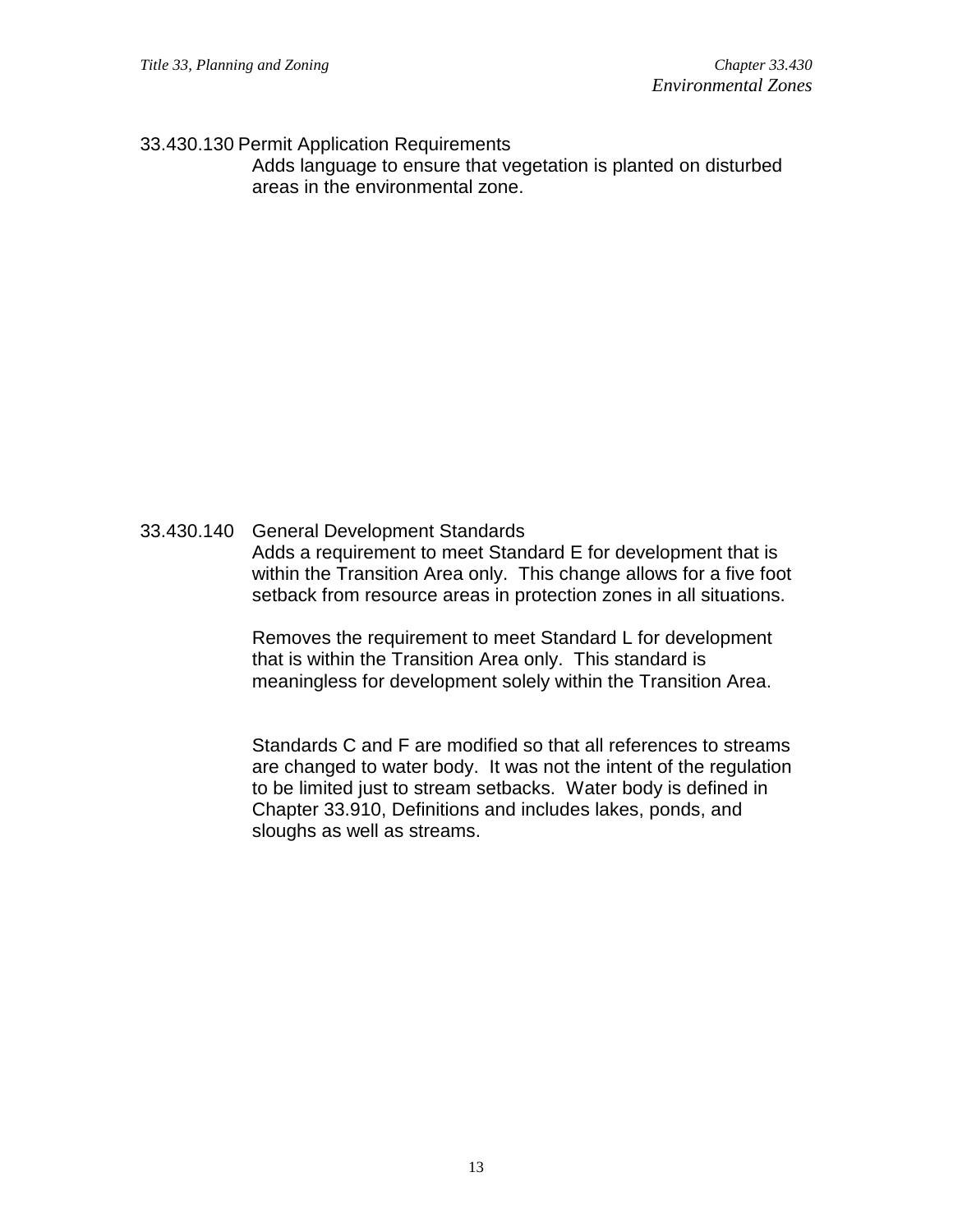#### **33.430.130 Permit Application Requirements**

A building permit or development permit application that is reviewed for compliance with the standards of this chapter requires more information than a permit not affected by these provisions. The information in Subsections A and B must be submitted with permit application plans. Submission of the information in Subsection C is optional.

- **A.** [No change]
- **B.** Proposed development plan including:
	- 1. through 3. [No change]
	- 4. A landscape plan indicating the size, species, and location of all vegetation to be planted in the environmental zone showing that 90 percent vegetative cover will be achieved within one year.
- **C.** [No change]

# **33.430.140 General Development Standards**

The standards below apply to all development in the environmental zones except utilities subject to Section 33.430.150, land divisions subject to Section 33.430.160, and resource enhancement projects subject to Section 33.430.170. Standards A through C and G through P apply to new development. Standards D through P apply to alterations to existing development. Only standards  $E, J, K, E, N, O$ , and P apply in Transition areas. All of the applicable standards must be met. Modification of any of these standards requires approval through environmental review described in Sections 33.430.210 to 33.430.280.

**A.** and **B.** [No change]

- **C.** The disturbance area must be set back at least:
	- 1. Fifty feet from the edge of any identified wetland, from the top-of-bank of any identified stream water body within the Columbia Corridor, or any identified stream water body within a protection zone on lots zoned R10, R20, or RF;
	- 2. Thirty feet from the top-of-bank of any identified streams water body within a protection zone on all lots except those zoned R10, R20 or RF.
	- 3. Thirty feet from the centerline of all any identified streams water bodies within a conservation zone except those within the Columbia Corridor.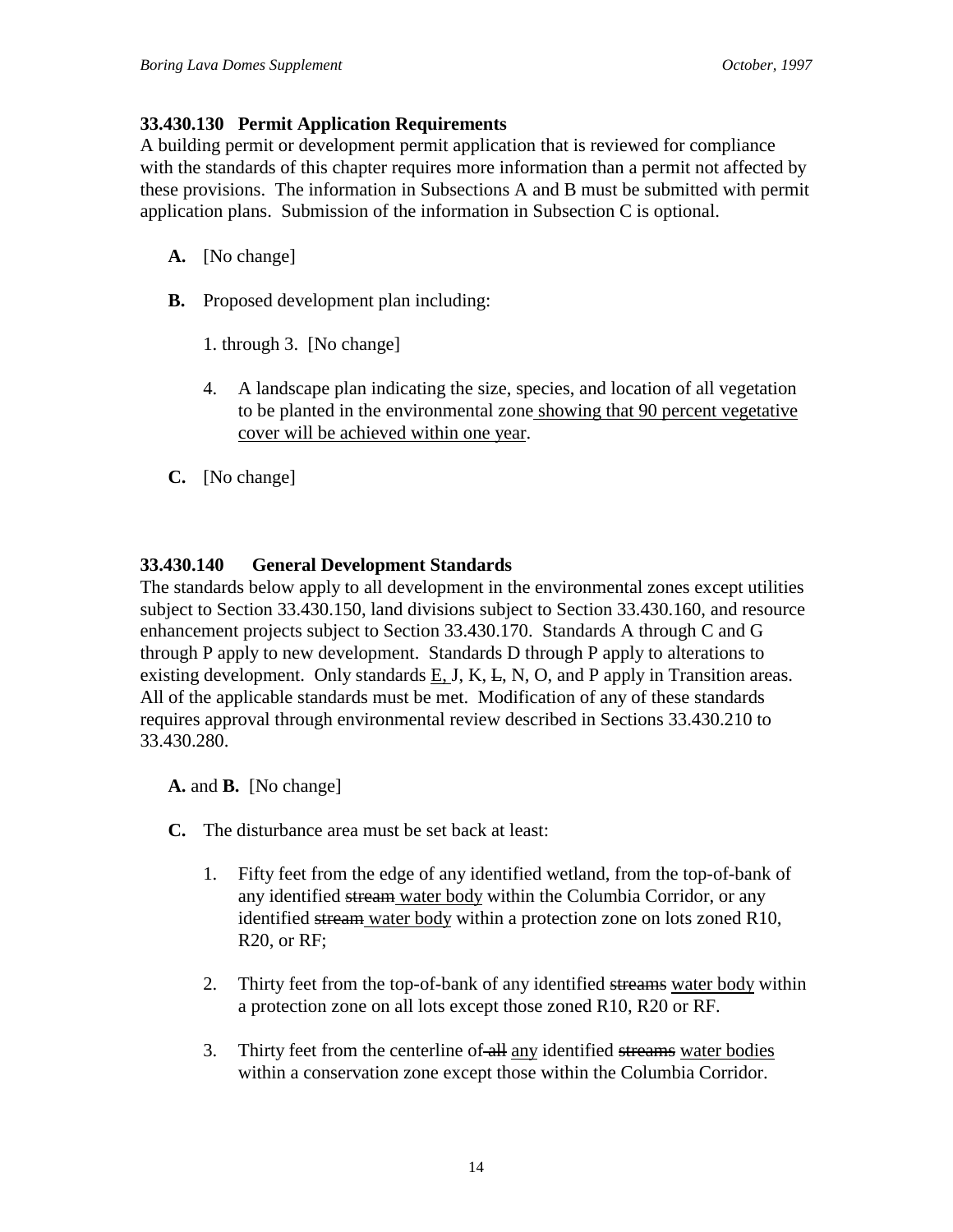**D.** and **E.** [No change]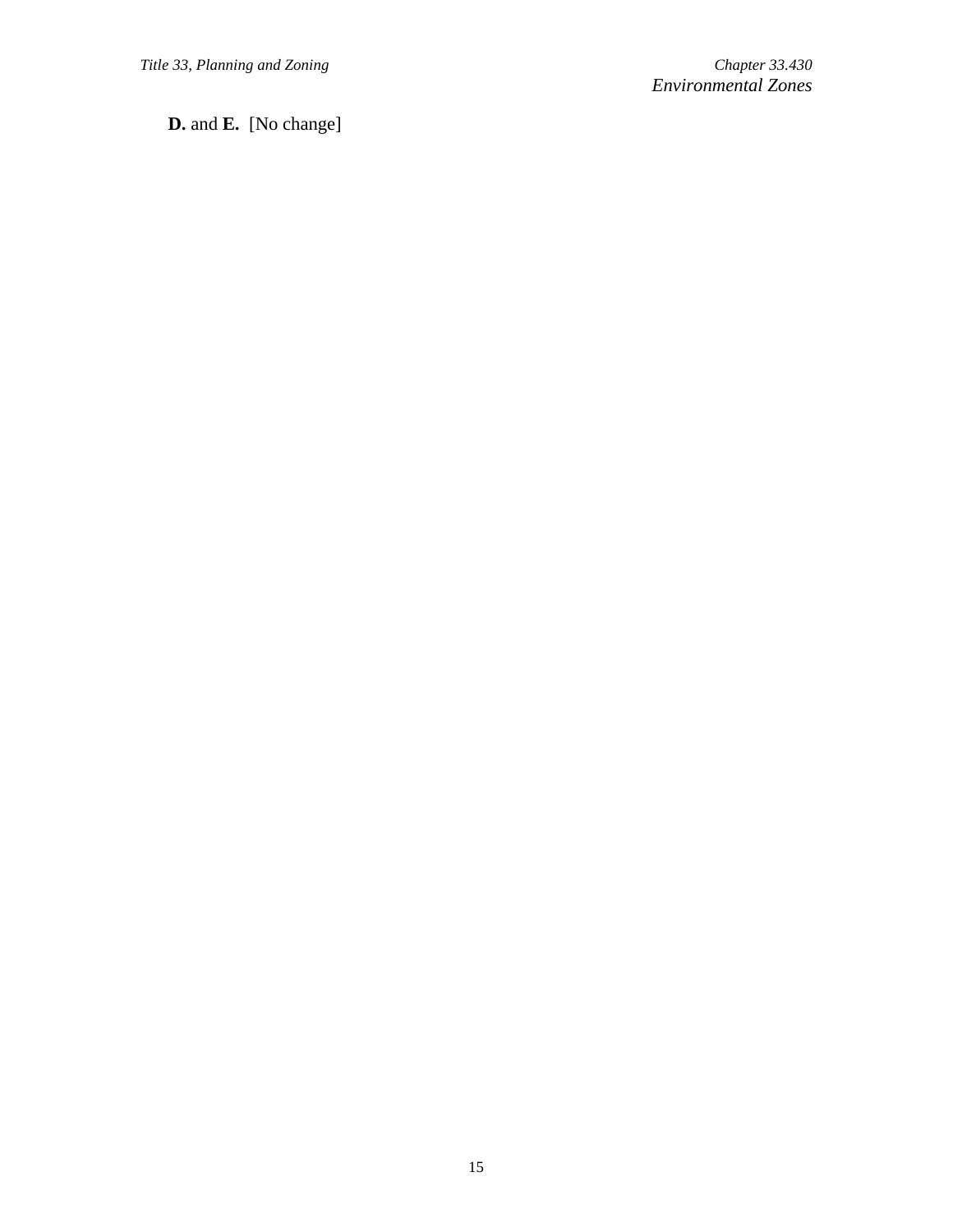Standards C and F are modified so that all references to streams are changed to water body. It was not the intent of the regulation to be limited just to stream setbacks. Water body is defined in Chapter 33.910, Definitions and includes lakes, ponds, and sloughs as well as streams.

33.430.150 Standards for Utility Lines New language is added to Standard F to require tree planting on the stream side of any utility line.

33.430.160 Standards for Land Divisions, PUDs, and Cluster Housing **Subdivisions** Changes the title to include cluster housing subdivisions with PUDs. Changes standards C and D to include cluster housing subdivisions. Cluster housing subdivisions are included with PUDs because they allow variable lot sizes and shapes which can promote conservation of natural resources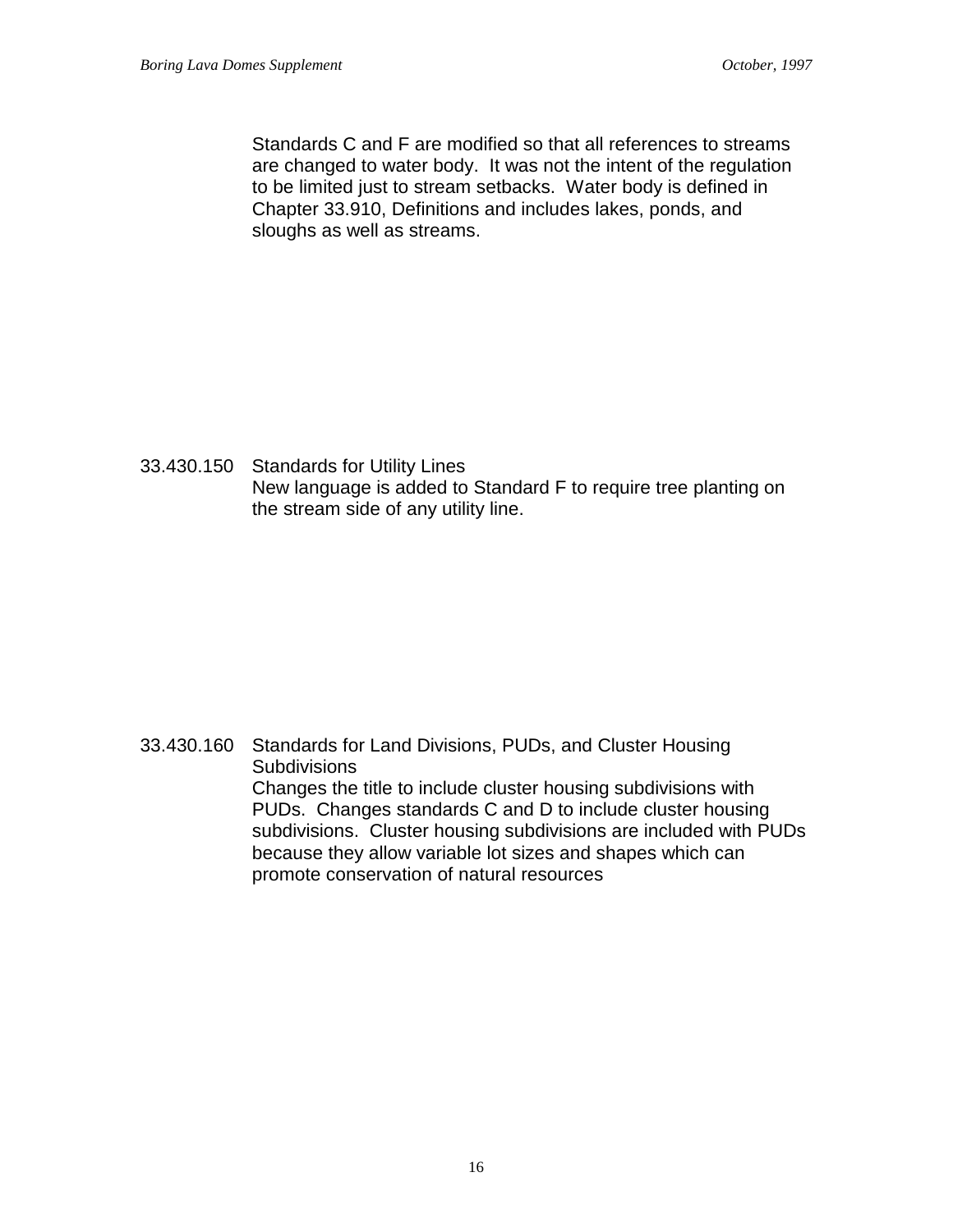- **F.** The proposed development must be set back at least:
	- 1. Fifty feet from the edge of any identified wetland, from the top-of-bank of any identified stream water body within the Columbia Corridor, or any identified stream water body within a protection zone on lots zoned R10, R20, or RF;
	- 2. Thirty feet from the top-of-bank of any identified streams water body within a protection zone on lots zoned R7 through IH; and
	- 3. Thirty feet from the centerline of all any identified streams water bodies within a conservation zone except those within the Columbia Corridor.

**G.** through **P.** [No change]

#### **33.430.150 Standards for Utility Lines**

The following standards apply to connections to existing utility lines and the upgrade of existing public utility lines in resource areas. All of the standards must be met. Modification of any of these standards requires approval through environmental review described in Sections 33.430.210 to 33.430.280.

**A.** through **E.** [No change]

**F.** Each 6 to 10-inch diameter native tree cut must be replaced at a ratio of three trees for each one removed. The replacement trees must be a minimum one-half inch diameter and selected from the Portland Plant List. All trees must be planted on the applicant's site but not within 10 feet of a paved surface. Where a utility line is approximately parallel with the stream channel at least half of the replacement trees must be planted between the utility line and the stream channel.

# **33.430.160 Standards for Land Divisions, and PUDs, and cluster Housing Subdivisions.**

The following standards apply to land divisions, and PUDs, and cluster housing subdivisions in the environmental zones. All of the standards must be met. Modification of any of these standards requires approval through environmental review described in Sections 33.430.210 to 33.430.280.

**A.** and **B.** [No change]

**C.** Land divisions except which are not also PUDs or cluster housing subdivisions:

1. and 2. [No change]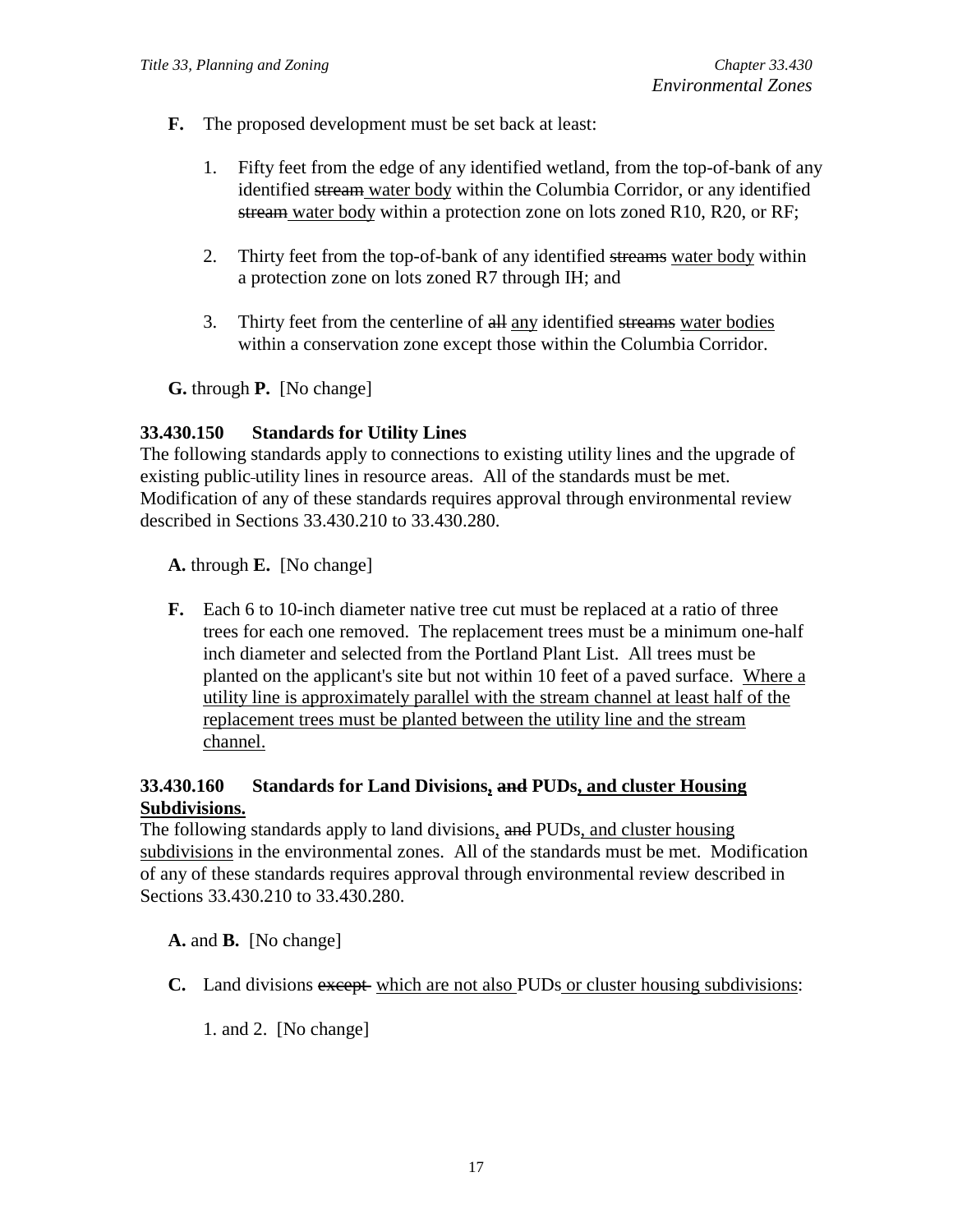- **D.** PUDs and cluster housing subdivisions: The standards of subsections 33.430.140.B, C, and H through P must be met. The standards of this subsection also must be met:
	- 1. The total amount of disturbance area allowed within the resource area of the environmental conservation zone for the entire PUD is 50 percent of the base zone building coverage or 1 acre, whichever is less, minus the amount of area outside the resource area; and
	- 2. [No change]

**E.** through **G.** [No change]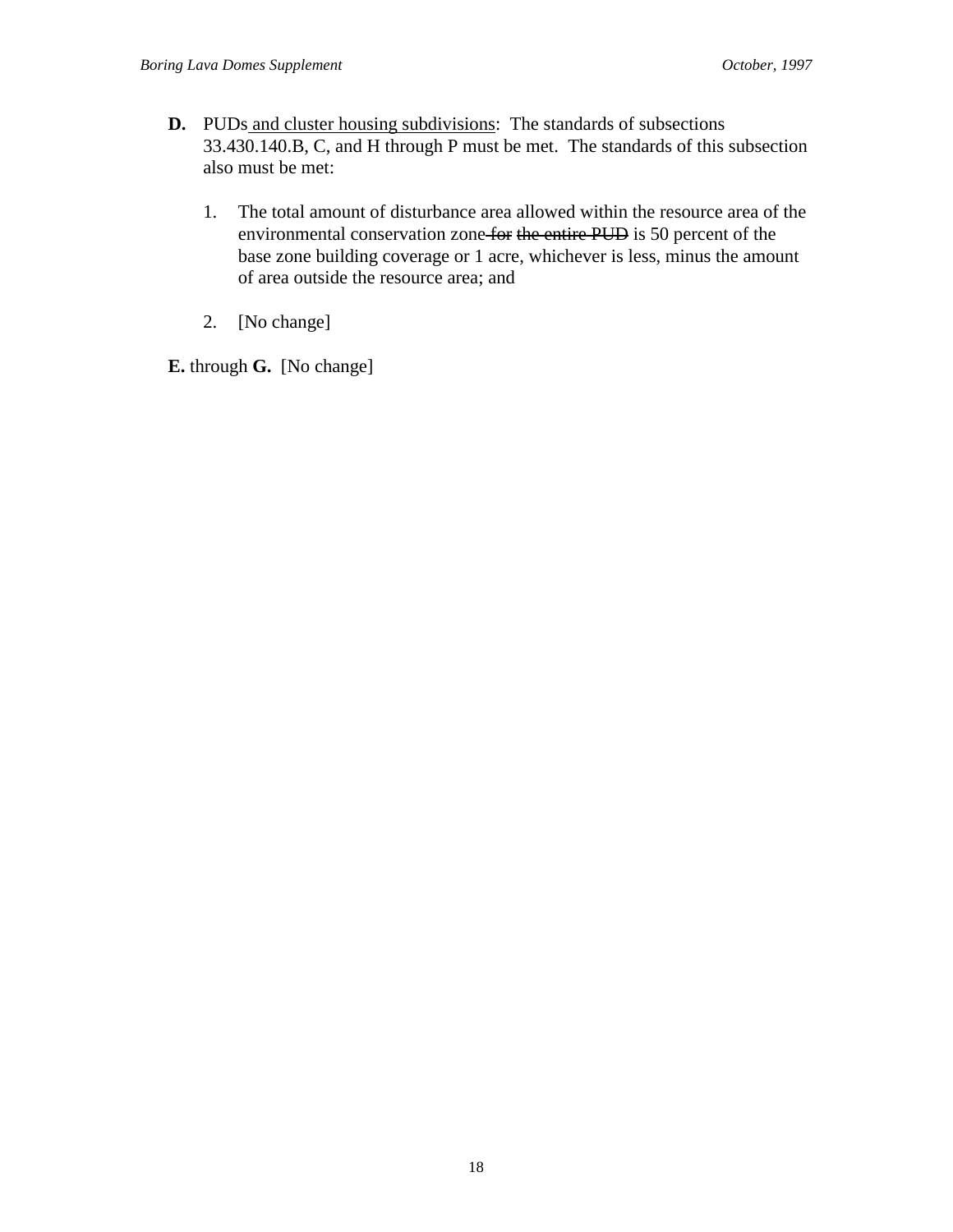#### 33.430.230 Procedure

Adds sub-section B.6 to give direction as to what procedure to follow for Environmental Review of projects that are within the Transition Area only and do not meet the development standards.

Adds the term "corrections" to the language of C.2 to make it clear that the environmental review is for the redress of the violation only. The determination of whether or not a violation has occurred is made by the Code Hearings Officer and not the Land Use Hearings Officer. The Land Use Hearings Officer determines through the environmental review—if a violation has been or will be remediated properly.

Eliminates the reference to permit. This reference has caused much confusion. All violation correction cases should be Type III.

33.430.250.E Other development in the Environmental Conservation zone or within the Transition Area only. Adds language clarifying which set of approval criteria apply to environmental reviews of projects that are within the Transition Area only and do not meet the development standards.

33.430.250.G Corrections to Violations.

Adds the term "corrections" to the language of .250.G to make it clear that the environmental review is for the redress of the violation only. Eliminates the reference to permit. This reference has caused confusion.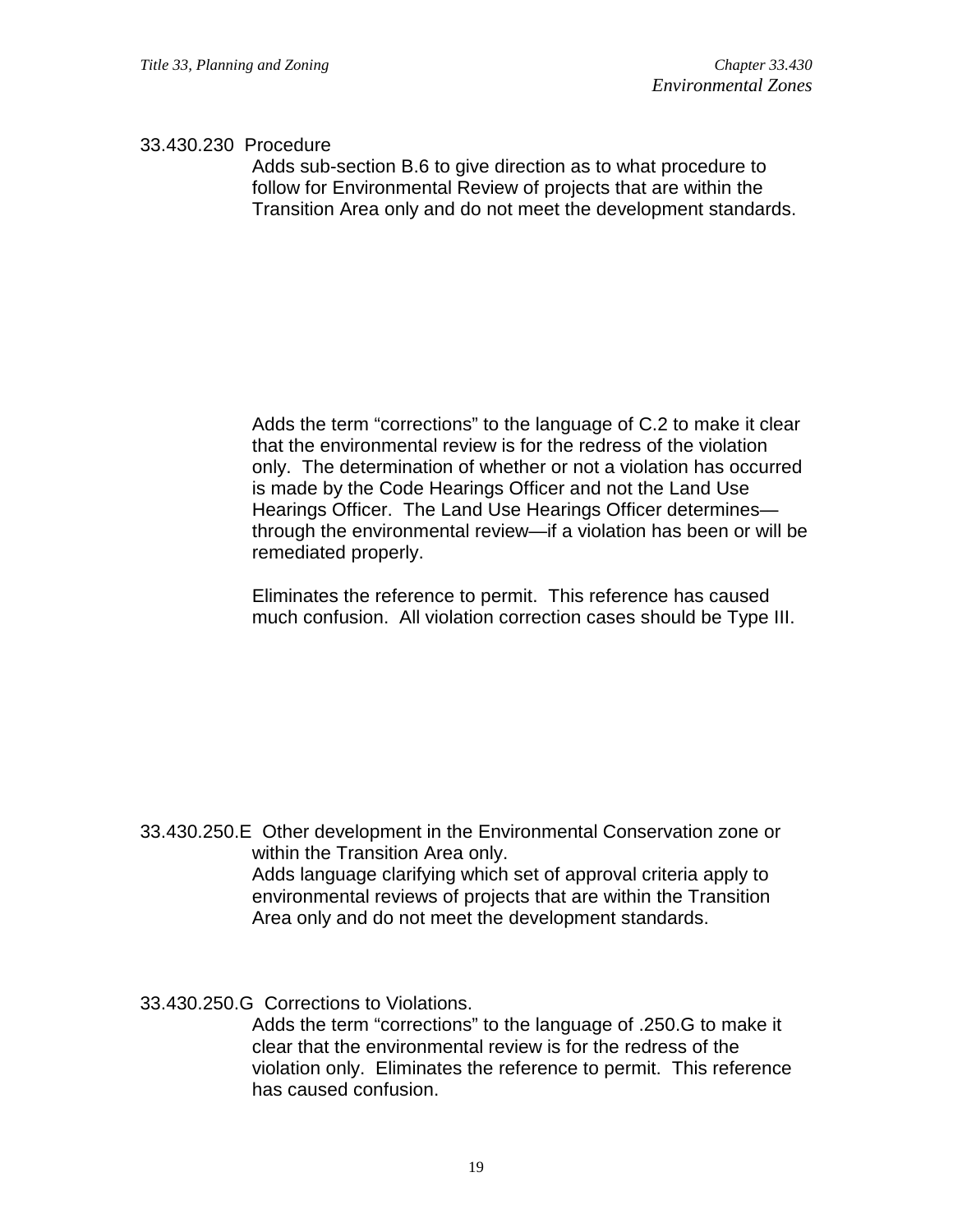Also clarifes which approval criteria apply to environmental reviews for the correction of a violation.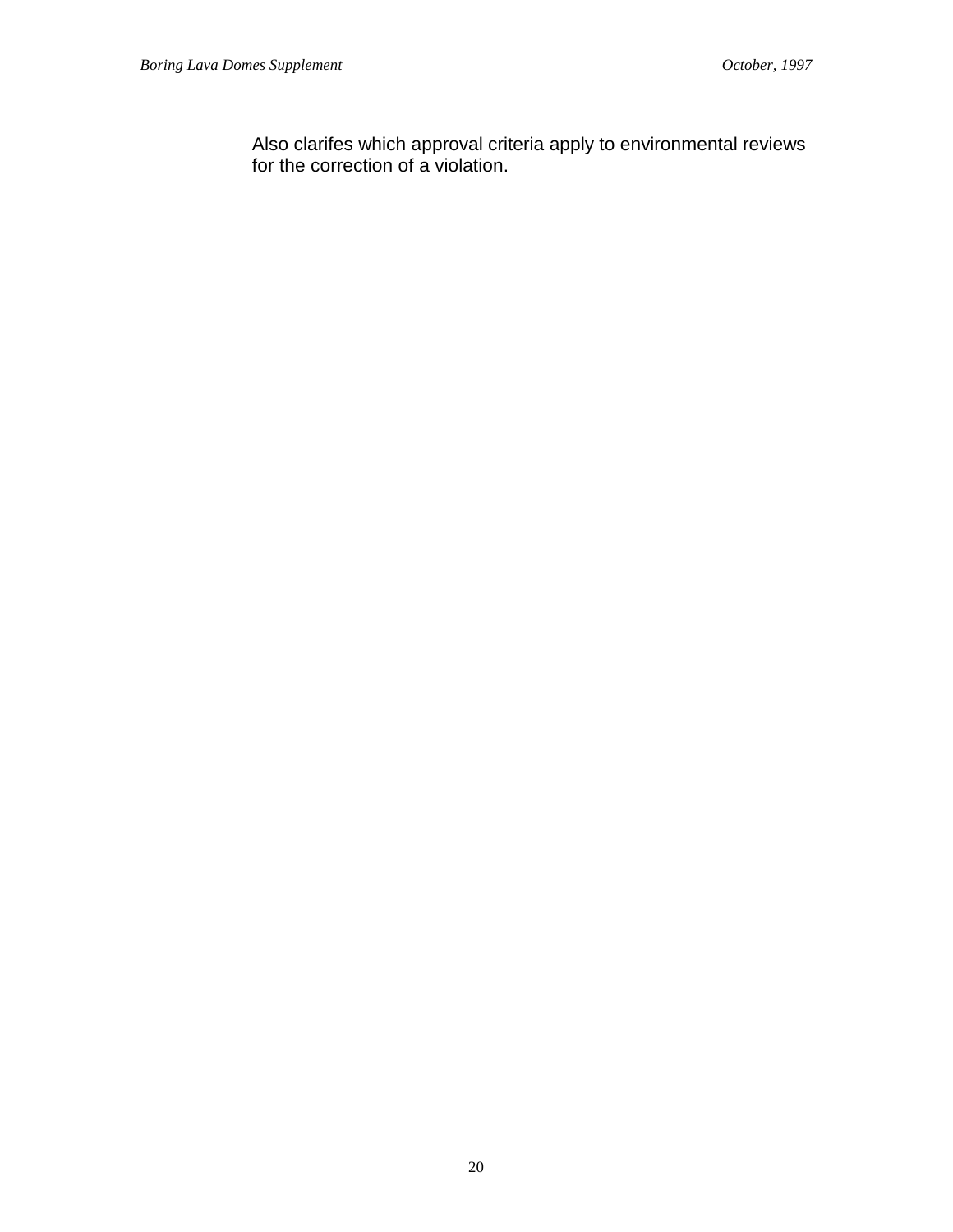# **33.430.230 Procedure**

Environmental reviews are processed through the following procedures:

- **A.** Resource enhancement activities are processed through the Type I procedure.
- **B.** The following are processed through the Type II procedure:
	- 1. Roads, driveways, walkways, stormwater disposal, and buried connections to existing utility lines;
	- 2. Public recreational trails, rest points, view points, and interpretative facilities;
	- 3. Public safety facilities;
	- 4. Environmental zone boundary modifications; and
	- 5. All other uses and development in resource areas of Environmental Conservation zones.
	- 6. Development within the Transition Area only.
- **C.** The following are processed through the Type III procedure:
	- 1. All other uses and development in resource areas of Environmental Protection zones; and
	- 2. Corrections of  $\overline{\text{v}}$  Violations of this Chapter that occurr when no permit was applied for.

# **33.430.250 Approval Criteria**

An environmental review application will be approved if the review body finds that the applicant has shown that all of the applicable approval criteria are met. When environmental review is required because a proposal does not meet one or more of the development standards of Section 33.430.140 through .170, then the approval criteria will only be applied to the aspect of the proposal that does not meet the development standard or standards.

**A.** through **D.** [No change]

- **E. Other development in the Environmental Conservation zone or within the Transition Area only.** In Environmental Conservation zones or for development within the Transition Area only, the applicant's impact evaluation must demonstrate that all of the following are met:
- **F.** [No change]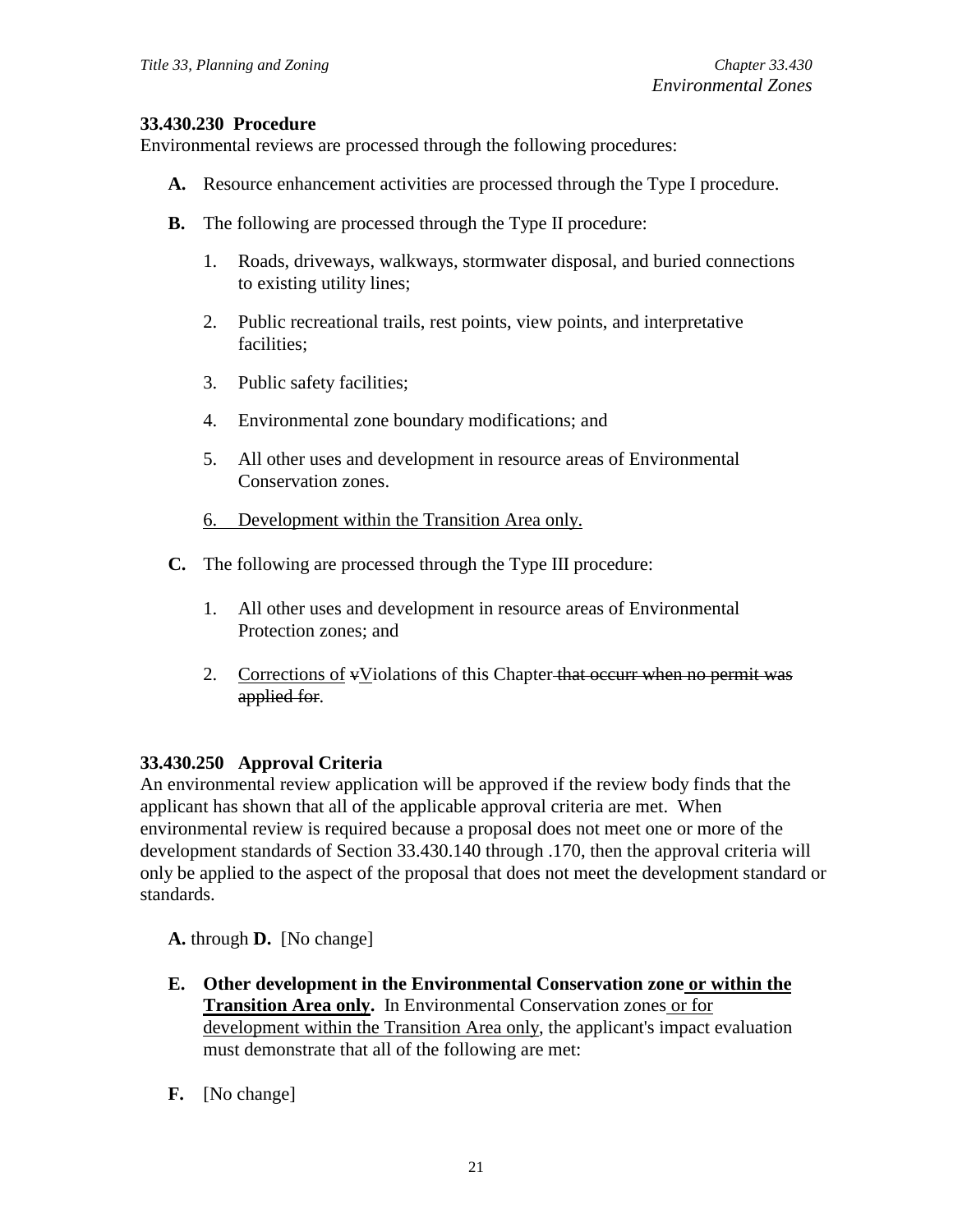**G. Corrections to Violations.** For corrections to violations of this Chapter that occur when no permit was applied for, all of the following must be met, as demonstrated by the applicant's remediation plan: the application must meet all applicable approval criteria stated in subsections A through F above, and paragraphs 1, 2.b and 2.c below. If these criteria cannot be met, then the applicant's remediation plan must demonstrate that all of the following are met:

1. and 2. [No change]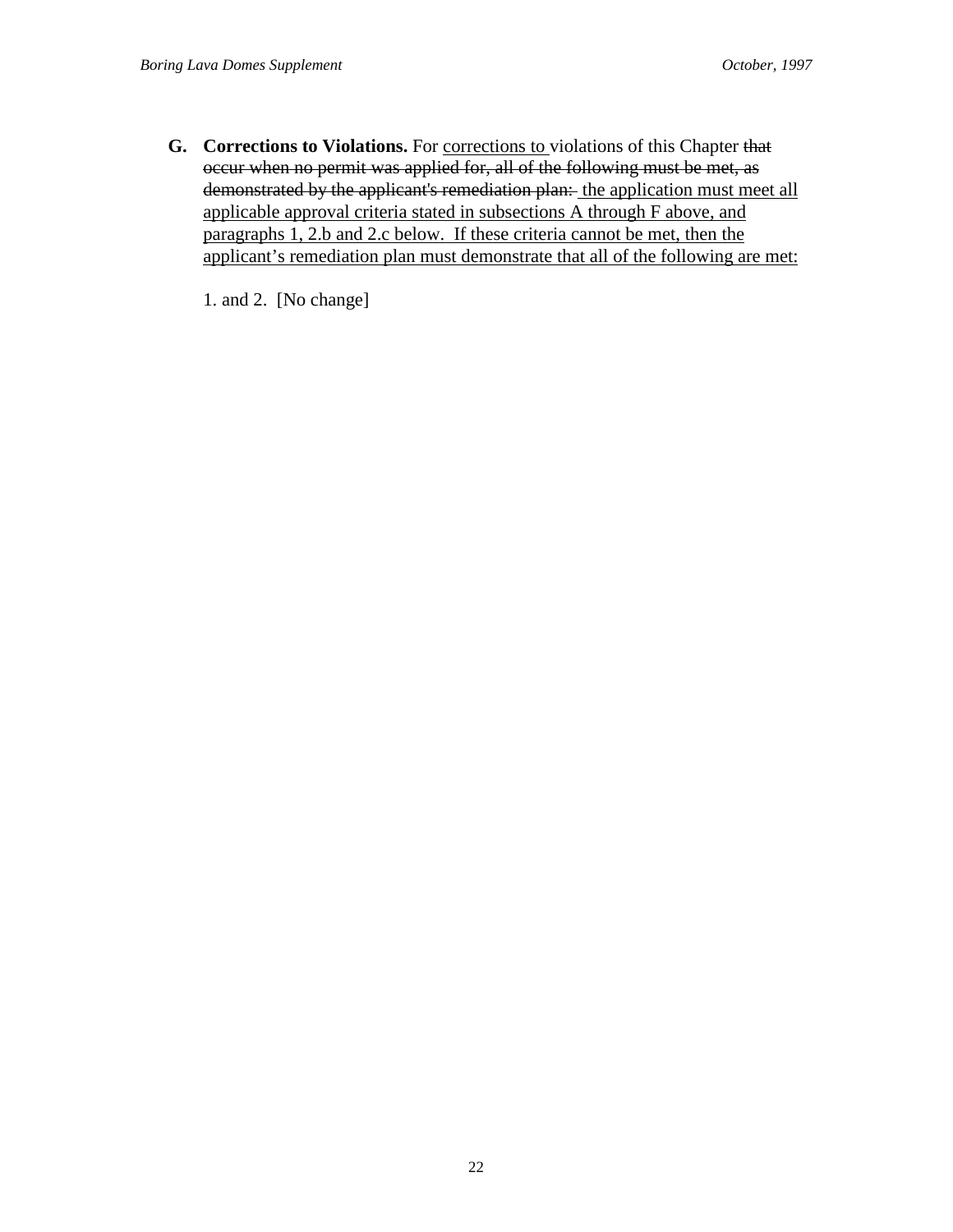33.430.280 Modifications Which Will Better Meet Environmental Review Requirements

Removes the reference to base zones in this paragraph. The intent of this regulation is to allow modifications to all site-related development standards, many of which are found in the 200s section of the zoning code and not just in the base zone chapters.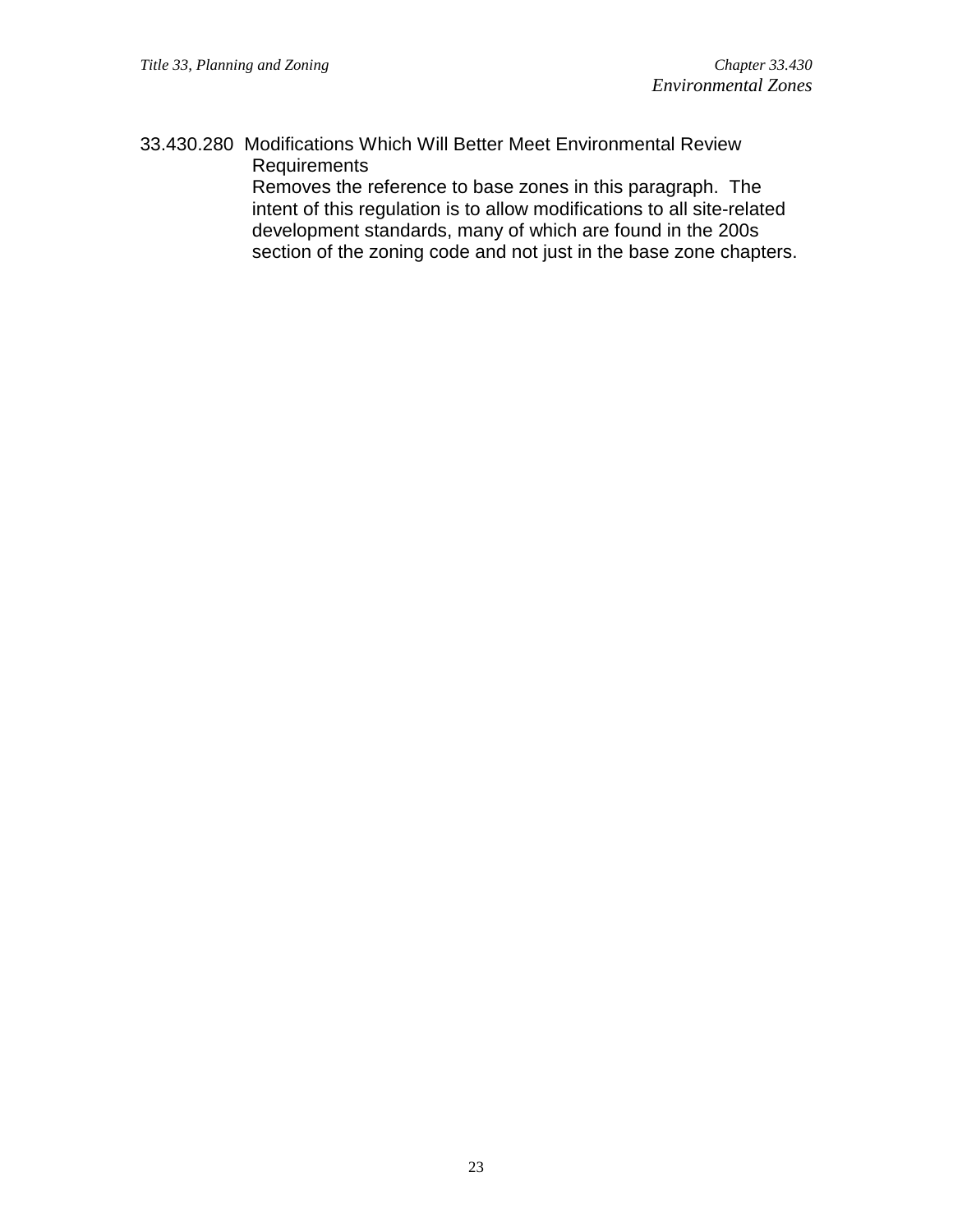# **33.430.280 Modifications Which Will Better Meet Environmental Review Requirements**

The review body may consider adjustments for site-related base zone development standards as part of the environmental review process. These modifications are done as part of the environmental review process and are not required to go through the adjustment process. Adjustments to use-related development standards (such as floorarea ratios, intensity of use, size of the use, number of units, or concentration of uses) are subject to the adjustment process of Chapter 33.805. In order to approve these modifications, the review body must find that the development will result in greater protection of the resources and functional values identified on the site and will, on balance, be consistent with the purpose of the applicable regulations.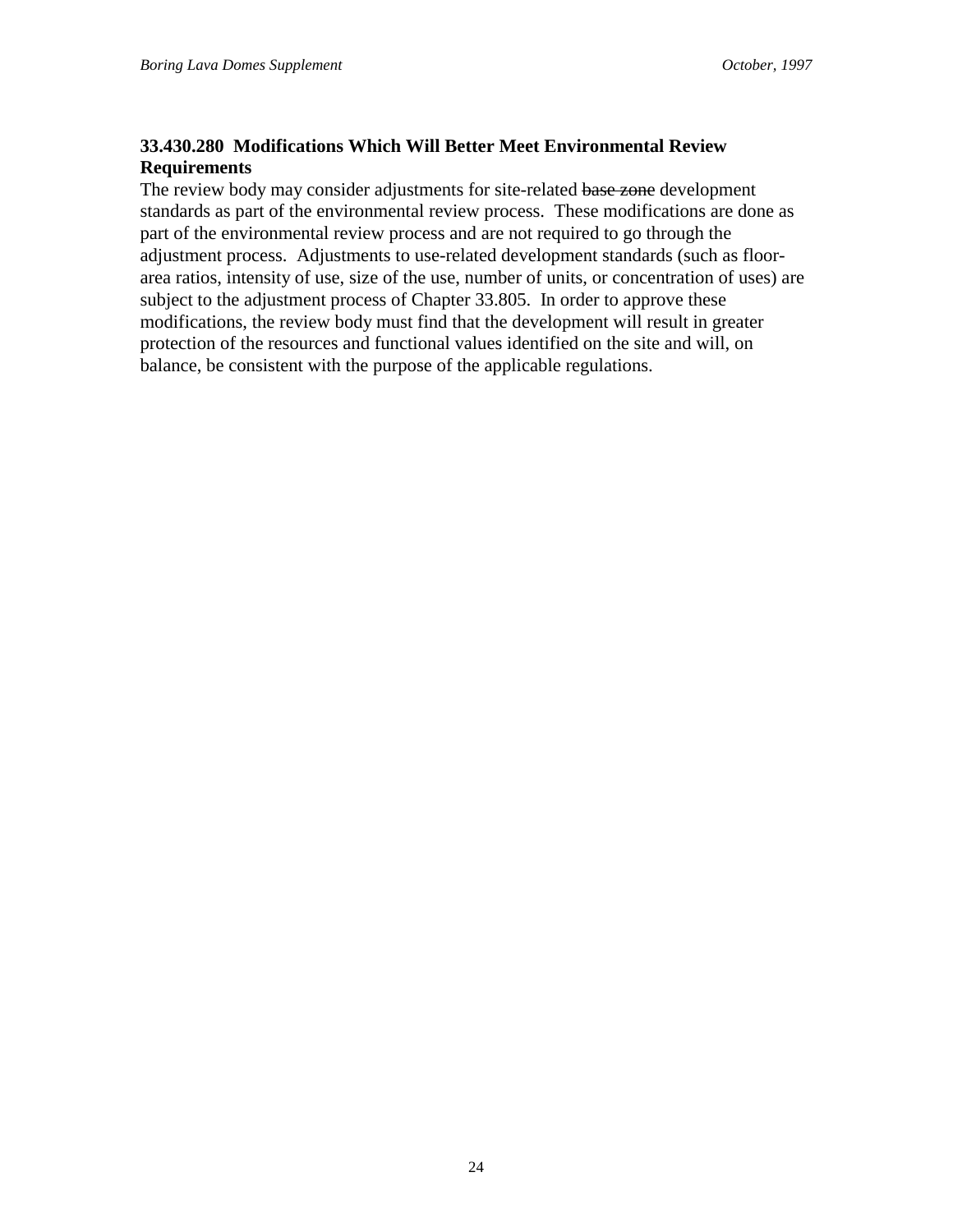# CHAPTER 33.515 COLUMBIA SOUTH SHORE PLAN DISTRICT

33.515.274 Items Exempt From These Regulations Adds language that allows planting of native vegetation without a review, as is done throughout all other Environmental Zones within the City.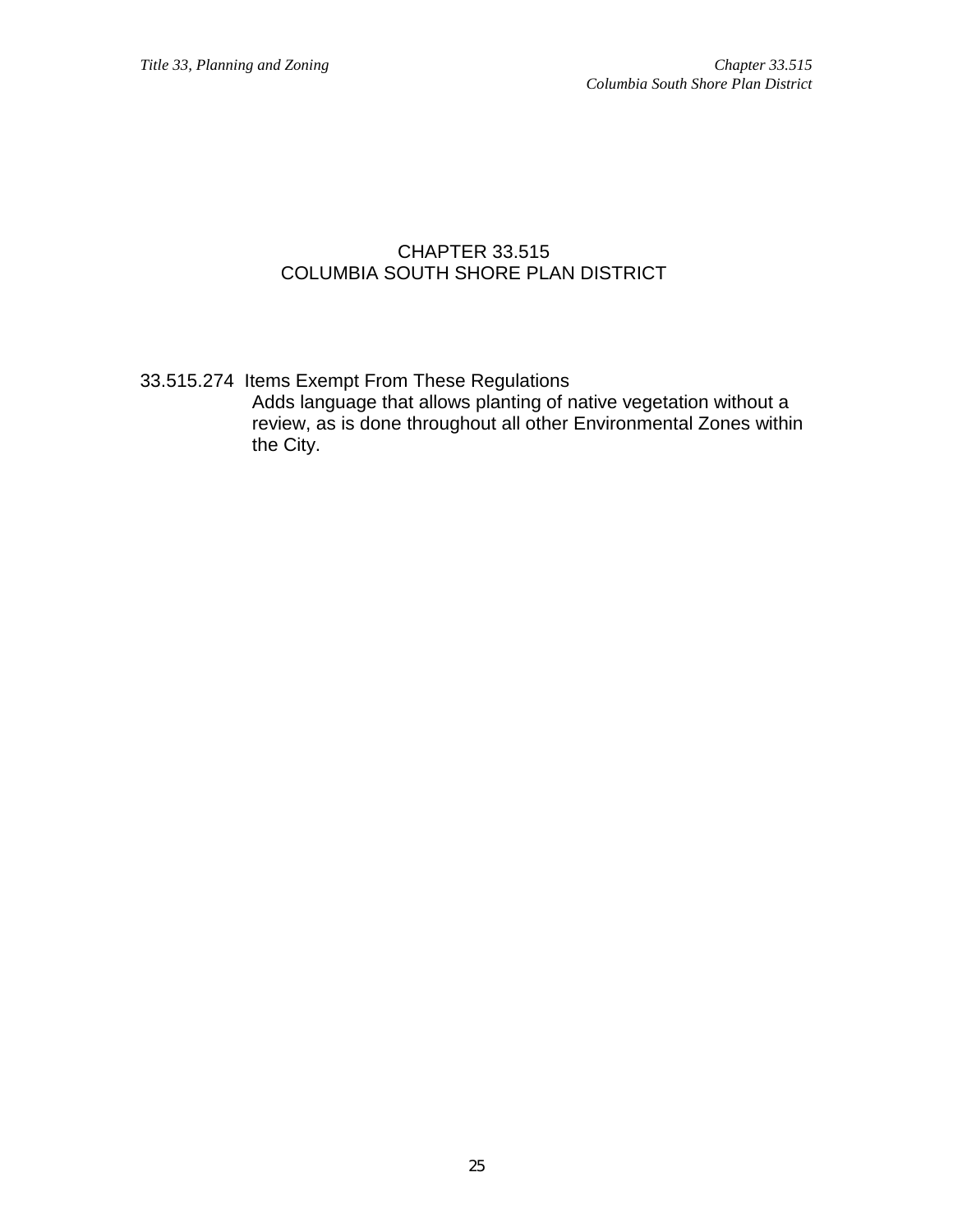# **33.515.274 Items Exempt From These Regulations**

The following are exempt from the development standards and required reviews stated in this section:

- **A.** through **J.** [No change]
- **K.** Planting of native vegetation listed on the Portland Plant List when planted with hand held equipment.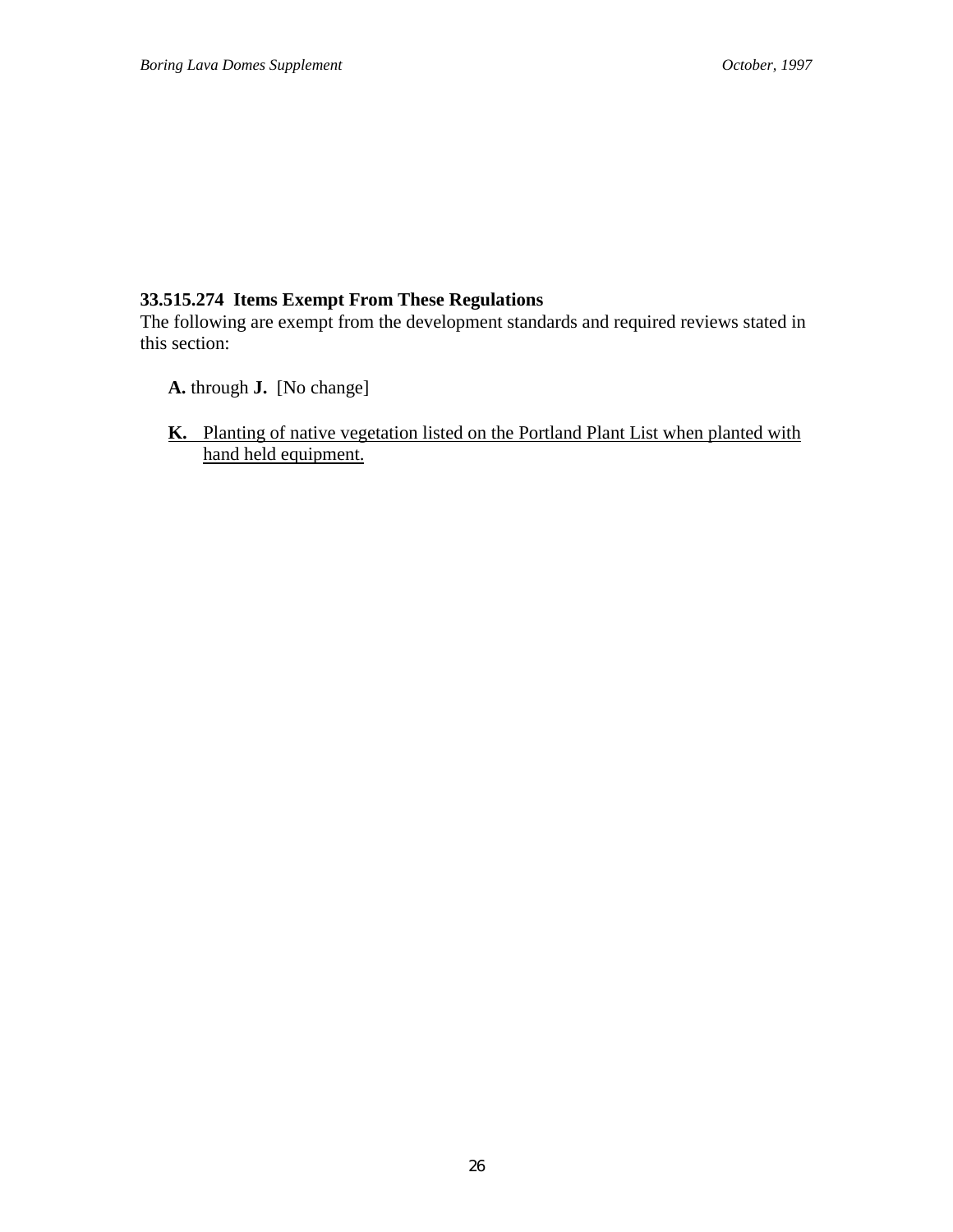CHAPTER 33.805 ADJUSTMENTS

33.805.040 Approval Criteria Modifies approval criterion F to remove the limitation of its application to the Columbia South Shore Plan District.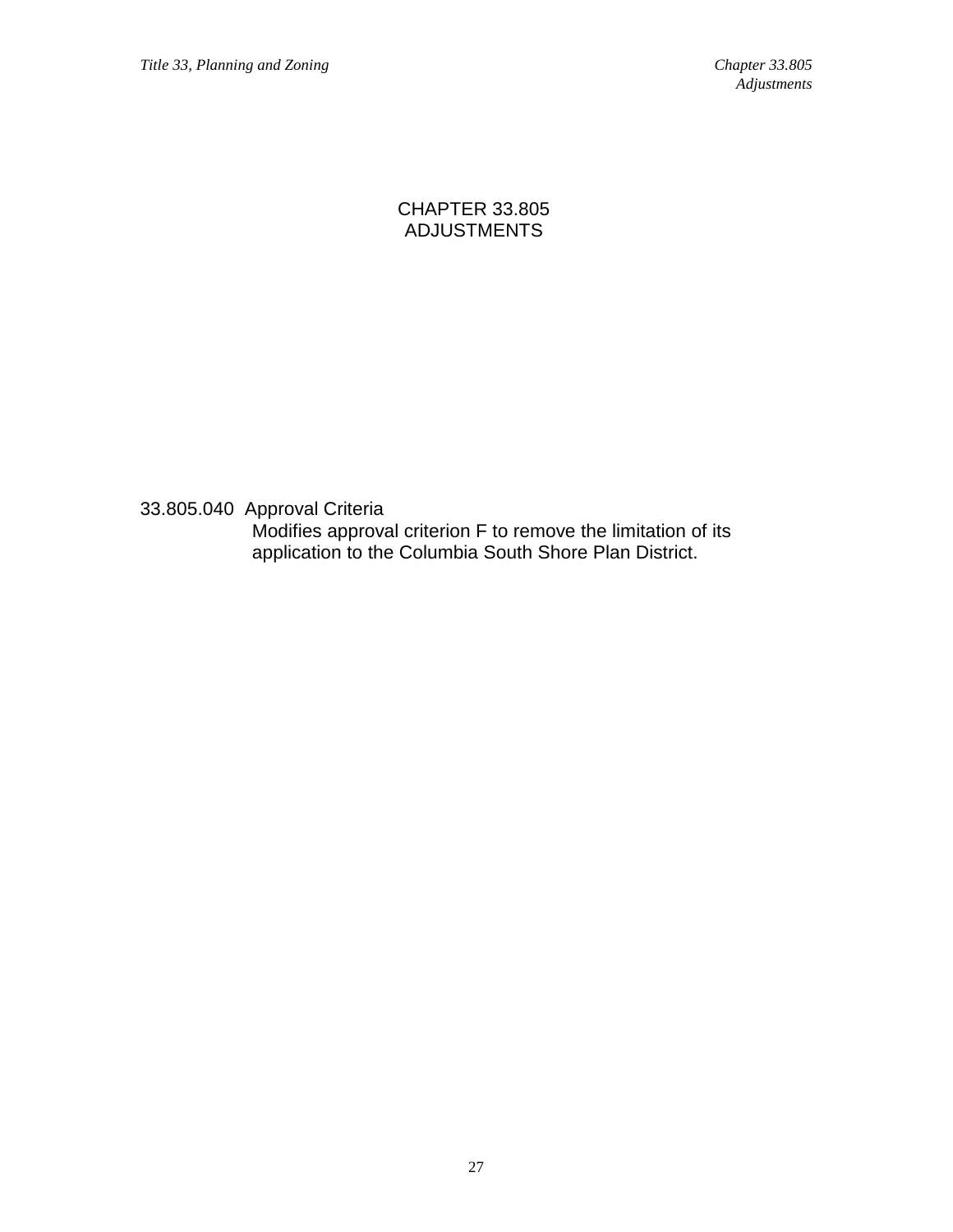# **CHAPTER 33.805 ADJUSTMENTS**

Sections:

33.805.010 Purpose 33.805.020 Procedure 33.805.030 Regulations Which May and May Not Be Adjusted 33.805.040 Approval Criteria

# **33.805.010** through **.030 [No change]**

# **33.805.040 Approval Criteria**

(Amended by Ord. No. 167127, effective 12/17/93. Amended by Ord. No. 169987, effective 7/1/96.) The approval criteria for signs are stated in Chapter 33. 286, Signs. All other adjustment requests will be approved if the review body finds that the applicant has shown that either approval criteria A. through F. or approval criteria G. through I., stated below, have been met. Adjustments to the ground floor window requirements of this Title must also meet the additional requirements stated in the ground floor window sections in the base zones.

- **A.** through **E.** [No change]
- **F.** If in an environmental zone in the Columbia South Shore Plan District, the proposal has as few significant detrimental environmental impacts on the resource and resource values as is practicable;

or

**G.** through **I.** [No change]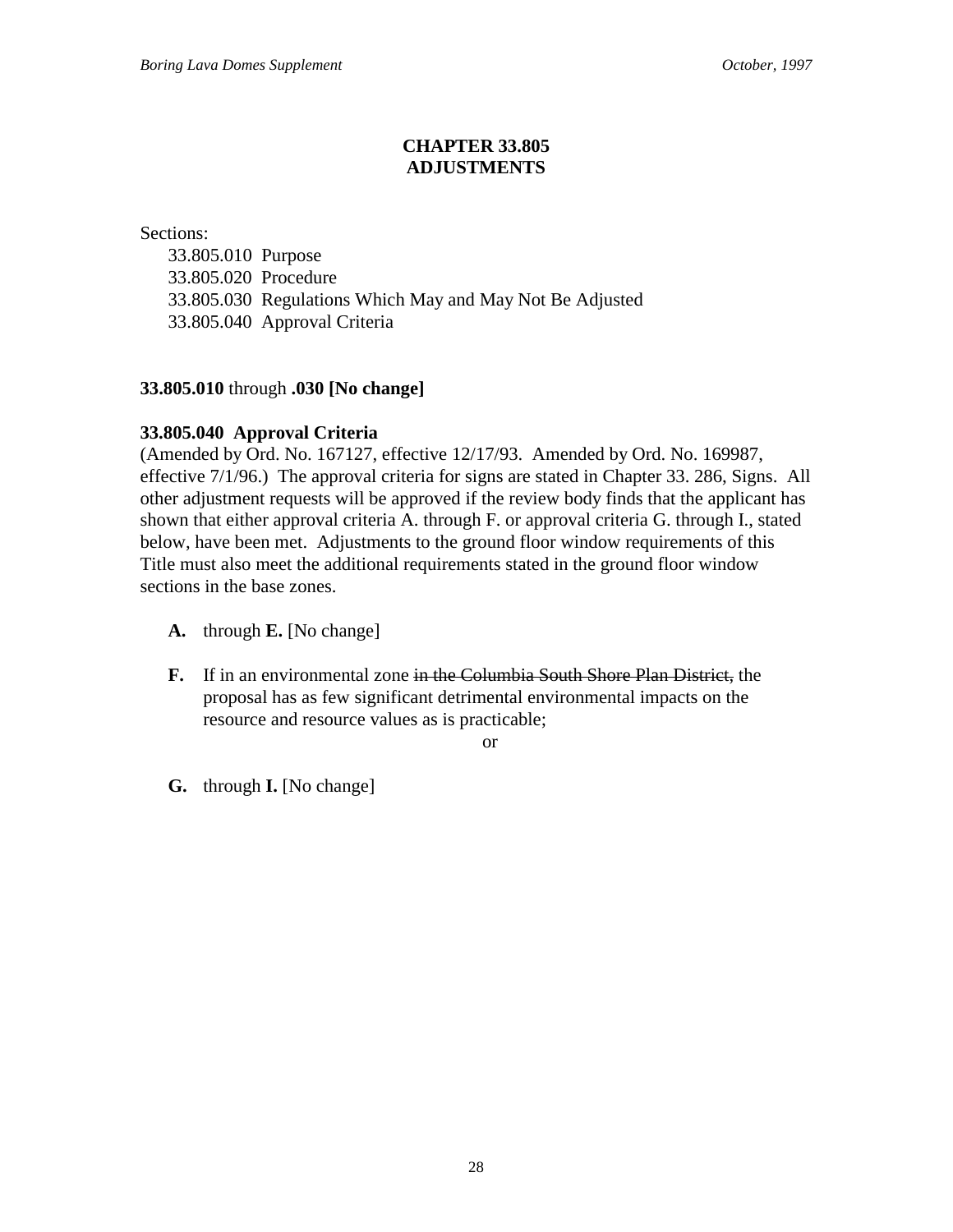# CHAPTER 33.910 **DEFINITIONS**

• Disturbance Area.

Adds language requiring that disturbance areas for new development be contiguous. This will ensure that disturbance areas for new development are compact and connected.

# **• Remediation.**

Adds a definition for the term "remediation" to distinguish it from the term "mitigation".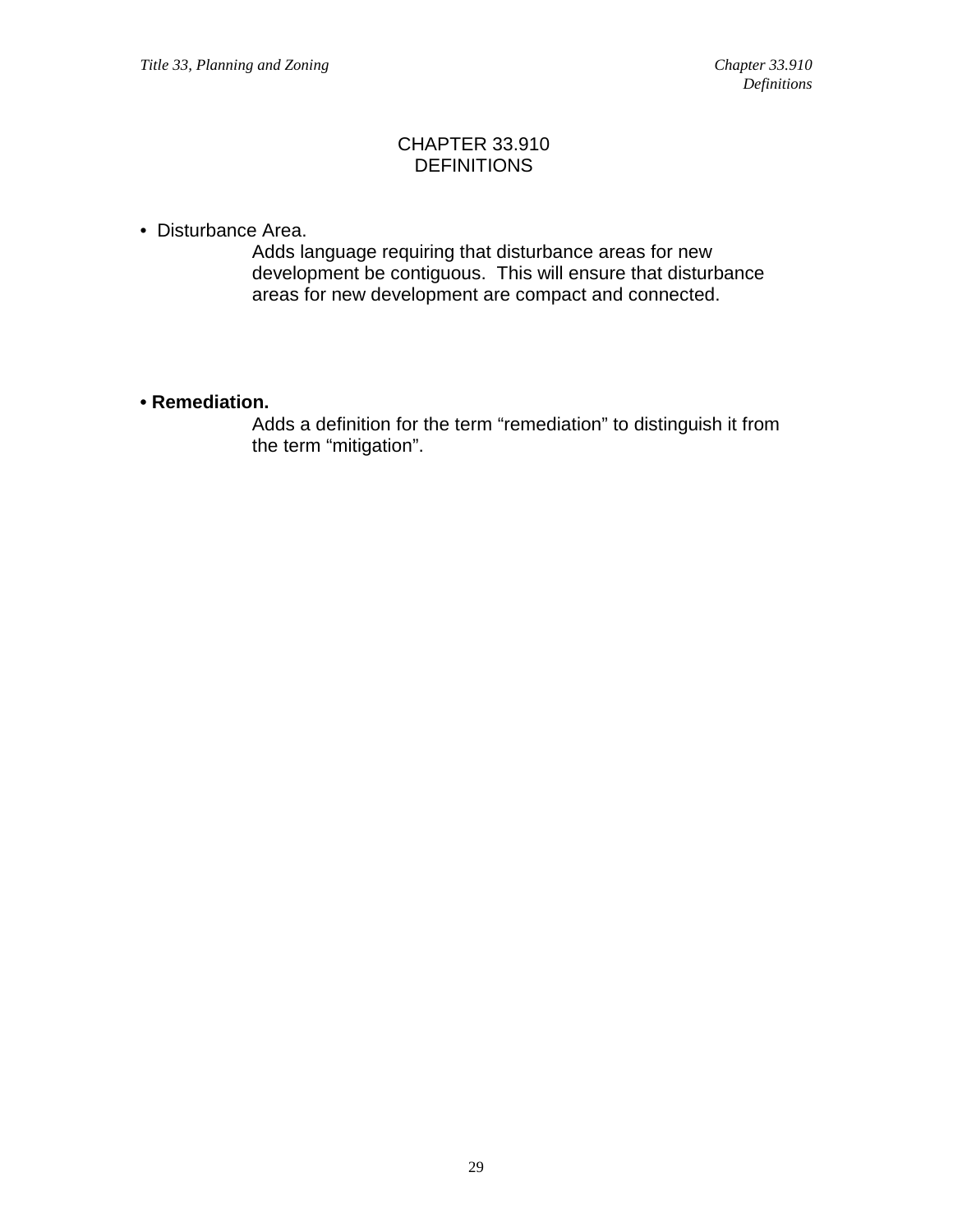# **CHAPTER 33.910 DEFINITIONS**

# **Environment-Related Definitions**

- **Disturbance Area.** An area which contains all temporary and permanent development, exterior improvements, and staging and storage areas on the site, both existing and proposed. For new development the disturbance area must be contiguous. Native vegetation planted for resource enhancement and agricultural and pasture land is not included. For Section 33.430.150, Standards for Utility Lines, only the proposed development is included.
- **Remediation.** The restoration and enhancement of resources and/or functional values lost as the result of a violation of the environmental zone regulations.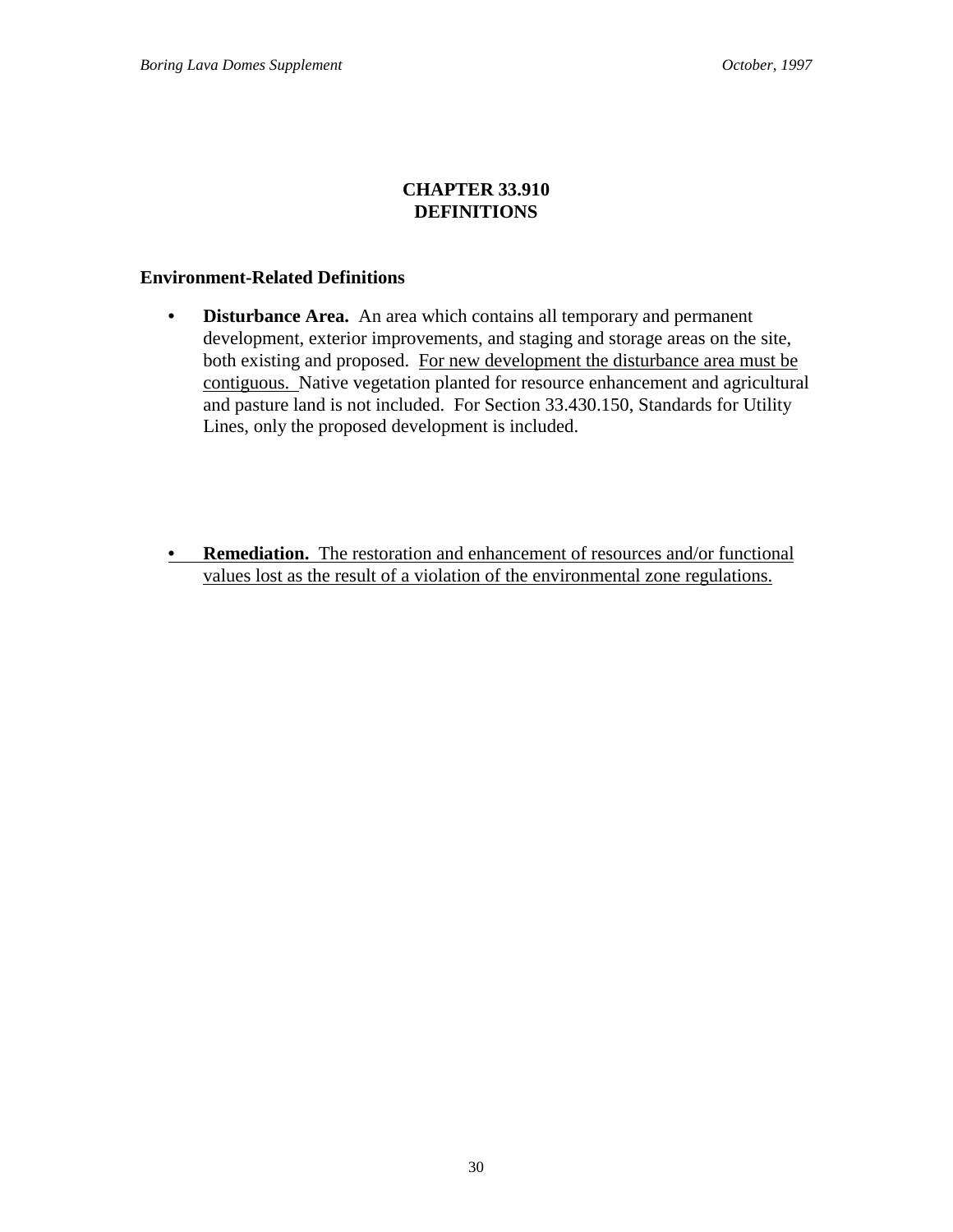Title 34, Subdivision and Partitioning

# Chapter 34.12

# ADMINISTRATION

34.12.050 PUD Required Allows for Cluster Housing as option in addition to PUDs. Both Cluster Housing and PUDs allow for clustered development that protects natural resources.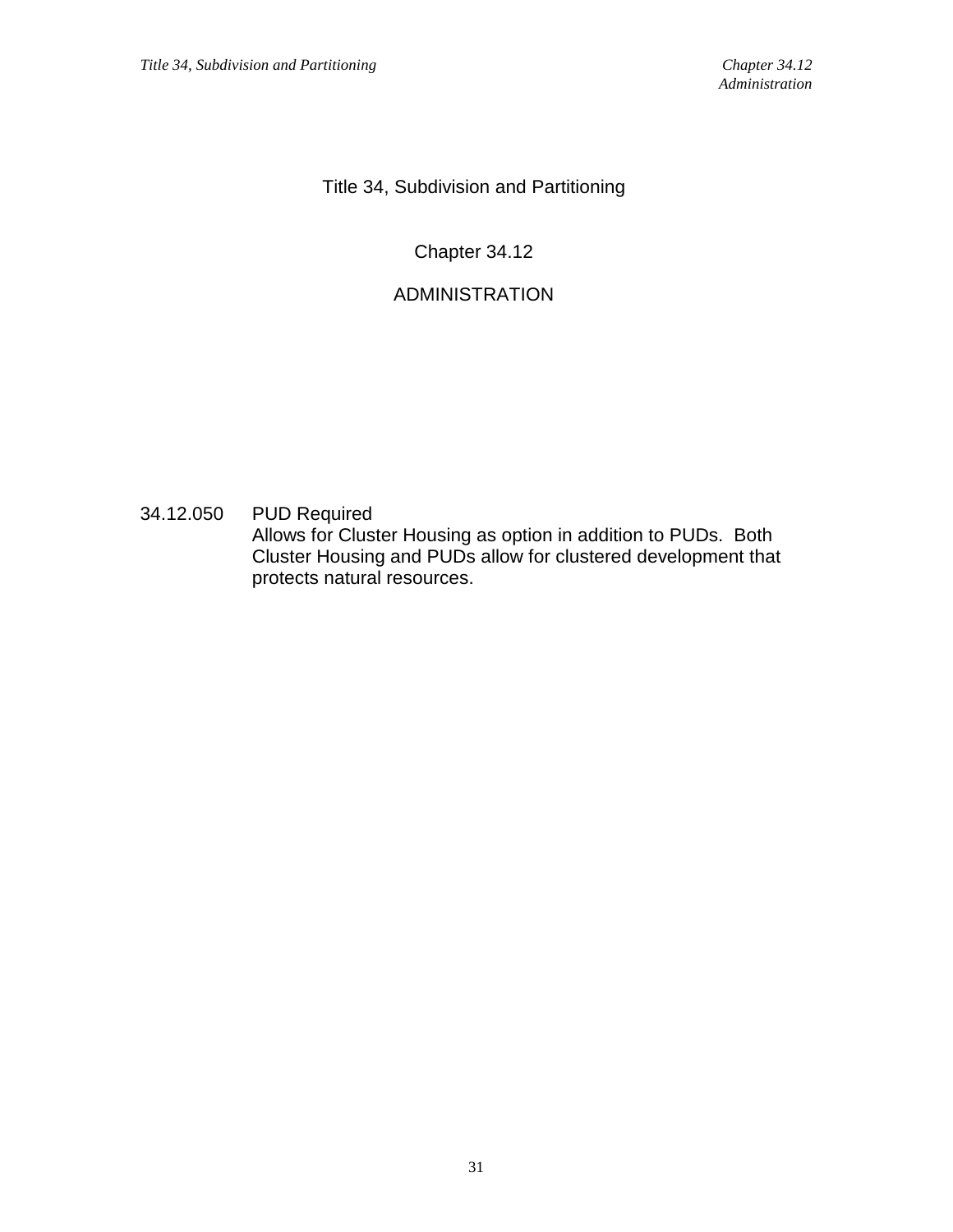# **Title 34, Subdivision and Partitioning**

# **Chapter 34.12**

# **ADMINISTRATION**

# **Sections:**

| 34.12.010 | Enforcement.                      |
|-----------|-----------------------------------|
| 34.12.020 | Conformance and Permits Required. |
| 34.12.030 | Interpretation.                   |
| 34.12.040 | Fees.                             |
|           |                                   |

34.12.050 PUD or Cluster Housing Required.

**34.12.010** through **34.12.040** [No change]

# **34.12.050 PUD or Cluster Housing Required**

(added by Ord. No. 164517, July 31, 1991. Either a Planned Unit Development, as regulated by Chapter 33.269, or Cluster Housing Subdivision, as regulated by Chapter 33.216, is required for major land division requests where 50 percent or more of the land area of all lots and/or parcels in common ownership is in an environmental overlay zone.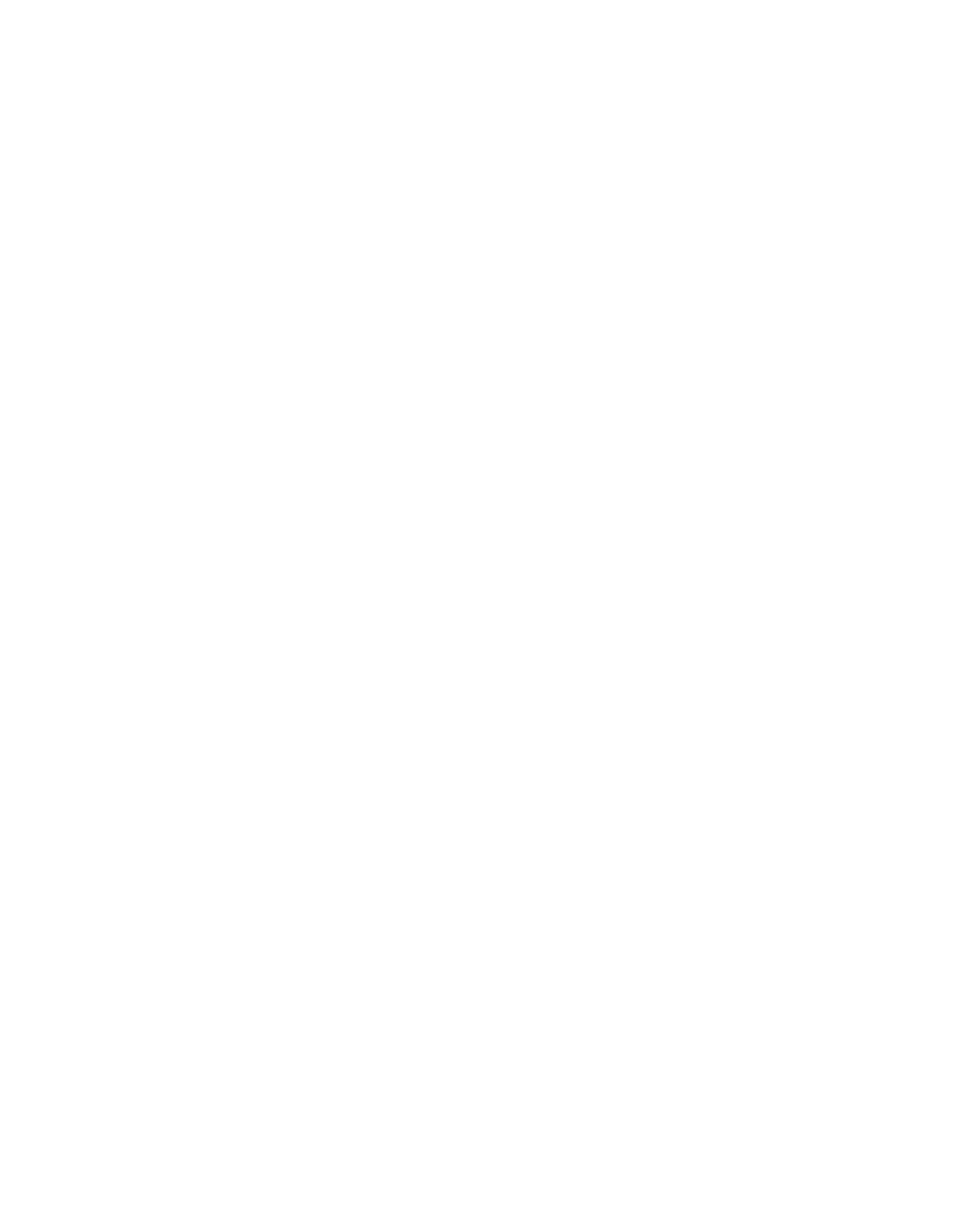

# **APPENDICIES**

**APPENDIX A** AMENDED INFORMATION FOR ADJACENT JOHNSON CREEK RESOURCE SITES

**APPENDIX B** LIST OF PLANTS OBSERVED DURING 1996 FIELD RECONNAISSANCE

**APPENDIX C** WILDLIFE HABITAT ASSESSMENT FORM (sample)

**APPENDIX D** EVALUATION OF HABITAT FEATURES

**APPENDIX E** SIGNIFICANCE FIELD SHEET (sample)

**APPENDIX F** USFWS LETTER ON POTENTIAL SENSITIVE SPECIES OCCURRENCE

**APPENDIX G** SENSITIVE SPECIES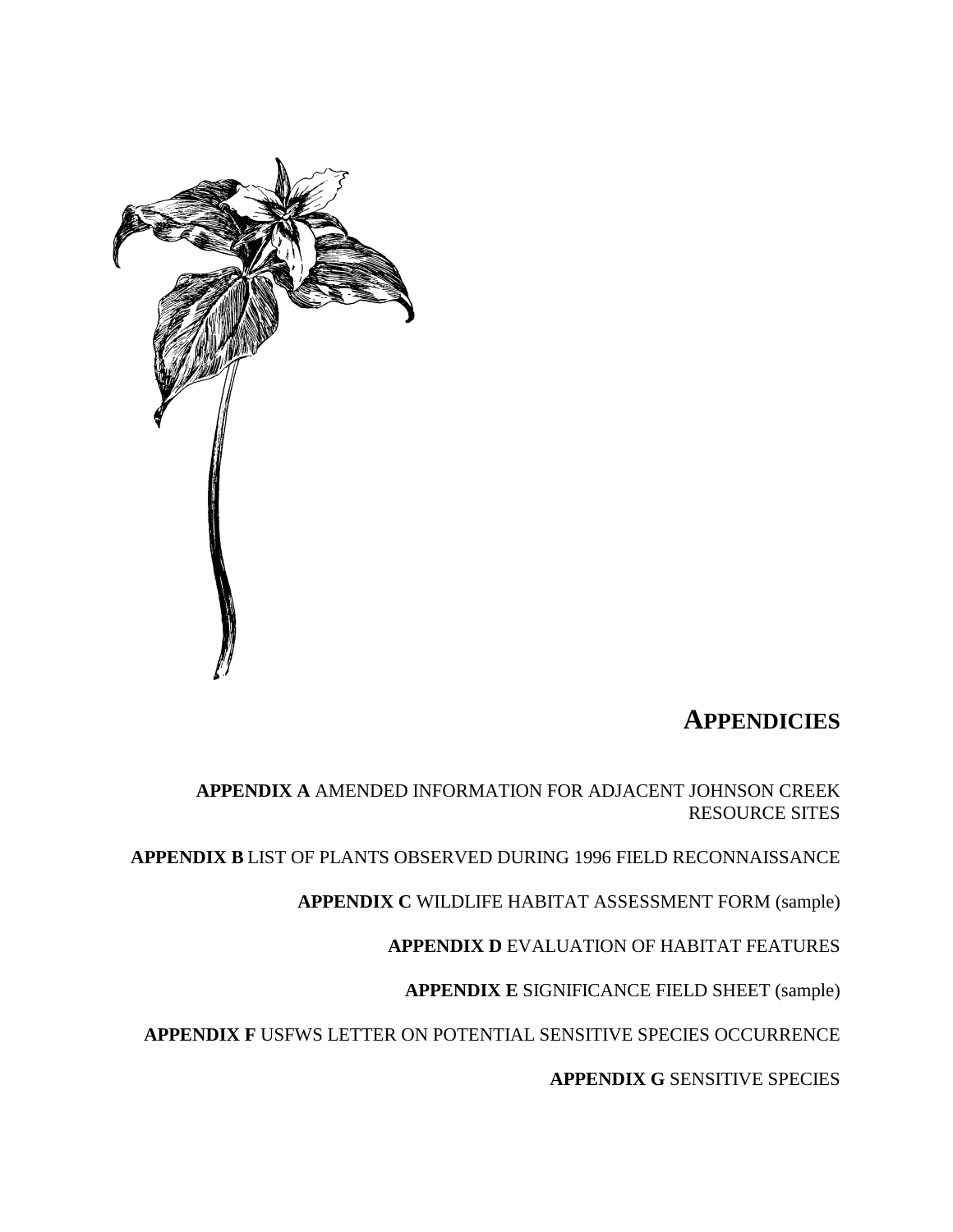# **APPENDIX H** THE NATURE OF ENVIRONMENTAL GOODS

# **APPENDIX I** REFERENCES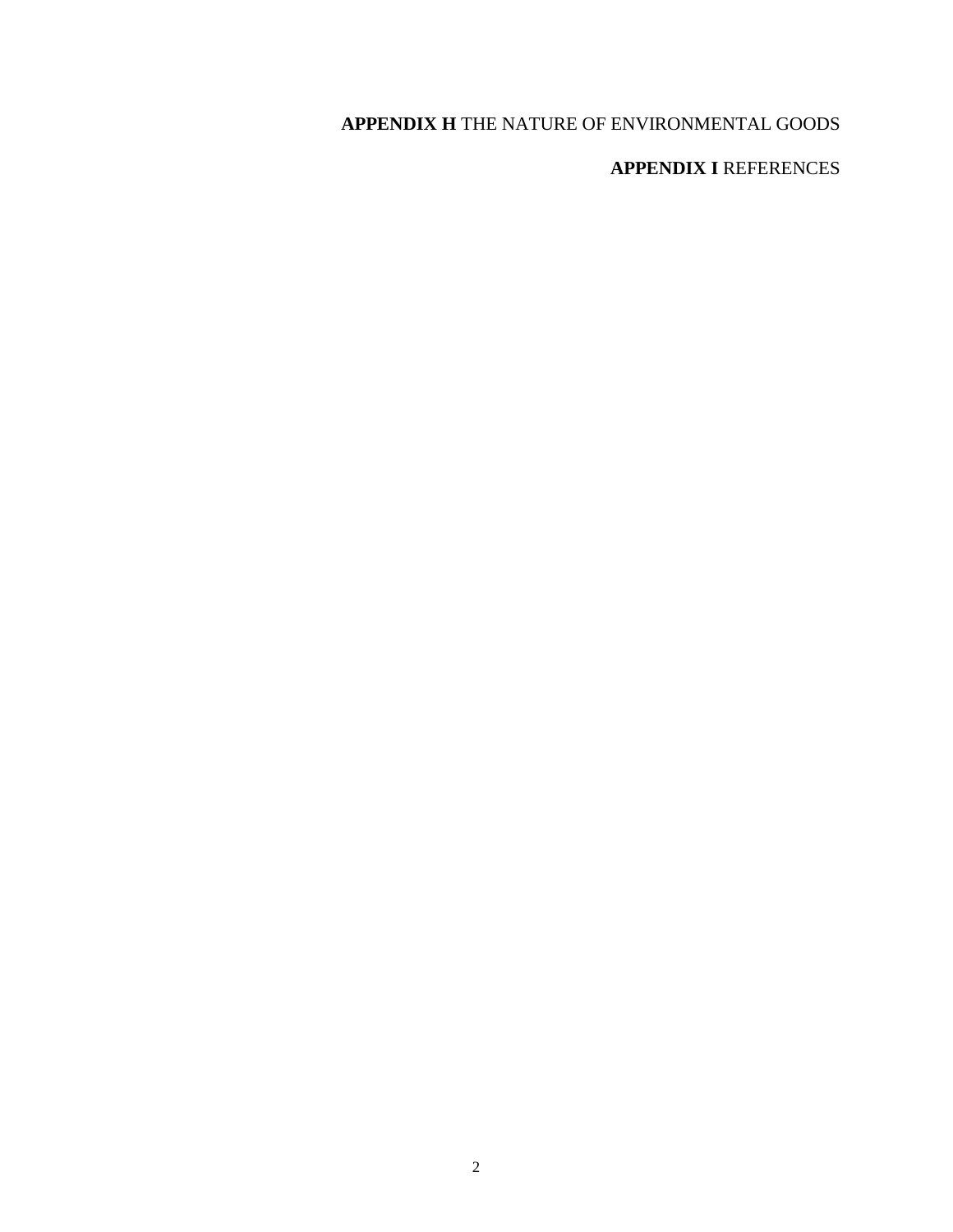# **Appendix A**

# **Amended Information for Adjacent Johnson Creek Resource Sites**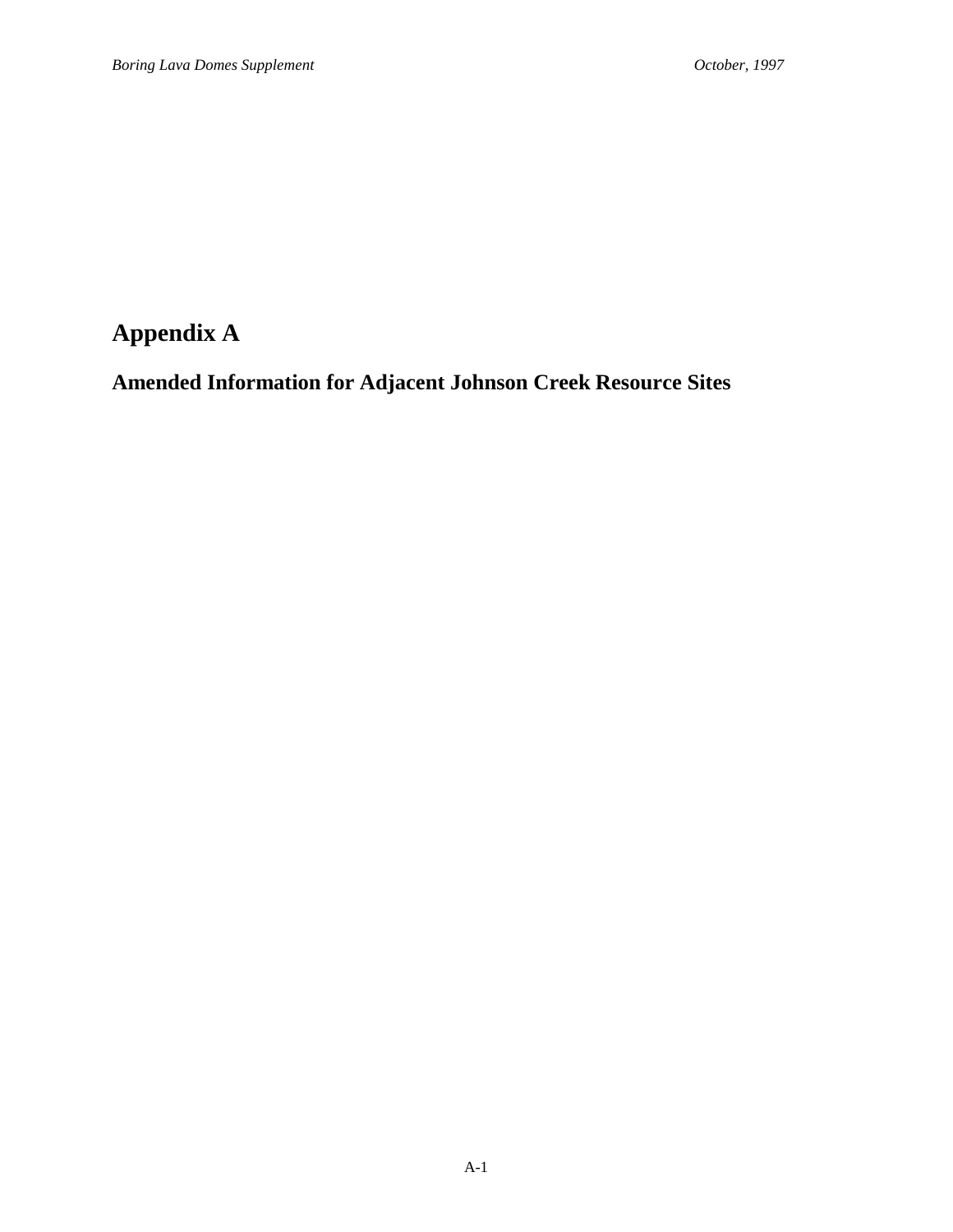**SITE SIZE:** 41 acres **LOCATION:** Near SE Foster Place (N); SE Brookside Drive and SE 122nd Avenue (S); SE 128th Avenue (E); and SE 117th Avenue (W). **NEIGHBORHOOD: Pleasant Valley** DATE OF INVENTORY: February 1987, June and September 1990, October 1996

#### **HABITAT CLASSIFICATION**

- Riverine, Lower Perennial, Unconsolidated Bottom, Permanently Flooded.
- Palustrine, Forested, Deciduous/Conifer, Seasonally Flooded and Saturated.

#### **GENERAL DESCRIPTION**

The entire site, as well as surrounding area, is zoned and developed in single family residential or recreation (Leach Botanical Garden) use. The canyon provides a secluded, forested setting which is taken advantage of in the botanical garden development.

The creek channel is rip-rapped and overgrown with blackberry. Dominant vegetation influencing the channel is a mixed forest of Douglas fir, cedar, alder, cottonwood, maple, willow, and various ornamental trees, as well as lawns and gardens. Several tributary streams enter Johnson Creek on the south side coming down from the Cedar Creek Watershed in the Lava Domes providing connectivity to Resource Site 30, Just to the west, a broad floodplain bordered by forested slopes occurs at a large s-curve in Johnson creek.

Interspersion of this area is high, lying near large forested areas such as Powell Butte north of the creek, the Lava Boring Hills south, and the developed and undeveloped portions of Leach Botanical Garden and Bundee Park (SE 142nd and Cooper ). This juxtaposition of the creek channel with large forested natural areas and parks provides not only an important source of water to animals that use the larger forested areas, but also serves as a corridor providing cover and food for movements and dispersals between the areas.

Leach Botanical Garden, straddles Johnson Creek and is located in this site area at 6704 SE 122nd Avenue. It is a historic and environmental education resource and designated as a "scenic resource" by the City. It has a Rank 1 status on the City of Portland's, Historic Inventory and is eligible for the National Register. The colonial revivalstyled home was built in 1933 by John and Lilla Leach. Mrs. Leach was a nationally known botanist with particular interest in native plants and Mr. Leach was a local pharmacist and civic leader. The property is now owned by the City of Portland and operated by a non-profit organization. Environmental education programs are offered, and the creek and garden are used as outdoor classrooms.

#### **SIGNIFICANT RESOURCE VALUES**

Water, storm drainage, scenic, fish and wildlife habitat, aesthetics, heritage, flood storage, pollution and nutrient retention and removal, sediment trapping, recreation, and education

#### **QUANTITY OF RESOURCES**

This site is made up of half-acre-plus sized lots that are occupied with homes constructed in the 1950's. The oversized lot sizes have allowed for the natural growth of Douglas Fir and Western Red Cedars trees to remain. The forest canopy is intact and the surrounding low-density residential provides a quiet setting that is conducive to wildlife.

Natural understory areas have been replaced with lawns and exotic garden plants. The riparian area on each side of the creek is generally less than 30-feet wide, dominated by blackberries, willows, and alders. Due to the steepness of the canyon walls, the floodway is confined to a narrow strip that is generally 100 feet wide, with the 100-year flood plain somewhat less. An exception to this is the broad—up to 300 foot-wide—floodplain where the creek makes an s-curve in the vicinity of SE 117th.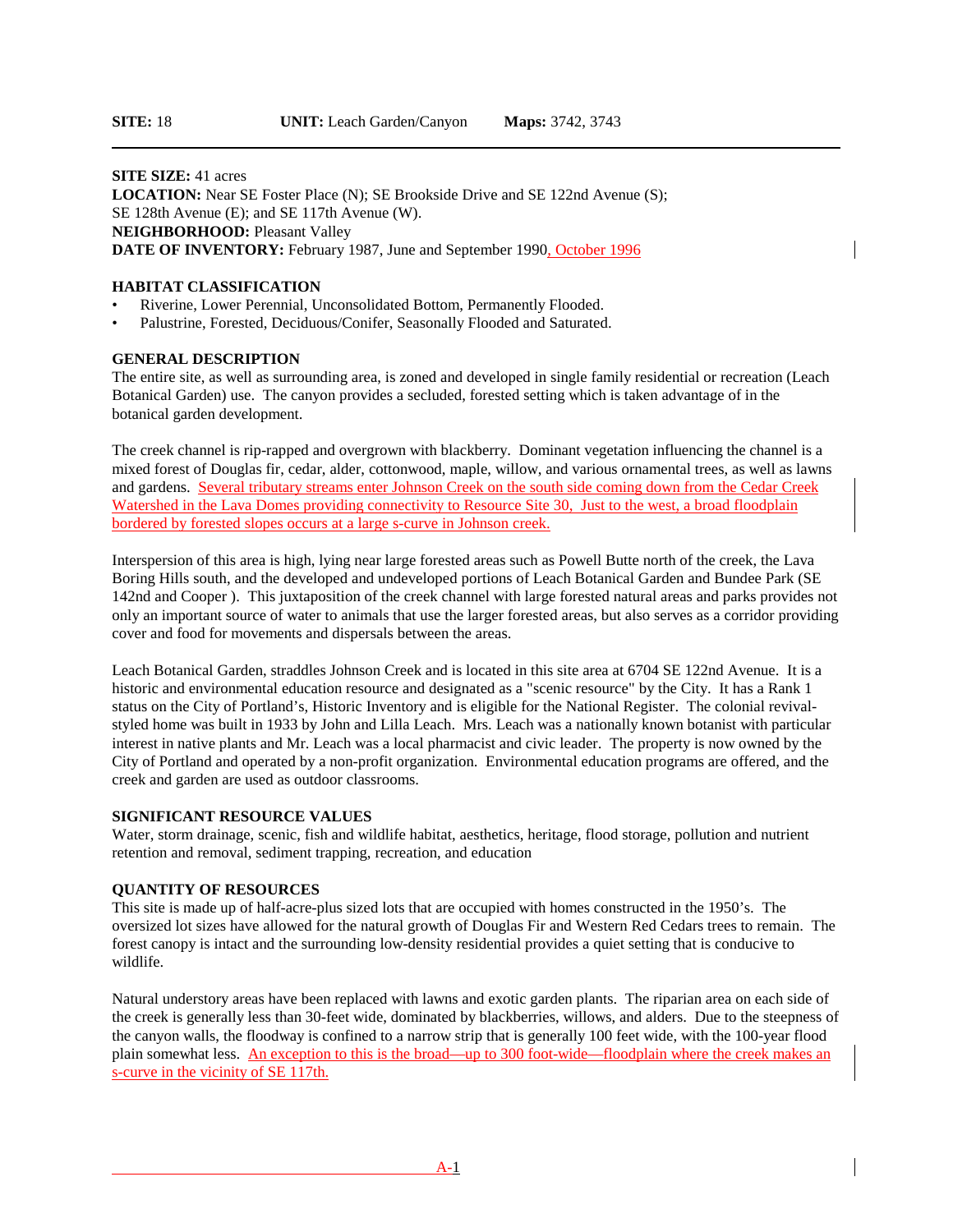From SE 117th Avenue east, Johnson Creek follows the base of the north slope of Mt. Scott. The canyon walls rise 70 feet from the creek channel with 20% slopes. Intersper-sion of this area is high, being near large forested areas such as Powell Butte to the north of the creek, the Lava-Boring Lava Hills to the south, and the developed and undeveloped parks of Leach's Botanical Garden and Bundee Park (SE 142nd Avenue and SE Cooper Street).

# **QUALITY OF RESOURCES**

This site received a score of 69, which is a relatively high rating. The forest overstory remains, but the riparian understory has been largely replaced with residential gardens, reducing the quality and amount of habitat area.

| Score for Wildlife Habitat Value: 69                                                                | <b>Range for All Sites</b> = $18$ to 83 |
|-----------------------------------------------------------------------------------------------------|-----------------------------------------|
| Vegetation<br>Food (variety)<br>Cover(structural diversity)<br>Human Disturbance:<br>Interspersion: | medium<br>medium<br>high<br>medium      |

# **MANAGEMENT RECOMMENDATIONS**

To enhance this site for both wildlife and recreation, native vegetation should be planted along the entire channel in the riparian zone and within the forest canopy area to shade and control the water temperature extremes of Johnson Creek and to replace habitat lost by infill development. Riprapping should be removed to increase the amount of area for plant growth, nesting, and fish spawning. Replacement of lawn with riparian plant species would increase habitat diversity.

# **SITE-SPECIFIC ESEE COMMENTS**

**Consequences of allowing Conflicting Uses:** The parcels in this area are characteristically, half-acre lots with over 300 feet of depth making them suitable for partitioning into two lots. Due to the oversized lots, it appears that infill development and resource protection can occur simultaneously. Consideration will need to be given to preventing erosion during site construction and to retention of vegetation. In some cases the location of existing homesites will limit infill development.

Property values in the area would likely drop if the native vegetation, particularly the Douglas fir and western red cedar, were removed as infill development occurs. It is the canyon slopes, creek, and forest cover that creates the unique neighborhood character.

**Consequences of limiting or prohibiting Conflicting Uses:** Protection will reinforce the social and economic value placed on the natural beauty of this neighborhood. Protecting the forest and creek habitat in this area will reinforce the character of Leach Botanical Garden and the public investment made there.

## **SITE-SPECIFIC COMPATIBLE USES AND ACTIVITIES**

• Development in conformance with the *Resource Management Plan for Leach Botanical Garden.*

## Conclusion and Conflict Resolution

Site 18 is the western end of the 2nd canyon within the study area. The canyon extends between 117th and 145th Avenues. It is a forested, urban wilderness with scenic and habitat value. It is zoned low-density residential and open space; the open space area is Leach Botanical Garden, an 11-acre part of the 41-acre site. The creek corridor, floodplains, and adjacent banks warrantdeserve the highest level of protection. The creek is a significant, irreplaceable resource, and major wildlife habitat corridor with City-wide significance. The creek also provides important storm water conveyance and urban design functions.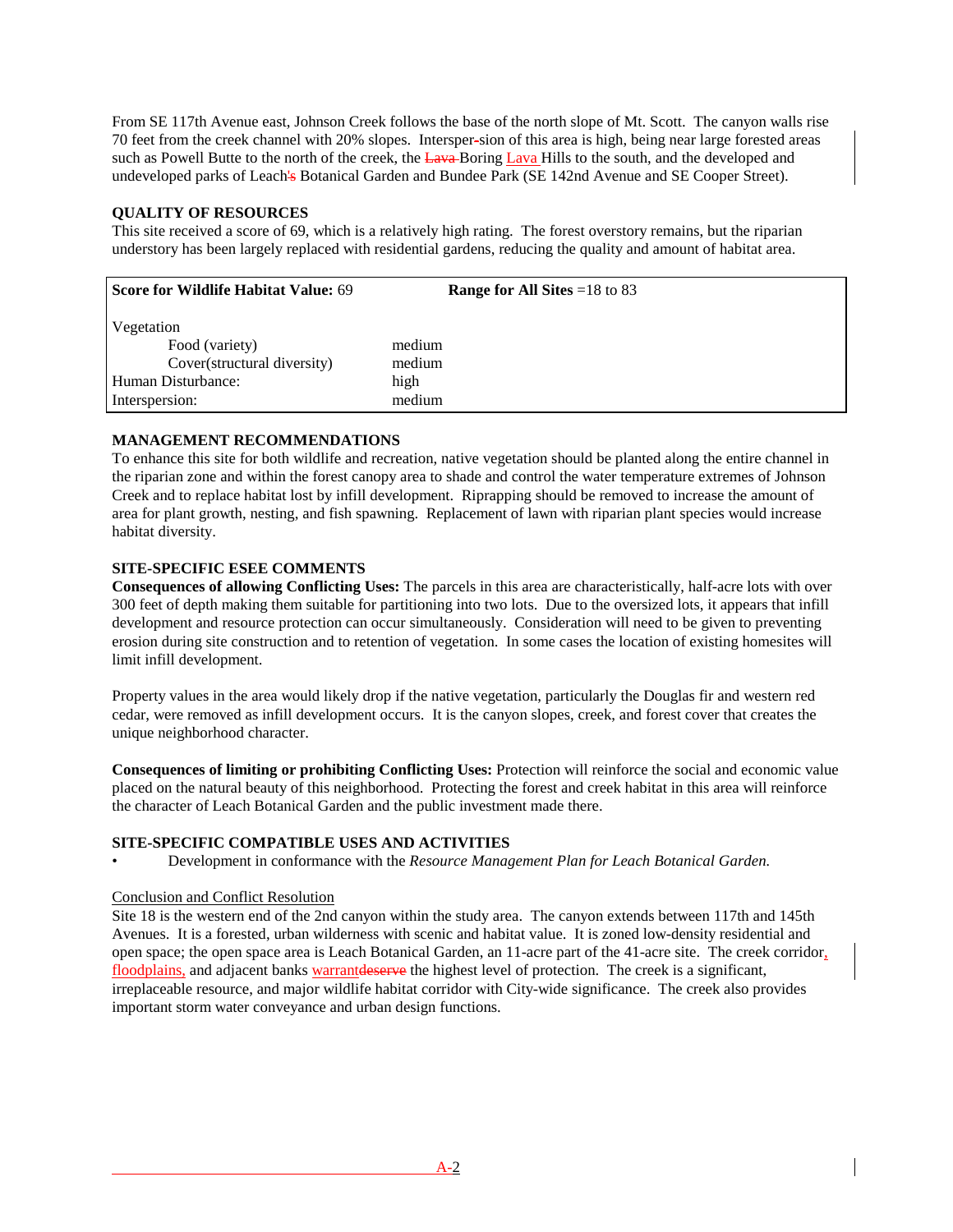# Decision

The decision for Site 18 is to fully protect the floodway and 100-year flood plain; to allow limited conflicting uses to an adjacent 50 to 400 feet; and to fully allow conflicting uses on the balance of the site.

## Prohibit Conflicting Uses

The fully protected area along the creek is  $\frac{a}{100}$ -foot wide. The fully protected area covers the essential aspects of the resources; the creek and adjacent banks. The creek is a significant, irreplaceable resource warranting full protection. The fully protected resource values include fish and wildlife, storm drainage, flood storage, pollution and nutrient retention and removal, sediment trapping, recreation, heritage, education, and public access to the creek which is provided at Leach Botanical Garden.

# Allow Limited Conflicting Uses (Site 18)

The limited conflicting uses (EC zone) area extends 50 to 400 feet from the fully protected area (EP zone) and in a 75 foot-wide area along the two tributaries to the south. The resource and economic benefits of allowing development both have value. Allowing flexibility in development is necessary in order to balance the two objective of protection and development in order to have positive ESEE consequence. The delineation is based on floodway and flood plain (based on F.E.M.A. Hazard maps) locations, topography, tree cover, and conflicting use analysis.

# Allow Conflicting Uses Fully\*

The decision to allow conflicting uses fully on about 63% of the 41-acre site will allow in-fill development on the .75 to 1-acre sized parcels. The unprotected area occurs on the developed upland slopes away from the creek where existing development and infrastructure exists. The economic value of the in-fill development outweighs the resource value. This area can be developed without negatively impacting the adjacent resources.

# LAND AREA AFFECTED BY ENVIRONMENTAL OVERLAY ZONES:

| Zone      | Area Affected by | Area Affected by |
|-----------|------------------|------------------|
|           | <b>EC</b> Zone   | EP Zone          |
| R10       | $4-5.4$ acres    | $-8.4$ acres     |
| <b>OS</b> |                  |                  |

\* Johnson Creek Basin Plan District regulations (Chapter 33.535) apply.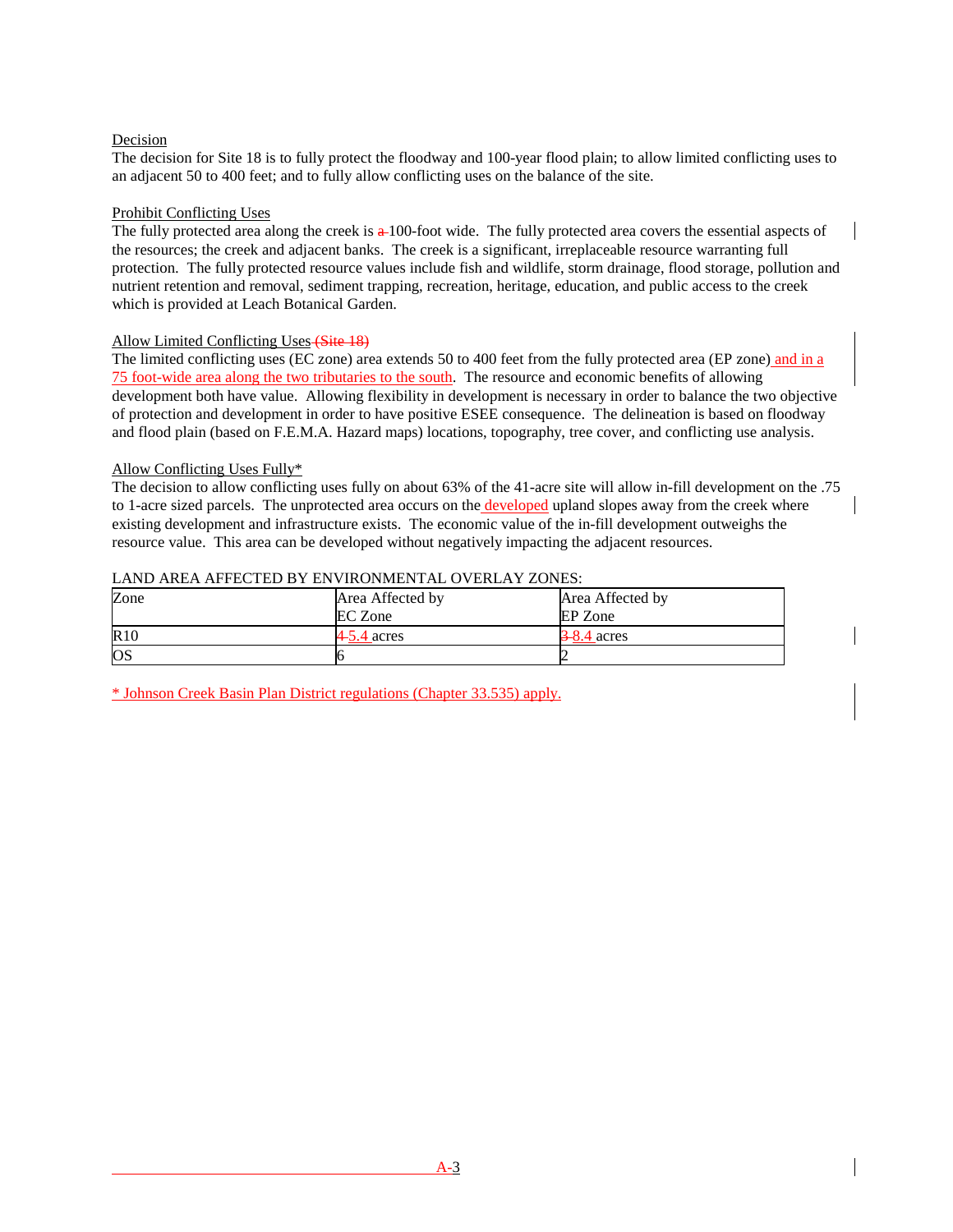#### **SITE SIZE:** 34 acres **LOCATION:** SE 127th Avenue (W); SE SE 131st Avenue (E); North of Flavel St. (S). **NEIGHBORHOOD: Pleasant Valley DATE OF INVENTORY:** February 1987, September 1990, October 1996

#### **HABITAT CLASSIFICATION**

- Riverine, Lower Perennial, Unconsolidated Bottom, Permanently Flooded.
- Palustrine, Forested, Deciduous/Conifer, Seasonally Flooded and Saturated.

#### **GENERAL DESCRIPTION**

The site is a mix of developed and undeveloped single family residential land, surrounded by similar uses. Areas which have not been subdivided are largely open fields or are forested.

#### **SIGNIFICANT RESOURCE VALUES**

Water, storm drainage, fish and wildlife habitat, aesthetics, scenic, flood storage, pollution and nutrient retention and removal, sediment trapping.

## **QUANTITY OF RESOURCES**

The creek and canyon character are the same as the site to the west (Site 198). There are 20%-sloped canyon walls that rise 70 feet above the creek. A significant tributary stream passes through the southern portion of the site and feeds into Johnson Creek. Sixty percent of the 34-acre site has a mixed, deciduous/coniferous forest cover, 30% is open pastureland, and about ten percent is developed with homes. There are no roads through this site to cut-off or disrupt animal access to the creek. Steep slopes may impede animal access to the creek in some areas.

#### **QUALITY OF RESOURCES**

Other than past logging and conversion of forest land to agricultural land, this site has little disturbance. This midsection of the (second) Johnson Creek canyon has relatively high quality due to the combinations of habitats that are adjacent to one-another, including riparian strip, open grassland, upland, and mixed forest. No roads and the few homes (five or so) provide a relatively quiet, natural area with cover and food, and where wildlife can move freely.

Interspersion of this area is high, lying near large forested areas such as Powell Butte to the north of the creek, the Lava Boring Hills to the south and the developed and undeveloped parks of Leach Botanical Garden and Bundee Park (SE 142nd and Cooper ). A forested tributary to Johnson Creek provides good connectivity to the adjoining Lave Domes habitats.

| Score for Wildlife Habitat Value: 67 | <b>Range for All Sites</b> = $18$ to 83 |
|--------------------------------------|-----------------------------------------|
| Vegetation                           |                                         |
| Food (variety)                       | medium                                  |
| Cover(structural diversity)          | medium                                  |
| Human Disturbance:                   | medium                                  |
| Interspersion:                       | medium                                  |

#### **MANAGEMENT RECOMMENDATIONS**

To enhance this site for both wildlife and recreation, it is suggested that native vegetation be encouraged along the entire channel in the riparian zone and forest canopy be retained and expanded, to shade and control summer water temperature of Johnson Creek.

#### **SITE-SPECIFIC ESEE COMMENTS**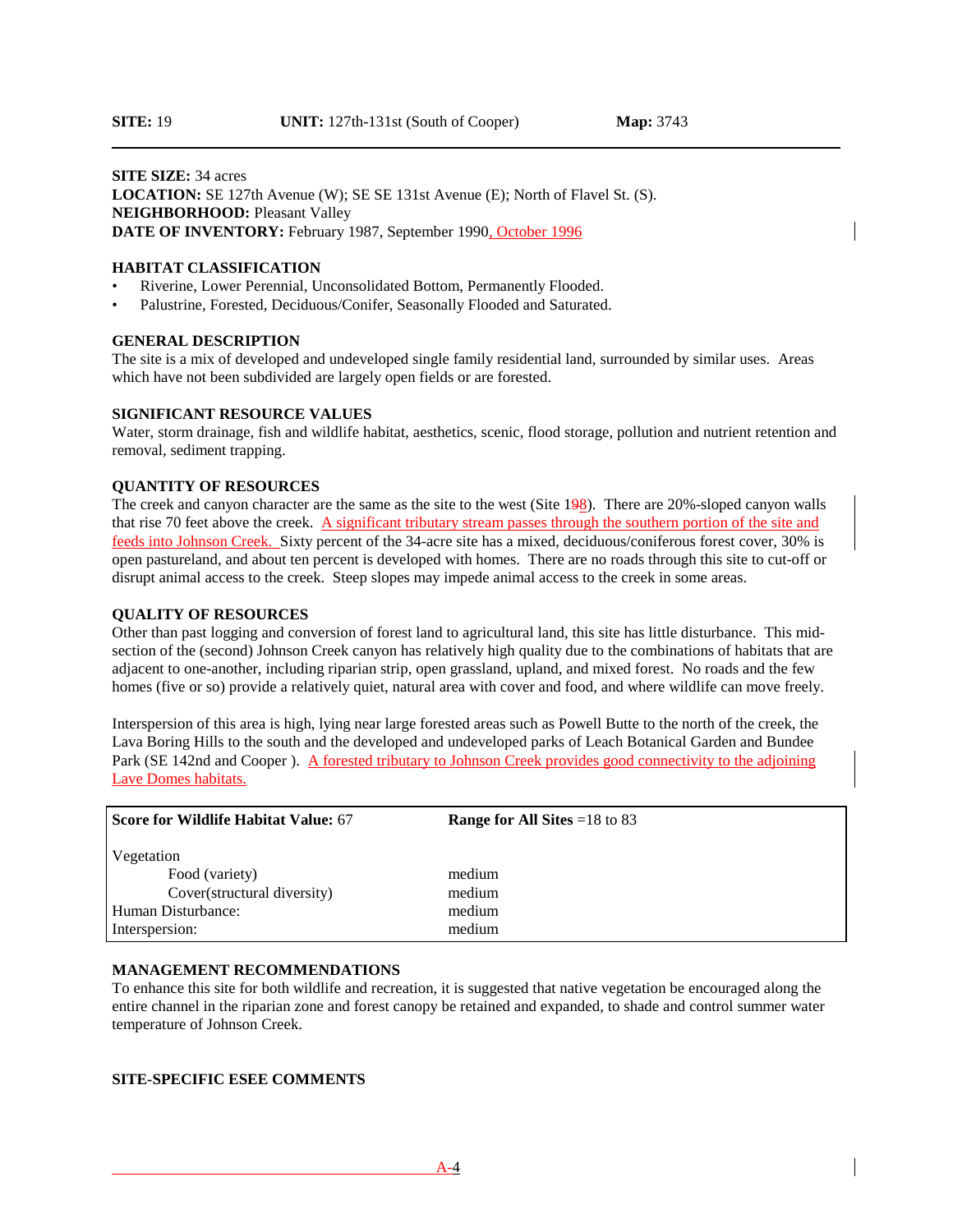**Consequences of allowing Conflicting Uses:** The whole site is zoned R10, low density residential. Allowing unchecked residential development would result in continued degradation of the water quality caused by erosion of the highly erodible, clayey soils. Indiscriminate removal of vegetation would reduce habitat area, affect water temperature, and reduce detritus material for fisheries.

**Consequences of limiting or prohibiting Conflicting Uses:** This site is part of the Powell Butte Mt. Scott Plan District area, where consideration is given to protecting more-difficult-to-build-on areas of the site. Planned-unit development is an option where density is transferred from one area of the site(s) to another. Limiting residential development to flatter, more upland areas, away from stream and creek drainages will help keep development costs lowered, thus reducing housing costs while also protect habitat areas and limit soil erosion into Johnson Creek.

## Conclusion and Conflict Resolution

Site 19 a 34-acre site is one of the least developed sites in the study area. The site has significant scenic value, is rural in character, and primarily wooded with some open pasture land. To the north of the creek the slopes descend 70 feet into a well-defined canyon where Johnson Creek is located. The creek is a significant, irreplaceable resource with City-wide significance for its' function as a major wildlife habitat corridor, drainage system, and contributor to neighborhood identity. Forested slopes and a tributary stream provide good habitat connectivity to the south.

The site has important resource values and conflicting use values. In order to balance providing needed housing and protection of the natural resources, a combination of protection levels have been applied. This site has a housing potential for at least 85 additional units. This amount of units can be achieved on the site by clustering the units.

#### Decision

The decision for Site 19 is to fully protect the Johnson eCreek channel and adjacent banks and the tributary stream to the south that is part of the "Wahoo Creek" watershed contained in Site 30. <del>; to partially protect t</del>The remainder of the site with tree-cover and/or slopes that exceed 30% warrant directed protection. Developed or improved areas do not warrant protection.; and to allow conflicting uses on the remainder of the site where development exist or is **planned.** This decision is based on the habitat resource inventory, soils, slopes, tree cover, and conflicting use analysis.

## Prohibit Conflicting Uses

The fully protected area corresponds with the floodway and 100-year flood plain which are uniformly 50-feet wide on the bottom of the deep, well defined canyon. A significant tributary stream south of Johnson Creek also warrants full protection. The resource values fully protected include water purification, storm drainage, flood storage, fish and wildlife habitat, scenic, pollution and nutrient retention and removal, and sediment trapping.

#### Allow Limited Conflicting Uses

The decision to allow limited conflicting uses applies to about 75% of the 34-acre site. The delineation corresponds to areas with tree-cover and/or slopes not associated with the creek that exceed 30%. This decision allows residential development where impacts on the resources are controlled or mitigated. This decision balances resource protection and development opportunities resulting in positive ESEE consequences. The protected resource values include water purification, storm drainage, flood storage, fish and wildlife habitat, scenic, pollution and nutrient retention and removal, and sediment trapping.

#### Allow Conflicting Uses Fully\*

The area where conflicting uses may fully occur are located on the periphery of the site where the resources have been removed and infrastructure exists. Allowing full development of this area will have positive economic consequences. The erosion control regulations implemented through the Building Bureau will adequately protect the creek and site resources without additional environmental protection.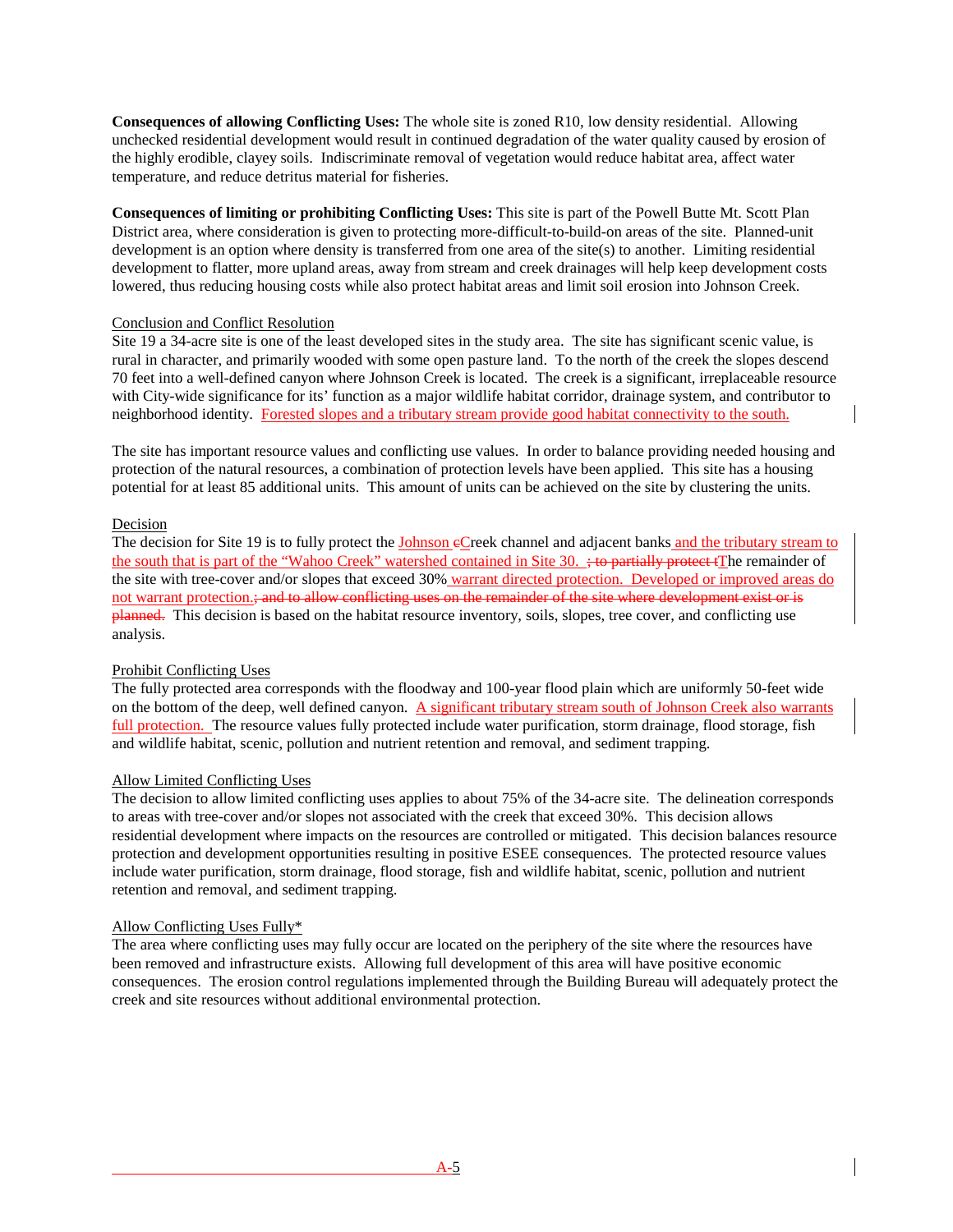| Zone                | <b>Area Affected by</b><br><b>EC</b> Zone       | <b>Area Affected by</b><br><b>EP</b> Zone |
|---------------------|-------------------------------------------------|-------------------------------------------|
| R10                 | 4 acres actual 14 acres reduced to 3 11.3 acres |                                           |
|                     |                                                 |                                           |
| R <sub>10</sub> SEC |                                                 |                                           |

# **LAND AREA AFFECTED BY ENVIRONMENTAL OVERLAY ZONES:**

\* Johnson Creek Basin Plan District regulations (Chapter 33.535) apply.

 $\overline{\phantom{a}}$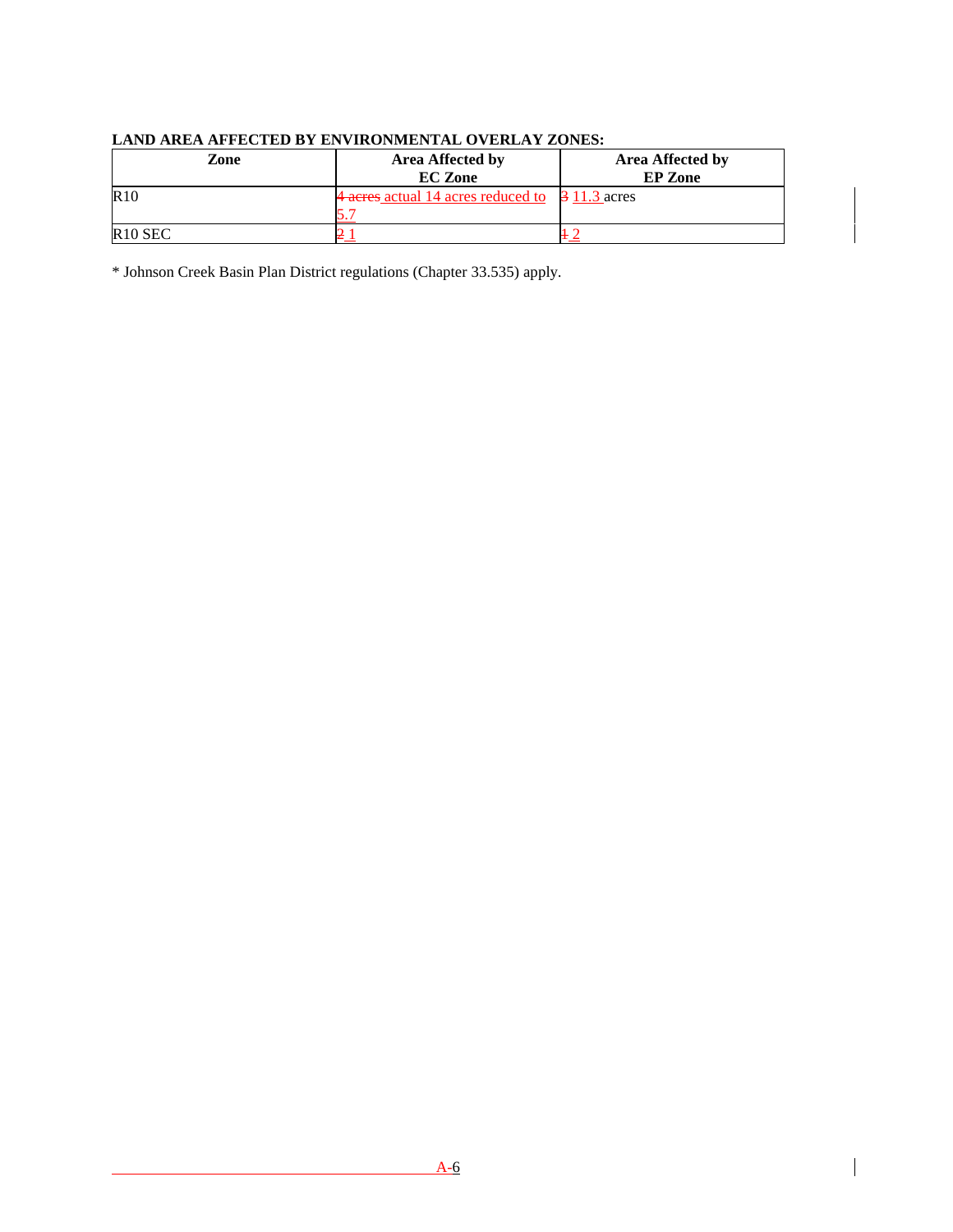#### **SITE SIZE:** 22 acres

**LOCATION:** Near 131st Avenue (W); South of SE Knapp Street (S); SE Deardorf Road (E); and near SE Blackberry Circle (N.) **NEIGHBORHOOD: Pleasant Valley DATE OF INVENTORY:** February 1987, September 1990, October 1996

#### **HABITAT CLASSIFICATION**

- Riverine, Lower Perennial, Unconsolidated Bottom, Permanently Flooded.
- Palustrine, Forested, Deciduous/Conifer, Seasonally Flooded and Saturated.

#### **GENERAL DESCRIPTION**

Most of this site is undeveloped, with single family subdivisions to the north and south. The creek bisects the site in an east-west direction. A tributary stream enters the site from the south (Site 30) at SE Flavel.

#### **SIGNIFICANT RESOURCE VALUES**

Water, storm drainage, fish and wildlife habitat, aesthetics, flood storage, pollution and nutrient retention and removal, sediment trapping.

#### **QUANTITY OF RESOURCES**

Two-thirds of this 22 acre site is forested with a mixed deciduous/coniferous forest. On the northsouth side of the creek there is an intermittent stream that runs through an undeveloped, eight-acre parcel that is parallel and west of Deardorf Rd. The grades are relatively steep on both sides of Johnson Creek, ranging from 10 to 20% and up to 35% along tributaries. The dryer north side appears ready for development. There is a relatively new street surrounded by a four acres of open, grass-covered land.

## **QUALITY OF RESOURCES**

The Johnson Creek channel is riprapped and overgrown with blackberry. Dominant vegetation influencing the channel is a mixed forest of Douglas-fir, cedar, alder, cottonwood, maple, willow and various ornamental trees, as well as lawns and gardens. The creek is well-shaded throughout this stretch with some pools providing habitat for fish and other aquatic species. Interspersion of this area is high, lying near large forested areas such as Powell Butte to the north of the creek, the Lava Boring Hills to the south and the developed and undeveloped parks of Leach Botanical Garden and Bundee Park (SE 142nd and Cooper). This juxtaposition of the creek channel with large forested natural areas and parks provides not only a potential important source of water to animals that use the larger forested areas, but also acts as a corridor providing cover and food, and movement and dispersal between sites. A forested tributary to the south provides high quality habitat and connectivity to Lava Domes habitats in Site 30.

This site shows the impacts of human use (residential development and riprap) on the stream corridor. A covered bridge along Deardorf Road crosses the creek at this section. There is a lot of garbage along and in the creek on both sides of the road.

| Score for Wildlife Habitat Value: 65                                                                | <b>Range for All Sites</b> = $18$ to 83 |
|-----------------------------------------------------------------------------------------------------|-----------------------------------------|
| Vegetation<br>Food (variety)<br>Cover(structural diversity)<br>Human Disturbance:<br>Interspersion: | medium<br>medium<br>medium<br>medium    |

#### **MANAGEMENT RECOMMENDATIONS**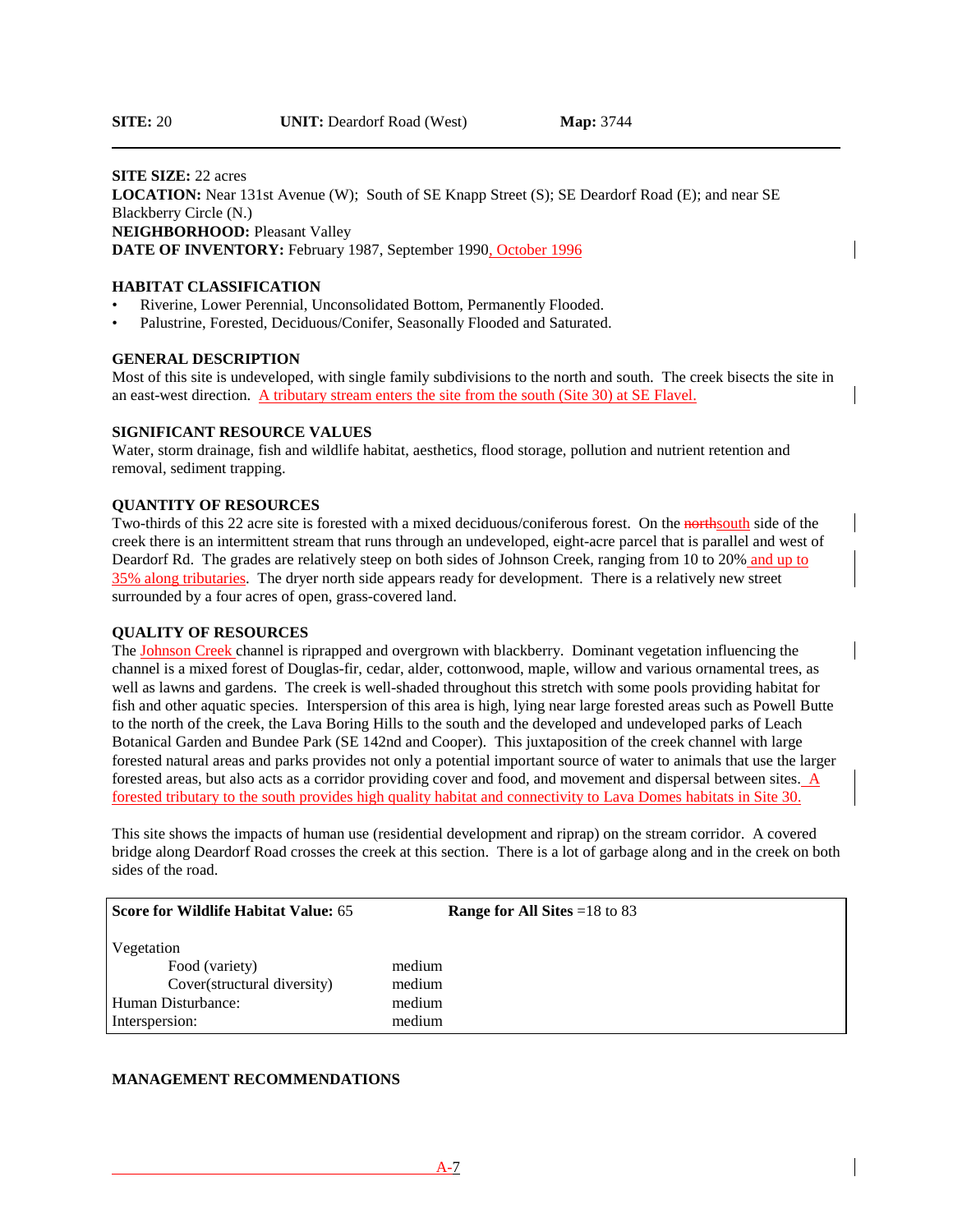To enhance this site for both wildlife and recreation it is suggested that natural vegetation be encouraged along the entire channel in the riparian zone and encourage a forest canopy to shade and control the water temperature extremes of Johnson Creek.

# **ESEE COMMENTS**

**Consequences of allowing Conflicting Uses:** The whole site is zoned R10, low density residential. Allowing unchecked, residential development would result in continued degradation of the water quality caused by erosion of the clayey soils. Indiscriminate removal of vegetation would reduce habitat area and adversely impact the temperature and condition of the stream and reduce dietrius material for fisheries.

**Consequences of limiting or prohibiting Conflicting Uses:** The majority of the 22-acres is undeveloped land. R10 density can be achieved while protecting the habitat if there is careful site analysis and construction, and clustering of units. In order to disrupt the least amount of ground and habitat, attached units are the best solution. Attached units would have an energy savings benefit created by common wall construction. There would be a social benefit of providing a housing type other than single-family residential, while also having the enjoyment of natural surroundings.

## Conclusion and Conflict Resolution

Site 20 is significant as a highly scenic, well-vegetated part of the study area that has medium to high habitat value. This site extends north and south of the creek. There is a covered bridge over Johnson Creek in Site 20 that is a Goal 5-designated, scenic resource. Adjacent the bridge is an undeveloped, 8-acre wooded parcel that gently slopes north and has a seasonal creek through the middle of it. The site has important resource values and conflicting use values. This residentially-zoned, 22-acre site has housing potential for at least 20 additional units. In order to balance needed housing and resource protection, a combination of protection levels are appropriate.

# Decision

The decision for Site 20 is to protect the most valuable site resources that correspond to about half of the site and to allow conflicting uses fully on half the site. See specific descriptions below.

## Prohibit Conflicting Uses

The area where conflicting uses are prohibited is uniformly 50-feet wide along the channel that is located in a welldefined canyon. Full protection is necessary in order to ensure protection of the creek, an irreplaceable resource with City-wide environmental value. This level of protection is consistent throughout the study area. Full protection is further warranted along the significant tributary feeding Johnson Creek from the south. The protected values include water purification, fish and wildlife habitat, scenic, recreational, education, and storm and flood storage values.

## Allow Limited Conflicting Uses

The area where limited conflicts are allowed (EC zone) is a 40-to-200 foot wide area adjacent the fully protected area (along Johnson Creek) Johnson Creek and its tributary within and over the 8-acre undeveloped, wooded parcel. This level of protection will achieve positive ESEE consequences by balancing natural resource protection and housing potential. The protected resource values include wildlife habitat, scenic, sediment trapping, recreation, and education.

## Allow Conflicting Uses Fully\*

On the north side of Johnson Creek only a 50-foot wide area is protected; the area beyond nother of this area, conflicting uses may fully occur. This decision is based on the habitat resource inventory and conflicting use analysis; this area has been cleared and a recently constructed street provides access.

## LAND AREA AFFECTED BY ENVIRONMENTAL OVERLAY ZONES:

| Zone | Area Affected by | Area Affected by |
|------|------------------|------------------|
|      | EC Zone          | EP Zone          |
| R10  | $\pm 2$ acres    | 10 acres         |

\* Johnson Creek Plan District (Chapter 33.535) regulations apply.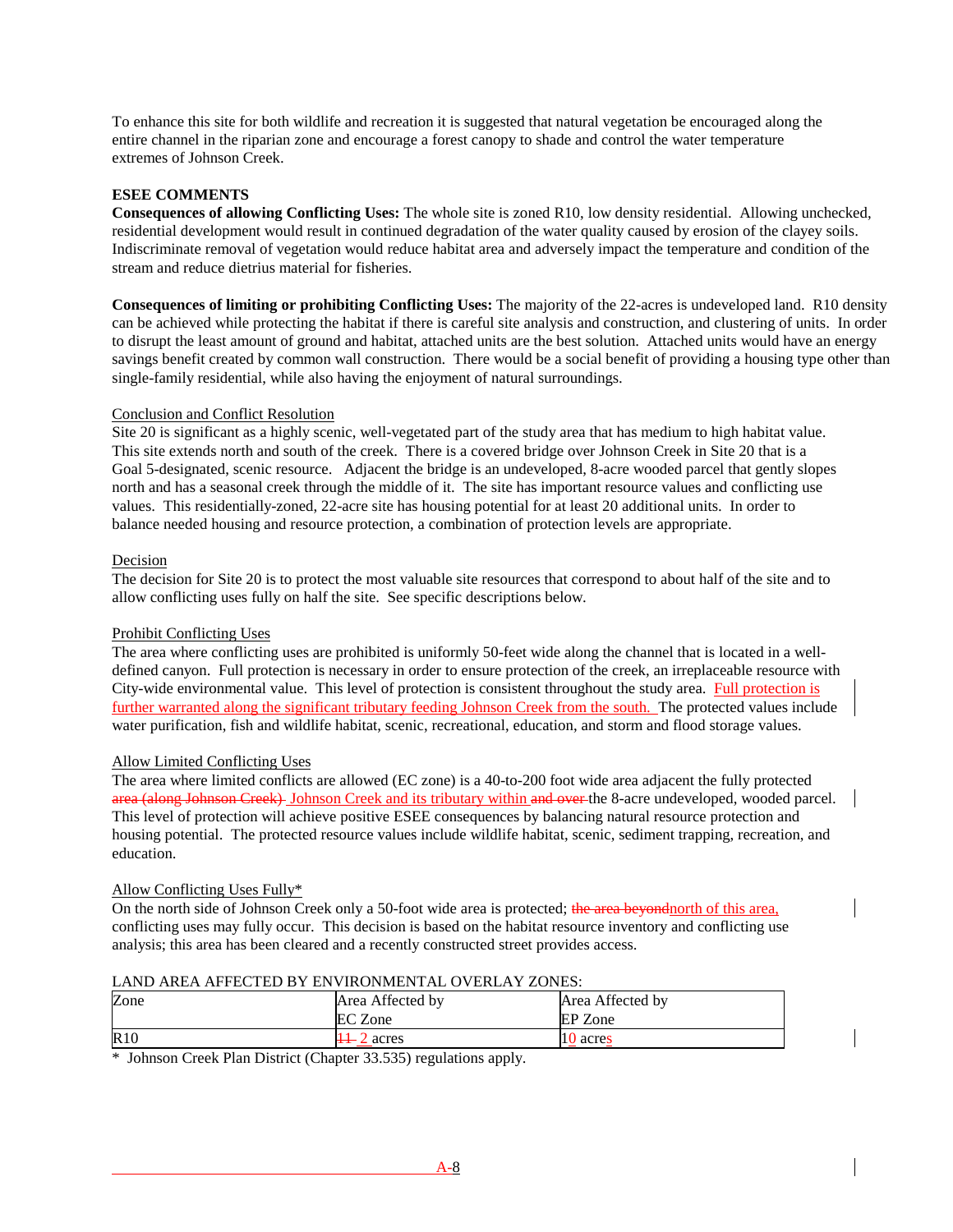**SITE SIZE:** 13 acres **LOCATION:** SE Deardorf Rd. (W); 750 feet west of SE Deardorf Rd. (E); City Limits east of SE Glenwood Dr. (N); and north of SE Clatsop Street (N) **NEIGHBORHOOD: Pleasant Valley DATE OF INVENTORY:** February 1987, September 1990, October 1996

#### **HABITAT CLASSIFICATION**

- Riverine, Lower Perennial, Unconsolidated Bottom, Permanently Flooded.
- Palustrine, Forested, Deciduous/Conifer, Seasonally Flooded and Saturated.

#### **GENERAL DESCRIPTION**

The present condition of the site is undeveloped with only two homes and upland northern and southern halves of the site in agricultural uses. The more severely sloping areas on each side of the creek have at least a 200-foot wide area that is in forest cover. The floodplain widens as you move east across the site.

#### **SIGNIFICANT NATURAL RESOURCES**

Water, storm drainage, fish and wildlife habitat, aesthetics, flood storage, pollution and nutrient retention and removal, sediment trapping.

## **QUANTITY OF RESOURCE**

This 13-acre site is made up of two parcels that are both occupied with homes and used partially for agricultural uses. Half of the site is in a natural condition with second growth mixed deciduous/coniferous forest, and the rest is open field and pastureland located on the flatter, upland areas away from the creek. The floodplain broadens out to a width of 400 feet at the east end of the site. Land north of the site is in single family residential development, while the other south sides are is bordered by forests or agricultural uses.

#### **QUALITY OF RESOURCES**

The channel is rip-rapped and overgrown with blackberry. The dominant vegetation influencing the channel are a mixed forest of Douglas-fir, cedar, alder, cottonwood, maple, willow, and various ornamental trees, as well as lawns and gardens. The creek is shaded throughout this site and has some pools, providing relatively good habitat for fish and other aquatic species. Interspersion of this area is high, lying near the large forested areas of Powell Butte to the north of the creek, the Lava Boring Hills to the south and the developed and undeveloped parks of Leach Botanical Garden and Bundee Park (SE 142nd Avenue and SE Cooper Street). This juxtaposition of the creek channel with large forested natural areas and parks provides not only a potential important source of water to animals that use the larger forested areas but also acts as a corridor providing cover and food, and for movements and dispersals between areas.

The canyon begins to open up allowing a broad floodplain within this stretch of the creek, and adjacent agricultural uses are present. These agricultural uses decrease the habitat quality through chemical runoff, clearing of vegetation, and sedimentation.

The covered bridge crossing Deardorf Road crosses the creek at this section. There is a lot of garbage along and in the creek on either side of the road.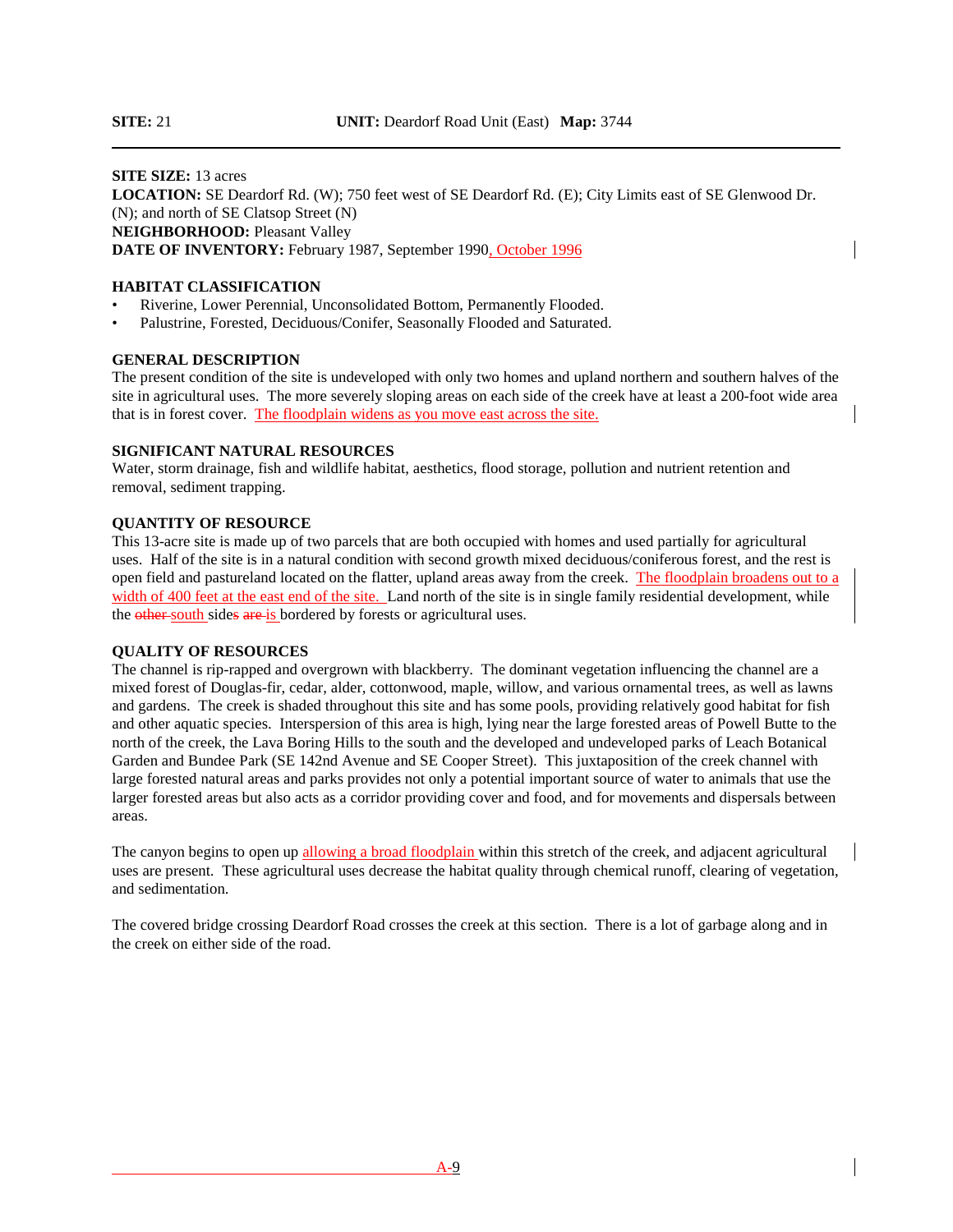| <b>Score for Wildlife Habitat Value: 63</b> |        | <b>Range for All Sites</b> = $18$ to 83 |
|---------------------------------------------|--------|-----------------------------------------|
| Vegetation<br>Food (variety)                | medium |                                         |
| Cover(structural diversity)                 | medium |                                         |
| Human Disturbance:                          | low    |                                         |
| Interspersion:                              | medium |                                         |
|                                             |        |                                         |

# **MANAGEMENT RECOMMENDATIONS**

To enhance this site for both wildlife and recreation, it is suggested that native vegetation be encouraged along the entire channel in the riparian zone and a forest canopy shade Johnson Creek.

#### **SITE-SPECIFIC ESEE COMMENT**

**Consequences of allowing Conflicting Uses:** There is a potential for about forty-two additional housing units on this site. Allowing unchecked, residential development would result in continued degradation of the water quality caused by erosion of the clayey soils. Indiscriminate removal of vegetation would reduce habitat area, shading of the creek, and the amount of detritus material for fisheries.

**Consequences of limiting or prohibiting Conflicting Uses:** Residential density can be achieved while protecting the habitat through careful site analysis, construction, and clustering of units. In order to disrupt the least amount of ground and habitat, attached units would be the best solution. Attached units would have an energy savings benefit created by the common-wall construction. There would also be the social benefit of providing a housing type other than single-family residential, while also having the enjoyment of natural surroundings.

#### Conclusion and Conflict Resolution

Site 21 is significant because it contains Johnson Creek, is part of the Boring Lava Hills, and the eastern terminus of a 7,500 foot-long canyon. There are 40% slopes that rise 70 feet above the 400-foot wide flood plain. The slopes are half forested and half in pasture land and there are 2 homes on the site. The habitat value is moderate with a wildlife habitat value of 63 (range for all site is 18 to 83). The site has important resource values and conflicting use values. This residentially-zoned, 13-acre site has housing potential for at least 20 additional units. Based on the habitat inventory and ESEE analysis both housing development and resource protection can be achieved by applying a combination of protection levels.

## Decision

The decision for Site 21, a 13-acre site is to fully protect the creek corridor (equivalent to 1-acre) and floodplain; to allow limited conflicting uses on 5 acres; and to allow full development\* of the outer portions of the site or about 7 acres.

## Prohibit Conflicting Uses

The fully protected area over the channel is based on the top of bank and is 50 to 100 feet wide. Fully protecting the channel and floodplain is commensurate with the protection level for the rest of the channel and the quality, rarity, and City-wide significance of Johnson Creek as a wildlife, storm drainage, and flood storage corridor. The fully protected resource values include water purification, storm drainage, fish and wildlife habitat, scenic, flood storage, pollution and nutrient retention and removal, sediment trapping.

## Allow Limited Conflicting Uses

The area where limited conflicts are permitted is on the primarily forested slopes adjacent the fully-protected creek channel. This area is primarily forested and covers about 5-acres. This level of protection balances the need for housing and the associated economic benefits with resource protection. The amount of units allowed under the R10 zone is achievable particularly through clustering of the units on lots less than 10,000 square feet. The protected resource values include wildlife habitat, scenic, pollution and nutrient retention and removal, sediment trapping.

## Allow Conflicting Uses Fully\*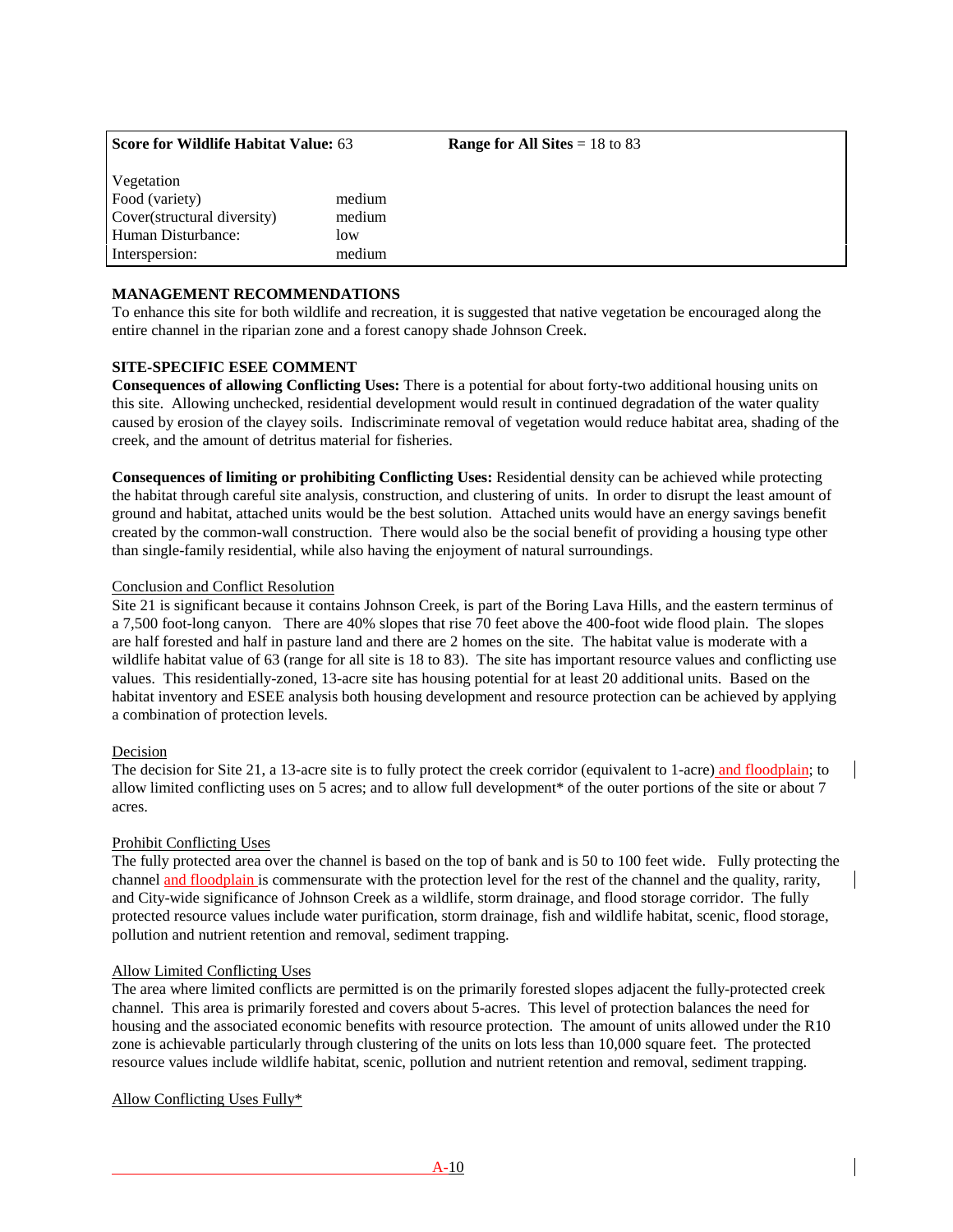The area where conflicting uses are fully allowed is south of the crest of the slope (400 feet south of the creek) where the forest is no longer contiguous and where some development occurs. This site is best suited for development because it is relatively flat and is where the forest canopy is broken-up (non-contiguous) and therefore, has less habitat value.

LAND AREA AFFECTED BY ENVIRONMENTAL OVERLAY ZONES

| Zone | Area Affected by EC Zone | Affected by EP Zone<br>Area |
|------|--------------------------|-----------------------------|
| R10  | acres                    | noro                        |

\* The Johnson Creek Plan District (Chapter 33.535) applies which has environmental protection provisions.

 $\overline{\phantom{a}}$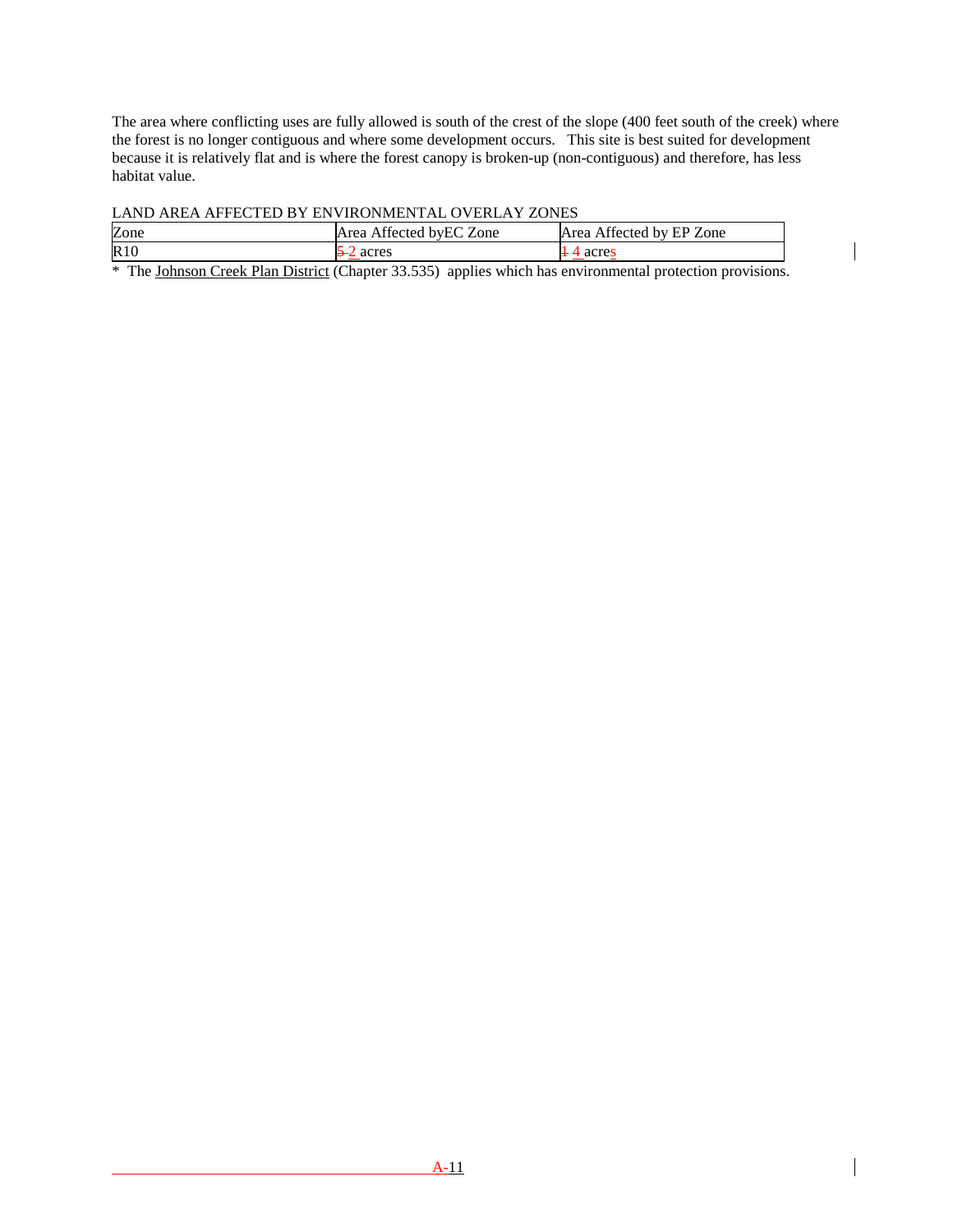## **SITE SIZE:** 14 acres **LOCATION:** Bundee Park and areas east on SE Cooper Street, and Tract C of Eastridge Park Subdivision **NEIGHBORHOOD: Pleasant Valley DATE OF INVENTORY:** February1987, June 1990, October 1996

#### **HABITAT CLASSIFICATION**

- Palustrine, Emergent Persistent Permanently, Semipermanently, and Seasonally Flooded.
- Palustrine, Forested, Semipermanently and Seasonally Flooded.

#### **GENERAL DESCRIPTION**

Bundee Park , a well-kept secret, is a 3.6-acre City park accessible only be a narrow dirt road (SE 141st Avenue) off SE Foster Road. The rest of the site is open space or undeveloped property abutting the park.

#### **SIGNIFICANT RESOURCE VALUES**

Water, storm drainage, fish and wildlife habitat, aesthetics, flood storage, pollution and nutrient retention and removal, sediment trapping, recreation, and education values.

#### **QUANTITY OF RESOURCE**

This site (Bundee Park, Tract C, and privately-held properties) is undeveloped and a remnant of what much of the Johnson Creek riparian corridor looked like prior to alteratt-ions and removal of forested vegetation. Structural diversity is high, characterized by a Western Red Cedar and Douglas Fir overstory and a well-developed native shrub and herbaceous layer understory. Plant species diversity is high and primarily comprised of native plants.

Eastridge Subdivision's Tract C is on a north facing slope above the creek. It is an undeveloped 1.5 acre site that is a part of the Boring Lava Hills and surrounding undeveloped forested area. It has similar vegetative cover and habitat attributes as Bundee Park. Two tributary streams cross the southern portion of the site, draining small basins within the Lava Domes.

#### **QUALITY OF RESOURCES:**

Bundee Park is one of the few areas of primarily-native riparian vegetation left intact within the Johnson Creek basin. Bundee Park has been chosen as a model site to demonstrate the structure and species diversity of a primarily native riparian forest. This is a high quality habitat site.

| <b>Score for Wildlife Habitat Value: 81</b> | <b>Range for All Sites = 18 to 83</b> |
|---------------------------------------------|---------------------------------------|
| Vegetation                                  |                                       |
| Food (variety)                              | high                                  |
| Cover(structural diversity)                 | high                                  |
| Human Disturbance:                          | low                                   |
| Interspersion:                              | high                                  |

## **MANAGEMENT RECOMMENDATIONS**

Riparian restoration projects within the Johnson Creek basin should look to Bundee Park as an example of a primarily native riparian forest that has well-defined structure and species diversity. Bundee Park should be developed as a natural area for residents of the area to enjoy rather than as an urban neighborhood park. The small size of the park makes it more suitable for a natural area.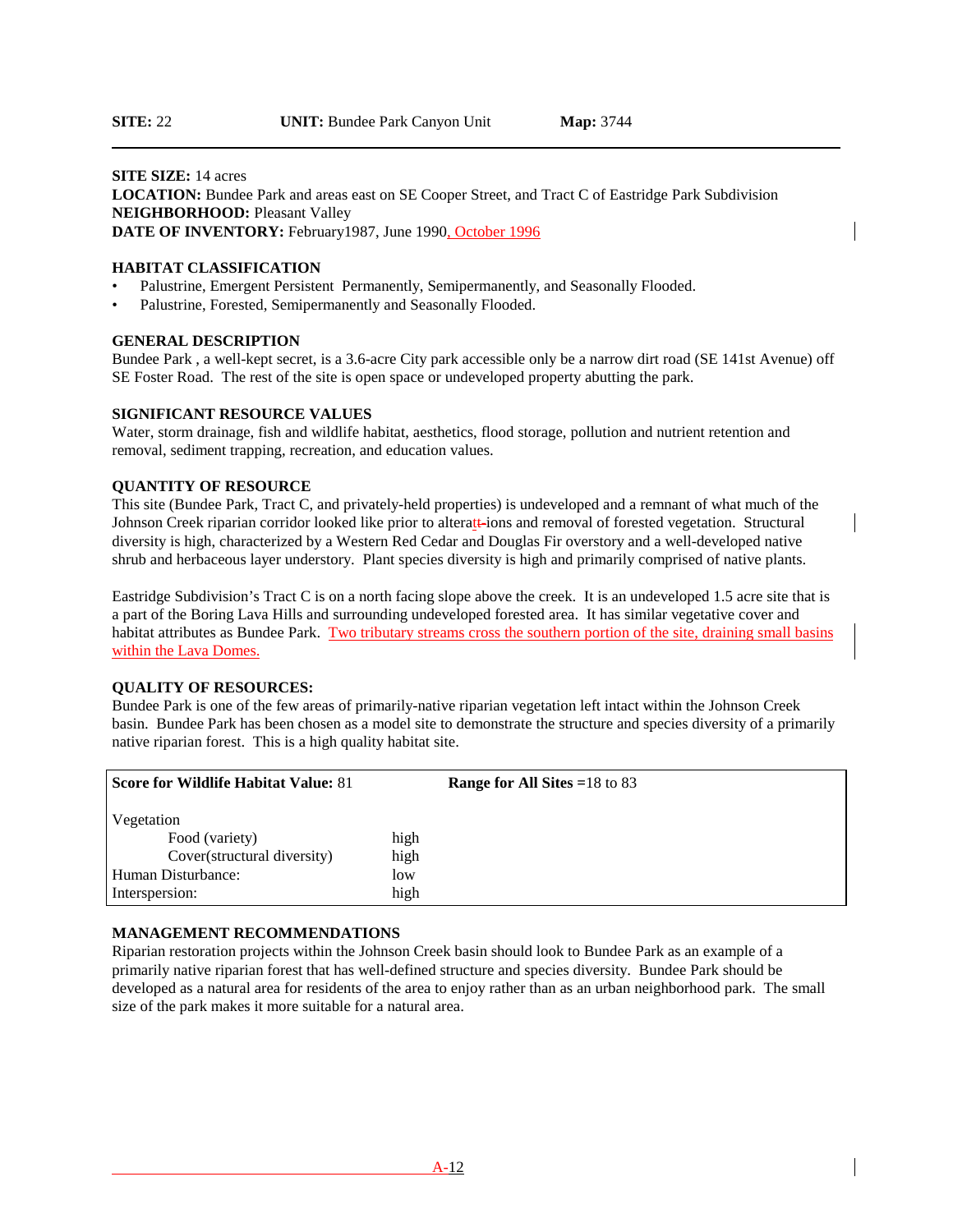## **SITE-SPECIFIC ESEE COMMENT**

**Conflicting Uses:** Identified conflicting uses within this site area include urban park development with extensive paved surfaces and removal of trees for park landscaping, play fields, play equipment, or auxillary park facilities such as parking lots and restrooms. The residential development intended for the portion of the site southeast of the park also presents a conflict.

**Consequences of Allowing Conflicting Uses:** Both Bundee Park and the Tract C could be lost to urban park-type development without some level of protection, resulting in further degradation of the creek corridor through loss of vegetation that provides food, cover and shade.

In order to construct one of the three housing units possible within the resource area it would be necessary to demonstrate that the FEMA regulations were being met. This would likely result in no construction or construction on stilts for one unit. The remaining potential two units (created through land division) would be within 50 feet of the floodway and with in 100 feet of the center of the creek channel. This close proximity to the creek would result in a loss of habitat and flood storage area.

**Consequences of limiting or prohibiting Conflicting Uses:** Placing overlay zoning on the two open space sites would limit any park design and function. A likely result of the zoning would be a "natural treatment" of both areas limiting park uses to passive activities.

For the remainder of the site, which is zoned R10 and  $\frac{1}{15}$  and  $\frac{1}{15}$  and of the Powell Butte/Mt. Scott Plan District (now Johnson Creek Basin Park District), there would be no loss of development potential on privately-held lots, although environmental review to ensure protection of the Johnson Creek corridor would be required.

#### Conclusion and Conflict Resolution

Site 22 is broken into segments because the property falls in and out of the City of Portland's jurisdiction. This 14 acre conglomerate 14 acre site is zoned low-density residential and open space. This site received the second highest habitat rating in the study area. It is significant as a part of the Boring Lava Hills; it has high habitat quality, excellent habitat interspersion (connection of riparian and coniferous, upland forests). The habitat value outweighs the conflicting use value on portions of the site, particularly around Bundee Park, the area that gave the site such a high habitat rating. However, in-fill development and expansion of the existing homes have value. A combination of resource protection levels have been applied to this site in order to balance resource protection, housing and recreation.

#### Decision

The decision for Site 22 is to fully protect the creek corridor and to limit conflicts on the remaining 14-acres with the exception to about 2 acres where the resources have been replaced with residential development.

This fully protected area is based on the top of bank location with exception to one location. This is a 150-foot long strip of land adjacent the creek that is fully protected 70 to 90 away from the channel. This area corresponds to the 100-foot wide flood plain (based on F.E.M.A. Flood hazard maps) and is part of a designated, private open space tract. The decision to fully protect this area is based on the high quality habitat resources and need to eliminate conflicting uses which include potential, active recreation.

Site 22 has the second to highest habitat rating in the study area. The two open space tracts are undeveloped and are Bundee Park (3.34 acres) and privately held properties, and a designated, private open space tract ("Tract C"). Bundee Park is nearly 4-acres and is a high quality habitat site because of the plant and structural diversity is high, characterized by a Western Red Cedar and Douglas Fir overstory and a well-developed native shrub layer and herbaceous understory.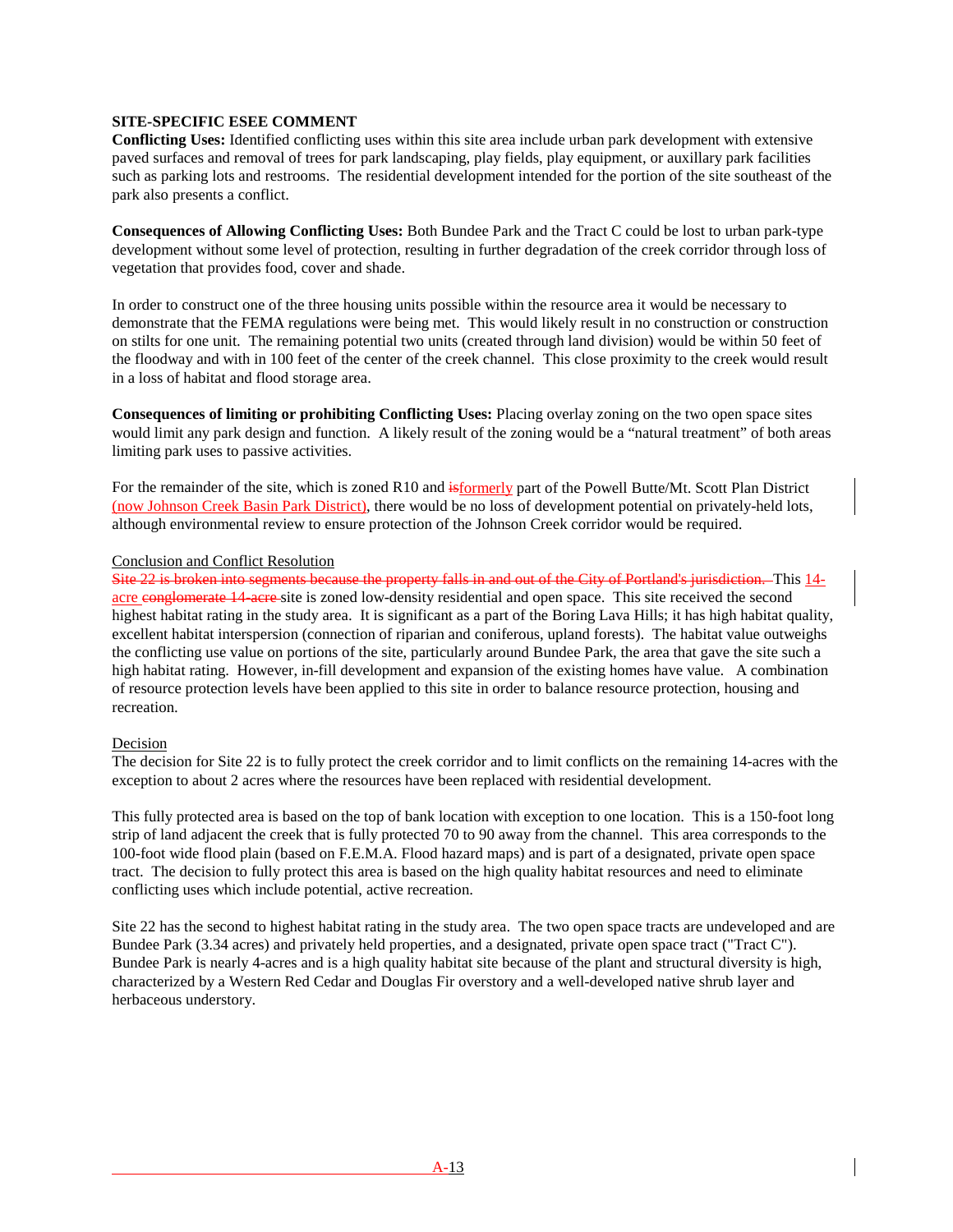## Prohibit Conflicting Uses

The fully protected area over the channel is uniformly 50 feet wide. Fully protecting the channel is commensurate with the protection level for the rest of the channel and the quality, rarity, and importance of Johnson Creek as a wildlife, storm drainage, and flood storage corridor. The fully protected resource values include water, storm drainage, fish and wildlife habitat, aesthetics, flood storage, pollution and nutrient retention and removal, sediment trapping. This fully protected area is based on the top of bank location with one exception. This exception is a 150 foot long strip of land adjacent the creek that is fully protected 70 to 90 away from the channel. This area corresponds to the 100-foot flood plain and is part of a designated, private open space tract. The decision to fully protect this area is based on the high quality habitat resources and need to eliminate conflicting uses which include potential, active recreation.

## Allow Limited Conflicting Uses

A decision has been made to limit conflicting uses on the undeveloped portions of the site setback 50-feet from Johnson Creek. The undeveloped area has relatively high habitat value because of the well-established vegetative cover, native plant diversity, and connectivity to the Boring Lava Hills. The Boring Lava Hills extend east out of the City and cover over 4,000 acres. The part of the Boring Lava Hills next to this site are primarily undeveloped and provide wildlife habitat. The undeveloped portion of the site also has economic value for housing development. The EC balances needed housing and habitat protection.

This decision allows flexibility to allow mitigation in lieu of prohibiting development and results in no loss of development potential and positive ESEE consequences. This decision permits the development of the two designated open space tracts. Partial protection will be achieved through the application of the environmental conservation zone regulations and Johnson Creek Plan District requirements. The resource values protected include wildlife habitat, scenic, pollution and nutrient retention and removal, sediment trapping, recreation, education.

## Allow Conflicting Uses Fully\*

Conflicts may fully occur on about 2 acres where single family development exists.

## **LAND AREA AFFECTED BY ENVIRONMENTAL OVERLAY ZONES:**

| Zone      | <b>Area Affected by</b><br><b>EC</b> Zone | Area Affected by<br><b>EP</b> Zone |
|-----------|-------------------------------------------|------------------------------------|
| R10       | $\leftarrow 2$ acres                      | acre                               |
| <b>OS</b> |                                           |                                    |

\* The Johnson Creek Plan District (Chapter 33.535) applies which has environmental protection provisions.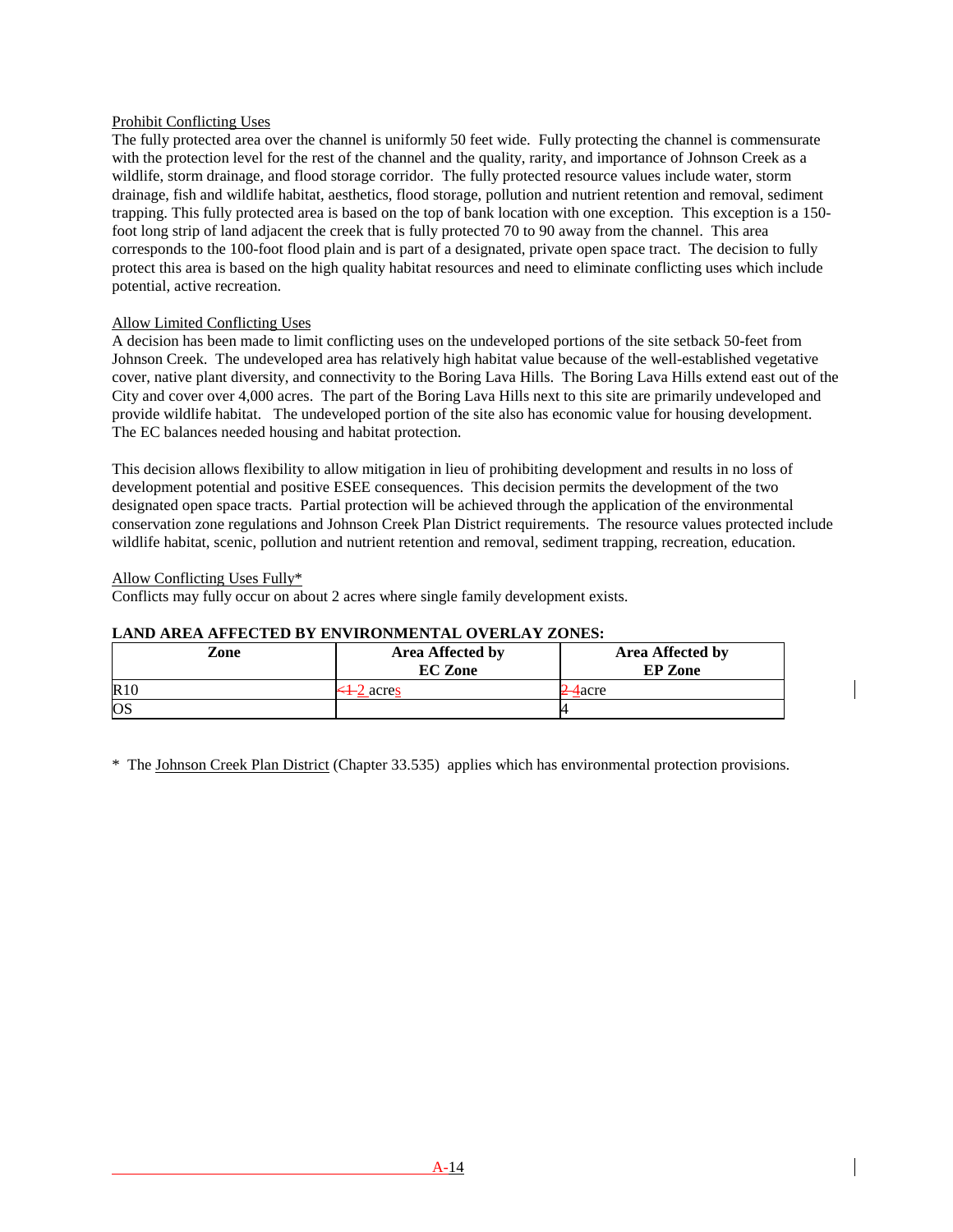#### **SITE SIZE**: 70 acres

LOCATION: Between Springwater Line and SE Foster Rd, west of Jenneyland Acres, and east of SE 158<sup>th</sup> Avenue **NEIGHBORHOOD: Pleasant Valley** 

**DATE OF INVENTORY:** February 1987, June 1990, October 1996

#### **HABITAT CLASSIFICATION**

- Riverine, Lower Perennial, Unconsolidated Bottom, Permanently Flooded.
- Palustrine, Forested, Deciduous/Conifer, Permanently Flooded.

# **GENERAL DESCRIPTION**

This site is the eastern end of the valley between Powell Butte and the Boring Lava Hills. It is a mixture of lowdensity residential, agricultural, and undeveloped uses, surrounded by the same.

#### **SIGNIFICANT RESOURCE VALUES**

Water, storm drainage, fish and wildlife habitat, aesthetics, flood storage, pollution and nutrient retention and removal, sediment trapping.

#### **QUANTITY OF RESOURCE**

In the western portion of the site, significant natural resources are largely confined to the bed and banks of the creek. Johnson Creek and Kelley Creek, a perennial tributary to Johnson Creek. Toward the east, forested areas away from the creek Johnson Creek hold significant values.

#### **QUALITY OF RESOURCES:**

This is a historic, forested floodplain with some present-day wetland. There are occasional small forest stands of cedar/alder (10-60 year old) mixed with low density residences and small farms with seeded pasture and livestock. The site includes the channel of Johnson Creek to the southeast side of Powell Butte and its tributary Kelley Creek. The Johnson Creek and Kelley Creek riparian zones contains blackberries overhanging the channel interspersed with lawns, western red cedar and willow. The streams flows through an urbanized forest in the central portion of the site. Dense blackberries scattered throughout provide cover and nesting habitat for passerines and small mammals. Large cedar and Douglas fir trees interspersed with willow and alder provide important habitat for many bird species including chickadees, nuthatches, kingfisher, and warblers. This section of ereck-Johnson Creek is an important wildlife travel corridor and link to Powell Butte, upland buttes in Gresham, and to the Boring Lava Hills and other sections of Johnson Creek. along Kelley Creek and buttes to the west.

Human use along the creek Johnson Creek is high. The western portion is primarily a residential area with more of a rural than urban atmosphere, and a classic pattern of human settlement along waterway bottomlands.

Minus the blackberry and other introduced species, the cedar/alder forest can serve as a model of structural and species diversity of native riparian habitat for future restoration or riparian creation projects.

| Score for Wildlife Habitat Value: 64 |        | <b>Range for All Sites</b> = $18$ to 83 |
|--------------------------------------|--------|-----------------------------------------|
| Vegetation                           |        |                                         |
| Food (variety)                       | medium |                                         |
| Cover(structural diversity) medium   |        |                                         |
| Human Disturbance:                   | medium |                                         |
| Interspersion:                       | medium |                                         |

## **MANAGEMENT RECOMMENDATIONS**

R20 zoning should be retained to maintain maximum area for flood storage. Consideration for increase in density to R10 would be more appropriate once a solution for flooding and water quality information is determined as a part of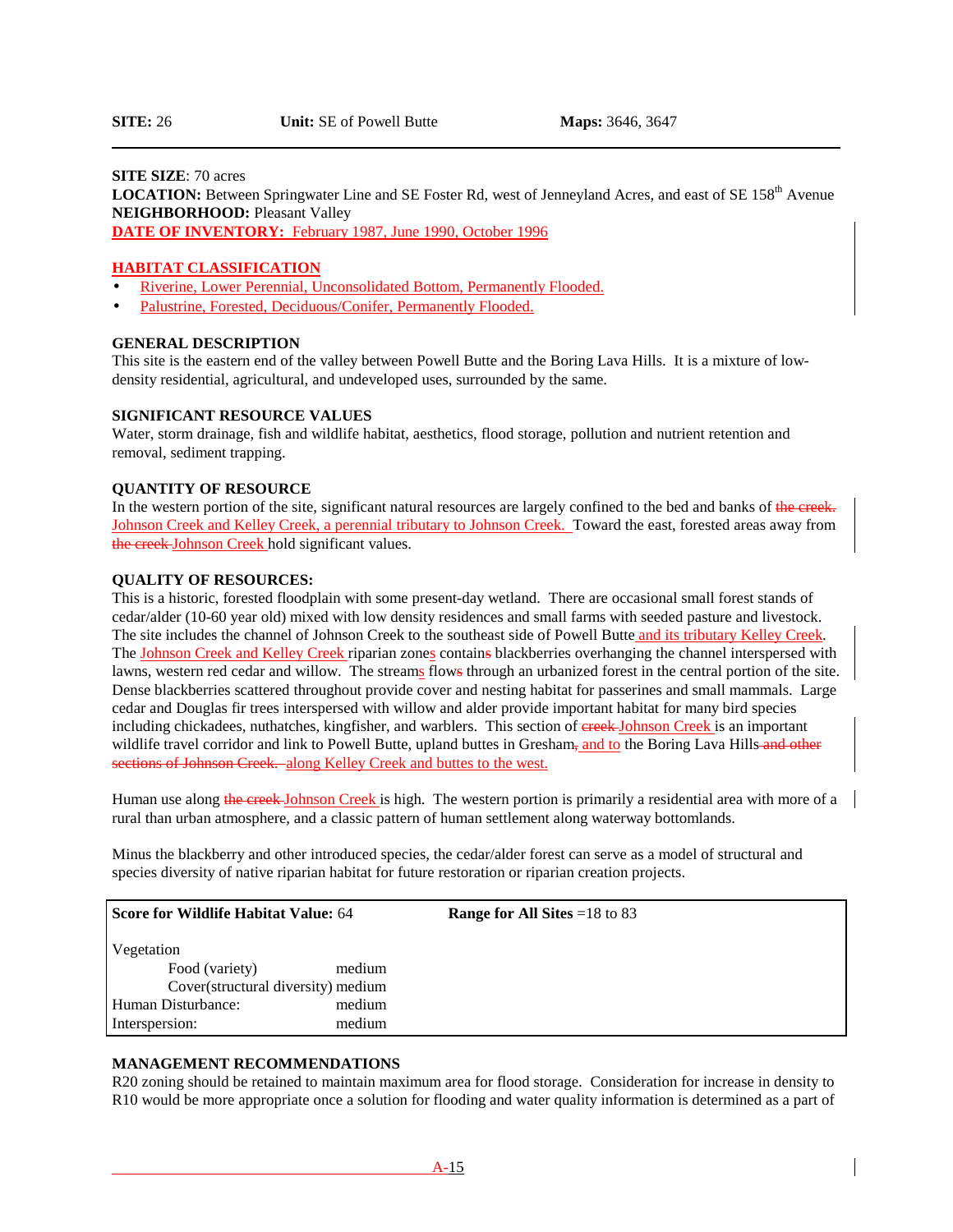the Bureau of Environmental Services plan. The riparian strip should be continued or reestablished, and further human intrusion (such as any recreation trail) discouraged.

## **SITE-SPECIFIC ESEE COMMENT:**

**Conflicting Uses:** Agricultural, residential.

## **SITE-SPECIFIC COMPATIBLE USES**

Rebuilding and replacement of existing bridges to minimum building code requirements if:

a maximum of 25 feet of riparian vegetation on each side of Johnson Creek the creek is disturbed;

- there is no filling;
- there are no new piers or abutments, or enlargement of existing ones; and
- the bridge will serve only the dwelling or dwellings served at the time of adoption of this plan.

#### Conclusion and Conflict Resolution

Site 26 is significant because it contributes to the area habitat diversity; links Powell Butte and the Boring Lave Hills (both are significant wildlife areas) and contains Johnson and Kelley Creeks. Sites 24-28 share the same broad flood plain. All 5 sites provide important flood storage and ground water recharge functions. (Ground water is Johnson Creek's primary summer water source). About 2/3rds of Site 26's seventy-acres have tree-cover. The site has moderate habitat value.

This site has 3 parcels that are over 10 acres and many smaller parcels that can be further divided. There is housing potential for at least thirty more units. (This site is not, however, part of the City's buildable lands inventory because it is in a flood plain). The conflicting uses are principally residential and agricultural activities. The channel and immediately adjacent area Johnson and Kelly Creek channels and banks require full protection in order to have positive ESEE consequences. The creek provides functions that are irreplaceable. On the non-creek portions of the site both the natural resources and housing potential have equal value.

#### Decision

The decision for Site 26 is to fully protect the ereek-Johnson and Kelley Creek channels, to limit conflicting uses where both resources (other than the creek channel) and housing potential exist, and to fully allow conflicting uses on locations away from the creek where native vegetation has been removed.

The 100-year flood plain is not fully protected. Based on the ESEE analysis and habitat inventory, an EC or EP designation over the flood plain is not justified. However, some protection is provided through Sec. 33.535. 120.D when development occurs. This code provision requires on-site storage for runoff greater that 110% of the existing conditions. Also, included in the Johnson Creek Basin Protection Plan is a recommendation that the R20 zoning not be changed to the R10, comprehensive plan designation on this site until the storm water management and in particular, flooding on Johnson Creek is better resolved.

## Prohibit Conflicting Uses

The fully protected area over the **Johnson Creek** channel is 50 to 70 feet wide. This width protects the main channel and 10 feet of the adjacent banks. The fully protected area of Kelley Creek is approximately 40 feet wide. The fully protected resource values for this portion of the site include water purification, storm drainage, fish and wildlife habitat, aesthetics, flood storage, pollution and nutrient retention and removal, sediment trapping.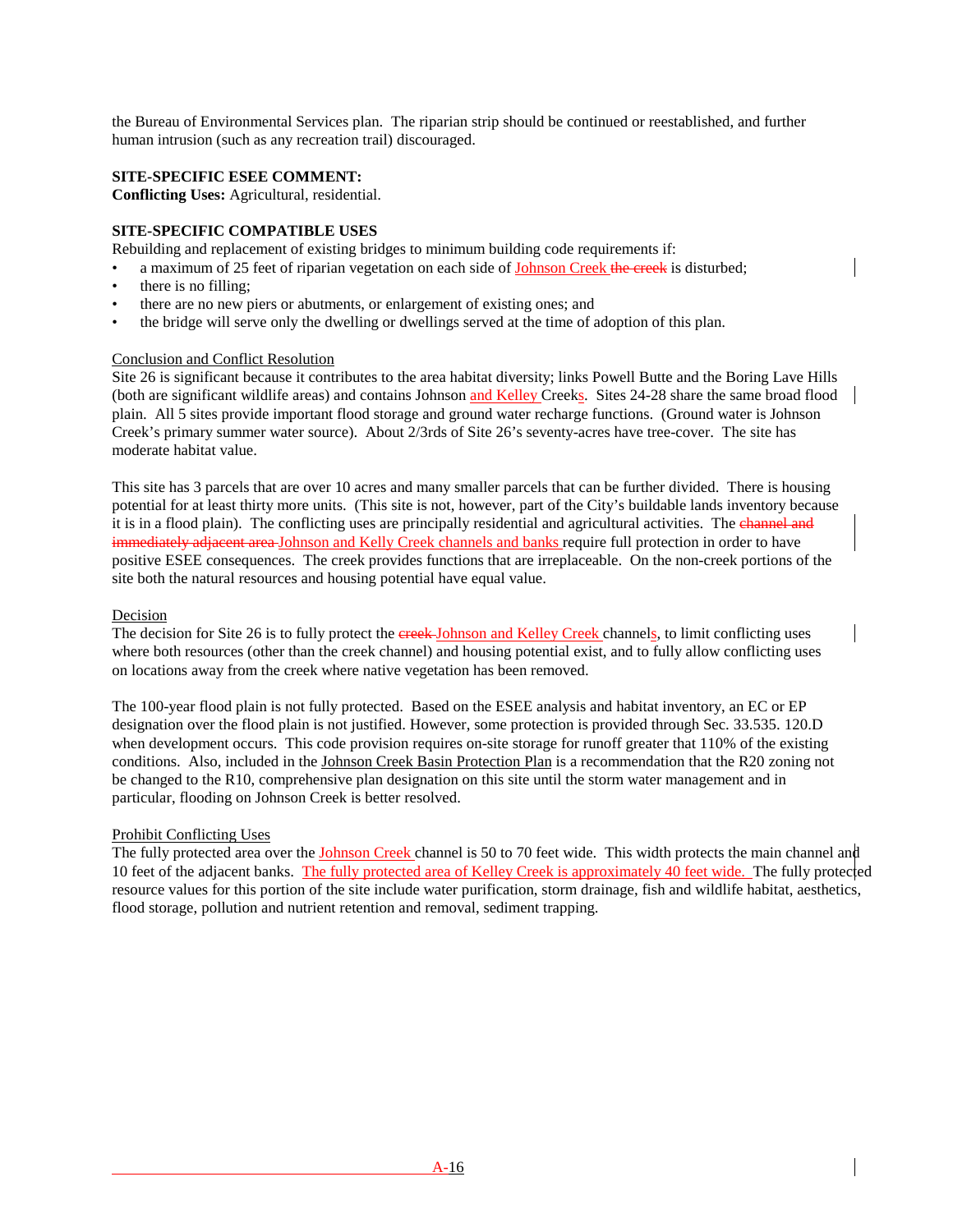# Allow Limited Conflicting Uses

Limiting conflicting uses (EC-zoned areas) applies to 19 of the 70-acre site on three distinct locations. One of the EC-zoned areas is the forested lands on each side of the creek. This area extends 100 to 200 feet from the fully protected creek channel. Protection of this area is to help preserve water quality and a small portion of the 100-year flood plain for ground water recharge. The 2nd (EC-zoned) area is 9.5 acre undeveloped, forested flood plain. The resource values protected include wildlife habitat, scenic, ground water recharge and flood storage.

## Allow Conflicting Uses Fully\*

Conflicting uses may occur fully on 48 of the 70-acre site. The unprotected resources include part of the 100-year flood plain which extends over most of the site for flood storage and ground water recharge. Also unprotected are the open fields, lawns, and pasture land which have some habitat value.

## LAND AFFECTED BY ENVIRONMENTAL OVERLAY ZONES:

| Zone     | Affected by EC Zone<br>Area | Affected by EP Zone<br>Area |
|----------|-----------------------------|-----------------------------|
| R20(R10) | acres                       | Zacres                      |

\* Johnson Creek Plan District (Chapter 33.535) regulations apply.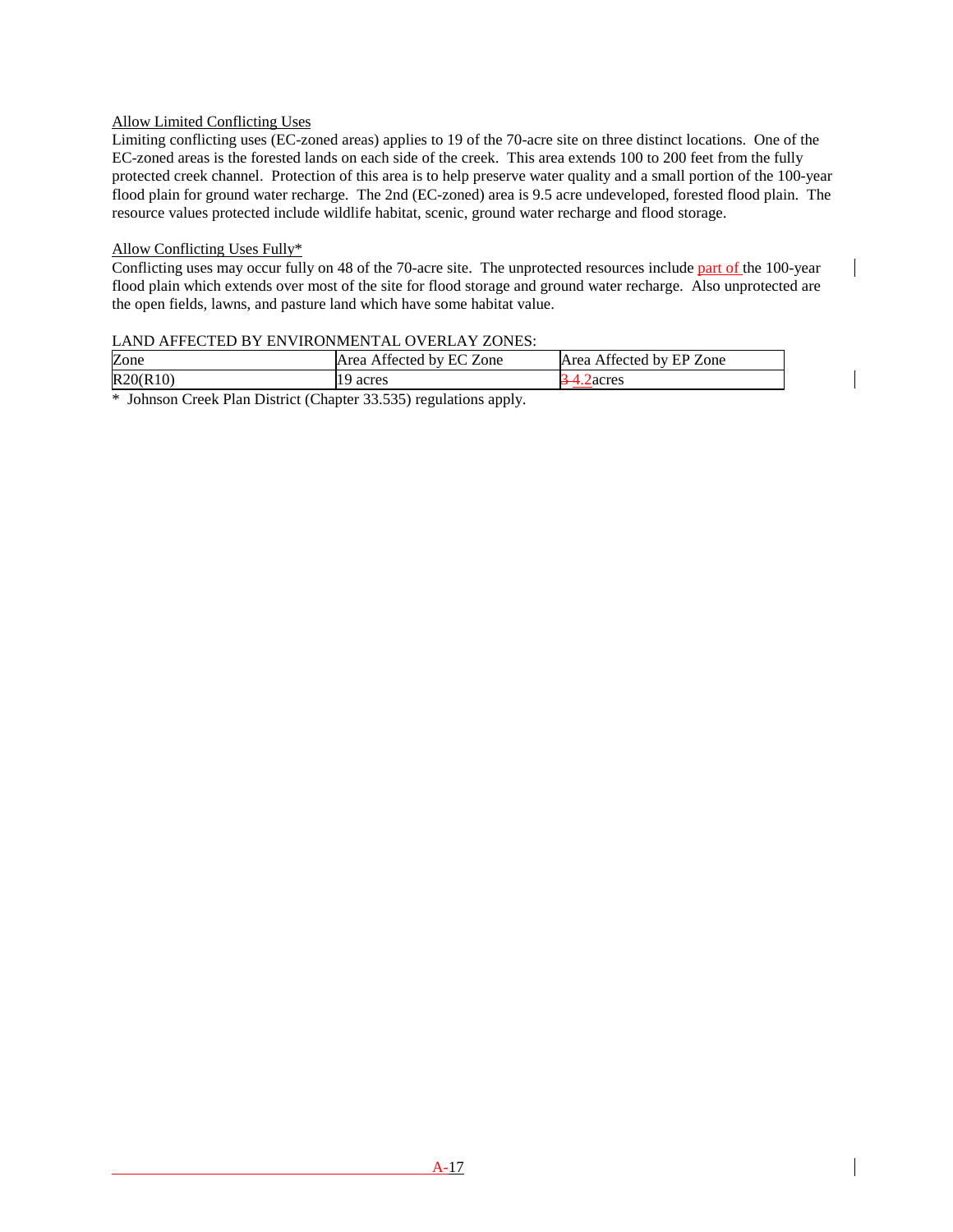l

## **SITE SIZE**: 40 acres LOCATION: East of SE Jenne Road and north of SE McKinley Road **NEIGHBORHOOD: Pleasant Valley** DATE OF INVENTORY: February 1987, June 1990, October 1996

#### **HABITAT CLASSIFICATION**

- Palustrine, Forested, Coniferous/Broadleaved Deciduous, Seasonally Flooded.
- Agricultural

#### **GENERAL DESCRIPTION**

This is site includes a large farm, which contributesing to the visual character of the area. Zoning is R20 with a Comprehensive Plan designation of R10.

#### **SIGNIFICANT RESOURCE VALUES**

Groundwater recharge, aesthetics, pollution and nutrient retention and removal, sediment trapping

#### **SITE QUANTITY AND QUALITY**

This site holds little resource value, although it except along a tributary to Kelley Creek. Activities at Site 27 also affects nearby creek-related resources such as water quantity and quality.

#### **MANAGEMENT RECOMMENDATIONS**

Control water quality.

#### **SITE-SPECIFIC ESEE COMMENTS**

**Conflicting Uses:** Agricultural and, housing, commercial use.

#### Conclusion and Conflict Resolution

This 40-acre site is pasture land with only a few scattered trees and little habitat resource value although it provides flood storage and ground water recharge affecting Johnson Creek's water quantity and quality. Johnson Creek is not on this site but about 500 feet of a tributary creek is located on the southeast side of the site near Jenne Road. Activities associated with agricultural, commercial and housing uses are the principle conflicting uses. The zoning is R20 with a Comprehensive Plan designation of R10. The site resources are limited. In order to have positive ESEE consequences conflicting uses should be allowed on most of the site.

#### Decision

The decision for Site 27 is to fully protect-provide limited protection for the tributary creek channel on the southeast side of the site and to **fully**-allow conflicting uses to the remainder of the site.

#### Prohibit Allow Limited Conflicting Uses

As described above, the natural vegetative cover on this site has been removed except for over the tributary creek (located 50-feet east of the Jenne and Foster Road intersection). The tributary creek is an important water source for Kelley/Johnson Creek which provides wildlife habitat, and handles storm drainage. The Johnson Creek Basin Plan District requirements apply which restricts storm drainage affecting the water quality and quantity.

#### **Allow Limited Prohibit Conflicting Uses**

No part of the site has been designated where limited conflicting uses may occur warrants full protection. The economic value of **full** development except along the tributary creek outweighs the natural resource value. No part of the site has been designated to have the conflicts limited.

#### Fully Allow Conflicting Uses

Based on the ESEE analysis and habitat inventory, only the areas of the site with creek corridors deserve warrants protection. There are no other identified resources which warrant protection.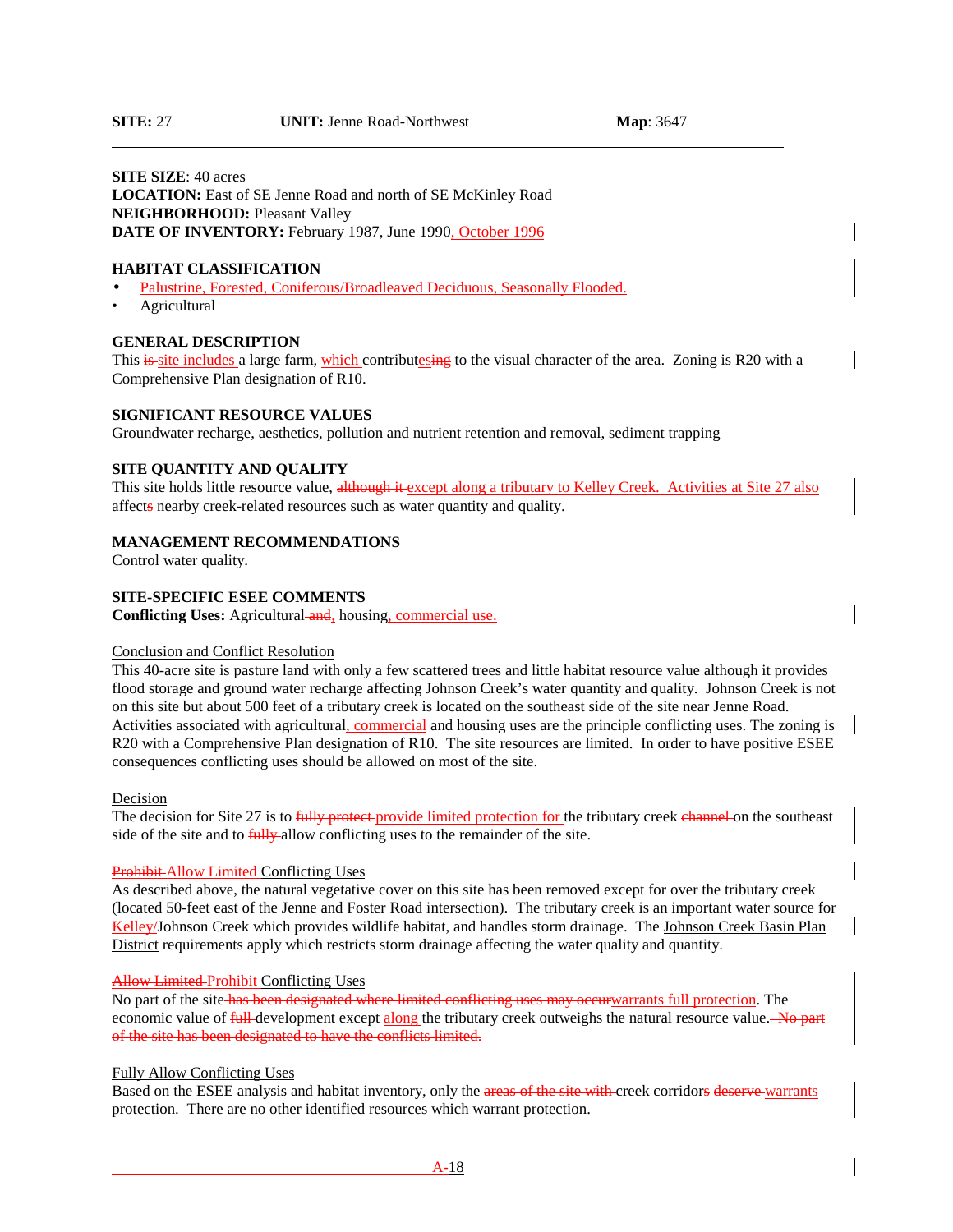# LAND AFFECTED BY ENVIRONMENTAL OVERLAY ZONES:

| Zone     | Area Affected by EC Zone | Area Affected by EP Zone           |
|----------|--------------------------|------------------------------------|
| CG       |                          | $\sim$ lacro<br><del>st auto</del> |
| R20(R10) | 1 acre                   | $\sim$ lacro<br><del>st auto</del> |

\* Johnson Creek Plan District (Chapter 33.535) regulations apply.

 $\overline{\phantom{a}}$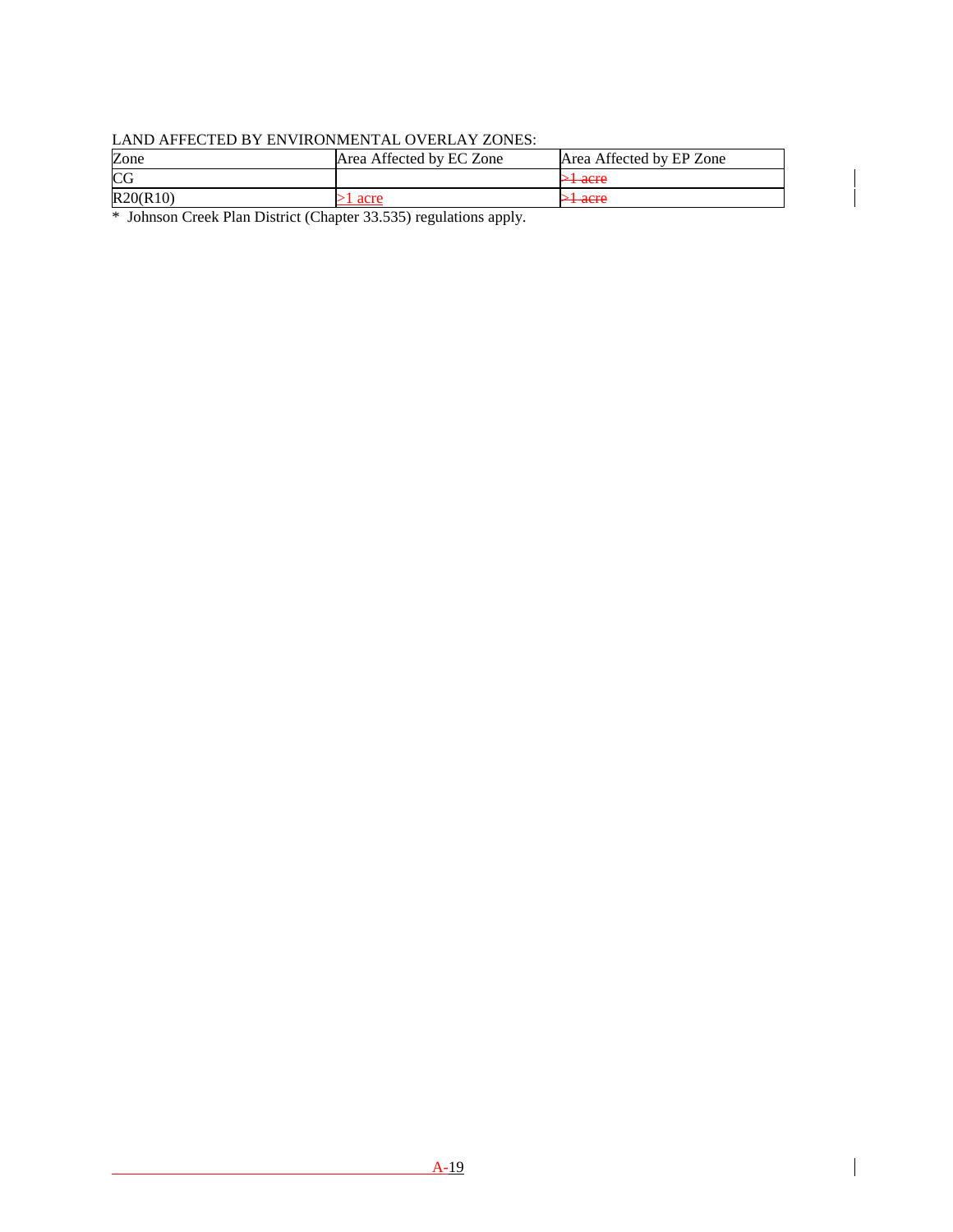### **SITE SIZE:** 600 acres (570 ac. in public ownership)

**LOCATION:** East of SE 136th Avenue, west of SE 174th Avenue, north of the Springwater Line, and south of SE Powell Boulevard

**NEIGHBORHOOD:** Powellhurst

**DATE OF INVENTORY:** February 1987, June 1990, February 1997

### **HABITAT CLASSIFICATION**

- Palustrine, Forested, Broadleaved Deciduous Intermittent. Conifer
- Open meadow

### **GENERAL DESCRIPTION**

This site is the top and southern portions of Powell Butte, a large part of which was once a dairy but is now owned by the City of Portland. Urban development is on the west, north, and east, while natural resource sites 24-26 are to the south.

### **SIGNIFICANT RESOURCE VALUES**

Water, storm drainage, aesthetics, scenic, pollution and nutrient retention and removal, sediment trapping, recreation, education, heritage

### **QUANTITY OF RESOURCES**

This site is a major butte surrounded by residential development at its base to the north, west, and south, but with relatively non-intensive residential development on the east side. This is one of the more unique uplands in southeast Portland and perhaps within the Urban Growth Boundary. This butte consists of primarily two major habitat types: an open grassland  $(2/3)$  and a mid-serial stage forest  $(1/3)$ .

At the base of the butte to the east is a one-acre forested wetland bordering Johnson Creek.

The forest consists of mature deciduous trees (maple, alder) and 30-50 year old conifers (Douglas fir). Snags are common and there is some downed dead wood from windthrow. The grassland is an abandoned ungrazed and unharvested pasture with some invading hawthorne trees. There was a vernal pond noted within this grassland during the time of the first inventory (2/20/87).

### **QUALITY OF RESOURCES**

Powell Butte provides very important wildlife habitat within Johnson Creek and the Portland metropolitan area. There are very few upland meadows left in the metropolitan area. The large size and combination of upland meadow, forest, and adjacency to Johnson Creek is rare and provides habitat for a large diversity of bird, large and small mammal, and reptile species.

This combination of forest and grassland provides potential for good quality habitat. The forest provides foraging, perching, roosting, and nesting habitat for hawks, falcons, owls, and bats. The grassland provides nesting habitat for birds such as meadowlarks and sparrows. The grass sod and thatch provide high quality habitat for small mammal production. The grassland/forest ecotone provides a valuable edge effect to wildlife, potentially supporting greater densities than other habitat types.

Forested wetland situated along Johnson reek corridor and at the base of Powell Butte provides excellent connectivity as well as nesting forage and cover habitat for birds, amphibians and small mammals.

Powell Butte has very high scenic quality with a panoramic view of the Cascade mountains, Columbia River, and the Portland metropolitan area.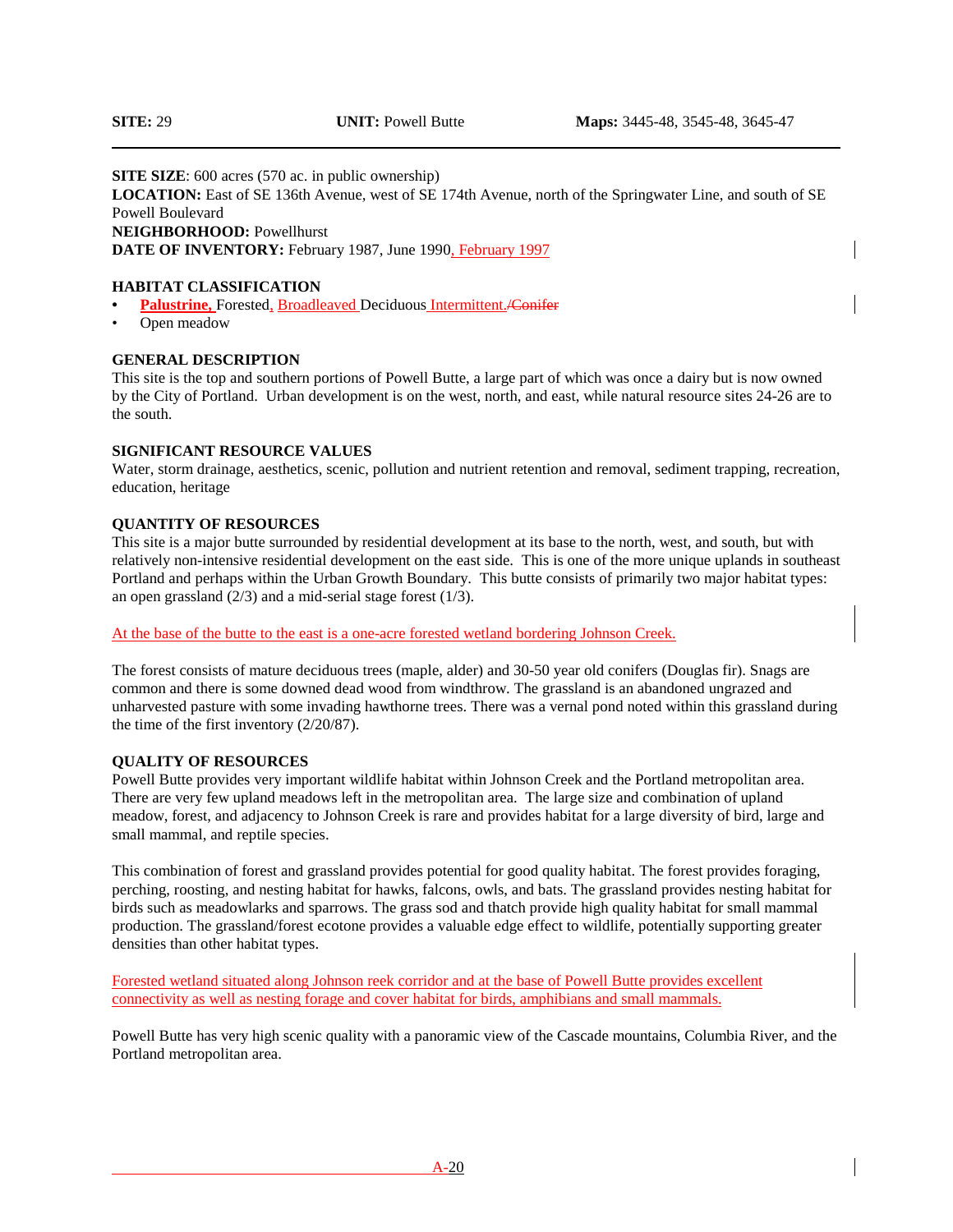The site also shows signs of historical disturbance in forms of logging and farming; however, it now shows less sign of human use.

| <b>Score for Wildlife Habitat Value: 73</b> | <b>Range for All Sites = 18 to 83</b> |
|---------------------------------------------|---------------------------------------|
| Vegetation                                  |                                       |
| Food (variety)                              | medium                                |
| Cover(structural diversity)                 | medium                                |
| Human Disturbance:                          | high                                  |
| Interspersion:                              | high                                  |

### **MANAGEMENT RECOMMENDATIONS**

Retain the variety of habitat, including the meadow and wetlands. Protect the forested perimeter. Develop the Powell park area to take advantage of its natural attributes. As a condition of any future water reservoir expansion, require an alternative or modified practice of water release that is compatible with the goals and objectives of the *Johnson Creek Basin Protection Plan*.

### **ESEE COMMENTS**

**Conflicting Uses:** Residential development, removal of trees for firewood (or any other reason), some aspects of the park use (both incompatible recreation and overuse of compatible recreation), and Water Bureau operations which discharge water into Johnson Creek in large amounts over short periods of time.

**Consequences of allowing Conflicting Uses:** The Powell Butte Master Plan was adopted in 1987. It gives considerable protection to the natural resource aspects of the park that are in public ownership. The master plan intends that Powell Butte will develop as a natural, regional park providing generally passive activities. The master plan recognizes the value of the natural resources. With the master plan in place, application of the Environmental Zone is less important on the publicly owned lands, which is about 570 acres of Powell Butte.

### **SITE-SPECIFIC COMPATIBLE USES**

Park development approved under the 1987 conditional use

### Conclusion and Conflict Resolution

Site 29 is significant because it is Powell Butte which is a major geographic feature of Portland with City-wide significance as wildlife habitat and scenic value. Site 29 has one of the highest habitat ratings in the study area. The combination of upland meadow, forest, wetlands and adjacency to Johnson Creek is rare. In particular, there are few upland meadows left in the metropolitan area. Powell Butte provides habitat for a large diversity of birds, large and small mammals, and reptile species. Powell Butte contributes to the regions' identity plus provides panoramic views of the Cascade mountains, Columbia River, and the Portland metropolitan area.

The conflicting uses are residential development and overuse or incompatible recreational uses. About 570 acres of the 600-acre site is in public park use. The adopted Powell Butte Master Plan gives considerable protection to the natural resource aspects of the parks and directs that Powell Butte be developed as a natural, regional park providing passive activities.

The significant resource values are water purification, storm drainage, scenic, pollution and nutrient retention and removal, sediment trapping, recreation, education, and heritage.

### Decision

The decision for Powell Butte is to fully protect the forested areas and forested wetland; to allow limited conflicting uses on the residentially-zoned areas where habitat resources exist and on the open space designated area where the forest cover has been removed; and to fully allow conflicting uses where habitat resources no longer exist.

### Prohibit Conflicting Uses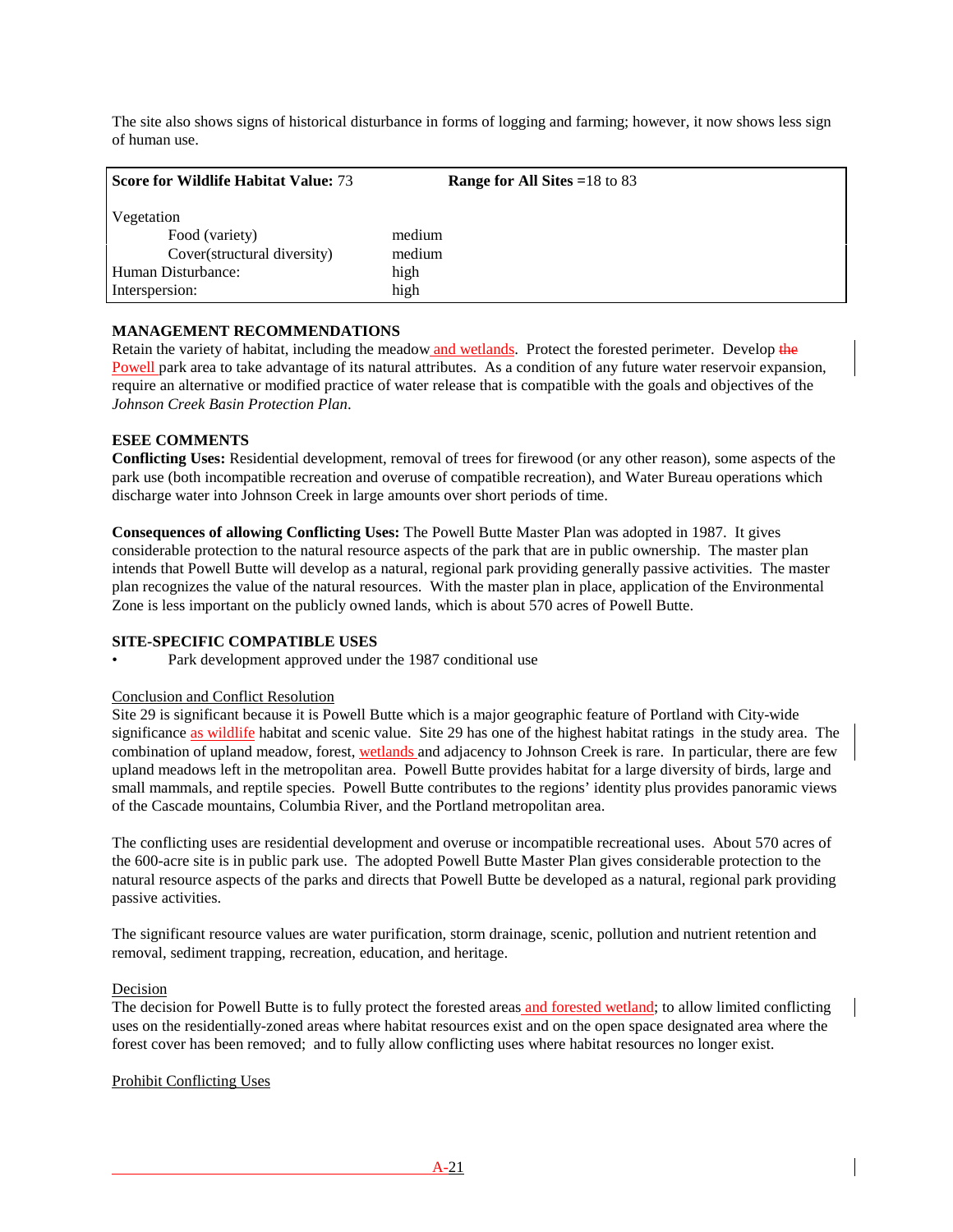The areas where conflicting uses are prohibited correspond to the forested steep slopes and forested wetland. Eliminating conflicting uses is necessary based on the habitat inventory and in order to ensure positive ESEE consequences. This decision is consistent with the master plan for the park and will not result in loss of housing potential at the wetland site because redistribution of units to avoid wetlands is readily accomplished.

### Allow Limited Conflicting Uses

The areas where limited conflicting uses may occur are either tree covered and/or steeply sloping residential land (about 30 acres is designated EC-zone) or park land with no tree cover (about 470 acres).

# Allow Conflicting Uses Fully\*

The areas where conflicting uses may fully occur are where the resources have been removed. These areas correspond to developed areas located on the northeast corner of the site where several single-family residential and commercial developments exist.

| Zone            | Area Affected by | Area Affected by |
|-----------------|------------------|------------------|
|                 | <b>EC</b> Zone   | EP Zone          |
| <b>OS</b>       | 400              | 170              |
| R20(R10)        | 30               |                  |
| R <sub>10</sub> | $1.35$ acres     |                  |
| R <sub>5</sub>  | 1.9 acres        | 4.3 acres        |

### LAND AREA AFFECTED BY ENVIRONMENTAL OVERLAY ZONES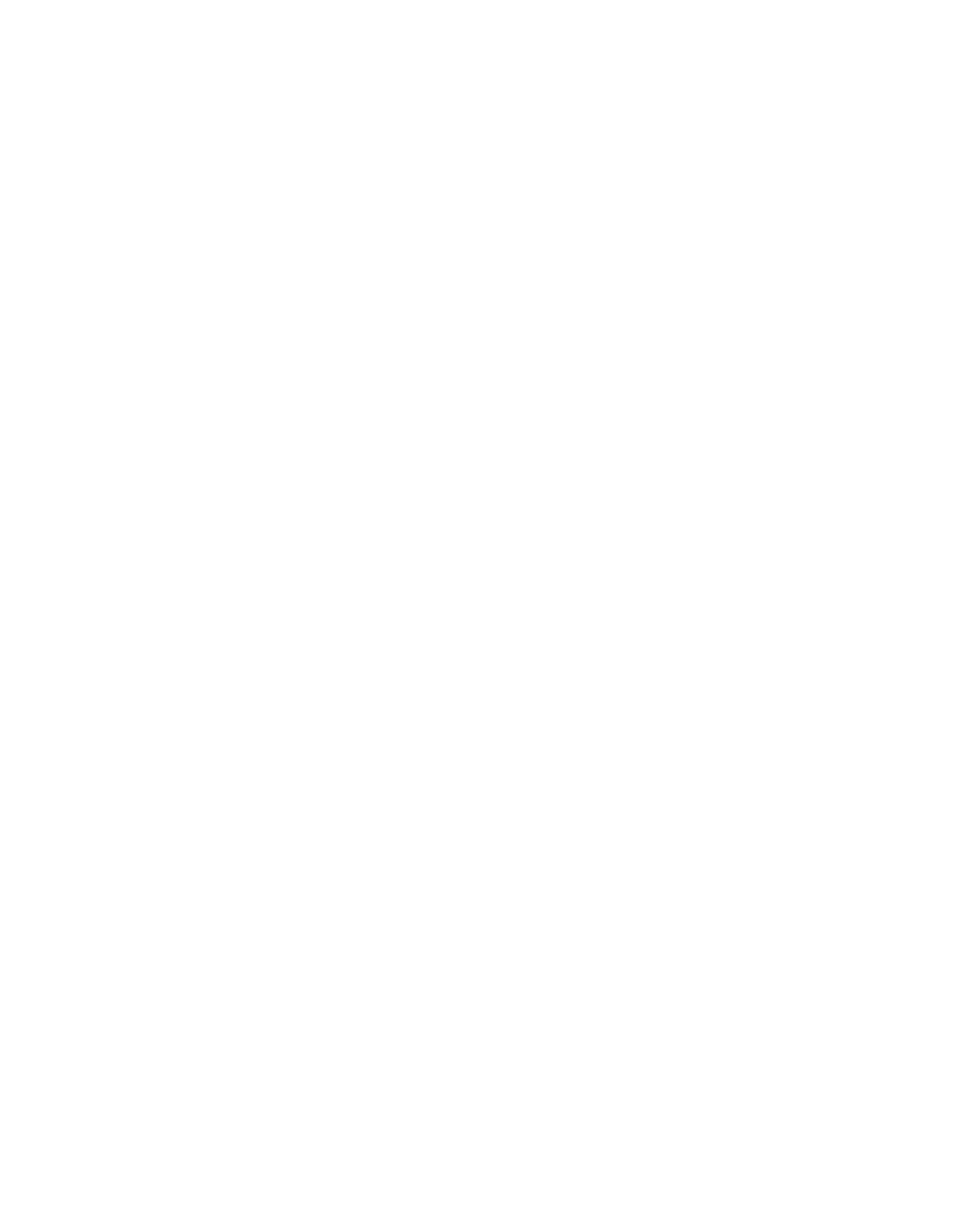# **Appendix B**

# **List of Plants Observed during 1996 Field Reconnaissance**

# **COMMON NAME SCIENTIFIC NAME**

**Horsetail Equisetaceae** Ginat Horsetail Equisetum telmatiea

N. Maidenhair Fern Adiantum pedatum Spreading Wood Fern Dryopteris austriaca Bracken Fern Pteridium aquilinum

**Cypress Cupressaceae** Western Red Cedar Thuja plicata

Grand Fir Abies grandis Spruce\* Picea spp.

English Holly\* Ilex aquifolium

Lombardy Poplar<sup>\*</sup> Populus nigra Scouler's Willow Salix scouleriana Sitka Willow Salix sitchensis

Red Alder Alnus rubra

Common Horsetail Equisetum arvense

# **Common Fern Polypodiaceae**

Lady Fern Athyrium filix-femina Licorice Fern Polypodium glycyrrhiza Sword Fern Polystichum munitum

# **Pine Pinaceae**

Douglas Fir Pseudotsuga menziesii Western Hemlock Tsuga heterophylla

**Holly Aquifoliaceae**

# **Willow Salicaceae**

Black Cottonwood Populus trichocarpa Pacific Willow Salix lucida lasiandra

**Birch Betulaceae**

Western Hazel Corylus cornuta

# **Nettle Urticaceae**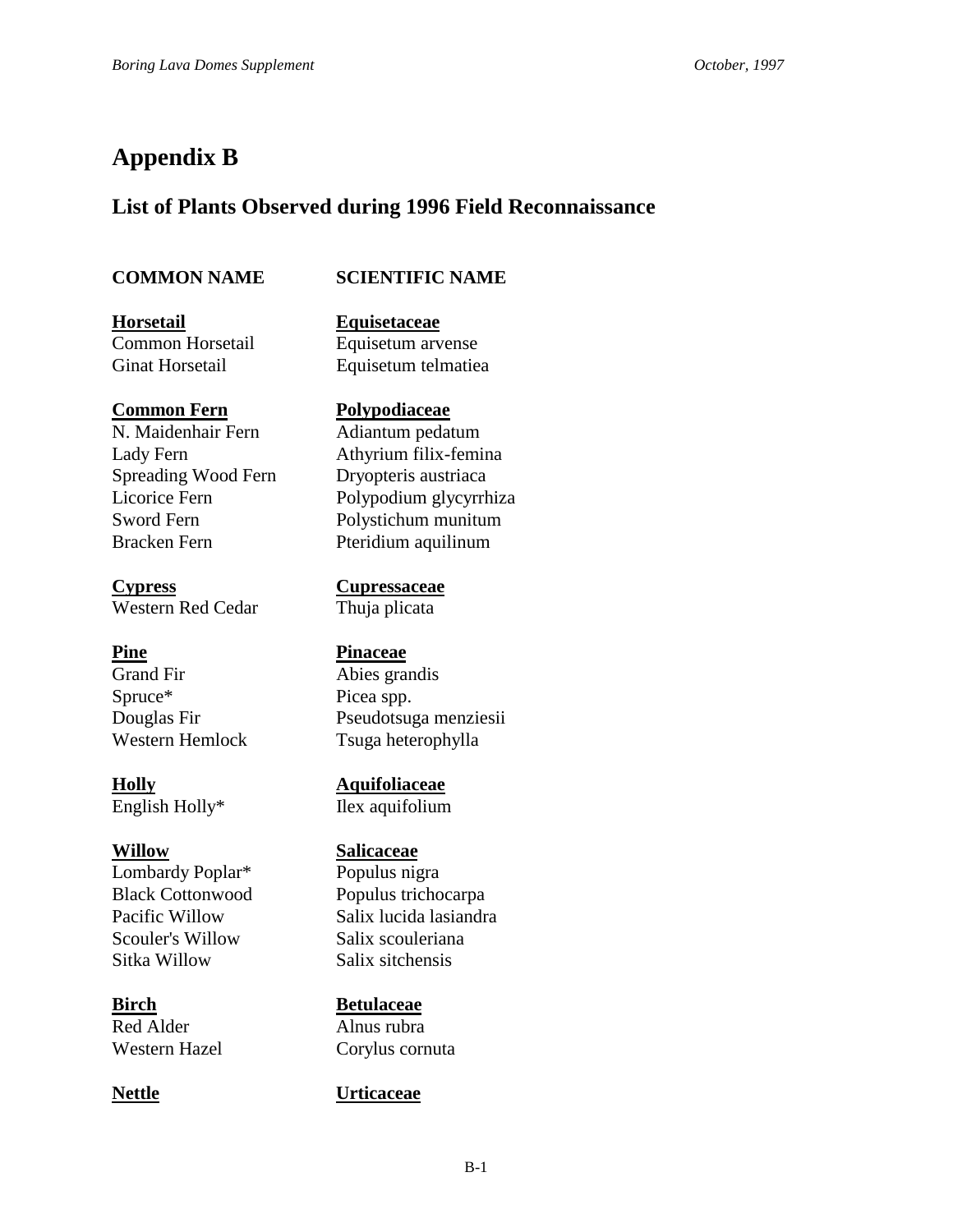# Stinging Nettle Urtica dioica

**Purslane Portulacaceae** Siberian Miner's-Lettuce Claytonia sibirica

Baneberry Actaea rubra Western White Anemone Anemone deltoidea Western Clematis Clematis ligusticifolia Creeping Buttercup\* Ranunculus repens Western Meadowrue Thalictrum occidentale

Vanillaleaf Achlys triphylla Tall Oregon Grape Berberis aquifolium Dull Oregon Grape Berberis nervosa White Inside-out Flower Vancouveria hexandra

**Fumitory Fumariaceae** Pacific Bleedingheart Dicentra formosa

Lunaria\* Lunaria annua

**Birthwort Aristolochiaceae** Wild Ginger Asarum caudatum

**Buckwheat** Polygonaceae Lady's Thumb Polygonum persicaria Giant Knotweed\* Polygonum sachalinense Western Dock Rumex occidentalis

**Water-lily Nymphaeaceae** Water-lily\* Nymphaea spp.

### **Buttercup Ranunculaceae**

## **Barberry Berberidaceae**

**Mustard Cruciferae**

Water Cress<sup>\*</sup> Rorippa nasturtiumaquaticum

### **Saxifrage Saxifragaceae**

Mitrewort Mitella pentandra Fringecup ellima grandiflorum Foamflower Tiarella trifoliata Pig-a-back Plant Tolmiea menzziesii

## **Hydrangea Hydrangeaceae**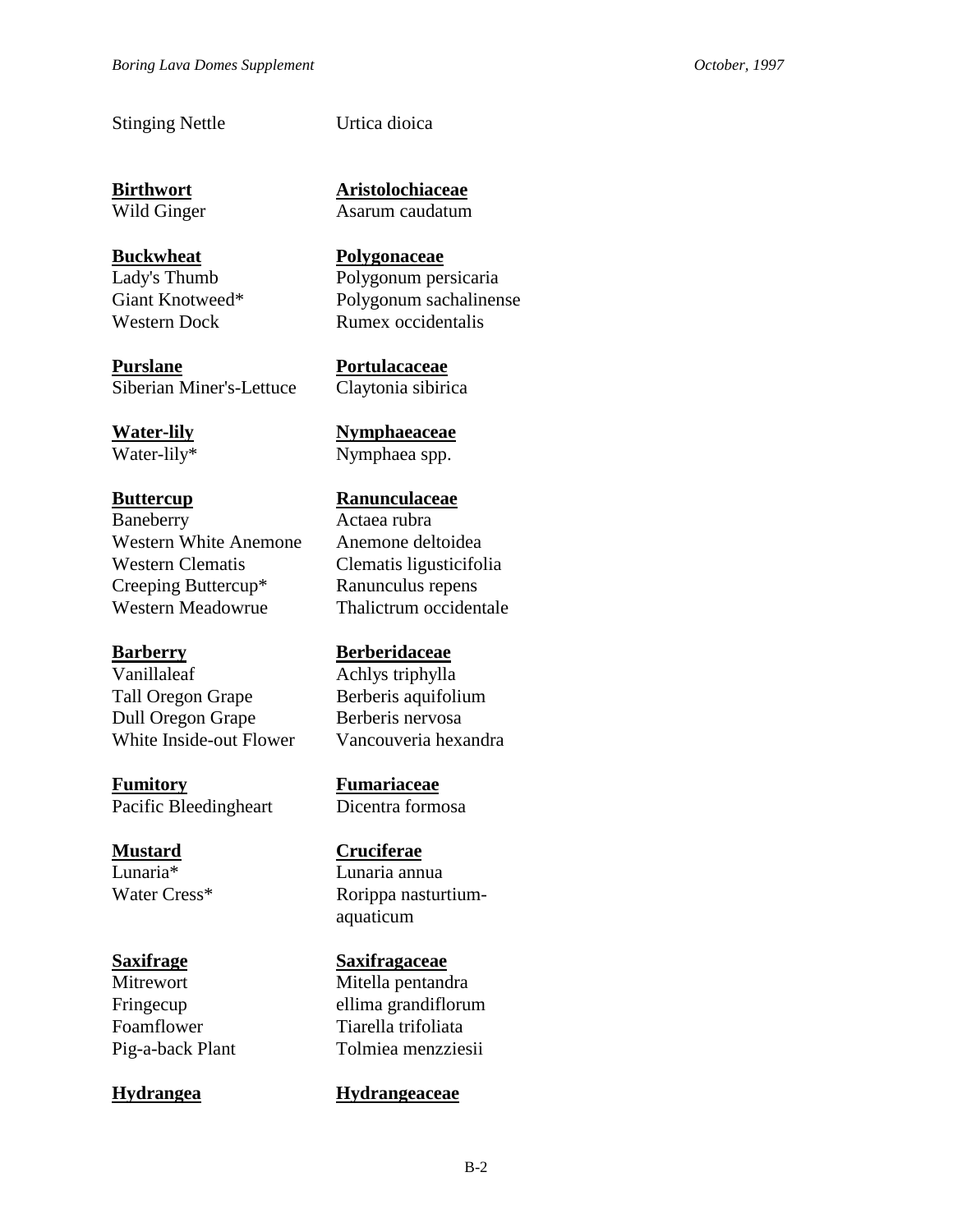Western Serviceberry Amelanchier alnifolia Black Hawthorn Crataegus douglasii European Hawthorn\* Crataegus monogyna Wood Strawberry Fragaria vesca Large-leaved Avens Geum macrophyllum Ocean-spray Holodiscus discolor Indian Plum Oemleria cerasiformis Pacific Ninebark Physocarpus capitatus Bitter Cherry Prunus emarginata English Laurel\* Prunus laurocerasus Common Chokecherry Prunus virginiana Baldhip Rose Rosa gymnocarpa Nootka Rose Rosa nutkana Swamp Rose Rosa pisocarpa Himalayan Blackberry\* Rubus discolor Evergreen Blackberry\* Rubus laciniatus Blackcap Rubus leucodermis Thimbleberry Rubus parviflorus Salmonberry Rubus spetabilis Trailing Blackberry Rubus ursinus Sitka Mountain-ash\* Sorbus sitchensis Douglas' Spiraea Spiraea douglasii

Clover\* Trifolium spp.

Oregon Oxalis Oxalis oregana

**Staff-Tree** Celastraceae<br>
Western wahoo Euonymus occ

**Maple Aceraceae** 

# Mockorange Philadelphus lewisii

### **Rose Rosaceae**

# **Pea Leguminosae**

Scot's Broom\* Cytisus scoparious American Vetch Vicia americana

**Geranium Geraniaceae** Crane's Bill\* Erodium cicutarium

**Oxalis Oxalidaceae**

Euonymus occidentalis

Vine Maple **Acer** Circinatum Big-leaf Maple Acer macrophyllum

## **Balsam Balsaminaceae**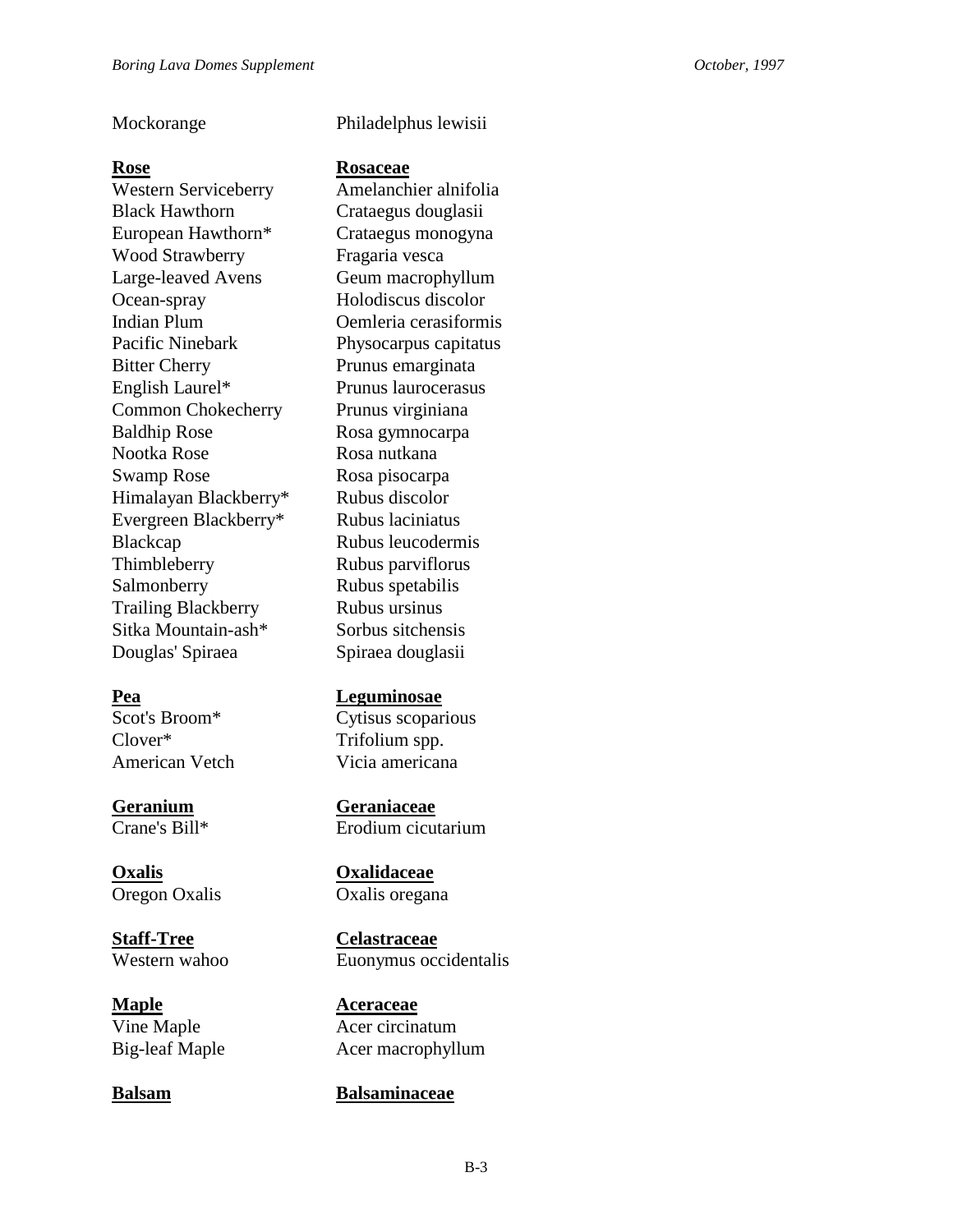Orange Balsam Impatiens capensis

**Buckthorn Rhamnaceae**

**St. John's-wort Hypericaceae** Common St. John's-wort Hypericum perforatum

**Violet Violaceae**

**Evening-Primrose Onagraceae** Watson's Willow-herb Epilobium watsonii

**Ginseng Araliaceae**

**Parsley Umbelliferae** Cow-parsnip Heracleum lanatum Pacific Water-parsley Oenanthe sarmentosa Mountain Sweet-cicely Osmorhiza chilensis

**Dogwood Cornaceae** Pacific Dogwood Cornus nuttallii

**Heath Ericaceae**

**Ash Oleacea**

**Waterleaf Hydrophyllacea**

**Mint Labiatae** Ground-ivy\* Glecoma hederacea Cooley's Hedge-nettle Stachys cooleyae **Nightshade Solanaceae** Bittersweet\* Solanum dulcamara

**Figwort Scrophulariaceae** Common Mullein\* Verbascum thapsus

Cascara Rhamnus purshiana

Stream Violet Viola glabella

Fireweed Epilobium angustifolium

English Ivy\* Hedera helix

Red Osier Dogwood Cornus sericea sericea

Salal Gaultheria shallon Red Huckleberry Vaccinium parvifolium

Oregon Ash Fraxinus latifolia

Pacific Waterleaf Hydrophyllum tenuipes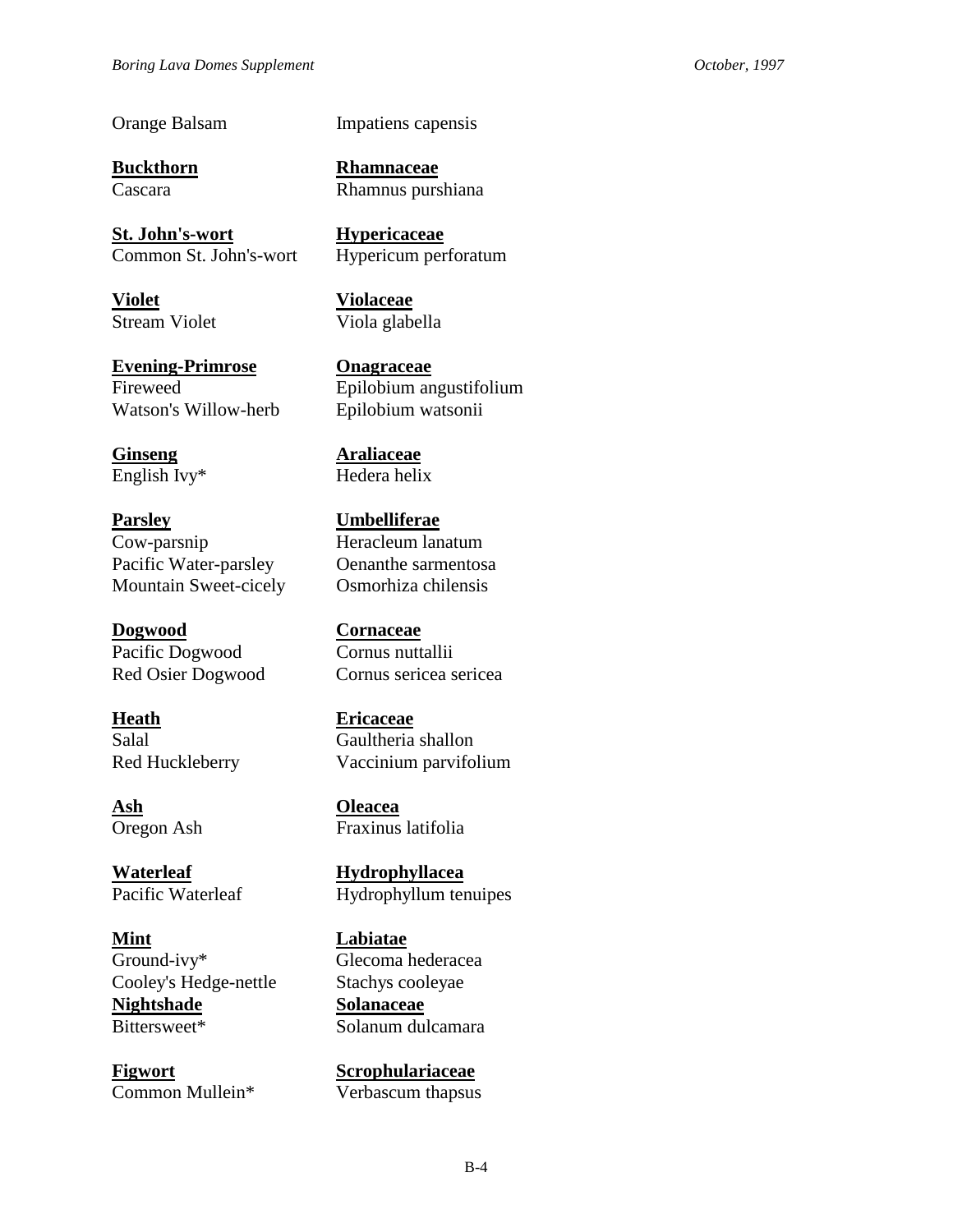American Brooklime Veronica americana **Plantain Plantaginaceae**

**Madder Rubiaceae** Sweetscented Bedstraw Galium triflorum

Trumpet Vine Lonicera ciliosa Blue Elderberry Sambucus mexicana Red Elderberry Sambucus racemosa Common Snowberry Symphoricarpos albus Moosewood Viburnum Viburnum edule

Pathfinder Adenocaulon bicolor Common Beggarticks Bidens frondosa Canada Thistle\* Circium arvense Nipplewort\* Lapsana communis Sweet Coltsfoot Petasites frigidus

Jointed Rush Juncus articulatis Common Rush Juncus effusus Small-flower Woodrush Luzula parviflora

Henderson's Wood Sedge Carex hendersonii Dewey's Sedge Carex deweyana Green-sheathed Sedge Carex feta Slough Sedge Carex obnupta Small-fruit Bulrush Scirpus microcarpus

Colonial Bentgrass\* Agrostis tenuis Japanese Brome\* Bromus japonicus Tall Mannagrass Glyceria elata

Common Plantain\* Plantago major major

# **Honeysuckle Caprifoliaceae**

# **Teasel Dipsacacceae**

Teasel\* Dipsacus sylvestris

# **Aster Compositae**

**Pondweed Potamogetonaceae** Pondweed Potamogeton spp.

# **Rush Juncaceae**

## **Sedge Cyperaceae**

# **Grass Gramineae**

Tall Fescue<sup>\*</sup> Festuca arundinacea Reed Canarygrass\* Phalaris arundinacea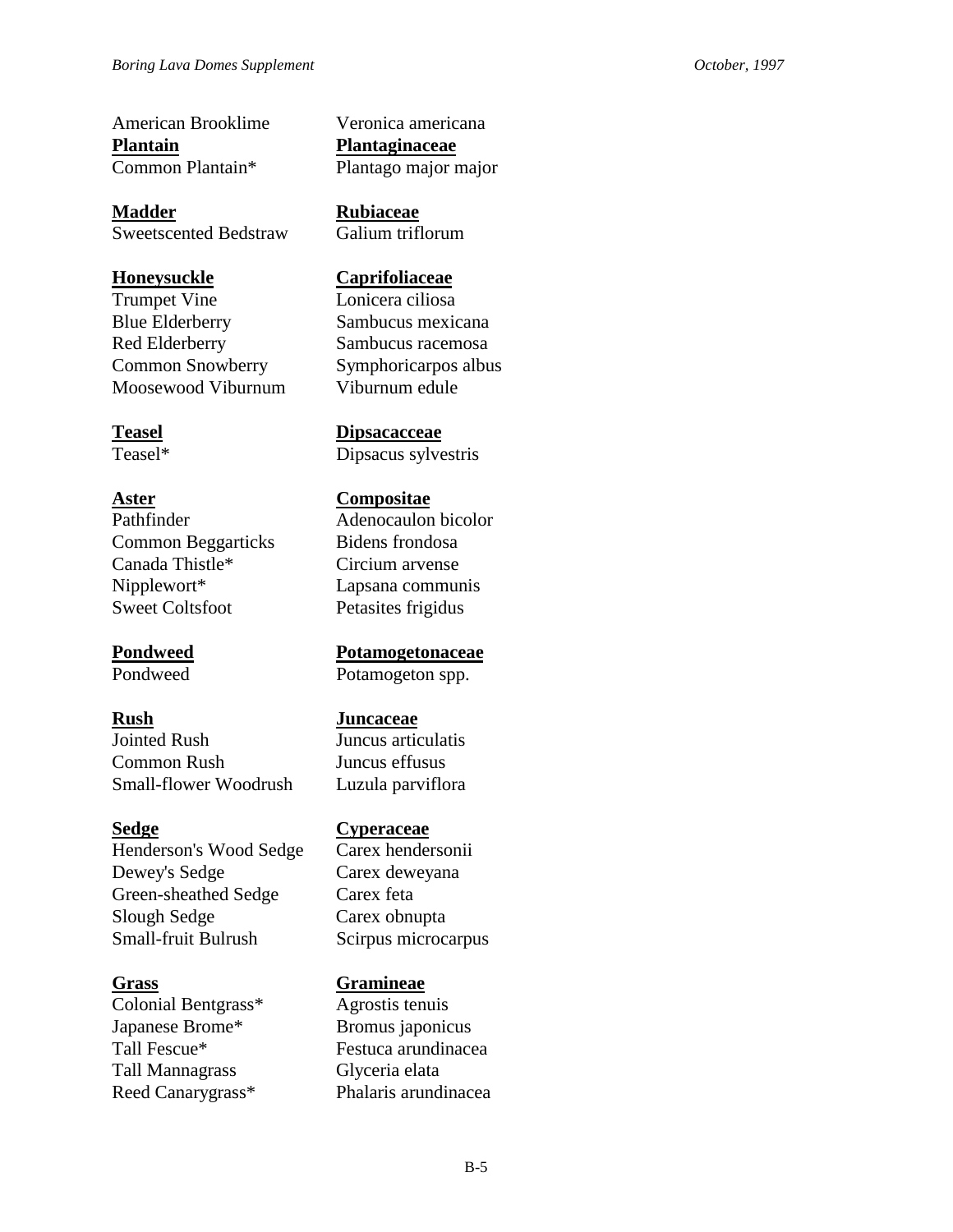| Cattail        |  |
|----------------|--|
| Common Cattail |  |

## **Typhaceae** Typha latifolia

**Lily**<br> **Hooker Fairy-bell Liliaceae Disporum** Disporum hookeri<br>Smilacina racemosa W. False Solomon's Seal Starry False Solomon's S. Smilacina stellata Twisted-stalk Streptopus amplexifolius<br>Western Trillium Trillium ovatum Western Trillium

**<u>Iris</u>**<br> **Yellow-flag\* Iris** pseuda

Iris pseudacorus

\* Indicates non-native species.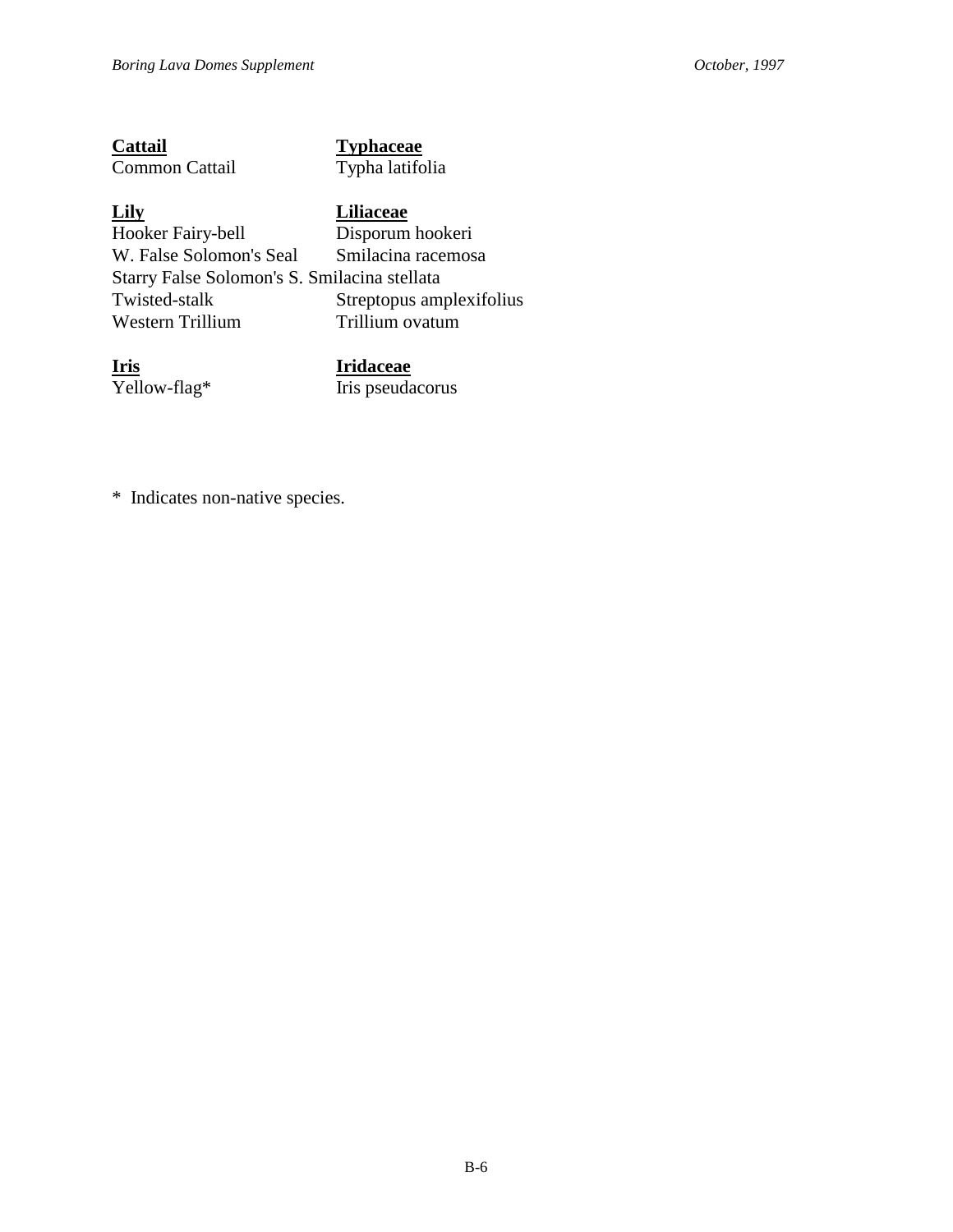# **Appendix C**

# **Wildlife Habitat Assessment Form (sample)**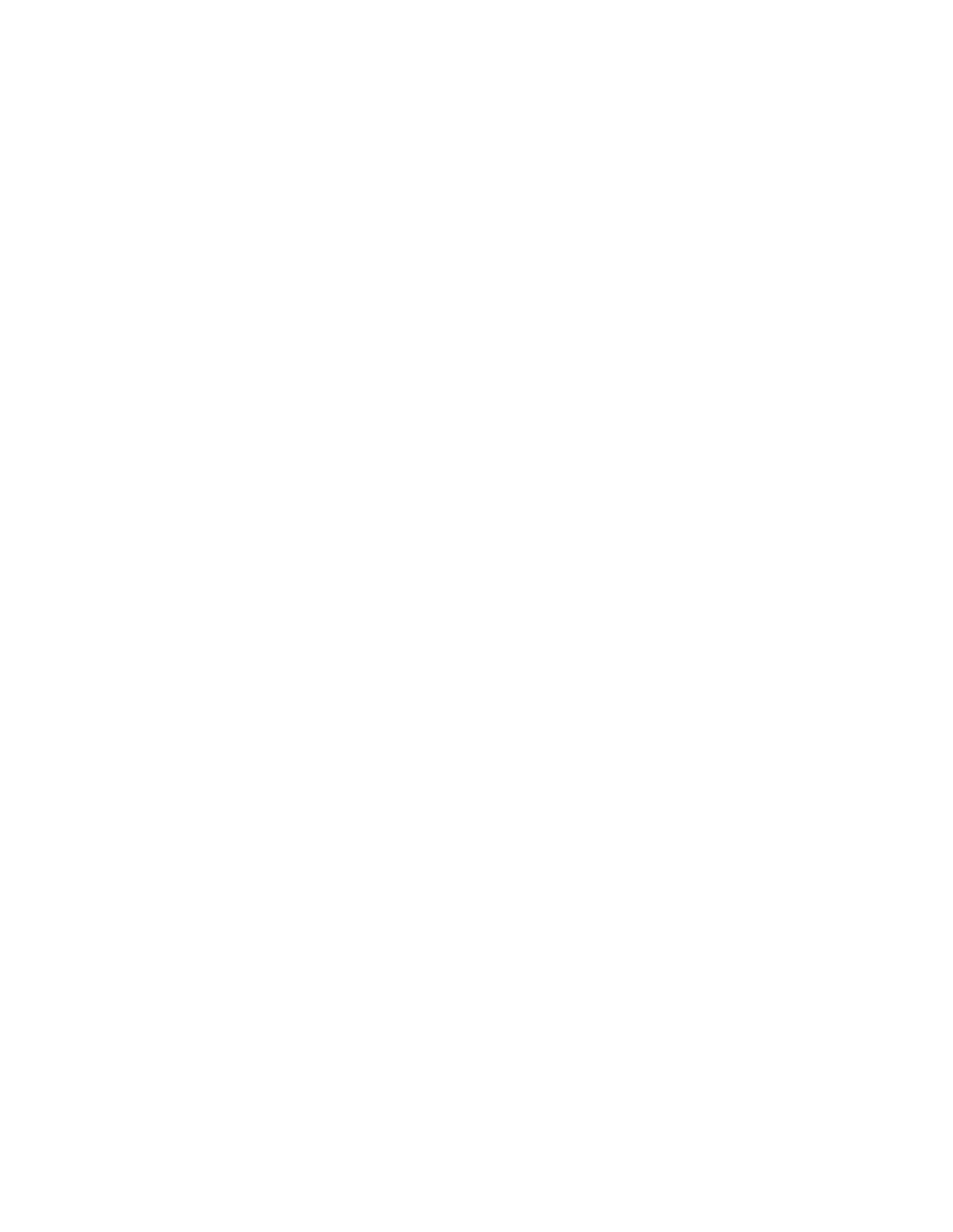# **Appendix D**

# **Evaluation of Habitat Features**

# **Selection of the Wildlife Habitat Rating System**

The Wildlife Habitat Assessment (WHA) rating system, originally developed for the City of Beaverton in 1983 as part of their Goal 5 update, is acknowledged by the Land Conservation and Development Commission (LCDC) as meeting the Goal 5 inventory requirements. This system is used by many jurisdictions throughout the Portland metropolitan area and by Lane County jurisdictions.

The success of the WHA rating system is due to the participation by biologists from a number of agencies, who developed the system and determined the criteria to be included under each component. The rating system was designed by a technical advisory team consisting of staff from the following agencies:

- U.S. Environmental Protection Agency
- U.S. Fish and Wildlife Service
- U.S. Army Corps of Engineers
- Oregon Department of Fish and Wildlife
- Audubon Society of Portland
- The Wetlands Conservancy
- Beaverton Planning Bureau

The WHA rating system reviews each identified habitat site in terms of its potential for wildlife. The rating system is based on the fact that all wildlife have three basic requirements for survival: food, water and cover. These form the three major components of the assessment. Each site is evaluated in terms of quantity, quality, diversity and seasonality of food, water and cover offered on the site. Also considered is the degree and permanence of physical and human disturbance on the site, whether there are other usable habitats nearby, and the unique features on the site, including wildlife, flora and rarity of habitat. Each of these is discussed in the section, "Discussion of the Rating Sheets."

The rating system is not intended to provide a comprehensive analysis of each site, but to allow relative values between habitat areas to be determined and compared. Should an in-depth study of specific sites be required, a more detailed biological analysis would be appropriate.

The City of Portland has modified the WHA form by dropping two elements originally considered as part of the habitat rating. These elements are "scenic" and "educational potential" values. The presence of these elements has no direct relationship to habitat quality. Scenic and educational values are reviewed in other parts of the Goal 5 inventory for resource sites.

# **Conducting the Field Inventory**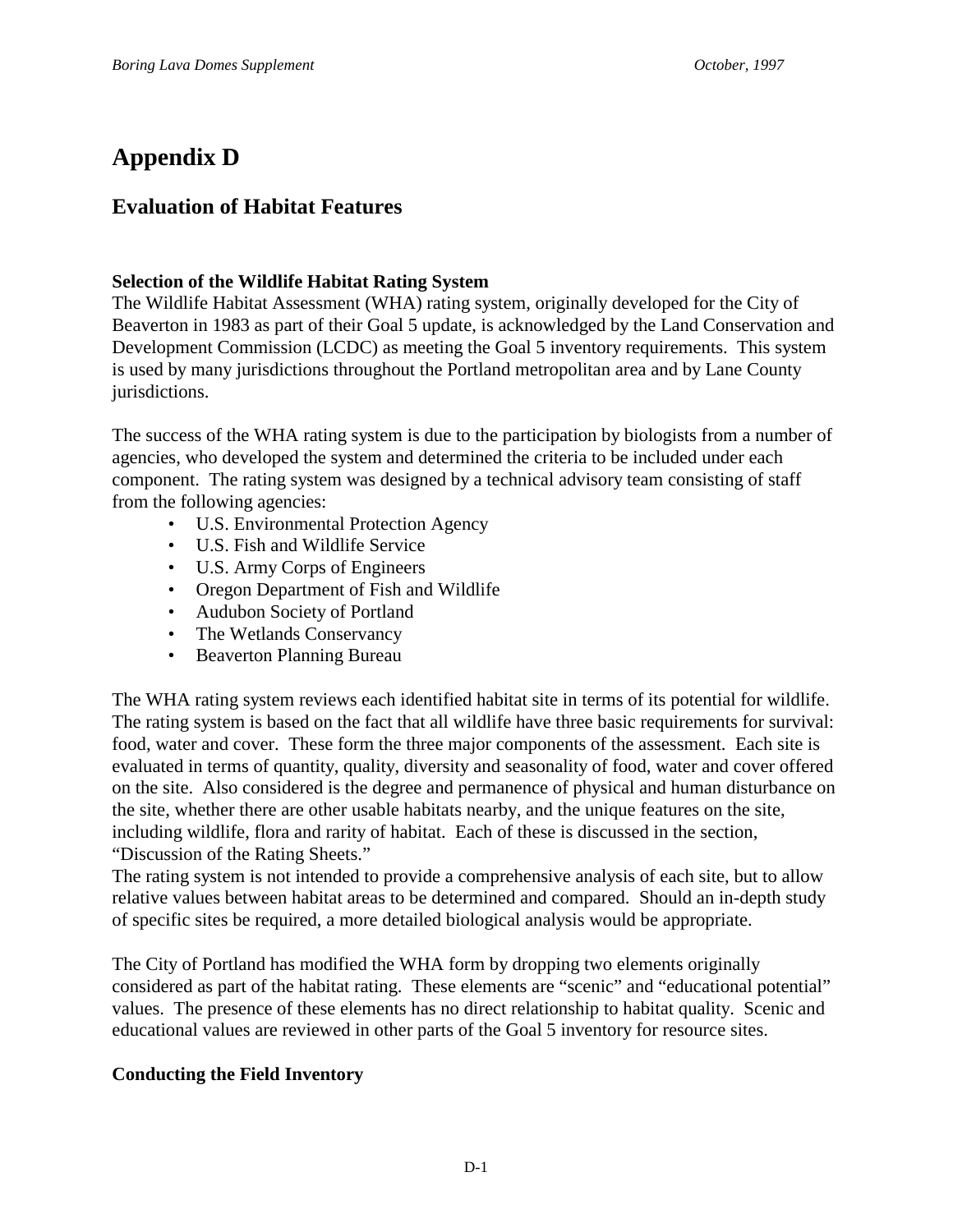Biologists from the City of Portland, Planning Bureau staff and occasionally members of the Goal 5 technical advisory committee, inventoried resource sites within the Portland Urban Services Boundary. The original field work was conducted largely in the spring, summer and fall of 1986. Subsequent inventories were conducted between 1989 and 1992. Habitat rating sheets for each site were completed and are on file at the Planning Bureau.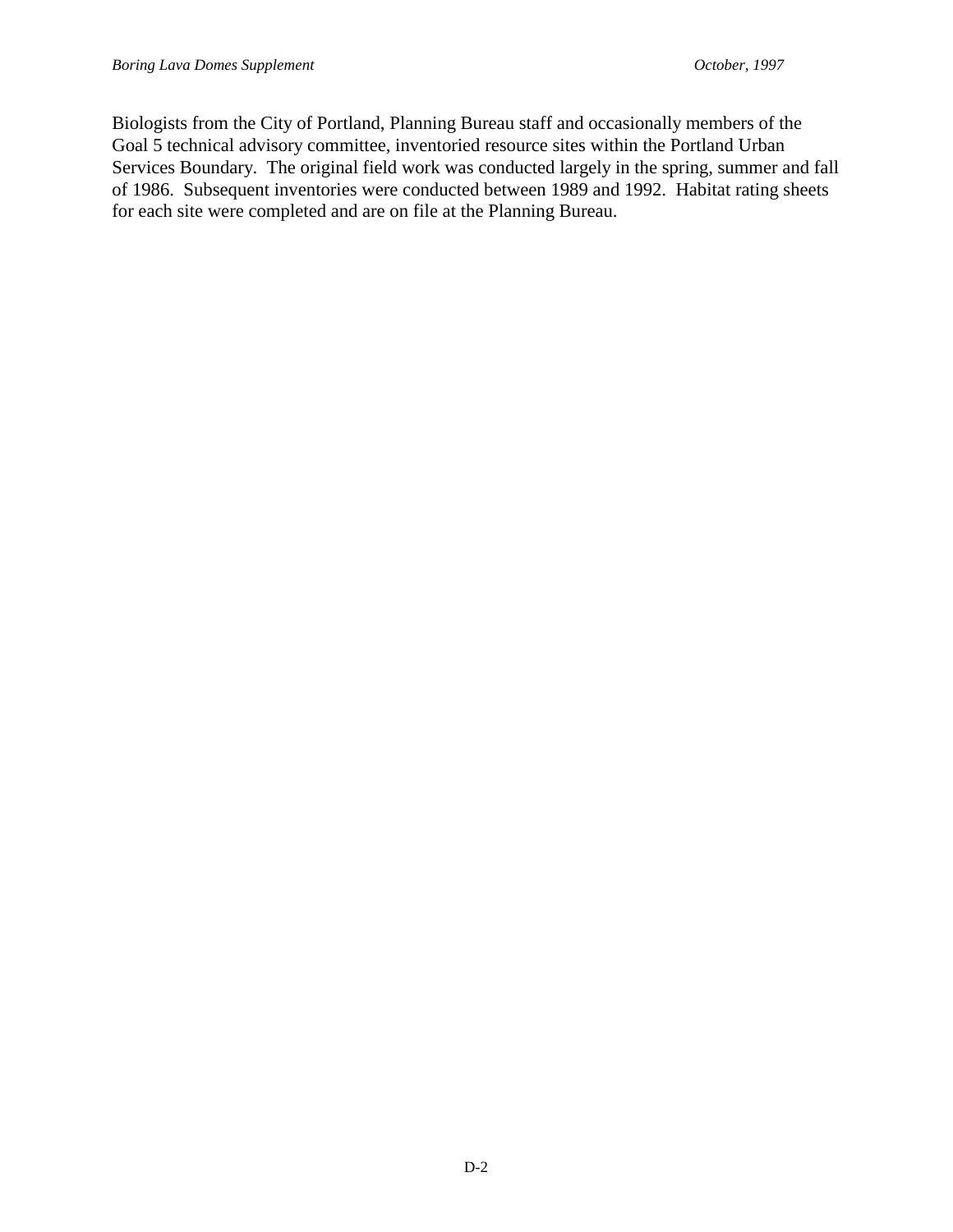## **Discussion of the Rating Sheets**

This section is a summary discussion of the Wildlife Habitat Assessment rating sheets. An examples of WHA rating sheet is included in this appendix. It needs to be emphasized that this discussion is a summary and not a textbook approach which would allow the reader to duplicate the City's inventory information. For more detailed information on specific procedures, the reader is encouraged to contact the City of Portland. The WHA rating system provides a citywide basis for comparison of resource sites. The WHA form is one element of the City's Goal 5 resource inventory; other sources of inventory information include published plans, reports and maps, aerial photographs and field sampling.

The WHA rating form is divided into three parts. The first presents general information about the site to facilitate identification. Included here are the unit number, location, size, score and comments.

| Unit No.        | A space is provided for the observer to label each site with an individual<br>identification number.                                                             |  |
|-----------------|------------------------------------------------------------------------------------------------------------------------------------------------------------------|--|
| Location        | This space is to briefly describe the site location.                                                                                                             |  |
| Sq. Ft.         | The approximate size of the site can be noted.                                                                                                                   |  |
| <b>Score</b>    | The cumulative score after the rating sheet has been filled out can be noted<br>here. The scoring is done while in the field.                                    |  |
| <b>Comments</b> | This space is used for additional remarks on the reasoning behind specific<br>numeric ratings or for potential of the site for rehabilitation, enhancement, etc. |  |

The second section consists of the water, food and covers values (referred to as habitat components). Each of these components is further divided into a number of aspects.

## **Water**

Four aspects of the water regime on a site were included on the rating form: quantity and seasonality, quality, proximity to cover, and diversity. All of these factors play an important role in the site's significance to wildlife.

The relative value of these aspects compared to the other components (food and cover) are higher. The total number of possible points from the water component is 30 points, while the highest totals for food and cover are 24 and 28 points, respectively. The reason for this weighting of the relative value of the water component is that it is of critical importance to the function of wetlands and riparian zones and the wildlife species that inhabit them.

Quantity and Seasonality: This aspect refers to the amount of water available on site, and its seasonal variability. Seasonal water sources are given a value of four points, and perennial water sources (available year-round) a value of eight.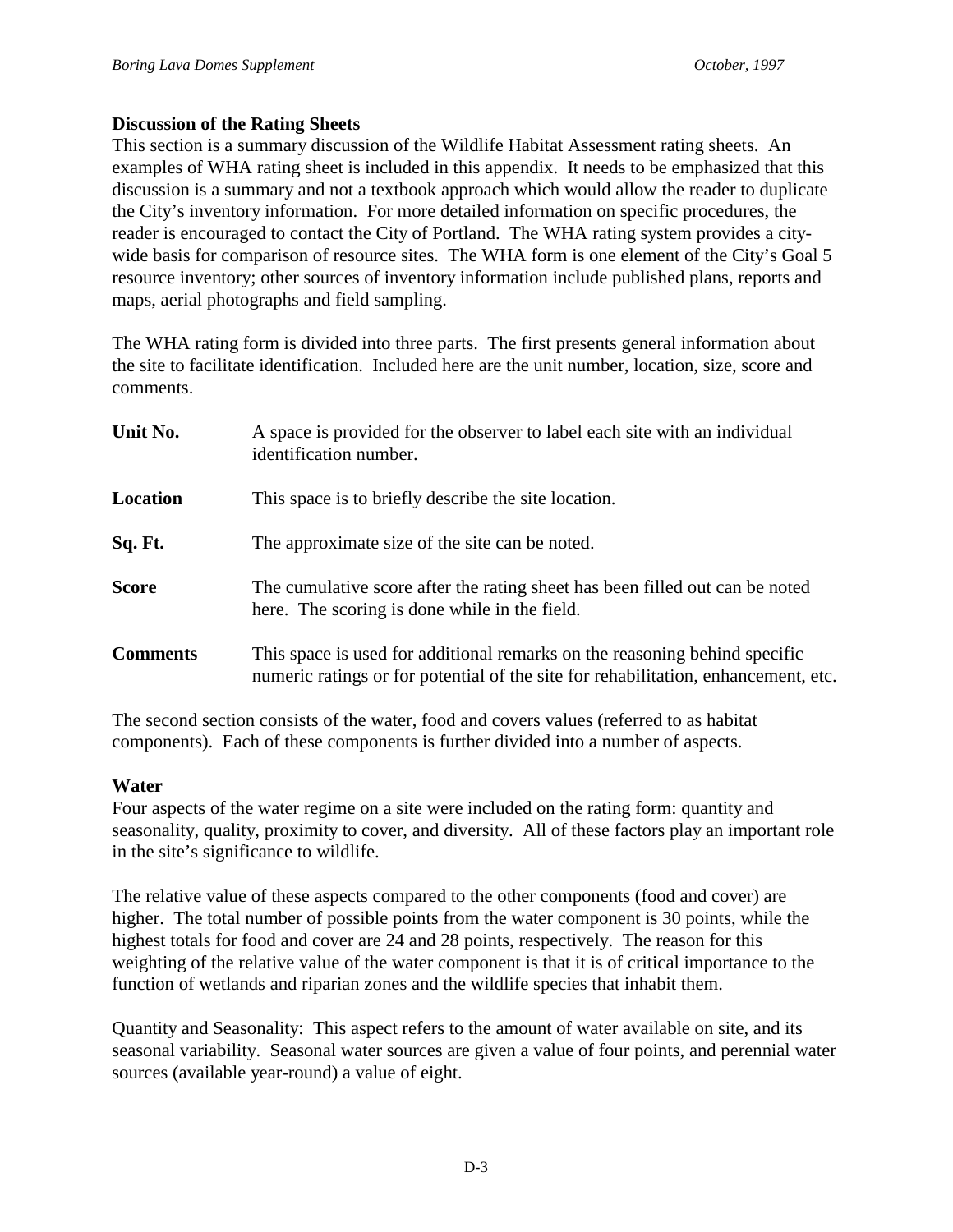Quality: Stagnant water sources were given a value of zero, seasonally flushed a value of three, and continually flushed a value of six. Although desirable to have some value included reflecting the quality of the water on site, actual water quality analysis is not always feasible. Therefore, an indirect measure of quality, "flushing," was selected. In actuality, even stagnant water has some wildlife habitat value, but it was decided to assign it a value of zero, as seasonally or continually-flushed water has a higher value for wildlife, and because the presence of stagnant water indicates the probability of other factors which result in lower wildlife values.

Proximity to Cover: Wildlife will use water more readily if it is close to vegetative cover. This allows escape from predators and protection from weather extremes. The closer and more dense the cover, the more important the water source to many species. Dense cover immediately adjacent to a water source yields a site value of eight, nearby cover a value of four, and no cover a value of zero.

Diversity: A site with a mixture of wetland, stream and open pond or lake resources has higher wildlife value than a site with only one of these features. The ranking ranges from a low of two (one water source only) to eight (three or more water sources present).

# **Food**

Food is a basic requirement for any organism. Wildlife cannot survive in one area for any appreciable period of time without food. The greater the variety and quantity of food, the greater the potential for serving the needs of more wildlife species. The three aspects included under food are variety, quantity and seasonality, and proximity to cover.

Variety: The variety of food on a site is rated from a high of eight points to a low of zero.

Quantity and Seasonality: This aspect measures the amount of food and its availability on an annual basis. Sites having large quantities of food available year-round receive a value of eight, and sites with little or no food available receive a value of zero.

Proximity to Cover: As with water, the presence of adjacent cover from which to forage for food and escape predation by other native wildlife or domestic animals is important. Proximity to cover also ranked from zero to eight points.

# **Cover**

The aspects of cover included here (structure, variety, nesting, escape and seasonality) attempt to describe the physical environment of the site from a number of perspectives that are important to wildlife.

Structural Diversity: What is looked for in this category is the vertical stratification of vegetation on a site, i.e., is there only one layer of vegetative cover (herbaceous, shrub or tree), or are there more? The most diverse structural system expected to be encountered would be multi-layered, with a ground layer of herbaceous vegetation (grasses, forbs, wildflowers, etc.), a second layer consisting of shrubs (snowberry, thimbleberry, Oregon grape, Himalayan blackberry, etc.), perhaps another layer of taller plants (red and blue elderberry, Indian plum, serviceberry), a short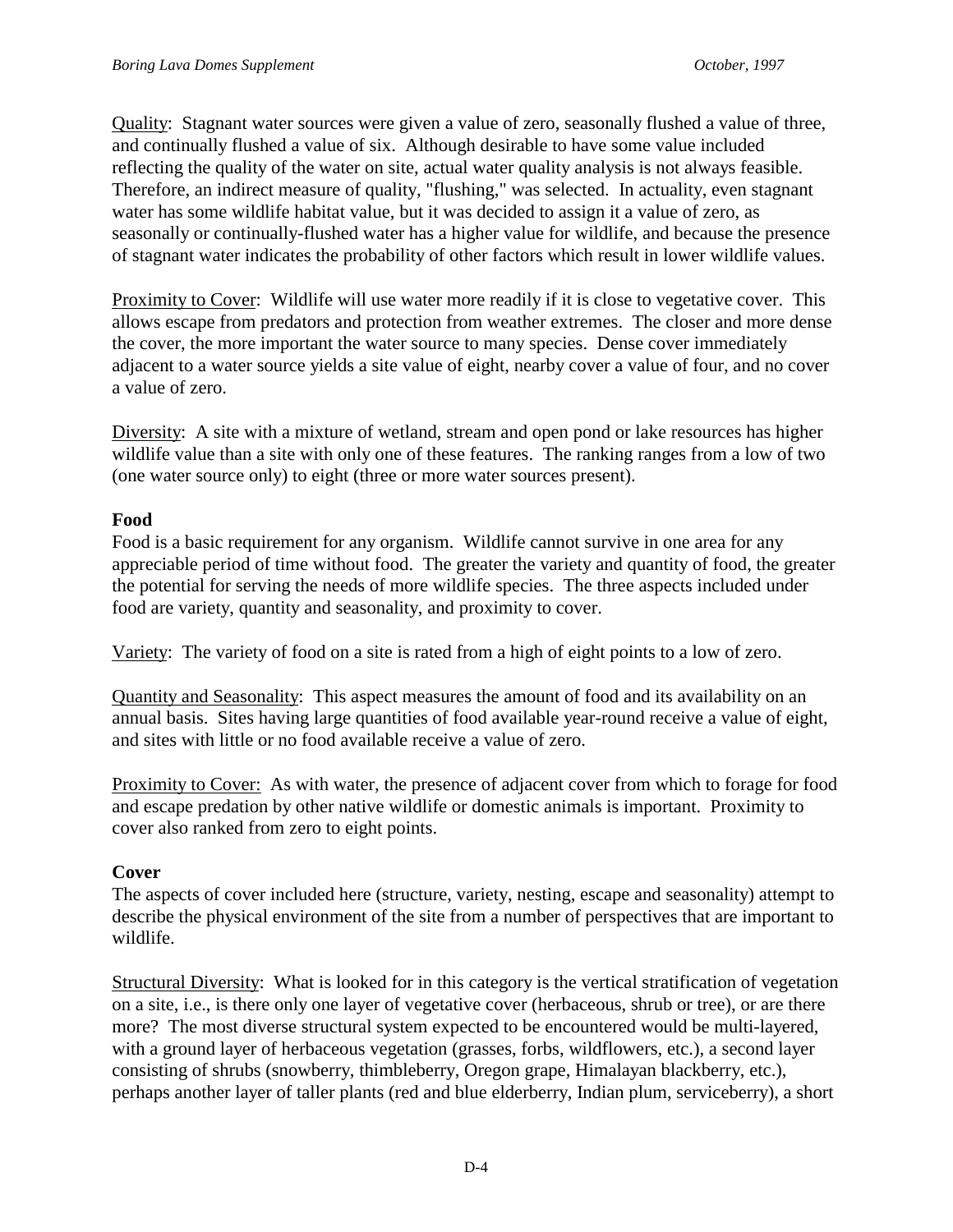tree layer (flowering dogwood, hazelnut, saplings of taller species), and finally a tall canopy layer (Douglas fir, western hemlock, bigleaf maple, black cottonwood, Oregon ash, Oregon white oak, etc.). Snags and down woody debris also provide structural diversity. The more layers present, the greater the surface area for more feeding, traveling, and breeding available to a wider number of wildlife species. Values range from eight points for high structural diversity, to zero for low or no diversity.

Variety: Within any one layer or when considering all layers, if structural diversity is high, there may be a number of plant species which provide a variety of vegetation characteristics. This is important from the standpoints of cover, feeding and reproduction. The greater the variety of vegetation, the more important the habitat. For example, a forested wetland with a mixture of rushes, sedges, smartweed, spirea and willow provides more valuable wildlife habitat than an area with a monoculture of reed canarygrass. Values range from eight points for high variety, to zero for little or no variety.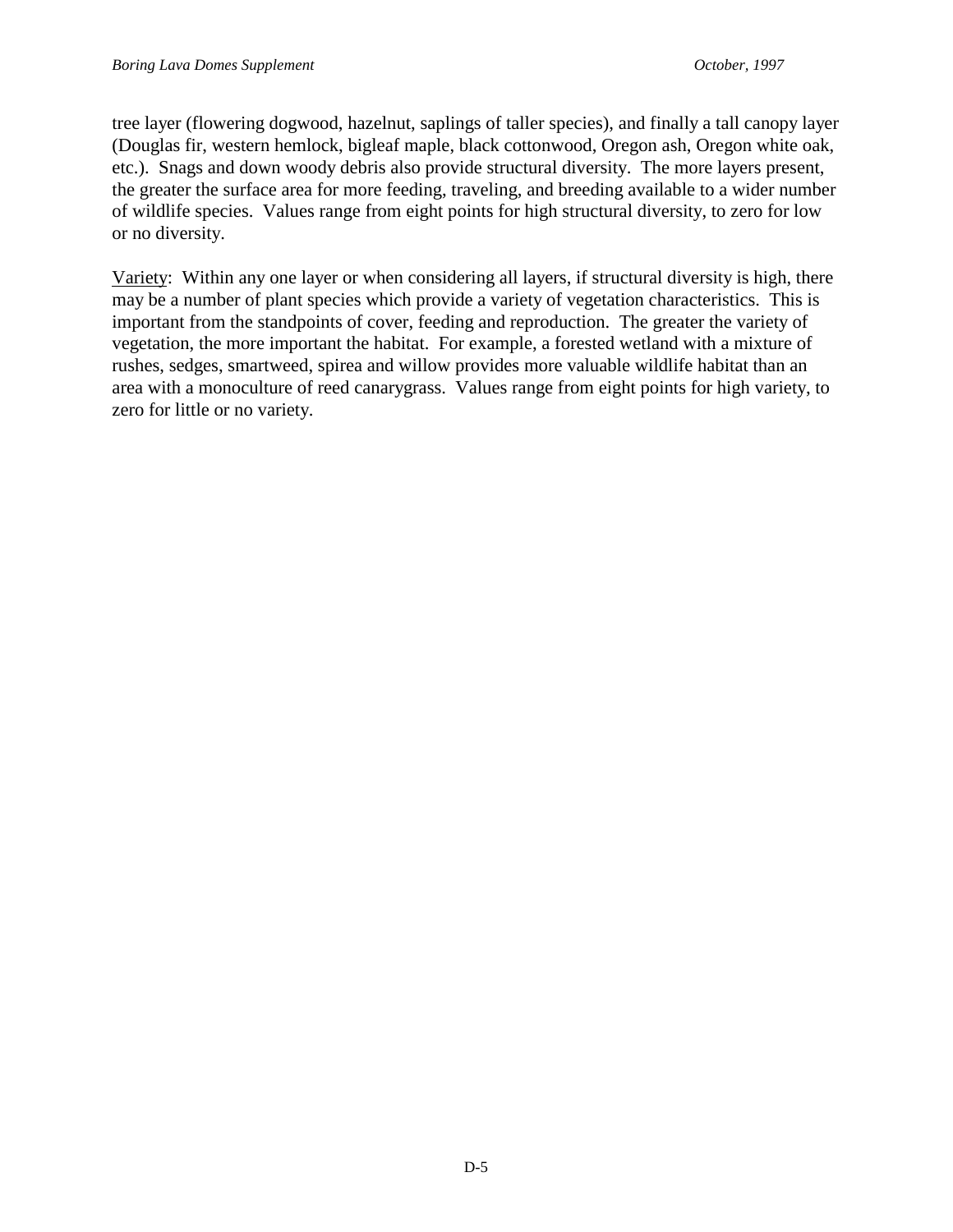Nesting: While there may be both good variety and diversity of vegetative cover, the overall nesting potential may vary from site to site. This aspect was added to address the overall nesting potential of the site for a variety of bird and mammal species. Nesting values range from four to zero points.

Escape: This aspect is primarily a function of density of cover and its ability to afford escape from predation. A value of four points is assigned to sites which offer a high possibility of escape, and zero for those with no or low potential.

Seasonality: As with food and water, a habitat site will be less important to wildlife if cover is not present year-round. Regarding cover, this relates primarily to whether all of the vegetation is deciduous or evergreen. If there is some evergreen vegetation, or the deciduous vegetation retains some of its canopy year-round, the site is more valuable. Vegetative cover available yearround receives a value of four, limited cover a value of two, and seasonal cover a value of zero.

The third part of the form addresses values in addition to food, water and cover. The factors examined include disturbance, interspersion and unique features.

# **Disturbance**

Disturbance is examined from two perspectives: physical and human.

Physical: This category was used to assign a higher value to those sites with little disturbance, to reflect the fact that the removal or disturbance of physical components (food, water, cover) is detrimental to wildlife. However, it is also recognized that such a disturbance could be relatively short-lived (such as placement of a sewer line down a creek channel), while others are long-term or permanent. A relatively undisturbed site receives a maximum value of four points, sites with temporary physical disturbance a value of two, and those with permanent or long-term disturbance a value of zero.

Human: Human and human-related (e.g., domestic animals) disturbances can be very detrimental to wildlife. On the other hand, an area that is highly disturbed from a physical perspective may receive little human use. The values range from four points for low human disturbance, to zero for high impact.

# **Interspersion**

Habitats are important to one another in the sense that a number of different habitats adjacent to one another can provide an overall diversity of vegetative cover, food and often water. Therefore, an isolated site surrounded by pavement, buildings, and human activity would receive a lower interspersion value than a similar site surrounded by other habitat sites, such as wetlands, upland forests, shrubby areas, or meadows. The interspersion score ranges from a high of six points, to a low of zero.

# **Unique Features**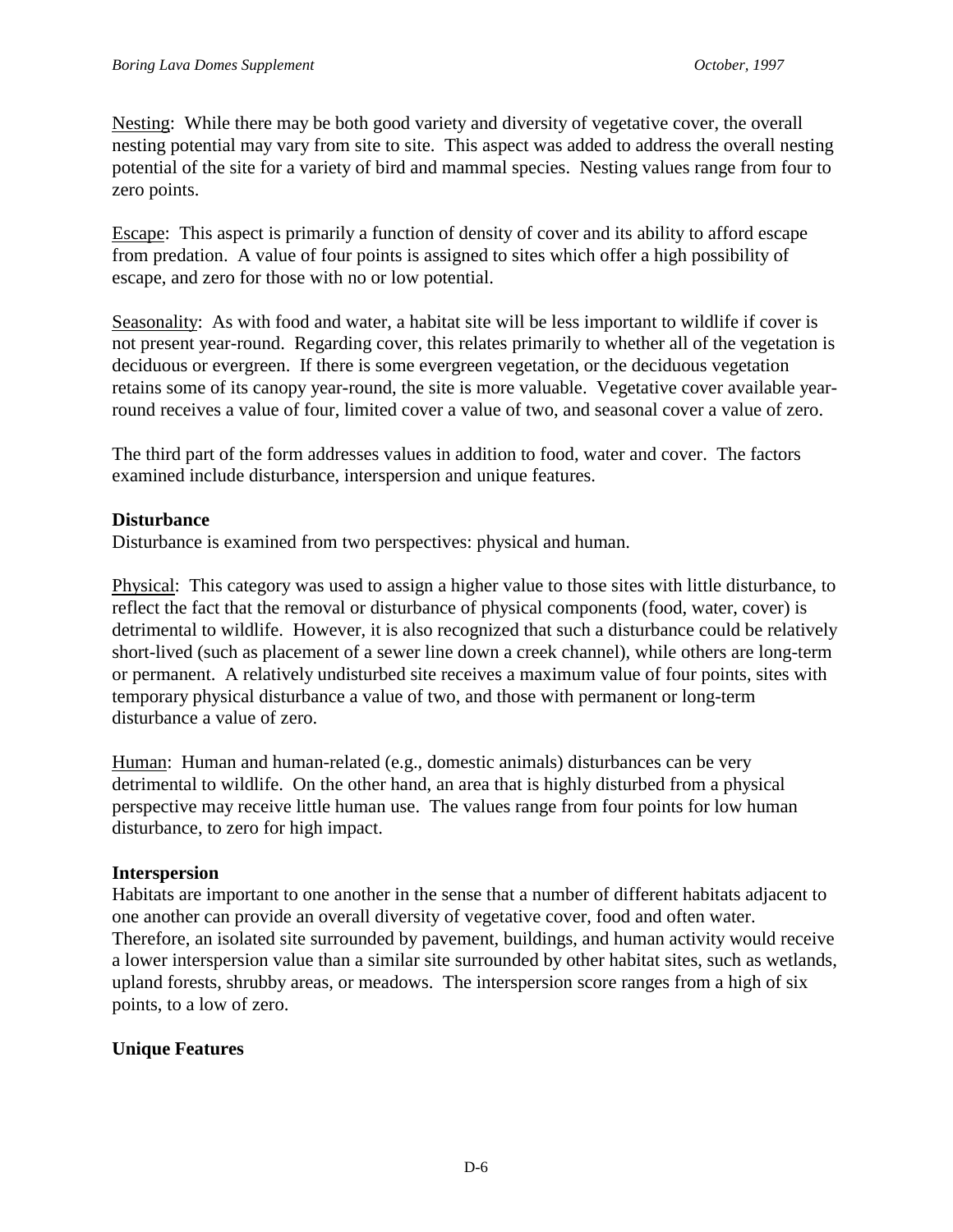This component is intended to take into account other factors which might make the site unique to plants, animals or humans. Aspects included are unique or locally rare or sensitive flora or fauna, and the rarity of habitat within the City.

Flora and Fauna: If there is a particular species of plant or wildlife which is sensitive or unique in some way, then the site would receive a value ranging from one to four points.

Habitat Type: This refers to whether the site has any plant or animal species considered rare from a regional or national perspective, or in terms of scarcity within the City, or within a particular Management Unit. The highest value which can be received is four points.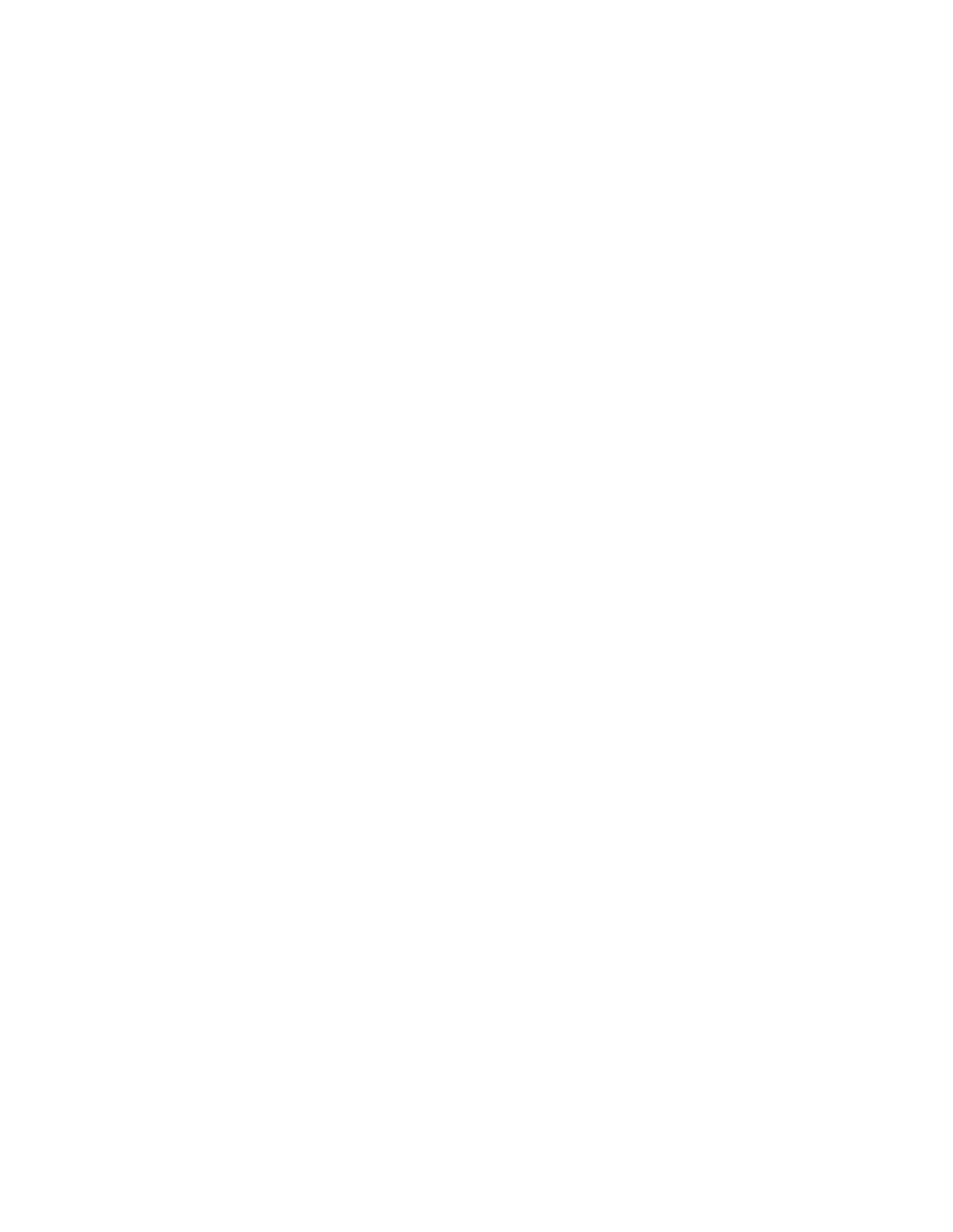# **Appendix E**

# **Significance Field Sheet (sample)**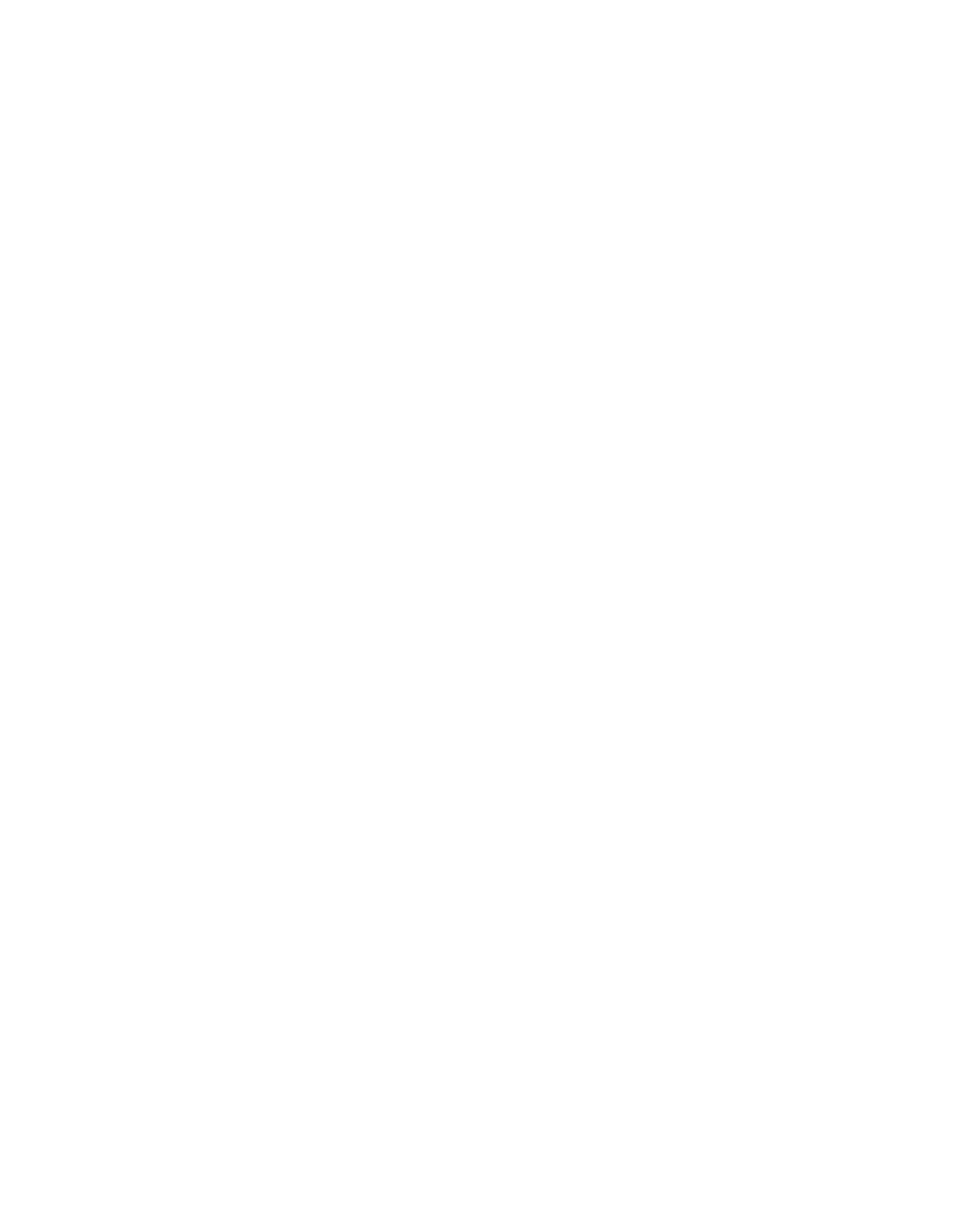# **Appendix F**

# **USFWS Letter on Potential Species Occurrence**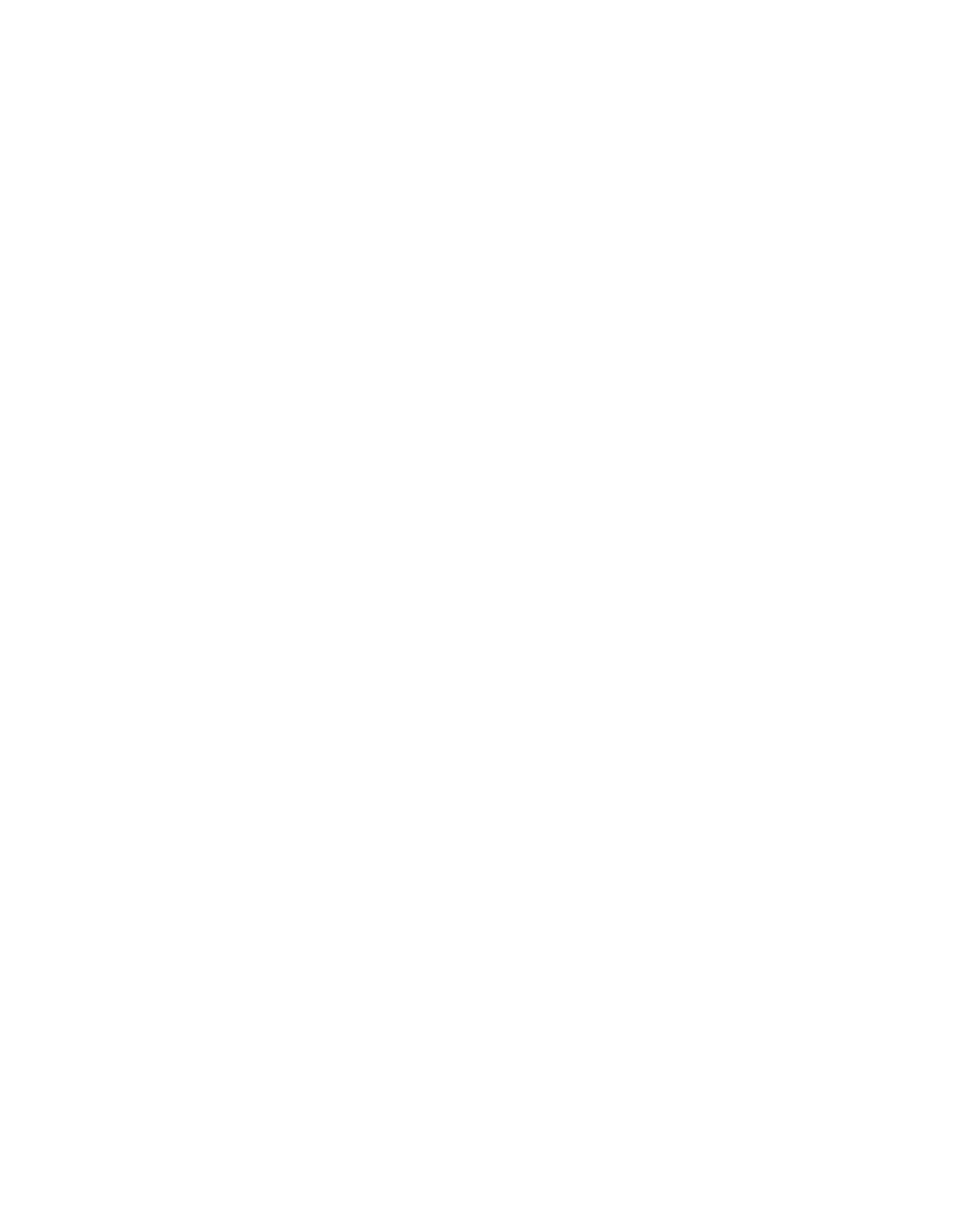# **Appendix G**

# **Sensitive Species**

During Fall 1996 and Spring 1997, City staff and project consultants conducted field surveys within the Lava Domes study area. Observations of sensitive species were recorded during the surveys, but a formal sensitive species survey was not completed. The field work supplements prior inventories within the site. A list of plant species recorded within the study area is contained in Appendix B.

In response to the City's request, the U.S. Fish and Wildlife Service (USFWS) identified threatened and endangered species, and species proposed for listing, which may occur within the study area. They also identified candidate species and species of concern. The City also received information on special status species occurrences from the Oregon Natural Heritage Program (ONHP) database. In addition, published information on sensitive plants and animals was consulted prior to the field surveys, and professional experts were consulted.

This appendix provides a review of the requirements and known occurrence of each species identified as having potential to occur within the Lava Domes study area.

# **Listed Species**

The USFWS has identified the following listed species that may potentially use or inhabit the project area: bald eagle (*Haliaeetus leucocephalus*), howellia (*Howellia aquatilis*), Bradshaw's lomatium (*Lomatium bradshawii*) and Nelson's checker-mallow *(Sidalcea nelsoniana).*

# Bald Eagle

The bald eagle breeds throughout the Pacific Northwest, Alaska, Canada, the Rocky Mountains, Great Lakes, as well as Florida and Chesapeake Bay. Some birds are year-around residents near their breeding territory, but others migrate in winter. Wintering eagles are found in southern Alaska and Canada, and southward. In 1996 there were 284 known breeding territories in Oregon (Isaacs and Anthony 1996). Bald eagles typically nest in large conifers, generally in close proximity to water. Winter roosts may be as much as 32 kilometers (20 miles) from foraging areas, and are often in stands of mature or old-growth conifers. Bald eagles feed primarily on fish, small mammals, waterfowl, and carrion (Ehrlich et al. 1988). They typically forage from perches or while soaring (Stokes and Stokes 1989, Ehrlich et al. 1988).

The ONHP database contains one record of bald eagle on Powell Butte located approximately one mile north of Clatsop and Cooper Buttes (ONHP 1996). The historic record from 1978 indicates the presence of an active eagle nest. However, the database report notes: "validity of nest site questionable, unable to verify this nesting report, but nesting at this site unlikely" (ONHP 1996). While other raptors such as red tail hawk are relatively common in the study area, no evidence of bald eagles was found at the site during 1996 and previous field inventories.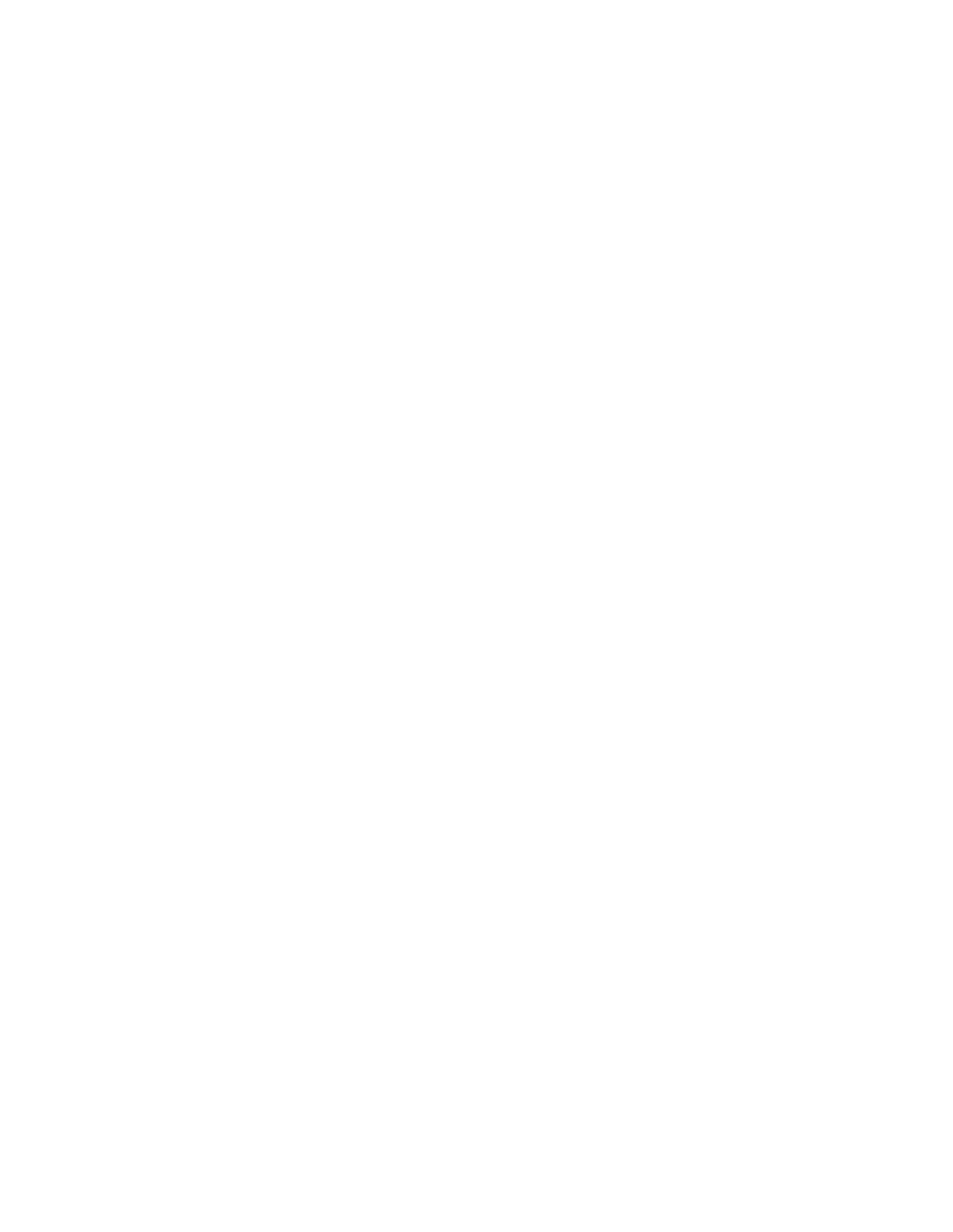# Howellia

Howellia is an aquatic annual plant in the bellflower family that is a regional endemic. Although first discovered in Oregon, this species is believed extirpated in Oregon and California; it has, however, been recently documented in Washington, Idaho and Montana, in three widely disjunct areas (Lesica et al. 1988). Howellia occurs in sloughs, ponds, and other marshy areas that are submerged during much of the year. The species occurs only in ponds or sloughs that are dry or nearly dry late in the growing season and is not found in sites that are submerged throughout the entire year (Lesica et al. 1988).

According to ONHP (1995), howellia once occurred in Marion, Clackamas and Multnomah Counties but is presumed to be extirpated. The ONHP database search for this project did not locate records for this species in the vicinity of the Lava Domes (ONHP 1996). No individuals of this species were detected within the study area during field investigations. Wetlands within the study area do not provide suitable habitat for howellia because they are either submerged for short durations during the year or are permanently ponded.

# Bradshaw's Lomatium

Bradshaw's lomatium is a plant endemic to western Oregon and Washington. This species was once widespread in wet prairies of the Willamette and Umpqua Valleys. However much of this habitat has been developed or converted to agricultural lands. The species is now known to occur in only a few sites within Marion, Benton, Linn, and Lane Counties.

According to ONHP, this species is not known to occur in Multnomah County (ONHP 1995). The ONHP database search did not locate records for this species within or near the Lava Domes study. No individuals of this species were detected during field investigations within the study area. In addition, no wet prairie or meadow habitat suitable for this species was found within the study area.

# Nelson's Checker-Mallow

Nelson's checker-mallow, a showy, pink member of the hollyhock family, was once reported to be endemic to the Willamette Valley. Recorded populations of this species have also been reported in the Coast Range and Washington State (ONHP 1995). Nelson's checker-mallow is found in various habitats ranging from open woodlands, to grassy meadows, and sedge-dominated wetlands with soils that dry out in mid-summer. It prefers gravely, well drained soils but also shows tolerance for a range of soil types and levels of human disturbance. This species does not appear to tolerate herbicide sprays, nor will it tolerate substrates that are wet throughout the growing season.

According to ONHP, Nelson's checker-mallow is not known to occur in Multnomah or Clackamas County and the database search for this project did not locate records for this species within or near the study area (ONHP 1995, 1996). In addition, no individuals of this species or any similar *Sidalcea* species were detected during field surveys within the study area during Fall,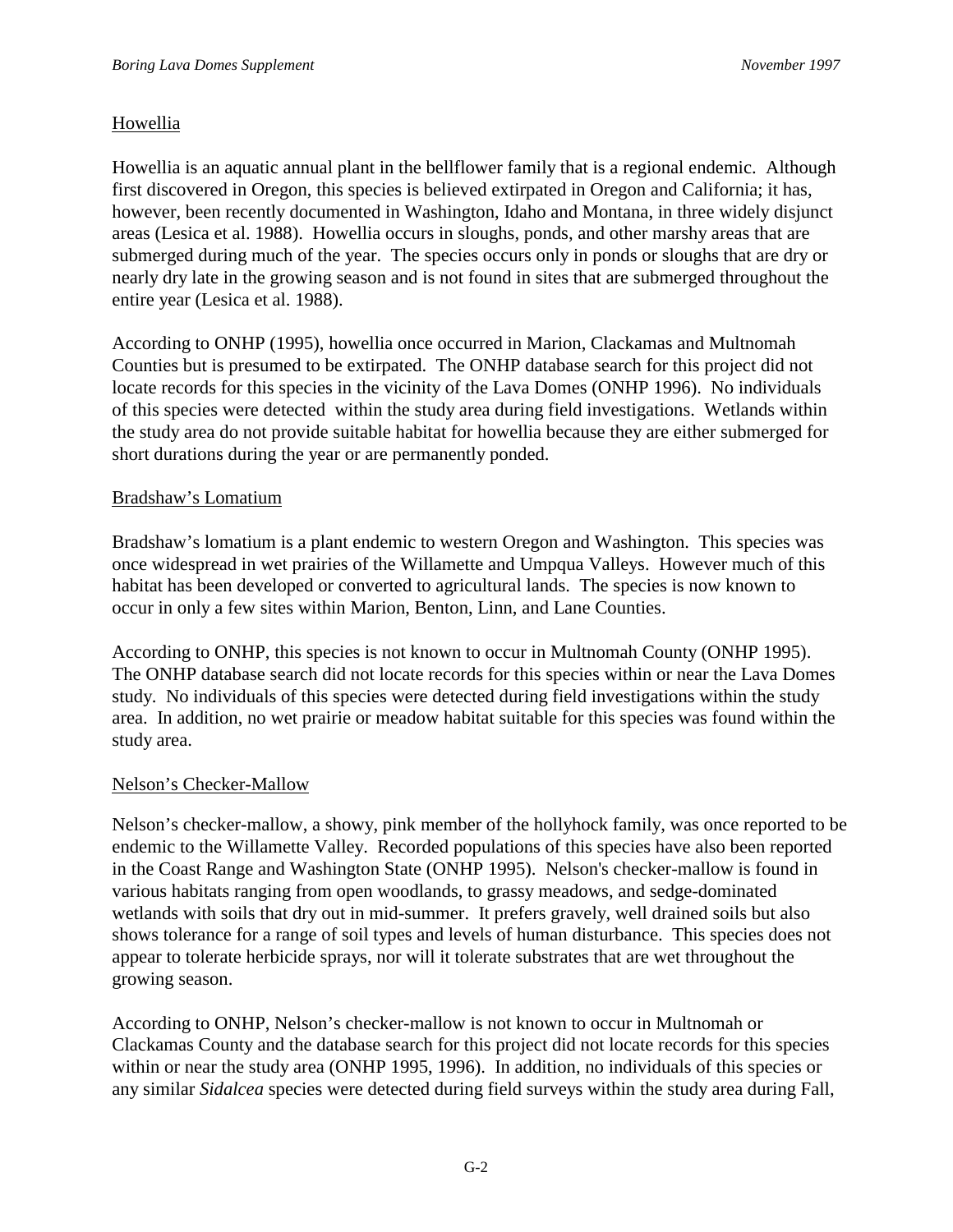1996. Much of the forest within the study area may be too shady for Nelson's checker-mallow to survive. However, grassland populations of the species have been recorded along disturbed, rocky roadsides, and in vegetated ditches (Glad et. al. 1987; CH2MHill 1993) making its presence in the Lava Domes possible.

### Golden Indian Paintbrush

Golden indian paintbrush was recently listed as a threatened species. The species is a regional endemic plant that occurs in meadows and prairies at low elevations from Vancouver Island, British Columbia throughout the Puget Trough and Willamette Valley (Hitchcock et al. 1973). This species was once common in the Willamette Valley in Linn, Marion and Multnomah Counties, but is believed extirpated in Oregon (Eastman 1990, ONHP 1995). Possible contributions to the decline of this species include loss of habitat due to housing development, grazing, agriculture and park maintenance (WNHP 1981).

The ONHP database did not identify records for this species within the project area (ONHP 1996). This species is thought to exist specifically in open meadows. Much of the Lava Domes study area is densely forested or urbanized and is generally not preferred habitat for golden Indian paintbrush.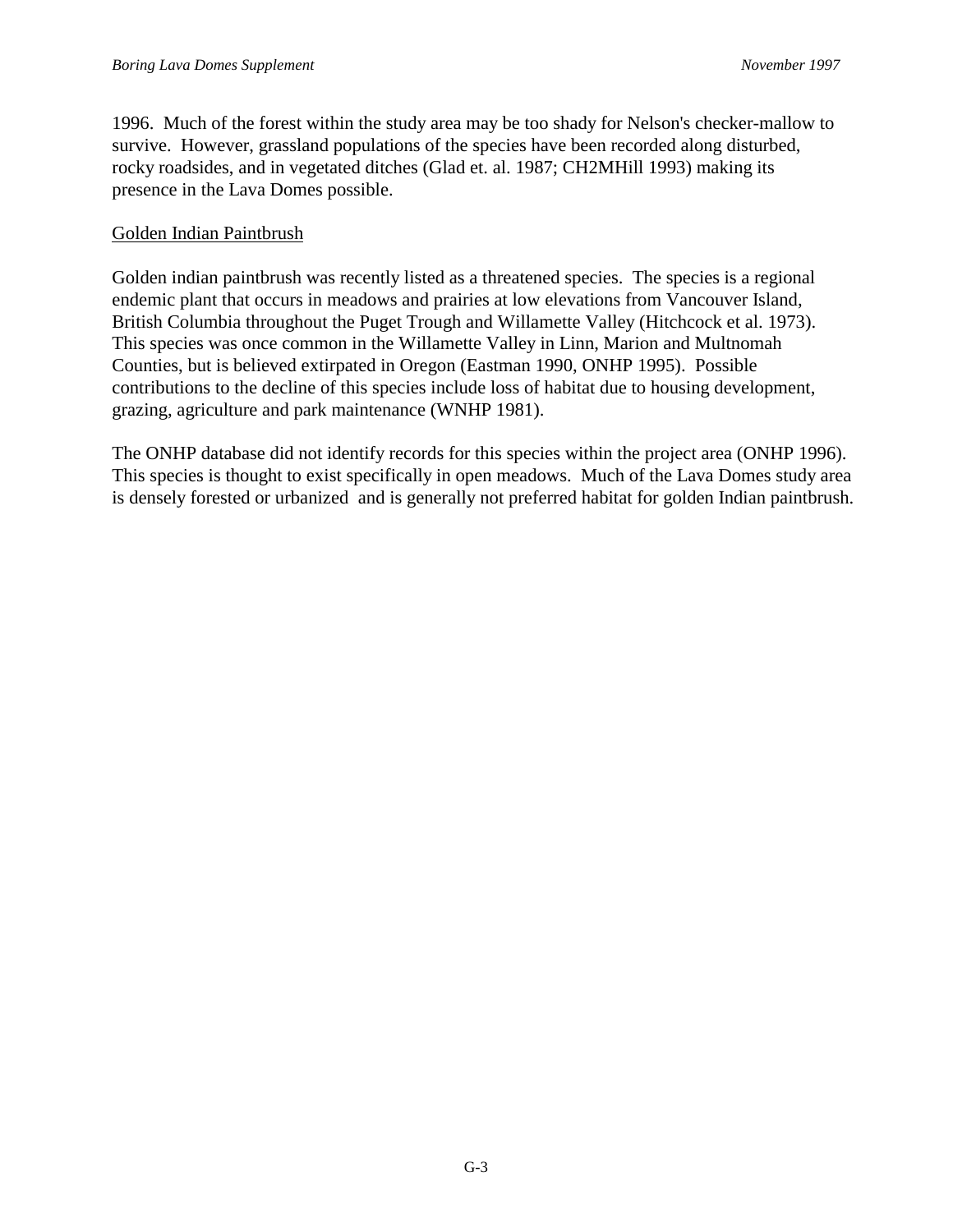## **Candidate Species and Species of Concern**

Species identified as "candidate" and "species of concern" by the USFWS are currently under review for listing. These species have no protection under the Endangered Species Act, but are included here because they may be listed prior to project completion. Table G-1 shows the name and status of species that may be found within the study area according to the USFWS.

# **Table G-1. Candidate Species and Species of Concern that may occur in the Lava Domes**

| <b>Animals</b>                |                                |                       |  |
|-------------------------------|--------------------------------|-----------------------|--|
| <b>Common Name</b>            | <b>Scientific Name</b>         | <b>Federal Status</b> |  |
| long-eared myotis             | Myotis evotis                  | <b>SOC</b>            |  |
| fringed myotis                | Myotis thysanodes              | <b>SOC</b>            |  |
| long-legged myotis            | Myotis volans                  | <b>SOC</b>            |  |
| yuma myotis                   | Myotis yumanensis              | <b>SOC</b>            |  |
| Pacific western big-eared bat | Plecotus townsendii townsendii | <b>SOC</b>            |  |
| little willow flycatcher      | Empidonax traillii brewsteri   | <b>SOC</b>            |  |
| Northwestern pond turtle      | Clemmys marmorata marmorata    | <b>SOC</b>            |  |
| northern red-legged frog      | Rana aurora aurora             | <b>SOC</b>            |  |

### **Plants**

| <b>Common Name</b> | <b>Scientific Name</b>       | <b>Federal Status</b> |
|--------------------|------------------------------|-----------------------|
| Willamette daisy   | Erigeron decumbens decumbens |                       |
| white top aster    | Aster curtus                 | SOC.                  |
| tall bugbane       | Cimicifuga elata             | <b>SOC</b>            |
| pale larkspur      | Delphinium leucophaeum       | SOC.                  |
| peacock larkspur   | Delphinium pavonaceum        | SOC.                  |
| Kincaid's lupine   | Lupinus sulphureus kincaidii | SOC.                  |
| Howell's montia    | Montia howellii              | SOC.                  |
| Oregon sullivantia | Sullivantia oregana          | <b>SOC</b>            |

 $C =$ Candidate SOC = Species of concern

## **Candidate Species**

## Willamette Daisy

Willamette daisy (*Erigeron decumbens* var*. decumbens*) is a perennial plant in the composite family that is endemic to the Willamette Valley. Little is known about this subspecies, but it is believed to be endemic to the Willamette Valley prairies and grasslands. Once a very common plant, populations of the species had significantly declined by the 1930's due to conversion of habitat to agricultural and developed lands (Eastman 1990).

The ONHP database contains one historic (1903) record of Willamette daisy west of the Lava Domes study area near the intersection of Highway 224 and Interstate 205 (ONHP 1996). Freeway construction and urban development have eliminated this historic population. Because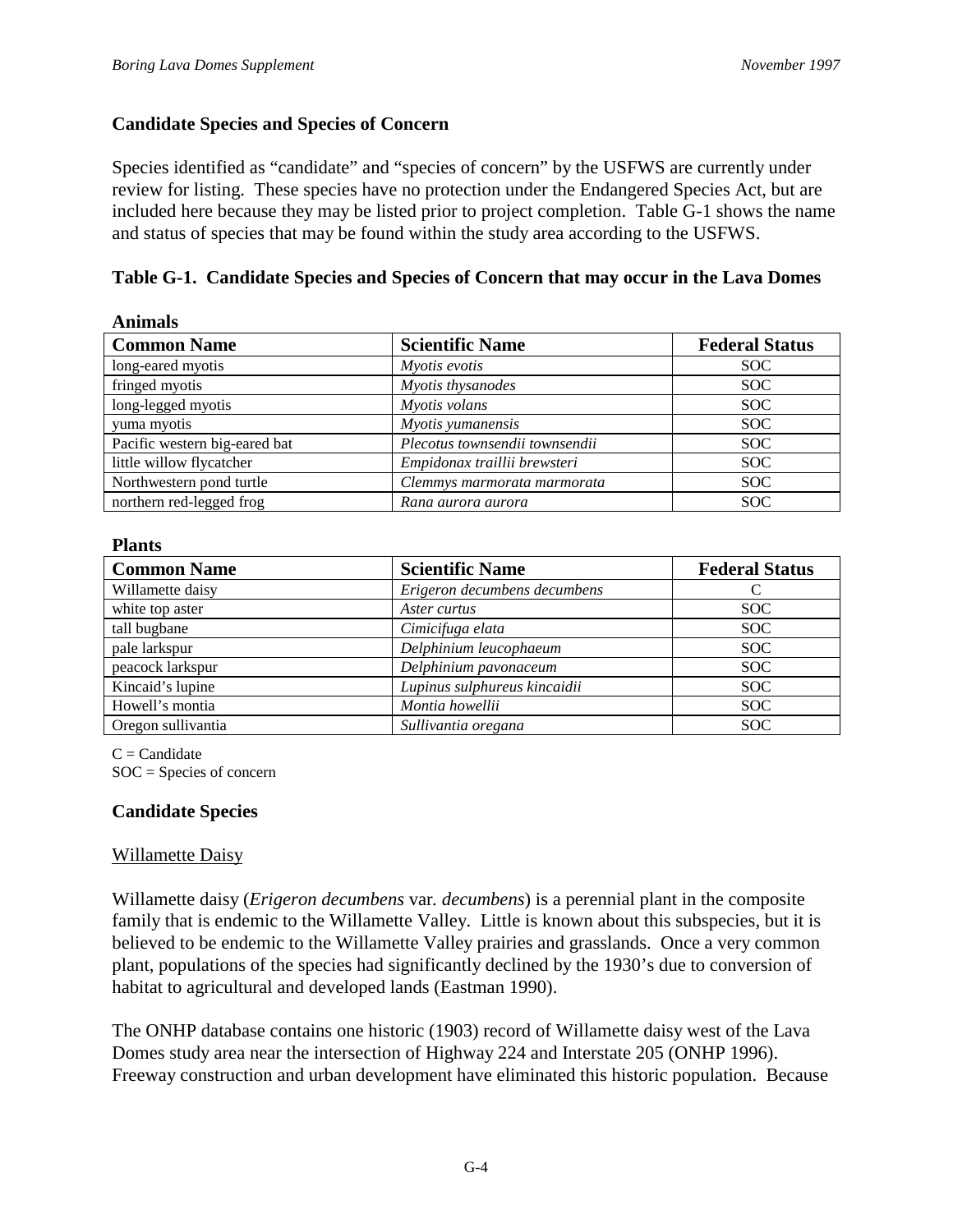of the proximity of the historic population to the study area and the presence of potentially suitable habitat, occurrence of this species is considered possible.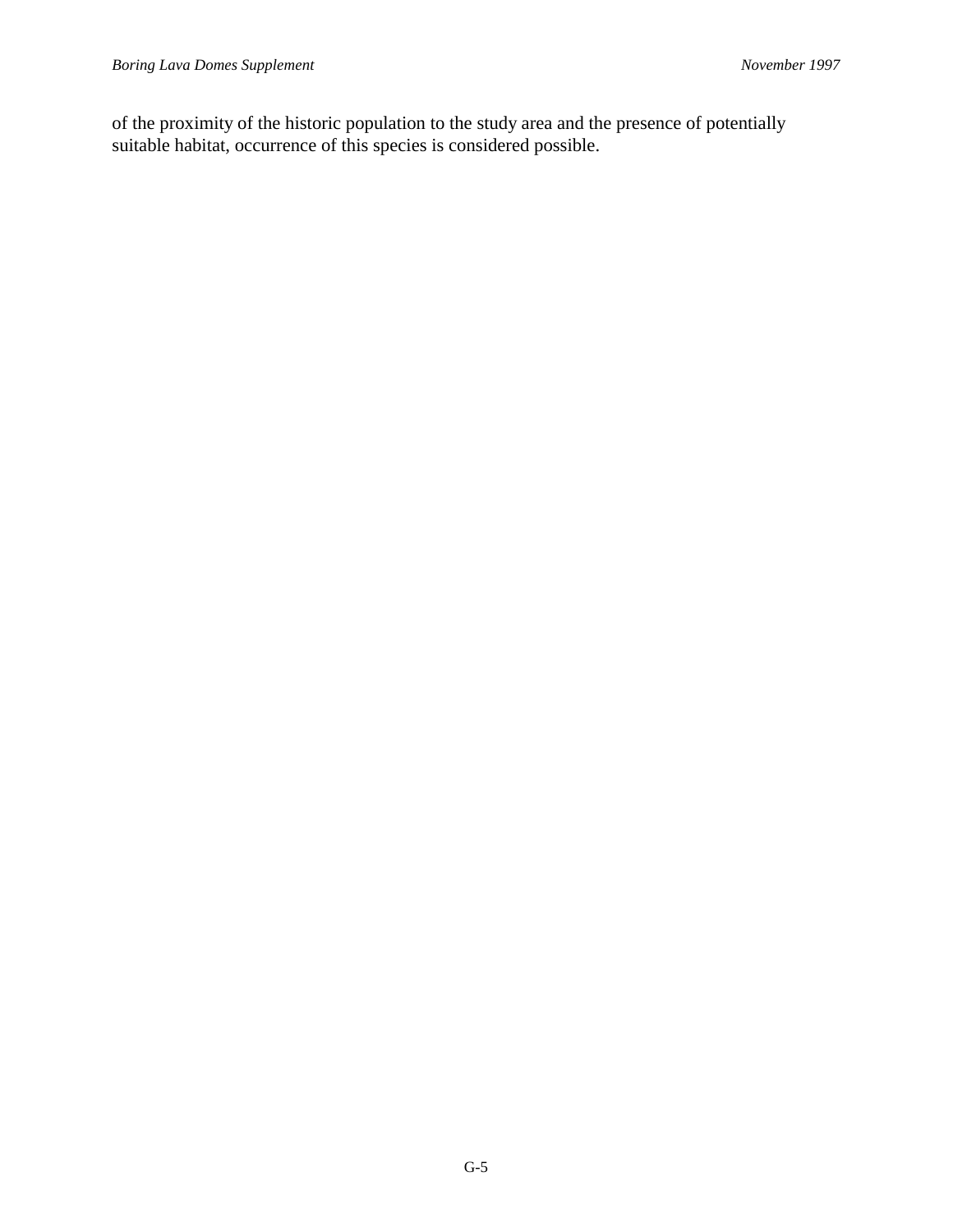## **Species of Concern**

### Long-eared Myotis

Long-eared myotis (*Myotis evotis*) is found from southern British Columbia south to Baja. These bats are known to inhabit coniferous forest and arid grasslands, in a wide elevational range. They feed primarily on moths and beetles. They use buildings, bark and rock crevices for day roosts, and caves and mine entrances for night roosts. Maternity colonies are known to occur in buildings. The single offspring is born in late-June and early-July (van Zyll de Jong 1985; Nagorsen and Brigham 1993).

ONHP (1995) does not identify this species as occurring in Multnomah County. However, other sources do identify the long-eared myotis as occurring in Multnomah County (Marshall et al. 1996). The ONHP database search for this project did not locate records for this species in the study area (ONHP 1996). No bats were observed during the field investigations in the study area, however, survey times and methods were not necessarily optimal for the detection of bats. It is possible that the long-eared myotis may occasionally occupy areas such as the crevices found on bridges or temporarily roost in trees and snags in the forested portions of the Lava Domes. No maternal colonies, hibernacula or permanent roosts are known to occur in the project area.

### Long-legged Myotis

Long-legged myotis (*Myotis volans*) is found from western Canada south through the western United States to Mexico. Coniferous forests are the primary habitat for this bat, but it also occurs in riparian and desert habitats in some areas. It uses rock crevices, buildings, fissures in bark, or the ground for day roosts, and emerge early in the evening to feed. It feeds primarily on moths, but termites, spiders, flies, beetles, and other insects are also part of its diet. Maternity colonies are found in attics, fissures, and under bark. In winter, the long-legged myotis hibernates in caves and mines. Long-legged myotis mate in the fall prior to hibernation, and the single young is born the following summer in June or July (van Zyll de Jong 1985; Nagorsen and Brigham 1993).

ONHP (1995) does not list this species as one that is known to occur in Multnomah or Clackamas Counties. However, other sources do identify the long-legged myotis as occurring in Multnomah County (Marshall et al. 1996). The ONHP database search for this project did not locate records for this species within the Lava Domes study area (ONHP 1996). No bats were observed during the limited field investigations within the study area. It is possible that the longlegged myotis may visit areas such as the crevices found on the area's bridges. No maternal colonies, hibernacula or permanent roosts are known to occur in the project area.

## Yuma Myotis

Yuma myotis (*Myotis yumanensis)* is found from southern British Columbia south through the western United States to Mexico. This bat is closely associated with water. At dusk, they emerge from their day roost sites in a building or other man-made structure to forage over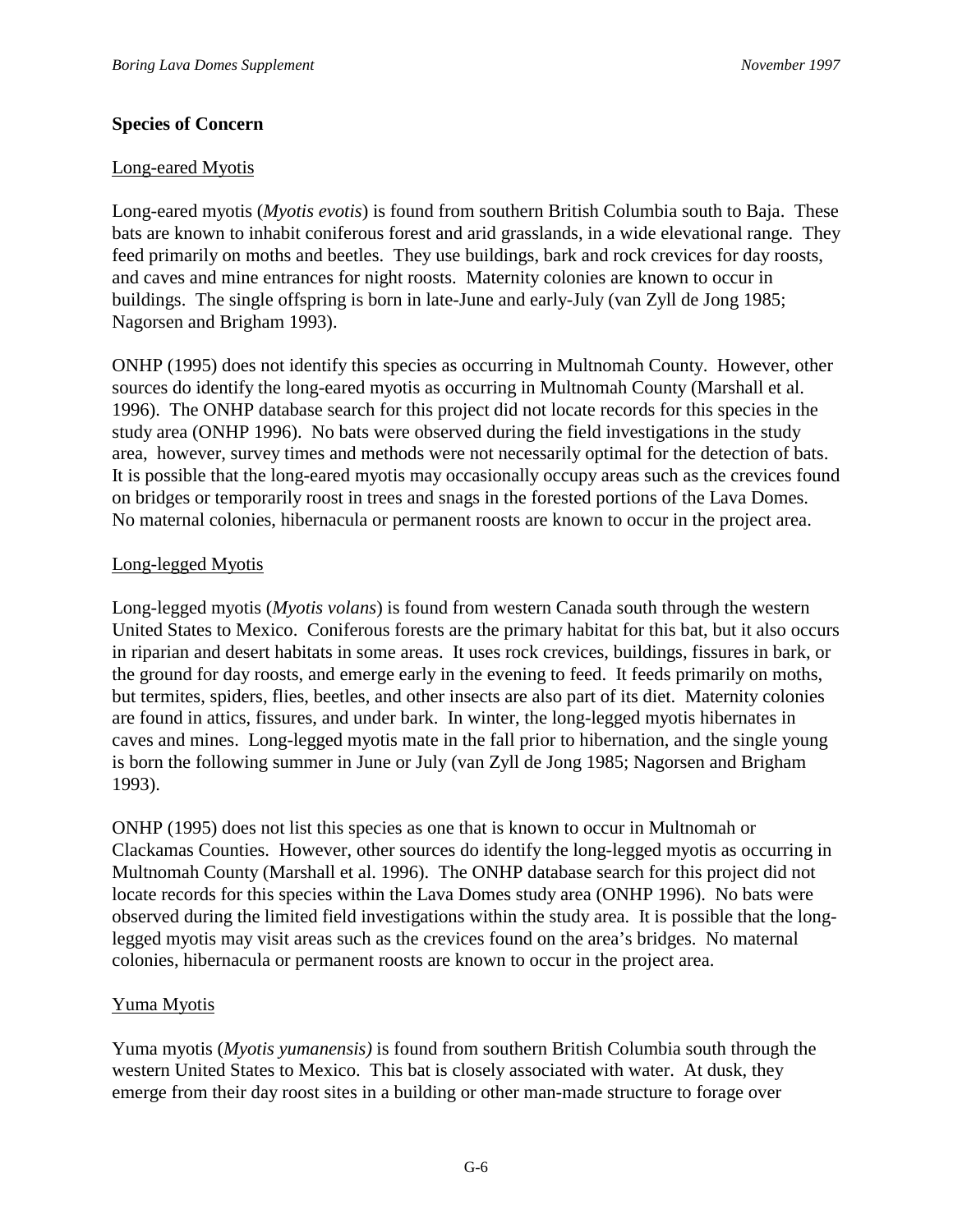streams and lakes. Yuma myotis feed on mayflies, caddisflies, midges and other aquatic insects. Large maternity colonies have been found in attics, and smaller colonies found in caves and trees. Young are born in early-summer, and the maternity colony is abandoned by late-summer or early-fall (van Zyll de Jong 1985; Nagorsen and Brigham 1993).

ONHP (1995) identifies this species as occurring in Multnomah County but not in Clackamas County. The ONHP database search did not locate records for this species within the Lava Domes study area (ONHP 1996). No bats were observed during the field investigation. It is possible that the Yuma myotis may occasionally occupyareas such as the crevices found on the area's bridges. No maternal colonies, hibernacula or permanent roosts are known to occur in the project area.

# Fringed Myotis

Fringed myotis (*Myotis thysanodes*) are found from the Okanagan Valley in British Columbia south through the western United States to Mexico. This species is known to roost in caves, mines, snags, rock crevices, bridges, buildings and under bark (Christy and West 1993). It hunts at night, usually between one and two hours after sunset. Young are born in June and July and are attended by several females throughout the night while the majority of females are foraging.

ONHP (1995) identifies this species as occurring in Clackamas County but not in Multnomah County; however, other sources reference Multnomah County (Marshall et al. 1996). The ONHP database search did not locate records for this species within the Lava Domes study area (ONHP 1996). No bats were observed during the field investigations, however, it is possible that the fringed myotis may visit areas such as the crevices found on the area's bridges. No maternal colonies, hibernacula or permanent roosts are known to occur in the project area.

# Pacific Western Big-eared Bat

Pacific western big-eared bats (*Plecotus townsendii townsendii)* are found from British Columbia south through the western United States to Mexico. This species inhabits humid coastal forest as well as arid pine forest and scrub areas where it feeds on moths and other insects. This bat typically uses caves, mines and buildings for its separate day and night roost sites. Caves and mines are known winter hibernacula. They hang free from ceilings and walls and do not enter crevices like other bats. Maternity colonies also tend to be in relatively exposed areas. The young are born in June and July and maternity colonies disperse in August (van Zyll de Jong 1985; Nagorsen and Brigham 1993).

ONHP (1995) lists this species as one that is known to occur in Clackamas and Multnomah Counties but the database search (ONHP 1996) did not locate records for this species within the study area. No bats were observed during the field investigations. Though no caves or mines were found within the study area, there are buildings with exposed walls that could potentially be used by the Pacific western big-eared bat.

# Little Willow Flycatcher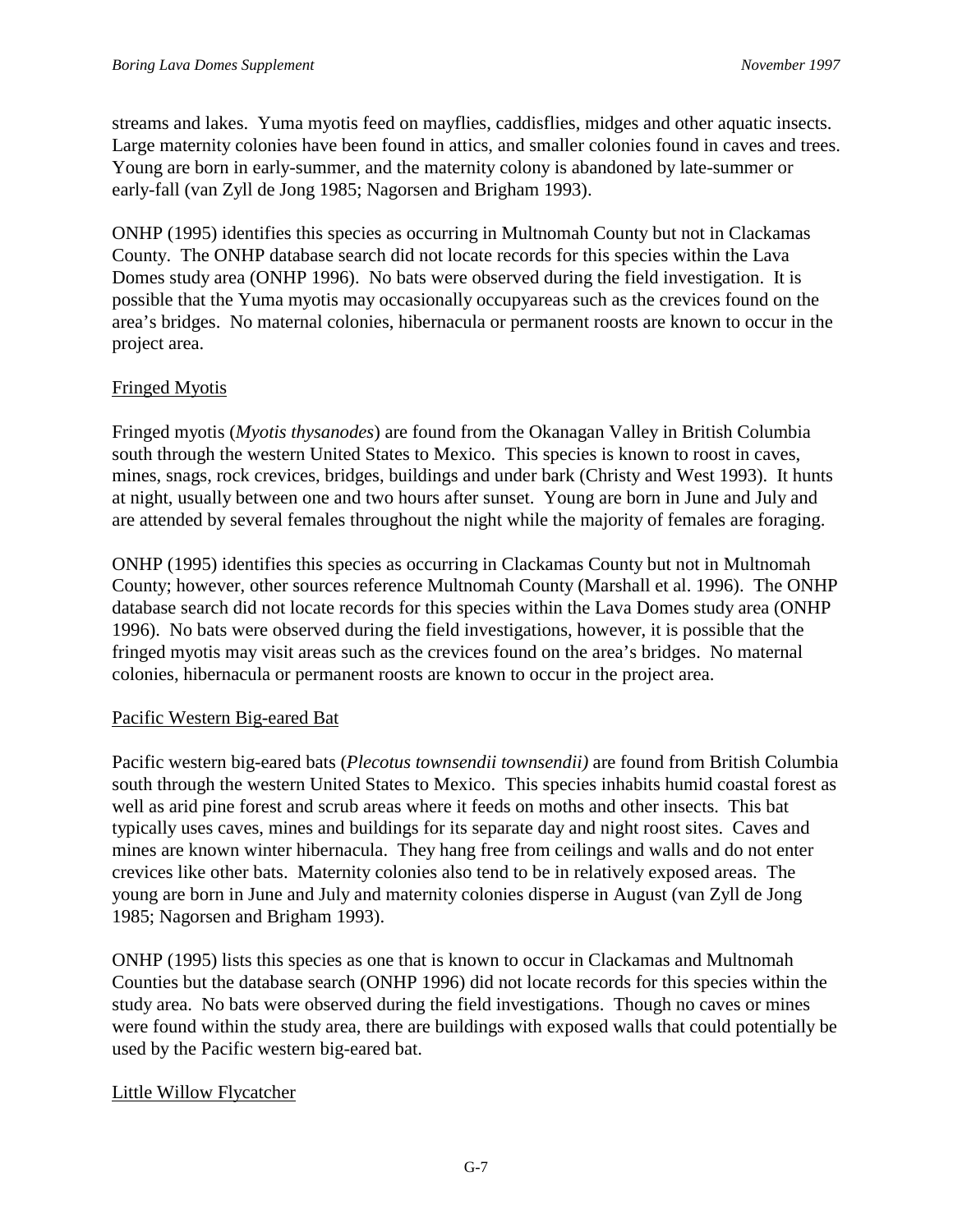The little willow flycatcher (*Empidonax trailii brewsteri*) is an occasional summer resident west of the Cascade crest in Oregon and inhabits willow thickets bordering streams and lakes, woodland edges, young alder forests, and tall brush at the margins of fields (Gilligan et al. 1994). Migrants typically begin arriving in mid-May, but migration may be as late as early June in some years.

According to ONHP (1995), the little willow flycatcher is known to inhabit Multnomah County but not Clackamas County. No records for this species were identified in the vicinity of the Lava Domes (ONHP 1996) and the bird was not detected during field investigations. Suitable habitat for this species is found along several of the streams within the study area, and it is likely that the species occurs in the area.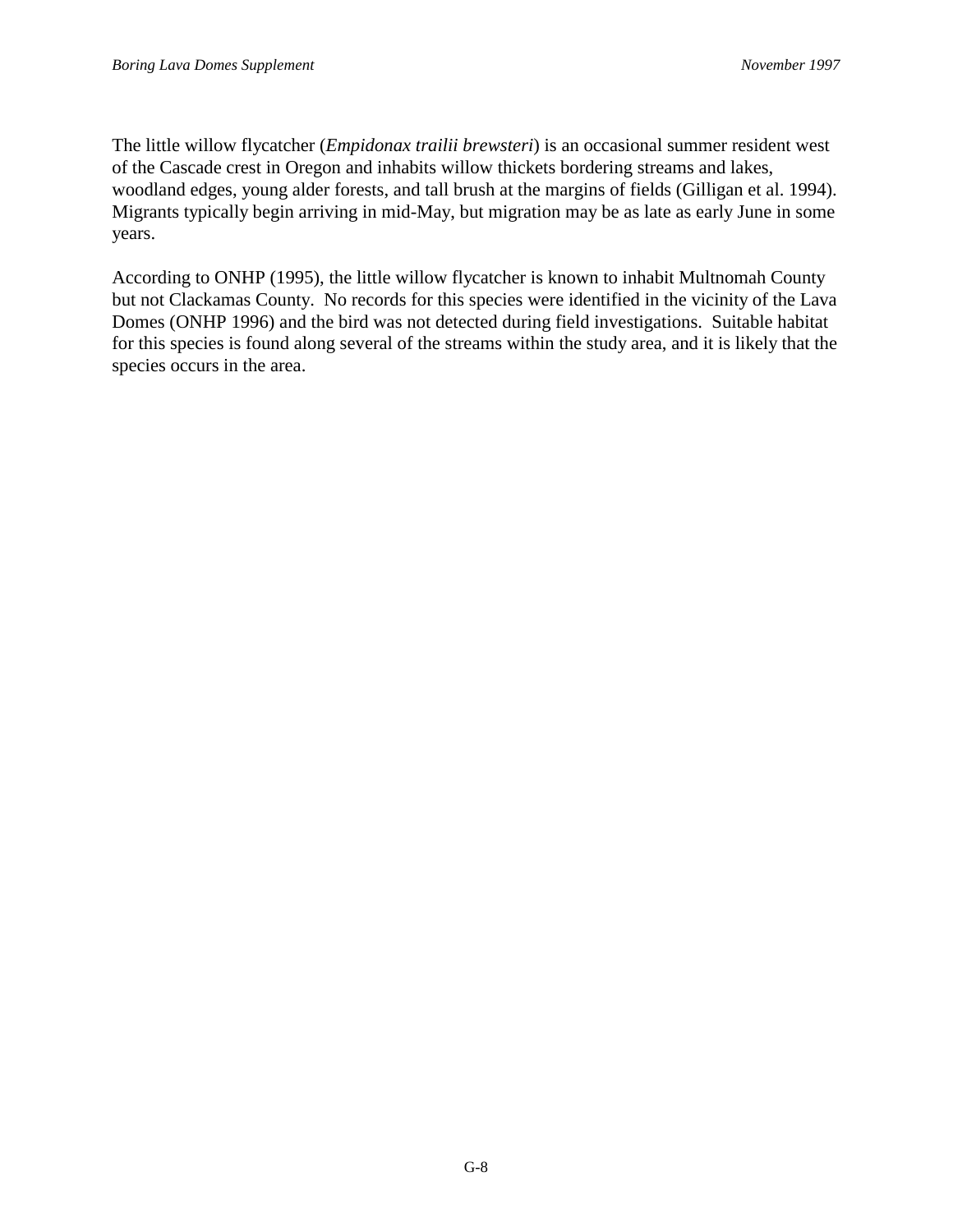# Northwestern Pond Turtle

The northwestern pond turtle (*Clemmys marmorata marmorata*) occurs from Puget Sound, Washington to Baja, California and is found chiefly west of the Sierra-Cascade crest. In Oregon, most records occur in the major drainages of the Klamath, Rogue, Umpqua, Willamette and Columbia River systems. The northwestern pond turtle occurs in a wide variety of both permanent and ephemeral wetlands including lakes, ponds, streams, rivers and altered habitats including reservoirs, stock ponds, and sewage treatment plants (Holland 1994). In most habitats, a variety of basking areas and emergent vegetation are present and rufugia which may include undercut banks, submerged vegetation, rocks, or logs. Nearby terrestrial habitats are used for egg laying, overland dispersal, and overwintering (Holland 1991).

According to ONHP (1995), the northwestern pond turtle is known to occur in Multnomah and Clackamas Counties but no records for this species are identified in the vicinity of the Lava Domes (ONHP 1996). No turtles were detected during field investigations within the study area, though several ponds in the area may provide suitable habitat.

# Northern Red-legged Frog

The northern red-legged frog (*Rana aurora* var. *aurora*) is found in wetlands and slow moving streams from southwest British Columbia to northern California (Leonard et al. 1993). Unlike spotted frogs, red-legged frogs are highly terrestrial and forage in forests near water. Egg laying begins in January or February in marshes, ponds, lakes and slow moving streams. Eggs are weakly attached to stems of emergent vegetation or submerged branches below the surface of the water, and float to the surface as eggs mature (Leonard et al. 1993). Tadpoles metamorphose over a period of four to five months.

Two red-legged frogs, one juvenile and one adult, were detected during field investigations within the study area. Additional observations of the frogs have been reported by ODFW along Michell Creek in the eastern part of the Lava Domes. Several ponds located near streams in the area provide suitable breeding habitat for this species. These ponds and the forested ravines that traverse the Lava Domes provide important habitat for this species.

# White Top Aster

White top aster (*Aster curtus*), a diminutive member of the composite family, is native to the prairies of western Washington and portions of Oregon (Hitchcock et al. 1973). Eastman (1990) reports that white top aster grew in the native grasslands that were once common from the Willamette Valley to Vancouver Island, British Colombia.

According to ONHP (1995), white top aster occurs in Clackamas and Multnomah County; however, the ONHP database did not identify records for this species in the project vicinity (ONHP 1996). No individuals of this species were detected during field investigations. Nevertheless, potentially suitable grassland habitat may occur within the study area.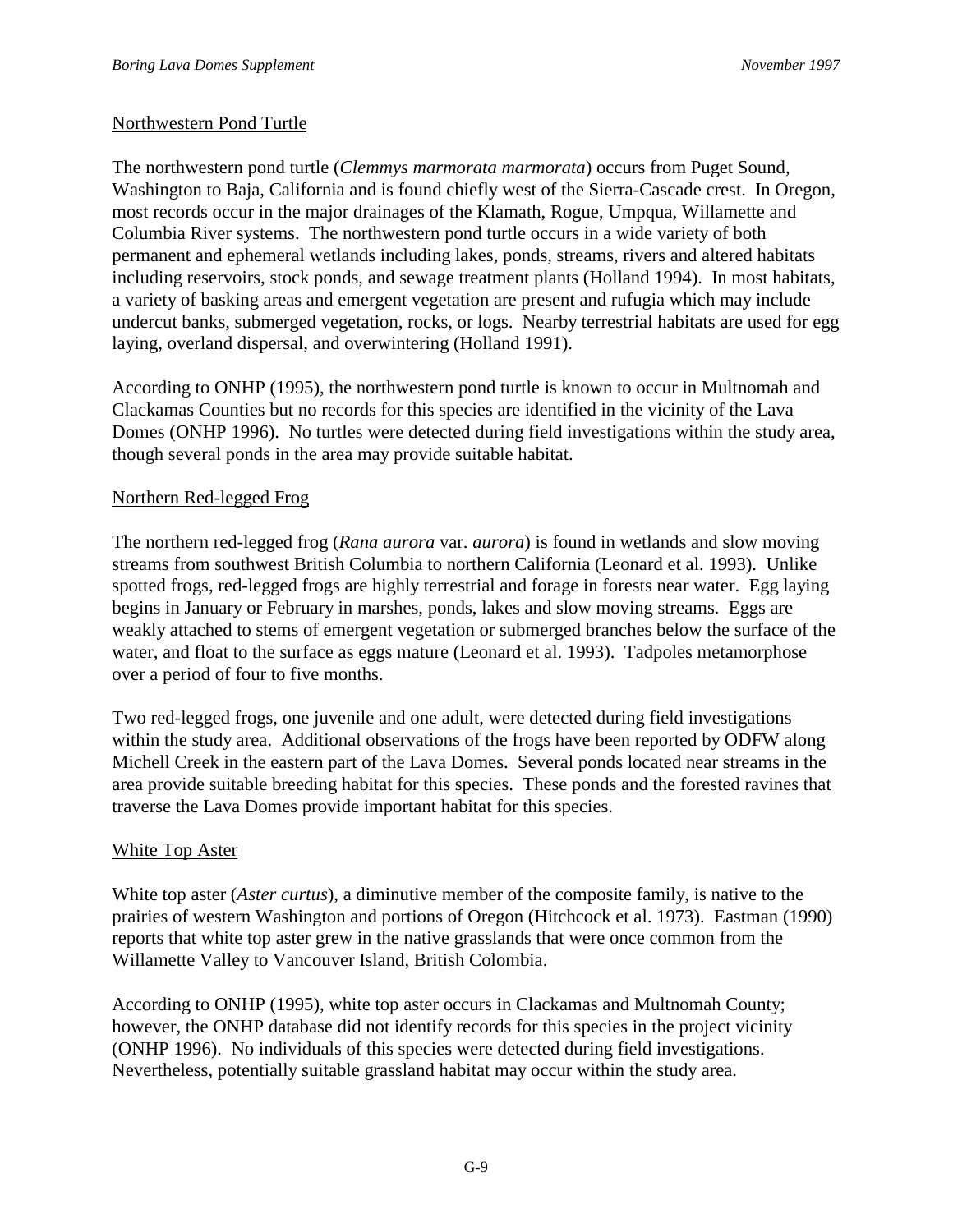# Tall Bugbane

Tall bugbane (*Cimicifuga elata*) is found in mature mixed forests of conifer and deciduous trees at low elevations. It occurs west of the Cascade Mountains, from the Olympic Peninsula to northwest Oregon (Hitchcock et al*.* 1973). This large (one to two meters tall), woodland plant is a member of the buttercup family. It is a herbaceous perennial that grows from a woody rootstock and flowers from June to August.

This species has been reported on Powell Butte (Brunkow, pers. comm. 1993) and Jenne Butte (Smyth 1994) located on the fringes of the study area. Similar habitat conditions occur on several other buttes within the Lava Domes and the species is expected to occur there.

# Pale Larkspur

Pale larkspur (*Delphinium leucophaeum*), also known as white rock larkspur, is a very rare plant found in only four counties in Oregon, including Multnomah and Clackamas Counties. It grows on cliffs and rock ledges along the lower Willamette and Columbia Rivers (Eastman 1990).

No individuals of this species were detected during field investigations in Fall, 1996; however, rock ledges and dry bluffs that may provide suitable habitat were found in the study area. The ONHP database search did not identify records for this species within the Lava Domes study area (ONHP 1996).

# Peacock Larkspur

Peacock larkspur (*Delphinium pavonaceum*), a showy member of the buttercup family, is endemic to meadowland in the central Willamette Valley (Eastman 1990). Hitchcock et al. (1973) describes the species' habitat as roadsides and dry hillsides, found chiefly near Corvallis, Oregon.

Although peacock larkspur is listed by ONHP as occurring within Multnomah and Clackamas Counties, no records for this species were identified within the study area (ONHP 1996). No individuals of this species were detected during field investigations. Much of the Lava Dome hills is forested and therefore not preferred habitat for this species. However, hillside clearings and roadsides within the study area could provide suitable habitat for the peacock larkspur.

# Kincaid's lupine

Kincaid's lupine (*Lupinus sulphureus* var. *kincaidii*) is one of three varieties of *Lupinus sulphureus* known from Oregon (Eastman 1990). It occurs in dry upland habitat, usually associated with red fescue grasslands.

Kincaid's lupine is not reported to within Multnomah and Clackamas Counties and the database search (ONHP 1996) did not locate records for this species within the study area. No individuals of this species and no red fescue grasslands were detected during field investigations.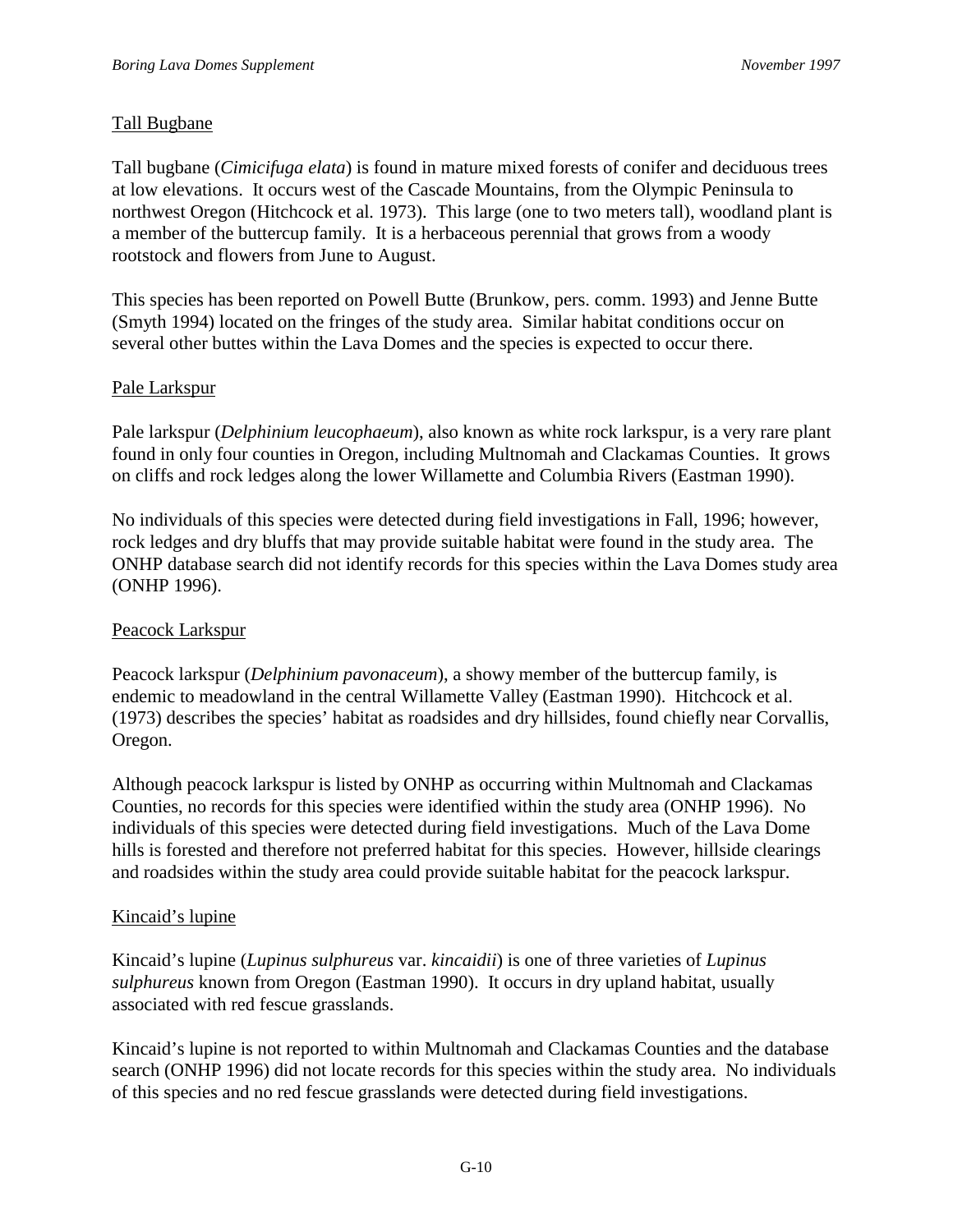# Howell's Montia

Howell's montia (*Montia howellii*) is a small annual that has tiny, seldom seen flowers that appear from April to May. This species grows only in moist woods in lowland areas west of the Cascade Crest from British Columbia to northwest California. The most recently documented populations have been found in disturbed areas, however none have been reported in the vicinity of the Lava Domes (ONHP 1996).

Howell's montia is reported to occur within Multnomah and Clackamas Counties (ONHP 1995) and it potentially could occur in the Lava Domes. However, no individuals of this species were detected during field investigations.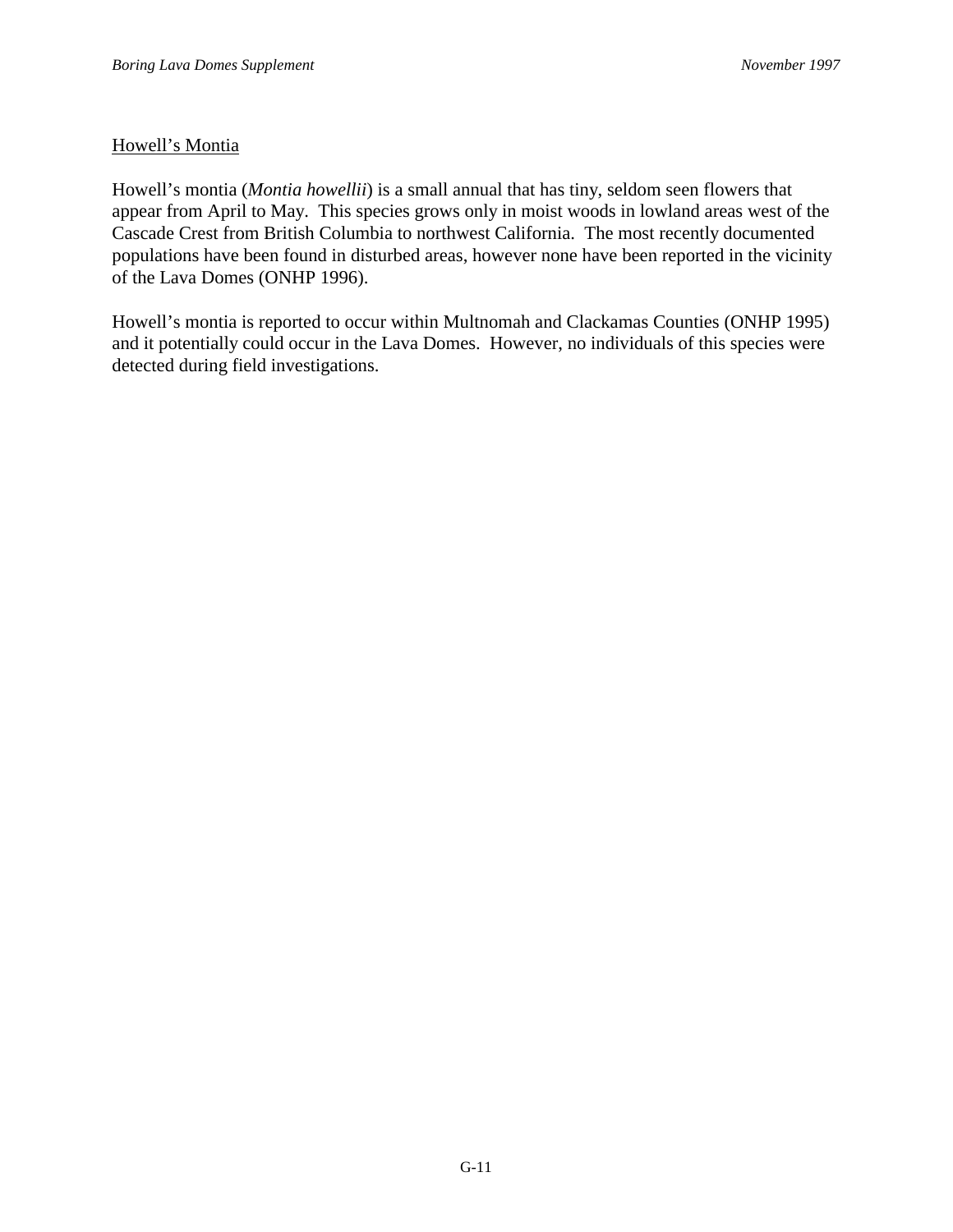### Oregon Sullivantia

Oregon sullivantia *(Sullivantia oregana),* a member of the Saxifrage family, is endemic to the lower Willamette River and the west end of the Columbia Gorge. It grows on wet cliffs in shady, rocky areas near waterfalls at low elevations (Eastman 1990).

Though no individuals of this species were detected during field surveys, Oregon sullivantia is reported to occur within Multnomah and Clackamas Counties (ONHP 1995) and could potentially occur near smaller wet cliffs rock outcroppings within the Lava Domes.

### **Other Sensitive Species**

Three additional sensitive species not identified in the USFWS list of potential species were detected in or near the Lava Domes. These species are coho salmon, cutthroat trout and pileated woodpecker.

## Coho Salmon

Coho salmon *(Oncorhynchus kisutch)* is an anadromous fish that, for part of its life, rears in the Pacific Ocean and spawns in freshwater streams from Alaska to northern California. Adults migrate into freshwater in the fall at 2 to 4 years of age and normally spawn from November through February. Juveniles emerge in the spring and generally spend one year in fresh water before migrating to the ocean. Overwintering habitat, in the form of off-channel areas and pools with cover, is believed to be critical to the survival of juveniles in freshwater. Several factors including habitat loss, passage impacts at dams, excessive harvest and competition with hatchery fish have been linked to the declines of coho salmon populations in Oregon.

Coho salmon has been reported in Johnson Creek in the vicinity of Kelley Creek which enters Johnson Creek at river mile 11.4. Kelley Creek is located at the eastern end of the study area. Recent surveys by fish biologists concluded that Kelley Creek provided "good" habitat complexity and quality for salmonids (Ellis 1994). Steelhead and cutthroat trout have been detected in Kelley Creek, and coho salmon may also be present at least on a seasonal basis.

# Cutthroat Trout

The coastal subspecies of cutthroat trout *(Oncorhynchus clarki clarki)* ranges from Prince William Sound, Alaska to the Eel River, California. Unlike coho and other Pacific salmon, anadromous cutthroat trout do not necessarily die after spawning (spawning may not even occur until their second migration). After spawning, many cutthroat return to the ocean and migrate back into freshwater in subsequent years. Cutthroat generally spawn in small headwater streams and tributaries, usually remaining there for about a year before moving into larger streams (Wydoski et al. 1979). Migration to the Pacific Ocean usually occurs in the spring (April to June) at age 2 to 3, though some individuals may never go to sea. Once at sea, cutthroat spend much time in near-shore marine environments and return to freshwater each winter. Habitat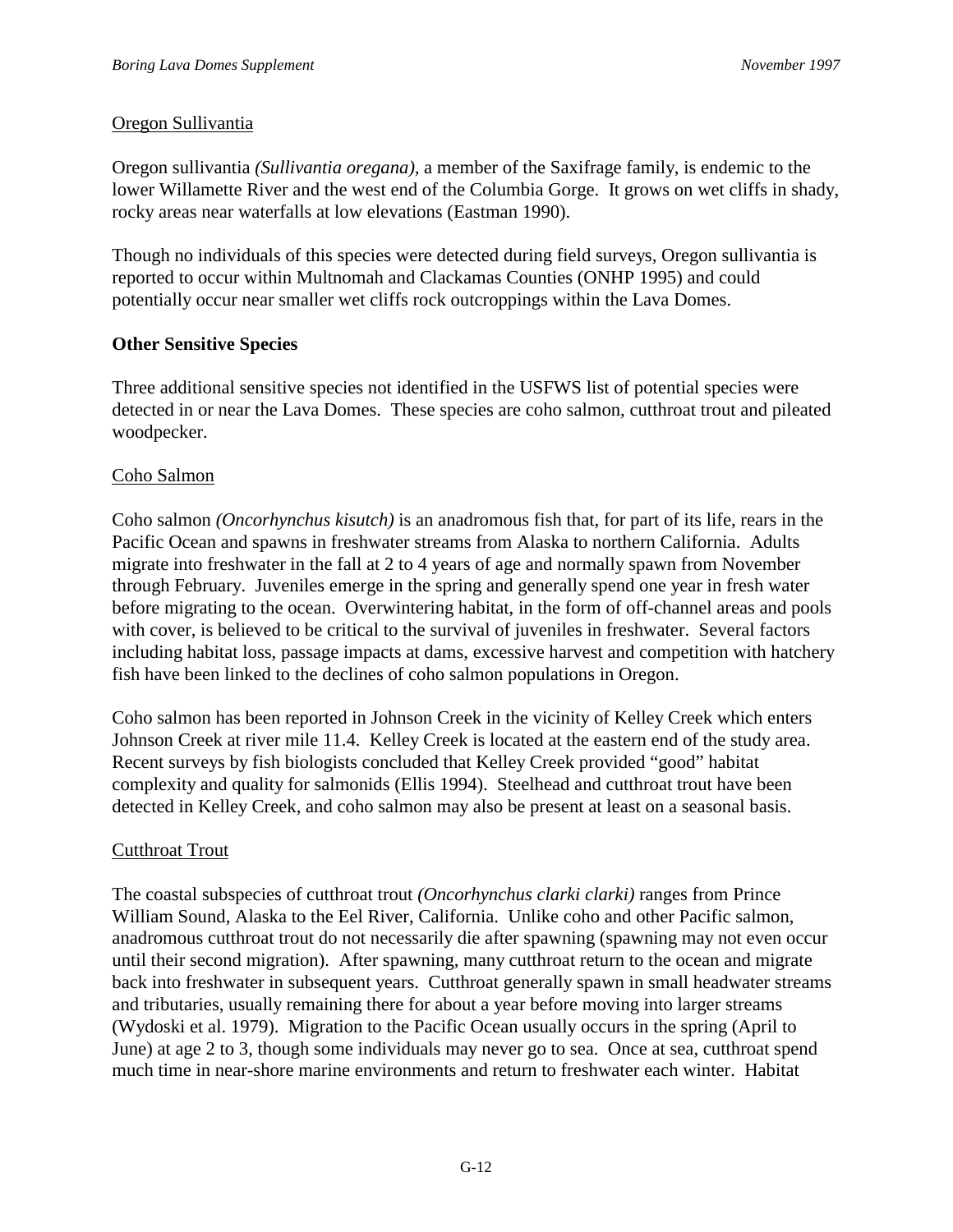degradation caused by land use practices and the lack of large woody debris in freshwater streams is believed to have played a major role in the decline of cutthroat populations in Oregon.

In August 1996, ODFW staff conducted spot fishery surveys in Mitchell Creek and found 15 cutthroat trout. Earlier surveys (August 1992) detected cutthroat in Kelley Creek. Mitchell Creek is a tributary to Kelley Creek and both are located at the eastern end of the study area.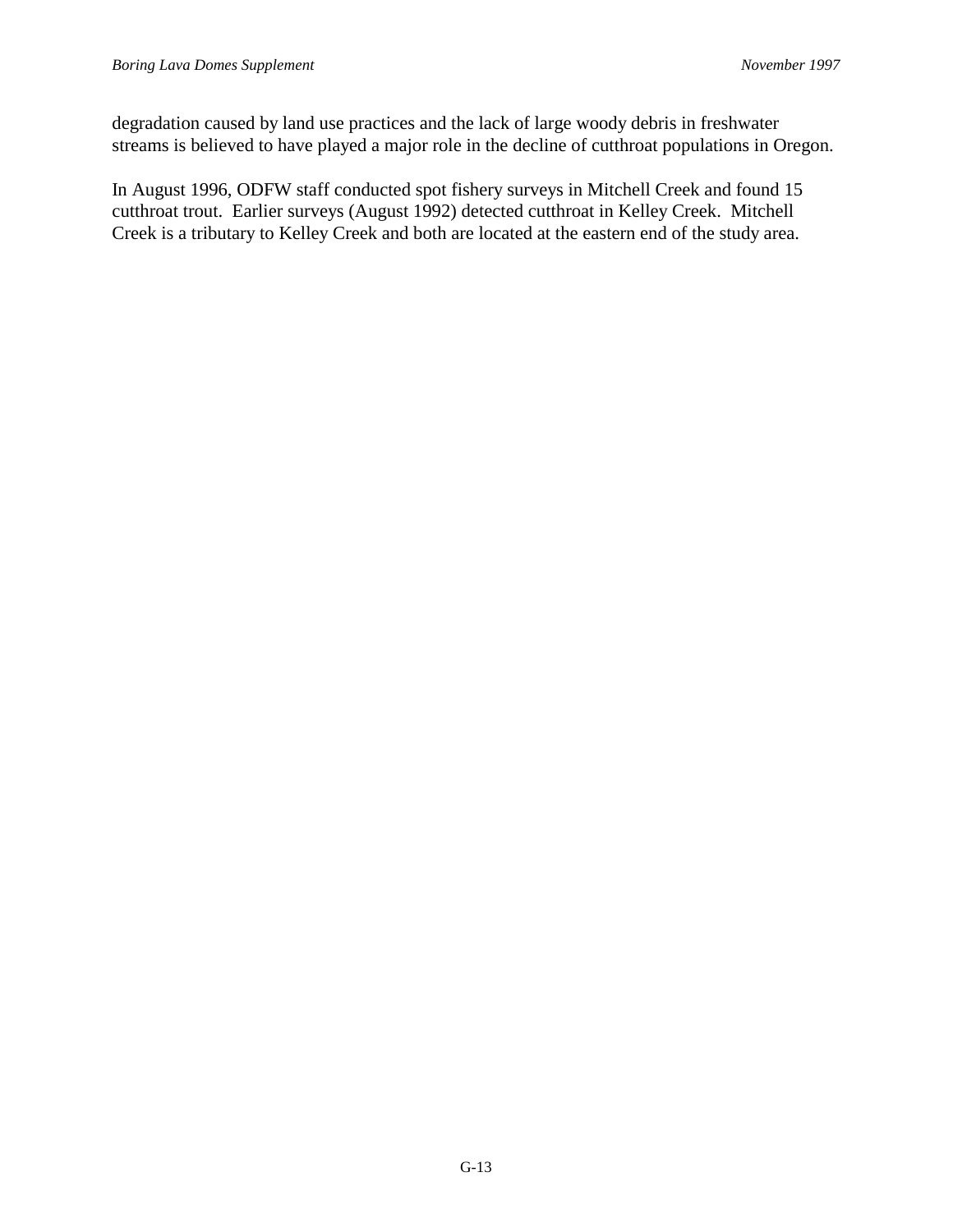#### Pileated Woodpecker

The pileated woodpecker *(Dryocopus pileatus)* inhabits both coniferous and deciduous forests containing mature, productive stands. This species is listed as sensitive by the state (vulnerable category) and threatened or endangered listing may be avoided through habitat protection and monitoring. Critical habitat components include large trees and snags, dense forest stands and high snag densities. Stumps, logs and tall shrub cover also are important habitat components. The pileated woodpecker's nest cavity is large and located high in the snag so snags of at least 20 inches in diameter and 31 feet in height are optimum (Marshall et al. 1996). Pileated woodpeckers have the strongest year-round pair bond of any North American woodpecker, and pairs generally occupy the same location (though different snags) each year.

One pileated woodpecker pair and numerous signs (recent excavations) were observed during field investigations within the study area. Certain parts of the Lava Domes forest contain a high density of snags, stumps and downed logs. These areas provide suitable forage, roost and breeding habitat for resident woodpeckers and are located near to water sources such as creeks, ponds and wetlands.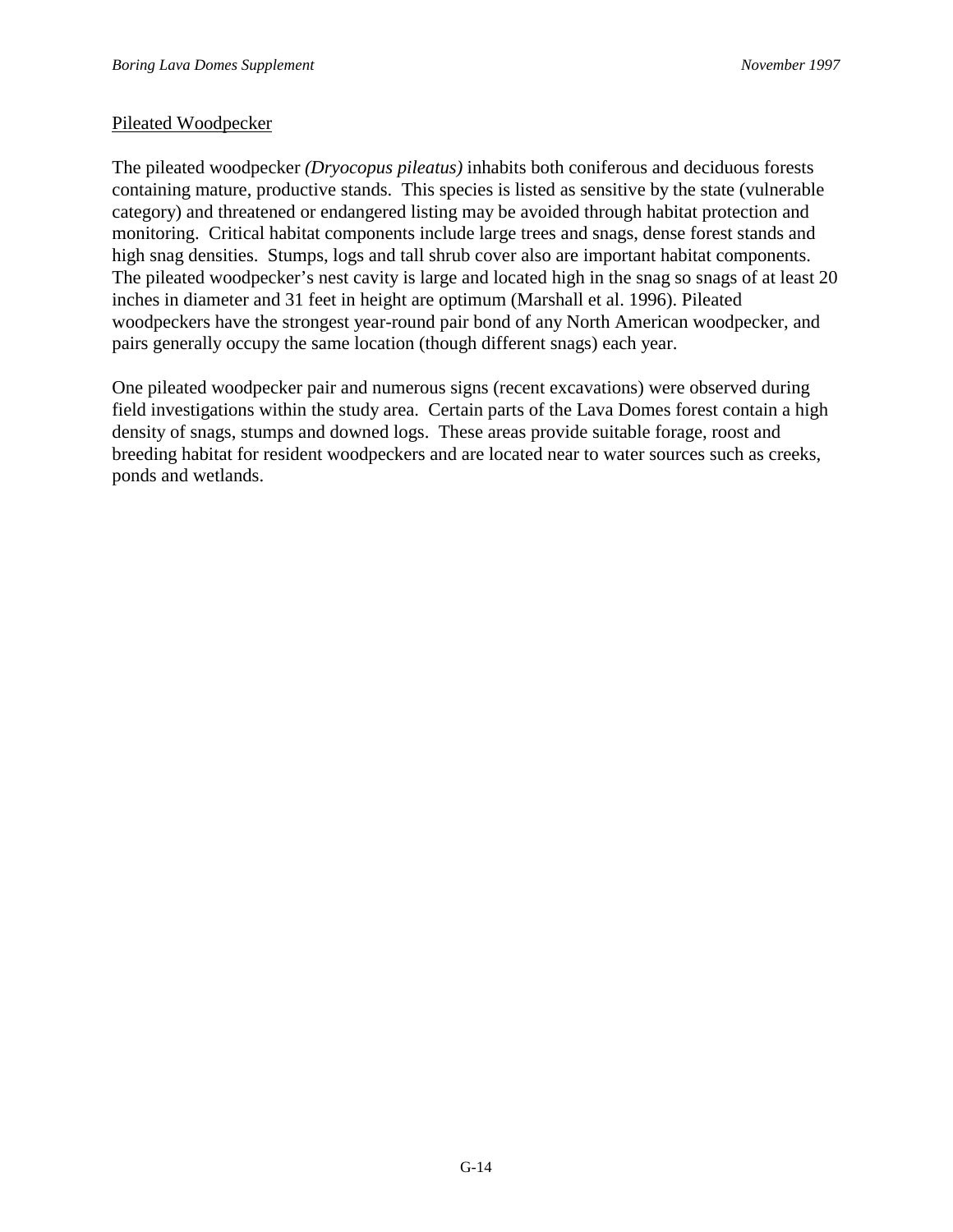# **APPENDIX H**

# **The Nature of Environmental Goods**

#### **Intermediate Goods**

Environmental goods that function as factors of production of other goods have a commercial value. These goods include factors that support commercial fisheries, water storage elements and the assimilation of wastes. Intermediate goods can contribute to damage prevention such as pollution assimilation/water purification, flood control, slope stabilization, and erosion control.

One method used to establish the value of an intermediate good is the net factor income (NFI) method. It measures the appropriate income attributable to natural resources as factors of production in commercial activities. It requires an economic/engineering model to determine the value of the contribution of the resource to the production process. For example, the model would quantify the contribution of groundwater to the production of the domestic water supply. Another form of NFI uses bioeconomic models that relate the resource services to the production of specific commercial products, such as shellfish.

Information developed from OMSI (Portland) and Mill End Store (Milwaukie) projects indicate that construction costs for the vegetated swale stormwater convergence systems (w/infiltration, biofiltration, conveyance) represent a significant savings over the cost of conventional stormwater pipe system (Liptan 1994). A savings of approximately \$8,000 to \$13,000 per acre was reported for these projects. The value of the wetlands can be computed by estimating the cost of developing a comparable water system. Calculations for other projects indicate a potential cost savings using bioswales rather than conventional storm drainage construction (Liptan and Brown 1996):

| <b>Location</b>           | <b>Facility type</b>    | <b>Cost Factors</b>       |
|---------------------------|-------------------------|---------------------------|
| Oregon Museum of Science  | Storm drainage features | Cost savings over         |
| and Industry              |                         | conventional approach was |
| Portland, Oregon          |                         | approximately \$78,000.   |
| Flex Alloy                | Storm drainage features | Potential cost savings    |
| Portland, OR              |                         | would have been \$10,000. |
| <b>Liberty Centre</b>     | Storm drainage features | Potential cost savings of |
| Portland, Oregon          |                         | \$24,000.                 |
| <b>Portland Community</b> | Storm drainage features | Potential cost savings of |
| College Training Center,  |                         | \$21,000.                 |
| Portland, Oregon          |                         |                           |

Table 1. Cost Savings related to Storm Drainage

In summary, wetlands can provide a significant cost savings over conventional stormwater systems. There is some evidence to suggest that over a certain range of water quality requirements, natural systems are more cost effective than conventional methods. However,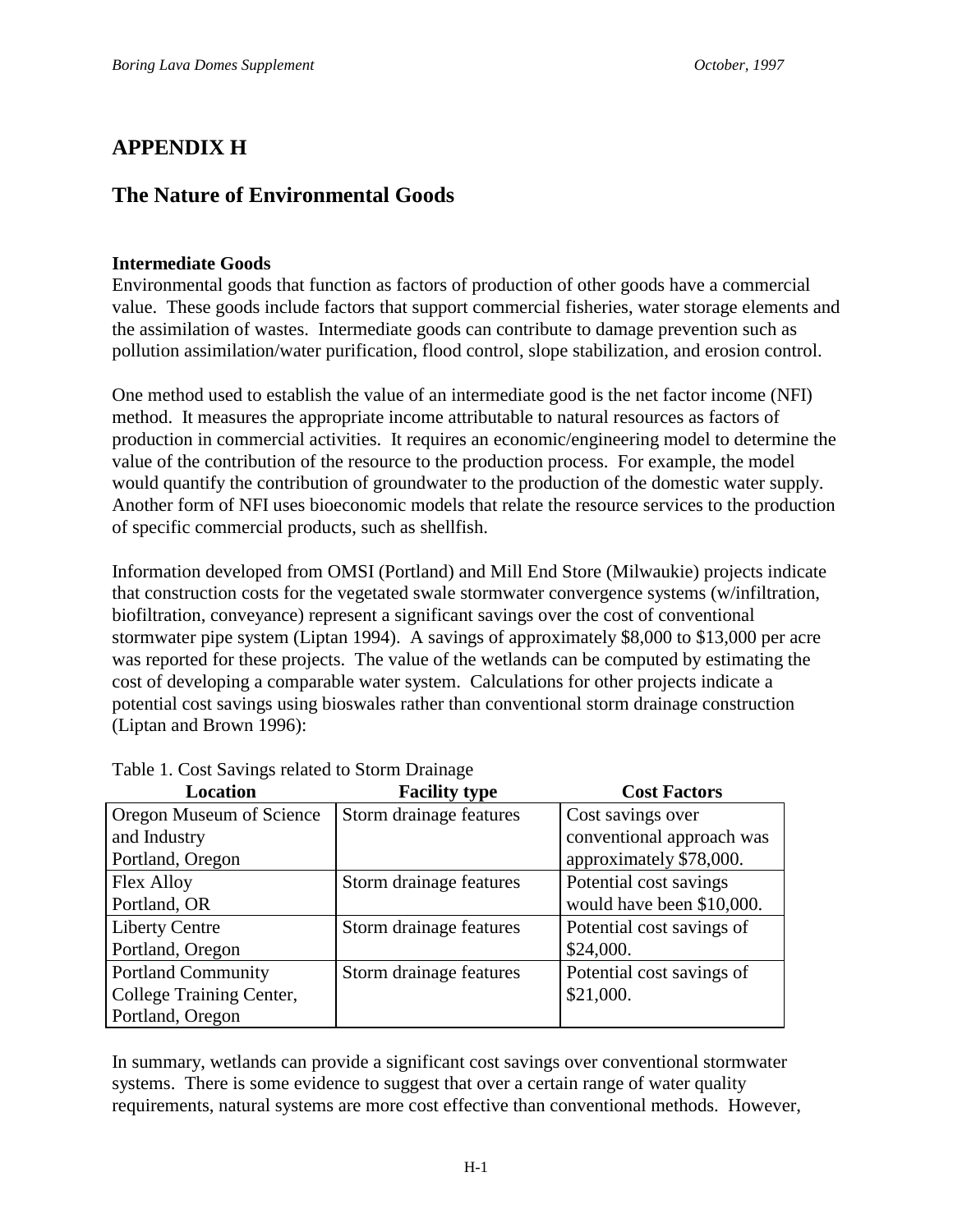where the more stringent water quality is required, natural methods may be more expensive than conventional systems (Liptan 1997).

A region-wide survey conducted in November of 1992 in the Portland Metropolitan area found that of the 400 residents surveyed, 55 percent wanted to preserve "greenspace" for the maintenance of water quality. According to Metro, preserving greenspaces for improved water quality was viewed as more important than preserving endangered species or providing recreation or tourist activities.

Water features are recognized in public policies as deserving full protection because of the integral part such features play in an ecosystem. Water resources are often ranked highest among natural resources, especially in forested areas where wildlife habitat is enhanced with riparian areas.

One study, conducted in 1991, estimated \$273 worth of environmental benefits for one year for a single tree as follows:

| <b>Type of Environmental Service</b> | Value |
|--------------------------------------|-------|
| Air conditioning                     |       |
| Erosion control and storm water      |       |
| Wildlife shelter                     |       |
| Air pollution control                |       |

### **Table 2. Commercial Services related to Trees**

Compounding this amount for 50 years at 5 percent, the value of a single tree was reported to reach \$57,151 in 1991 dollars (Oregon CommuniTree News 1993).

Another approach to establishing the value of natural resources is in terms of the damage prevention services provided. This value can be determined using replacement cost or the cost of property damage which would occur if the natural resource were lost, using the damage costs avoided principle. These approaches are particularly applicable with respect to erosion and slope slippage. In areas with unstable slopes and/or high earthquake potential, the value of the natural resources left in place increases as the preservation of the natural resource prevents society or individuals from making risky investments in developments that are most likely to be destroyed.

According to Mabey and Madin (1993), landslides are an ongoing problem in Oregon. The shaking from an earthquake will tend to cause existing landslides to move and generate forces that create new ones. Therefore, known landslide masses can be identified as areas with potential for severe damage during an earthquake. In addition, the steepness of a slope and soil thickness are indicators of the stability of a slope.

Determining the value of damage cost savings from landslide and earthquake activities has been attempted in several studies. Murdoch, Singh and Thayer (1993) used a hedonic model in their study of the Loma Prieta earthquake to demonstrate that areas designated as earthquake prone had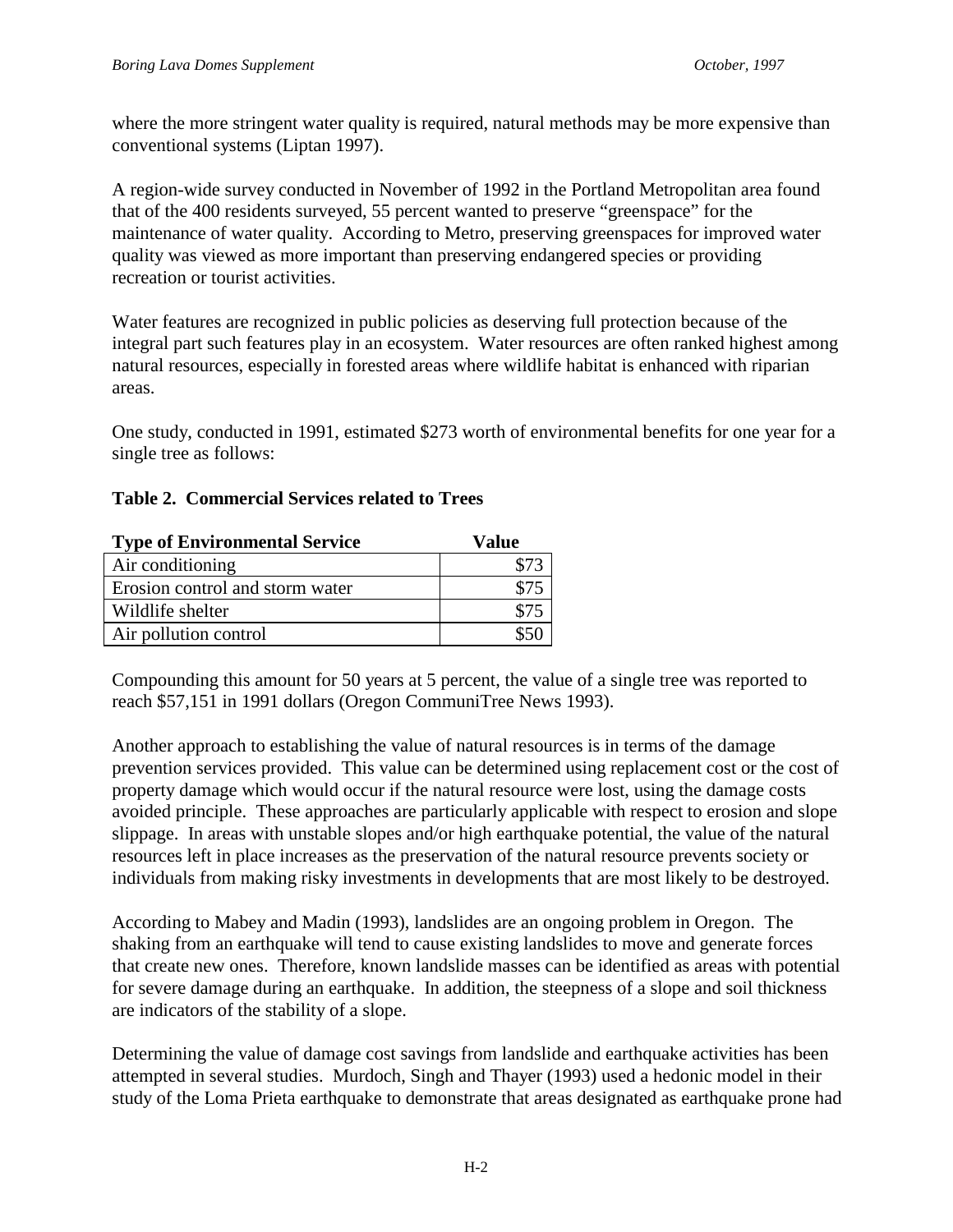reduced property values. They found that on average, homes located outside of the risky area were valued at approximately 3.7 percent more than comparable homes inside the area. In their study this value was approximately \$10,770. For homes located on safer soil, the market premium was about 2.5 percent or \$7,250 for an average home.

Brookshire, et al (1985) used an expected utility model of self-insurance, structured as a hedonic model that applied to low-probability, high-loss earthquake hazards. Individuals can self-insure by purchasing a dwelling in areas where the expected earthquake damage is relatively low. In this model, the important variable is safety and due to the nature of earthquakes, it is also random. In their study, the weighted expected damage by frequency of occurrence was \$5,920 per dwelling. Preserving steep slopes and significant resources on these slopes can prevent damage from occurring.

Other studies indicate environmental values reduced damage costs through the direct provision of services: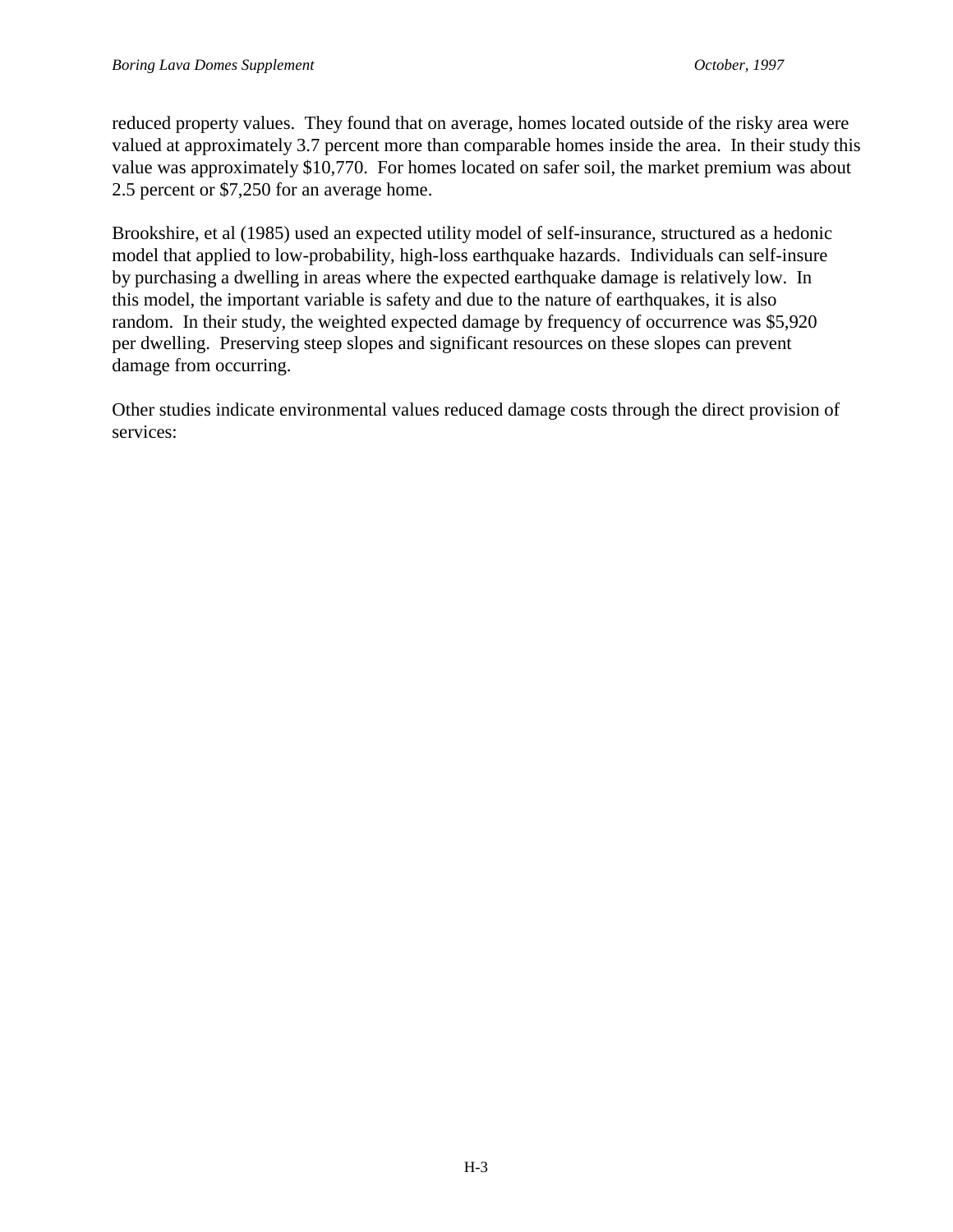## **Table 3. Damage Costs Avoided**

| Location             | <b>Impact on property values</b>     | <b>Specific evaluations</b>                       |
|----------------------|--------------------------------------|---------------------------------------------------|
| Charles River Basin, | Wetlands served as a natural valley  | The U.S. Army Corps of Engineers, the             |
| <b>Massachusetts</b> | storage area for floodwaters.        | Commonwealth of Massachusetts and local           |
|                      |                                      | government agencies acquired 8,500 acres of       |
|                      |                                      | wetlands in the Charles River Basin for \$10      |
|                      |                                      | million. The cost of the alternative construction |
|                      |                                      | of dams and levees would have been \$100          |
|                      |                                      | million (Kusler and Larson 1993).                 |
| Charles River Basin. | Wetland reduced costs of flood       | Each acre of wetland had a net present value of   |
| <b>Massachusetts</b> | prevention.                          | \$33,370 for flood prevention, \$16,960 for       |
|                      |                                      | pollution reduction and \$100,730 for water       |
|                      |                                      | supply (Thibodeau and Ostro 1981).                |
| Minnesota            | Value of wetland functions for flood | The cost of replacing the natural floodwater      |
|                      | control.                             | storage functions of wetlands was \$300 per acre- |
|                      |                                      | foot of water (Floodplain Management)             |
|                      |                                      | Association 1994 as cited in Rivers and Trails    |
|                      |                                      | Conservation Assistance 1995).                    |

### **Final Goods and Services**

Environmental resources provide final goods that include recreational opportunities such as fishing, camping, boating and bird watching. Increases in residential property values attributed to amenities are associated with the final goods aspects of scenic view, proximity to wildlife habitat and educational opportunities. In addition, water supply and wildlife habitat are considered final goods.

The basic idea underlying measurement of value for a resource is that individual preferences form the basis for benefit measurement. A positive preference will be revealed in the form of willingness to pay for it. Each individual's willingness to pay will differ, so it is necessary to aggregate over all individuals for a total willingness to pay figure. This direct method attempts to elicit preferences for non-market goods by asking individuals to express their views in a simulated market for the goods in question.

The value attributed to a property is the result of a stream of benefits derived from the land. This might include agricultural output, shelter, access to a workplace, commercial amenities, parks and the environmental quality of the neighborhood where the land is located. All these benefits accrue to the person who has the right to use that piece of property. Given that different locations have varied environmental attributes, such variations will result in differences in property values.

The hedonic approach, using this premise, attempts to identify how much difference there is between properties with differing attributes and inferring how much people are willing to pay for a particular attribute, such as an environmental amenity. Using multiple linear regression, the model includes as many variables as are assumed to be contributors to value. These variables are typically classified as property variables, neighborhood variables, accessibility variables and environmental variables (public benefits would not be included).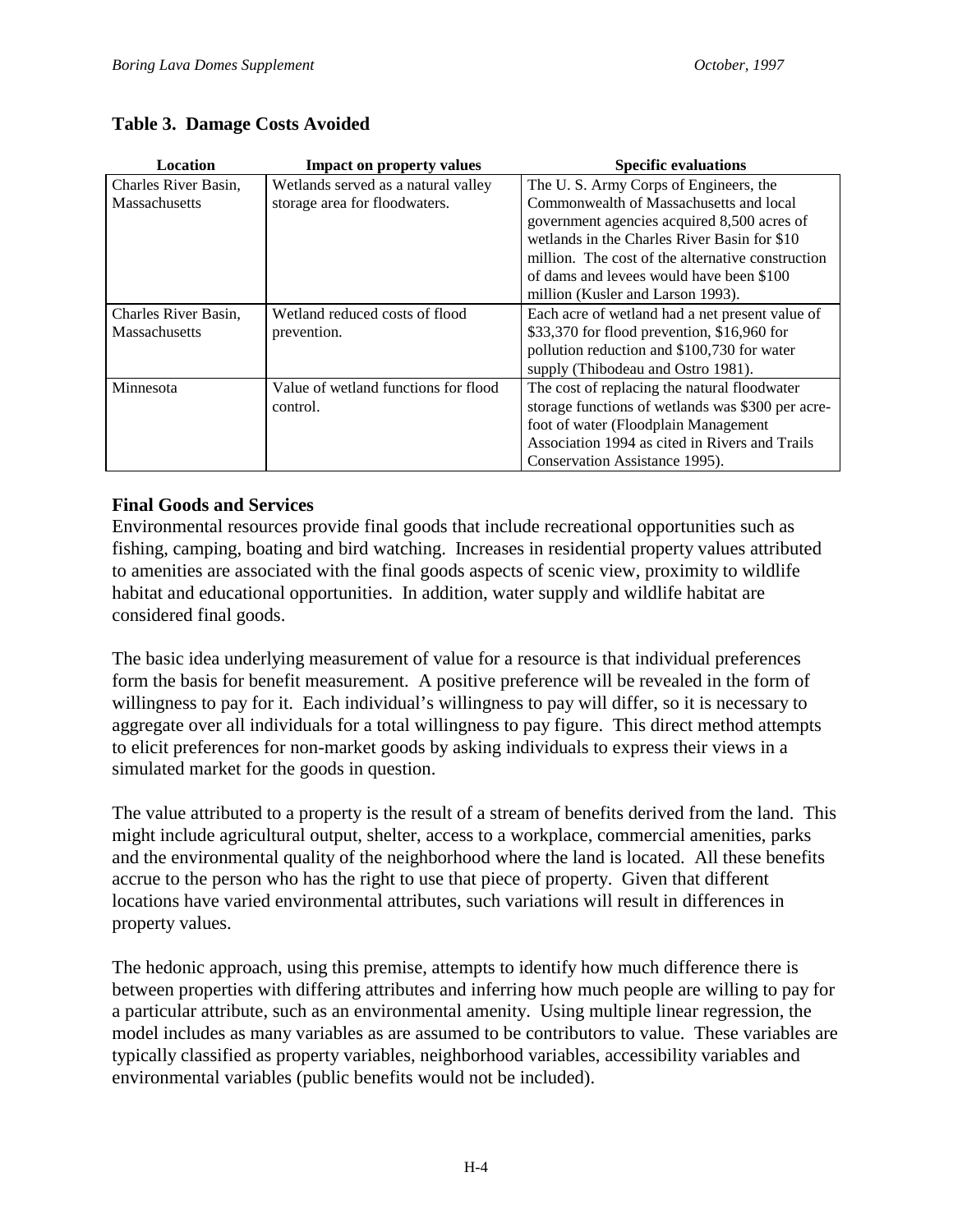Brown and Pollakowski (1976) conducted a study in the Green Lake area of Seattle, Washington to examine the impact of water features on housing values, using a hedonic model. They found that previous studies indicated that the contribution of a water resource to property values generally is not significant beyond 4,000 feet from the edge of the water feature.

In their study, they found that a dwelling unit located 200 feet away from a water feature sold for about \$850 (1976 dollars) more than a comparable one located 100 feet away, indicating the desirability of a setback area between the dwelling and the water feature. A dwelling with a 300 foot setback sold for about \$1,350 (1976 dollars) more than one located 100 feet away indicating greater value is generated with an increase in the depth of the setback. In the case of no setback, three-fourths of the location value of proximity to water is lost at a distance of 300 feet from the edge of the water feature. The researchers constructed a optimal open space model that used a land value gradient with an optimal open space of about 100 feet compared to the actual average distance of about 300 feet.

This finding is of importance as most significant resources have been found to increase the value of properties the closer the dwelling is to the resource. However, in the case of water features, a setback area contributes to an increase in property values. The setback area acts as a buffer between the significant resource and the dwelling.

Mahan (1996) used data on wetland areas within the Portland metropolitan area to determine that home buyers preferred to live closer to open water and further away from emergent vegetation and scrub-shrub areas. In addition, he found that there was a positive willingness to pay on the part of home buyers for the land nearest to larger wetland areas.

Garrod and Willis (1992) used a willingness to pay (WTP) methodology based on the notion that individual households express a demand for trees and woods as a housing attribute. They maintained that the total benefits of forests are more accurately captured in property values since the price of a house reflects willingness to pay to live near an environmental amenity. Their study looked at the impact of forest type on housing prices and the demand for particular types of forests.

Morales (1980) performed a study that sampled the value of houses with and without trees in Amherst, Massachusetts and found trees were estimated to add \$2,686, or 6 percent of the total housing value. Anderson and Cordell (1988) found that developers, aware of the increment of value attributable to resources, were able to capture the increase in value by protecting trees in buffer zones in developments.

Other studies have illustrated similar positive effects on property values resulting from parks and natural area protection:

# **Table 4. Amenity Values reflected in Property Values**

**Location** Impact of property values Specific evaluations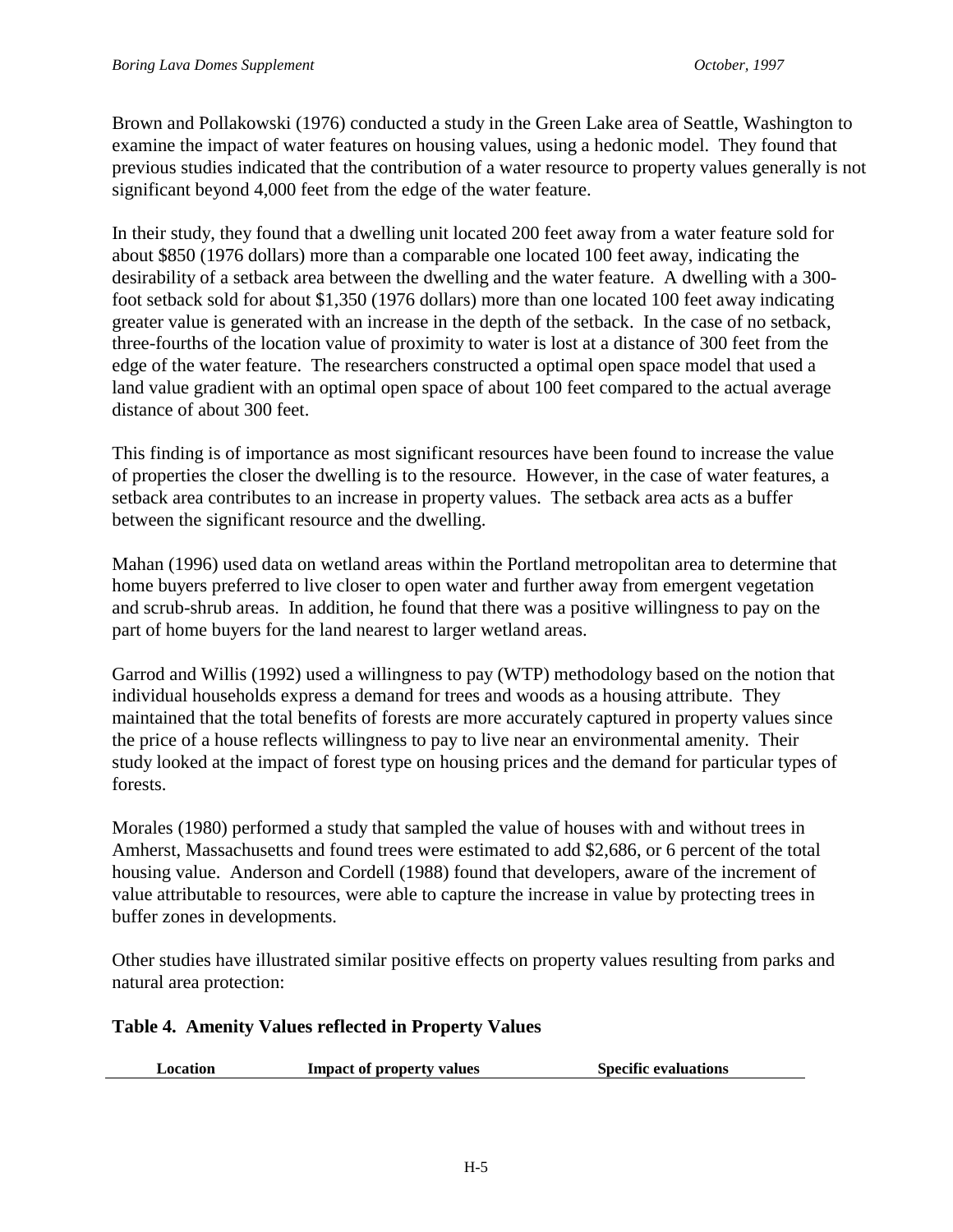| Philadelphia, PA                | Property values were shown to<br>decrease proportionally with distance<br>from open space.                              | A 1,294-acre park accounted for 33% of<br>the land value at a 40-foot distance, 9% at<br>1,000 feet and 4.2% at 2,500 feet (Hammer<br>et al. 1974).                                                                                                                                                                                                                                                                                                          |
|---------------------------------|-------------------------------------------------------------------------------------------------------------------------|--------------------------------------------------------------------------------------------------------------------------------------------------------------------------------------------------------------------------------------------------------------------------------------------------------------------------------------------------------------------------------------------------------------------------------------------------------------|
| Boulder, CO                     | Property values near greenbelts were<br>shown to decrease with distance away<br>from the green belt.                    | Housing prices declined an average \$4.20<br>for each foot a house was located away<br>from a greenbelt. The average value of<br>property next to the greenbelt was 32%<br>higher than those 3,200 feet away (Correll<br>et al. 1978).                                                                                                                                                                                                                       |
| Boise River Greenbelt,<br>Idaho | The greenbelt was shown to be<br>directly responsible for raising<br>appraised property values within the<br>greenbelt. | Increases in appraised value exceeded<br>\$200 million. Property values of<br>undeveloped land were \$26,000 to<br>\$34,000/acre near greenbelt vs \$10,000 to<br>\$17,000 elsewhere (Cooper 1989).                                                                                                                                                                                                                                                          |
| Location                        | <b>Impact of property values</b>                                                                                        | <b>Specific evaluations</b>                                                                                                                                                                                                                                                                                                                                                                                                                                  |
| Hunters Brook, New              | Properties adjacent to protected woods                                                                                  | A 142-unit cluster development set aside                                                                                                                                                                                                                                                                                                                                                                                                                     |
| York                            | had a faster selling time.                                                                                              | 97 acres of pine forest to be protected in<br>open space. Homes were easier to sell<br>because of their proximity to the protected<br>woods. The site's rural character and acres<br>of habitat were preserved (New York Times<br>May 8, 1987).                                                                                                                                                                                                              |
| Columbus, Ohio                  | Residential properties have increased<br>value near park areas.                                                         | In a study of five parks, there were positive<br>impacts from 7 to 23% on property values<br>that faced open space areas. Properties<br>facing a park sold for \$1,130 above<br>properties one block away. However,<br>properties backing onto a park had no<br>additional value, while properties facing<br>intensively used recreational facilities sold<br>for approximately \$1,150 less during the<br>period 1965 to 1969 (Weicher and Zeibst<br>1973). |
| Chesapeake Bay, MD              | Land use restrictions designed to<br>protect Chesapeake Bay increased<br>property values.                               | Price increases from 14 to 27 percent for<br>housed in the area within 1000 feet from<br>the Bay and between 4 and 11 percent for<br>properties as far as three miles away were<br>associated with the implementation of<br>protective zoning. However, some<br>increases may also be attributed to a<br>limited supply of properties near the<br>resource (Parsons 1992).                                                                                   |
| Charles River Basin,<br>MA      | Properties abutting wetlands were<br>found more valuable than non-butting<br>properties.                                | Properties abutting the wetland areas were<br>valued \$400 more than non-abutting<br>properties. Each acre of wetland added<br>\$150 in value to adjacent properties. An<br>additional survey of appraisers and<br>Realtors indicated that each acre of wetland<br>contributed \$480 to the value of adjacent<br>properties (Thibodeau and Ostro 1981).                                                                                                      |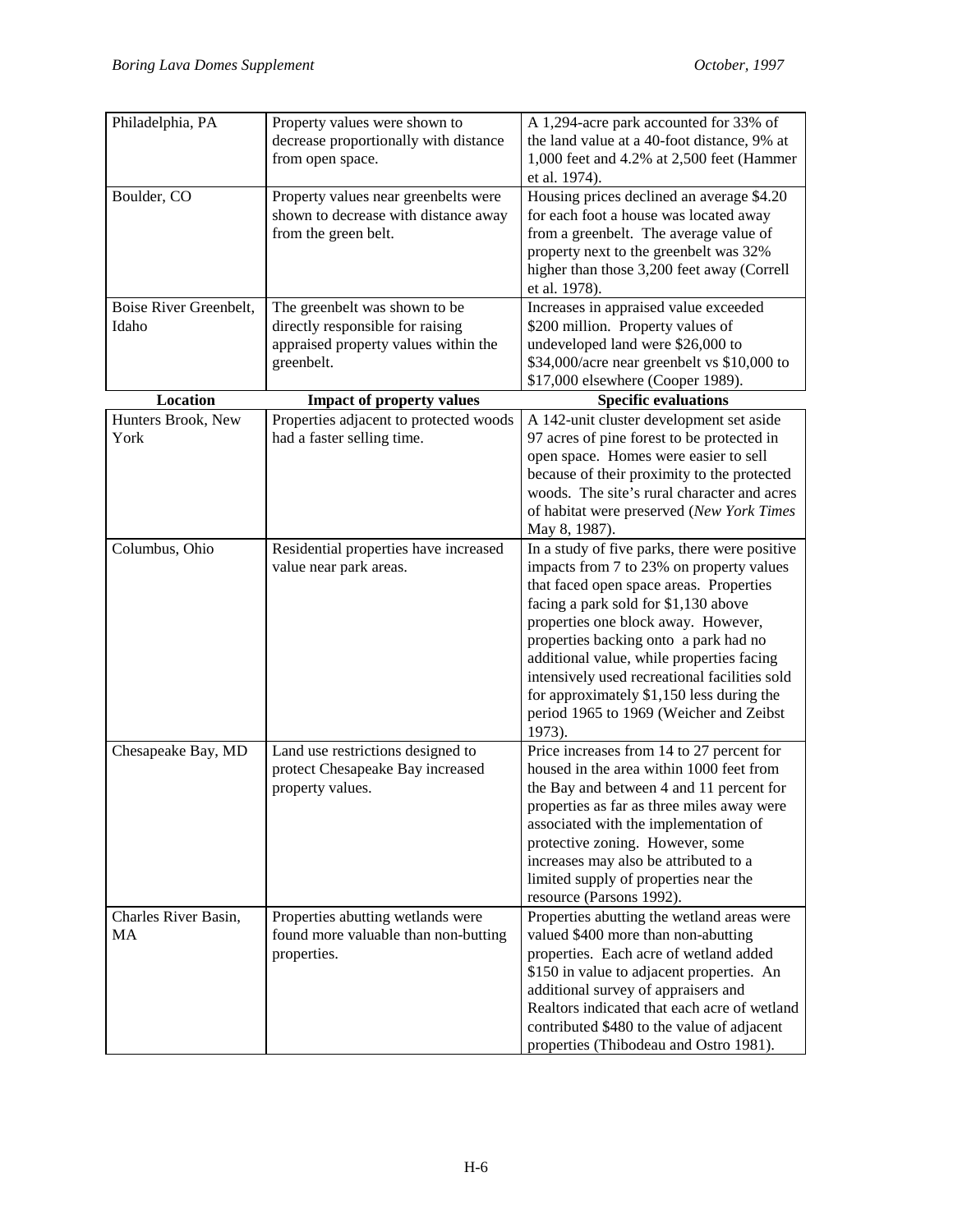| Concord, MA          | Open space in clustered subdivisions<br>influenced property appreciation | Properties in a subdivision in Concord,<br>MA, with open space areas appreciated<br>167.9% between 1980 and 1988, compared<br>to 146.8% in the nearby areas (Lacy 1990).                                         |
|----------------------|--------------------------------------------------------------------------|------------------------------------------------------------------------------------------------------------------------------------------------------------------------------------------------------------------|
| Amherst, MA          | Open space influences property<br>appreciation.                          | Similar properties with open space areas in<br>Amherst, MA, appreciated 462% between<br>1968 and 1989, while properties without<br>open space areas only appreciated 410%<br>(Lacy 1990).                        |
| <b>United States</b> | Value of birdwatching activities.                                        | Tens of millions of birders spend over \$20<br>billion each year on seed, travel and<br>birding equipment. Active members of this<br>activities spend between \$1,500 and<br>\$3,400 each year (Kerlinger 1993). |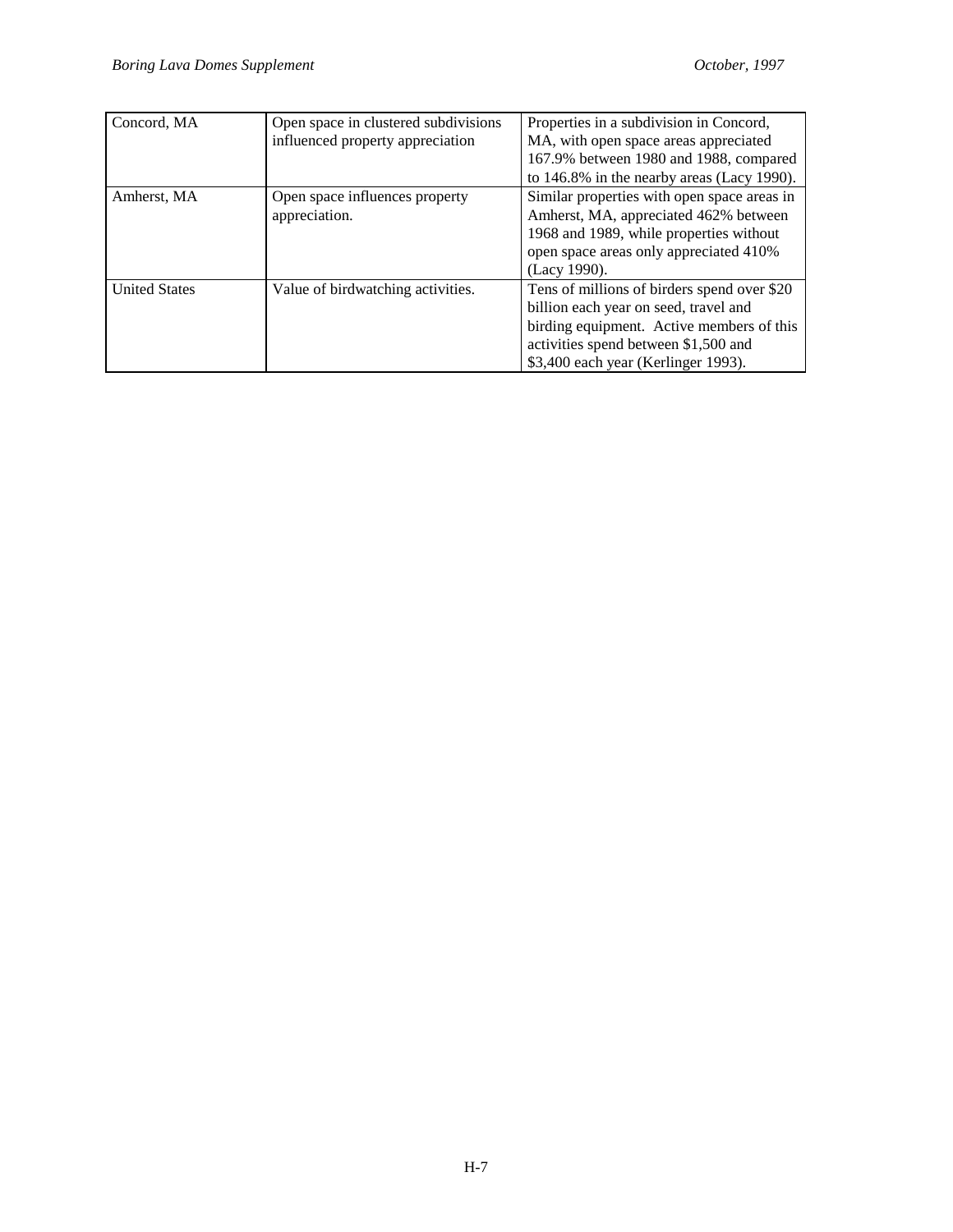One method for measuring the increased value attributable to natural resources is to use a contingent valuation method (CVM). Using a survey instrument or personal interviews, a CVM discovers an individual's preference for a good by determining the maximum willingness to pay for changes in the provision of that good. It is used most widely in public goods analysis.

A recent CVM study conducted in Multnomah County evaluated four types of natural resource areas: a natural open space, a permanent wetland, a limited-access forest, and a developed park with full recreational facilities (Manuel 1993). Forest was defined as a site dominated by trees or woody vegetation over 15 feet in height, supporting wildlife and habitat. In absolute terms, the highest valued environmental resource was the forest, with higher-priced homes being more positively affected than lower-priced homes. In general, properties closer to a natural resource have greater value than those further away. Three housing types were used. The study used evaluators with expertise in the field of real estate evaluation, including Realtors, tax assessors and residential property appraisers.

The study also addressed the policy tradeoff between the benefits of natural resource areas and tax revenues that are forgone if development is limited due to natural resource locations. The example compared a hypothetical 20-acre resource area that was developed without protection of natural resources with a 20-acre site that protected forest resources. The researcher stated that if accurate measurements could be made of housing values, the tax revenues from preserving the forest area may, in fact, be greater than those generated if the area is developed.

Schofield (1989) cites the sources of bias due to expectations regarding who actually would pay for amenities as a problem associated with the use of CVM. The concern centers around the possible understating of values by respondents who see themselves as future targets of a charge, while those who expect the goods or services to be provided free would overstate the true value.

Manuel (1993) indicates that it is difficult to quantify in dollars the value of improved water quality. In addition, not all the benefits can be captured using a CVM methodology. When the market price of homes is used as a proxy for benefits accrued due to the natural resources, it captures only the private benefits of natural resources. There are also public benefits, such as the ecological benefits of wetlands for the improvement of water quality, which were not included in the expert evaluations. This would result in an undervalue of the amenities using the CVM.

Stated preference methods also can be used to determine environmental values. This method explicitly models the attributes that are thought to influence choices. Rather than focusing on a single situation, this method presents a variety of "situations" described by attributes. It is based on random utility theory and has a statistical design that isolates the attribute effects. The main advantage of this method is that it allows analysis of an individual amenity feature.

Adamowicz, Louviere, and Williams (1994) conducted a stated preference survey to determine preferences for recreational sites. The respondent was faced with choices of a running water recreation site, a standing water recreation site, and the choice to participate in some other nonwater-activity or stay at home. The characteristics of the sites included items such as the distance to the site, the water quality, and the fishing catch rate. The choice made by the individuals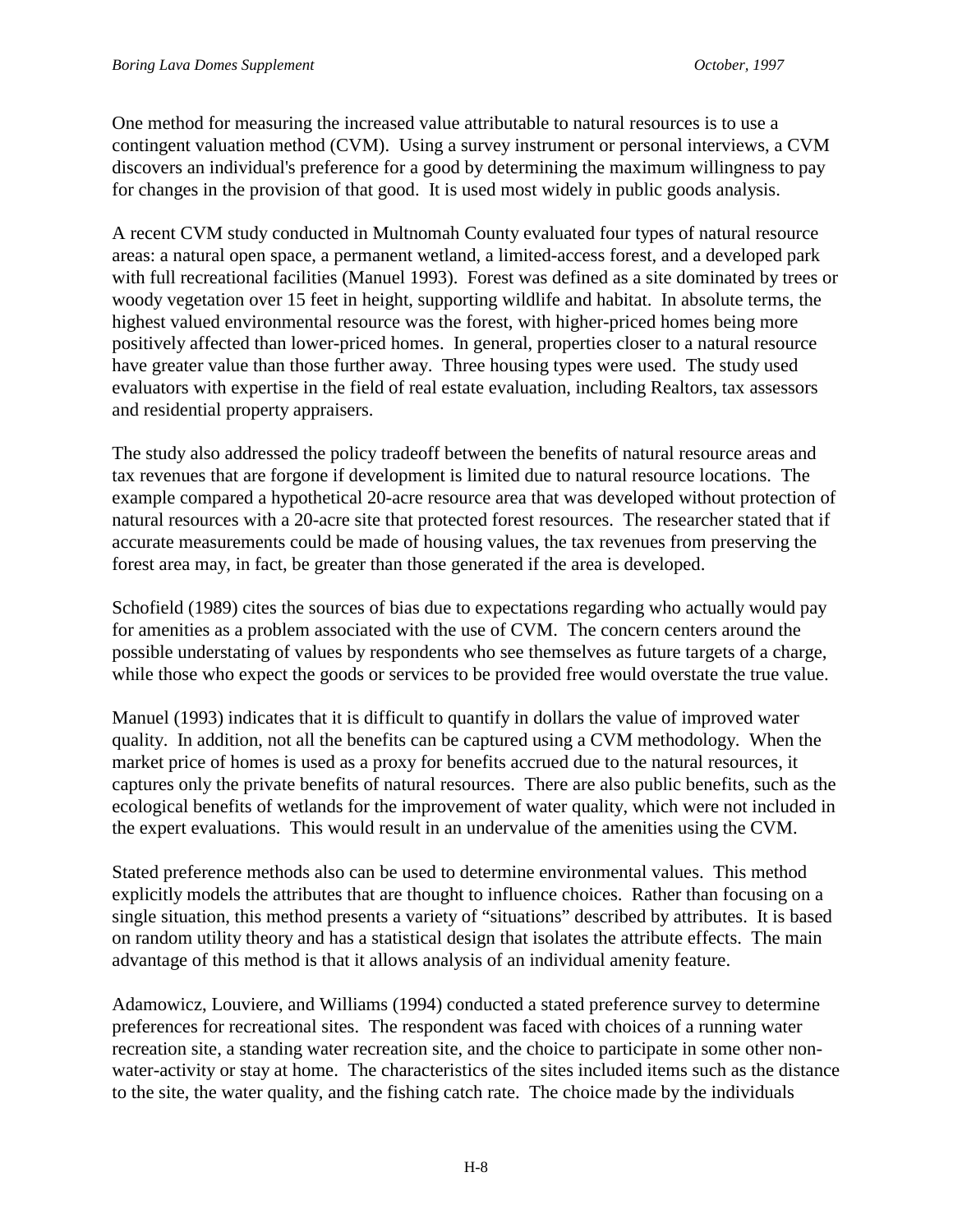participating in the survey indicated a preference for the attributes of one alternative over another. It is possible to combine the stated preference data with revealed data or actual data. It has been found that the combination of data produces the strongest results.

In summary, the value of amenities such as water features (lakes, streams, and/or creeks) and forested areas close to residential units are capitalized into property values. The increased assessed values result in increased tax revenues. Protecting forested areas near residential developments has been found to increase residential property values.

#### **Future Goods and Services**

Environmental resources that contain undiscovered benefits or can be consumed at some future date fall into this category. Endangered species increase in value due to scarcity in the future. People value the preservation of an environmental resource, even if they are not currently using that resource today. These values include existence values and option values. Existence value is the amount that present generations would be willing to pay to preserve a natural resource, even if they never plan to use it. Option value exists when individuals not presently using a service wish to keep the option of using it available for future use. It is a risk premium indicating willingness to pay to preserve an option in the face of uncertainty about the future supply and demand.

Although it can be assumed that people will not be willing to pay for something they do not want, it is not possible to know if "Willingness to Pay" (WTP) as measured by market prices accurately measures the whole benefit to either individuals or society. Some individuals may be willing to pay more, which means the benefit they receive is larger than the price they would have to pay. The excess is considered consumer surplus.

The value of significant resources can be established using "user" values. Those who actively participate in the environment secure a direct benefit from it, such as recreational activities, hiking, picnicking, etc. There are additional values expressed through options to use the environment. This is expressed as a preference or willingness to pay for the preservation of an environment against some probability that the individual will make use of it at a later date.

It is generally assumed that benefits or costs matter more if they are experienced now rather than later (Pearce & Turner 1991). Economists recommend an adjustment be made in values to reflect the lowering or discounting of values in the future. Discounting allows values in different time periods to be compared at one point in time. The principle of discounting assumes that resources invested today will earn a return in years to come.

The practice of discounting is also a means to share costs and benefits between generations. According to Pearce and Turner (1991), counting only the current generation's preferences through the willingness-to-pay method biases the choice against future generations unless there is some built-in mechanism to ensure that current generations choose on behalf of future generations and take their interest into account.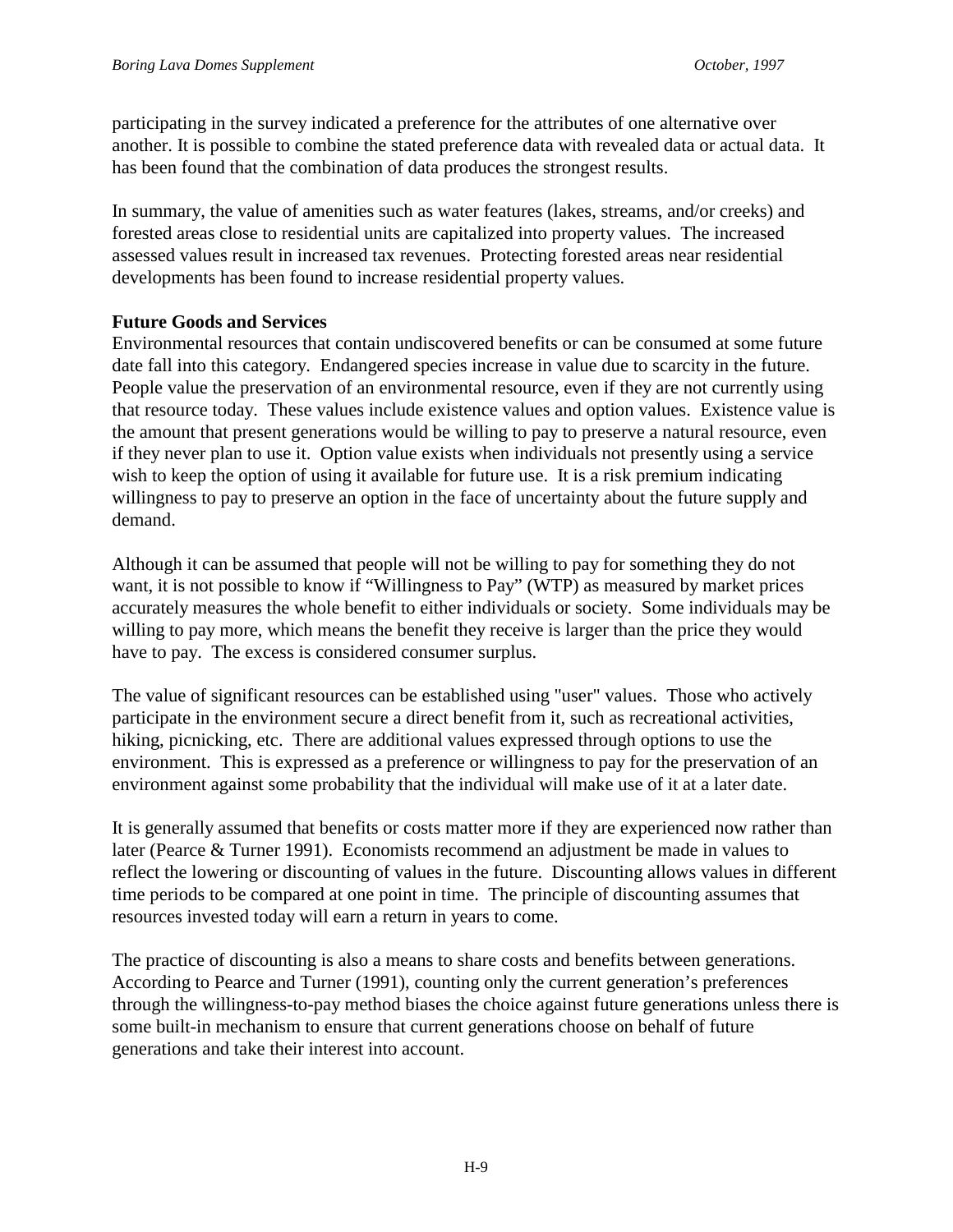Pearce and Turner (1991) claim that the relative price of significant resources is likely to rise as the natural environment becomes scarcer. This rise in price should not be confused with the effects of inflation when the general price level of all goods and services increases in price. Development value is subject to change due to technological changes which make it less attractive through time.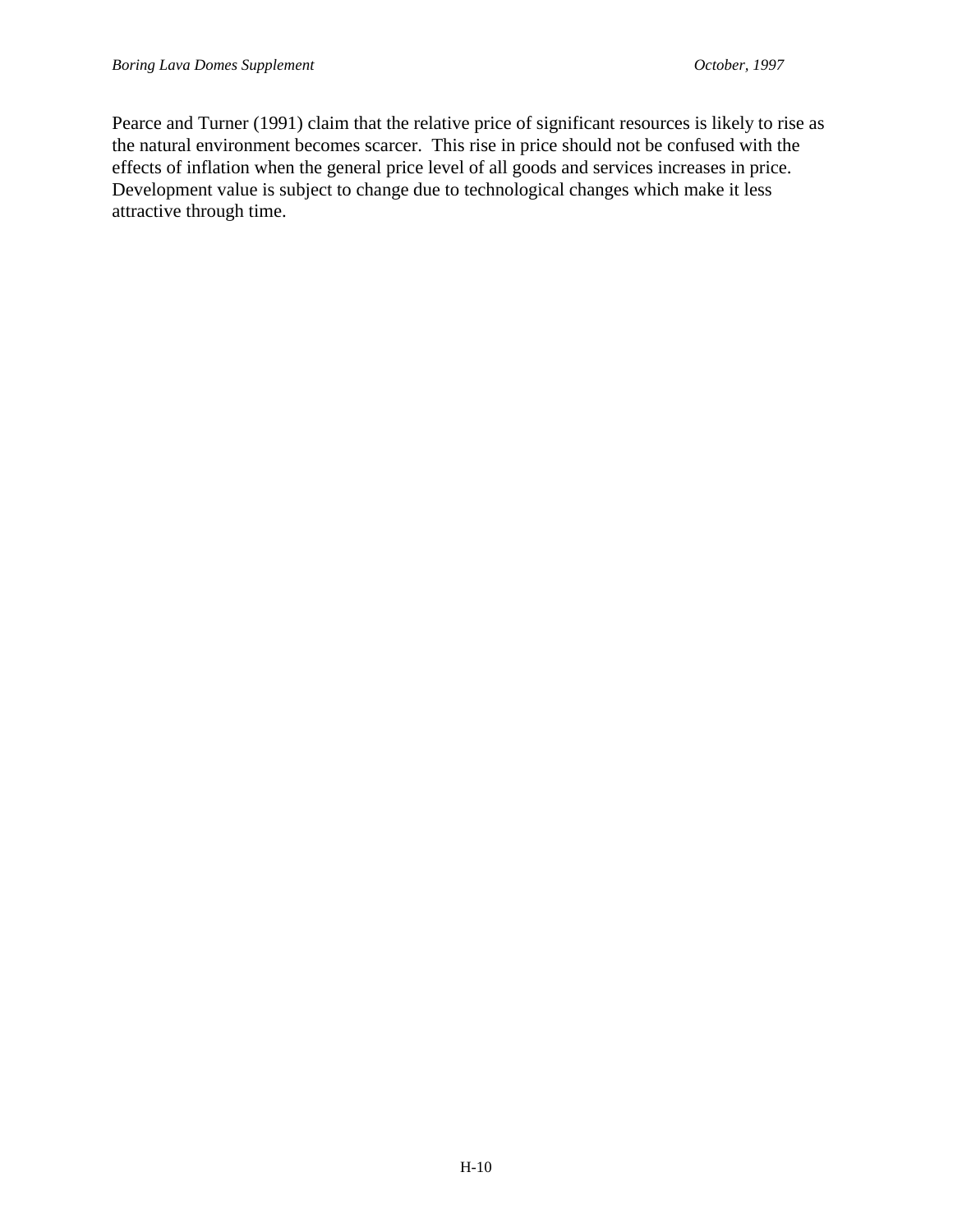# **Appendix I**

## **References**

- Adamowicz, W., J. Louviere, and M. Williams. (1994). "Combining Revealed and Stated Preference Methods for Valuing Environmental Amenities." *Journal of Environmental Economics and Management*. 26:271-292.
- Anderson, L.M. and H.K. Cordell. (1988). "Influence of Trees on Residential Property Values in Athens, Georgia," *Landscape and Urban Planning*. v.15: 153-164.
- Brookshire, David S. et al. (1985). "A Test of the Expected Utility Model: Evidence from Earthquake Risks," *Journal of Polictical Economy*. v.93(2)
- Brookshire, David S. et al. (1985). "A Test of the Expected Utility Model: Evidence from Earthquake Risks," *Journal of Polictical Economy*. v.93(2)
- Brown, Gardener M. and Henry O. Pollakowski. (1977). "Economic Valuation of Shoreline," *Review of Economics and Statistics*. v.59.
- Brunkow, Bonnie. (1993). Leach Botanical Garden, Portland, Oregon. Personal Communication. Telephone Conversation with Tim Brooks, March - April, 1993.
- CH2M Hill. (1993). Technical Memorandum*: Sidalcea nelsoniana.* Monitoring.Prepared for City of McMinnville Water and Light, McMinnville, Oregon.
- Christy, R. W., and S. D. West. (1993). *Biology of Bats in Douglas Fir Forests.* U. S. Department of Agriculture, Forest Service. Pacific Northwest Research Station, GTR-308, Portland, Oregon.
- City of Portland Bureau of Planning. (1991). *Johnson Creek Basin Protection Plan.* Bureau of Planning, Portland, Oregon.
- Correll, Mark, et al. (1978). "The Effects of Greenbelts on Residential Property Values: Some Findings on the Political Economy of Open Space," *Land Economics.* v.54: 204-217.
- Cowardin, L.M., V. Carter, F.C. Golet, and E.T. LaRoe. (1979). *Classification of Wetlands and Deepwater Habitats of the United States*. U.S. Fish and Wildlife Service. Publication. # FWS/OBS-79/31.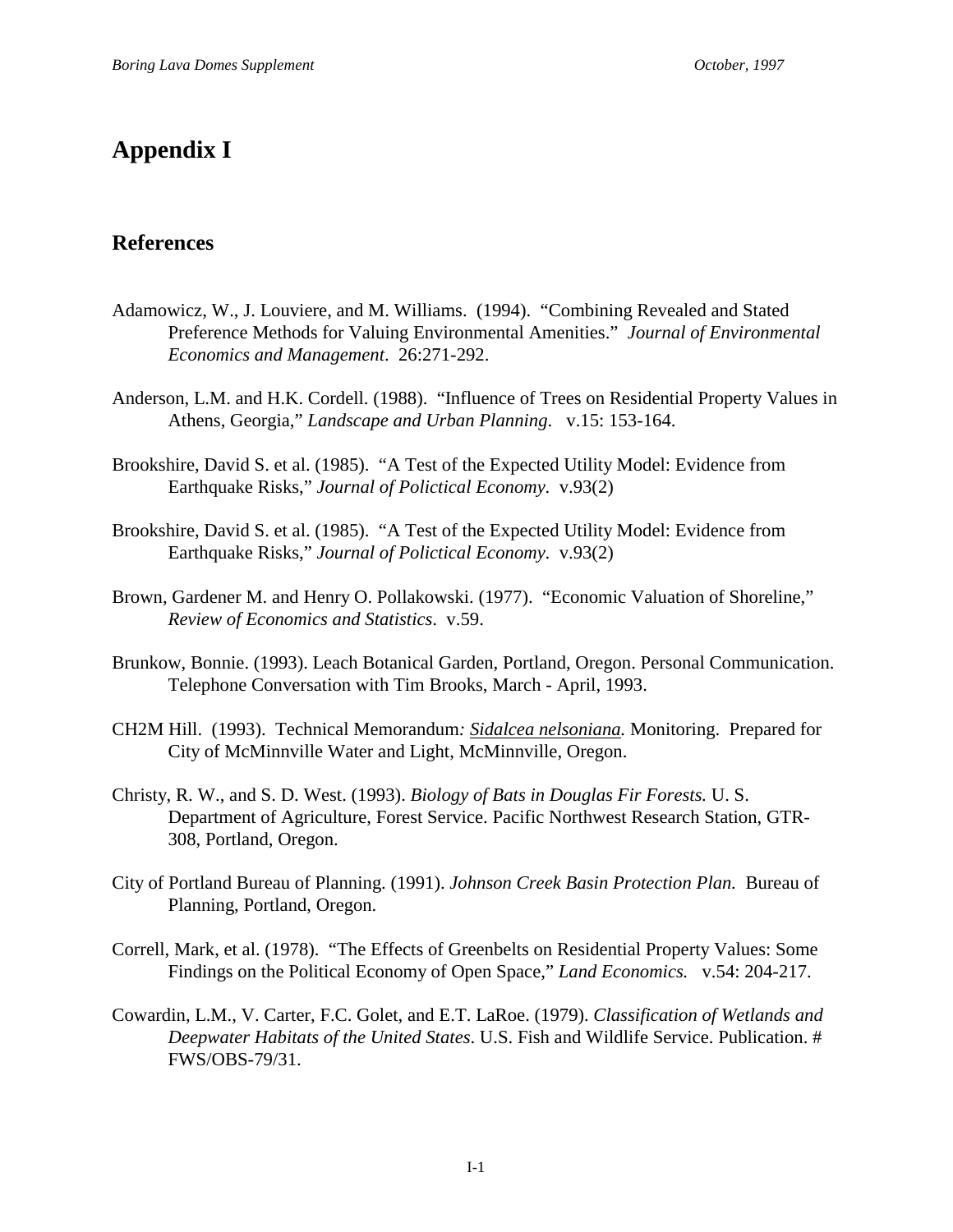- Eastman, D. C. (1990). *Rare and Endangered Plants of Oregon.* Beautiful America Publishing Company. Wilsonville, Oregon.
- Ehrlich, P. R., D.S. Dobkin, and D. Wheye. (1988). *The birder's handbook: a field guide to the natural history of North American Birds*. Simon And Schuster, New York.
- Ellis, Robert H. (1994.) *A Summary of Existing Fish Population and Fish Habitat Data for Johnson Creek.* Technical Memorandum No. 8, Johnson Creek Resources Management Plan. Bureau of Environmental Services, Portland, Oregon.
- Floodplain Management Association. (1994). As cited in *Rivers and Trails Conservation Assistance* (1995).
- Franklin, J. F. and C. T. Dyrness. (1988*). Natural Vegetation of Oregon and Washington*. Oregon State Unversity Press, Corvallis, Oregon.
- Garrod, Guy and Ken Willis. (1982). "The Environmental Economic Impact of Woodland: a Two Stage Hedonic Price Model of the Amenity Value of Forestry in Britain," *Applied Economics*. v.24: 715-728.
- Gilligan, Jeff. (1994). *Birds of Oregon: Status and Distribution.* Cinclus Publications, McMinnville, Oregon.
- Glad, J.B., R. Mishaga, and R. R. Halse. (1987). *Habitat Characteristics of Sidalcea nelsoniana Piper (Malvaceae) at Walker Flat, Yamhill County, Oregon.* Northwest Science 61:4 257 - 263.
- Green, George L. (1983). *Soil Survey of Multnomah County, Oregon.* U.S.D.A. Soil Conservation Service, Washington, D.C.
- Hammer, T.R., et al. (1974). "The Effect of a Large Urban Park on Real Estate Values," *Journal of the American Planning Association.* v.40: 274-277.
- Hitchcock, C.L., and A. Cronquist. (1973). *Flora of the Pacific Northwest.* University of Washington Press, Seattle.
- Holland, D. C. (1991). *A Synopsis of the Ecology and Status of the Western Pond Turtle (Clemmys marmorata) in 1991.* Report to National Ecology Research Center, US Fish and Wildlife Service, San Simeon, California.
- Holland, D. C. (1994). Draft final report on the western pond turtle project. Prepared for Wildlife Diversity Program, Oregon Department of Fish and Wildlife. Portland, Oregon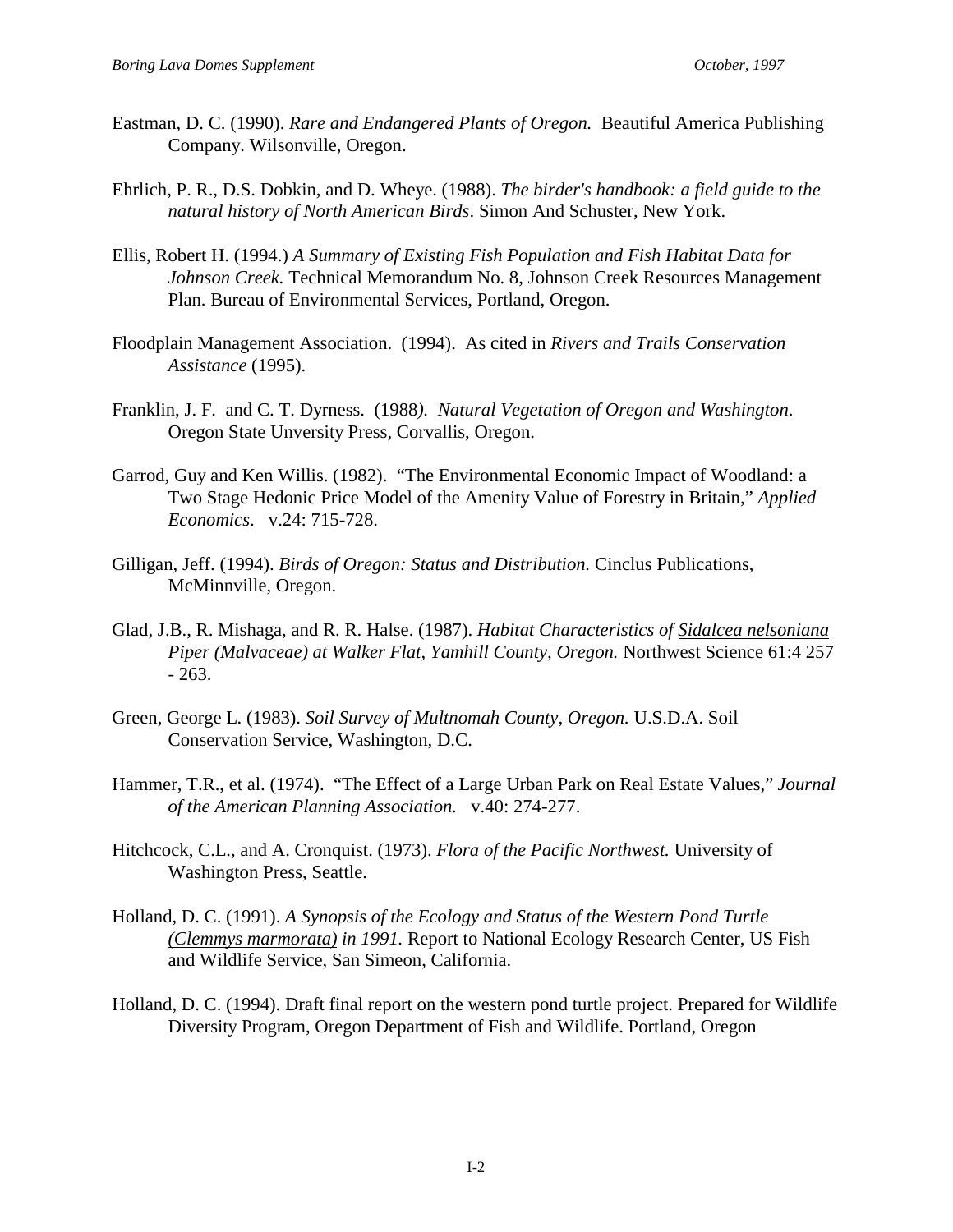- Kerlinger, P. (1993). "Birding Economics and Birder Demographics Studies as Conservation Tools." In D. M. Finch. and P. W. Stangel, (eds). *Wildlife and Recreationalists: Coexistence Through Management and Research*. Washington, DC: Island Press.
- Kusler, J. and L. Larson. (1993). "Beyond the Ark: A New Approach to U.S. Floodplain Management." *Environment*. 35(5): 6-16.
- Lacy, J. (1990). "An Examination of Market Appreciation for Clustered Housing with Permanent Open Space." Center for Rural Massachusetts, Department of Landscape Architecture and Regional Planning, University of Massachusetts, Amherst, MA.
- Leonard, W. P., H. A. Brown, L. L. C. Jones, K. R. McAllister, and R. M. Storm. (1993). *Amphibians of Washington and Oregon*. Seattle Audubon Society, Seattle, Washington.
- Lesica, Peter, R. F. Leary, F W. Allendorf, and D.E. Bilderback. (1988). *Lack of Genetic Diversity Within and Among Populations of an Endangered Plant, Howellia aquatilis.* Conservation Biology, 2(3):275-282.
- Liptan, Tom and Carmel Kinsella Brown. (1996). "A Cost Comparison of Conventional and Water Quality-based Stormwater Designs." An unpublished paper.
- Liptan, Tom. (1994). Bureau of Environmental Services, Portland, Oregon. Personal Communication. Conversation with Catherine Lawson, February, 1994.
- Liptan, Tom. (1997). Bureau of Environmental Services, Portland, Oregon. Personal Communication. Conversation with Catherine Lawson, January, 1997.
- Mabey, M., et al. (1993). *Earthquake Hazard Maps of the Portland Quadrangle, Multnomah and Washington Counties, Oregon and Clark County, Washington*. State of Oregon, Department of Geology and Mineral Industries, Portland, Oregon.
- Mahan, Brent L. (1996). "Valuing Urban Wetlands: A Property Pricing Approach." A Thesis submitted to Oregon State University.
- Manuel, Jocelyn. (1993) "Urban Open Space: An Empirical Study in Benefit Estimation" An unpublished paper.
- Marshall, D. B., M. W. Chilcote, and H. Weeks. (1996). *Species at Risk: Sensitive, Threatened and Endangered Vertebrates of Oregon*. 2nd edition. Oregon Department of Fish and Wildlife. Portland, Oregon.
- Morales, Dominic, J. (1980). "The Contribution of Trees to Residential Property Value,: *Journal of Arborculture*. v.6(11): 303-308.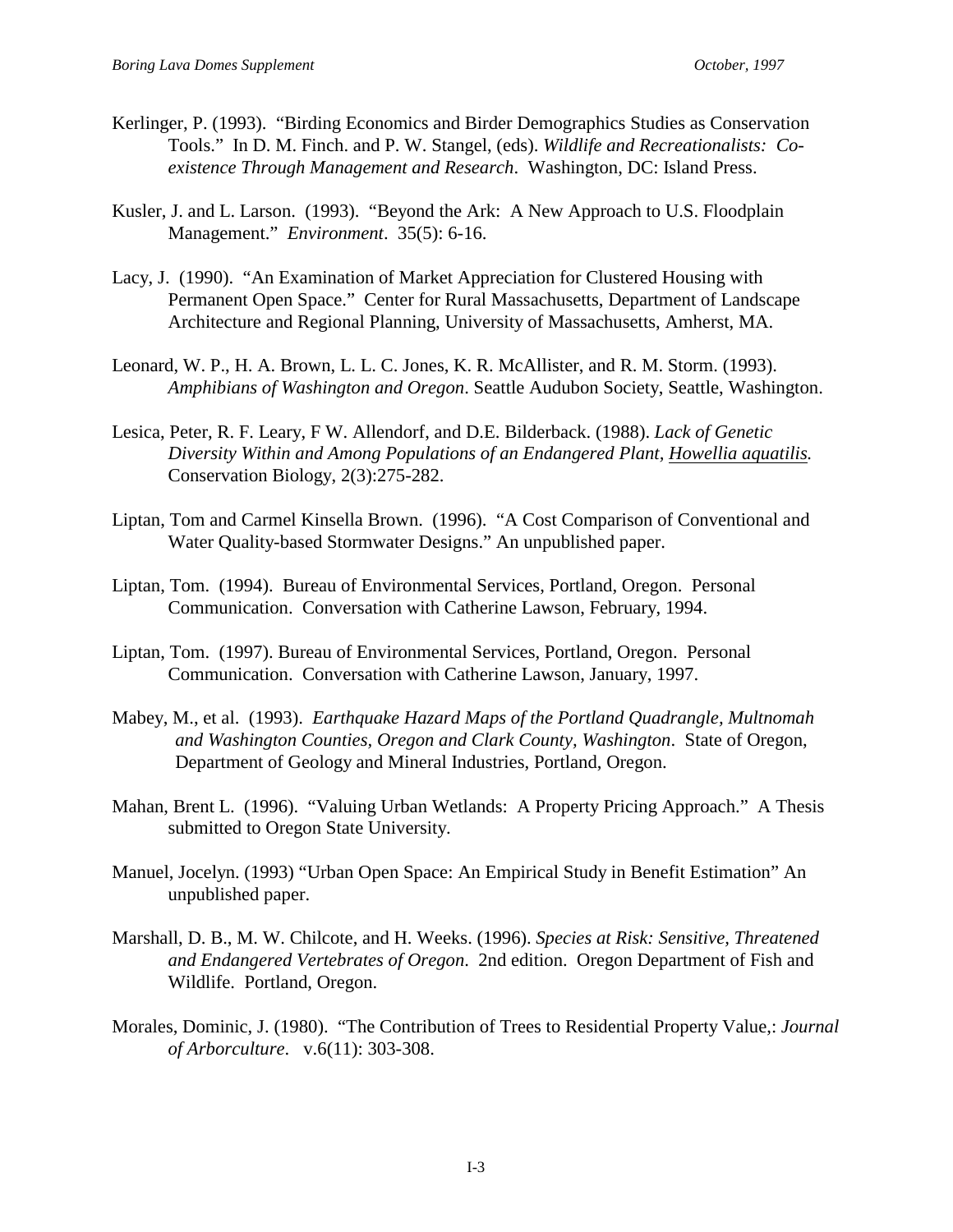- Murdoch, James C., Harinder Singh and Mark Thayer. (1983). "The Impact of Natural Hazards on Housing Values: The Loma Prieta Earthquake" *Journal of the American Real Estate and Urban Economics Association.* v.21(2): 167-184.
- Murdoch, James C., Harinder Singh and Mark Thayer. (1993). "The Impact of Natural Hazards on Housing Values: The Loma Prieta Earthquake" *Journal of the American Real Estate and Urban Economics Association*. v.21(2): 167-184.
- Nagorsen, D.W. and R.M. Brigham. (1993). *Bats of British Columbia.* University of British Columbia Press, Vancouver, British Columbia.
- *New York Times* , "Cluster Builders' New Enticement: Adjacent Woods," May 8, 1987.
- *Oregon CommuniTree News* , "Facts That Influence Urban Forestry," Vol3(1), Winter 1993.
- Oregon Department of Fish and Wildlife (ODFW) and Washington Department of Fish and Wildlife (WDFW). (1995). Columbia River fish runs and fisheries, 1938-94. Status Report. ODFW and WDFW, Portland.
- Oregon Natural Heritage Program (ONHP). October 3, 1996. Letter to Adolfson Associates, Inc., regarding rare, threatened and endangered plant and animal records for the Lava Domes study area. Connie Levesques, Data Services Assistant. ONHP, Portland, Oregon.
- Oregon Natural Heritage Program. (1995). *Rare, Threatened and Endangered Plants and Animals of Oregon*. Oregon Natural Heritage Program, Portland, Oregon.
- Parsons, G. R. (1992). "The Effect of Coastal Land Use Restrictions on Housing Prices: A Repeat Sale Analysis." *Journal of Environmental Economics and Management*. 22:25- 37.
- Pearce, David W. and R. Kerry Turner. (1990). *Economics of Natural Resources and the Environment*, Johns Hopkins University Press Baltimore, Maryland
- Schofield, J.A. (1989). *Cost-Benefit Analysis in Urban and Regional Planning*,. Unwin Hyman Boston, Massachusetts.
- Smyth, Maurita. (1994). *Wildlife Habitat Limiting Factors and Recommendations for Restoration, Enhancement, and Protection.* Technical Memorandum No. 17, Johnson Creek Resources Management Plan. Bureau of Environmental Services, Portland, Oregon.
- Stokes, Donald and Lillian Stokes. (1989). *A Guide to Bird Behavior, Volume III*. Little, Brown, and Company, Boston, Mass.